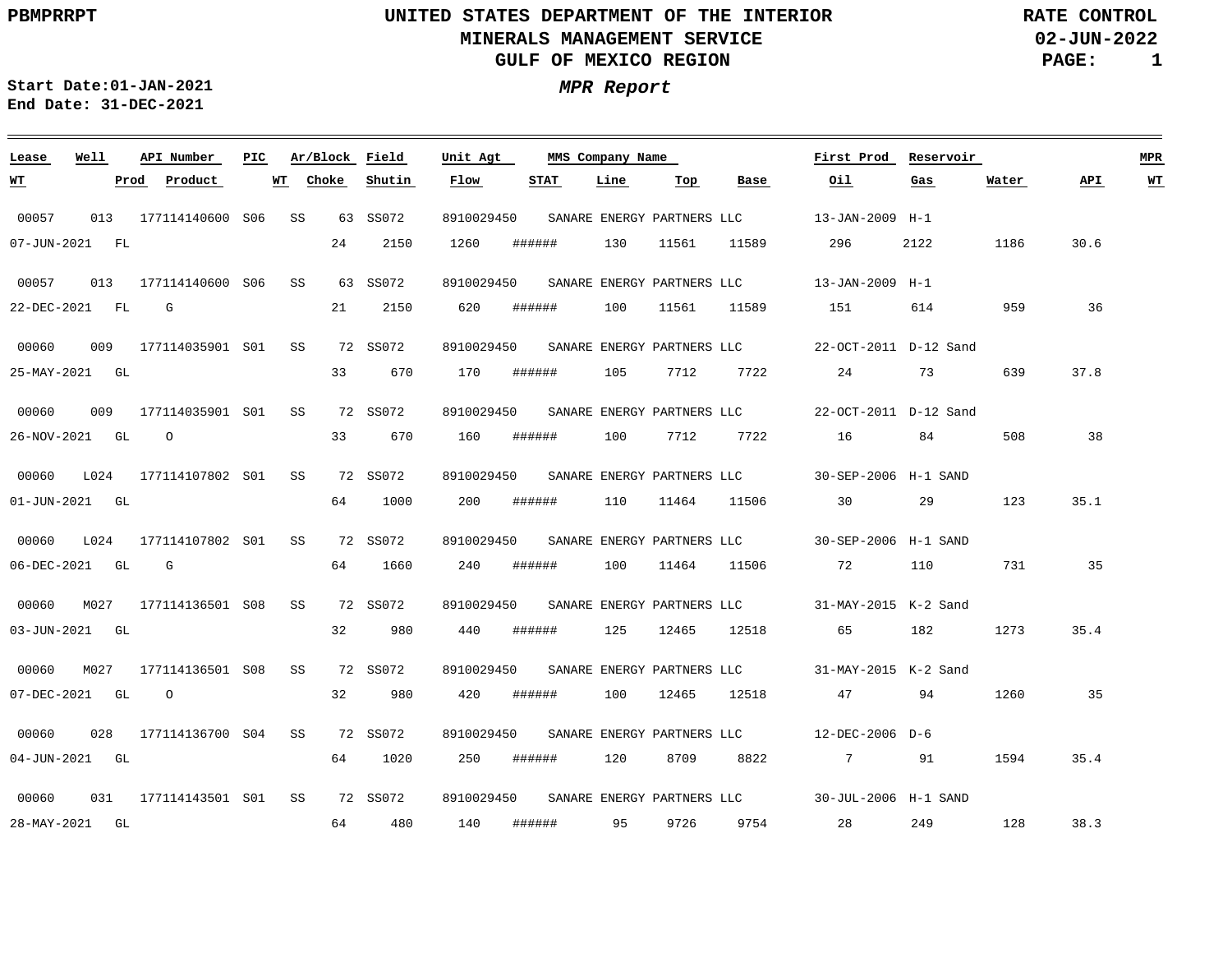**02-JUN-2022 PAGE: 2 RATE CONTROL**

 $\equiv$ 

**Start Date:01-JAN-2021 MPR Report End Date: 31-DEC-2021**

| Lease     | Well           | API Number               | PIC | Ar/Block    | Field          | Unit Agt   |        | MMS Company Name               |       |                                       | First Prod                                                       | Reservoir             |              |      | <b>MPR</b> |
|-----------|----------------|--------------------------|-----|-------------|----------------|------------|--------|--------------------------------|-------|---------------------------------------|------------------------------------------------------------------|-----------------------|--------------|------|------------|
| <u>WТ</u> | Prod           | Product                  |     | WT<br>Choke | Shutin         | Flow       | STAT   | Line                           | Тор   | Base                                  | Oil.                                                             | Gas                   | Water        | API  | <u>WT</u>  |
| 00060     |                | 031 177114143501 S01 SS  |     |             | 72 SS072       | 8910029450 |        |                                |       | SANARE ENERGY PARTNERS LLC            | 30-JUL-2006 H-1 SAND                                             |                       |              |      |            |
|           | 25-DEC-2021 GL | G                        |     | 64          | 480            | 250        | ###### | 100                            | 9726  | 9754                                  | 20                                                               | 15                    | 78           | 38   |            |
| 00060     |                | 032 177114149300 S06 SS  |     |             | 72 SS072       | 8910029450 |        |                                |       |                                       | SANARE ENERGY PARTNERS LLC 30-SEP-2014 E-6 Sand                  |                       |              |      |            |
|           | 29-MAY-2021 GL |                          |     | 64          | 950            | 140        | ###### | 105                            | 6707  | 6738                                  | 32                                                               | 120                   | $\mathbf{0}$ | 40.1 |            |
| 00060     |                | 032 177114149300 S06 SS  |     |             | 72 SS072       |            |        |                                |       | 8910029450 SANARE ENERGY PARTNERS LLC | 30-SEP-2014 E-6 Sand                                             |                       |              |      |            |
|           | 23-NOV-2021 GL | $\mathbb{G}$             |     | 32          | 980            | 160        | ###### | 100                            | 6707  | 6738                                  | 224                                                              | 42 and $\overline{a}$ | $\mathsf{O}$ | 40   |            |
| 00060     |                | 033 177114149601 S04 SS  |     |             | 72 SS072       | 8910029450 |        |                                |       | SANARE ENERGY PARTNERS LLC            | 23-OCT-2020 E-3 Upper Sand                                       |                       |              |      |            |
|           | 23-MAY-2021 FL |                          |     | 12          | 2050           | 1760       | ###### | 1080                           | 9044  | 9056                                  | $7\overline{ }$                                                  | 630                   | $\sim$ 0     | 55.2 |            |
| 00060     |                | 033 177114149601 S04 SS  |     |             | 72 SS072       |            |        |                                |       |                                       | 8910029450 SANARE ENERGY PARTNERS LLC 23-OCT-2020 E-3 Upper Sand |                       |              |      |            |
|           | 23-DEC-2021 GL | $\mathbb{G}$             |     | 13          | 2050           | 1600       | ###### | 1150                           | 9044  | 9056                                  | 8                                                                |                       | 991 0        | 55   |            |
| 00063     | 0001           | 177114098202 S03 SS      |     |             | 93 SS113       | 8910029310 |        | TALOS PETROLEUM LLC            |       |                                       | 30-SEP-2009 M6 FB50                                              |                       |              |      |            |
|           | 16-JUN-2021 FL |                          |     | 12          | 2314           | 2000       | ###### | 3200                           | 12033 | 12066                                 | 112                                                              | 194                   | 546          | 27.8 |            |
| 00063     |                | M002 177114106700 S03 SS |     |             | 93 SS113       |            |        | 8910029310 TALOS PETROLEUM LLC |       |                                       | 30-NOV-2020 RE-4 SAND FB 35                                      |                       |              |      |            |
|           | 30-MAR-2021 GL |                          |     | 14          | $\overline{0}$ | 340        | ###### | 450 11444                      |       | 11454                                 | 13                                                               | 7                     | 13           | 34.5 |            |
| 00063     |                | 061 177114112800 S02 SS  |     |             | 93 SS113       | 8910029310 |        | TALOS PETROLEUM LLC            |       |                                       | 15-JUN-2006 M-5-FB-31                                            |                       |              |      |            |
|           | 20-JUN-2021 GL |                          |     | 64          | 1090           | 200        | ###### | 1000                           | 13272 | 13316                                 | 78                                                               | 18                    | 20           | 31.1 |            |
| 00063     | E001           | 177114154101 S01 SS      |     |             | 93 SS113       |            |        | 8910029310 TALOS PETROLEUM LLC |       |                                       | 16-FEB-2011 M8 FB-35                                             |                       |              |      |            |
|           | 26-JUN-2021 GL |                          |     | 64          | 1075           | 460        | ###### | 1075                           | 12836 | 12896                                 | 609 — 100                                                        | 637 — 10              | 609          | 31.6 |            |
| 00063     | E002           | 177114155100 S01 SS      |     |             | 93 SS113       | 8910029310 |        | TALOS PETROLEUM LLC            |       |                                       | 06-AUG-2012 M8 FB-35                                             |                       |              |      |            |
|           | 26-JUN-2021 GL |                          |     | 64          | 1130           | 320        | ###### | 960                            | 12996 |                                       | 13080 114                                                        | 490 — 190             | 114          | 31.7 |            |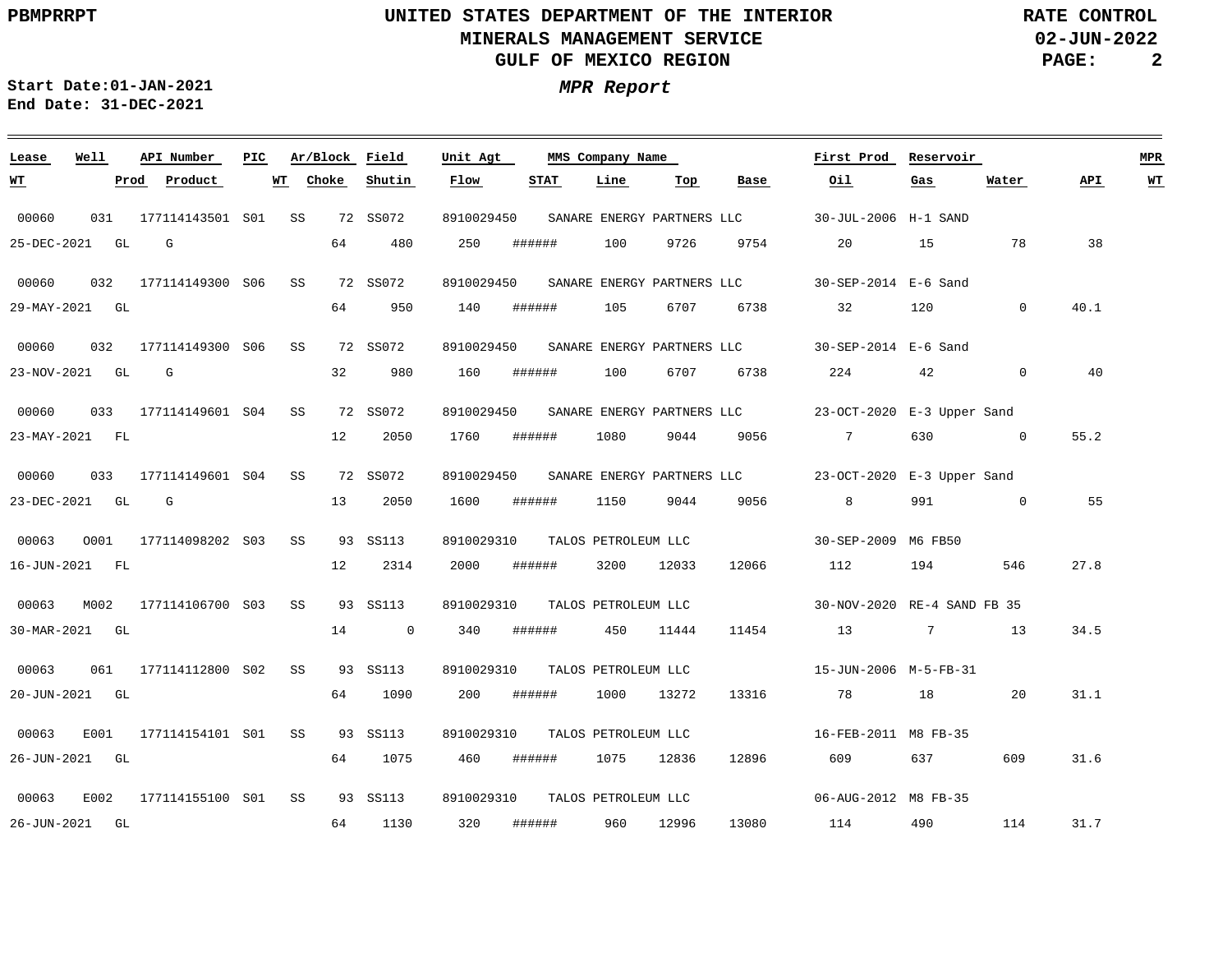**02-JUN-2022 PAGE: 3 RATE CONTROL**

**Start Date:01-JAN-2021 MPR Report End Date: 31-DEC-2021**

### **Lease Well API Number Ar/Block Field PIC MMS Company Name Unit Agt First Prod Reservoir MPR**  $\text{Product}$ **Choke STAT Line Top Water API WT WT Shutin Flow Base Oil Gas** 00063 066 177114155901 S01 SS 93 SS113 8910029310 TALOS PETROLEUM LLC 30-NOV-2019 M-10 FB8 13346 21-JUN-2021 FL 20 0 1200 ###### 2700 13285 254 318 551 34.5 00064 H013 177110073901 S05 SS 114 SS113 8910029310 TALOS PETROLEUM LLC 30-APR-2019 L-19 Sand ###### 6178 26.9 28-JUN-2021 GL 30 0 400 1120 6155 116 17 227 00065 004 177114091101 SS 117 SS113 S02 8910029310 TALOS PETROLEUM LLC 31-JUL-2014 C-8 18 1150 26.5 10-MAY-2021 FL 500 ###### 1000 10531 10544 47 108 478 00065 007 177114100700 S01 SS 117 SS113 8910029310 TALOS PETROLEUM LLC 31-MAY-2010 C9-FB-7 383 24.4 13-JUN-2021 FL 20 0 730 ###### 1500 9880 9904 68 18 00066 Q001 177114096002 S01 SS 112 SS113 8910029310 TALOS PETROLEUM LLC 30-NOV-2011 R3 FB-9 28.6 07-JUN-2021 GL 64 1000 320 ###### 1120 9182 9208 84 192 115 00066 T001 177114110500 S06 SS 112 SS113 8910029310 TALOS PETROLEUM LLC 30-JUN-2019 R-1 Sand 23 20-MAR-2021 FL 14 0 750 ###### 2300 8858 8890 0 112 0 00066 V005 177114141101 SS 112 SS113 8910029310 TALOS PETROLEUM LLC S07 31-AUG-2016 R-10 20-JUN-2021 GL 30 700 240 ###### 1120 10058 10066 54 51 349 31.5 00067 041E 177114084800 S03 SS 113 SS113 8910029310 TALOS PETROLEUM LLC 03-JAN-1997 L19-FB-41 5686 26.5 05-JUN-2021 GL 64 600 120 ###### 600 5636 93 10 0 00069 W002 177114135900 S04 SS 119 SS113 8910029310 30-JUN-2014 L-16b TALOS PETROLEUM LLC 13-MAY-2021 GL 64 1360 225 ###### 720 8346 8432 23 131 288 24.1 00069 Z001 177114141200 SS 119 SS113 8910029310 TALOS PETROLEUM LLC S0410-MAR-2018 C-6 Sand 2700 28.6 12-MAY-2021 FL 6 3550 ###### 3200 11032 11048 8 531 6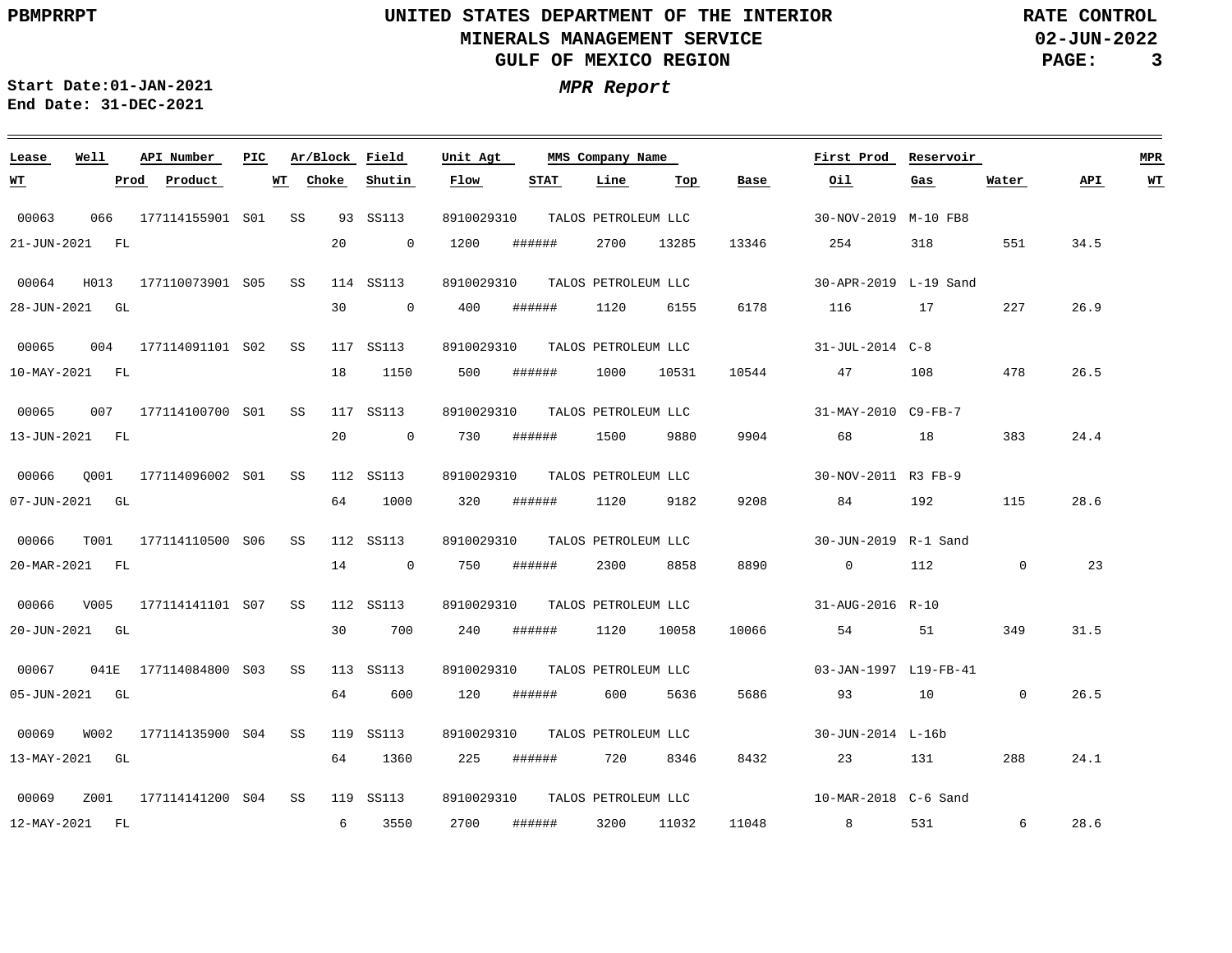<u> 1989 - Johann Stoff, deutscher Stoff, der Stoff, der Stoff, der Stoff, der Stoff, der Stoff, der Stoff, der S</u>

**02-JUN-2022 PAGE: 4 RATE CONTROL**

28.3

**Start Date:01-JAN-2021 MPR Report End Date: 31-DEC-2021**

24-AUG-2021 GL O

### 00128 0005 177174097100 S01 GI 40 GI047 8910020210 GOM SHELF LLC 00129 D002 177170075300 S02 GI 41 GI041 8910020210 GOM SHELF LLC 00129 D008 177172000801 S02 GI 41 GI041 8910020210 GOM SHELF LLC 00129 D010 177174017801 S01 GI 41 GI041 8910020210 GOM SHELF LLC 00129 H005 177174038100 S04 GI 41 GI041 8910020210 GOM SHELF LLC 6666 (31-MAR-2005 KM Sand 00129 001 177174042801 S01 GI 41 GI041 00129 H006 177174098301 S02 GI 41 GI041 8910020210 GOM SHELF LLC 00130 E004 177170075201 S01 GI 41 GI041 8910020210 GOM SHELF LLC 00130 E013 177174012900 S02 GI 41 GI041 8910020210 GOM SHELF LLC 00130 H001 177174020300 S02 GI 41 GI041 8910020210 GOM SHELF LLC **Lease Well API Number Ar/Block Field PIC MMS Company Name** 8910020210 GOM SHELF LLC **Unit Agt**  25-NOV-2007 KS B1 30-JUN-1993 IM B-1 29-FEB-2008 IR A3 07-JUL-1996 LP A-1 30-NOV-2000 CR 30-APR-2018 LA (UPR) A-2 17-MAR-2002 PN B1 31-JUL-2001 PN B1 18-OCT-2000 LP A-1 **First Prod Reservoir** 16-AUG-2021 GL O 17-AUG-2021 GL O 11-AUG-2021 GL O 17-AUG-2021 GL O 19-AUG-2021 GL O 11-AUG-2021 FL G 37 335 180 ###### 170 3645 24-AUG-2021 GL O 22-AUG-2021 GL O 19-AUG-2021 GL O **WT Prod Product WT** 64 64 251 ###### 7977 7989 64 233 ###### 64 233 ###### 11717 12282 54 449 677 64 316 ###### 64 224 ###### 13111 13140 48 142 520 64 320 ###### 12822 12854 33 29 64 410 ###### 12726 12776 52 208 224 **Choke Shutin Flow** 276 ###### **STAT Line** 11315 11330 92 31 56 8610 8622 80 0 340 9918 9968 152 428 457 32.3 **Top Base Oil** 4645 0 706 0 131 48 **Gas** 1824 134 32.6 **Water** 23.7 28.3 26.9 26.9 29.9 22.2 **API WT**

64 204 ###### 10454 10470 87 240 784

 $\Omega$ 

**MPR**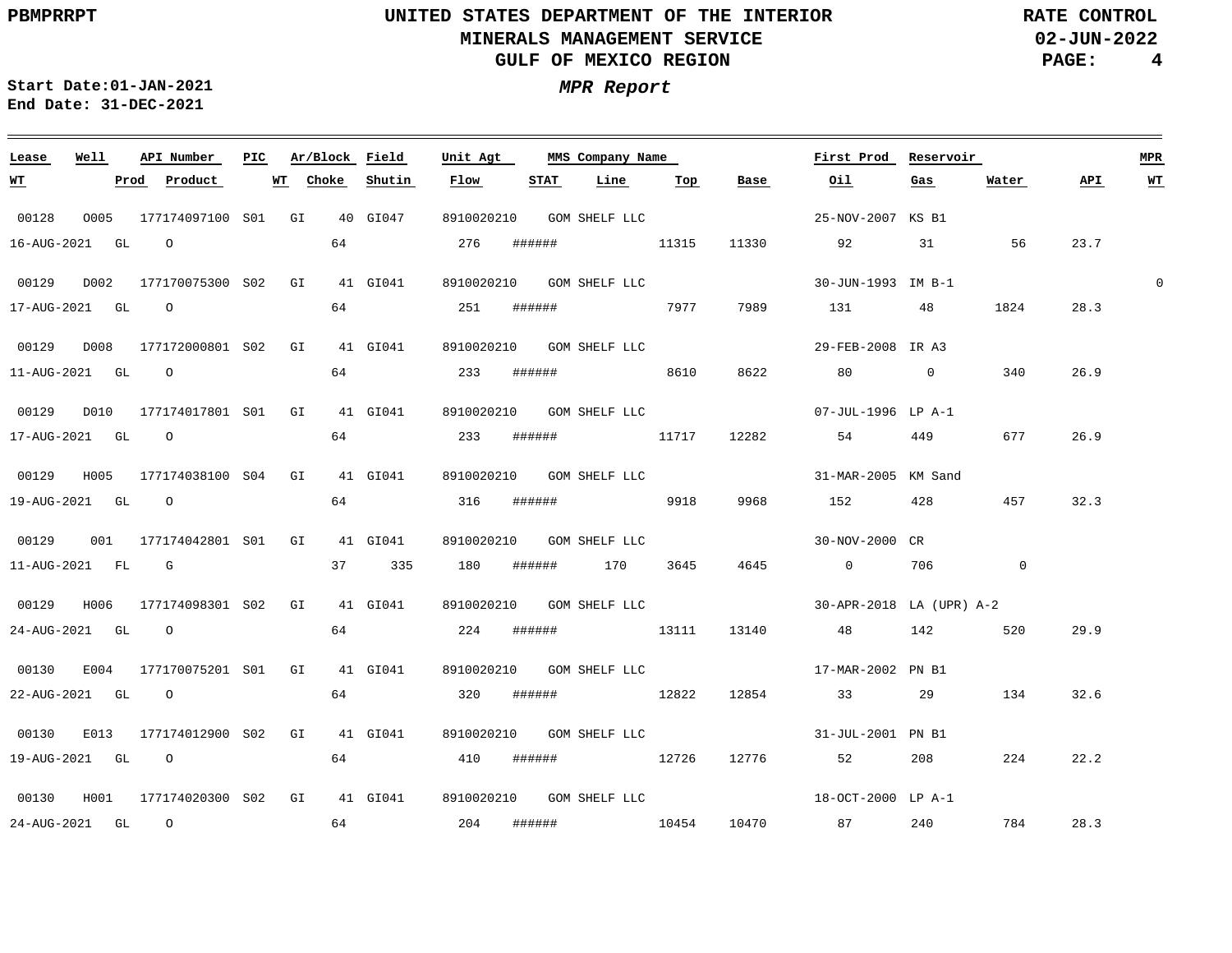**02-JUN-2022 PAGE: 5 RATE CONTROL**

**Start Date:01-JAN-2021 MPR Report End Date: 31-DEC-2021**

### <u> 1989 - Johann Stoff, deutscher Stoff, der Stoff, der Stoff, der Stoff, der Stoff, der Stoff, der Stoff, der S</u> **Lease Well API Number Ar/Block Field Unit Agt First Prod Reservoir MPR PIC MMS Company Name STAT WT Prod Product WT Choke Shutin Flow Line Top Base Oil Gas Water API WT** 00130 H003 177174028601 S03 GI 41 GI041 8910020210 GOM SHELF LLC 31-OCT-1997 PD 64 17-AUG-2021 GL O 253 ###### 13864 13884 91 68 1507 34.2 00133 L007 177174039101 S04 GI 47 GI047 8910020210 GOM SHELF LLC 24-SEP-2018 JA E-4 64 26-AUG-2021 GL O 185 ###### 9610 9622 37 224 335 31.7 00133 0001 177174096102 D02 GI 47 GI047 8910020210 GOM SHELF LLC 26-MAY-2007 KA C-4 64 23-AUG-2021 GL O 212 ###### 10175 10194 37 45 167 29 00133 O002 177174096600 GI 47 GI047 D02 8910020210 24-JUL-2007 KS C-1 GOM SHELF LLC 16-AUG-2021 GL G 64 909 325 ###### 210 11352 11384 346 369 587 57.5 00133 0003 177174096700 S04 GI 47 GI047 8910020210 GOM SHELF LLC 24-FEB-2010 NE B2 64 25-JUL-2021 GL O 250 ###### 13083 13117 24 210 242 40.2 00133 O006 177174097200 GI 47 GI047 S01 8910020210 31-DEC-2007 IJ A6 GOM SHELF LLC 64 88 34.6 21-AUG-2021 GL O 224 ###### 11382 11390 10 0 00133 O007 177174097301 GI 47 GI047 S01 8910020210 GOM SHELF LLC 31-MAR-2013 NS A3 64 19-AUG-2021 GL O 226 ###### 14218 14240 70 358 369 29 00133 O008 177174097600 GI 47 GI047 D03 8910020210 GOM SHELF LLC 18-MAR-2010 KD C5 64 19-AUG-2021 GL O 292 ###### 10398 10406 54 112 849 33.1 00133 O009 177174097700 GI 47 GI047 D03 8910020210 GOM SHELF LLC 31-MAY-2013 IT C1 64 21-AUG-2021 GL O 294 ###### 9218 9226 38 189 114 32 00134 J002 177174003201 GI 48 GI047 8910020210 GOM SHELF LLC S0414-SEP-2018 KF J-5 64 32 23-AUG-2021 GL O 200 ###### 10640 10652 7 38 102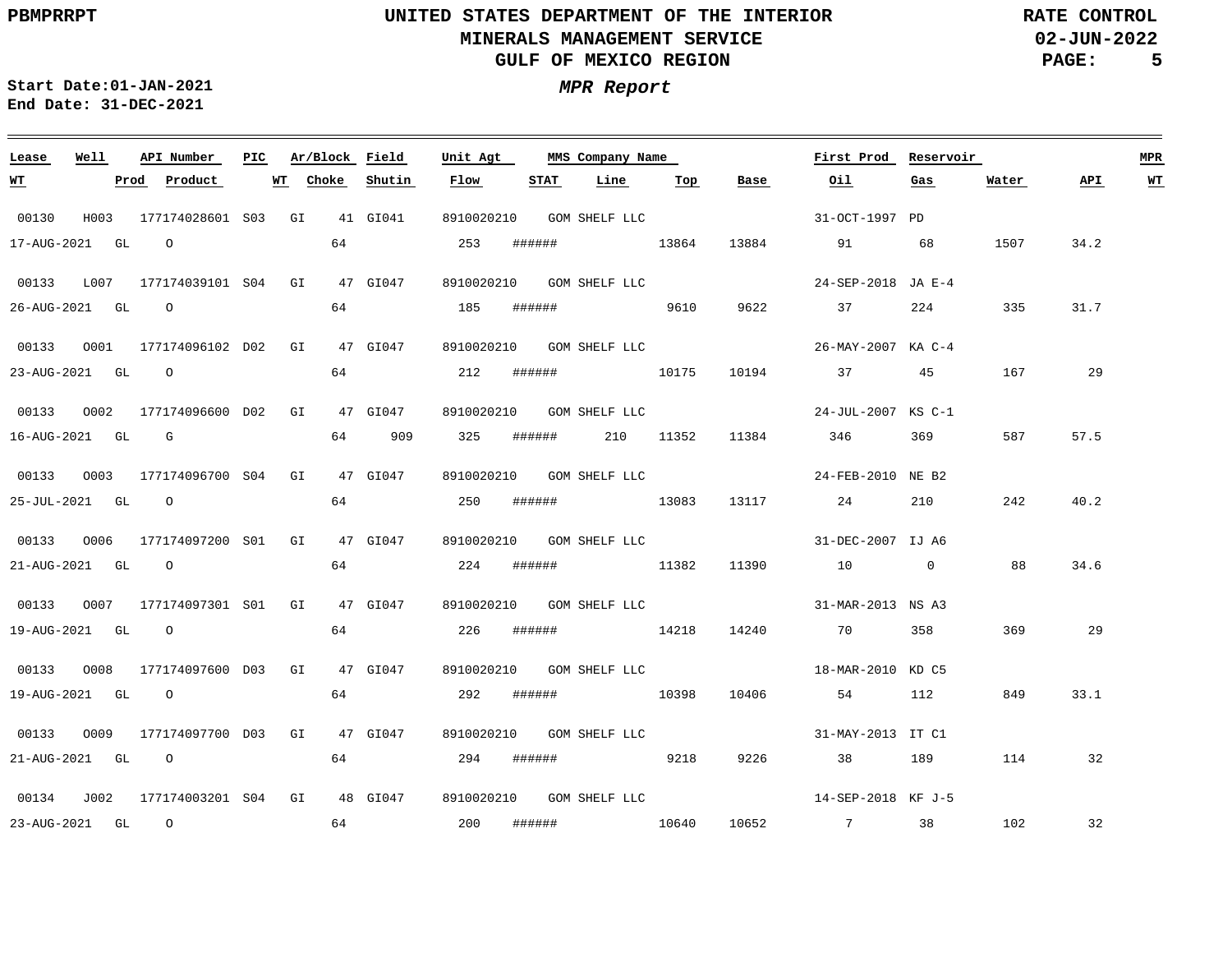**02-JUN-2022 PAGE: 6 RATE CONTROL**

 $\equiv$ 

**Start Date:01-JAN-2021 MPR Report End Date: 31-DEC-2021**

<u> 1989 - Johann Stein, marwolaethau a bhann an t-Amhair an t-Amhair an t-Amhair an t-Amhair an t-Amhair an t-A</u>

| Lease            | Well | API Number                                                                                                                                                                                                                                                                                                                         | PIC. | Ar/Block Field |          | Unit Agt   |        | MMS Company Name           |     |       | First Prod                                  | Reservoir |          |      | MPR                     |
|------------------|------|------------------------------------------------------------------------------------------------------------------------------------------------------------------------------------------------------------------------------------------------------------------------------------------------------------------------------------|------|----------------|----------|------------|--------|----------------------------|-----|-------|---------------------------------------------|-----------|----------|------|-------------------------|
| <u>WT</u>        |      | Product<br>Prod                                                                                                                                                                                                                                                                                                                    |      | WT Choke       | Shutin   | Flow       | STAT   | Line                       | Тор | Base  | Oil                                         | Gas       | Water    | API  | $\underline{\text{WT}}$ |
| 00134            |      | J004 177174004803 D02 GI 48 GI047                                                                                                                                                                                                                                                                                                  |      |                |          | 8910020210 |        | GOM SHELF LLC              |     |       | 16-APR-2012 MH J2 UPPER                     |           |          |      |                         |
| 19-AUG-2021 GL   |      | $\overline{O}$                                                                                                                                                                                                                                                                                                                     |      | 64             |          | 252        |        | ###### 14192               |     |       | 14216 168 72 206                            |           |          | 30.4 |                         |
| 00134            | J007 | 177174012200 S03 GI                                                                                                                                                                                                                                                                                                                |      |                | 48 GI047 |            |        | 8910020210 GOM SHELF LLC   |     |       | 18-AUG-2015 KA A-2                          |           |          |      |                         |
| 21-AUG-2021 GL   |      | $\overline{O}$                                                                                                                                                                                                                                                                                                                     |      | 36             |          | 410        | ###### | 10568                      |     | 10590 | 25 189                                      |           | 1244     | 31.6 |                         |
|                  |      | 00134 J009 177174044200 S02 GI 48 GI047                                                                                                                                                                                                                                                                                            |      |                |          |            |        | 8910020210   GOM SHELF LLC |     |       | 29-APR-2013 OT J-9                          |           |          |      |                         |
|                  |      | $21 - \text{AUG} - 2021$ FL $\qquad$ 0                                                                                                                                                                                                                                                                                             |      | 17             |          | 1250       |        | ###### 18386               |     |       | 18487 67                                    | 366 —     | 1054     | 37.7 |                         |
|                  |      |                                                                                                                                                                                                                                                                                                                                    |      |                |          |            |        | 8910024540   GOM SHELF LLC |     |       | 30-NOV-2013 OT J-3                          |           |          |      |                         |
| 23-DEC-2021 GL 0 |      |                                                                                                                                                                                                                                                                                                                                    |      | 64             |          | 285        | ###### | 14484                      |     |       | 14520 163 120 526                           |           |          | 31.5 |                         |
|                  |      | 00177 L012 177174044604 S02 GI 52 GI047                                                                                                                                                                                                                                                                                            |      |                |          |            |        | 8910020210   GOM SHELF LLC |     |       | 01-APR-2004 OT SAND                         |           |          |      |                         |
|                  |      | $22 - \text{AUG} - 2021$ GL $\qquad 0$                                                                                                                                                                                                                                                                                             |      | 112            |          | 360        |        | ####### 16618              |     | 16720 | 274                                         | 577       | 2221     | 27.5 |                         |
|                  |      |                                                                                                                                                                                                                                                                                                                                    |      |                |          |            |        | 8910024540   GOM SHELF LLC |     |       | 08-NOV-2015 PE                              |           |          |      |                         |
| 22-DEC-2021 FL G |      |                                                                                                                                                                                                                                                                                                                                    |      | 17             | 2241     | 1288       |        | ####### 262 13210          |     | 13229 | 195 179                                     |           | $\sim$ 0 | 44.4 |                         |
|                  |      |                                                                                                                                                                                                                                                                                                                                    |      |                |          |            |        | 8910024540   GOM SHELF LLC |     |       | 04-FEB-2020 OM Sand                         |           |          |      |                         |
|                  |      | 21-DEC-2021 FL 0                                                                                                                                                                                                                                                                                                                   |      | 14             |          | 1321       |        | ####### 13276              |     | 13284 | 410 87                                      |           | 273      | 29   |                         |
|                  |      |                                                                                                                                                                                                                                                                                                                                    |      |                | 68 GI043 |            |        | 8910024540 GOM SHELF LLC   |     |       | 25-APR-2004 OH                              |           |          |      |                         |
| 21-DEC-2021 FL   |      | $\overline{O}$ and $\overline{O}$ and $\overline{O}$ and $\overline{O}$ and $\overline{O}$ and $\overline{O}$ and $\overline{O}$ and $\overline{O}$ and $\overline{O}$ and $\overline{O}$ and $\overline{O}$ and $\overline{O}$ and $\overline{O}$ and $\overline{O}$ and $\overline{O}$ and $\overline{O}$ and $\overline{O}$ and |      |                |          | 281        | ###### | 12790                      |     |       | 12814 133 96                                |           | 2086     | 30   |                         |
|                  |      | 00181 D007 177190063802 S04 WD 69 GI043                                                                                                                                                                                                                                                                                            |      |                |          |            |        | 8910024540  GOM SHELF LLC  |     |       | 24-DEC-2016 JB C-2                          |           |          |      |                         |
|                  |      | 19-JUL-2021 GL 0                                                                                                                                                                                                                                                                                                                   |      | 15             |          | 530        |        | ####### 10388              |     | 10394 | 51 0                                        |           | 93       | 29.5 |                         |
|                  |      |                                                                                                                                                                                                                                                                                                                                    |      |                |          |            |        |                            |     |       | 8910024540 GOM SHELF LLC 31-MAY-1992 JR C-1 |           |          |      | 206                     |
| 24-AUG-2021 GL 0 |      |                                                                                                                                                                                                                                                                                                                                    |      | 125            |          | 316        |        | ###### 9100                |     |       | 9162 151 0                                  |           | 428      | 29   |                         |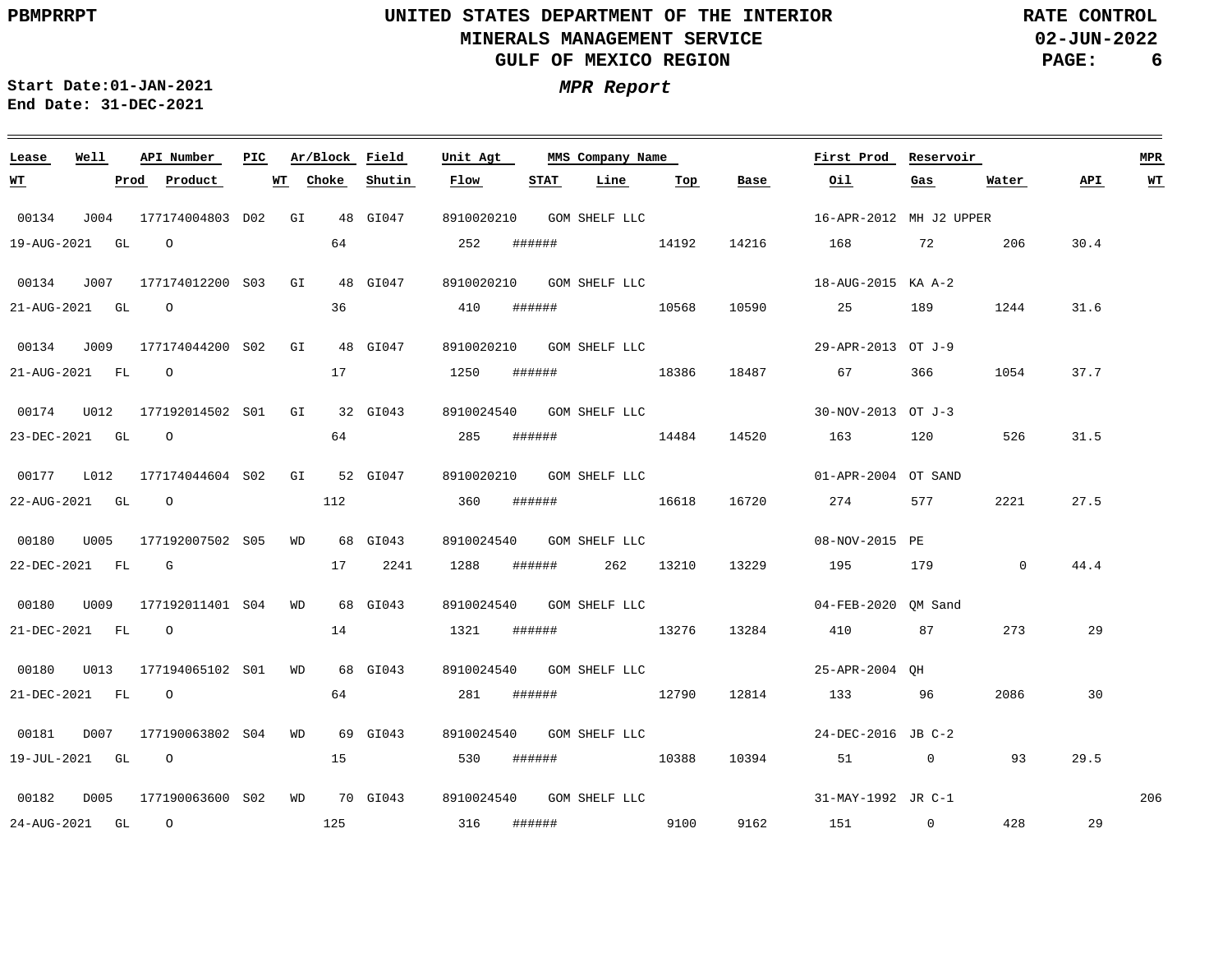$\qquad \qquad =$ 

# **UNITED STATES DEPARTMENT OF THE INTERIOR MINERALS MANAGEMENT SERVICE GULF OF MEXICO REGION**

**02-JUN-2022 PAGE: 7 RATE CONTROL**

**Start Date:01-JAN-2021 MPR Report End Date: 31-DEC-2021**

| Lease            | Well |      | API Number                                                                                                                                                                                                                                                                                                                         | PIC. |    | Ar/Block Field |                                                    | Unit Agt   |      | MMS Company Name           |     |                          | First Prod                                                  | Reservoir   |       |      | <b>MPR</b>              |
|------------------|------|------|------------------------------------------------------------------------------------------------------------------------------------------------------------------------------------------------------------------------------------------------------------------------------------------------------------------------------------|------|----|----------------|----------------------------------------------------|------------|------|----------------------------|-----|--------------------------|-------------------------------------------------------------|-------------|-------|------|-------------------------|
| <u> WТ</u>       |      | Prod | Product                                                                                                                                                                                                                                                                                                                            |      | WT | Choke          | Shutin                                             | Flow       | STAT | Line                       | Top | Base                     | Oil                                                         | Gas         | Water | API. | $\underline{\text{WT}}$ |
| 00182            | E002 |      | 177190067800 D03 WD 70 GI043                                                                                                                                                                                                                                                                                                       |      |    |                |                                                    | 8910024540 |      |                            |     |                          | GOM SHELF LLC 30-JUN-1980 KJ D-1                            |             |       |      | 493                     |
| 22-JUL-2021 GL   |      |      | $\overline{O}$ and $\overline{O}$ and $\overline{O}$ and $\overline{O}$ and $\overline{O}$ and $\overline{O}$ and $\overline{O}$ and $\overline{O}$ and $\overline{O}$ and $\overline{O}$ and $\overline{O}$ and $\overline{O}$ and $\overline{O}$ and $\overline{O}$ and $\overline{O}$ and $\overline{O}$ and $\overline{O}$ and |      |    | 128            |                                                    | 350        |      | ###### 10400               |     | 10416                    | 50                                                          | 200         | 107   | 26.6 |                         |
| 00182            | I003 |      | 177190091301 S02 WD 70 GI043                                                                                                                                                                                                                                                                                                       |      |    |                |                                                    |            |      | 8910024540 GOM SHELF LLC   |     |                          | 07-OCT-2015 KJ F-2                                          |             |       |      |                         |
| 23-AUG-2021 GL 0 |      |      |                                                                                                                                                                                                                                                                                                                                    |      |    | 64 —           |                                                    | 200        |      | ####### 10912              |     |                          | 10934 63 0 278                                              |             |       | 27.8 |                         |
| 00182            |      |      | 1005 177190095001 S01 WD 70 GI043                                                                                                                                                                                                                                                                                                  |      |    |                |                                                    |            |      |                            |     |                          | 8910024540 GOM SHELF LLC 21-AUG-2003 MD F1/MH F1            |             |       |      |                         |
| 22-AUG-2021 GL 0 |      |      |                                                                                                                                                                                                                                                                                                                                    |      |    | 64             |                                                    | 170        |      | ####### 12042              |     |                          | 12436 287                                                   | 232 and 232 | 832   | 27.8 |                         |
| 00182            | I008 |      | 177190102101 S01 WD 70 GI043                                                                                                                                                                                                                                                                                                       |      |    |                |                                                    |            |      |                            |     | 8910024540 GOM SHELF LLC | 22-MAY-2011 LB RB                                           |             |       |      |                         |
| 04-AUG-2021 GL 0 |      |      |                                                                                                                                                                                                                                                                                                                                    |      |    |                | 64 64 64 65                                        | 135        |      | ####### 10350              |     | 10378                    | 45 0 327                                                    |             |       | 32   |                         |
| 00182            |      |      | I010  177190105701  S01  WD  70  GI043                                                                                                                                                                                                                                                                                             |      |    |                |                                                    |            |      |                            |     |                          | 8910024540 GOM SHELF LLC 10-FEB-2003 KJ I-10ST              |             |       |      |                         |
|                  |      |      | $06 - \text{AUG} - 2021$ GL $0$                                                                                                                                                                                                                                                                                                    |      |    | 118            |                                                    | 144        |      | ####### 11744              |     | 11806                    | 67 0                                                        |             | 605   | 31.8 |                         |
| 00182            | E001 |      | 177190108201 S04 WD 70 GI043                                                                                                                                                                                                                                                                                                       |      |    |                |                                                    |            |      | 8910024540   GOM SHELF LLC |     |                          | 31-MAY-2016 KS E-7ST                                        |             |       |      |                         |
| 17-AUG-2021 GL 0 |      |      |                                                                                                                                                                                                                                                                                                                                    |      |    |                | 64 64 64 65                                        |            |      | 360 ###### 10344           |     |                          | 10360 86 8 171                                              |             |       | 31   |                         |
| 00182            |      |      | L005 177190115500 S03 WD 70 GI043                                                                                                                                                                                                                                                                                                  |      |    |                |                                                    |            |      |                            |     |                          | 8910024540 GOM SHELF LLC $30 - APR - 1981$ JP/JQ/JR F2B 154 |             |       |      |                         |
| 26-AUG-2021 GL 0 |      |      |                                                                                                                                                                                                                                                                                                                                    |      |    | 128            |                                                    | 175        |      | ####### 9274               |     | 9298                     | 83 102 1297                                                 |             |       | 31.7 |                         |
| 00182            | I012 |      | 177194010702 S02 WD 70 GI043                                                                                                                                                                                                                                                                                                       |      |    |                |                                                    |            |      | 8910024540   GOM SHELF LLC |     |                          | 30-JUL-2012 MJ                                              |             |       |      |                         |
|                  |      |      | 08-AUG-2021 GL 0                                                                                                                                                                                                                                                                                                                   |      |    |                | $120$ 138 $\text{#}\text{#}\text{#}\text{#}$ 13772 |            |      |                            |     | 13838                    | 89 0                                                        |             | 659   | 26.3 |                         |
| 00182            |      |      | I013 177194038400 D02 WD 70 GI043                                                                                                                                                                                                                                                                                                  |      |    |                |                                                    |            |      |                            |     |                          |                                                             |             |       |      |                         |
| 08-AUG-2021 GL   |      |      | $\overline{O}$                                                                                                                                                                                                                                                                                                                     |      |    | 64             |                                                    | 136        |      | ####### 8399               |     | 8408                     | 71 0                                                        |             | 133   | 27.8 |                         |
|                  |      |      | 00182  D013  177194057000  D01  WD  70  GI043  8910024540  GOM SHELF LLC                                                                                                                                                                                                                                                           |      |    |                |                                                    |            |      |                            |     |                          | 28-FEB-1994 KJ D-1                                          |             |       |      | 295                     |
| 23-AUG-2021 GL 0 |      |      | 128                                                                                                                                                                                                                                                                                                                                |      |    |                | 410                                                |            |      | ###### 9426                |     |                          | 9444 37 56 215                                              |             |       | 29.7 |                         |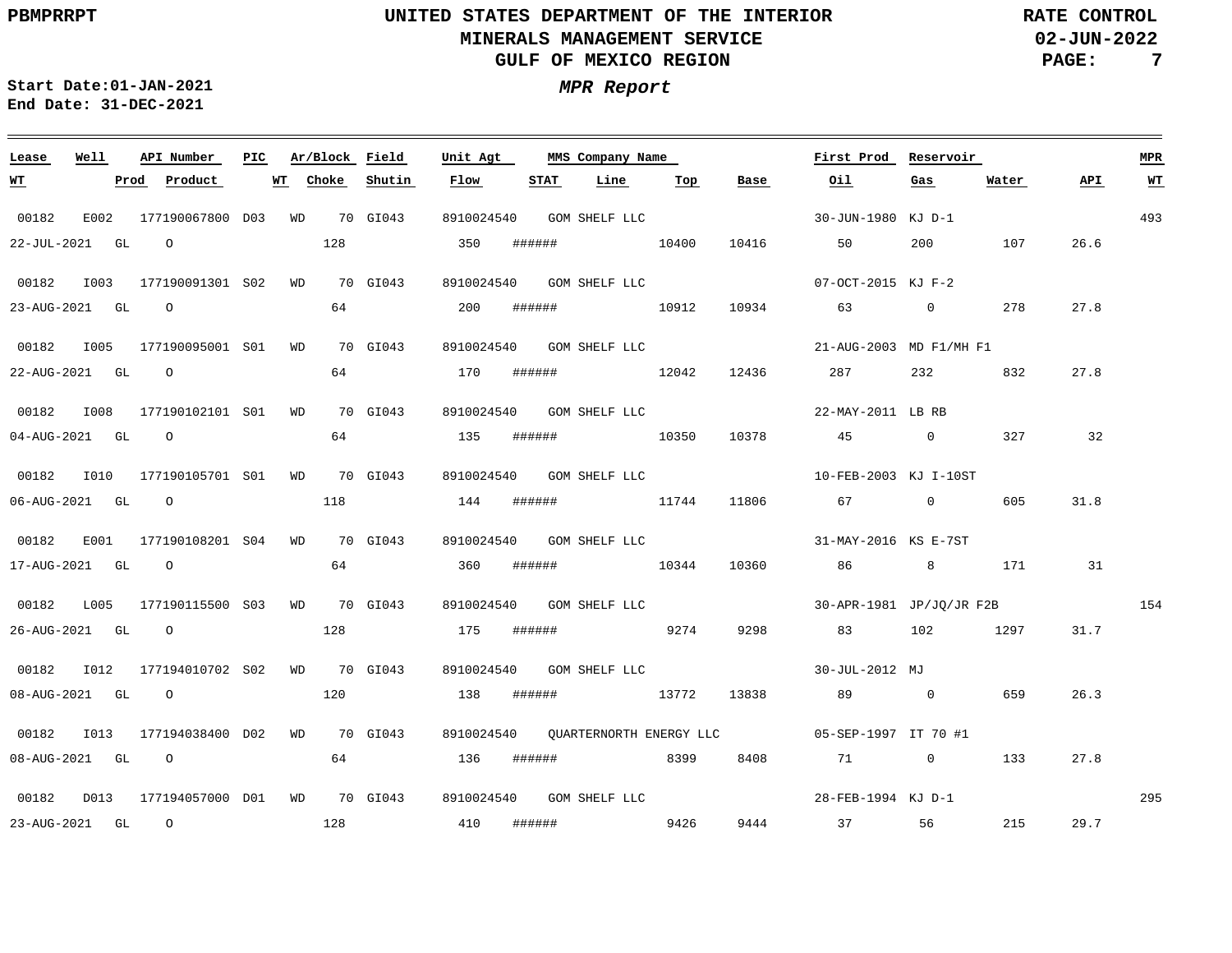$\equiv$ 

# **UNITED STATES DEPARTMENT OF THE INTERIOR MINERALS MANAGEMENT SERVICE GULF OF MEXICO REGION**

**02-JUN-2022 PAGE: 8 RATE CONTROL**

 $\equiv$ 

**Start Date:01-JAN-2021 MPR Report End Date: 31-DEC-2021**

| Lease            | Well | API Number                      | PIC. | Ar/Block Field |             | Unit Agt   |        | MMS Company Name           |     |                               | First Prod                                                                                                                                                                                                                      | Reservoir                                                                                                      |         |      | MPR                     |
|------------------|------|---------------------------------|------|----------------|-------------|------------|--------|----------------------------|-----|-------------------------------|---------------------------------------------------------------------------------------------------------------------------------------------------------------------------------------------------------------------------------|----------------------------------------------------------------------------------------------------------------|---------|------|-------------------------|
| <u>WТ</u>        |      | Prod<br>Product                 | WT   | Choke          | Shutin      | Flow       | STAT   | Line                       | Top | Base                          | Oil                                                                                                                                                                                                                             | Gas                                                                                                            | Water   | API  | $\underline{\text{WT}}$ |
| 00182            | D014 | 177194057200 S01 WD 70 GI043    |      |                |             | 8910024540 |        | GOM SHELF LLC              |     |                               | 31-JAN-1994 KJ D-1                                                                                                                                                                                                              |                                                                                                                |         |      | 333                     |
| 23-AUG-2021 GL   |      | $\overline{O}$                  |      | 128            |             | 300        |        | ###### 9456                |     | 9474                          | 100 36                                                                                                                                                                                                                          |                                                                                                                | 898     | 29   |                         |
| 00182 1014       |      | 177194061100 D01 WD 70 GI043    |      |                |             |            |        | 8910024540 GOM SHELF LLC   |     |                               | 30-JUL-1996 KA I-3                                                                                                                                                                                                              |                                                                                                                |         |      |                         |
| 07-AUG-2021 GL   |      | $\overline{O}$                  |      | 64             |             | 153        | ###### | 9900                       |     | 9980                          | 53                                                                                                                                                                                                                              | $\overline{0}$                                                                                                 | 841     | 32.6 |                         |
|                  |      |                                 |      |                |             |            |        | 8910024540  GOM SHELF LLC  |     |                               | 20-AUG-1996 MH/MI/MJ I8                                                                                                                                                                                                         |                                                                                                                |         |      |                         |
| 26-AUG-2021 GL 0 |      |                                 |      | 64             |             | 175        |        | ###### 13745               |     | 13954                         | 67 — 100 — 100 — 100 — 100 — 100 — 100 — 100 — 100 — 100 — 100 — 100 — 100 — 100 — 100 — 100 — 100 — 100 — 100 — 100 — 100 — 100 — 100 — 100 — 100 — 100 — 100 — 100 — 100 — 100 — 100 — 100 — 100 — 100 — 100 — 100 — 100 — 10 | 27 183                                                                                                         |         | 30.1 |                         |
| 00182 1017       |      | 177194064600 D01 WD             |      |                | 70 GI043    | 8910024540 |        | GOM SHELF LLC              |     |                               | 30-JUL-1997 LA F-3/LB I-3                                                                                                                                                                                                       |                                                                                                                |         |      |                         |
| 01-AUG-2021 GL G |      |                                 |      |                | 64 910      | 221        |        | ###### 270 11523           |     | 11590                         | 84 117 468                                                                                                                                                                                                                      |                                                                                                                |         | 26.2 |                         |
|                  |      | 00182 FF001 177194084200 D06 WD |      |                | 70 GI043    |            |        | 8910024540 GOM SHELF LLC   |     |                               | 05-MAY-2018 IH Sand                                                                                                                                                                                                             |                                                                                                                |         |      |                         |
| 14-AUG-2021 GL   |      | $\overline{O}$                  |      | 30             |             | 468        |        | ###### 8372                |     | 8380                          | 250                                                                                                                                                                                                                             | 422                                                                                                            | 548     | 18.1 |                         |
| 00182 FF001      |      | 177194084200 D07 WD             |      |                | 70 GI043    | 8910024540 |        | GOM SHELF LLC              |     |                               | 08-MAY-2018 HJ Sand                                                                                                                                                                                                             |                                                                                                                |         |      |                         |
| 17-AUG-2021 GL   |      | $\overline{O}$                  |      |                | 64 64 64 65 | 245        | ###### | 7462                       |     | 7470                          | 80 — 10                                                                                                                                                                                                                         | 532                                                                                                            | 724     | 18.3 |                         |
| 00182 FF002      |      | 177194084300 D02 WD             |      |                | 70 GI043    |            |        | 8910024540 GOM SHELF LLC   |     |                               | 31-AUG-2007 KV F-3                                                                                                                                                                                                              |                                                                                                                |         |      |                         |
| 23-JUL-2021 GL   |      | $\overline{O}$                  |      | 64             |             | 274        |        | ###### 11242               |     | 11310                         | 201                                                                                                                                                                                                                             | 198 — 198 — 198 — 198 — 198 — 198 — 198 — 198 — 198 — 198 — 198 — 198 — 198 — 198 — 198 — 198 — 198 — 198 — 19 | 1307    | 26.6 |                         |
| 00182 FF003      |      | 177194084400 D02 WD             |      |                | 70 GI043    |            |        | 8910024540   GOM SHELF LLC |     |                               | 28-AUG-2007 JP/JO/JR F2B                                                                                                                                                                                                        |                                                                                                                |         |      |                         |
| 14-JUL-2021 GL 0 |      |                                 |      | 64             |             | 239        | ###### | 10592                      |     | 10622                         | 115                                                                                                                                                                                                                             | 89 805                                                                                                         |         | 21.6 |                         |
| 00346            |      | 039 177114130600 S01 SS         |      |                | 28 SS028    |            |        |                            |     | 891002942A W & T OFFSHORE INC | 31-JAN-2011 Y-1/2/2A/3/4/5/6/7/8/9                                                                                                                                                                                              |                                                                                                                |         |      |                         |
| 16-JUN-2021 FL   |      |                                 |      | 55             | 2650        | 960        |        | ###### 725 16828           |     | 17994                         | 38                                                                                                                                                                                                                              | 728 — 120                                                                                                      | 26      | 50   |                         |
| 00346            |      | 041 177114156700 S01 SS         |      |                | 28 SS028    | 891002942A |        |                            |     |                               | W & T OFFSHORE INC 31-JUL-2020 Y-1/2/2A/3/4/5/6/7/8/9                                                                                                                                                                           |                                                                                                                |         |      |                         |
| 05-JUN-2021 FL   |      |                                 |      | 54             | 2233        | 714        |        | ###### 701 16288           |     |                               | 17848 51                                                                                                                                                                                                                        |                                                                                                                | 2659 65 | 52.3 |                         |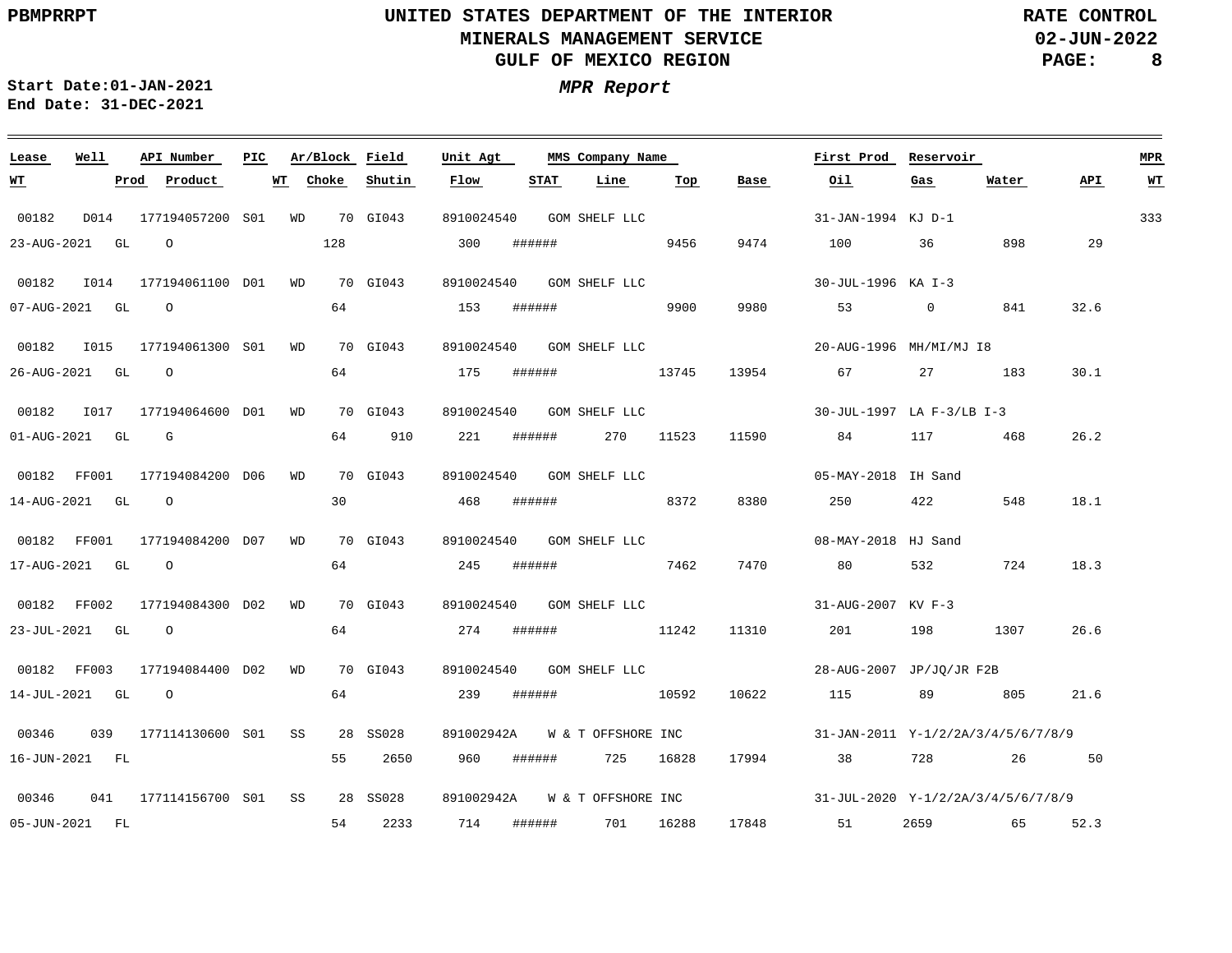**02-JUN-2022 PAGE: 9 RATE CONTROL**

**Start Date:01-JAN-2021 MPR Report End Date: 31-DEC-2021**

### **Lease Well API Number Ar/Block Field PIC MMS Company Name Unit Agt First Prod Reservoir MPR Shutin Flow STAT Line Top Base Oil Water API WT Prod Product WT Choke Gas WT** 00374 JA056 177254087700 S02 MP 41 MP041 8910038470 CANTIUM LLC 31-MAR-2021 8300' Sand 4 473 26-MAR-2021 FL O 16 1279 ###### 8208 8230 628 41 35.1 .65 00378 AA037 177254057101 S01 MP 58 MP041 8910038470 CANTIUM LLC 31-JUL-2021 ######################## 1333 ##### ##### 19-JUL-2021 GL G 4 24 5190 4753 ###### 267 10360 0 54 .65 00386 SD017 177150068401 S01 ST 23 BM002 8910039150 CANTIUM LLC 30-APR-2021 7600 UPR 4 18 909 20-MAR-2021 FL G 834 ###### 124 7942 7986 72 1441 31 33.4 .65 00387 U018 177154104102 ST S02 24 BM002 8910039150 CANTIUM LLC 31-AUG-2021 83/87/8750 26 .65 10-AUG-2021 GL O 4 191 ###### 10895 10940 106 187 77 27 RIDGELAKE ENERGY INC 00419 B003 177114116200 S03 SS 150 SS154 30-APR-2021 BN4 24 775 6838 29-MAY-2021 GL 200 ###### 240 6884 126 23 127 34 RIDGELAKE ENERGY INC 00419 B003 177114116200 S03 SS 150 SS154 30-APR-2021 BN4 64 1075 200 34 02-NOV-2021 GL O ###### 280 6838 6884 150 213 450 RIDGELAKE ENERGY INC 00419 B004 177114116803 D01 SS 150 SS154 26-FEB-2002 BUL 1A 31-MAY-2021 GL 64 900 200 ###### 215 7363 7375 5 1 121 34 00419 B004 177114116803 D01 SS 150 SS154 RIDGELAKE ENERGY INC 26-FEB-2002 BUL 1A 7375 28-NOV-2021 GL O 64 750 190 ###### 220 7363 0 5  $\overline{0}$ 34 RIDGELAKE ENERGY INC 00419 C001 177114125300 SS 150 SS154 S01 17-JUN-1998 J-3 FB AD 31-MAY-2021 GL 64 750 169 ###### 220 9598 9660 174 150 74 32 RIDGELAKE ENERGY INC 00419 C001 177114125300 SS 150 SS154 S0117-JUN-1998 J-3 FB AD 184 9660 66 32 07-DEC-2021 GL O 64 580 ###### 200 9598 186 28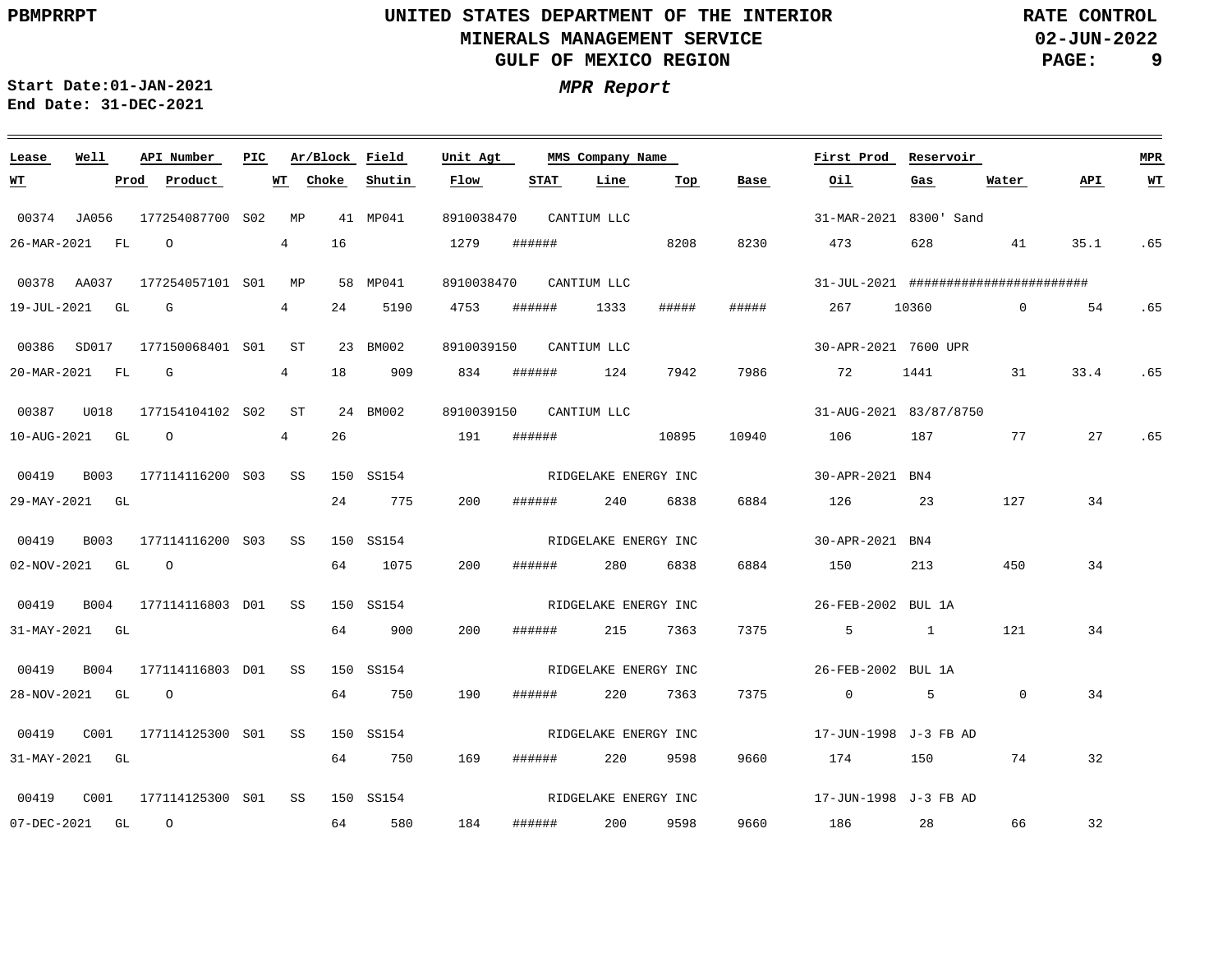**02-JUN-2022 PAGE: 10 RATE CONTROL**

**Start Date:01-JAN-2021 MPR Report End Date: 31-DEC-2021**

### **Lease Well API Number Ar/Block Field Unit Agt PIC MMS Company Name First Prod Reservoir MPR Choke Shutin Flow STAT Line Top Water API WT WT Prod Product WT Base Oil Gas** RIDGELAKE ENERGY INC 00419 C004D 177114132600 SS 150 SS154 D02 31-JAN-2001 "I-4" SAND 06-JUN-2021 GL 64 360 0 ###### 185 10580 10613 18 1 156 32 RIDGELAKE ENERGY INC 00419 C004D 177114132600 SS 150 SS154 D02 31-JAN-2001 "I-4" SAND 10613 88 32 27-SEP-2021 GL O 64 925 176 ###### 200 10580 10 40 RIDGELAKE ENERGY INC 00419 C005 177114132900 SS 150 SS154 S01 31-DEC-2000 "I-4" SAND 64 290 18 32 28-MAY-2021 GL 171 ###### 209 9048 9063 54 68 RIDGELAKE ENERGY INC 00419 C005 177114132900 SS 150 SS154 S01 31-DEC-2000 "I-4" SAND 179 55 32 07-DEC-2021 GL O 64 800 ###### 190 9048 9063 30 102 RIDGELAKE ENERGY INC 00419 C006 177114133400 SS 150 SS154 S01 06-DEC-2000 "I-4" SAND 46 32 12-OCT-2021 GL O 64 850 0 ###### 180 9200 9230 2 0 RIDGELAKE ENERGY INC 00419 C008 177114156101 SS 150 SS154 S01 31-MAR-2015 J-3 SAND 176 64 26-MAY-2021 GL 64 960 ###### 220 9950 9980 266 633 66 00419 C008 177114156101 SS 150 SS154 S01 RIDGELAKE ENERGY INC 31-MAR-2015 J-3 SAND 05-DEC-2021 GL O 64 810 181 ###### 180 9950 9980 300 190 53 32 00420 J006 177110052601 SS 154 SS154 S01 RIDGELAKE ENERGY INC 21-AUG-1998 H-1 SAND 5598 04-JUN-2021 GL 64 800 180 ###### 200 5560 43 25 672 25 RIDGELAKE ENERGY INC 00420 J006 177110052601 SS 154 SS154 S01 21-AUG-1998 H-1 SAND 02-NOV-2021 GL O 64 640 220 ###### 250 5560 5598 35 7 663 25 RIDGELAKE ENERGY INC 00420 J002 177110055802 SS 154 SS154 S0111-OCT-1998 F-1 SAND 175 5854 30 30-MAY-2021 GL 64 800 ###### 225 5814 99 158 1876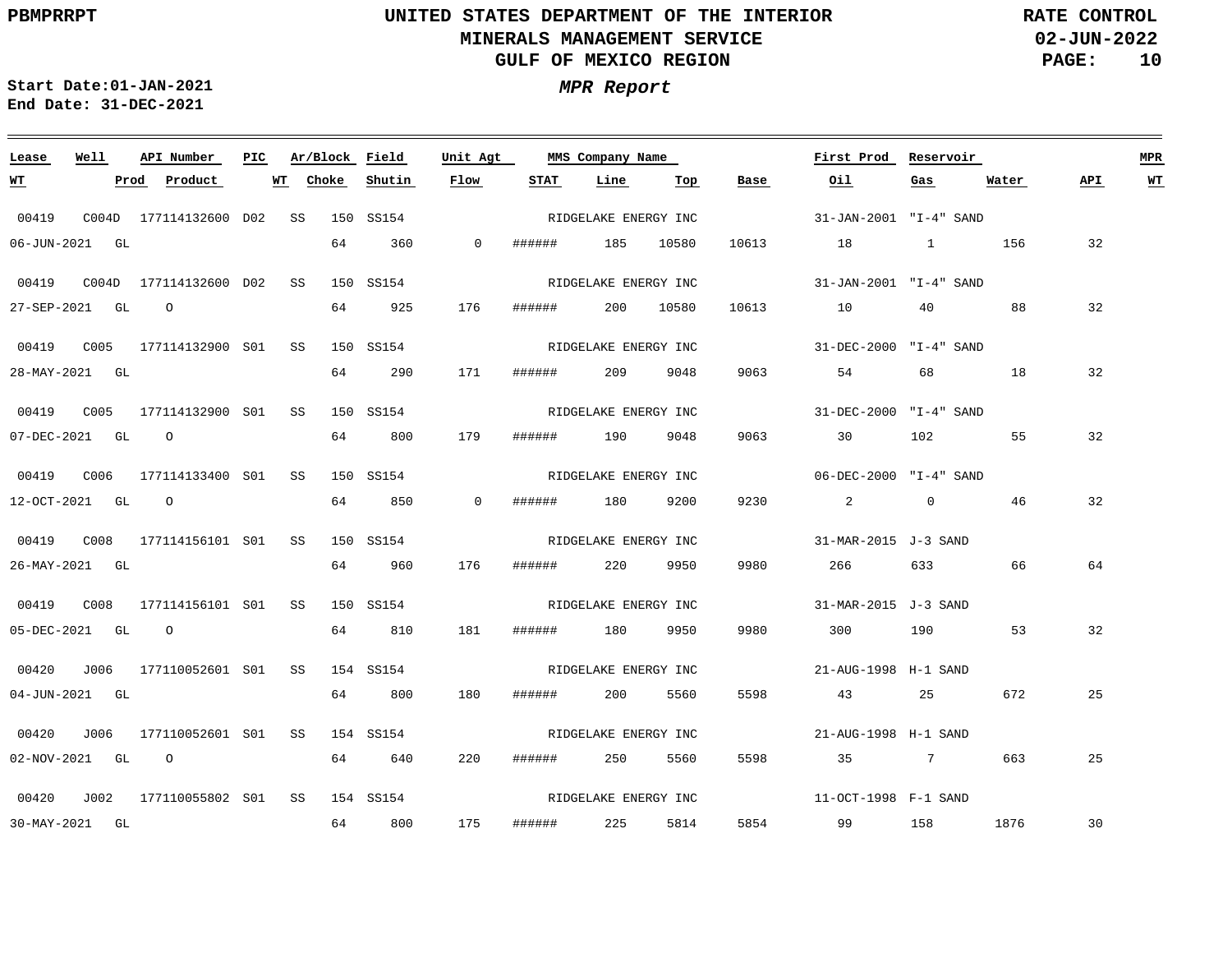**02-JUN-2022 PAGE: 11 RATE CONTROL**

**Start Date:01-JAN-2021 MPR Report End Date: 31-DEC-2021**

### 00420 J002 177110055802 SS 154 SS154 S01 00456 K001 177154126802 S01 ST 130 ST131 00456 K001 177154126802 S01 ST 130 ST131 00456 K009 177154128401 S01 ST 130 ST131 00456 K009 177154128401 S01 ST 130 ST131 00457 K003 177154126901 S01 ST 131 ST131 00457 K003 177154126901 S01 ST 131 ST131 00457 K004 177154127000 S03 ST 131 ST131 00457 K004 177154127000 S03 ST 131 ST131 00457 K005 177154127100 S02 ST 131 ST131 **Lease Well API Number Ar/Block Field Unit Agt PIC MMS Company Name** 11-OCT-1998 F-1 SAND 30-NOV-2015 G1 FB-JA SAND 30-NOV-2015 G1 FB-JA SAND 31-DEC-2019 D10 FBF ARENA OFFSHORE LP 31-DEC-2019 D10 FBF ARENA OFFSHORE LP 31-DEC-2015 E7 FB-K3 SAND ARENA OFFSHORE LP 31-DEC-2015 E7 FB-K3 SAND 30-NOV-2019 E2 RH 30-NOV-2019 E2 RH 31-AUG-2018 E6 FB-K4 **First Prod Reservoir MPR** 15-NOV-2021 GL O 10-MAY-2021 FL 15-DEC-2021 FL O 27-JUN-2021 FL 31-DEC-2021 FL O 22-JUN-2021 FL 20-NOV-2021 FL O 11-JUN-2021 FL 15-DEC-2021 FL O 29-MAY-2021 FL **WT Prod Product WT Choke Shutin Flow** 64 360 76 76 76 76 76 76 48 76 256 ###### 8570 8626 159 180 2496 76 185 ###### 200 5814 5854 219 230 ###### 13108 13130 57 74 110 228 202 ###### 9310 9422 97 140 83 243 225 ###### 7988 8145 0 54 39 263 233 ###### 10402 10460 112 69 1493 ###### 13108 13130 ###### 9310 ###### 7988 ###### 8570 8626 143 215 **STAT Line Top** 9422 50 74 82 8145 174 249 407 **Base Oil** 42 228 2072 40 39 55 31 **Gas** 1649 **Water** 30 31 36 36 28 29 39 39 28 **API WT** RIDGELAKE ENERGY INC ARENA OFFSHORE LP ARENA OFFSHORE LP ARENA OFFSHORE LP ARENA OFFSHORE LP ARENA OFFSHORE LP ARENA OFFSHORE LP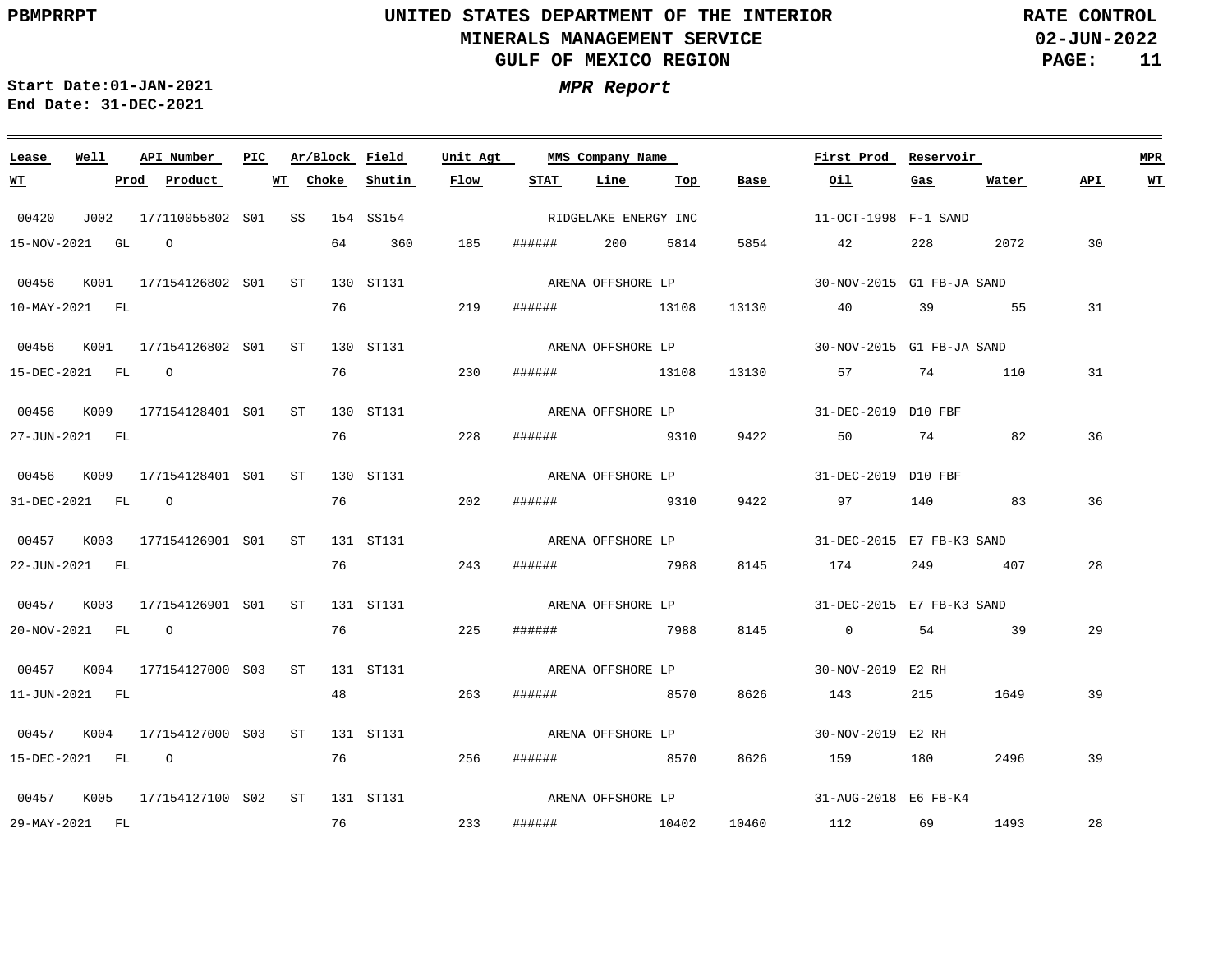**02-JUN-2022 PAGE: 12 RATE CONTROL**

**Start Date:01-JAN-2021 MPR Report End Date: 31-DEC-2021**

### **Lease Well API Number Ar/Block Field Unit Agt PIC MMS Company Name First Prod Reservoir MPR STAT Line WT Prod Product WT Choke Shutin Flow Top Base Oil Gas Water API WT** ARENA OFFSHORE LP 00457 K005 177154127100 S02 ST 131 ST131 31-AUG-2018 E6 FB-K4 16-DEC-2021 FL O 76 289 ###### 10402 10460 96 106 1509 28 ARENA OFFSHORE LP 00457 K007 177154127201 S03 ST 131 ST131 30-NOV-2019 D3 Sand 224 76 41 23-JUN-2021 FL ###### 8168 8260 21 211 27 ARENA OFFSHORE LP 00457 K007 177154127201 S03 ST 131 ST131 30-NOV-2019 D3 Sand 76 41 16-DEC-2021 FL O 220 ###### 8168 8260 1 0 47 00457 K008 177154127300 S02 ST 131 ST131 31-MAR-2021 D-10 RI ARENA OFFSHORE LP 06-APR-2021 FL O 18 14 2106 ###### 8194 8292 522 1827 1 46 .603 ARENA OFFSHORE LP 00457 K008 177154127300 S02 ST 131 ST131 31-MAR-2021 D-10 RI 46 26-JUN-2021 FL 16 1336 ###### 8194 8292 803 713 51 00457 K008 177154127300 S02 ST 131 ST131 31-MAR-2021 D-10 RI ARENA OFFSHORE LP 44 30-DEC-2021 FL O 20 690 ###### 8194 8292 313 333 227 00457 K006 177154127401 S02 ST 131 ST131 31-MAR-2019 E9 FB-K5 ARENA OFFSHORE LP 96 02-APR-2021 GL 203 ###### 9610 9656 0 13 0 37 ARENA OFFSHORE LP 00457 K006 177154127401 S02 ST 131 ST131 31-MAR-2019 E9 FB-K5 76 16-DEC-2021 GL O 215 ###### 9610 9656 503 21 464 37 ARENA OFFSHORE LP 00457 K002 177154127500 S02 ST 131 ST131 31-AUG-2017 G10 FB-G3 30-MAY-2021 FL 76 176 ###### 14164 14240 96 49 1504 33 ARENA OFFSHORE LP 00457 K002 177154127500 S02 ST 131 ST131 31-AUG-2017 G10 FB-G3 76 33 17-DEC-2021 FL O 237 ###### 14164 14240 33 1 243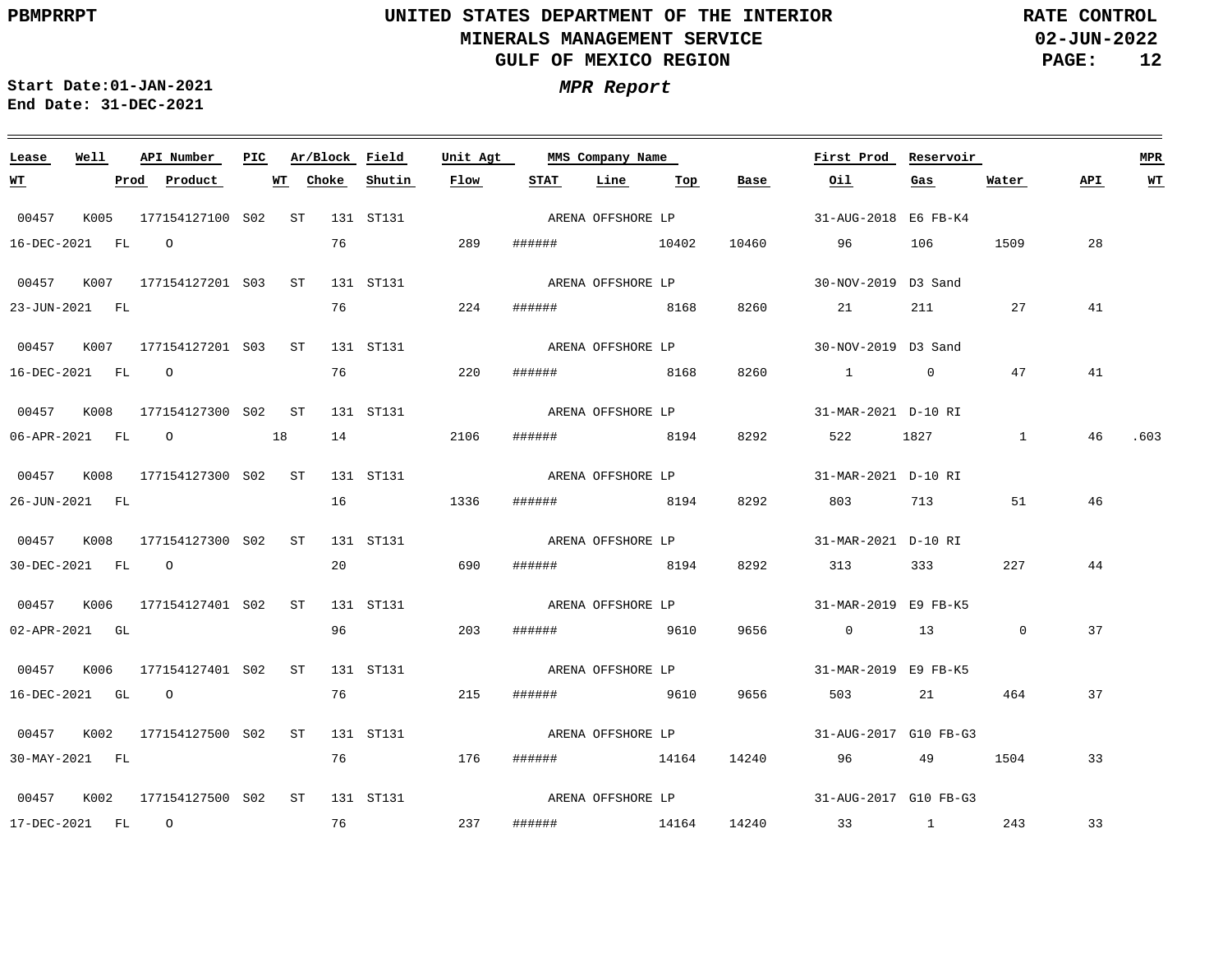$\equiv$ 

# **UNITED STATES DEPARTMENT OF THE INTERIOR MINERALS MANAGEMENT SERVICE GULF OF MEXICO REGION**

**02-JUN-2022 PAGE: 13 RATE CONTROL**

 $\equiv$ 

**Start Date:01-JAN-2021 MPR Report End Date: 31-DEC-2021**

<u> 1989 - Johann Stoff, amerikansk politiker (d. 1989)</u>

| Lease      | Well             | API Number                                | PIC. | Ar/Block Field |               | Unit Agt         |        | MMS Company Name             |                  |                              | First Prod                            | Reservoir     |                |      | MPR         |
|------------|------------------|-------------------------------------------|------|----------------|---------------|------------------|--------|------------------------------|------------------|------------------------------|---------------------------------------|---------------|----------------|------|-------------|
| <u> WТ</u> |                  | Prod Product                              | WT   | Choke          | Shutin        | Flow             | STAT   | Line                         | Тор              | Base                         | Oil                                   | Gas           | Water          | API  | WT          |
|            |                  | 00463 AA001 177154126001 S02 ST 151 ST135 |      |                |               |                  |        | 8910066690 ARENA OFFSHORE LP |                  |                              | 30-NOV-2017 J03 A                     |               |                |      |             |
|            | 22-JUN-2021 FL   |                                           |      | 76             |               | 149              |        | ###### 11568                 |                  |                              | 11600 59                              | 245           | 152            | 47   |             |
|            | 00463 AA001      | 177154126001 S02 ST                       |      |                | 151 ST135     |                  |        |                              |                  | 8910066690 ARENA OFFSHORE LP | 30-NOV-2017 J03 A                     |               |                |      |             |
|            | 17-DEC-2021 FL 0 |                                           |      | 76             | 190           |                  |        | ###### 11568                 |                  |                              | 11600 76                              |               | 372            | 47   |             |
|            |                  | 00577 E006 177090077800 S01 EI 208 EI208  |      |                |               |                  |        |                              | ANKOR ENERGY LLC |                              | 30-SEP-1984 JB C 4                    |               |                |      | $\mathbf 0$ |
|            | 21-MAR-2021 GL   |                                           |      | 18             | 280           |                  |        | ####### 7980                 |                  |                              | 8 1 1 3 4 3 4 3 4 3 4 3 4 $\sqrt{36}$ |               | 32             | 37.2 |             |
|            |                  | 00577 J001D 177094077601 D02 EI           |      |                | 208 EI208     |                  |        |                              | ANKOR ENERGY LLC |                              | 31-OCT-1989 FSU C-6                   |               |                |      | $\mathbf 0$ |
|            | 30-APR-2021 GL   |                                           |      |                | 64 64         | 60               | ###### | 6610                         |                  | 6656                         | 23 8                                  |               | 364            | 36.3 |             |
|            |                  | 00577 J002 177094080101 S04 EI            |      |                | 208 EI208     |                  |        |                              | ANKOR ENERGY LLC |                              | 31-MAR-2015 FM J2ST                   |               |                |      |             |
|            | 05-MAY-2021 GL   |                                           |      |                | 27 135        |                  |        | ####### 5748                 |                  |                              | 5758 26                               |               | 23 1           | 41.7 |             |
|            |                  | 00577 J003 177094080700 S05 EI            |      |                | 208 EI208     |                  |        | ANKOR ENERGY LLC             |                  |                              | 31-AUG-2018 FS                        |               |                |      |             |
|            | 23-APR-2021 GL   |                                           |      |                | 40 and $\sim$ | 75               | ###### | 6190                         |                  | 6200                         | 1 18                                  |               | $\overline{3}$ | 35.6 |             |
|            |                  | 00577 J005 177094087501 S03 EI            |      |                | 208 EI208     |                  |        |                              |                  |                              | ANKOR ENERGY LLC 30-JUN-2019 IF SAND  |               |                |      |             |
|            | 27-APR-2021 GL   |                                           |      | 19             | 155           |                  |        | ####### 8806                 |                  | 8848                         | 52                                    | 28 and $\sim$ | 382            | 37.6 |             |
|            |                  | 00577 J007 177094108001 S02 EI            |      |                | 208 EI208     |                  |        | ANKOR ENERGY LLC             |                  |                              | 30-SEP-2019 KR Stray Sand             |               |                |      |             |
|            | 05-MAY-2021 FL   |                                           |      |                | 21 305        |                  |        | ###### 11392                 |                  |                              | 11426 49 380 0                        |               |                | 41.8 |             |
|            |                  | 00577 K004 177094117900 S05 EI            |      |                | 208 EI208     | ANKOR ENERGY LLC |        |                              |                  |                              | 30-JUN-2017 FK Sand                   |               |                |      |             |
|            | 03-MAR-2021 GL   |                                           |      | 35             | 130           |                  |        | ####### 5258                 |                  | 5332                         | $2 \qquad \qquad 1$                   |               | $\overline{0}$ | 38.9 |             |
|            |                  | 00577 J008 177094120501 D03 EI            |      |                | 208 EI208     |                  |        |                              | ANKOR ENERGY LLC |                              | 31-AUG-2018 IF SAND                   |               |                |      |             |
|            | 19-APR-2021 FL   |                                           |      | 12             | 240           |                  |        |                              | ###### 8445      |                              | 8525 32 16 126                        |               |                | 42.5 |             |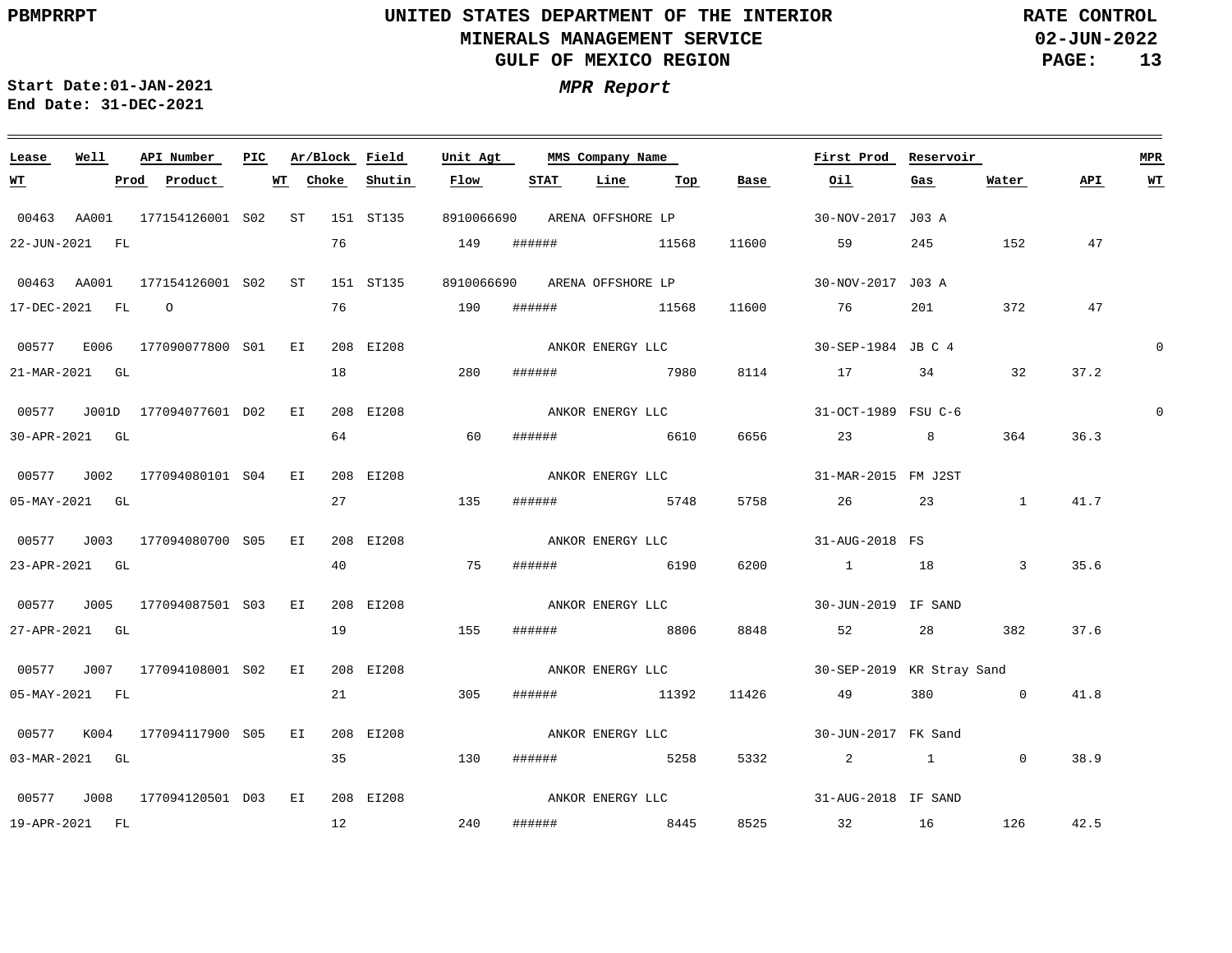**02-JUN-2022 PAGE: 14 RATE CONTROL**

 $\frac{1}{2}$ 

**Start Date:01-JAN-2021 MPR Report End Date: 31-DEC-2021**

<u> 1989 - Johann Stein, marwolaethau a bhann an t-Amhair an t-Amhair an t-Amhair an t-Amhair an t-Amhair an t-A</u>

| Lease          | Well           | API Number                                                                        | PIC Ar/Block Field |            | Unit Agt |              | MMS Company Name |     |                      | First Prod Reservoir                          |                          |                 |      | <b>MPR</b> |
|----------------|----------------|-----------------------------------------------------------------------------------|--------------------|------------|----------|--------------|------------------|-----|----------------------|-----------------------------------------------|--------------------------|-----------------|------|------------|
| <u>WT</u> 2007 |                | Prod Product                                                                      | <b>WT</b><br>Choke | Shutin     | Flow     | STAT         | Line             | Тор | Base                 | Oil                                           | Gas                      | Water           | API  | <b>WT</b>  |
| 00577          |                | J008D 177094120501 D02 EI 208 EI208                                               |                    |            |          |              |                  |     |                      | ANKOR ENERGY LLC 66-DEC-2000 HN FB RC1        |                          |                 |      |            |
| 30-APR-2021 GL |                |                                                                                   |                    | 48 110     |          | ####### 7750 |                  |     |                      | 7800 11 10                                    |                          | 536             | 36.1 |            |
|                |                | 00577 J010 177094143102 D02 EI                                                    |                    | 208 EI208  |          |              |                  |     |                      | ANKOR ENERGY LLC 31-DEC-2005 JM               |                          |                 |      |            |
|                | 23-APR-2021 GL |                                                                                   |                    | 64 110     |          |              |                  |     |                      | ###### 11250 11350 176 72 108                 |                          |                 | 33.5 |            |
|                |                | 00680  002A  177000000600  S05  WC  20  WC045                                     |                    |            |          |              |                  |     |                      |                                               |                          |                 |      |            |
|                |                | $01 - JUL - 2021$ FL                                                              |                    | 19 875 220 |          |              |                  |     |                      | ####### 130 9236 9249 0                       | 267                      | $\overline{0}$  |      |            |
|                |                |                                                                                   |                    |            |          |              |                  |     |                      |                                               |                          |                 |      |            |
|                |                | 23-DEC-2021 FL G                                                                  |                    | 25 880     | 200      |              |                  |     | ###### 200 9236 9249 | $\overline{0}$                                | 383 and $\overline{383}$ | $\mathbf{0}$    |      |            |
|                |                | 00792 A018 177084094500 D02 SM 108 SM107                                          |                    |            |          |              |                  |     |                      | TALOS ENERGY OFFSHORE LLC 31-MAR-2008 BU Sand |                          |                 |      |            |
|                |                | 05-MAY-2021 FL                                                                    |                    | 18 0 360   |          |              |                  |     |                      | ###### 1000 3862 3872 0 137                   |                          | 449             |      |            |
|                |                | 00792 A018 177084094500 D02 SM 108 SM107                                          |                    |            |          |              |                  |     |                      | TALOS ENERGY OFFSHORE LLC 31-MAR-2008 BU Sand |                          |                 |      |            |
| 15-MAY-2021 FL |                |                                                                                   |                    | 29 0       | 980      |              |                  |     | ####### 0 3862 3872  | $\overline{0}$                                | 5541                     | 2               |      |            |
|                |                | 00796 013 177090032601 S01 EI 100 EI100<br>aRENA OFFSHORE LP<br>28-FEB-2010 G2 RA |                    |            |          |              |                  |     |                      |                                               |                          |                 |      |            |
|                |                | 28-JUN-2021 FL 232                                                                |                    |            |          |              |                  |     |                      | ####### 8675 9025 40                          | 691 — 10                 | 3919            | 36   |            |
| 00796          |                | 013 177090032601 S01 EI 100 EI100                                                 |                    |            |          |              |                  |     | ARENA OFFSHORE LP    | 28-FEB-2010 G2 RA                             |                          |                 |      |            |
|                |                | 28-DEC-2021 GL 0                                                                  |                    | 121 290    |          | ####### 8675 |                  |     |                      | 9025 42                                       | 625 4143                 |                 | 43   |            |
|                |                | 00796 024 177092019204 S03 EI 100 EI100 ARENA OFFSHORE LP 28-FEB-2014 Q-Q2RA SAND |                    |            |          |              |                  |     |                      |                                               |                          |                 |      |            |
|                | 26-MAY-2021 GL |                                                                                   |                    | 77 105     |          | ###### 12428 |                  |     |                      | 12500 62 18                                   |                          | $\overline{0}$  | 36   |            |
|                |                | 00796  024  177092019204  S03  EI  100  EI100                                     |                    |            |          |              |                  |     |                      |                                               |                          |                 |      |            |
|                |                | 20-OCT-2021 GL O 76 81                                                            |                    |            |          |              |                  |     |                      | ###### 12428 12500 28 0                       |                          | $4\overline{ }$ | 31   |            |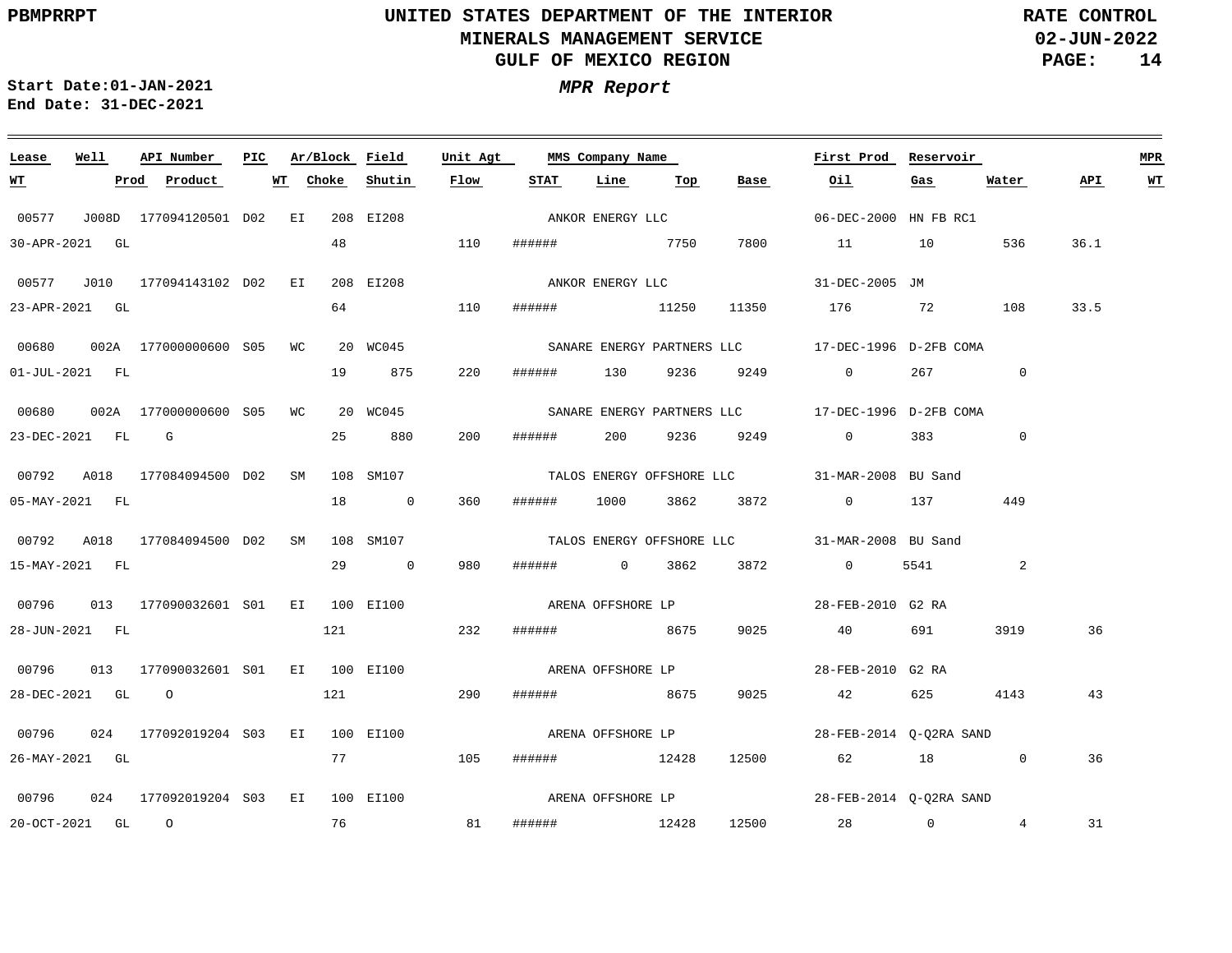**02-JUN-2022 PAGE: 15 RATE CONTROL**

**Start Date:01-JAN-2021 MPR Report End Date: 31-DEC-2021**

### 00796 033 177094093001 S05 EI 100 EI100 00796 033 177094093001 S05 EI 100 EI100 00796 034 177094094404 S02 EI 100 EI100 00796 034 177094094404 S02 EI 100 EI100 00796 041 177094115601 S01 EI 100 EI100 00796 041 177094115601 S01 EI 100 EI100 00796 043 177094147702 S01 EI 100 EI100 00796 043 177094147702 S01 EI 100 EI100 00810 J002 177094147200 EI 246 EI266 S03 00810 J003 177094148900 EI 246 EI266 D02**Lease Well API Number Ar/Block Field** 8910086400 31-OCT-2018 FN Sand SANARE ENERGY PARTNERS LLC 8910086400 SANARE ENERGY PARTNERS LLC **Unit Agt PIC MMS Company Name** 31-MAR-2021 G2 RA Sand 31-MAR-2021 G2 RA Sand 31-JUL-2019 P FB34ST03 31-JUL-2019 P FB34ST03 31-DEC-2009 G2 RA ARENA OFFSHORE LP 31-DEC-2009 G2 RA ARENA OFFSHORE LP 30-JUN-2008 S SAND FB43 30-JUN-2008 S SAND FB43 08-FEB-2009 DQ Sand **First Prod Reservoir MPR** 29-JUN-2021 FL 07-AUG-2021 FL O 30-JUN-2021 FL 25-DEC-2021 GL O 07-JUN-2021 FL 27-DEC-2021 GL O 141 28-JUN-2021 GL 24-DEC-2021 GL O 27-DEC-2021 FL G 24-MAY-2021 FL **WT Prod Product WT** 76 1650 76 162 175 ###### 850 8162 8172 45 109 850 76 76 76 76 111 ###### 10870 11026 248 4 0 76 16 2040 1817 ###### 925 8176 8188 0 2273 0 16 1985 **Choke Shutin Flow** 176 ###### 670 8162 8172 52 167 983 215 ###### 11684 11728 17 5 1711 265 270 ###### 8645 9045 49 2 2416 265 140 ###### 10870 11026 498 229 1774 ###### 980 3998 4006 ###### 11684 ###### 8645 **STAT Line Top** 11728 17 42 9045 24 10 2387 **Base Oil** 0 3653 1 **Gas** 1681  $\overline{0}$ **Water** 40 45 40 40 45 44 40 41 **API WT** ARENA OFFSHORE LP ARENA OFFSHORE LP ARENA OFFSHORE LP ARENA OFFSHORE LP ARENA OFFSHORE LP ARENA OFFSHORE LP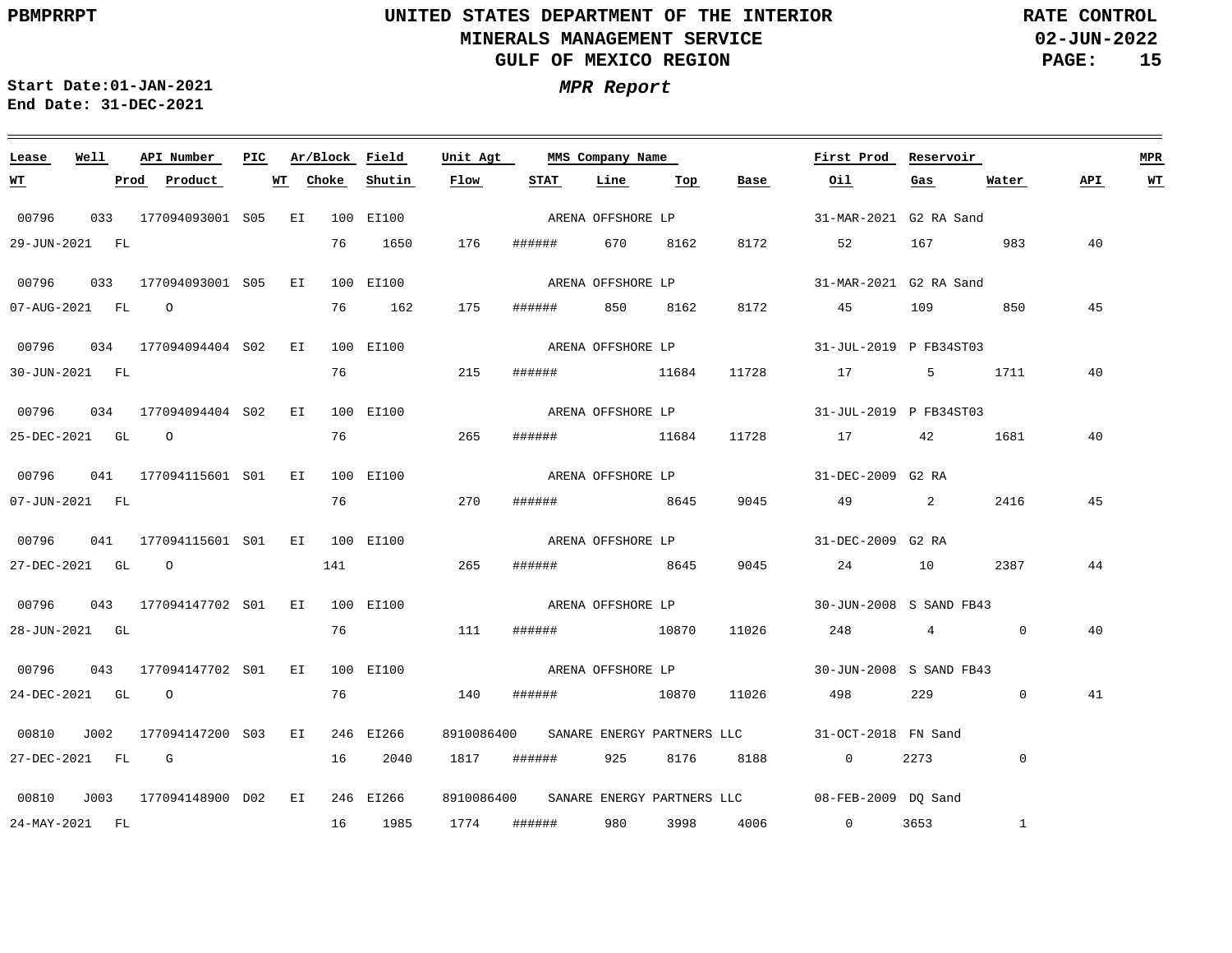**02-JUN-2022 PAGE: 16 RATE CONTROL**

**Start Date:01-JAN-2021 MPR Report End Date: 31-DEC-2021**

<u> 1989 - Johann Stein, markin sanadi masjid ayyik sanadi asl asl asl asl asl ang mga mga mga mga mga mga mga m</u>

### 00810 J003 177094148900 EI 246 EI266 D02 00828 L001 177114066500 D01 SS 214 SS208 00828 L003A 177114068300 S02 SS 214 SS208 00828 L004D 177114070100 D02 SS 214 SS208 00828 L007B 177114075500 S03 SS 00828 K008 177114145700 S03 SS 00830 A020 177114001300 D01 SS 00830 A020 177114001300 D01 SS 229 SS230 00830 B019D 177114005900 S02 SS 229 SS230 00830 B019D 177114005900 S02 SS 229 SS230 **Lease Well API Number Ar/Block Field PIC MMS Company Name** 214 SS208 214 SS208 229 SS230 8910086400 SANARE ENERGY PARTNERS LLC **Unit Agt**  08-FEB-2009 DQ Sand 31-OCT-1984 T11B/C/D/E3B 30-JUN-1990 CS 5A FB2 31-OCT-1984 TP11B/D/E3C 21-SEP-1997 TP11B/D/E3C 31-AUG-2010 BUL 1-11 UPPER SAND 28-FEB-1971 TP13 RA 28-FEB-1971 TP13 RA 29-FEB-1972 TP-10 RA 29-FEB-1972 TP-10 RA **First Prod Reservoir** 488 836 271  $\Omega$  $\Omega$  $\Omega$ 0 **MPR** 27-DEC-2021 FL G 21-JUN-2021 FL 16-JUN-2021 FL 13-JUN-2021 FL 15-JUN-2021 GL 15-JUN-2021 FL 30-APR-2021 GL 27-DEC-2021 GL O 01-MAY-2021 FL 28-DEC-2021 FL O **WT Prod Product WT** 16 22 14 1850 64 1500 24 24 64 64 41 48 **Choke** 1985 1359 1200 1900 **Shutin** 1790 480 300 ###### 0 5966 250 560 ###### 1070 8668 1290 100 ###### 7544 7556 47 10 0 130 180 ###### 6340 185 **Flow** ###### 925 3998 ###### 0 8750 ###### 1080 9252 ###### 0 16639 ###### 7544 ###### 6340 **STAT Line Top** 4006 8872 6010 2 151 6 36.7 9423 19 129 12 8696 52 16662 4 2013 4 47 7556 6380 6380 **Base** 0 3692 1 325 48 55 79 37 185 62 41 **Oil** 170 487 31.8 481 206 33.9 **Gas**  $\overline{0}$ 232 **Water** 32.3 36.9 36 39.3 39 **API WT** W & T OFFSHORE INC W & T OFFSHORE INC W & T OFFSHORE INC W & T OFFSHORE INC W & T OFFSHORE INC W & T OFFSHORE INC W & T OFFSHORE INC W & T OFFSHORE INC W & T OFFSHORE INC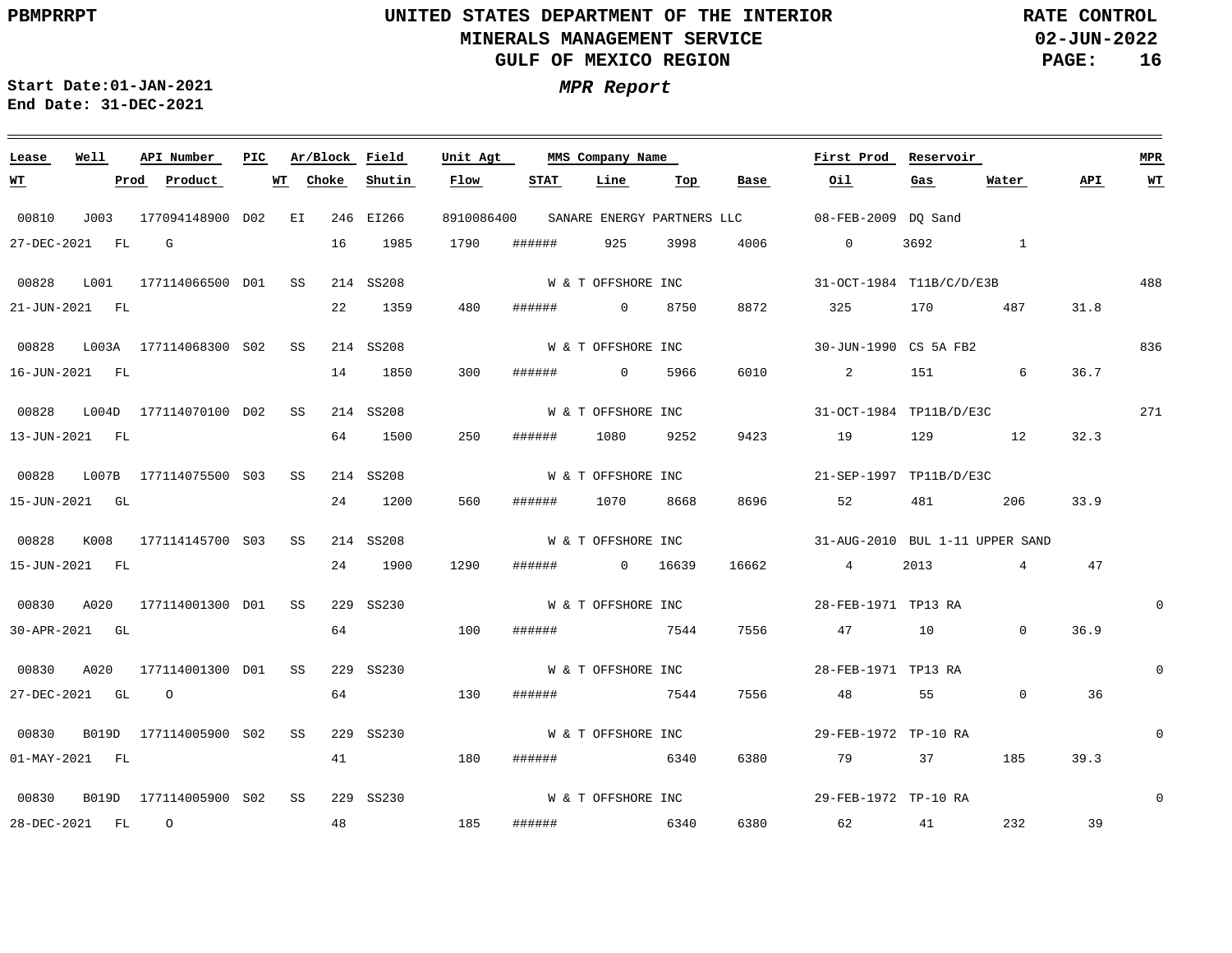**02-JUN-2022 PAGE: 17 RATE CONTROL**

**Start Date:01-JAN-2021 MPR Report End Date: 31-DEC-2021**

### **Lease Well API Number Ar/Block Field Unit Agt PIC MMS Company Name First Prod Reservoir MPR Choke Shutin Flow STAT Line Top Base Oil Water WT Prod Product WT Gas API WT** W & T OFFSHORE INC 0 00830 C001D 177114063300 SS 229 SS230 D02 30-JUN-1982 TP11A/TP11B 09-APR-2021 GL 64 110 ###### 7019 7048 43 36 0 33.3 W & T OFFSHORE INC  $\Omega$  00830 C001 177114063300 SS 229 SS230 D01 31-AUG-1982 TP13 RA 64 105 7370 32.4 01-MAY-2021 GL ###### 7189 63 9 21 W & T OFFSHORE INC 0 00830 C001D 177114063300 SS 229 SS230 D02 30-JUN-1982 TP11A/TP11B 64 105 ###### 7019 7048  $\overline{0}$ 03-DEC-2021 GL O 41 19 W & T OFFSHORE INC  $\Omega$  00830 C001 177114063300 SS 229 SS230 D01 31-AUG-1982 TP13 RA 64 105 14-DEC-2021 GL O ###### 7189 7370 68 32 32 32 W & T OFFSHORE INC 58 00830 C004 177114064600 SS 229 SS230 S01 30-NOV-1982 TP13 RA 64 33.7 12-MAR-2021 GL 120 ###### 7144 7272 41 38 17 00830 C005 177114065600 SS 229 SS230 S01 W & T OFFSHORE INC 31-OCT-1983 TP11A/TP11B 115 39.8 02-MAY-2021 FL 36 1120 ###### 100 7749 7815 40 15 0 00830 C005 177114065600 SS 229 SS230 S01 W & T OFFSHORE INC 31-OCT-1983 TP11A/TP11B 08-NOV-2021 FL G 10 1110 100 ###### 95 7749 7815 14 8 0 39 00830 C007 177114067300 SS S01 229 SS230 W & T OFFSHORE INC 31-JAN-1983 TP13 RD 33 8065 35.9 05-MAY-2021 GL 64 100 ###### 7933 9 11 38 W & T OFFSHORE INC 33 00830 C007 177114067300 SS 229 SS230 S01 31-JAN-1983 TP13 RD 28-DEC-2021 GL O 64 120 ###### 7933 8065 14 12 70 64 W & T OFFSHORE INC 00830 C010A 177114069100 SS 229 SS230 D0331-MAR-1995 TP11A/TP11B 64 125 ###### and a series of 8990 8996 34 26-DEC-2021 GL O 24 20 62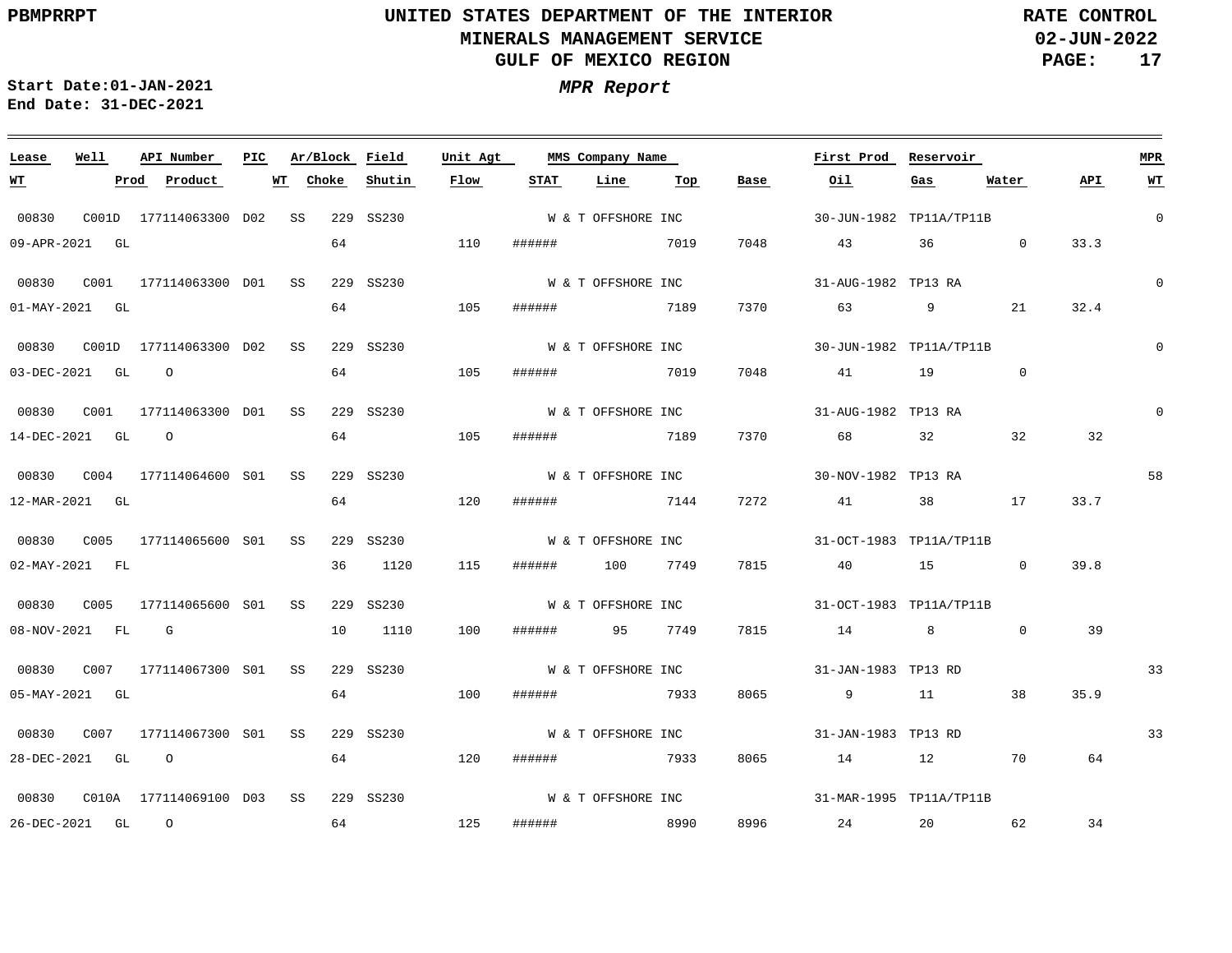**02-JUN-2022 PAGE: 18 RATE CONTROL**

**Start Date:01-JAN-2021 MPR Report End Date: 31-DEC-2021**

<u> 1989 - Johann Stein, marwolaethau a bhann an t-Amhair an t-Amhair an t-Amhair an t-Amhair an t-Amhair an t-A</u>

| Lease            | Well | API Number                      | PIC |          |    | Ar/Block Field | Unit Agt |                 | MMS Company Name   |      |      | First Prod              | Reservoir           |                 |      | <b>MPR</b>     |
|------------------|------|---------------------------------|-----|----------|----|----------------|----------|-----------------|--------------------|------|------|-------------------------|---------------------|-----------------|------|----------------|
| <u>WT</u>        |      | Product<br>Prod                 |     | WT Choke |    | Shutin         | Flow     | <b>STAT</b>     | Line               | Тор  | Base | Oil                     | Gas                 | Water           | API  | W <sub>T</sub> |
| 00830            |      | C013 177114073700 S01 SS        |     |          |    | 229 SS230      |          |                 | W & T OFFSHORE INC |      |      | 30-NOV-1983 TP13 RB     |                     |                 |      | 54             |
| 03-MAY-2021 GL   |      |                                 |     |          | 64 |                | 100      | ####### 7864    |                    |      | 7998 | 23 23                   | 39                  | 54              | 34.6 |                |
|                  |      |                                 |     |          |    | 229 SS230      |          |                 | W & T OFFSHORE INC |      |      | 20-MAY-2002 TP11A/TP11B |                     |                 |      |                |
| 26-APR-2021 FL   |      |                                 |     |          | 10 | 1400           | 855      | ######          | 100                | 6336 | 6362 | $\sim$ 0                | 446                 | $\Omega$        |      |                |
|                  |      |                                 |     |          |    | 229 SS230      |          |                 | W & T OFFSHORE INC |      |      | 20-MAY-2002 TP11A/TP11B |                     |                 |      |                |
| 04-DEC-2021 FL G |      |                                 |     |          | 10 | 1400           | 983      | ###### 100 6336 |                    |      | 6362 | $\overline{0}$          | 621 7               | $\Omega$        |      |                |
| 00830            |      | B011 177114097900 D01 SS        |     |          |    | 229 SS230      |          |                 | W & T OFFSHORE INC |      |      | 31-MAY-1989 BUL(1)2     |                     |                 |      | 217            |
| 04-MAY-2021 GL   |      |                                 |     |          | 64 |                | 180      | ######          | 8056               |      | 8115 | 71                      | $6 \quad \text{or}$ | 107             | 36.4 |                |
|                  |      | 00830 B011D 177114097900 D02 SS |     |          |    | 229 SS230      |          |                 | W & T OFFSHORE INC |      |      | 30-JUN-1989 TP13 RC     |                     |                 |      | 88             |
| 05-MAY-2021 GL   |      |                                 |     |          | 64 |                | 180      | ######          | 7509               |      |      | 7614 21                 | 27 — 27             | 14              | 33.2 |                |
| 00830            |      | B011 177114097900 D01 SS        |     |          |    | 229 SS230      |          |                 | W & T OFFSHORE INC |      |      | 31-MAY-1989 BUL(1)2     |                     |                 |      | 217            |
| 15-DEC-2021 GL 0 |      |                                 |     |          | 64 |                | 170      | ######          | 8056               |      | 8115 | 33                      | 511 72              | 70              | 36   |                |
| 00830            |      | B011D 177114097900 D02 SS       |     |          |    | 229 SS230      |          |                 | W & T OFFSHORE INC |      |      | 30-JUN-1989 TP13 RC     |                     |                 |      | 88             |
| 16-DEC-2021 GL 0 |      |                                 |     |          | 64 |                | 150      | ######          | 7509               |      |      | 7614 9                  | 23                  | $7\overline{ }$ | 33   |                |
| 00830            |      | B020 177114148601 S02 SS        |     |          |    | 229 SS230      |          |                 | W & T OFFSHORE INC |      |      | 31-MAR-2010 TP11A/TP11B |                     |                 |      |                |
| 03-MAY-2021 FL   |      |                                 |     |          | 45 |                | 240      | ######          | 6950               |      | 7042 | 148                     |                     | 42 148          | 34.6 |                |
| 00830            |      | B020 177114148601 S02 SS        |     |          |    | 229 SS230      |          |                 | W & T OFFSHORE INC |      |      | 31-MAR-2010 TP11A/TP11B |                     |                 |      |                |
| 05-DEC-2021 FL 0 |      |                                 |     |          | 64 |                | 230      | ######          | 6950               |      | 7042 | 191                     |                     | 520 184         | 52   |                |
|                  |      |                                 |     |          |    | 229 SS230      |          |                 | W & T OFFSHORE INC |      |      | 28-FEB-2018 TP-9 Sand   |                     |                 |      |                |
| 06-MAY-2021 FL   |      |                                 |     |          | 29 | 280            |          | ######          | 5408               |      |      | 5448 147 14 1           |                     |                 | 39.7 |                |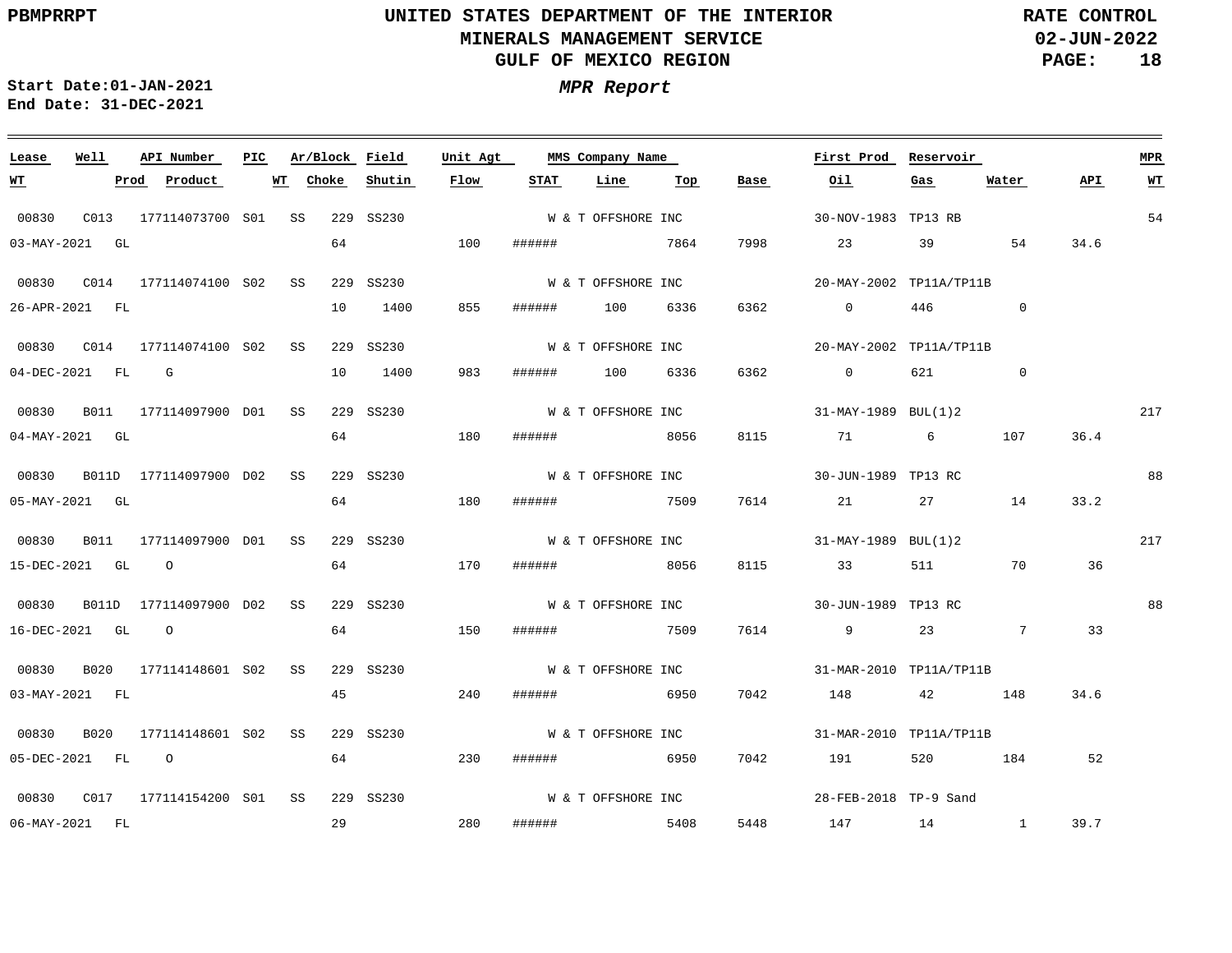**02-JUN-2022 PAGE: 19 RATE CONTROL**

**Start Date:01-JAN-2021 MPR Report End Date: 31-DEC-2021**

### <u> 1989 - Johann Stoff, deutscher Stoff, der Stoff, der Stoff, der Stoff, der Stoff, der Stoff, der Stoff, der S</u> **Lease Well API Number Ar/Block Field Unit Agt PIC MMS Company Name First Prod Reservoir MPR Choke Shutin Flow STAT Line Top Base Oil Water API WT WT Prod Product WT Gas** W & T OFFSHORE INC 00830 C017 177114154200 SS 229 SS230 S01 28-FEB-2018 TP-9 Sand 27-DEC-2021 FL O 36 130 ###### 5408 5448 61 32 142 39 W & T OFFSHORE INC 00831 B001 177114011801 S01 SS 230 SS230 04-OCT-2010 TP-6 FB-3 185 6866 36.9 03-MAY-2021 FL 54 1190 ###### 165 6850 71 65 47 W & T OFFSHORE INC 00831 B001 177114011801 S01 SS 230 SS230 04-OCT-2010 TP-6 FB-3 12-DEC-2021 FL G 54 1190 180 ###### 150 6850 6866 67 65 55 36 W & T OFFSHORE INC 00831 B002 177114016102 S01 SS 230 SS230 18-MAY-2014 TP-1 50 1210 210 40 20-APR-2021 FL ###### 200 6036 6052 0 13 446 W & T OFFSHORE INC 0 00831 B004A 177114017201 S02 SS 230 SS230 31-MAY-1990 TP1 2/TP6 2 20 1825 34.6 05-MAY-2021 FL 300 ###### 160 6402 6450 22 25 88 00831 B004A 177114017201 S02 SS 230 SS230 W & T OFFSHORE INC 31-MAY-1990 TP1 2/TP6 2  $\Omega$ 30 1825 300 34 05-DEC-2021 FL O ###### 135 6402 6450 24 15 95 00831 B007 177114123201 S01 SS 230 SS230 W & T OFFSHORE INC 30-SEP-2019 TP1 SAND 06-MAY-2021 FL 21 2400 270 ###### 140 10046 10060 7 588 0 38.8 00831 B007 177114123201 S01 SS 230 SS230 W & T OFFSHORE INC 30-SEP-2019 TP1 SAND 13-DEC-2021 FL G 21 2400 240 ###### 145 10046 10060 9 639  $\overline{0}$ 38 ANKOR ENERGY LLC 00832 A003 177124063700 S02 SS 242 SS230 22-NOV-2010 TP-1 RG 04-MAY-2021 GL 40 274 ###### 6206 6236 39 18 39 33.7 ANKOR ENERGY LLC 00832 A003 177124063700 S02 SS 242 SS230 22-NOV-2010 TP-1 RG 40 265 6236 21 33 15-DEC-2021 GL O ###### 6206 32 32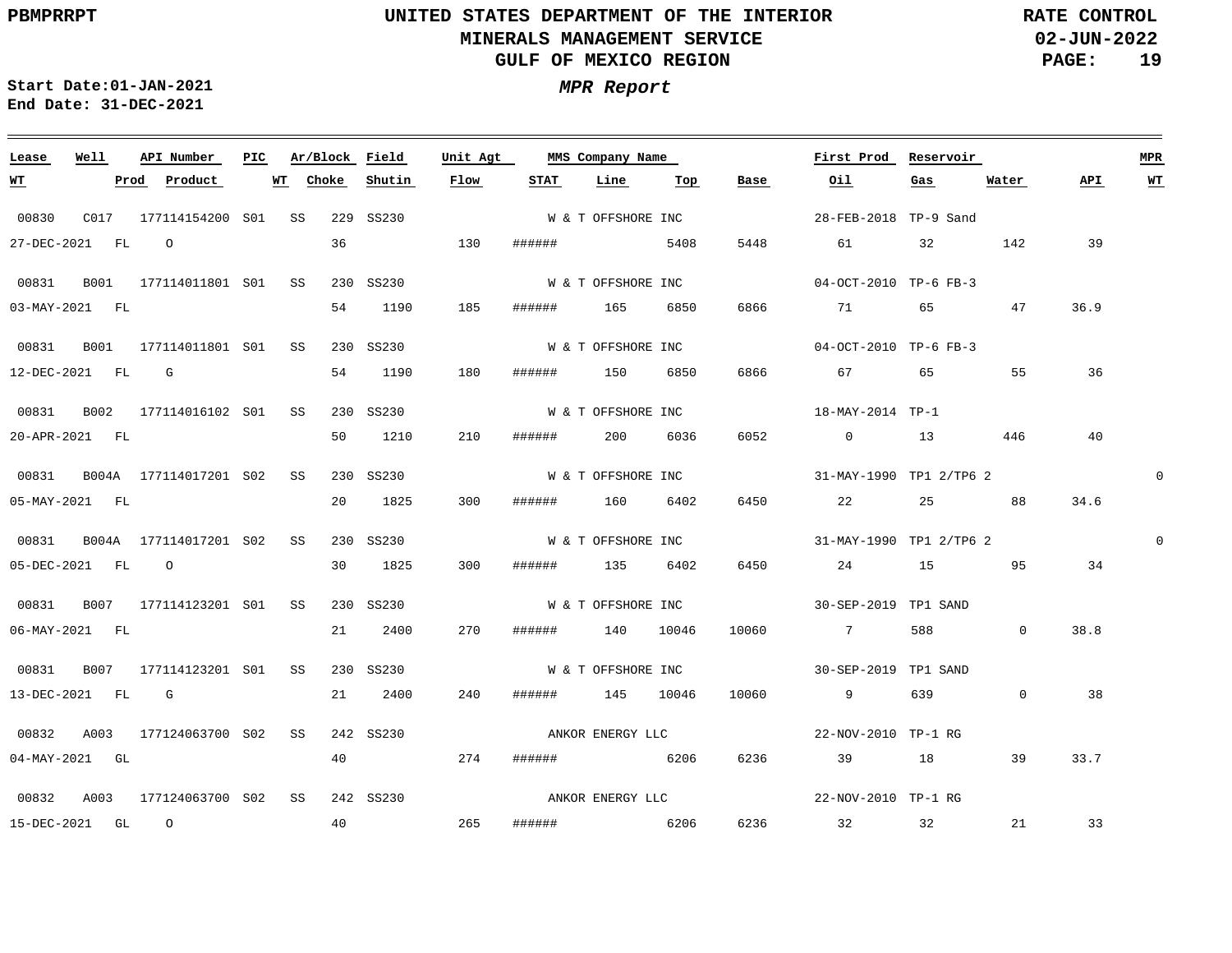**02-JUN-2022 PAGE: 20 RATE CONTROL**

 $\equiv$ 

<u> 1989 - Andrea Andrew Maria (h. 1989).</u>

**Start Date:01-JAN-2021 MPR Report End Date: 31-DEC-2021**

<u> 2002 - Jan Samuel Barbara, margaret e a seu a construir a construir a construir a construir a construir a con</u>

| Lease            | Well | API Number                         | PIC |       |    | Ar/Block Field | Unit Agt   |        | MMS Company Name             |      |       | First Prod                                    | Reservoir |                |      | <b>MPR</b> |
|------------------|------|------------------------------------|-----|-------|----|----------------|------------|--------|------------------------------|------|-------|-----------------------------------------------|-----------|----------------|------|------------|
| <u>WТ</u>        |      | Product<br>Prod                    | WТ  | Choke |    | Shutin         | Flow       | STAT   | Line                         | Тор  | Base  | Oil                                           | Gas       | Water          | API  | <u>WT</u>  |
| 00832            |      | A004 177124064700 S01 SS           |     |       |    | 242 SS230      |            |        | W & T OFFSHORE INC           |      |       | 31-AUG-2006 TP-1 FB-H                         |           |                |      |            |
| 07-MAY-2021 GL   |      |                                    |     |       | 72 |                | 276        |        | ####### 6358                 |      | 6408  | $\sim$ 3                                      | 22        | $\Omega$       | 32.7 |            |
|                  |      | 00832 A004 177124064700 S01 SS     |     |       |    | 242 SS230      |            |        | W & T OFFSHORE INC           |      |       | 31-AUG-2006 TP-1 FB-H                         |           |                |      |            |
| 16-DEC-2021 GL 0 |      |                                    |     |       | 72 |                | 280        | ###### |                              | 6358 | 6408  | $\overline{2}$                                | 32        | 6              | 32   |            |
|                  |      | 00832 A007 177124065000 S02 SS     |     |       |    | 242 SS230      |            |        | W & T OFFSHORE INC           |      |       | 31-JAN-2007 TP-2G RG                          |           |                |      |            |
| 06-MAY-2021 FL   |      |                                    |     |       |    | 31             | 420        |        | ####### 6474                 |      | 6506  | 222                                           | 100 - 100 | 221            | 31.5 |            |
|                  |      | 00832 A007 177124065000 S02 SS     |     |       |    | 242 SS230      |            |        | W & T OFFSHORE INC           |      |       | 31-JAN-2007 TP-2G RG                          |           |                |      |            |
| 14-DEC-2021 FL 0 |      |                                    |     |       |    | 34             | 275        | ###### | 6474                         |      |       | 6506 210                                      | 428       | 152            | 31   |            |
|                  |      | 00838  0004  177190124301  S04  WD |     |       |    | 71 GI043       |            |        | 8910024540 GOM SHELF LLC     |      |       | 19-JUL-2017 KA Sand                           |           |                |      |            |
|                  |      | $24 - \text{AUG} - 2021$ FL G      |     |       |    | 28 1048        |            |        | 350 ###### 110 10890         |      | 10900 | 100                                           | 102 2     | 806            | 46.8 |            |
|                  |      | 00838 0006 177190127101 S04 WD     |     |       |    | 71 GI043       |            |        | 8910024540 GOM SHELF LLC     |      |       | 06-NOV-2011 JB 0-6ST                          |           |                |      |            |
|                  |      | 17-AUG-2021 GL 0                   |     |       |    | 37             | 130 ###### |        | 8997                         |      | 9002  | $36$ 0                                        |           | 552            | 29.6 |            |
|                  |      | G00980 A001 177094124902 S06 EI    |     |       |    | 231 EI231      |            |        | 8910088130 ARENA OFFSHORE LP |      |       | 31-DEC-2017 9200' Sand                        |           |                |      |            |
| 12-MAY-2021 FL   |      |                                    |     |       |    | 25 2369        | 2240       |        | ###### 119 10836             |      | 10846 | $\overline{0}$                                | 684 689   | $\overline{0}$ |      |            |
|                  |      | G00981 K001 177094097500 D01 EI    |     |       |    | 237 EI238      |            |        | ARENA OFFSHORE LP            |      |       | 30-APR-1995 D-4 FB-K                          |           |                |      | 3915       |
| 21-JUN-2021 FL   |      |                                    |     |       |    | 24             | 596        |        | ###### 9643                  |      |       | 9788 426                                      | 349       | 994 7          | 35   |            |
|                  |      | G00981 K001 177094097500 D01 EI    |     |       |    | 237 EI238      |            |        |                              |      |       | ARENA OFFSHORE LP 30-APR-1995 D-4 FB-K        |           |                |      | 3915       |
| 27-DEC-2021 FL 0 |      |                                    |     |       |    | 26 358         |            |        | ###### 9643                  |      | 9788  | 233                                           | 234       | 496            | 35   |            |
|                  |      |                                    |     |       |    |                |            |        |                              |      |       |                                               |           |                |      |            |
| 27-JUN-2021 FL   |      | G00981 K004 177094110503 S01 EI    |     |       | 30 | 237 EI238      | 2058       |        | ARENA OFFSHORE LP            |      | ##### | 31-MAY-2021 #########################<br>1238 | $1268$ 3  |                | 39   |            |
|                  |      |                                    |     |       |    |                |            |        |                              |      |       |                                               |           |                |      |            |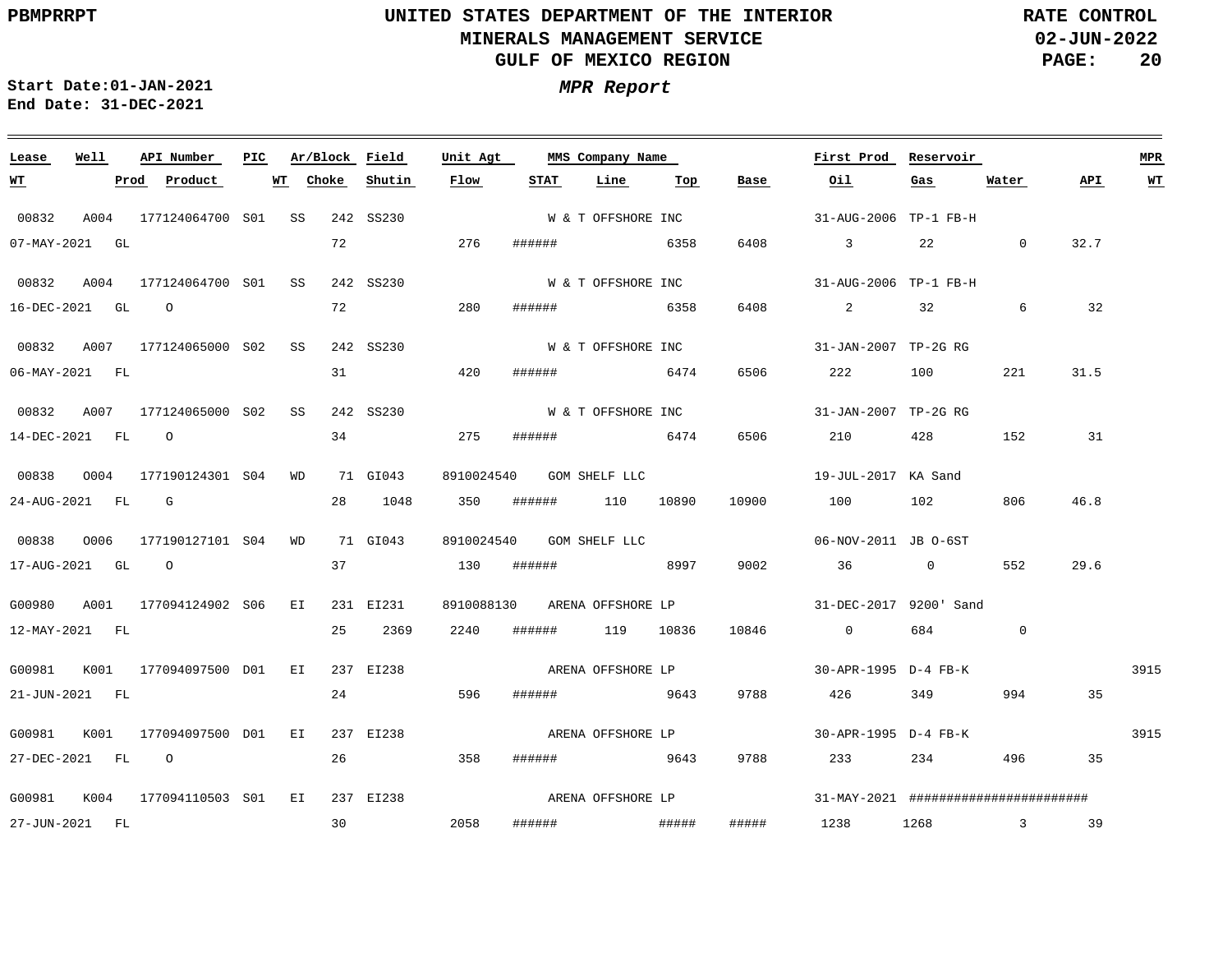**02-JUN-2022 PAGE: 21 RATE CONTROL**

 $\equiv$ 

<u> 1989 - Johann Barbara, martxa alemaniar argamento este alemaniar alemaniar alemaniar alemaniar alemaniar al</u>

**Start Date:01-JAN-2021 MPR Report End Date: 31-DEC-2021**

| Lease            | Well |      | API Number                                             |  | PIC Ar/Block Field |           | Unit Agt |                   | MMS Company Name  |     |       | First Prod Reservoir                  |           |                                               |       | <b>MPR</b>  |
|------------------|------|------|--------------------------------------------------------|--|--------------------|-----------|----------|-------------------|-------------------|-----|-------|---------------------------------------|-----------|-----------------------------------------------|-------|-------------|
| WT               |      | Prod | Product                                                |  | <b>WT</b> Choke    | Shutin    | Flow     | <b>STAT</b>       | Line              | Тор | Base  | Oil                                   | Gas       | Water                                         | API   | WT          |
| G00981           | K004 |      | 177094110503 SO1 EI                                    |  |                    | 237 EI238 |          | ARENA OFFSHORE LP |                   |     |       |                                       |           | 31-MAY-2021 #########################         |       |             |
| 07-OCT-2021 FL   |      |      | $\begin{array}{ccc} \circ & \circ & \circ \end{array}$ |  | 30 ·               | 1839      |          |                   |                   |     | ##### |                                       |           | 1185 990 2 39                                 |       | .611        |
| G00981           |      |      | K004 177094110503 S01 EI                               |  |                    | 237 EI238 |          |                   | ARENA OFFSHORE LP |     |       |                                       |           | 31-MAY-2021 #########################         |       |             |
| 26-DEC-2021 FL   |      |      | $\overline{O}$                                         |  | 30                 |           | 1702     |                   |                   |     | ##### |                                       |           | 1052 907 4 39                                 |       |             |
|                  |      |      | G00981 K006 177094124501 S41 EI 237 EI238              |  |                    |           |          |                   |                   |     |       |                                       |           |                                               |       |             |
| 24-JUN-2021 FL   |      |      |                                                        |  | 100                |           | 234      | ####### 5675      |                   |     | 5736  | 91 38                                 |           | 212                                           | 25    |             |
| G00981           |      |      | K006 177094124501 S41 EI 237 EI238                     |  |                    |           |          |                   | ARENA OFFSHORE LP |     |       | 13-FEB-2000 B-7 FB-K6                 |           |                                               |       |             |
| 26-DEC-2021 FL 0 |      |      |                                                        |  | 100                | 279       |          | ####### 5675      |                   |     | 5736  | 109 36 164                            |           |                                               | 25    |             |
|                  |      |      | G00981 K010 177094131100 S02 EI 237 EI238              |  |                    |           |          |                   | ARENA OFFSHORE LP |     |       | 30-JUN-2009 D-1 FB-K1                 |           |                                               |       |             |
| 28-JUN-2021 FL   |      |      |                                                        |  | 100                |           | 261      | ####### 8725      |                   |     | 8790  | $8 - 8$                               | 36        | 825                                           | 31    |             |
|                  |      |      | G00981 K011 177094139100 S02 EI                        |  |                    | 237 EI238 |          |                   | ARENA OFFSHORE LP |     |       | 31-MAY-2007 A-26 FB-K4                |           |                                               |       |             |
| 02-JUN-2021 FL   |      |      |                                                        |  | 40                 |           | 231      | ######            | 6654              |     | 6714  |                                       |           | 48 779                                        | 31    |             |
|                  |      |      | G00981 K012 177094151800 S01 EI                        |  |                    | 237 EI238 |          | ARENA OFFSHORE LP |                   |     |       |                                       |           | 30-JUN-2021 #########################         |       |             |
| 28-JUN-2021 FL   |      |      |                                                        |  | 22                 |           | 1849     |                   |                   |     | ##### | 544                                   |           | 390 29 34                                     |       |             |
|                  |      |      | G00981 K012 177094151800 S01 EI                        |  |                    | 237 EI238 |          |                   | ARENA OFFSHORE LP |     |       |                                       |           | $30 - JUN - 2021$ ########################### |       |             |
| 07-OCT-2021 FL   |      |      | $\circ$ 12                                             |  | 29                 |           | 1141     | ######            | <b>#####</b>      |     | ##### | 552                                   | 399 — 100 |                                               | 29 34 | .586        |
|                  |      |      | G00982 H015 177094050201 S02 EI                        |  |                    | 238 EI238 |          | ARENA OFFSHORE LP |                   |     |       | 26-JUN-1999 D-3B FB-H                 |           |                                               |       |             |
| 27-JUN-2021 FL   |      |      |                                                        |  | 64                 |           | 200      | ###### 12906      |                   |     | 12994 | 8 5 5                                 |           | 840                                           | 43    |             |
|                  |      |      | G00983 F003 177094009300 S03 EI                        |  |                    | 252 EI238 |          |                   | ARENA OFFSHORE LP |     |       | 31-JAN-1989 D-6 FB-H                  |           |                                               |       | $\mathbf 0$ |
| 25-JUN-2021 FL   |      |      |                                                        |  |                    | 100 340   | 168      | ###### 161 11491  |                   |     | 11580 | $0 \qquad \qquad 370 \qquad \qquad 0$ |           |                                               |       |             |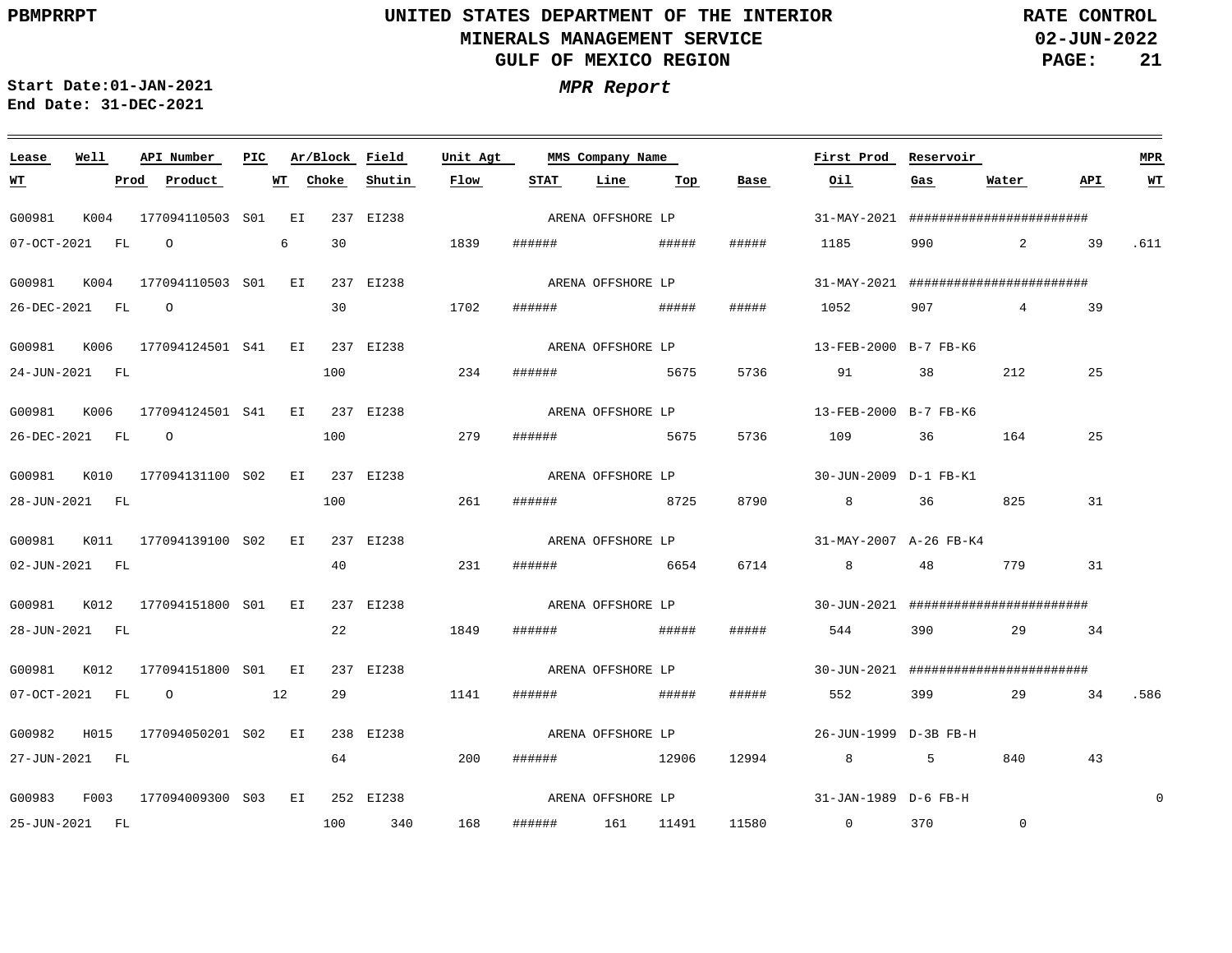**02-JUN-2022 PAGE: 22 RATE CONTROL**

 $\equiv$ 

**Start Date:01-JAN-2021 MPR Report End Date: 31-DEC-2021**

| Lease            | Well | API Number                                                                                                                                                                                                                                                                                                                         | PIC. |    | Ar/Block Field  |           | Unit Agt |                   | MMS Company Name  |       |       | First Prod Reservoir   |     |                                               |     | <b>MPR</b> |
|------------------|------|------------------------------------------------------------------------------------------------------------------------------------------------------------------------------------------------------------------------------------------------------------------------------------------------------------------------------------|------|----|-----------------|-----------|----------|-------------------|-------------------|-------|-------|------------------------|-----|-----------------------------------------------|-----|------------|
| <u>WT</u>        |      | Product<br>Prod                                                                                                                                                                                                                                                                                                                    |      |    | <b>WT</b> Choke | Shutin    | Flow     | STAT              | Line              | Тор   | Base  | Oil                    | Gas | Water                                         | API | $WT$       |
| G00983           | H010 | 177094045701 S02 EI                                                                                                                                                                                                                                                                                                                |      |    |                 | 252 EI238 |          |                   | ARENA OFFSHORE LP |       |       | 28-FEB-2021 D-2 FB-H   |     |                                               |     |            |
| 07-MAR-2021 FL   |      | $\overline{O}$ and $\overline{O}$ and $\overline{O}$ and $\overline{O}$ and $\overline{O}$ and $\overline{O}$ and $\overline{O}$ and $\overline{O}$ and $\overline{O}$ and $\overline{O}$ and $\overline{O}$ and $\overline{O}$ and $\overline{O}$ and $\overline{O}$ and $\overline{O}$ and $\overline{O}$ and $\overline{O}$ and |      | 4  | 16              |           | 1693     | ###### 10726      |                   |       | 10751 | 549                    |     | 936 0                                         | 38  | .598       |
| G00983           |      | H010  177094045701  S02  EI                                                                                                                                                                                                                                                                                                        |      |    |                 | 252 EI238 |          |                   | ARENA OFFSHORE LP |       |       | 28-FEB-2021 D-2 FB-H   |     |                                               |     |            |
| 21-JUN-2021 FL   |      |                                                                                                                                                                                                                                                                                                                                    |      |    | 64              |           | 227      | ######            | 10726             |       | 10751 | 338 325                |     | 352                                           | 34  |            |
| G00983           | L002 | 177094133701 S01 EI                                                                                                                                                                                                                                                                                                                |      |    |                 | 252 EI238 |          |                   | ARENA OFFSHORE LP |       |       |                        |     | $31 - JUL - 2021$ ##########################  |     |            |
|                  |      | 10-AUG-2021 FL 0 12                                                                                                                                                                                                                                                                                                                |      |    | 18              |           | 1701     |                   |                   |       | ##### |                        |     | 1412 1175 0 41                                |     | .628       |
| G00983           | L003 | 177094134003 S01 EI                                                                                                                                                                                                                                                                                                                |      |    |                 | 252 EI238 |          |                   | ARENA OFFSHORE LP |       |       |                        |     | $30 - SEP - 2021$ ########################### |     |            |
| 07-OCT-2021 FL   |      | $\overline{O}$<br>16                                                                                                                                                                                                                                                                                                               |      |    | 16              |           | 1537     | ######            |                   | ##### | ##### | 1118 932               |     | 3 42                                          |     | .624       |
| G00983           |      | H018 177094138100 S02 EI                                                                                                                                                                                                                                                                                                           |      |    |                 | 252 EI238 |          |                   | ARENA OFFSHORE LP |       |       | 31-MAY-2005 C-1 FB-H18 |     |                                               |     |            |
| 29-JUN-2021 FL   |      |                                                                                                                                                                                                                                                                                                                                    |      |    | 64              |           | 203      | ###### 9272       |                   |       | 9348  | 7 31 48                |     |                                               | 34  |            |
| G00983           | L009 | 177094147903 SO1 EI                                                                                                                                                                                                                                                                                                                |      |    |                 | 252 EI238 |          |                   | ARENA OFFSHORE LP |       |       | 31-OCT-2018 C-1 FB-C   |     |                                               |     |            |
| 29-JUN-2021 FL   |      |                                                                                                                                                                                                                                                                                                                                    |      |    | 64              | 633       | 184      | ###### 156 8414   |                   |       | 8476  | 1352 1471              |     | $\sim$ 0                                      | 40  |            |
|                  |      | G00983 L010 177094151902 S01 EI                                                                                                                                                                                                                                                                                                    |      |    |                 | 252 EI238 |          |                   | ARENA OFFSHORE LP |       |       |                        |     | $30 - JUN - 2021$ ########################### |     |            |
|                  |      | 03-AUG-2021 FL 0                                                                                                                                                                                                                                                                                                                   |      | 24 | 21              |           | 1237     |                   |                   |       | ##### |                        |     | 1149 1084 0                                   | 39  | .631       |
| G00989           | C005 | 177100005701 S01 EI 276 EI276                                                                                                                                                                                                                                                                                                      |      |    |                 |           |          |                   | ARENA OFFSHORE LP |       |       | 20-AUG-2011 TEX P-2 RC |     |                                               |     |            |
| 27-JUN-2021 FL   |      |                                                                                                                                                                                                                                                                                                                                    |      |    | 112             |           | 285      | ######            | 6500              |       | 6528  | 229 96 96              |     |                                               | 41  |            |
| G00989 C005      |      | 177100005701 S01 EI 276 EI276                                                                                                                                                                                                                                                                                                      |      |    |                 |           |          | ARENA OFFSHORE LP |                   |       |       | 20-AUG-2011 TEX P-2 RC |     |                                               |     |            |
| 18-JUL-2021 FL 0 |      |                                                                                                                                                                                                                                                                                                                                    |      |    | 112             |           | 286      | ####### 6500      |                   |       | 6528  | 255                    | 127 | 109                                           | 41  |            |
| G00989 C006      |      | 177100007102 S02 EI 276 EI276                                                                                                                                                                                                                                                                                                      |      |    |                 |           |          |                   | ARENA OFFSHORE LP |       |       | 03-JUL-2016 TEX P-1 RC |     |                                               |     |            |
| 24-JUN-2021 FL   |      |                                                                                                                                                                                                                                                                                                                                    |      |    | 64              | 396       |          | ###### 7230       |                   |       |       | 7266 12 2 49           |     |                                               | 40  |            |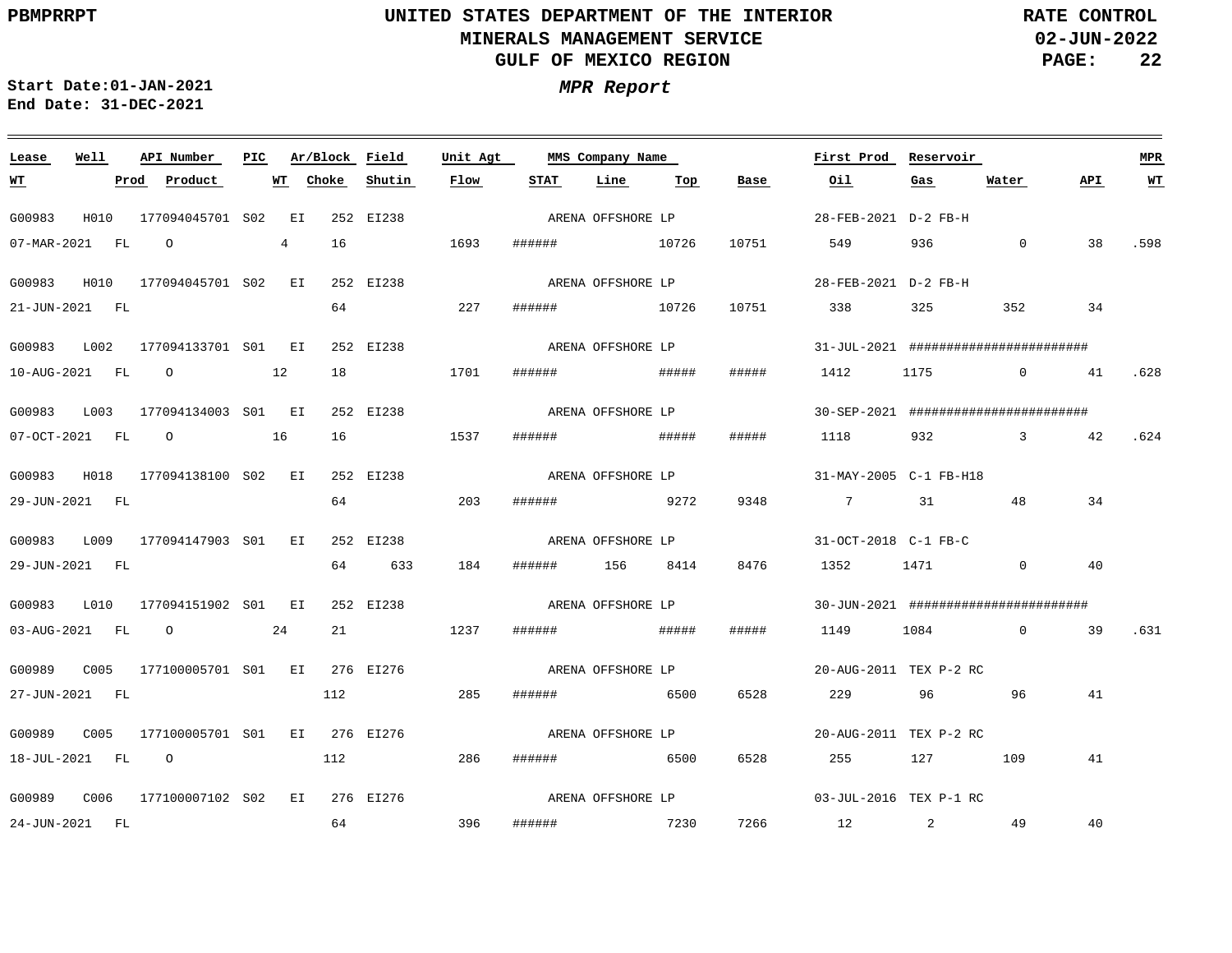**02-JUN-2022 PAGE: 23 RATE CONTROL**

 $\equiv$ 

**Start Date:01-JAN-2021 MPR Report End Date: 31-DEC-2021**

<u> 1989 - Johann Stein, marwolaethau a bhann an t-Amhair an t-Amhair an t-Amhair an t-Amhair an t-Amhair an t-A</u>

| Lease            | Well | API Number                                | PIC | Ar/Block Field |           | Unit Agt |        | MMS Company Name  |      |      | First Prod                   | Reservoir |          |     | <b>MPR</b> |
|------------------|------|-------------------------------------------|-----|----------------|-----------|----------|--------|-------------------|------|------|------------------------------|-----------|----------|-----|------------|
| <u>WT</u>        |      | <u>Prod</u> Product                       |     | WT Choke       | Shutin    | Flow     | STAT   | Line              | Тор  | Base | Oil                          | Gas       | Water    | API | <b>WT</b>  |
| G00989           |      | C009 177100007601 S02 EI                  |     |                | 276 EI276 |          |        | ARENA OFFSHORE LP |      |      | 28-FEB-2014 TEX P-1 RM       |           |          |     |            |
| 25-JUN-2021 GL   |      |                                           |     | 64             |           | 401      | ###### | 8700              |      | 8770 | 49                           | 52        | 21       | 38  |            |
|                  |      |                                           |     |                | 276 EI276 |          |        | ARENA OFFSHORE LP |      |      | 28-FEB-2014 TEX P-1 RM       |           |          |     |            |
| 19-SEP-2021 GL   |      | $\overline{O}$                            |     | 64             |           | 386      | ###### |                   | 8700 | 8770 | 57                           | 46        | 25       | 38  |            |
|                  |      |                                           |     |                | 276 EI276 |          |        | ARENA OFFSHORE LP |      |      | 31-DEC-2017 ANGB1 RD         |           |          |     |            |
|                  |      | $04$ -FEB-2021 FL $0$                     | 15  | 64             |           | 370      |        | ####### 5520      |      | 5570 |                              | 5         | 166      | 36  | .594       |
|                  |      |                                           |     |                | 276 EI276 |          |        | ARENA OFFSHORE LP |      |      | 31-DEC-2017 ANGB1 RD         |           |          |     |            |
| 25-JUN-2021 FL   |      |                                           |     | 64             | 1111      | 395      |        | ###### 119 5520   |      | 5570 | 21                           |           | 31 187   | 36  |            |
|                  |      |                                           |     |                | 276 EI276 |          |        | ARENA OFFSHORE LP |      |      | 21-MAR-2013 ANGB-1A RC       |           |          |     |            |
| 25-JUN-2021 GL   |      |                                           |     | 64             |           | 402      |        | ####### 5846      |      | 5873 | 22 14                        |           | 4        | 41  |            |
| G00989           |      | C011 177104140300 S04 EI                  |     |                | 276 EI276 |          |        | ARENA OFFSHORE LP |      |      | 21-MAR-2013 ANGB-1A RC       |           |          |     |            |
| 19-SEP-2021 GL 0 |      |                                           |     | 64             |           | 391      | ###### |                   | 5846 | 5873 | 37 27 16                     |           |          | 41  |            |
|                  |      | G00989 F001 177104163101 S01 EI 276 EI276 |     |                |           |          |        | ARENA OFFSHORE LP |      |      | 30-SEP-2010 MP(1)RA          |           |          |     |            |
| 28-JUN-2021 FL   |      |                                           |     | 100            |           | 128      |        | ####### 8810      |      | 8835 | 128 19                       |           | 511      | 31  |            |
|                  |      | G00989 F001 177104163101 S01 EI 276 EI276 |     |                |           |          |        | ARENA OFFSHORE LP |      |      | 30-SEP-2010 MP(1)RA          |           |          |     |            |
| 13-NOV-2021 FL 0 |      |                                           |     | 100            |           | 105      | ###### | 8810              |      | 8835 | 59                           |           | 79 675   | 29  |            |
|                  |      | G00989 F003 177104163301 S01 EI 276 EI276 |     |                |           |          |        | ARENA OFFSHORE LP |      |      | 31-OCT-2019 Cris Sub 2 FB RK |           |          |     |            |
| 25-JUN-2021 GL   |      |                                           |     | 30             |           | 339      |        | ####### 6861      |      | 7225 | 379                          | 767       | $\sim$ 0 | 42  |            |
|                  |      | G00989 F004 177104163403 S01 EI 276 EI276 |     |                |           |          |        | ARENA OFFSHORE LP |      |      | 31-JAN-2010 BUL (1) 4 RE     |           |          |     |            |
| 26-JUN-2021 GL   |      |                                           |     | 100            | 113       |          |        | ###### 9888       |      |      | 9913 72 56 72                |           |          | 34  |            |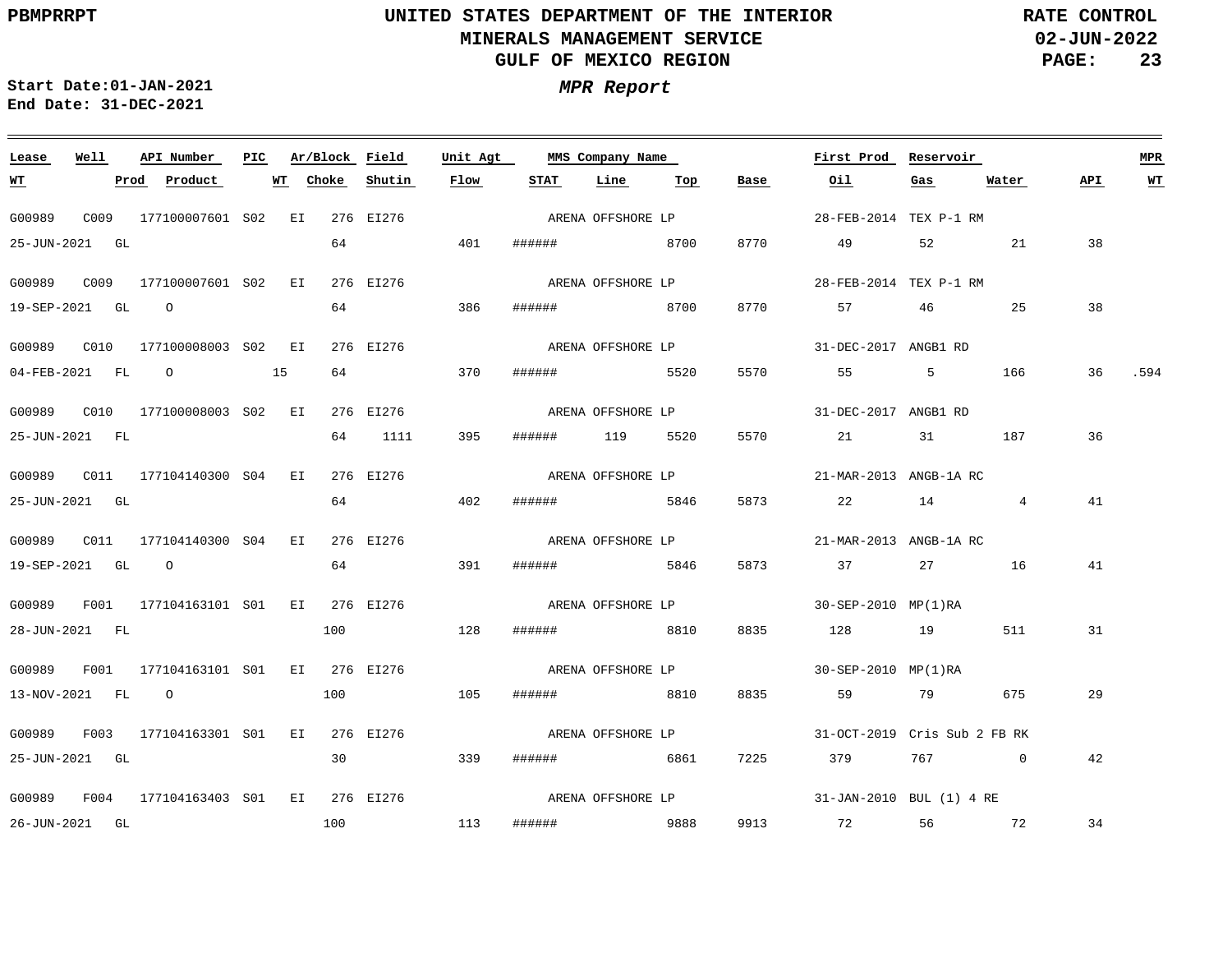**02-JUN-2022 PAGE: 24 RATE CONTROL**

**Start Date:01-JAN-2021 MPR Report End Date: 31-DEC-2021**

### **Lease Well API Number Ar/Block Field Unit Agt PIC MMS Company Name First Prod Reservoir MPR STAT Line Top API WT Prod Product WT Choke Shutin Flow Base Oil Gas Water WT** ARENA OFFSHORE LP G00989 F004 177104163403 S01 EI 276 EI276 31-JAN-2010 BUL (1) 4 RE 100 21-NOV-2021 GL O 94 ###### 9888 9913 84 43 103 34 ARENA OFFSHORE LP G00989 F005 177104163501 S01 EI 276 EI276 31-OCT-2019 Tex P-3 FB RF E 39 18-JUN-2021 FL 19 1384 1038 ###### 104 9192 9375 727 1003 0 ARENA OFFSHORE LP G00989 F005 177104163501 S01 EI 276 EI276 31-OCT-2019 Tex P-3 FB RF E 39 13-SEP-2021 FL O 19 1268 810 ###### 96 9192 9375 739 742 0 G00989 F006 177104163600 D04 EI 276 EI276 30-APR-2020 CRIS SUB 2 RL ARENA OFFSHORE LP 38 23-JUN-2021 GL 100 114 ###### 7144 7268 71 62 0 ARENA OFFSHORE LP G00989 F006 177104163600 D04 EI 276 EI276 30-APR-2020 CRIS SUB 2 RL 100 37 14-NOV-2021 GL O 102 ###### 7144 7268 71 31 0 G00989 F007 177104163701 S01 EI 276 EI276 10-DEC-2010 TEX (P) 3A FB-RF ARENA OFFSHORE LP 38 24-JUN-2021 GL 100 105 ###### 9004 9070 108 286 0 G00989 F007 177104163701 S01 EI 276 EI276 10-DEC-2010 TEX (P) 3A FB-RF ARENA OFFSHORE LP 24-NOV-2021 GL O 100 110 ###### 9004 9070 103 267 0 38 ARENA OFFSHORE LP G00989 F008 177104163900 S01 EI 276 EI276 31-MAY-2021 CRIS SUB 3B RB 24-JUN-2021 FL 100 779 139 ###### 119 9674 9754 297 555 446 40 ARENA OFFSHORE LP G00989 F008 177104163900 S01 EI 276 EI276 31-MAY-2021 CRIS SUB 3B RB 24-JUN-2021 GL O 6 100 139 ###### 9674 9754 297 555 446 40 .673 ARENA OFFSHORE LP G00989 F008 177104163900 S01 EI 276 EI276 31-MAY-2021 CRIS SUB 3B RB 131 40 14-SEP-2021 FL O 100 806 ###### 91 9674 9754 221 635 411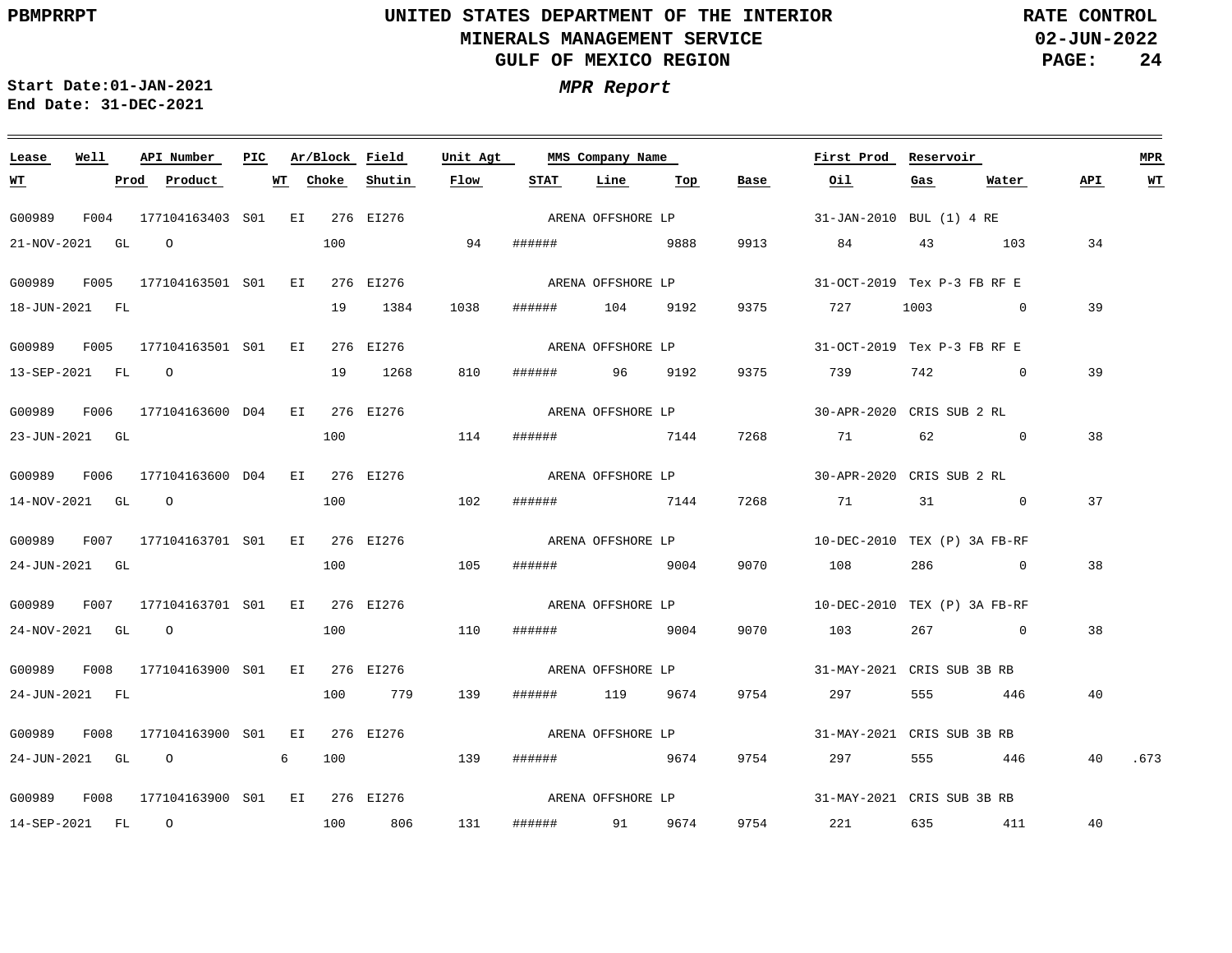**02-JUN-2022 PAGE: 25 RATE CONTROL**

 $\equiv$ 

**Start Date:01-JAN-2021 MPR Report End Date: 31-DEC-2021**

| MPR | <i><b>Repor</b></i> |  |
|-----|---------------------|--|
|-----|---------------------|--|

<u> 1989 - Andrea Andrew Maria (h. 1989).</u>

| Lease            | Well | API Number                         | PIC. |             |    | Ar/Block Field | Unit Agt |        | MMS Company Name   |     |      | First Prod              | Reservoir      |                |      | <b>MPR</b> |
|------------------|------|------------------------------------|------|-------------|----|----------------|----------|--------|--------------------|-----|------|-------------------------|----------------|----------------|------|------------|
| <u>WT</u>        |      | Product<br>Prod                    |      | Choke<br>WT |    | Shutin         | Flow     | STAT   | Line               | Тор | Base | Oil                     | Gas            | Water          | API  | <b>WT</b>  |
| G00989           |      | K003 177104169100 S01 EI 276 EI276 |      |             |    |                |          |        | ARENA OFFSHORE LP  |     |      | 30-JUN-2021 MP-1 RB-1   |                |                |      |            |
| 17-JUN-2021 FL   |      |                                    |      |             | 42 |                | 128      |        | ###### 9650        |     | 9810 | 99                      |                | 231            | 17   |            |
| G00989 K003      |      | 177104169100 S01 EI                |      |             |    | 276 EI276      |          |        | ARENA OFFSHORE LP  |     |      | 30-JUN-2021 MP-1 RB-1   |                |                |      |            |
| 17-JUN-2021 FL 0 |      | $\sim 24$                          |      |             | 42 |                | 128      | ###### | 9650               |     | 9810 | 99                      |                | 231            | 17   | .62        |
|                  |      | G00989 K003 177104169100 S01 EI    |      |             |    | 276 EI276      |          |        | ARENA OFFSHORE LP  |     |      | 30-JUN-2021 MP-1 RB-1   |                |                |      |            |
| 14-NOV-2021 FL 0 |      |                                    |      |             |    | 90             | 220      |        | ####### 9650       |     | 9810 | 706 700                 | 310            | 707            | 30   |            |
| G01022           | B001 | 177114058702 S02 SS                |      |             |    | 218 SS230      |          |        | W & T OFFSHORE INC |     |      | 31-DEC-2013 TP-6        |                |                |      |            |
| 05-APR-2021 FL   |      |                                    |      |             | 64 |                | 88       | ###### | 6928               |     | 6980 | 26                      | 86             | $\mathbf{0}$   | 38.4 |            |
| G01022           |      | B001 177114058702 S02 SS           |      |             |    | 218 SS230      |          |        | W & T OFFSHORE INC |     |      | 31-DEC-2013 TP-6        |                |                |      |            |
| 17-DEC-2021 FL 0 |      |                                    |      |             | 64 |                | 70       |        | ###### 6928        |     | 6980 | 44                      | 506            | $\overline{0}$ | 38   |            |
|                  |      | G01022 B003 177114064201 S01 SS    |      |             |    | 218 SS230      |          |        | W & T OFFSHORE INC |     |      | 15-MAR-2013 TP-13A FB-N |                |                |      |            |
| 04-APR-2021 FL   |      |                                    |      |             | 40 |                | 132      |        | ####### 9008       |     | 9072 | 35                      | 302            | $\overline{0}$ | 41   |            |
|                  |      | G01022 B003 177114064201 S01 SS    |      |             |    | 218 SS230      |          |        | W & T OFFSHORE INC |     |      | 15-MAR-2013 TP-13A FB-N |                |                |      |            |
| 12-DEC-2021 FL 0 |      |                                    |      |             | 48 |                | 100      |        | ####### 9008       |     | 9072 | 125                     | 527 and $\sim$ | 6              | 41   |            |
|                  |      | G01022 B004 177114077801 S01 SS    |      |             |    | 218 SS230      |          |        | W & T OFFSHORE INC |     |      | 31-JAN-2012 TP-6, FB-L  |                |                |      |            |
| 13-APR-2021 FL   |      |                                    |      |             | 48 |                | 88       | ###### | 8620               |     | 8660 | 13 48                   |                | 114            | 36   |            |
|                  |      | G01022 B004 177114077801 S01 SS    |      |             |    | 218 SS230      |          |        | W & T OFFSHORE INC |     |      | 31-JAN-2012 TP-6, FB-L  |                |                |      |            |
| 14-NOV-2021 FL 0 |      |                                    |      |             | 48 |                | 105      |        | ####### 8620       |     | 8660 | 17 6                    |                | 98             | 36   |            |
|                  |      | G01022 B005 177114117802 S02 SS    |      |             |    | 218 SS230      |          |        | W & T OFFSHORE INC |     |      | 31-AUG-2014 TP-11A      |                |                |      |            |
| 30-APR-2021 FL   |      |                                    |      |             |    | 24 2100        | 78       |        | ###### 63 9168     |     |      | 9198 0 303              |                | $\mathbb O$    |      |            |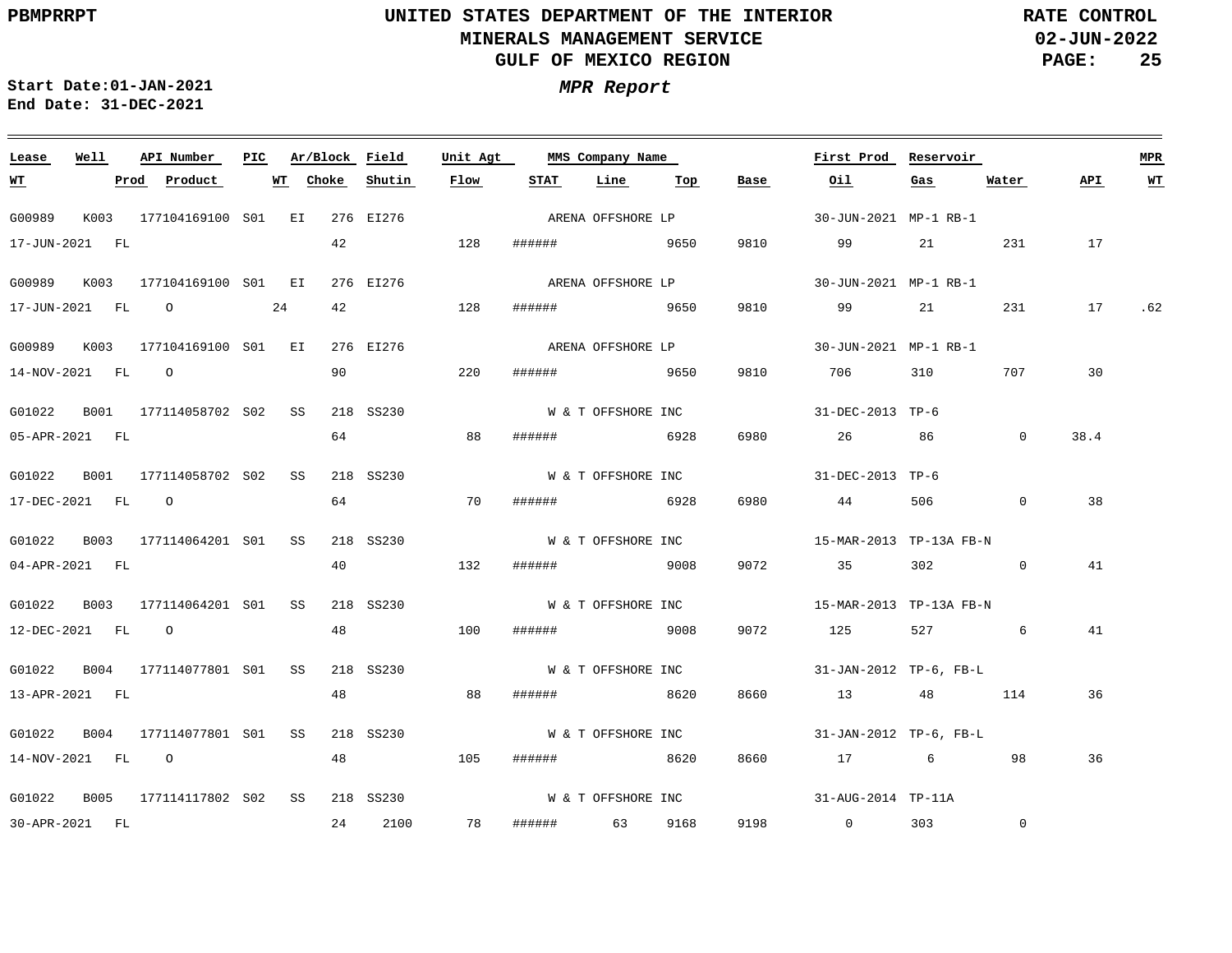**02-JUN-2022 PAGE: 26 RATE CONTROL**

**Start Date:01-JAN-2021 MPR Report End Date: 31-DEC-2021**

### <u> 1989 - Johann Stoff, deutscher Stoff, der Stoff, der Stoff, der Stoff, der Stoff, der Stoff, der Stoff, der S</u> **Lease Well API Number Ar/Block Field Unit Agt PIC MMS Company Name First Prod Reservoir MPR Shutin Flow STAT Line Base Oil Water API WT Prod Product WT Choke Top Gas WT** W & T OFFSHORE INC G01022 E001 177114144500 S02 SS 218 SS230 30-JUN-2012 CS-8 FBE 24-APR-2021 FL 64 300 90 ###### 85 7854 7960 0 30 0 W & T OFFSHORE INC G01022 B008 177114154500 S02 SS 218 SS230 31-MAR-2018 CS-8 19 869 521  $\Omega$ 06-MAY-2021 FL ###### 76 8002 8034 0 1052 W & T OFFSHORE INC G01022 B009 177114154800 S02 SS 218 SS230 31-OCT-2017 CS-9 0 13-APR-2021 FL 24 1020 84 ###### 79 8364 8369 0 192 G01022 B009 177114154800 S02 SS 218 SS230 31-OCT-2017 CS-9 W & T OFFSHORE INC 130 0 17-NOV-2021 FL G 24 1100 ###### 62 8364 8369 0 389 G01036 B004 177124003700 S03 SS 269 SS274 31-MAR-2008 B6 RA RENAISSANCE OFFSHORE LLC 6 57 09-JUN-2021 FL G 17 200 200 ###### 800 3600 3654 0 25 G01036 B004 177124003700 S03 SS 269 SS274 31-MAR-2008 B6 RA RENAISSANCE OFFSHORE LLC 64 200 180  $\cap$ 13-DEC-2021 FL G ###### 800 3600 3654 0 950 G01036 B006 177124003901 S03 SS 269 SS274 30-SEP-2019 CS-2 Sand RENAISSANCE OFFSHORE LLC 0 57 09-JUN-2021 FL G 26 0 900 ###### 800 5776 5806 1 495 G01036 B006 177124003901 S02 SS 269 SS274 31-OCT-2021 Cris 3A RENAISSANCE OFFSHORE LLC 08-NOV-2021 FL G 24 40 1080 660 ###### 890 6314 6332 233 1695  $\overline{0}$ 57.5 .6 G01036 B006 177124003901 S02 SS 269 SS274 31-OCT-2021 Cris 3A RENAISSANCE OFFSHORE LLC 25-NOV-2021 FL G 40 1080 620 ###### 800 6314 6332 180 1690 0 57 ARENA OFFSHORE LP G01106 F001 177204016501 S04 WD 133 WD133 28-FEB-2015 K F-1 SAND 64 420 4 33 17-JUN-2021 FL ###### 9310 9425 430 660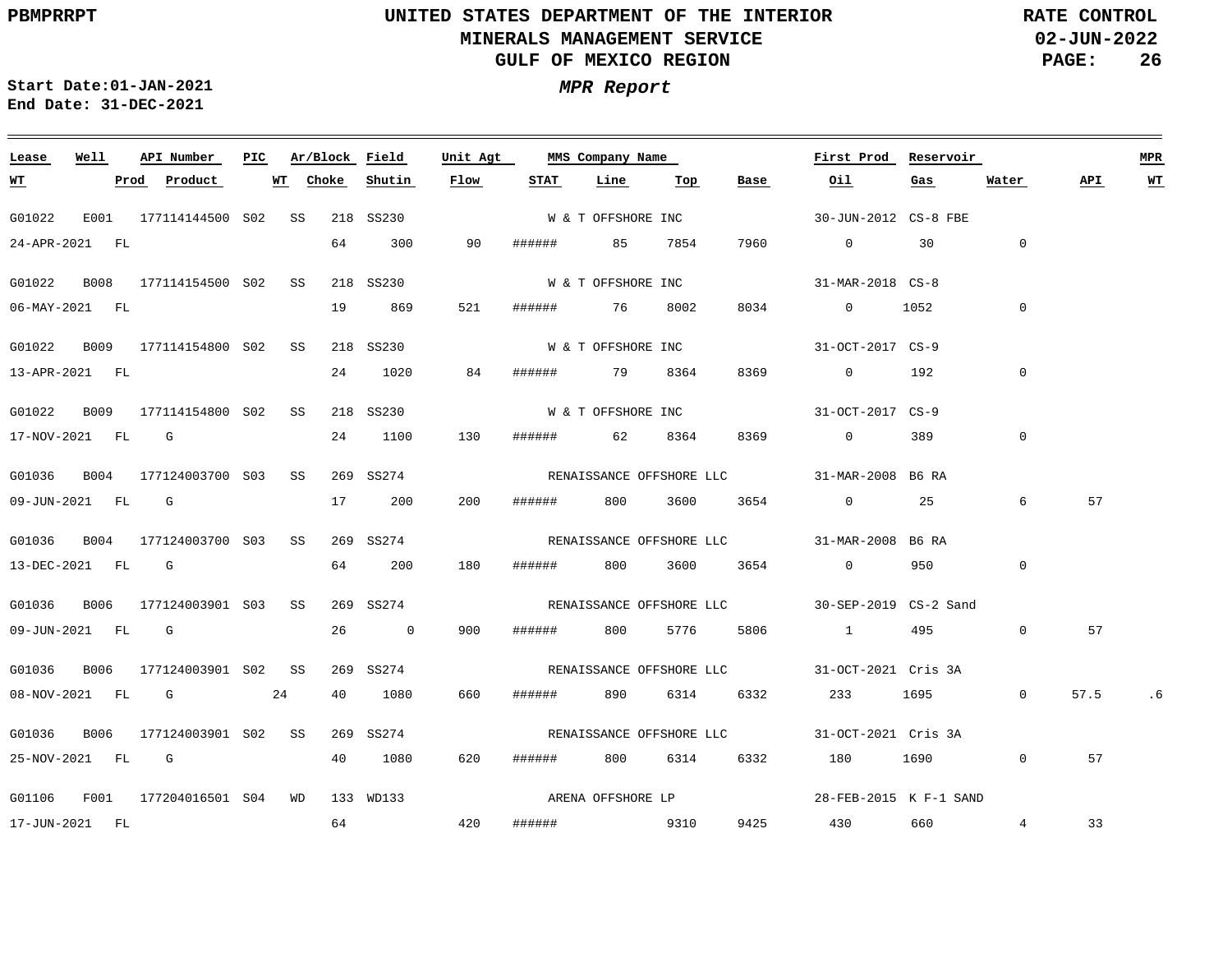**02-JUN-2022 PAGE: 27 RATE CONTROL**

**Start Date:01-JAN-2021 MPR Report End Date: 31-DEC-2021**

### **Lease Well API Number Ar/Block Field Unit Agt PIC MMS Company Name First Prod Reservoir MPR Choke STAT Line Top API WT WT Prod Product WT Shutin Flow Base Oil Gas Water** ARENA OFFSHORE LP G01106 F001 177204016501 S04 WD 133 WD133 28-FEB-2015 K F-1 SAND 16-DEC-2021 FL O 64 450 ###### 9310 9425 292 384 2 35 ARENA OFFSHORE LP G01106 F003 177204017100 S03 WD 133 WD133 30-NOV-2019 K2 FB-F3 33 990 33 17-JUN-2021 FL ###### 8854 9014 498 2789 5 ARENA OFFSHORE LP G01106 F003 177204017100 S03 WD 133 WD133 30-NOV-2019 K2 FB-F3 25 10-DEC-2021 FL O 1100 ###### 8854 9014 314 1820 1 33 ARENA OFFSHORE LP G01106 F004 177204017600 S03 WD 133 WD133 31-MAR-2018 K4 Lower/K4 F4 64 360 35 21-JUN-2021 FL ###### 11208 11412 292 315 4 ARENA OFFSHORE LP G01106 F004 177204017600 S03 WD 133 WD133 31-MAR-2018 K4 Lower/K4 F4 64 10-DEC-2021 FL O 440 ###### 11208 11412 434 561 2 35 G01134 C007 177054123000 VR 191 VR191 S02 W & T OFFSHORE INC 26-JUN-2006 26 FB IV 560 34.3 27-JUN-2021 FL 12 1240 ###### 140 14360 14393 15 41 370 G01134 C007 177054123000 VR 191 VR191 S02 W & T OFFSHORE INC 26-JUN-2006 26 FB IV 23-DEC-2021 FL G 12 1125 540 ###### 150 14360 14393 13 41 315 34 G01134 C008 177054123400 VR 191 VR191 S02 W & T OFFSHORE INC 31-JUL-2009 26 FB III 17-MAY-2021 FL 8 2850 2740 ###### 1120 13920 13927 28 368 118 34.3 W & T OFFSHORE INC G01134 C008 177054123400 VR 191 VR191 S02 31-JUL-2009 26 FB III 22-DEC-2021 FL G 8 2900 2600 ###### 1140 13920 13927 17 377 88 37 W & T OFFSHORE INC G01134 C009 177054129500 VR 191 VR191 S0131-OCT-2017 28 FB III 1000 37.9 28-JUN-2021 FL 17 1500 ###### 140 13614 13629 26 1096 211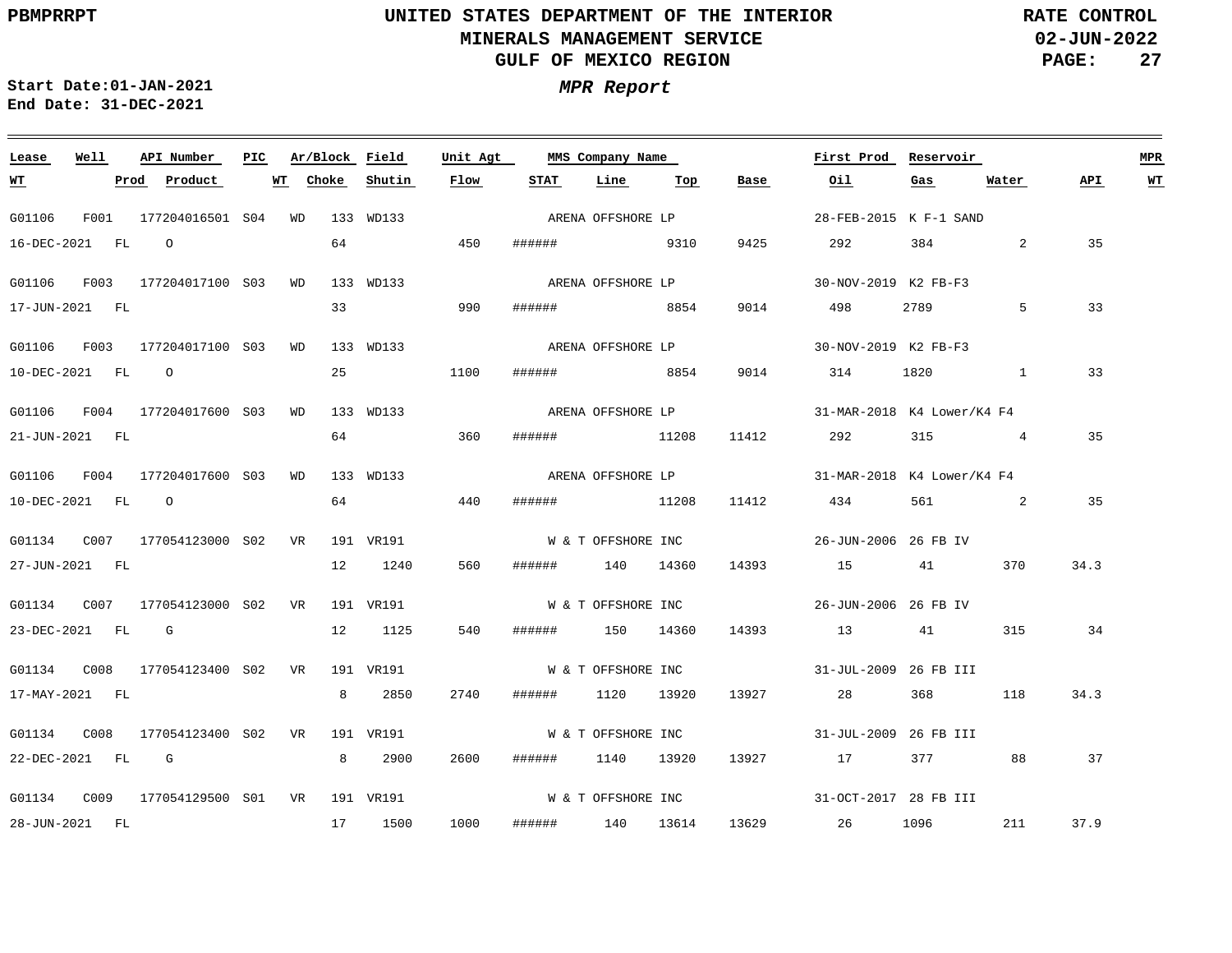**02-JUN-2022 PAGE: 28 RATE CONTROL**

**Start Date:01-JAN-2021 MPR Report End Date: 31-DEC-2021**

### G01134 C009 177054129500 VR 191 VR191 S01 G01140 B003 177052002001 S04 VR 215 VR215 G01140 A008C 177054085201 VR 215 VR215 D04 G01140 A010 177054104700 S01 VR 215 VR215 G01140 A011 177054104901 S01 VR 215 VR215 G01187 A012 177074077801 S01 SM G01187 A012 177074077801 S01 SM 27 SM027 G01187 JA004 177074083901 S03 SM 27 SM027 G01187 JA004 177074083901 S03 SM 27 SM027 G01187 JA007 177074084400 S03 SM 27 SM027 **Lease Well API Number Ar/Block** 27 SM027 **Field Unit Agt PIC MMS Company Name** 31-OCT-2017 28 FB III 30-SEP-2019 LCN-2 Sand 30-APR-1992 LCN9 RB TALOS THIRD COAST LLC 03-MAR-1997 LCN9 RC 31-JUL-2007 "LCN-1" SAND 18-JUL-2009 V RA 18-JUL-2009 V RA 28-SEP-2009 18 RD 28-SEP-2009 18 RD 30-APR-2017 23 RD **First Prod Reservoir** 1063 **MPR** 16-NOV-2021 FL G 06-JAN-2021 GL 15-JUN-2021 GL 15-JUN-2021 GL 15-JUN-2021 GL 03-JUL-2021 FL 26-DEC-2021 FL O 20-JUN-2021 FL 30-OCT-2021 FL G 03-JUL-2021 FL **WT Prod Product WT** 28 2050 20 0 1050 64 0 64 0 340 4 0 1950 ###### 2400 10160 20 20 16 1280 16 1100 14 **Choke Shutin Flow** 220 ###### 160 13614 13629 200 330 300 ###### 12048 12080 59 63 675 35 320 290 ###### 57 8243 8269 4 63 400 ###### 1150 9600 ###### 1160 12478 ###### 1180 11969 ###### 12048 ###### 58 8243 ###### 10443 10542 12 100 193 **STAT Line Top Base** 9630 12650 118 48 12096 93 125 1117 10166 0 282 12080 59 67 679 8269 6 145 14 367 454 11 1705 1 **Oil Gas** 1467 64 0 295 185 35 **Water** 47 57 43 54 35.2 35.2 38.9 **API WT** W & T OFFSHORE INC TALOS THIRD COAST LLC TALOS THIRD COAST LLC TALOS THIRD COAST LLC W & T OFFSHORE INC W & T OFFSHORE INC W & T OFFSHORE INC W & T OFFSHORE INC W & T OFFSHORE INC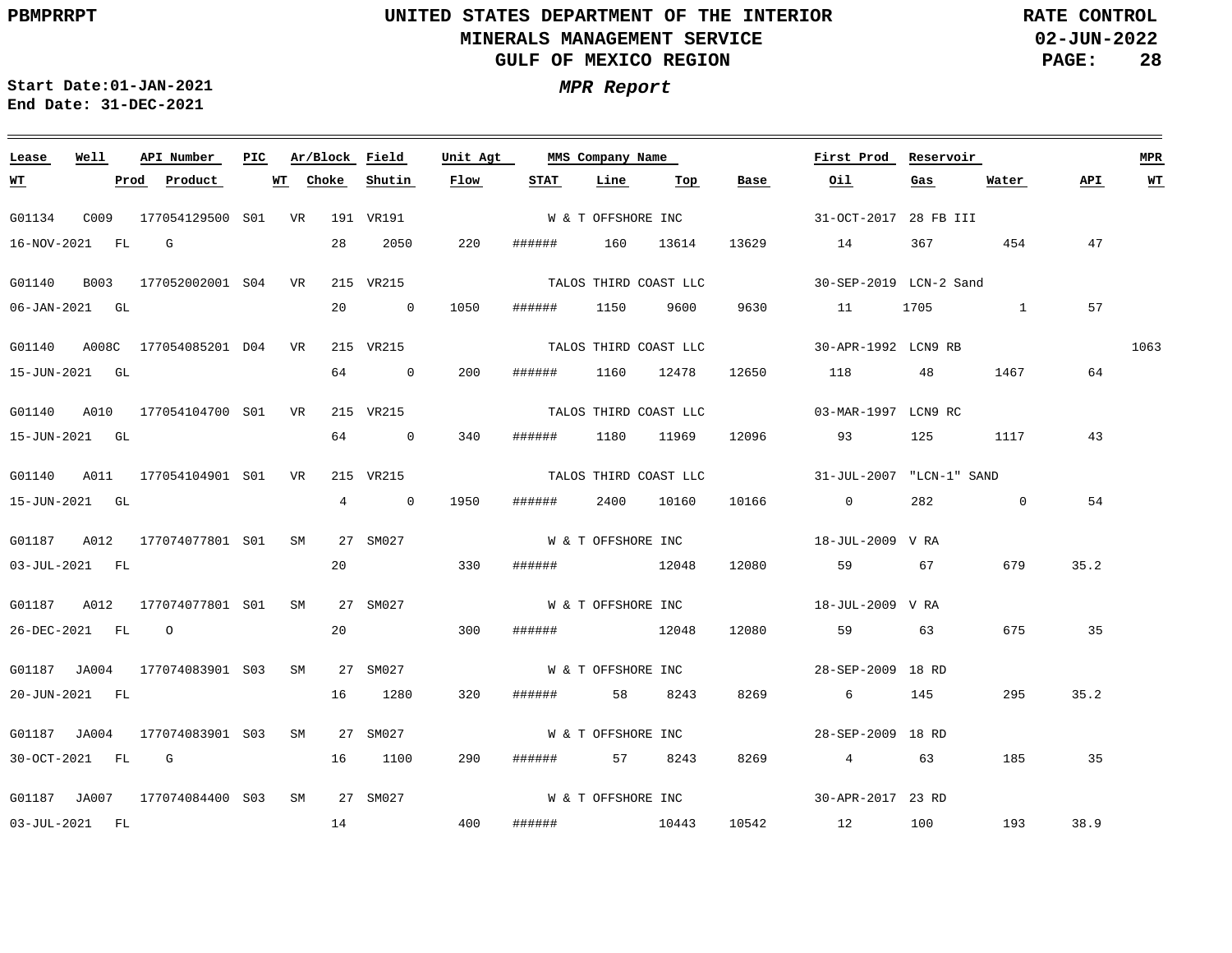**02-JUN-2022 PAGE: 29 RATE CONTROL**

 $\equiv$ 

**Start Date:01-JAN-2021 MPR Report End Date: 31-DEC-2021**

<u> 1989 - Johann Stein, marwolaethau a bhann an t-Amhair an t-Amhair an t-Amhair an t-Amhair an t-Amhair an t-A</u>

| Lease     | Well             | API Number                                                        | PIC | Ar/Block Field  |          | Unit Agt |                                            | MMS Company Name   |          |                            | First Prod Reservoir                                      |      |                |      | <b>MPR</b> |
|-----------|------------------|-------------------------------------------------------------------|-----|-----------------|----------|----------|--------------------------------------------|--------------------|----------|----------------------------|-----------------------------------------------------------|------|----------------|------|------------|
| <u>WT</u> |                  | Prod Product                                                      |     | <u>WT Choke</u> | Shutin   | Flow     | <b>STAT</b>                                | Line               | Тор      | Base                       | Oil                                                       | Gas  | Water          | API  | <u>WT</u>  |
|           |                  | G01187 JA007 177074084400 S03 SM 27 SM027                         |     |                 |          |          |                                            | W & T OFFSHORE INC |          |                            | 30-APR-2017 23 RD                                         |      |                |      |            |
|           | 08-NOV-2021 FL O |                                                                   |     | 14              |          | 340      | $\text{+}\text{+}\text{+}\text{+}\text{+}$ |                    |          | 10542                      | 12                                                        | 95   | 195            | 38   |            |
|           |                  | G01187 A014 177074090800 S01 SM                                   |     |                 | 27 SM027 |          |                                            | W & T OFFSHORE INC |          |                            | 03-MAY-2010 26 RC                                         |      |                |      |            |
|           | 04-JUL-2021 FL   |                                                                   |     | 48              | 1080     | 195      | ######                                     |                    | 54 11770 | 11800                      |                                                           | 51   | 545            | 53   |            |
|           |                  | G01187 A014 177074090800 S01 SM 27 SM027                          |     |                 |          |          |                                            | W & T OFFSHORE INC |          |                            | 03-MAY-2010 26 RC                                         |      |                |      |            |
|           | 26-DEC-2021 FL G |                                                                   |     | 48              | 1240     | 180      | ####### 58 11770                           |                    |          | 11800                      | 32 32                                                     | 34   | 556            | 53   |            |
|           |                  |                                                                   |     |                 |          |          |                                            |                    |          |                            |                                                           |      |                |      |            |
|           |                  |                                                                   |     | 9               | 29 VR191 | 2185     |                                            | W & T OFFSHORE INC |          | 14136                      | 31-JUL-2017 26 Sand<br>334 375 0                          |      |                | 44.7 |            |
|           | 06-APR-2021 FL   |                                                                   |     |                 |          |          | ######                                     | 14079              |          |                            |                                                           |      |                |      |            |
|           |                  | G01192 B003 177074085300 S01 SM 41 SM041                          |     |                 |          |          |                                            |                    |          |                            | FIELDWOOD ENERGY OFFSHORE LL 30-APR-2004 PA-1 SAND RES B  |      |                |      |            |
|           |                  | 23-DEC-2021 GL 0                                                  |     | 64              |          | 240      |                                            |                    |          |                            | ####### 10440 10508 74 57 364                             |      |                | 34   |            |
|           |                  | G01192 B004 177074085400 D03 SM 41 SM041                          |     |                 |          |          |                                            |                    |          |                            | FIELDWOOD ENERGY OFFSHORE LL 31-JUL-2006 PA-1 SAND, RES A |      |                |      |            |
|           | 26-DEC-2021 FL 0 |                                                                   |     | 47              |          | 285      | ######                                     |                    | 9852     | 9972                       | 680 251 940                                               |      |                | 33.7 |            |
|           |                  |                                                                   |     |                 |          |          |                                            |                    |          |                            |                                                           |      |                |      |            |
|           |                  | G01192     B005D   177074085700  D02    SM      41  SM041         |     |                 |          |          |                                            |                    |          |                            | FIELDWOOD ENERGY OFFSHORE LL 01-AUG-2004 9300' SAND RES D |      |                |      |            |
|           | 24-DEC-2021 GL 0 |                                                                   |     | 64              |          | 170      |                                            |                    |          |                            | ####### 10132 10270 77                                    | 134  | 1207           | 36.5 |            |
|           |                  |                                                                   |     |                 |          |          |                                            |                    |          |                            | SANARE ENERGY PARTNERS LLC 31-JAN-2020 13700' SAND        |      |                |      |            |
|           | 19-OCT-2021 FL G |                                                                   |     |                 | 23 1975  | 1750     |                                            |                    |          | ###### 1200 14931 14951 83 |                                                           | 3891 | $\overline{0}$ | 56   |            |
|           |                  | G01194      E001      177074091300   S02     SM        58   SM073 |     |                 |          |          |                                            |                    |          | ANKOR ENERGY LLC           | 31-JAN-2021 K Sand                                        |      |                |      |            |
|           | 07-JUL-2021 FL   |                                                                   |     | 15              |          | 360      | ####### 6889                               |                    |          | 6901                       | 197 90                                                    |      | $\Omega$       | 37.7 |            |
|           |                  |                                                                   |     |                 |          |          |                                            |                    |          |                            |                                                           |      |                |      |            |
|           |                  | G01194 E001 177074091300 S02 SM 58 SM073                          |     |                 |          |          |                                            | ANKOR ENERGY LLC   |          |                            | 31-JAN-2021 K Sand                                        |      |                |      |            |
|           | 31-DEC-2021 FL 0 |                                                                   |     | 16              |          | 260      | ###### 6889                                |                    |          |                            | 6901 147 64                                               |      | $2^{\circ}$    | 40   |            |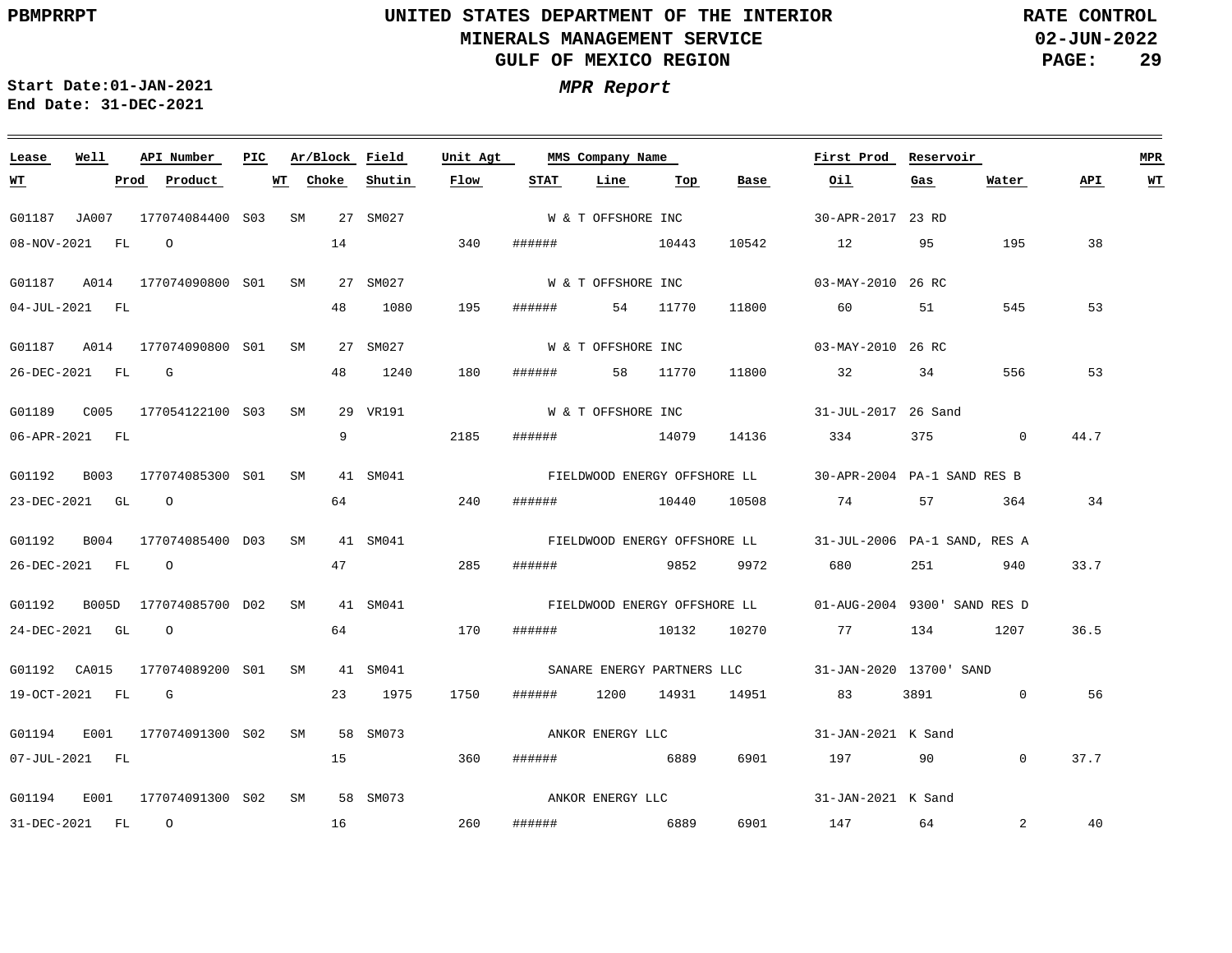**02-JUN-2022 PAGE: 30 RATE CONTROL**

 $\equiv$ 

**Start Date:01-JAN-2021 MPR Report End Date: 31-DEC-2021**

| Lease            | Well |      | API Number                               | PIC |    | Ar/Block Field |          | Unit Agt |        | MMS Company Name   |     |                  | First Prod Reservoir     |           |                                       |                      | <b>MPR</b> |
|------------------|------|------|------------------------------------------|-----|----|----------------|----------|----------|--------|--------------------|-----|------------------|--------------------------|-----------|---------------------------------------|----------------------|------------|
| <b>WT</b>        |      | Prod | Product                                  |     | WT | Choke          | Shutin   | Flow     | STAT   | Line               | Top | Base             | Oil                      | Gas       | Water                                 | API                  | WT         |
| G01194           |      |      | G001 177074092601 S01 SM                 |     |    |                | 58 SM073 |          |        | BYRON ENERGY INC   |     |                  | 30-SEP-2020 UPPER O SAND |           |                                       |                      |            |
| 06-DEC-2021 GL   |      |      | $\Omega$                                 |     |    |                | 61 1500  | 985      |        | ####### 955 10448  |     |                  | 10754 29                 |           | 6582 0                                | 52                   |            |
| G01194           | G002 |      | 177074092701 S01 SM                      |     |    |                | 58 SM073 |          |        |                    |     | BYRON ENERGY INC |                          |           | 31-0CT-2020 ######################### |                      |            |
|                  |      |      | 12-MAY-2021 GL 0 12                      |     |    | 64             |          | 114      | ###### |                    |     | #####            | 85 85                    |           | 381 85 37.8 .634                      |                      |            |
| G01194           |      |      | G002 177074092701 S01 SM                 |     |    |                | 58 SM073 |          |        |                    |     |                  |                          |           |                                       |                      |            |
| 06-DEC-2021 GL 0 |      |      |                                          |     |    |                | 64 1132  | 179      |        | ####### 149 #####  |     | #####            | 103                      | 941 — 100 | 245 37                                |                      |            |
|                  |      |      | G01201 B030 177074059300 S02 SM          |     |    |                | 69 SM073 |          |        | W & T OFFSHORE INC |     |                  | 05-JUN-2010 B-65,RG      |           |                                       |                      |            |
| 11-JUN-2021 FL   |      |      |                                          |     |    | 27             |          | 310      | ###### | 6630               |     | 6638             | 67 31                    |           | 607                                   | 28.2                 |            |
| G01201           |      |      | B030 177074059300 S02 SM                 |     |    |                | 69 SM073 |          |        | W & T OFFSHORE INC |     |                  | 05-JUN-2010 B-65,RG      |           |                                       |                      |            |
| 28-DEC-2021 FL 0 |      |      |                                          |     |    | 27             |          | 300      |        | ####### 6630       |     | 6638             | 47                       | 42        | 424                                   | 28                   |            |
| G01201           |      |      | B033 177074073300 S03 SM                 |     |    |                | 69 SM073 |          |        | W & T OFFSHORE INC |     |                  | $30 - J$ UN $-2016$ B-55 |           |                                       |                      |            |
| 12-JUN-2021 FL   |      |      |                                          |     |    | 23             |          | 260      | ###### | 6878               |     | 6923             | 55                       | 43        | 147                                   | 31.8                 |            |
|                  |      |      | G01201 B033 177074073300 S03 SM 69 SM073 |     |    |                |          |          |        | W & T OFFSHORE INC |     |                  | 30-JUN-2016 B-55         |           |                                       |                      |            |
| 06-DEC-2021 FL 0 |      |      |                                          |     |    | 17             |          | 300      |        | ####### 6878       |     | 6923             | 20                       | 64        | 61 — 10                               | 31                   |            |
| G01201           | E002 |      | 177074092800 S01 SM                      |     |    |                | 69 SM073 |          |        | BYRON ENERGY INC   |     |                  |                          |           | 31-0CT-2021 ######################### |                      |            |
| 27-OCT-2021 GL   |      |      | $\circ$ 12                               |     |    | 21             |          | 828      | ###### | <b>#####</b>       |     | #####            | 1128                     | 424       |                                       | $0 \t 37 \t .62$     |            |
| G01201           |      |      | E002 177074092800 S01 SM                 |     |    |                | 69 SM073 |          |        | BYRON ENERGY INC   |     |                  |                          |           | 31-0CT-2021 ######################### |                      |            |
| 06-DEC-2021 GL 0 |      |      |                                          |     |    | 23             | 805      | 567      |        | ####### 167 #####  |     | #####            | 793                      |           | 342                                   | $0 \qquad \qquad 37$ |            |
|                  |      |      | G01201 D004 177084084900 S02 SM          |     |    |                | 69 SM073 |          |        | ANKOR ENERGY LLC   |     |                  | 30-SEP-2007 B-35 RF      |           |                                       |                      |            |
| 01-JUN-2021 FL   |      |      |                                          |     |    | 31             |          | 350      |        | ###### 6595        |     |                  |                          |           | 6608 25 87 484                        | 31.2                 |            |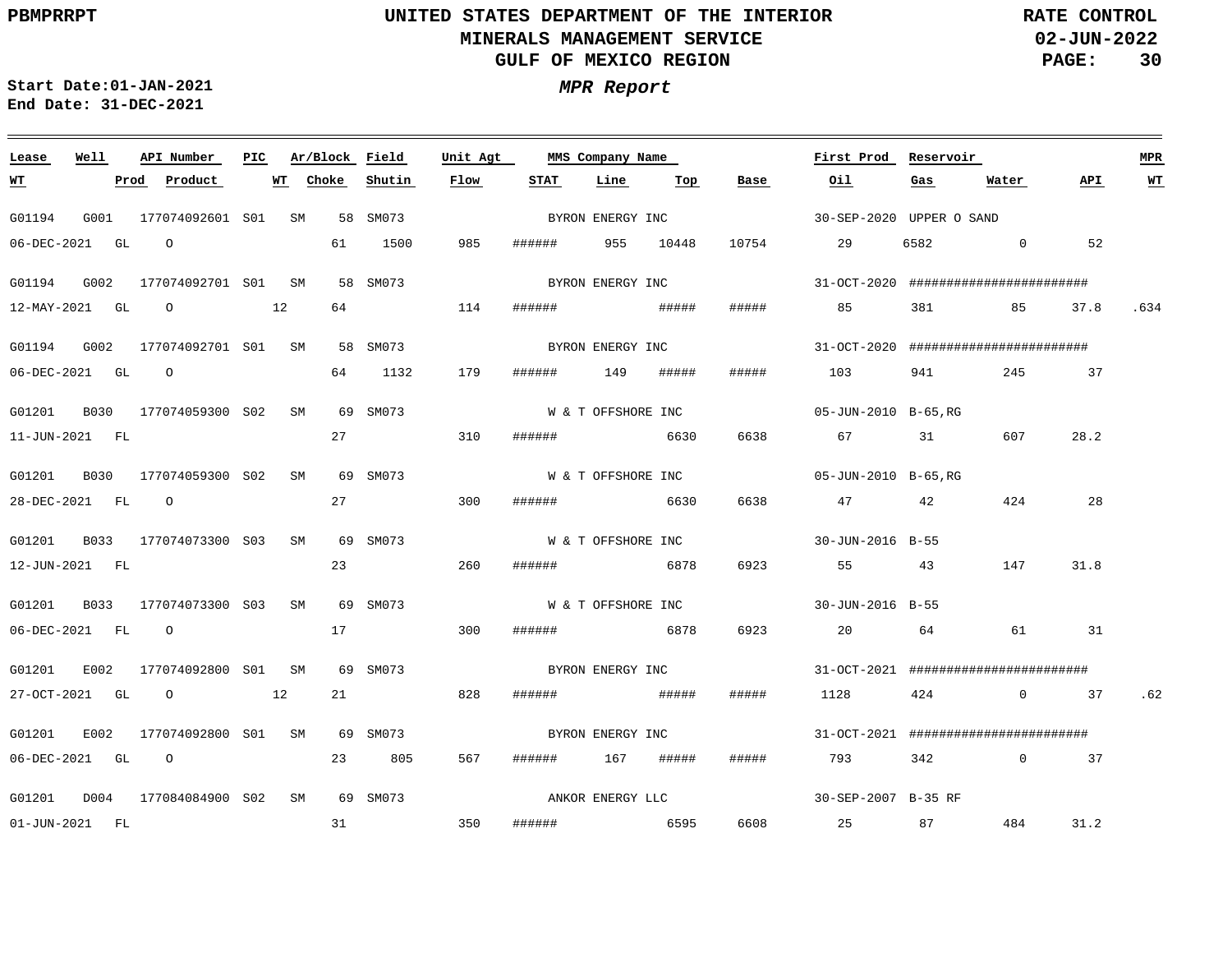**02-JUN-2022 PAGE: 31 RATE CONTROL**

**Start Date:01-JAN-2021 MPR Report End Date: 31-DEC-2021**

### **Lease Well API Number Ar/Block Field Unit Agt PIC MMS Company Name First Prod Reservoir MPR STAT Line Top API WT WT Prod Product WT Choke Shutin Flow Base Oil Gas Water** ANKOR ENERGY LLC G01201 D004 177084084900 S02 SM 69 SM073 30-SEP-2007 B-35 RF 18-DEC-2021 FL O 31 355 ###### 6595 6608 29 75 551 31 W & T OFFSHORE INC G01201 D008 177084087500 S03 SM 69 SM073 20-NOV-2011 B-55 RG 28 250 7602 04-JUL-2021 GL ###### 7553 27 56 247 31.9 W & T OFFSHORE INC G01201 D008 177084087500 S03 SM 69 SM073 20-NOV-2011 B-55 RG 28 20-DEC-2021 GL O 310 ###### 7553 7602 25 55 224 31 G01204 C003 177084001901 SM 72 SM073 S01 31-MAY-2018 D-5 RS W & T OFFSHORE INC 20 890 34.6 03-JUL-2021 FL ###### 7151 7191 1223 374 1 W & T OFFSHORE INC G01204 C003 177084001901 SM 72 SM073 S01 31-MAY-2018 D-5 RS 21 26-DEC-2021 FL O 830 ###### 7151 7191 1303 430 0 35 G01204 C010 177084086500 SM 72 SM073 S01 8910116530 17-FEB-1999 D-5 RK C-10 W & T OFFSHORE INC 31 30 30-JUN-2021 GL 350 ###### 6142 6174 58 102 232 G01204 C010 177084086500 SM 72 SM073 S01 8910116530 W & T OFFSHORE INC 17-FEB-1999 D-5 RK C-10 31 24-NOV-2021 GL O 370 ###### 6142 6174 39 70 155 30 W & T OFFSHORE INC G01204 C011 177084086600 SM 72 SM073 S01 17-APR-1999 D-5 RK 38 04-MAY-2021 GL 345 ###### 6265 6384 91 135 478 32.1 W & T OFFSHORE INC G01204 C011 177084086600 SM 72 SM073 S01 17-APR-1999 D-5 RK 64 24-NOV-2021 GL O 350 ###### 6265 6384 79 115 413 32 W & T OFFSHORE INC G01205 B027 177074052301 S03 SM 73 SM073 31-DEC-2012 C-2 Sand 25.5 12-JUN-2021 GL 64 140 ###### 8274 8278 1 25 3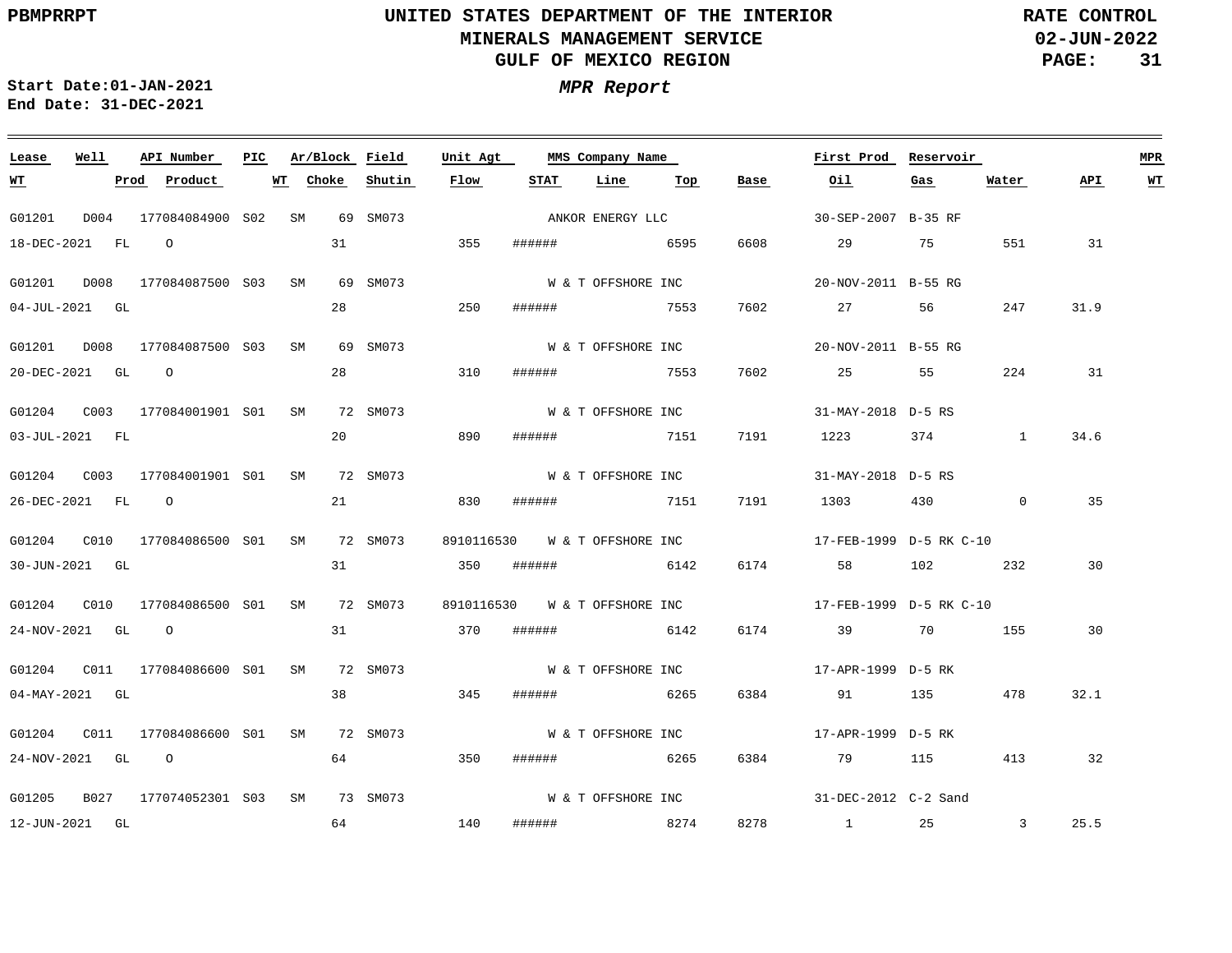**02-JUN-2022 PAGE: 32 RATE CONTROL**

**Start Date:01-JAN-2021 MPR Report End Date: 31-DEC-2021**

| Lease            | Well | API Number                   | PIC |    | Ar/Block Field |             | Unit Agt |                               | MMS Company Name   |      |      | First Prod Reservoir |               |                   |      | <b>MPR</b> |
|------------------|------|------------------------------|-----|----|----------------|-------------|----------|-------------------------------|--------------------|------|------|----------------------|---------------|-------------------|------|------------|
| WT               |      | Prod<br>Product              |     | WT | Choke          | Shutin      | Flow     | <b>STAT</b>                   | Line               | Top  | Base | Oil                  | Gas           | Water             | API  | WT         |
| G01205           | B027 | 177074052301 S03 SM          |     |    |                | 73 SM073    |          |                               | W & T OFFSHORE INC |      |      | 31-DEC-2012 C-2 Sand |               |                   |      |            |
| 29-DEC-2021 GL   |      | $\Omega$                     |     |    | 64             |             | 130      | ######                        |                    | 8274 | 8278 | $\sim$ 2             | 20            | $\overline{3}$    | 25   |            |
| G01205           | B028 | 177074052800 S02 SM          |     |    |                | 73 SM073    |          |                               | W & T OFFSHORE INC |      |      | 31-JAN-1995 C-5 RG   |               |                   |      |            |
| 23-MAY-2021 GL   |      |                              |     |    |                | 64 64 64 65 | 170      |                               | ####### 8790       |      | 8802 | $7\overline{ }$      | 42            | 53                | 26.7 |            |
| G01205           | B028 | 177074052800 S02 SM          |     |    |                | 73 SM073    |          |                               | W & T OFFSHORE INC |      |      | 31-JAN-1995 C-5 RG   |               |                   |      | $\Omega$   |
| 30-DEC-2021 GL   |      | $\circ$                      |     |    | 64             |             | 165      | ######                        |                    | 8790 | 8802 | $\overline{7}$       | 39            | 52                | 26   |            |
| G01205           |      | A007 177080003202 S01        |     | SM |                | 73 SM073    |          | 8910116530 W & T OFFSHORE INC |                    |      |      | 31-OCT-1977 D-5 RK   |               |                   |      | 246        |
| 05-JUL-2021 GL   |      |                              |     |    | 64             |             | 195      | ######                        | 7016               |      | 7044 | 20                   | 148           | 5                 | 32   |            |
|                  |      | G01205 A006 177080003302 S02 |     | SM |                | 73 SM073    |          |                               | W & T OFFSHORE INC |      |      | 31-AUG-2007 B-35 RK  |               |                   |      |            |
| 10-MAY-2021 FL   |      |                              |     |    | 27             |             | 275      | ######                        |                    | 5988 | 6002 | 17                   | 75 —          | 552               | 32   |            |
|                  |      | G01205 A008 177084060900 S01 |     | SM |                | 73 SM073    |          | 8910116530 W & T OFFSHORE INC |                    |      |      | 31-JUL-1983 D-5 RK   |               |                   |      | 244        |
| 05-MAY-2021 GL   |      |                              |     |    |                | 64 230      |          | ######                        | 7796               |      | 7874 | 17 71                |               | 45                | 35.8 |            |
|                  |      | G01205 A009 177084066703 S02 |     | SM |                | 73 SM073    |          | W & T OFFSHORE INC            |                    |      |      | 30-NOV-2006 C-10 RK  |               |                   |      |            |
| 15-JUN-2021 GL   |      |                              |     |    | 20             |             | 380      | ######                        | 6823               |      | 6830 | 34                   | 126 — 126     | 31                | 36.1 |            |
| G01205           |      | A009 177084066703 S02        |     | SM |                | 73 SM073    |          |                               | W & T OFFSHORE INC |      |      | 30-NOV-2006 C-10 RK  |               |                   |      |            |
| 04-DEC-2021 GL 0 |      |                              |     |    |                | 24          | 330      | ######                        | 6823               |      | 6830 | 48                   | 207 — 207     | 48                | 36   |            |
| G01205           |      | D001 177084084300 S02 SM     |     |    |                | 73 SM073    |          | W & T OFFSHORE INC            |                    |      |      | 02-SEP-2000 C-25 RL  |               |                   |      |            |
| 02-JUN-2021 GL   |      |                              |     |    | 64             |             | 175      | ######                        | 8762               |      | 8820 | 37 — 2014            | 43 and $\sim$ | 6                 | 35.1 |            |
| G01205           | D001 | 177084084300 S02 SM          |     |    |                | 73 SM073    |          |                               | W & T OFFSHORE INC |      |      | 02-SEP-2000 C-25 RL  |               |                   |      |            |
| 20-DEC-2021 GL 0 |      |                              |     |    | 64             |             | 175      |                               | ###### 8762        |      |      | 8820 27              | 50            | $4\phantom{0000}$ | 35   |            |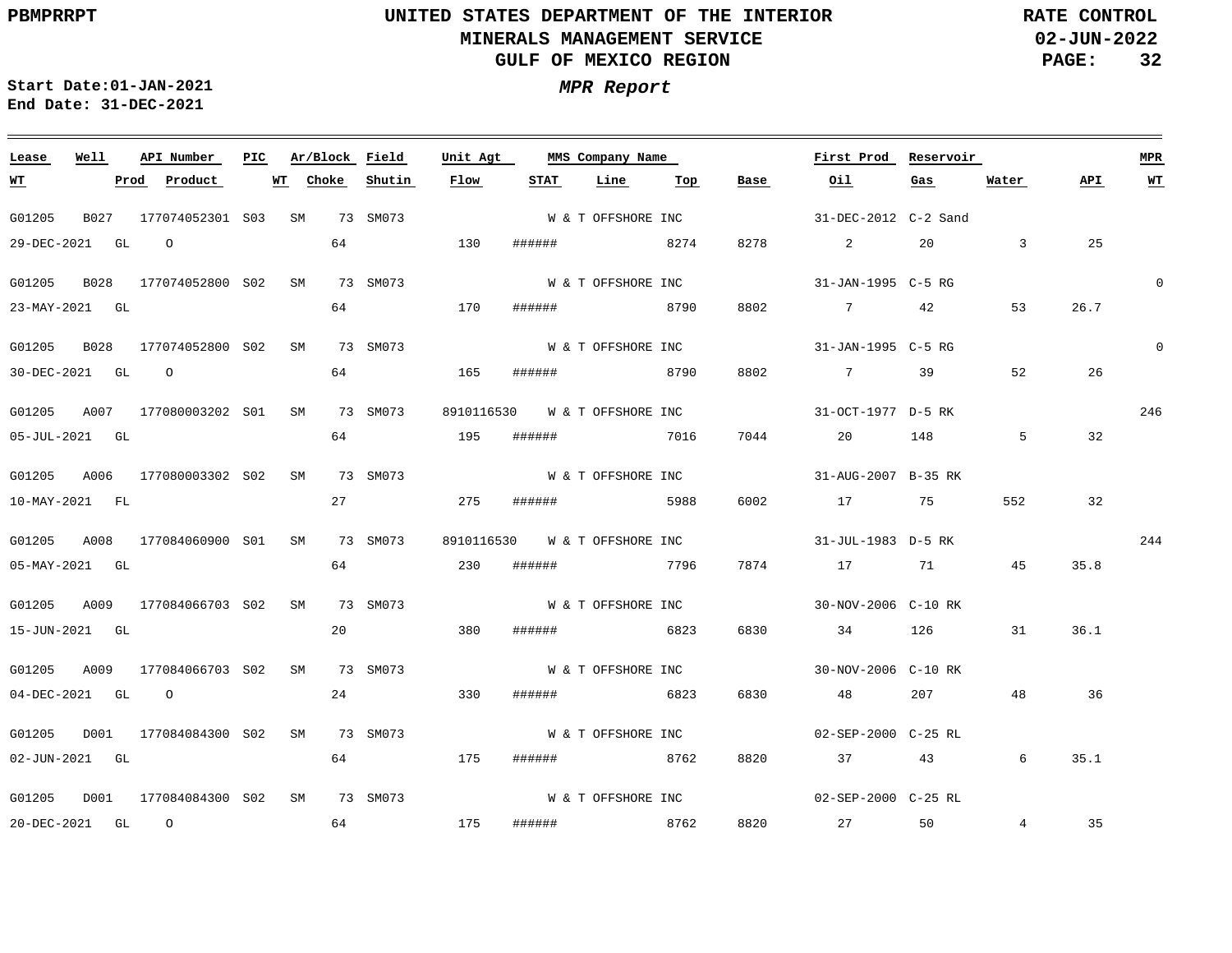**02-JUN-2022 PAGE: 33 RATE CONTROL**

**Start Date:01-JAN-2021 MPR Report End Date: 31-DEC-2021**

17-NOV-2021 GL O

### G01205 D003 177084084601 S01 SM 73 SM073 G01205 D003 177084084601 S01 SM 73 SM073 G01205 D005 177084084701 SM 73 SM073 S01 G01205 D005 177084084701 S02 SM 73 SM073 G01205 C009 177084086202 SM 73 SM073 S01 G01205 C009 177084086202 SM 73 SM073 S01 G01205 D007 177084087301 S02 SM 73 SM073 G01205 D007 177084087301 S02 SM 73 SM073 G01205 A010 177084088400 S01 SM 73 SM073 G01205 A010 177084088400 S01 SM 73 SM073 **Lease Well API Number Ar/Block Field Unit Agt PIC MMS Company Name** 03-NOV-2009 B-20 RF1 03-NOV-2009 B-20 RF1 02-MAY-2009 B-40 RF 31-OCT-2021 B-5 08-JUN-2009 B-40-45 RK 08-JUN-2009 B-40-45 RK 19-DEC-2009 B-65 RH 19-DEC-2009 B-65 RH 02-DEC-2000 C-55 RK 02-DEC-2000 C-55 RK **First Prod Reservoir MPR** 06-JUL-2021 FL 18-DEC-2021 FL O 04-JUL-2021 GL 30-DEC-2021 GL O 05-JUN-2021 GL 29-NOV-2021 GL O 05-JUN-2021 GL 19-DEC-2021 GL O 04-JUL-2021 GL **WT Prod Product WT** 23 23 64 15 29 29 64 64 41 **Choke Shutin** 510 ###### 6258 520 350 ###### 6308 1550 320 ###### 7605 420 150 ###### 7726 7738 48 48 4 170 330 ###### 7594 7667 **Flow** ###### 6258 ###### 5912 ###### 7605 ###### 7726 **STAT Line Top** 6290 6290 6334 60 70 1146 5936 475 653 7 30 7634 63 42 18 7634 70 33 13 7738 **Base** 58 83 357 28.1 54 48 333 42 65 22 48 194 34.3 **Oil Gas** 2 **Water** 28 30.2 38.2 38 29.9 29 **API WT** W & T OFFSHORE INC W & T OFFSHORE INC W & T OFFSHORE INC W & T OFFSHORE INC W & T OFFSHORE INC W & T OFFSHORE INC W & T OFFSHORE INC W & T OFFSHORE INC W & T OFFSHORE INC W & T OFFSHORE INC

###### 7594 7667

28 58

248

34

49

310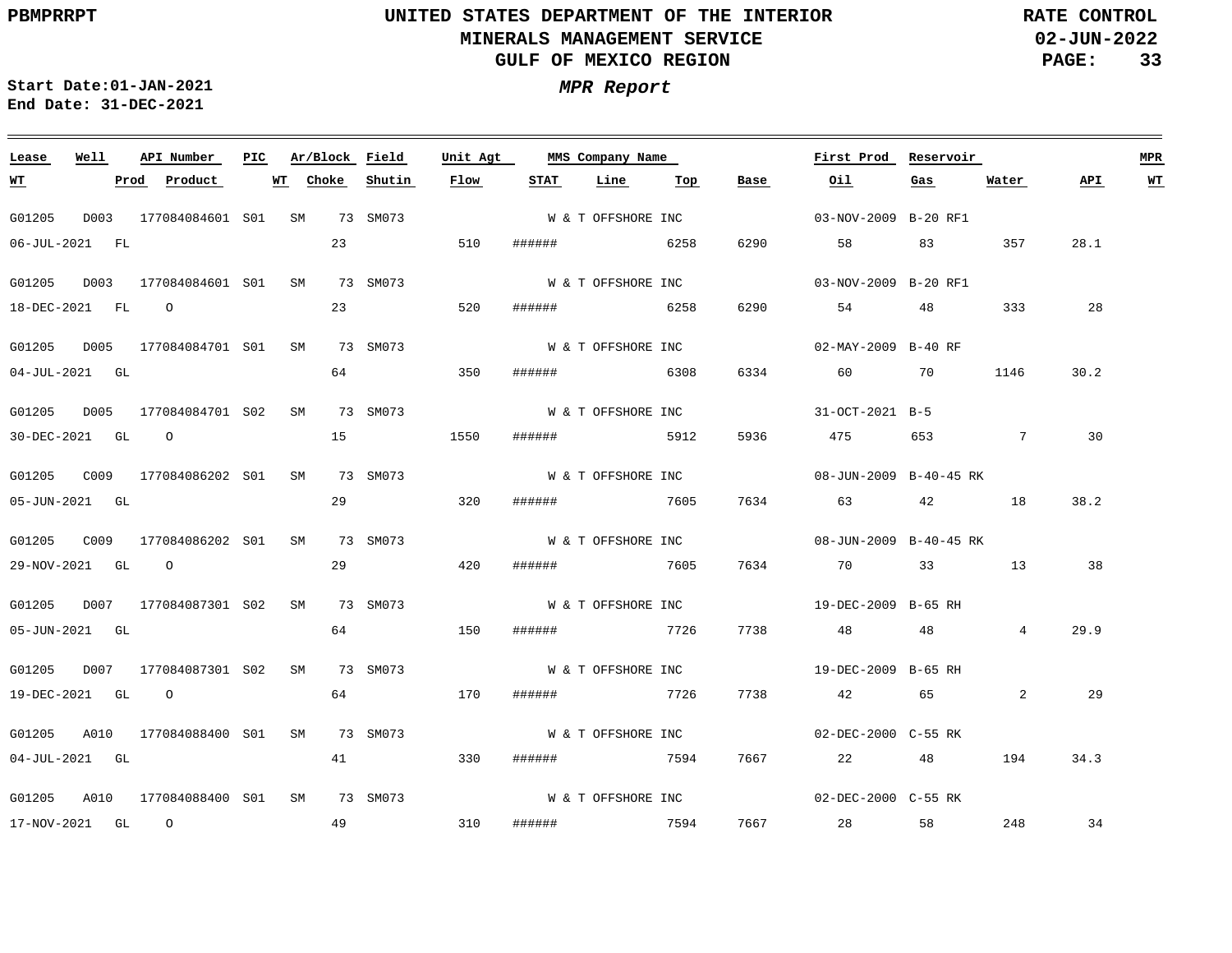**02-JUN-2022 PAGE: 34 RATE CONTROL**

 $\equiv$ 

**Start Date:01-JAN-2021 MPR Report End Date: 31-DEC-2021**

<u> 1989 - Johann Stein, marwolaethau a bhann an t-Amhair an t-Amhair an t-Amhair an t-Amhair an t-Amhair an t-A</u>

| Lease                | Well | API Number                      | PIC. |    | Ar/Block Field |             | Unit Agt |                  | MMS Company Name   |     |      | First Prod           | Reservoir |       |      | MPR       |
|----------------------|------|---------------------------------|------|----|----------------|-------------|----------|------------------|--------------------|-----|------|----------------------|-----------|-------|------|-----------|
| <u> WТ</u>           |      | Prod Product                    |      | WT | Choke          | Shutin      | Flow     | STAT             | Line               | Тор | Base | Oil                  | Gas       | Water | API  | <b>WT</b> |
| G01205               |      | A011 177084088502 S01 SM        |      |    |                | 73 SM073    |          |                  | W & T OFFSHORE INC |     |      | 19-SEP-2009 B-35 RK  |           |       |      |           |
| 05-MAY-2021 FL       |      |                                 |      |    | 29             |             | 335      | ######           | 7066               |     | 7086 | 23                   | 41        | 1135  | 36.1 |           |
|                      |      | G01205 A011 177084088502 S01 SM |      |    |                | 73 SM073    |          |                  | W & T OFFSHORE INC |     |      | 19-SEP-2009 B-35 RK  |           |       |      |           |
| 11-DEC-2021 FL       |      | $\overline{O}$                  |      |    | 29             |             | 400      | ######           | 7066               |     | 7086 | $\mathbf{2}$         | 155       | 633   | 36   |           |
|                      |      | G01205 A012 177084090700 S01 SM |      |    |                | 73 SM073    |          |                  | W & T OFFSHORE INC |     |      | 31-MAY-2003 C-55 RK  |           |       |      |           |
| $02 - JUL - 2021$ GL |      |                                 |      |    | 38             |             | 210      | ###### 7797      |                    |     | 7950 | 24 135               |           | 176   | 33.2 |           |
|                      |      | G01205 A012 177084090700 S01 SM |      |    |                | 73 SM073    |          |                  | W & T OFFSHORE INC |     |      | 31-MAY-2003 C-55 RK  |           |       |      |           |
| 24-DEC-2021 GL 0     |      |                                 |      |    |                | 38          | 240      | ######           | 7797               |     | 7950 | 31 31                | 85 - 10   | 279   | 33   |           |
|                      |      | G01205 A013 177084090800 S01 SM |      |    |                | 73 SM073    |          |                  | W & T OFFSHORE INC |     |      | 24-APR-2003 C-55 RK  |           |       |      |           |
| 03-JUL-2021 GL       |      |                                 |      |    | 64             |             | 210      | ####### 8704     |                    |     | 8880 | 176 135              |           | 24    | 33.2 |           |
|                      |      | G01205 A013 177084090800 S01 SM |      |    |                | 73 SM073    |          |                  | W & T OFFSHORE INC |     |      | 24-APR-2003 C-55 RK  |           |       |      |           |
| 28-DEC-2021 GL 0     |      |                                 |      |    |                | 64 64 64 65 | 225      | ######           | 8704               |     | 8880 | 139 140              |           | 19    | 33   |           |
|                      |      | G01205 D009 177084095000 S01 SM |      |    |                | 73 SM073    |          |                  | W & T OFFSHORE INC |     |      | 31-JUL-2007 O        |           |       |      |           |
| 05-JUL-2021 FL       |      |                                 |      |    | 48             |             | 245      | ####### 6836     |                    |     | 6916 | 91 43                |           | 1431  | 32.1 |           |
|                      |      | G01205 D009 177084095000 S01 SM |      |    |                | 73 SM073    |          |                  | W & T OFFSHORE INC |     |      | 31-JUL-2007 O        |           |       |      |           |
| 05-NOV-2021 FL 0     |      |                                 |      |    | 48             |             | 260      | ######           | 6836               |     | 6916 | 79 40                |           | 1510  | 32   |           |
|                      |      |                                 |      |    |                | 73 SM073    |          |                  | W & T OFFSHORE INC |     |      | 31-AUG-2007 D-5 RK B |           |       |      |           |
| 07-JUL-2021 FL       |      |                                 |      |    |                | 22 1275     | 680      | ####### 300 7144 |                    |     | 7384 | 410                  | 606 — 10  | 1053  | 39.5 |           |
|                      |      | G01205 C014 177084095101 S01 SM |      |    |                | 73 SM073    |          |                  | W & T OFFSHORE INC |     |      | 31-AUG-2007 D-5 RK B |           |       |      |           |
| 26-DEC-2021 FL G     |      |                                 |      |    |                | 32 930      | 390      | ####### 360 7144 |                    |     |      | 7384 319 320         |           | 1010  | 37   |           |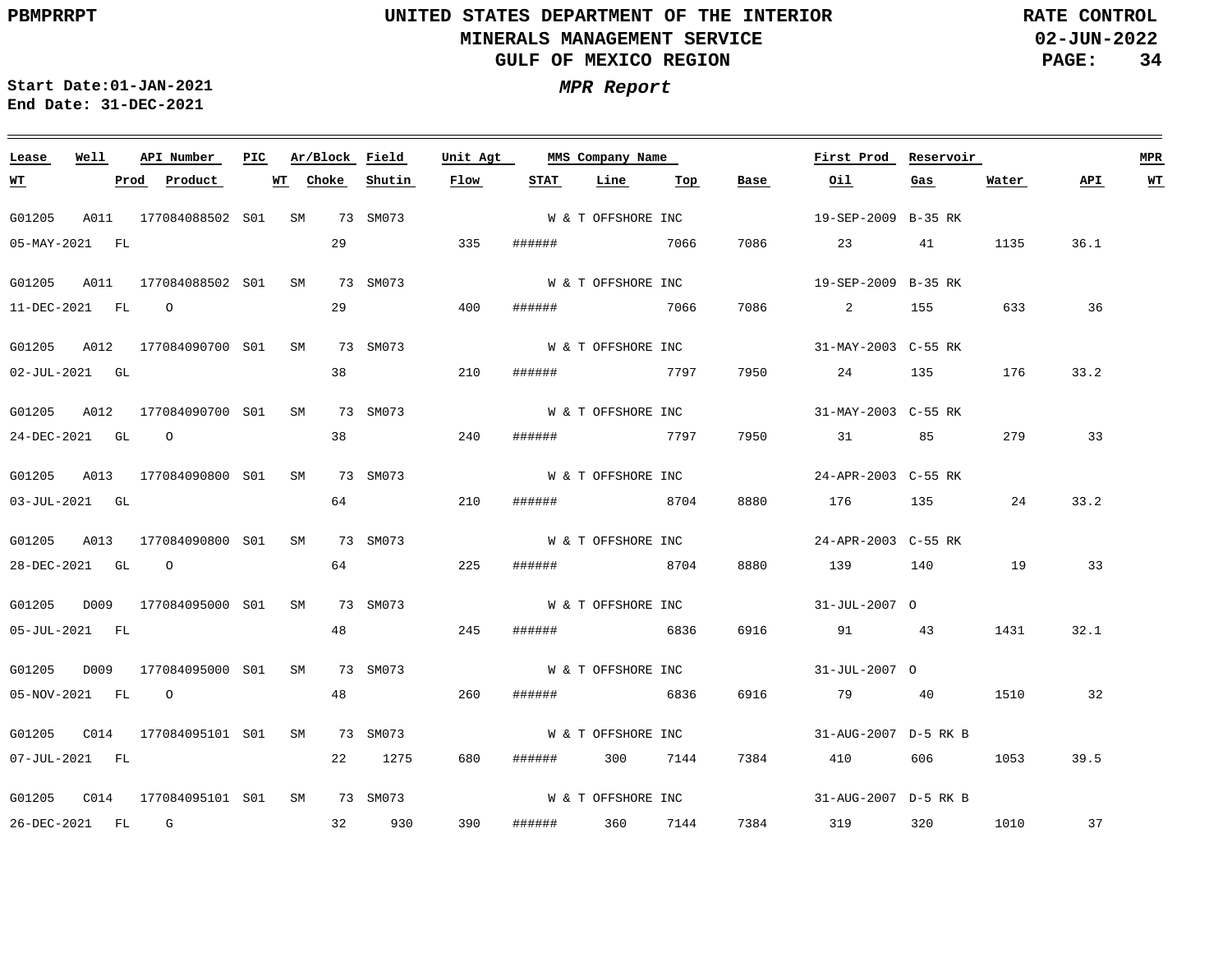**02-JUN-2022 PAGE: 35 RATE CONTROL**

 $\equiv$ 

**Start Date:01-JAN-2021 MPR Report End Date: 31-DEC-2021**

<u> 1989 - Johann Stein, marwolaethau a bhann an t-Amhair an t-Amhair an t-Amhair an t-Amhair an t-Amhair an t-A</u>

| Lease            | Well | API Number                                | PIC Ar/Block Field |          | Unit Agt |                    | MMS Company Name   |      |                         | First Prod Reservoir                             |     |             |                | <b>MPR</b> |
|------------------|------|-------------------------------------------|--------------------|----------|----------|--------------------|--------------------|------|-------------------------|--------------------------------------------------|-----|-------------|----------------|------------|
| <u>WT</u>        |      | Prod Product                              | WT Choke           | Shutin   | Flow     | <b>STAT</b>        | Line               | Тор  | Base                    | Oil                                              | Gas | Water       | API            | <b>WT</b>  |
| G01205           |      | D011  177084096101  S02  SM  73  SM073    |                    |          |          | W & T OFFSHORE INC |                    |      |                         | 31-JAN-2017 A-93 Sand                            |     |             |                |            |
| 24-APR-2021 FL   |      |                                           | 64                 |          | 165      | ###### 6046        |                    |      | 6062                    | 23 35 9                                          |     |             | 30.2           |            |
|                  |      | G01205 D012 177084096200 S01 SM 73 SM073  |                    |          |          |                    | W & T OFFSHORE INC |      |                         | 30-APR-2009 B-65 RH                              |     |             |                |            |
| 06-JUN-2021 FL   |      |                                           | 28                 |          | 175      | ######             |                    | 7068 | 7120                    | 36 45                                            |     | .5          | 30.7           |            |
|                  |      | G01205 D012 177084096200 S01 SM 73 SM073  |                    |          |          | W & T OFFSHORE INC |                    |      |                         | 30-APR-2009 B-65 RH                              |     |             |                |            |
|                  |      | 18-DEC-2021 FL 0                          | 64                 |          | 170      | ####### 7068       |                    |      | 7120                    | 27 46                                            |     | $4^{\circ}$ | 30             |            |
|                  |      | G01205 D013 177084096300 S02 SM 73 SM073  |                    |          |          |                    | W & T OFFSHORE INC |      |                         | 30-NOV-2013 A-90 Sand                            |     |             |                |            |
| 04-JUN-2021 FL   |      |                                           | 40                 | 880      | 280      | ###### 135 6509    |                    |      | 6588                    | 73 60 1155                                       |     |             | 31.8           |            |
|                  |      | G01205 D013 177084096300 S02 SM 73 SM073  |                    |          |          |                    |                    |      | W & T OFFSHORE INC      | 30-NOV-2013 A-90 Sand                            |     |             |                |            |
|                  |      | 19-DEC-2021 FL G                          |                    | 40 880   | 280      | ###### 130 6509    |                    |      | 6588                    | 63 65 981                                        |     |             | 31             |            |
|                  |      | G01238 E003 177134025900 S01 PL           |                    | 23 PL023 |          |                    |                    |      |                         | TALOS ENERGY OFFSHORE LLC 30-JUN-2017 8400' Sand |     |             |                |            |
| 17-MAY-2021 GL   |      |                                           |                    | 40 0     | 190      |                    |                    |      | ###### 1250 10244 10259 | 22 46 237                                        |     |             | 40.6           |            |
|                  |      | G01240 029 177154010201 S03 ST 51 ST052   |                    |          |          | ARENA OFFSHORE LP  |                    |      |                         | 11-SEP-2002 4200 SD FB-A1                        |     |             |                |            |
| 28-FEB-2021 FL   |      |                                           |                    | 44 429   | 106      | ###### 89 4394     |                    |      | 4416                    | $\overline{0}$                                   | 500 | 51          | $\overline{0}$ |            |
|                  |      | G01240 CC014 177154058203 S01 ST 51 ST052 |                    |          |          |                    | ARENA OFFSHORE LP  |      |                         | 31-JAN-2015 9000 B                               |     |             |                |            |
| 16-MAY-2021 GL   |      |                                           | 96                 | 160      |          | ###### 9222        |                    |      | 9240                    | 53 157 836                                       |     |             | 38             |            |
|                  |      | G01240 CC014 177154058203 S01 ST 51 ST052 |                    |          |          | ARENA OFFSHORE LP  |                    |      |                         | 31-JAN-2015 9000 B                               |     |             |                |            |
| 03-DEC-2021 GL 0 |      |                                           | 96                 | 154      |          | ####### 9222       |                    |      | 9240                    | 67 — 10                                          | 216 | 1048        | 38             |            |
|                  |      | G01240 CC013 177154059202 S01 ST 51 ST052 |                    |          |          | ARENA OFFSHORE LP  |                    |      |                         | 01-SEP-2013 9000 B                               |     |             |                |            |
| 16-MAY-2021 GL   |      |                                           | 96                 | 138      |          | ####### 9471       |                    |      |                         | 9493 78 111 902                                  |     |             | 37             |            |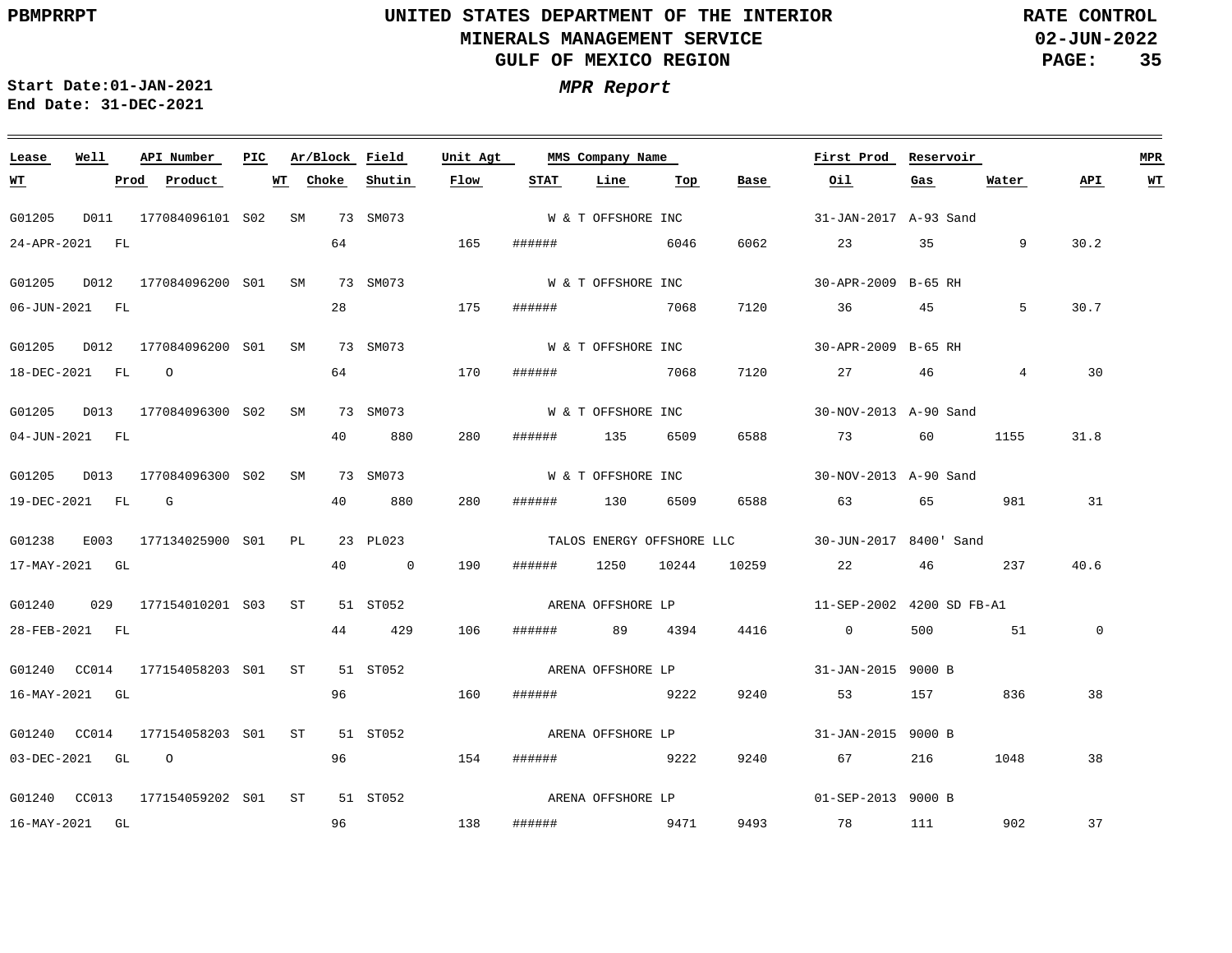**02-JUN-2022 PAGE: 36 RATE CONTROL**

 $\equiv$ 

**Start Date:01-JAN-2021 MPR Report End Date: 31-DEC-2021**

<u> 1989 - Johann Stoff, amerikansk politiker (d. 1989)</u>

| Lease        | Well             | API Number                                     | PIC. |             |    | Ar/Block Field | Unit Agt |                   | MMS Company Name  |     |       | First Prod                 | Reservoir                                                                                                           |                 |     | <b>MPR</b> |
|--------------|------------------|------------------------------------------------|------|-------------|----|----------------|----------|-------------------|-------------------|-----|-------|----------------------------|---------------------------------------------------------------------------------------------------------------------|-----------------|-----|------------|
| <u>WT</u>    |                  | Prod<br>Product                                |      | Choke<br>WT |    | Shutin         | Flow     | STAT              | Line              | Top | Base  | Oil                        | Gas                                                                                                                 | Water           | API | <u>WT</u>  |
|              |                  | G01240 CC013 177154059202 S01 ST               |      |             |    | 51 ST052       |          |                   | ARENA OFFSHORE LP |     |       | 01-SEP-2013 9000 B         |                                                                                                                     |                 |     |            |
|              | 03-DEC-2021 GL 0 |                                                |      |             | 96 |                | 150      | ###### 9471       |                   |     | 9493  | 104                        | 94                                                                                                                  | 938             | 37  |            |
|              |                  | G01240 017D 177154062700 D03 ST                |      |             |    | 51 ST052       |          |                   | ARENA OFFSHORE LP |     |       | 13-FEB-1999 8250 D-1       |                                                                                                                     |                 |     |            |
|              | 12-JUN-2021 GL   |                                                |      |             | 96 | 146            |          | ######            | 8935              |     | 8955  |                            | 24 11                                                                                                               | 1164            | 39  |            |
|              |                  | G01240  017D  177154062700  D03  ST  51  ST052 |      |             |    |                |          |                   | ARENA OFFSHORE LP |     |       | 13-FEB-1999 8250 D-1       |                                                                                                                     |                 |     |            |
|              | 16-DEC-2021 GL 0 |                                                |      |             | 96 |                | 141      | ####### 8935      |                   |     | 8955  | 21 21                      | 6 - 10                                                                                                              | 1013            | 39  |            |
| G01240 CC025 |                  | 177154095000 D01 ST                            |      |             |    | 51 ST052       |          |                   | ARENA OFFSHORE LP |     |       | 25-JUN-1998 6850/6875 FB F |                                                                                                                     |                 |     |            |
|              | 09-AUG-2021 GL 0 |                                                |      |             | 96 |                | 259      | ######            | 9716              |     | 9754  | 18                         | 29 1759                                                                                                             |                 | 37  |            |
|              |                  | G01240 CJ033 177154120703 S01 ST 51 ST052      |      |             |    |                |          |                   | ARENA OFFSHORE LP |     |       | 31-MAR-2019 11800' FB B    |                                                                                                                     |                 |     |            |
|              | 20-JUN-2021 FL   |                                                |      |             | 64 |                | 225      | ####### 13286     |                   |     | 13326 | 176                        | 88 1424                                                                                                             |                 | 39  |            |
|              |                  | G01240 CJ033 177154120703 S01 ST               |      |             |    | 51 ST052       |          |                   | ARENA OFFSHORE LP |     |       | 31-MAR-2019 11800' FB B    |                                                                                                                     |                 |     |            |
|              | 29-DEC-2021 FL 0 |                                                |      |             |    | 28             | 498      | ####### 13286     |                   |     | 13326 | 116                        | 117 1046                                                                                                            |                 | 39  |            |
|              |                  | G01240 CE034 177154127703 S03 ST               |      |             |    | 51 ST052       |          |                   | ARENA OFFSHORE LP |     |       | 31-JAN-2021 7550 FB D      |                                                                                                                     |                 |     |            |
|              |                  | $07 - FEB - 2021$ GL $O$                       |      | 24          |    | 17             | 2627     | ####### 7834      |                   |     | 7860  | 73                         | 4689 and 1689                                                                                                       | 9               | 53  | .609       |
|              |                  | G01240 CE034 177154127703 S03 ST               |      |             |    | 51 ST052       |          |                   | ARENA OFFSHORE LP |     |       | 31-JAN-2021 7550 FB D      |                                                                                                                     |                 |     |            |
|              | 21-JUN-2021 FL   |                                                |      |             |    | 7              | 2332     | ######            | 7834              |     | 7860  | 45                         | 1687 — 1687 — 1687 — 1688 — 1688 — 1688 — 1688 — 1688 — 1688 — 1688 — 1688 — 1688 — 1688 — 1688 — 1688 — 1688 — 168 | <sup>1</sup>    | 53  |            |
|              |                  | G01240 CE034 177154127703 S03 ST               |      |             |    | 51 ST052       |          | ARENA OFFSHORE LP |                   |     |       | 31-JAN-2021 7550 FB D      |                                                                                                                     |                 |     |            |
|              | 29-DEC-2021 FL 0 |                                                |      |             | 20 |                | 1437     | ###### 7834       |                   |     | 7860  | 219                        | 3170                                                                                                                | 257             | 53  |            |
|              |                  | G01240 CE036 177154127800 S01 ST               |      |             |    | 51 ST052       |          |                   | ARENA OFFSHORE LP |     |       | 28-FEB-2021 6800 F         |                                                                                                                     |                 |     |            |
|              | 02-FEB-2021 FL   |                                                |      |             |    | 48 1553        | 1295     | ######            | 1167 9350         |     |       | 9370 26                    | 6145                                                                                                                | $6\overline{6}$ | 52  |            |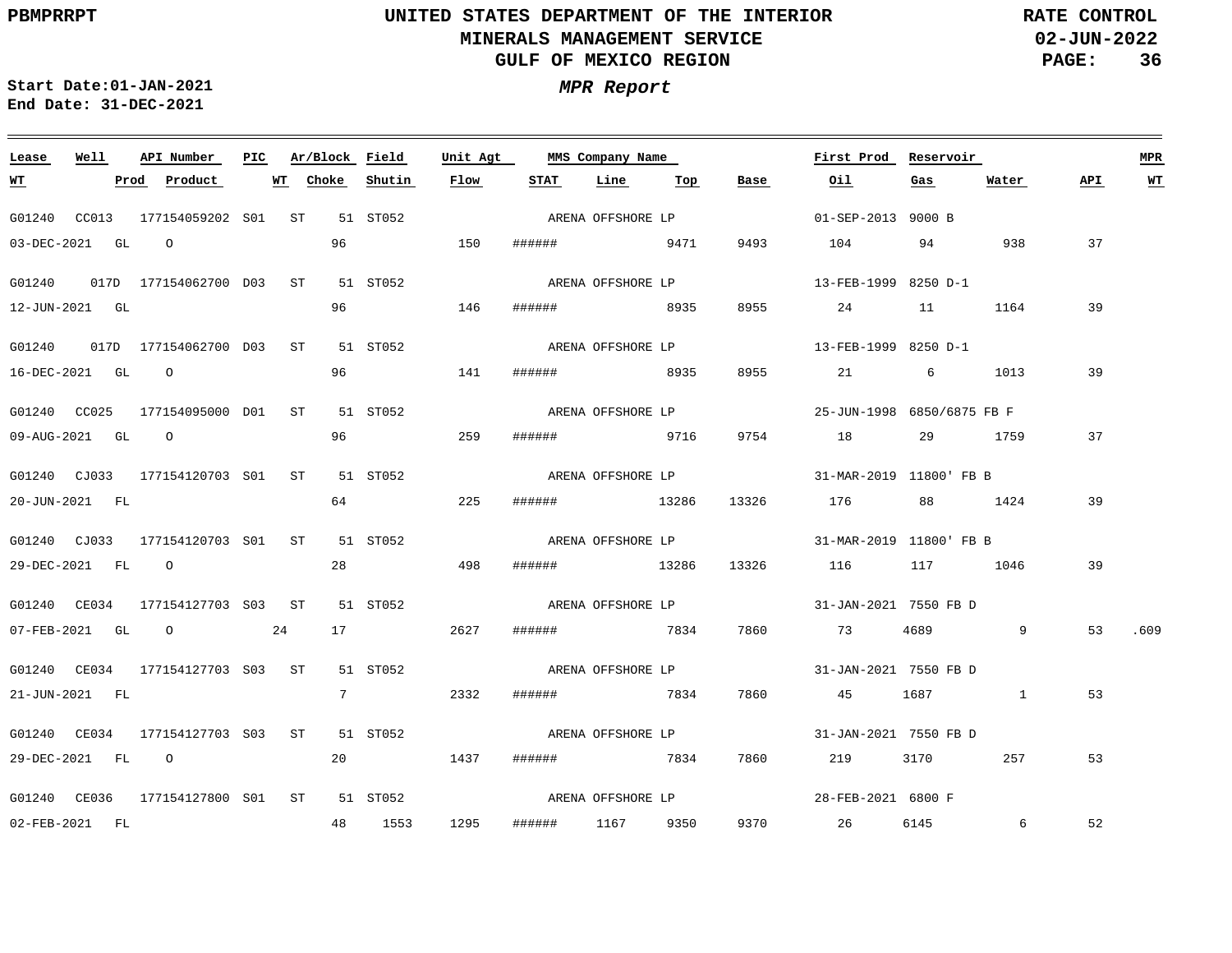**02-JUN-2022 PAGE: 37 RATE CONTROL**

**Start Date:01-JAN-2021 MPR Report End Date: 31-DEC-2021**

### **Lease Well API Number Ar/Block Field Unit Agt PIC MMS Company Name First Prod Reservoir MPR Shutin Flow STAT Line Top API WT Prod Product WT Choke Base Oil Gas Water WT** ARENA OFFSHORE LP G01240 CE036 177154127800 S01 ST 51 ST052 28-FEB-2021 6800 F 27-FEB-2021 FL G 13 48 1553 883 ###### 154 9350 9370 12 5151 3 52 .609 ARENA OFFSHORE LP G01240 CE036 177154127800 ST 51 ST052 S01 28-FEB-2021 6800 F  $\overline{0}$ 52 17-DEC-2021 FL G 96 598 94 ###### 1015 9350 9370 0 58 ARENA OFFSHORE LP G01240 CE035 177154127901 S01 ST 51 ST052 28-FEB-2019 7700 D 48 20-JUN-2021 FL 145 ###### 8800 9415 117 86 721 38 G01240 CE035 177154127901 ST 51 ST052 S01 28-FEB-2019 7700 D ARENA OFFSHORE LP 38 16-DEC-2021 FL O 133 ###### 8800 9415 110 49 735 G01241 003 177152014003 S01 ST 52 ST052 31-OCT-2017 7600 B ARENA OFFSHORE LP 128 3631 34 06-JUN-2021 FL 228 ###### 9030 9780 74 259 G01241 003 177152014003 S01 ST 52 ST052 31-OCT-2017 7600 B ARENA OFFSHORE LP 221 3356 34 06-NOV-2021 FL O 128 ###### 9030 9780 58 175  $\Omega$ G01241 CA004 177154004400 S02 ST 52 ST052 30-NOV-1994 7600 B ARENA OFFSHORE LP 64 09-JUN-2021 GL 234 ###### 8654 8682 87 603 2086 34 ARENA OFFSHORE LP  $\Omega$ G01241 CA004 177154004400 S02 ST 52 ST052 30-NOV-1994 7600 B 64 31-JUL-2021 GL O 191 ###### 8654 8682 79 155 1899 34 ARENA OFFSHORE LP G01241 CA006 177154005702 S04 ST 52 ST052 30-JUN-2014 7600 B 27-JUN-2021 GL 96 109 ###### 9078 9090 115 148 458 44 ARENA OFFSHORE LP G01241 CA006 177154005702 S04 ST 52 ST052 30-JUN-2014 7600 B 26-JUL-2021 FL O 24 96 114 ###### 9078 9090 157 235 557 36 .649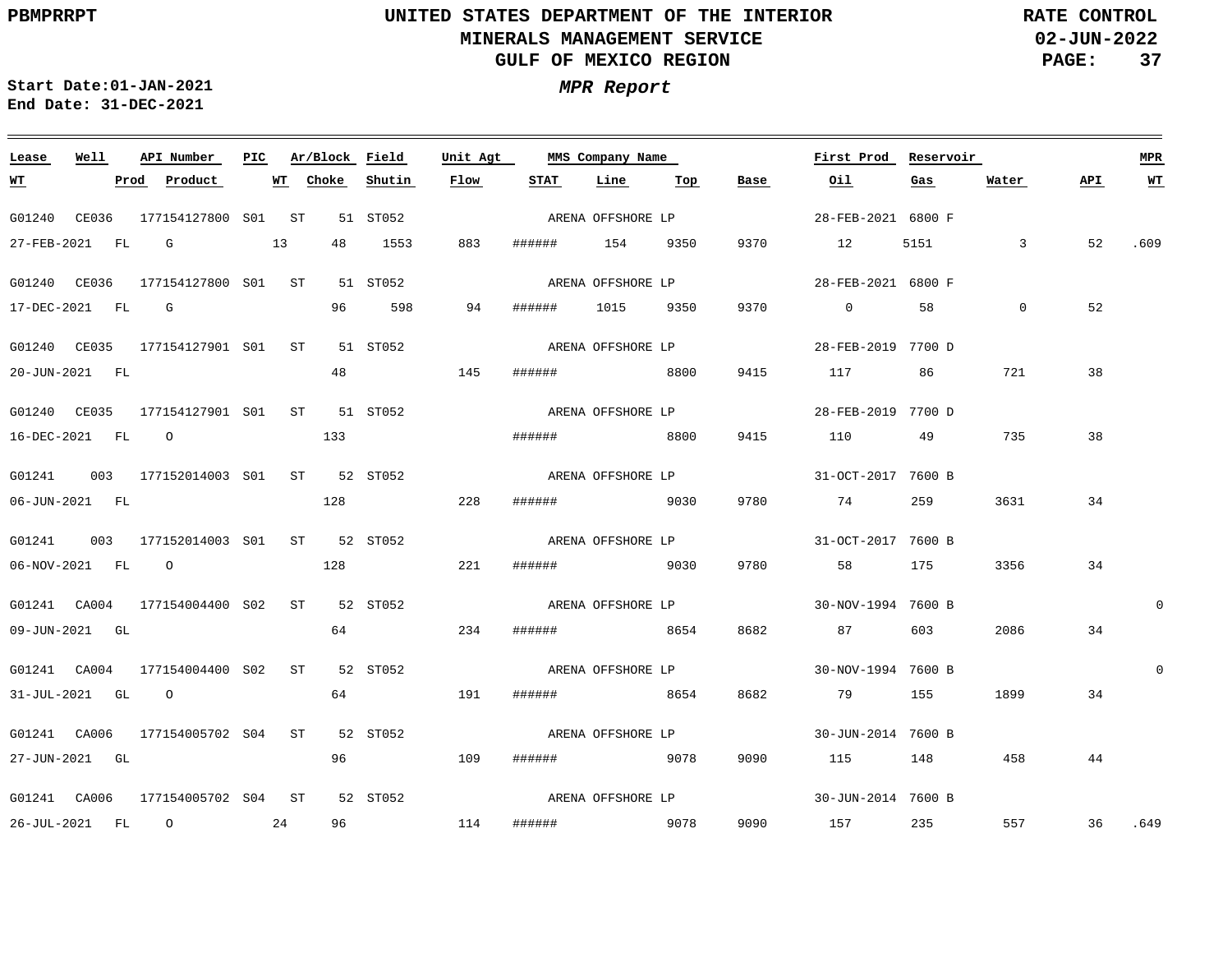**02-JUN-2022 PAGE: 38 RATE CONTROL**

 $\overline{\phantom{a}}$ 

**Start Date:01-JAN-2021 MPR Report End Date: 31-DEC-2021**

<u> 1989 - Johann Stein, marwolaethau a bhann an t-Amhair an t-Amhair an t-Amhair an t-Amhair an t-Amhair an t-A</u>

| Lease      | Well             | API Number                                | PIC. | Ar/Block Field |          | Unit Agt |        | MMS Company Name  |     |       | First Prod                         | Reservoir |         |     | MPR       |
|------------|------------------|-------------------------------------------|------|----------------|----------|----------|--------|-------------------|-----|-------|------------------------------------|-----------|---------|-----|-----------|
| <u> WT</u> |                  | <u>Prod</u> Product                       |      | WT Choke       | Shutin   | Flow     | STAT   | Line              | Тор | Base  | Oil                                | Gas       | Water   | API | <u>WТ</u> |
|            |                  | G01241 CA006 177154005702 S04 ST 52 ST052 |      |                |          |          |        | ARENA OFFSHORE LP |     |       | 30-JUN-2014 7600 B                 |           |         |     |           |
|            | 24-DEC-2021 GL   | $\circ$ 0                                 |      | 96             |          | 119      |        | ####### 9078      |     | 9090  | 105                                | 227       | 595     | 36  |           |
|            |                  | G01241  022  177154081503  S02  ST        |      |                | 52 ST052 |          |        | ARENA OFFSHORE LP |     |       | 12-JUL-2004 4400 C                 |           |         |     |           |
|            | 26-DEC-2021 FL 0 |                                           |      | 79             |          | 228      | ###### | 4884              |     | 4938  | 138                                | 1 1587    |         | 31  |           |
|            |                  | G01241 CK033 177154124700 D01 ST 52 ST052 |      |                |          |          |        | ARENA OFFSHORE LP |     |       | 30-JUN-2012 11500 FB C             |           |         |     |           |
|            | 26-JUN-2021 GL   |                                           |      | 96             |          | 164      |        | ###### 14905      |     | 14964 | 47                                 | 84 — 10   | 1129    | 28  |           |
|            |                  | G01241 CK033 177154124700 D02 ST 52 ST052 |      |                |          |          |        | ARENA OFFSHORE LP |     |       | 31-DEC-2011 10800 UPR/MID/LWR FB C |           |         |     |           |
|            | 26-JUN-2021 GL   |                                           |      | 96             |          | 181      | ###### | 12712             |     | 12808 | 90                                 | 96        | 1416    | 38  |           |
|            |                  | G01241 CK033 177154124700 D01 ST 52 ST052 |      |                |          |          |        | ARENA OFFSHORE LP |     |       | 30-JUN-2012 11500 FB C             |           |         |     |           |
|            | 27-NOV-2021 GL 0 |                                           |      | 96             |          | 454      |        | ###### 14905      |     | 14964 | 32                                 | 27 — 27   | 771     | 28  |           |
|            |                  | G01241 CK033 177154124700 D02 ST 52 ST052 |      |                |          |          |        | ARENA OFFSHORE LP |     |       | 31-DEC-2011 10800 UPR/MID/LWR FB C |           |         |     |           |
|            | 27-NOV-2021 GL 0 |                                           |      | 96             |          | 184      | ###### | 12712             |     | 12808 | 67 — 10                            |           | 54 1054 | 38  |           |
|            |                  | G01241 CK035 177154124900 S02 ST 52 ST052 |      |                |          |          |        | ARENA OFFSHORE LP |     |       | 01-MAR-2020 4400/4450 FB C         |           |         |     |           |
|            | 26-JUN-2021 GL   |                                           |      | 82             |          | 277      |        | ###### 5211       |     | 5356  | 160                                |           | 67 1441 | 31  |           |
|            |                  | G01241 CK035 177154124900 S02 ST          |      |                | 52 ST052 |          |        | ARENA OFFSHORE LP |     |       | 01-MAR-2020 4400/4450 FB C         |           |         |     |           |
|            | 27-NOV-2021 GL 0 |                                           |      | 88             |          | 224      | ###### | 5211              |     | 5356  | 175                                | 37        | 2013    | 31  |           |
|            |                  | G01241 CA007 177154128000 S01 ST 52 ST052 |      |                |          |          |        | ARENA OFFSHORE LP |     |       | 28-FEB-2019 CP-20 FB A SAND        |           |         |     |           |
|            | 11-JUN-2021 FL   |                                           |      | 96             | 1216     | 105      |        | ###### 93 13527   |     | 13586 | 19                                 | 209 940   |         | 38  |           |
|            |                  |                                           |      |                |          |          |        |                   |     |       |                                    |           |         |     |           |
|            |                  | G01241 CA007 177154128000 S01 ST 52 ST052 |      |                |          |          |        | ARENA OFFSHORE LP |     |       | 28-FEB-2019 CP-20 FB A SAND        |           |         |     |           |
|            | 24-DEC-2021 FL G |                                           |      | 96             | 1108     | 110      | ###### | 1015 13527        |     |       | 13586 20 275 651                   |           |         | 38  |           |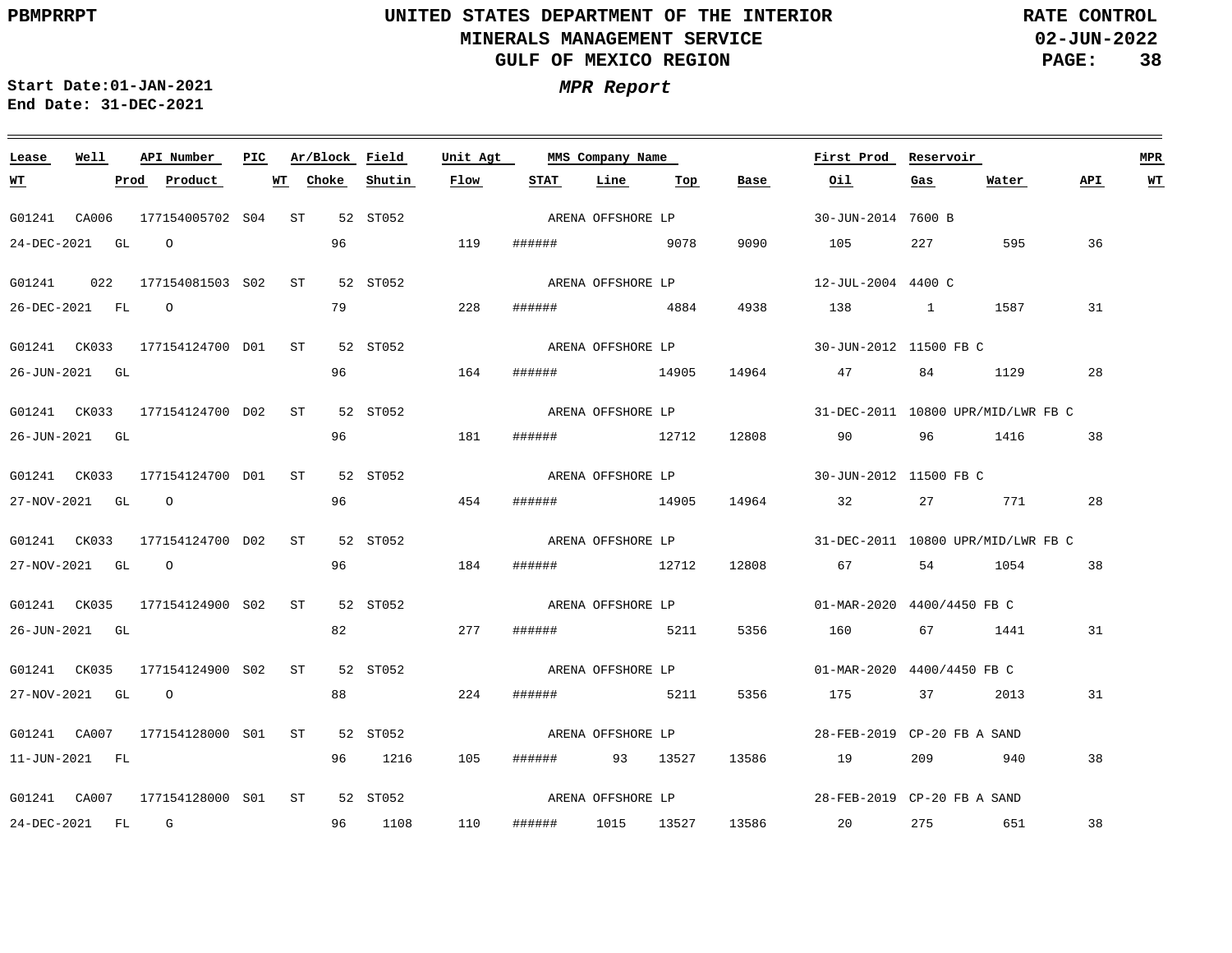**02-JUN-2022 PAGE: 39 RATE CONTROL**

**Start Date:01-JAN-2021 MPR Report End Date: 31-DEC-2021**

### **Lease Well API Number Ar/Block Field Unit Agt PIC MMS Company Name First Prod Reservoir MPR STAT Line WT Prod Product WT Choke Shutin Flow Top Base Oil Gas Water API WT** ARENA OFFSHORE LP G01241 CA008 177154128100 S01 ST 52 ST052 31-MAR-2019 7400 B SAND 26-APR-2021 FL 96 117 ###### 9024 9039 121 98 1899 38 ARENA OFFSHORE LP G01241 CA008 177154128100 S02 ST 52 ST052 31-JUL-2021 8900 A Sand 27-JUL-2021 FL O 18 16 1245 ###### 11041 11051 244 269 156 37 .645 ARENA OFFSHORE LP G01241 CA008 177154128100 S02 ST 52 ST052 31-JUL-2021 8900 A Sand 16 25-DEC-2021 FL O 876 ###### 11041 11051 242 171 148 37 G01241 CA009 177154128200 S02 ST 52 ST052 30-NOV-2019 CP-10 FB A ARENA OFFSHORE LP 28-JUN-2021 FL 96 151 ###### 8620 8648 534 424 3026 37 G01241 CA009 177154128200 S02 ST 52 ST052 30-NOV-2019 CP-10 FB A ARENA OFFSHORE LP extended to 1960 and 1960 and 1970 and 1970 and 1970 and 1970 and 1970 and 1970 and 1970 and 1970 and 1970 and 37 24-DEC-2021 FL O 136 ###### 8620 8648 293 252 2635 G01241 CA010 177154128301 S01 ST 52 ST052 30-APR-2019 7600 FB A SAND ARENA OFFSHORE LP 128 274 34 10-JUN-2021 FL ###### 8316 8654 462 191 3738 G01241 CA010 177154128301 S01 ST 52 ST052 30-APR-2019 7600 FB A SAND ARENA OFFSHORE LP 24-DEC-2021 FL O 128 175 ###### 8316 8654 373 218 4290 34 G01248 C003 177154004802 ST 161 ST176 S02 ARENA OFFSHORE LP 31-MAY-2017 BUL I-7 54 29-MAY-2021 FL O 15 277 ###### 12790 12826 119 573 677 34 .585 ARENA OFFSHORE LP G01248 C003 177154004802 ST 161 ST176 S02 31-MAY-2017 BUL I-7 27-JUN-2021 FL 96 227 ###### 12790 12826 455 636 245 37 ARENA OFFSHORE LP G01248 C003 177154004802 ST 161 ST176 S0231-MAY-2017 BUL I-7 96 264 37 13-DEC-2021 FL O ###### 12790 12826 364 630 153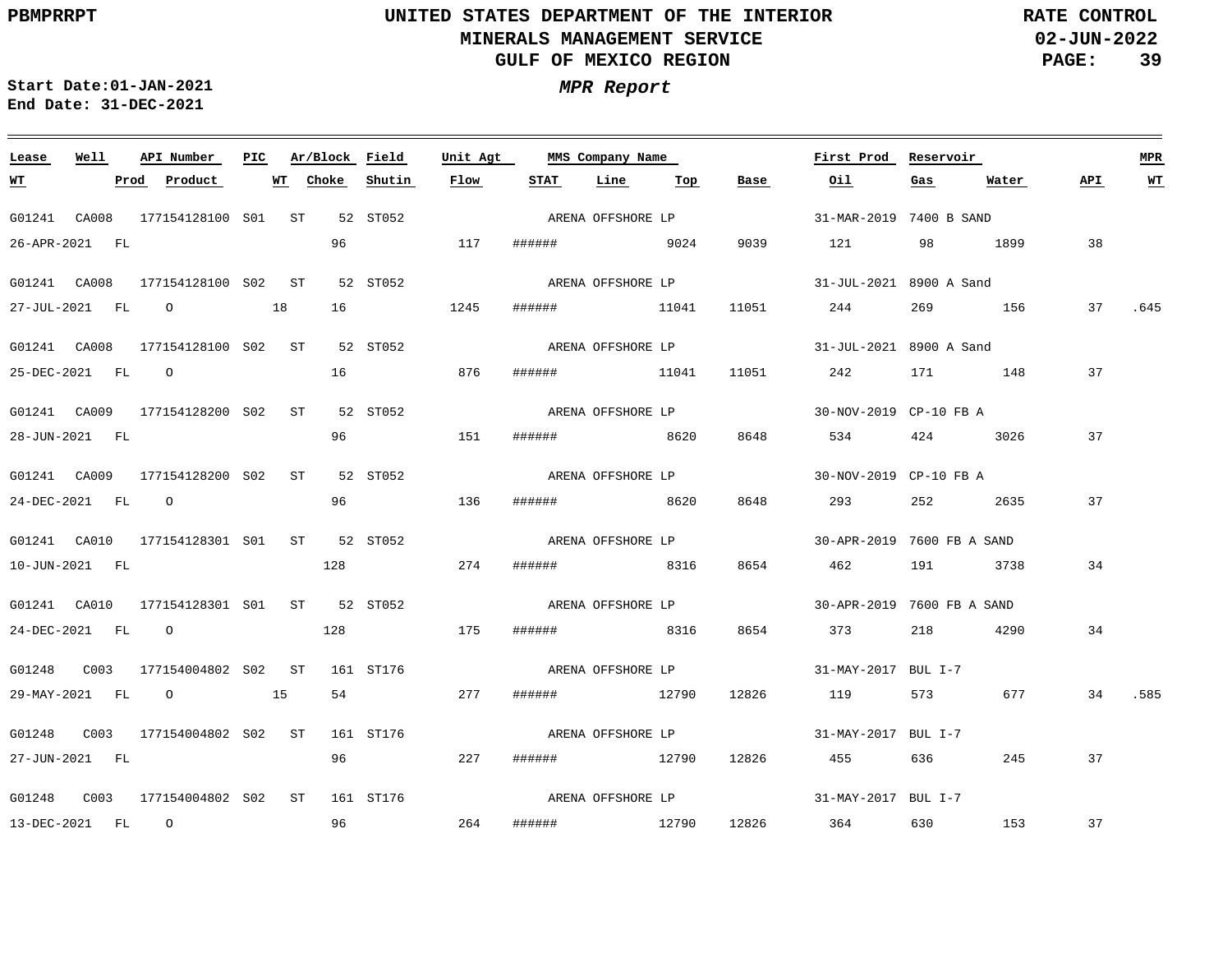**WT**

## **UNITED STATES DEPARTMENT OF THE INTERIOR MINERALS MANAGEMENT SERVICE GULF OF MEXICO REGION**

**02-JUN-2022 PAGE: 40 RATE CONTROL**

**API WT**

38

 $\overline{0}$ 

38

34

.65

.65

**First Prod Reservoir MPR**

**Start Date:01-JAN-2021 MPR Report End Date: 31-DEC-2021**

**Lease Well API Number Ar/Block Field**

### G01248 C011 177154067905 ST 161 ST176 S01 G01248 C011 177154067905 ST 161 ST176 S01 G01248 C011 177154067905 ST 161 ST176 S01 G01248 C013 177154082002 ST 161 ST176 S02 G01248 C013 177154082002 ST 161 ST176 S02 G01315 A012 177240005001 S01 MP 298 MP299 G01315 A012 177240005001 S02 MP 298 MP299 G01316 A008 177240014901 S02 MP 299 MP299 8910088500 CANTIUM LLC 8910088500 CANTIUM LLC 8910088500 CANTIUM LLC 30-APR-2021 BUL I-7 30-APR-2021 BUL I-7 30-APR-2021 BUL I-7 31-MAY-2021 T-1a Sand 31-MAY-2021 T-1a Sand 04-MAR-2011 7600 RA 31-OCT-2021 7000' Sand 31-DEC-2020 7000' Sand 09-APR-2021 FL O 12 27-JUN-2021 FL 13-DEC-2021 FL O 27-JUN-2021 FL 20-NOV-2021 FL O 16-OCT-2021 GL O 24 16-OCT-2021 GL O 24 29-JAN-2021 FL O 4 **Prod Product WT Choke** 48 64 96 6 2357 6 64 64 16 **Shutin** 517 ###### 12388 12441 245 262 ###### 12388 12441 262 322 2120 ###### 11173 11180 1 1230 101 212 ###### 7762 212 ###### 7087 7108 1 35 44 34 475 ###### 6736 6850 301 44 3 34.4 .65 **Flow** ###### 12388 12441 ###### 11173 11180 0 567 0 **STAT Line Top Base** 7884 1 35 44 384 416 1749 37 .618 236 **Oil** 544 1734 38 **Gas** 1920 **Water** ARENA OFFSHORE LP ARENA OFFSHORE LP ARENA OFFSHORE LP ARENA OFFSHORE LP ARENA OFFSHORE LP

**Unit Agt PIC MMS Company Name**

G01359 002 177114079300 S05 SS 14 SS028 G01497 S005 177190126202 S01 WD 95 GI043 891002942A W & T OFFSHORE INC 31-OCT-2018 Y-1/2/2A/3/4/5/6/7/8/9 31-OCT-2010 KJ/KK 26-JUN-2021 FL 23-AUG-2021 GL O 32 4700 64 205 ###### 12210 12350 2200 ###### 720 16726 18341 86 1748 515 49.2 175 310 1571 28.4 QUARTERNORTH ENERGY LLC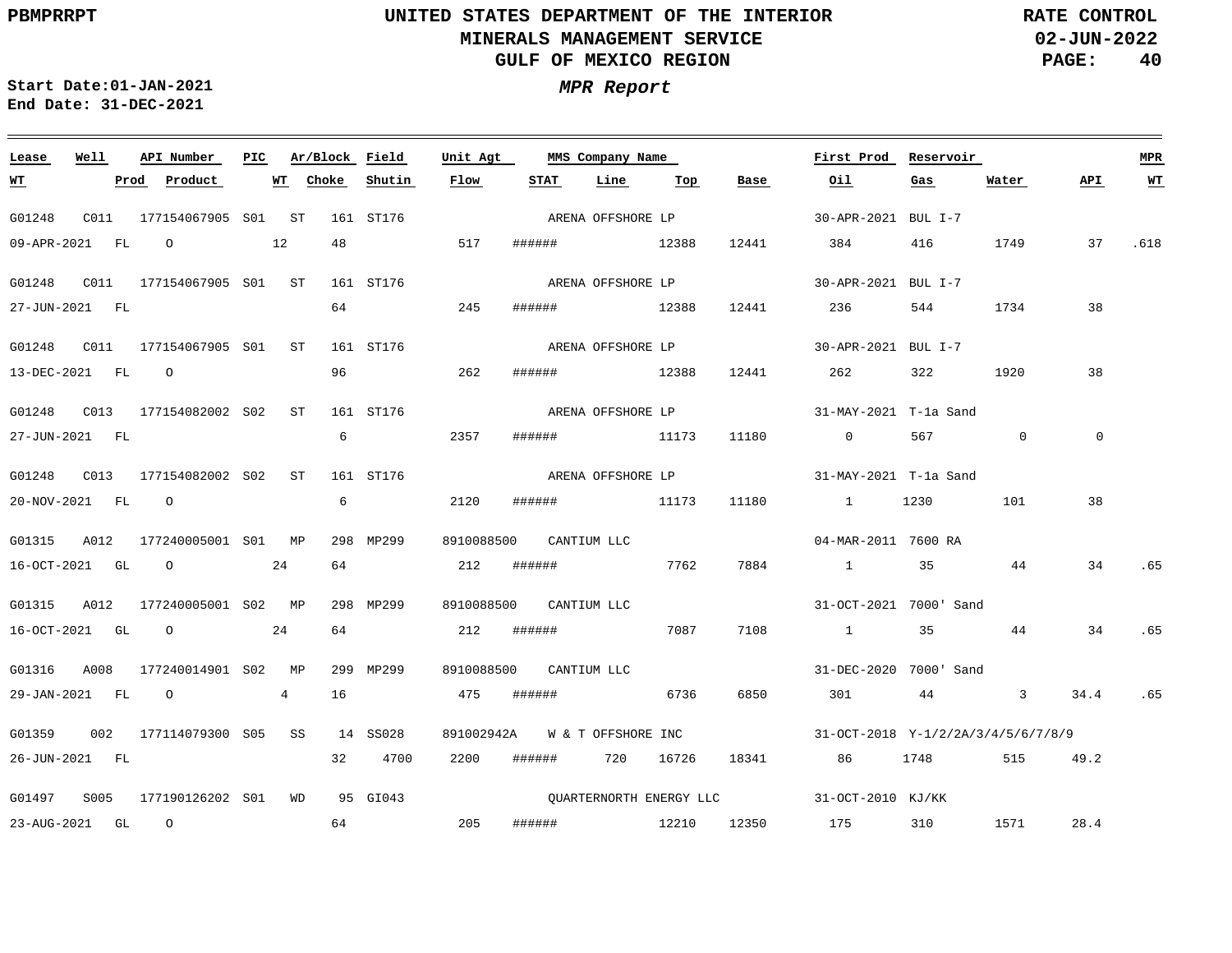**02-JUN-2022 PAGE: 41 RATE CONTROL**

**Start Date:01-JAN-2021 MPR Report End Date: 31-DEC-2021**

<u> 1989 - Johann Stein, markin sanadi masjid ayyik sanadi asl asl asl asl asl ang mga mga mga mga mga mga mga m</u>

### G01497 S010 177192000101 S01 WD 95 GI043 G01497 X001 177194002901 S01 WD 95 GI043 G01497 X003D 177194003200 WD 95 GI043 S02 G01497 X004 177194003301 S02 WD 95 GI043 G01497 X007 177194003701 S02 WD 95 GI043 G01497 X010 177194055301 S02 WD 95 GI043 G01498 S002 177190123402 S01 WD G01498 S007 177190132901 S01 WD 96 GI043 G01498 X006 177194003502 S01 WD 96 GI043 G01528 B010 177114069901 S01 SS 233 SS239 **Lease Well API Number Ar/Block** 96 GI043 **Field Unit Agt First Prod Reservoir PIC MMS Company Name** 31-JAN-2005 JQ/JR S1 Sand QUARTERNORTH ENERGY LLC 13-MAR-2009 JH R2 QUARTERNORTH ENERGY LLC 30-APR-1981 JR/JQ S1 QUARTERNORTH ENERGY LLC 31-MAY-2015 KJ/KK GOM SHELF LLC 19-MAR-2010 KS R-1 QUARTERNORTH ENERGY LLC 12-JUN-2014 KJ 95#5 QUARTERNORTH ENERGY LLC 23-AUG-2004 MD SAND 31-DEC-2004 KS R-1 31-DEC-2008 LP 31-JAN-1984 TP-11-A,FB-1 487 754 **MPR** 15-AUG-2021 GL O 17-JUL-2021 GL O 21-JUL-2021 GL O 03-AUG-2021 GL O 04-JUL-2021 GL O 06-AUG-2021 GL G 18-JUL-2021 GL O 23-JUL-2021 GL O 20-AUG-2021 GL O 16-MAY-2021 GL **WT Prod Product WT** 64 64 64 54 30 64 1010 50 64 64 42 950 **Choke Shutin Flow** 152 ###### 10192 10268 248 160 ###### 9740 9774 173 70 240 220 ###### 11787 11821 357 75 631 32 120 110 ###### 14220 14260 37 41 298 154 150 ###### 17720 17742 23 11 107 23.6 130 ###### 10612 10690 ###### 11975 12020 51 280 ###### 100 13974 14004 30 210 570 ###### 12735 12780 70 174 507 ###### 950 12504 12516 0 66 5 **STAT Line Top Base Oil** 132 131 1188 25.6 215 192 1941 **Gas** 1398 249 **Water** 23.7 29.3 23.7 40.3 21.5 26.1  $\overline{0}$ **API WT** GOM SHELF LLC GOM SHELF LLC GOM SHELF LLC W & T OFFSHORE INC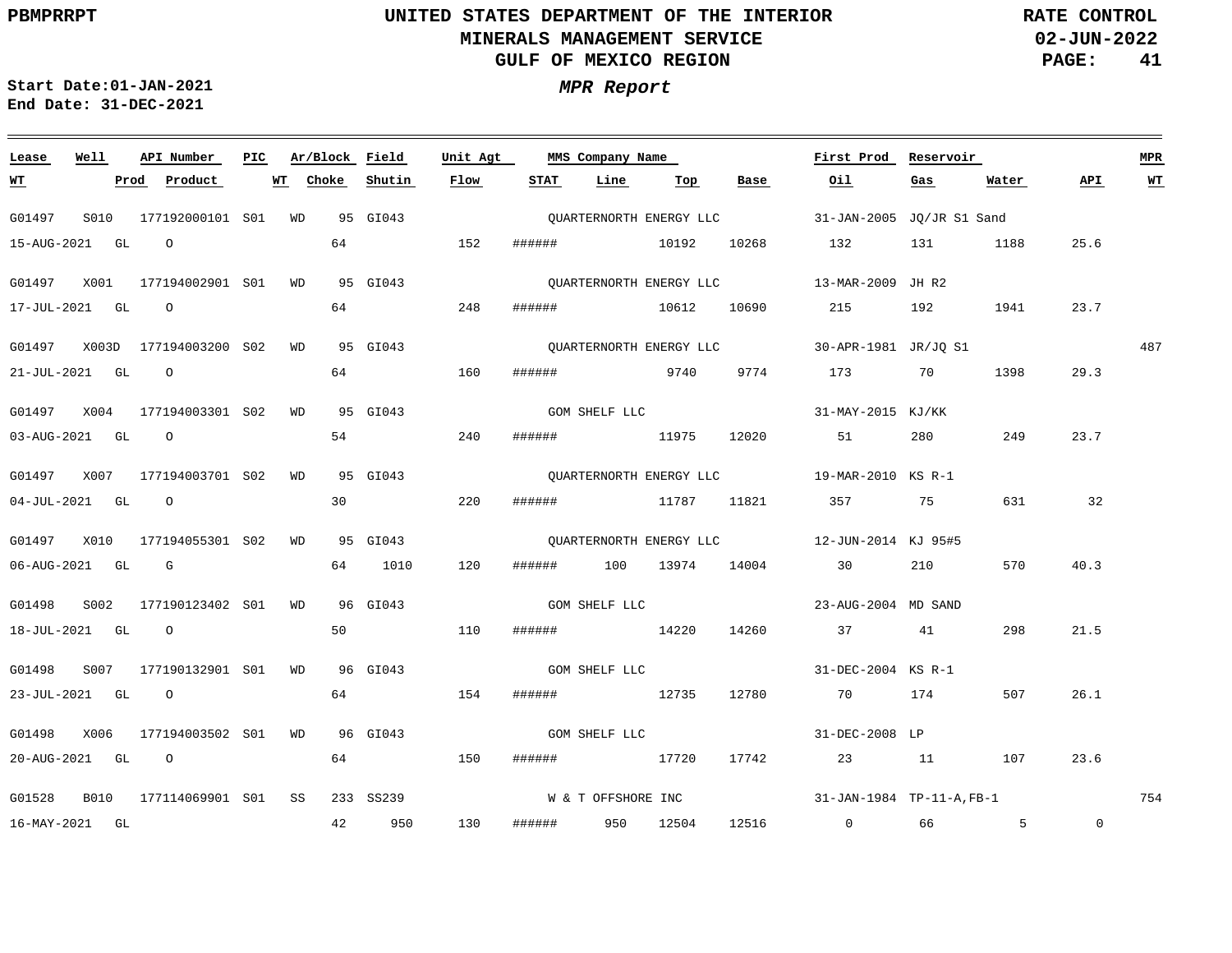**02-JUN-2022 PAGE: 42 RATE CONTROL**

**Start Date:01-JAN-2021 MPR Report End Date: 31-DEC-2021**

### <u> 1989 - Johann Barn, mars ann an t-Amhain Aonaichte ann an t-Aonaichte ann an t-Aonaichte ann an t-Aonaichte a</u> **Lease Well API Number Ar/Block Field PIC MMS Company Name Unit Agt First Prod Reservoir MPR Shutin Flow STAT Line Top Base Oil Water API WT Prod Product WT Choke Gas WT** ARENA OFFSHORE LP G01572 CA004 177154113305 S01 ST 189 ST176 30-NOV-2019 13200 B 16-MAR-2021 FL 76 237 ###### 14426 14538 30 1106 16 44 G01604 A007 177204004100 S05 WD 152 WD152 03-SEP-2013 J2 GE RENAISSANCE OFFSHORE LLC 100  $\Omega$ 19-APR-2021 FL G 12 700 ###### 80 9074 9144 0 25 102 G01604 A021B 177204011201 D02 WD 152 WD152 30-APR-1993 J2 GE RENAISSANCE OFFSHORE LLC 64 24-APR-2021 GL O 80 ###### 10194 10210 6 50 1452 31 G01623 007 177254066701 S01 MP 38 MP127 8910038470 CANTIUM LLC 31-MAR-2021 ######################## 1188 ##### 27-MAR-2021 GL G 4 24 1670 ###### 281 ##### 1863 1149 0 36.8 .65 TALOS PETROLEUM LLC G01665 A004 177244010101 S02 MP 288 MP290 15-SEP-2011 K RD A4 49 5792 20.7 07-MAY-2021 GL 0 98 ###### 1050 5866 140 217 320 G01665 A006 177244010301 S02 MP 288 MP290 TALOS PETROLEUM LLC 30-SEP-2020 K Sand 29  $\overline{0}$ 250 6226 57.9 22-JUN-2021 GL ###### 0 6180 58 433 313 G01665 A007 177244010601 S01 MP 288 MP290 TALOS PETROLEUM LLC 20-AUG-2004 P 16-APR-2021 GL 23 1125 119 ###### 790 9708 9810 35 60 95 34.9 G01665 A017 177244012301 S01 MP 288 MP290 TALOS PETROLEUM LLC 20-NOV-1997 H EF 5010 26.9 17-APR-2021 GL 128 1125 84 ###### 875 5002 33 27 44 TALOS PETROLEUM LLC G01665 A013 177244012902 S01 MP 288 MP290 02-MAY-2004 H FB-B2 24-JUN-2021 GL 96 0 211 ###### 1150 6604 6670 210 5 1115 27 TALOS PETROLEUM LLC 154 G01665 A024 177244037701 D01 MP 288 MP290 30-SEP-1987 H 85 83 21.6 20-MAR-2021 GL 96 1200 ###### 0 5444 5462 14 8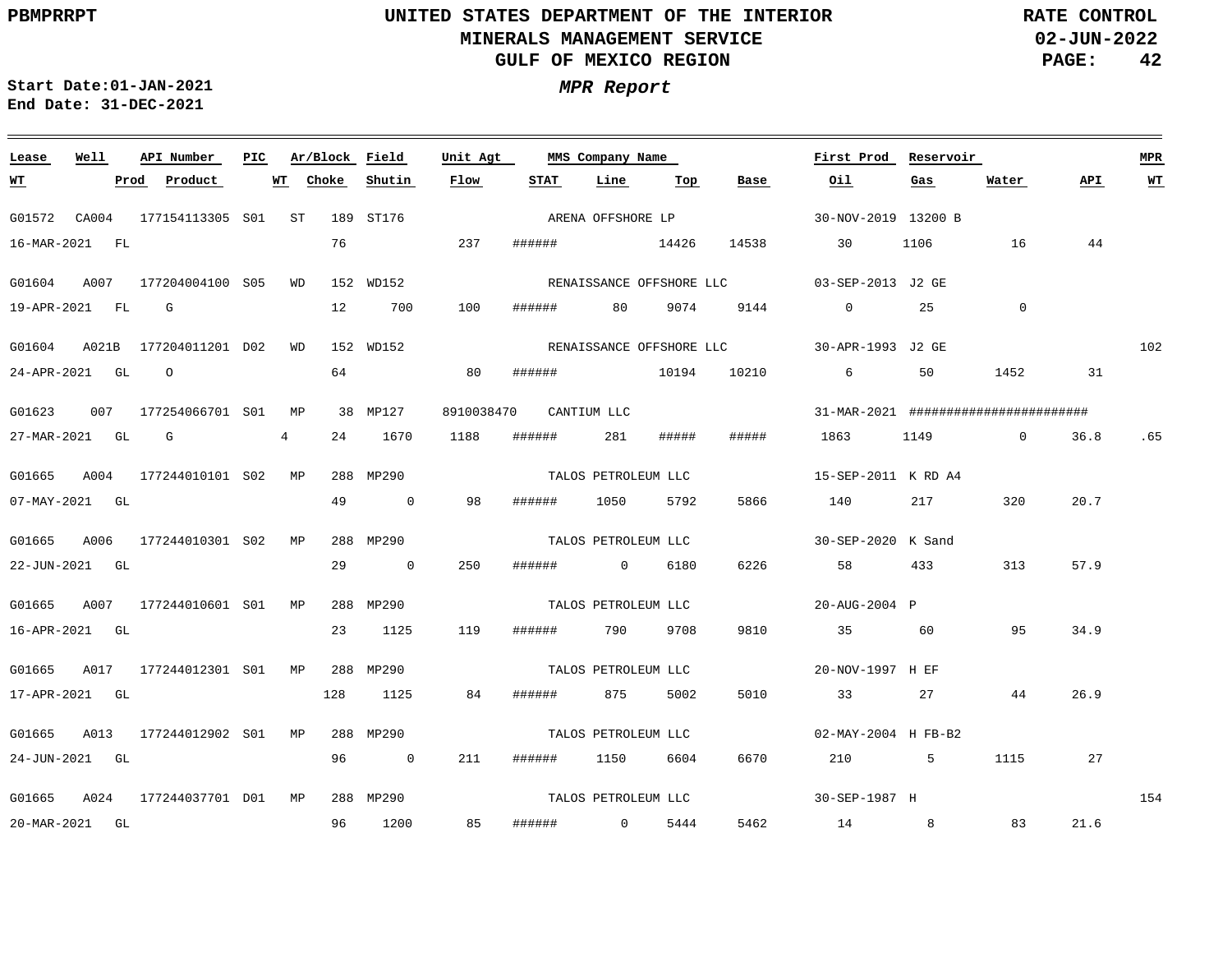**02-JUN-2022 PAGE: 43 RATE CONTROL**

**Start Date:01-JAN-2021 MPR Report End Date: 31-DEC-2021**

### <u> 1989 - Johann Stoff, deutscher Stoffen und der Stoffen und der Stoffen und der Stoffen und der Stoffen und der</u> **Lease Well API Number Ar/Block Field PIC MMS Company Name Unit Agt First Prod Reservoir MPR Choke Shutin Flow STAT Line Water API WT WT Prod Product WT Top Base Oil Gas** TALOS PETROLEUM LLC 157 G01665 A024D 177244037701 D02 MP 288 MP290 30-SEP-1987 G-4 EF 20-MAR-2021 FL 96 0 106 ###### 1100 5200 5248 21 21 16 22 TALOS PETROLEUM LLC G01666 A019E 177244012400 D04 MP 289 MP290 02-JAN-2000 G-4/K-1 28 1050 135 ###### 7257 04-JUN-2021 GL 850 5870 46 31 32 34.5 TALOS PETROLEUM LLC 320 G01666 A020 177244012500 S03 MP 289 MP290 31-JUL-1990 G-4 FHH 128 1125 16-APR-2021 GL 81 ###### 750 5634 5658 86 72 47 27 TALOS PETROLEUM LLC G01666 A021 177244012703 S01 MP 289 MP290 28-FEB-2005 M2 128 33 17-APR-2021 GL 1250 78 ###### 850 8400 8436 26 42 46 TALOS PETROLEUM LLC G01666 A026 177244038401 S03 MP 289 MP290 20-JUL-2013 K UPPER RD 96 2020 6532 26.1 04-JUN-2021 GL 106 ###### 1100 6690 223 134 125 TALOS PETROLEUM LLC G01666 A027 177244040104 S02 MP 289 MP290 30-JUN-2019 K Sand 18  $\overline{0}$ 580 7726 239 40.8 11-MAY-2021 FL ###### 1010 7676 0 272 G01673 C006 177244021503 MP S01 296 MP144 GOM SHELF LLC 20-DEC-1997 N-2 RB 64 17-DEC-2021 GL O 90 ###### 8792 8946 29 61 19 12.3 GOM SHELF LLC G01673 C007A 177244021600 MP 296 MP144 S01 31-MAY-1983 N-1/N-2 RB 55 64 15-DEC-2021 GL O 87 ###### 6064 6174 38 85 15 14  $\Omega$ G01673 B001 177244022300 S01 MP 296 MP144 8910202380 GOM SHELF LLC 31-AUG-1983 N-1 RD 10-JUL-2021 FL O 64 81 ###### 5472 5542 194 0 1748 15.1 GOM SHELF LLC 0 G01673 B004 177244022900 S02 MP 296 MP144 30-APR-1993 N-1 SAND 84 6338 15 13-AUG-2021 FL O 79 ###### 6293 81 8 987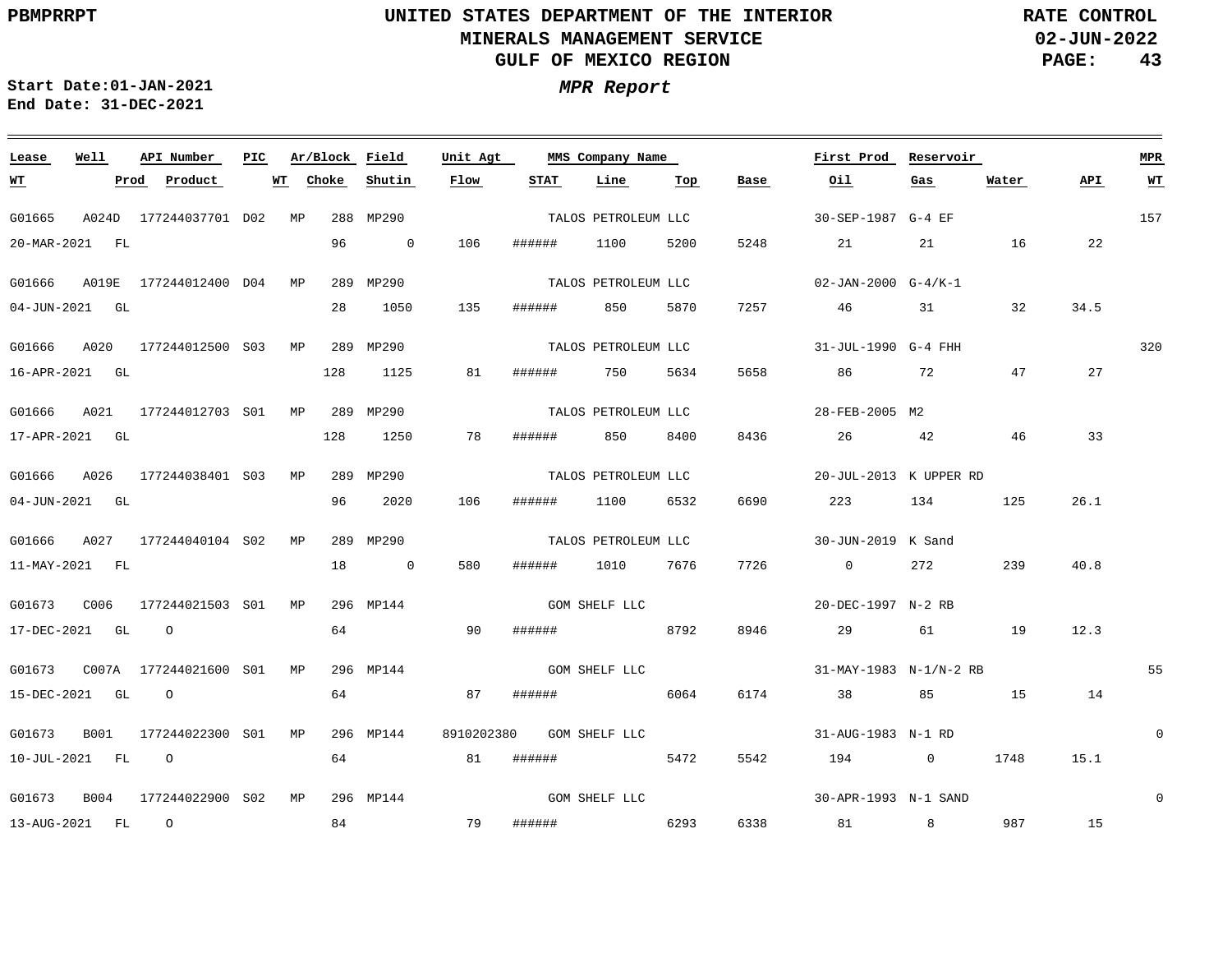**02-JUN-2022 PAGE: 44 RATE CONTROL**

**Start Date:01-JAN-2021 MPR Report End Date: 31-DEC-2021**

### **Lease Well API Number Ar/Block Field PIC MMS Company Name Unit Agt First Prod Reservoir MPR STAT Line Top Water API WT Prod Product WT Choke Shutin Flow Base Oil Gas WT** 0 G01673 B008 177244023600 S01 MP 296 MP144 8910202380 GOM SHELF LLC 31-OCT-1983 N-1 RD 13-JUL-2021 FL O 64 79 ###### 6443 6468 195 90 220 18.1 GOM SHELF LLC G01673 B014 177244024401 S02 MP 296 MP144 18-OCT-2011 N1 RC 190 64 6000 100 900  $22$ 15-JUL-2021 GL O 82 ###### 5946 G01673 B019 177244027302 S01 MP 296 MP144 8910202380 GOM SHELF LLC 29-FEB-2012 N-1 RD 64 5534 21.1 10-JUL-2021 FL O 83 ###### 5582 201 0 401 GOM SHELF LLC G01673 C018 177244089101 MP 296 MP144 S01 08-OCT-2002 N-1 SAND 14.1 17-DEC-2021 GL O 64 97 ###### 8062 8110 51 38 91 GOM SHELF LLC G01673 C019 177244089400 MP 296 MP144 S01 09-DEC-2002 N1/P1 RC 64 29-NOV-2021 GL O 97 ###### 8230 9246 103 123 103 24 G01848 018 427104015400 S02 HI 129 HI129 30-NOV-2010 Rob L E/H HELIS OIL & GAS COMPANY LLC 5500 38 30-JAN-2021 FL 12 5800 ###### 900 10944 11220 109 4528 0 G01870 F029 177154105901 S05 ST 26 BM002 8910169530 COX OPERATING LLC 28-FEB-2021 ORD Sand 15 11-FEB-2021 FL O 24 748 ###### 11210 11220 376 238 33 37 .619 ARENA OFFSHORE LP G01899 CA003 177154111100 S03 ST 188 ST176 31-JUL-2016 13200 D 64 11-APR-2021 FL 539 ###### 13550 13650 300 3001 2701 41 175 G01966 B004D 177254000900 D02 MP 152 SP065 8910123270 FIELDWOOD ENERGY LLC 30-JUN-1981 G1 RBSU 21-DEC-2021 GL O 30 156 ###### 7696 7746 13 80 77 25 FIELDWOOD ENERGY LLC 120 G01966 B012 177254002700 S03 MP 152 SP065 31-MAR-1986 G2/G3 RD ###### 8874 8935 901 28 02-DEC-2021 GL O 64 140 100 44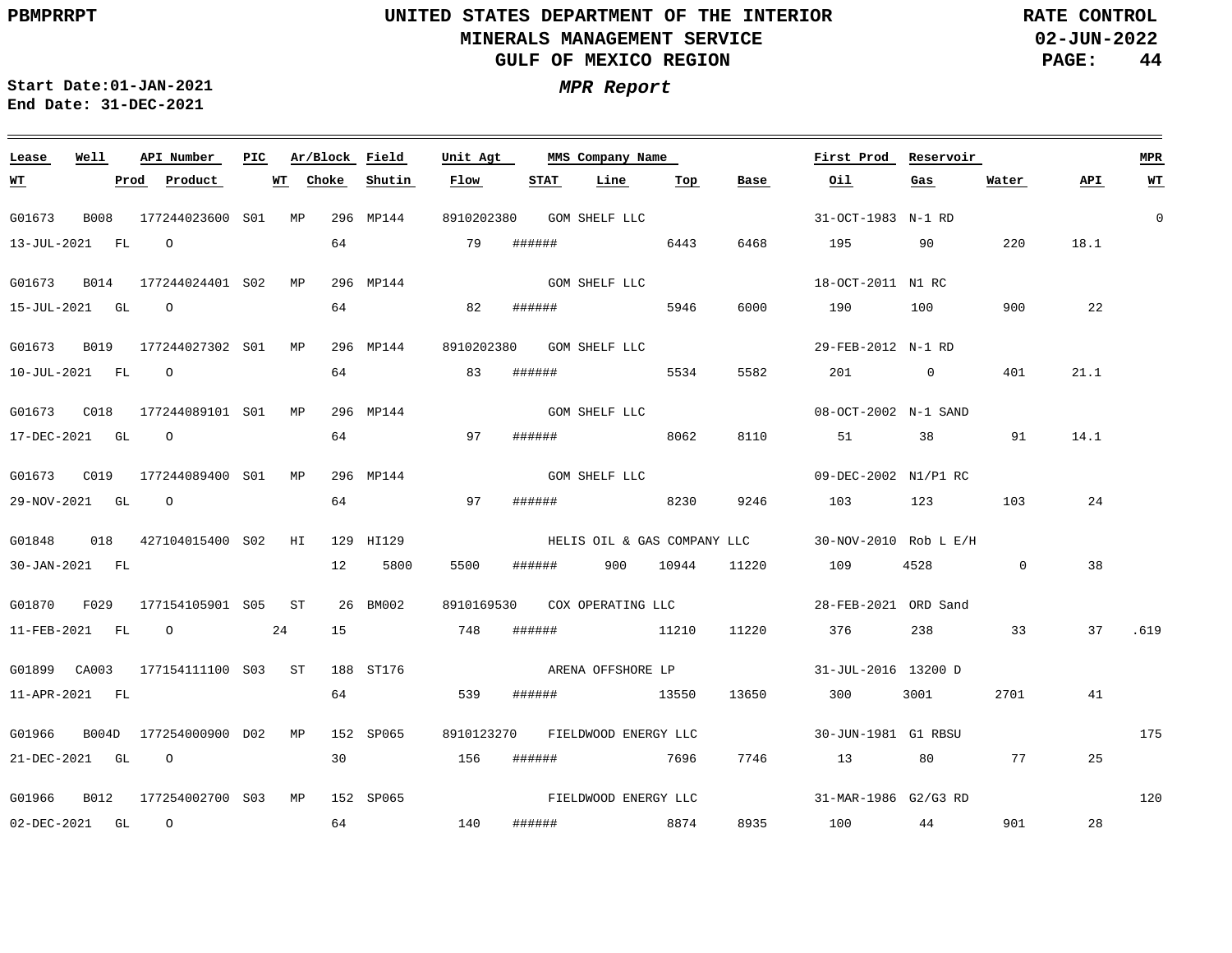**02-JUN-2022 PAGE: 45 RATE CONTROL**

 $\equiv$ 

**Start Date:01-JAN-2021 MPR Report End Date: 31-DEC-2021**

<u> 1989 - Johann Stein, marwolaethau a bhannaich an t-Albann an t-Albann an t-Albann an t-Albann an t-Albann an</u>

| Lease          | Well | API Number                      | PIC |       | Ar/Block Field | Unit Agt   |        | MMS Company Name          |      |                           | First Prod                | Reservoir |       |      | <b>MPR</b>              |
|----------------|------|---------------------------------|-----|-------|----------------|------------|--------|---------------------------|------|---------------------------|---------------------------|-----------|-------|------|-------------------------|
| <u>WТ</u>      | Prod | Product                         | WТ  | Choke | Shutin         | Flow       | STAT   | Line                      | Тор  | Base                      | Oil                       | Gas       | Water | API. | $\underline{\text{WT}}$ |
| G01966         |      | C003A 177254040900 S02 MP       |     |       | 152 SP065      | 8910123330 |        | FIELDWOOD ENERGY LLC      |      |                           | 30-SEP-1994 G2G3RASU      |           |       |      | 140                     |
| 20-DEC-2021 GL |      | $\overline{O}$                  |     | 64    |                | 80         | ###### |                           | 7802 | 7896                      | 62                        | 116       | 145   | 25   |                         |
| G02047         |      | D015 177064097700 D02 EC        |     |       | 272 EC271      |            |        |                           |      | GOMEX ENERGY OFFSHORE LTD | 30-SEP-2014 DH3C          |           |       |      |                         |
| 16-JAN-2021 FL |      |                                 |     | 64    | 1500           | 150        | ###### | 120                       | 8174 | 8244                      | 48                        | 40        | 14    | 29.2 |                         |
|                |      | G02047 D015 177064097700 D02 EC |     |       | 272 EC271      |            |        | GOMEX ENERGY OFFSHORE LTD |      |                           | 30-SEP-2014 DH3C          |           |       |      |                         |
| 16-OCT-2021 FL |      | $\overline{O}$                  |     | 64    | 920            | 130        | ###### | 120                       | 8174 | 8244                      | 82                        | 148       | 18    | 29.2 |                         |
| G02047         |      | D016 177064098700 S01 EC        |     |       | 272 EC271      |            |        |                           |      | GOMEX ENERGY OFFSHORE LTD | 31-AUG-2017 EC Sand       |           |       |      |                         |
| 17-JAN-2021 FL |      |                                 |     | 64    | 580            | 140        | ###### | 120                       | 8305 | 9991                      | 399 — 1                   | 184       | 1102  | 26.9 |                         |
|                |      | G02047 D016 177064098700 S01 EC |     |       | 272 EC271      |            |        |                           |      | GOMEX ENERGY OFFSHORE LTD | 31-AUG-2017 EC Sand       |           |       |      |                         |
| 24-SEP-2021 FL |      | $\overline{O}$                  |     | 64    | 850            | 160        | ###### | 120                       | 8305 | 9991                      | 323                       | 354       | 1181  | 26.9 |                         |
| G02061         |      | A002 177044015103 S01 EC        |     |       | 321 EC321      |            |        | W & T OFFSHORE INC        |      |                           | 08-FEB-2015 Lentic 1      |           |       |      |                         |
| 11-JUN-2021 FL |      |                                 |     | 10    | 2120           | 1780       | ###### | 740                       | 8131 | 8166                      | 254                       | 200       | 158   | 30.4 |                         |
|                |      | G02061 A028 177044015203 D02 EC |     |       | 321 EC321      |            |        | W & T OFFSHORE INC        |      |                           | 31-JAN-2008 TRIM A-7 SAND |           |       |      |                         |
| 12-JUN-2021 FL |      |                                 |     | 64    | 980            | 160        | ###### | 980                       | 5226 | 5258                      | $7\overline{ }$           | 108       | 15    | 31.4 |                         |
| G02061         |      | A011 177044020600 S02 EC        |     |       | 321 EC321      |            |        | W & T OFFSHORE INC        |      |                           | 31-JAN-2008 TRIM A-5 SAND |           |       |      |                         |
| 21-JUN-2021 GL |      |                                 |     | 64    | 820            | 180        | ###### | 1000                      | 4415 | 4432                      | 69                        | 351       | 1007  | 22.1 |                         |
|                |      | G02061 A012 177044020801 S01 EC |     |       | 321 EC321      |            |        | W & T OFFSHORE INC        |      |                           | 31-AUG-2006 ANG B-5 FB1   |           |       |      |                         |
| 13-JUN-2021 GL |      |                                 |     | 64    | 680            | 180        | ###### | 970                       | 5625 | 5680                      | 29                        | 443       | 13    | 41.4 |                         |
|                |      | G02061 A018 177044022800 S01 EC |     |       | 321 EC321      |            |        | W & T OFFSHORE INC        |      |                           | 31-MAY-1974 B1B2/1        |           |       |      | 97                      |
| 13-JUN-2021 GL |      |                                 |     | 128   | 825            | 160        | ###### | 690                       | 5313 | 5337                      | 88 38                     | 523       | 23    | 33.9 |                         |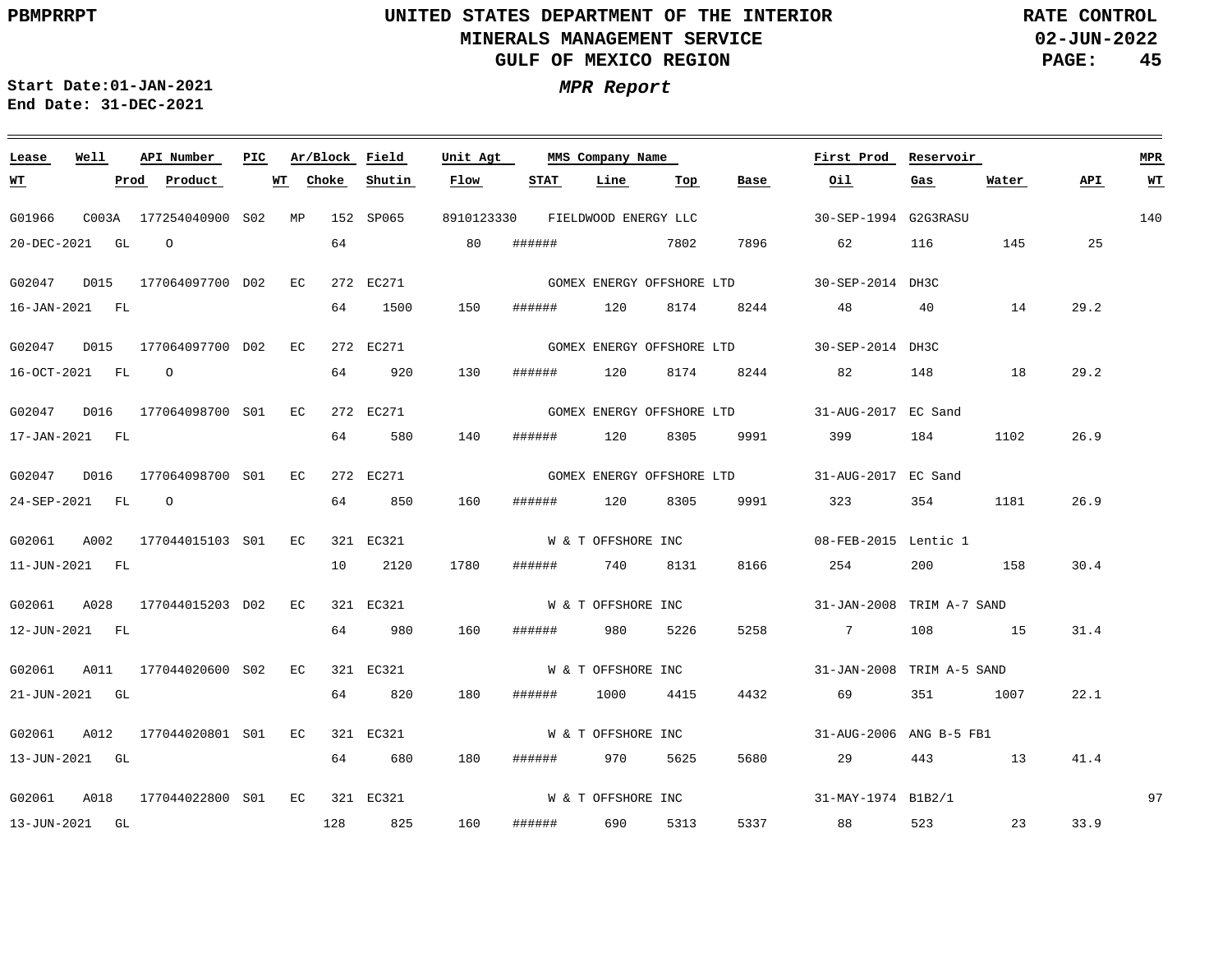**02-JUN-2022 PAGE: 46 RATE CONTROL**

 $\equiv$ 

**Start Date:01-JAN-2021 MPR Report End Date: 31-DEC-2021**

<u> 1989 - Johann Barn, amerikan bernama di sebagai pengaran bagi pengaran pengaran pengaran pengaran pengaran b</u>

| Lease          | Well | API Number                       | PIC | Ar/Block Field |           | Unit Agt |        | MMS Company Name   |      |      | First Prod               | Reservoir |       |      | <b>MPR</b> |
|----------------|------|----------------------------------|-----|----------------|-----------|----------|--------|--------------------|------|------|--------------------------|-----------|-------|------|------------|
| <u>WT</u>      |      | Prod<br>Product                  |     | Choke<br>WT    | Shutin    | Flow     | STAT   | Line               | Тор  | Base | Oil                      | Gas       | Water | API  | <u>WT</u>  |
| G02061         |      | A020 177044023501 S01 EC         |     |                | 321 EC321 |          |        | W & T OFFSHORE INC |      |      | 30-APR-2007 AB-8FB2      |           |       |      |            |
| 19-JUN-2021 GL |      |                                  |     | 64             | 900       | 180      | ###### | 940                | 6760 | 6825 | 42                       | 377       | 770   | 31.5 |            |
|                |      | G02061 A022 177044024102 D03 EC  |     |                | 321 EC321 |          |        | W & T OFFSHORE INC |      |      | 29-FEB-2008 ANG B2       |           |       |      |            |
| 20-JUN-2021 GL |      |                                  |     | 64             | 1000      | 240      | ###### | 1010               | 5882 | 5955 | 71                       | 314       | 1558  | 30.1 |            |
|                |      | G02061 A022D 177044024102 D02 EC |     |                | 321 EC321 |          |        | W & T OFFSHORE INC |      |      | 03-JUN-2006 ANG B-1      |           |       |      |            |
| 21-JUN-2021 FL |      |                                  |     | 32             | 400       | 160      | ###### | 1010               | 5676 | 5760 | 38                       | 10        | 457   | 31.6 |            |
|                |      | G02061 A023B 177044027300 D04 EC |     |                | 321 EC321 |          |        | W & T OFFSHORE INC |      |      | 31-DEC-1987 ANG B-4 FB2  |           |       |      | 224        |
| 19-JUN-2021 GL |      |                                  |     | 32             | 945       | 380      | ###### | 1000               | 6549 | 6594 | 21                       | 420       | 996   | 31.6 |            |
|                |      | G02061 A025 177044044601 D03 EC  |     |                | 321 EC321 |          |        | W & T OFFSHORE INC |      |      | 31-OCT-2014 ANG B-4 FB2  |           |       |      |            |
| 20-JUN-2021 FL |      |                                  |     | 26             | 630       | 300      | ###### | 1070               | 5973 | 5991 | 108                      | 182       | 1164  | 25   |            |
|                |      | G02061 A026S 177044045302 S01 EC |     |                | 321 EC321 |          |        | W & T OFFSHORE INC |      |      | 30-JUN-1994 AB-2FB5      |           |       |      | 601        |
| 26-FEB-2021 GL |      |                                  |     | 64             | 1200      | 430      | ###### | 780                | 5704 | 5854 | 102                      |           | 87    | 26.3 |            |
|                |      | G02061 A032 177044055400 S01 EC  |     |                | 321 EC321 |          |        | W & T OFFSHORE INC |      |      | 28-FEB-1983 AB4 FB3      |           |       |      | 1452       |
| 19-JUN-2021 GL |      |                                  |     | 26             | 600       | 300      | ###### | 700                | 6529 | 6685 | 78                       | 819       | 111   | 32.1 |            |
|                |      | G02061 A031A 177044055500 S02 EC |     |                | 321 EC321 |          |        | W & T OFFSHORE INC |      |      | 30-NOV-1993 AB5 FB3      |           |       |      | 362        |
| 18-JUN-2021 GL |      |                                  |     | 42             | 930       | 165      | ###### | 985                | 7457 | 7590 | 73                       | 739 — 139 | 150   | 35.1 |            |
|                |      | G02061 A033 177044055900 S03 EC  |     |                | 321 EC321 |          |        | W & T OFFSHORE INC |      |      | 31-AUG-2007 AB1 FB4      |           |       |      |            |
| 09-MAY-2021 GL |      |                                  |     | 64             | 1040      | 215      | ###### | 880                | 5260 | 5310 | 30                       | 510       | 156   | 31.3 |            |
|                |      | G02061 B008 177044058601 S01 EC  |     |                | 321 EC321 |          |        | W & T OFFSHORE INC |      |      | 31-DEC-2019 Ang B-9 Sand |           |       |      |            |
| 30-JUN-2021 FL |      |                                  |     | 26             | 1650      | 690      | ###### | $0$ 9180           |      |      | 9306 86                  | 305       | 577   | 29.2 |            |
|                |      |                                  |     |                |           |          |        |                    |      |      |                          |           |       |      |            |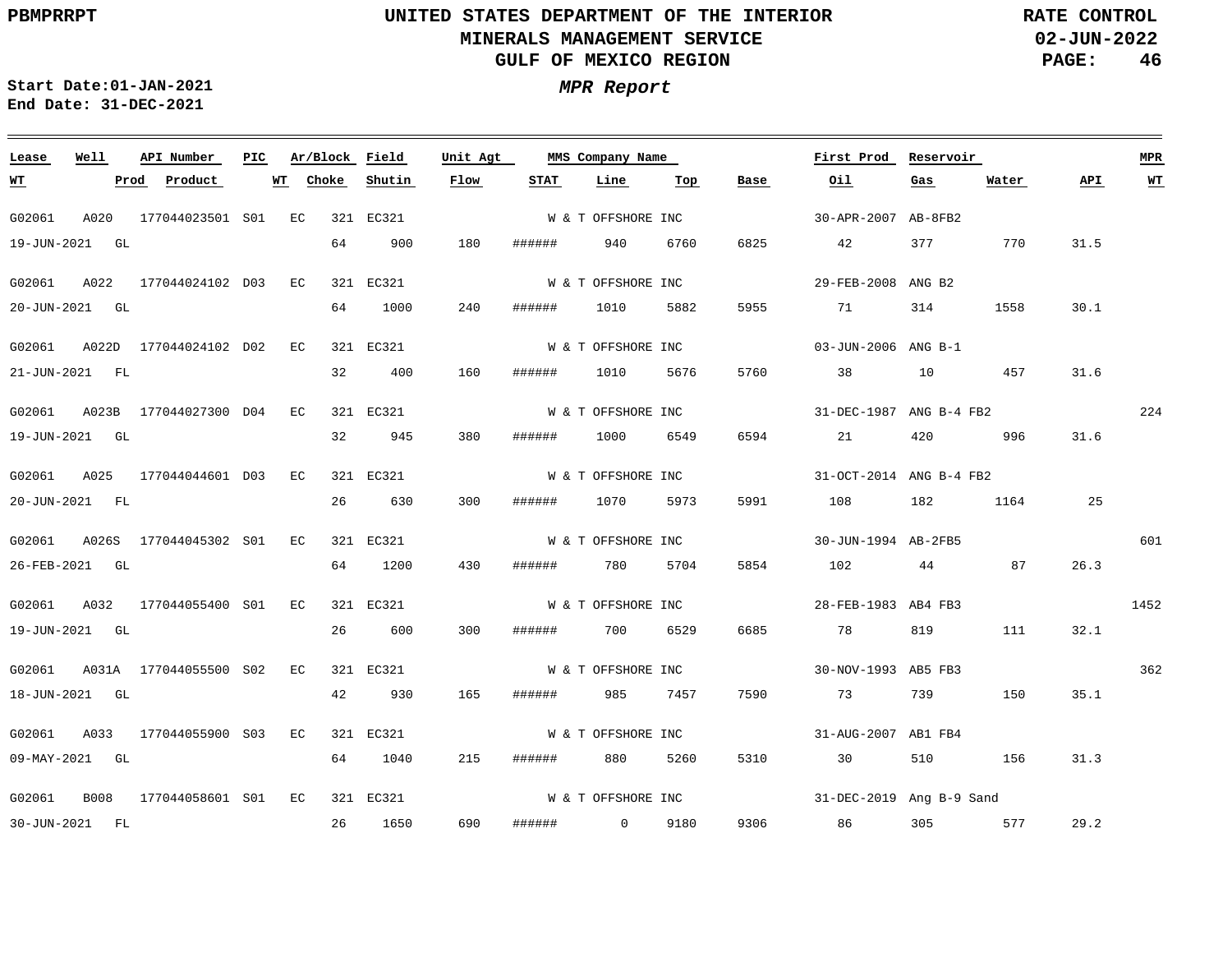**02-JUN-2022 PAGE: 47 RATE CONTROL**

 $\equiv$ 

**Start Date:01-JAN-2021 MPR Report End Date: 31-DEC-2021**

| Lease            | Well | API Number                                                                      | PIC | Ar/Block Field |           | Unit Agt |        | MMS Company Name             |      |      | First Prod Reservoir                             |      |                |                | <b>MPR</b> |
|------------------|------|---------------------------------------------------------------------------------|-----|----------------|-----------|----------|--------|------------------------------|------|------|--------------------------------------------------|------|----------------|----------------|------------|
| <u>WT</u>        |      | Prod Product                                                                    |     | WT Choke       | Shutin    | Flow     | STAT   | Line                         | Тор  | Base | Oil                                              | Gas  | <u>Water</u>   | API            | <b>WT</b>  |
| G02076           |      | C003 177054102300 S05 VR 214 VR214                                              |     |                |           |          |        | COX OPERATING LLC            |      |      | 31-AUG-2021 8900 FB-D                            |      |                |                |            |
|                  |      | 22-AUG-2021 FL G 12                                                             |     |                | 14 1000   | 436      |        | ###### 136 10392             |      |      | $10404$ 0 6                                      |      | 38             |                | .607       |
| G02076 C006      |      | 177054107301 S07 VR                                                             |     |                | 214 VR214 |          |        | COX OPERATING LLC            |      |      | 31-AUG-2021 9300' Sand                           |      |                |                |            |
| 16-AUG-2021 FL G |      | $\sim$ 24                                                                       |     |                | 9 3100    | 2902     | ###### |                              |      |      | 1061 10714 10800 1                               | 1503 | $\overline{3}$ | 40             | .608       |
|                  |      | G02111 A001 177104021701 S01 EI 314 EI330                                       |     |                |           |          |        |                              |      |      |                                                  |      |                |                |            |
| 13-APR-2021 FL   |      |                                                                                 |     |                | 64 1110   | 140      |        |                              |      |      | ###### 100 7335 7432 112                         | 347  | 1286           | 29             |            |
|                  |      | G02111 A001 177104021701 S01 EI 314 EI330                                       |     |                |           |          |        | ARENA OFFSHORE LP            |      |      | 06-JUN-1995 G RB-1                               |      |                |                |            |
| 09-DEC-2021 FL 0 |      |                                                                                 |     |                | 64 140    |          | ###### | 7335                         |      |      | 7432 143                                         | 341  | 1291           | 35             |            |
|                  |      | G02111 A005 177104029503 S02 EI 314 EI330                                       |     |                |           |          |        |                              |      |      | ARENA OFFSHORE LP $30 - APR - 2004$ 1-D          |      |                |                |            |
| 30-JUN-2021 FL   |      |                                                                                 |     |                | 15 1598   | 313      |        | ####### 72 6570              |      |      | 6722 10 137                                      |      | 243            | 38             |            |
|                  |      | G02111 A006D 177104029700 D03 EI 314 EI330                                      |     |                |           |          |        |                              |      |      | 8910169280 ARENA OFFSHORE LP 31-JAN-1994 I-1, RB |      |                |                | 846        |
| 29-JUN-2021 GL   |      |                                                                                 |     |                | 64 1325   |          |        | 140 ###### 100               | 9000 |      | 9074 50 165                                      |      | 572            | 26             |            |
|                  |      | G02111 A006D 177104029700 D03 EI 314 EI330                                      |     |                |           |          |        |                              |      |      | 8910169280 ARENA OFFSHORE LP 31-JAN-1994 I-1, RB |      |                |                | 846        |
| 27-DEC-2021 GL 0 |      |                                                                                 |     | 64             | 140       |          | ###### | 9000                         |      | 9074 | 46                                               | 229  | 529            | 36             |            |
|                  |      | G02111 A009 177104033402 S01 EI 314 EI330                                       |     |                |           |          |        | ARENA OFFSHORE LP            |      |      | 17-MAY-2000 I-D.RC                               |      |                |                |            |
| 25-JUN-2021 FL   |      |                                                                                 |     |                | 64 1120   | 80       |        | ###### 95 7754               |      |      | 8743 0                                           | 469  | -5             |                |            |
|                  |      | G02111 A009 177104033402 S01 EI 314 EI330 ARENA OFFSHORE LP 17-MAY-2000 I-D, RC |     |                |           |          |        |                              |      |      |                                                  |      |                |                |            |
| 10-DEC-2021 FL G |      |                                                                                 |     |                | 64 1195   | 70       |        | ####### 0 7754               |      | 8743 | $\overline{0}$                                   | 480  | 6              | $\overline{0}$ |            |
|                  |      | G02111 A008D 177104046500 S02 EI 314 EI330                                      |     |                |           |          |        | 8910169270 ARENA OFFSHORE LP |      |      | 31-MAY-1988 F RB                                 |      |                |                | 272        |
| 28-JUN-2021 GL   |      |                                                                                 |     |                | 64 1125   |          |        | 180 ###### 115 7718          |      |      | 7908 145 356                                     |      | 1065           | 31             |            |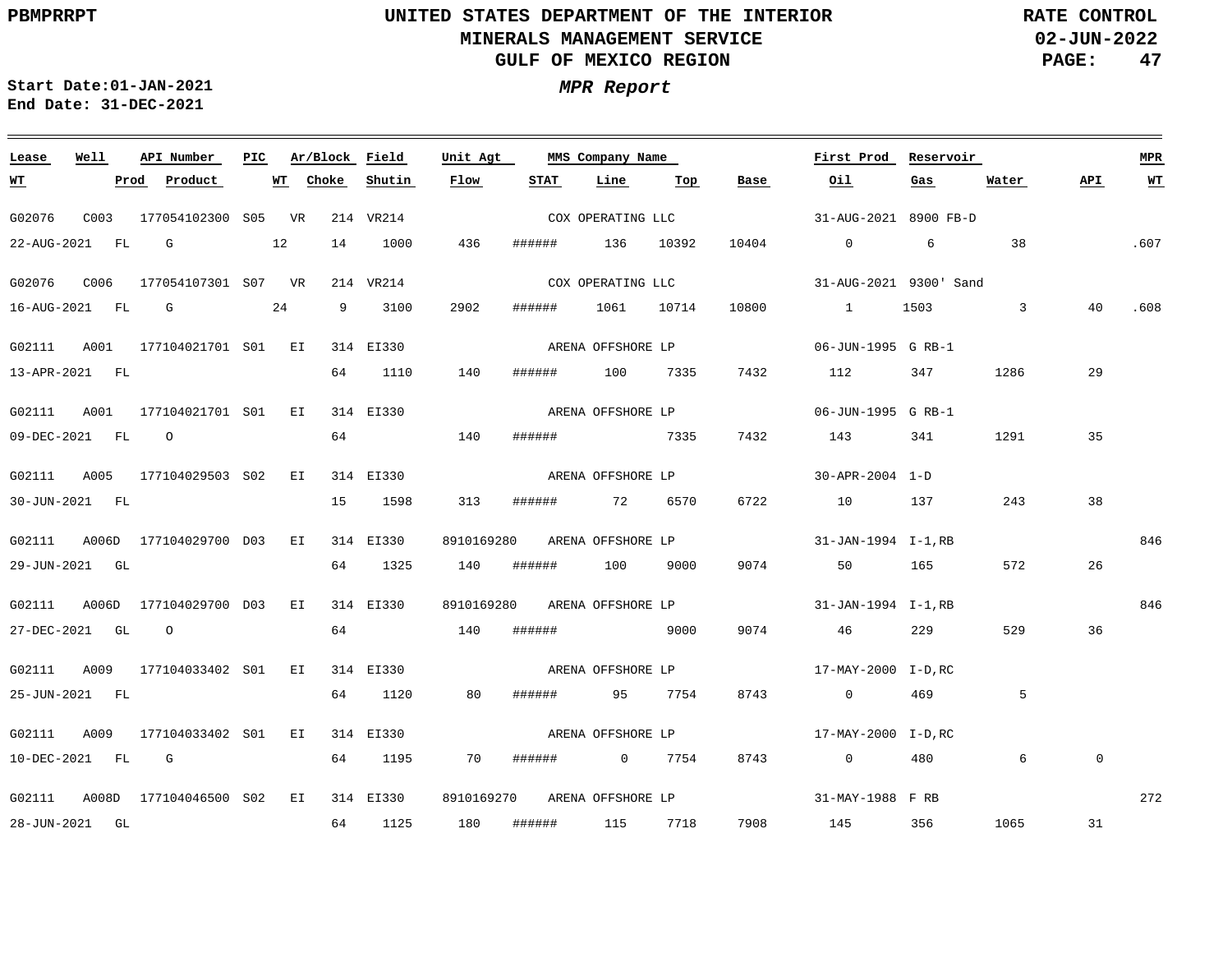**02-JUN-2022 PAGE: 48 RATE CONTROL**

 $\equiv$ 

**Start Date:01-JAN-2021 MPR Report End Date: 31-DEC-2021**

| Lease     | Well             | API Number                                | PIC. | Ar/Block Field |             | Unit Agt   |      | MMS Company Name             |     |             | First Prod                                                               | Reservoir |       |             | <b>MPR</b> |
|-----------|------------------|-------------------------------------------|------|----------------|-------------|------------|------|------------------------------|-----|-------------|--------------------------------------------------------------------------|-----------|-------|-------------|------------|
| <u>WT</u> |                  | Product<br>Prod                           | WT   | Choke          | Shutin      | Flow       | STAT | Line                         | Тор | <b>Base</b> | Oil                                                                      | Gas       | Water | API         | <u>WT</u>  |
| G02111    |                  | A008D 177104046500 S02 EI 314 EI330       |      |                |             |            |      | 8910169270 ARENA OFFSHORE LP |     |             | 31-MAY-1988 F RB                                                         |           |       |             | 272        |
|           | 26-DEC-2021 GL   | $\overline{O}$                            |      | 64             |             | 180        |      | ###### 7718                  |     | 7908        | 122                                                                      | 494       | 990   | 36          |            |
| G02111    | B018             | 177104066100 S01 EI 314 EI330             |      |                |             |            |      | 8910169370 ARENA OFFSHORE LP |     |             | 31-JUL-1977 L.C                                                          |           |       |             | 597        |
|           | 26-JUN-2021 GL   |                                           |      | 64             | 835         | 140        |      | ###### 125 7670              |     | 7760        | 91                                                                       | 88        | 557   | 31          |            |
|           |                  | G02111 B018 177104066100 S01 EI 314 EI330 |      |                |             |            |      | 8910169370 ARENA OFFSHORE LP |     |             | 31-JUL-1977 L.C                                                          |           |       |             | 597        |
|           | 29-NOV-2021 GL   | $\overline{O}$                            |      | 64             | 160         |            |      | ###### 7670                  |     | 7760        | 57 57                                                                    | 50        | 349   | 32          |            |
| G02111    |                  | B007D 177104068601 D03 EI 314 EI330       |      |                |             |            |      |                              |     |             | 8910169280 ARENA OFFSHORE LP 22-OCT-2001 I-1, RB                         |           |       |             |            |
|           | 26-JUN-2021 GL   |                                           |      | 64             | 960         | 140        |      | ####### 130 8402             |     | 8437        | 72 241                                                                   |           | 153   | 28          |            |
|           |                  | G02111 B007 177104068601 D02 EI 314 EI330 |      |                |             |            |      |                              |     |             | 8910169290 ARENA OFFSHORE LP 20-OCT-2001 I-2, RB                         |           |       |             |            |
|           | 29-JUN-2021 GL   |                                           |      |                | 64 1890     | 140        |      | ###### 125 8502              |     | 8514        | 72 19                                                                    |           | 160   | 29          |            |
| G02111    |                  | B007 177104068601 D02 EI 314 EI330        |      |                |             | 8910169290 |      |                              |     |             | ARENA OFFSHORE LP $20-9CT-2001$ I-2, RB                                  |           |       |             |            |
|           | 18-OCT-2021 GL 0 |                                           |      |                | 64 64 64 65 | 160        |      | ####### 8502                 |     | 8514        | 76 194                                                                   |           | 82    | 28          |            |
| G02111    |                  | B007D 177104068601 D03 EI 314 EI330       |      |                |             |            |      |                              |     |             | 8910169280 ARENA OFFSHORE LP 22-OCT-2001 I-1, RB                         |           |       |             |            |
|           | 21-NOV-2021 GL 0 |                                           |      | 64             | 160         |            |      | ####### 8402                 |     | 8437        | 67 67                                                                    | 535       | 156   | 29          |            |
| G02111    |                  | B013 177104071900 S04 EI 314 EI330        |      |                |             |            |      | ARENA OFFSHORE LP            |     |             | 31-OCT-2019 D.RB-1                                                       |           |       |             |            |
|           | 25-JUN-2021 FL   |                                           |      | 15             | 2015        | 1000       |      | ####### 880 6890             |     | 6918        | $5^{\circ}$                                                              | 823       | 87    | 28          |            |
| G02111    |                  |                                           |      |                |             |            |      |                              |     |             | B013 177104071900 S04 EI 314 EI330 ARENA OFFSHORE LP 31-OCT-2019 D, RB-1 |           |       |             |            |
|           | 20-NOV-2021 FL 0 |                                           |      | 18             | 300         |            |      | ###### 6890                  |     | 6918        | $\overline{2}$                                                           | 408       | 88    | $\mathbf 0$ |            |
| G02111    |                  | B019D 177104072900 D03 EI 314 EI330       |      |                |             | 8910169280 |      |                              |     |             |                                                                          |           |       |             |            |
|           | 25-JUN-2021 GL   |                                           |      |                | 64 720      | 160        |      | ####### 115 8264             |     |             | 8318 63 73                                                               |           | 727   | 29          |            |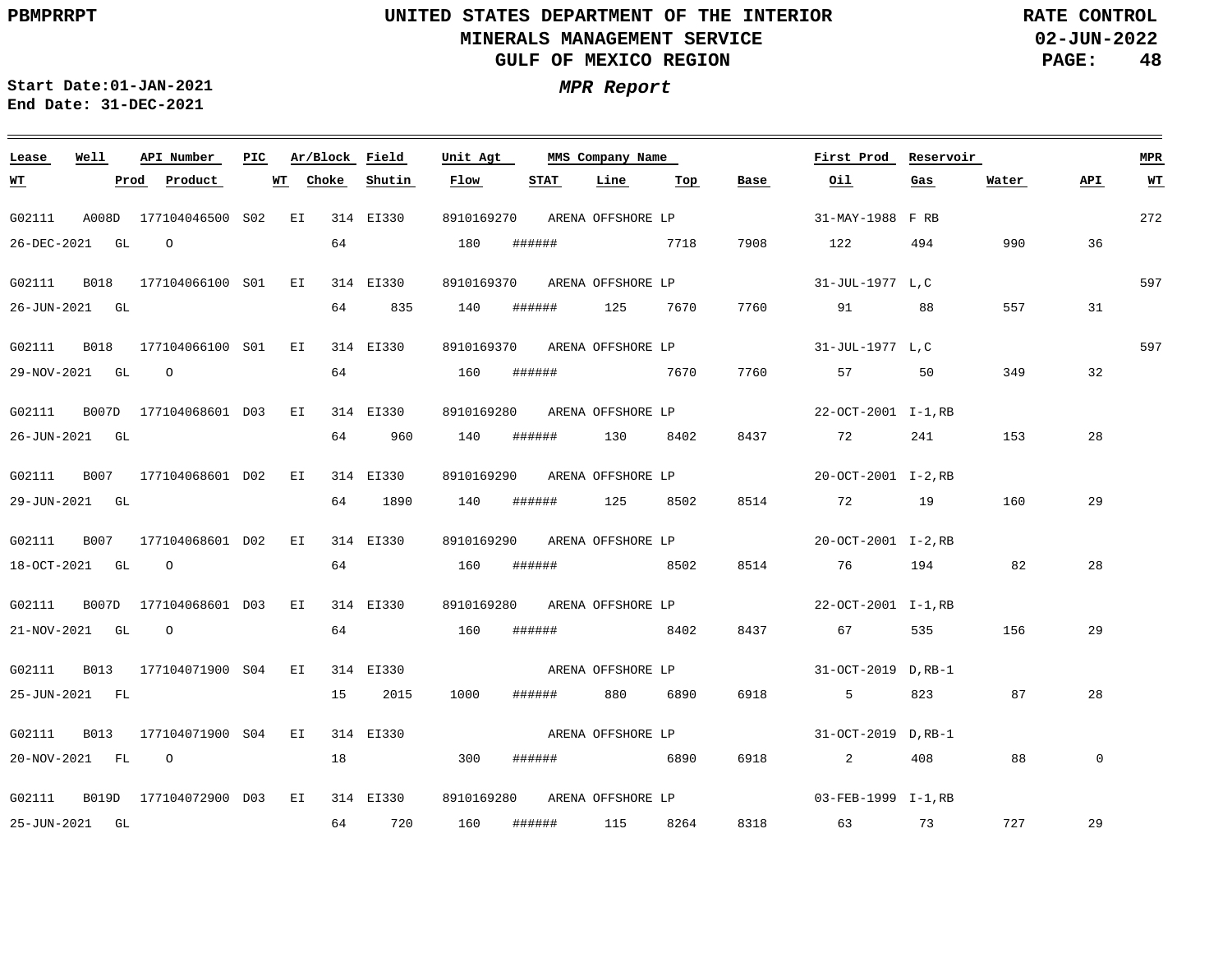**02-JUN-2022 PAGE: 49 RATE CONTROL**

**Start Date:01-JAN-2021 MPR Report End Date: 31-DEC-2021**

### **Lease Well API Number Ar/Block Field Unit Agt PIC MMS Company Name First Prod Reservoir MPR STAT Line API WT WT Prod Product WT Choke Shutin Flow Top Base Oil Gas Water** G02111 B019D 177104072900 D03 EI 314 EI330 8910169280 ARENA@FFSHORELP 03-FEB-1999 I-1, RB 13-NOV-2021 GL O 64 180 ###### 8264 8318 63 67 729 30 ARENA OFFSHORE LP G02111 C002 177104092004 EI 314 EI330 S01 31-DEC-2015 F RB 603 31 30-APR-2021 FL 96 195 ###### 10528 10618 67 5 ARENA OFFSHORE LP G02111 C002 177104092004 EI 314 EI330 S01 31-DEC-2015 F RB 96 32 16-DEC-2021 FL O 180 ###### 10528 10618 95 26 581 G02111 C004 177104092903 EI 314 EI330 S02 31-AUG-2019 D, R5 Sand ARENA OFFSHORE LP 32 27-JUN-2021 FL 96 160 ###### 5409 5424 16 42 140 G02111 C004 177104092903 EI 314 EI330 S02 31-AUG-2019 D, R5 Sand ARENA OFFSHORE LP 96 32 26-DEC-2021 FL O 160 ###### 5409 5424 32 102 233 G02111 C005 177104094103 EI 314 EI330 S01 31-OCT-2014 E-1 R5 SAND ARENA OFFSHORE LP 29 29-JUN-2021 GL 96 165 ###### 5902 6010 179 103 1814 G02111 C005 177104094103 EI 314 EI330 S01 31-OCT-2014 E-1 R5 SAND ARENA OFFSHORE LP 27-DEC-2021 GL O 96 175 ###### 5902 6010 143 112 1905 31 ARENA OFFSHORE LP G02111 C003 177104096802 EI 314 EI330 S01 31-OCT-2012 D R-1 SAND 96 24-JUN-2021 FL 200 ###### 6404 6459 35 132 546 30 ARENA OFFSHORE LP G02111 C003 177104096802 EI 314 EI330 S01 31-OCT-2012 D R-1 SAND 25-DEC-2021 FL O 96 240 ###### 6404 6459 22 68 425 30 ARENA OFFSHORE LP G02111 C007 177104097303 EI 314 EI330 S0531-JUL-2017 I-1 R-1 282 31 28-JUN-2021 FL 96 155 ###### 6223 6254 71 97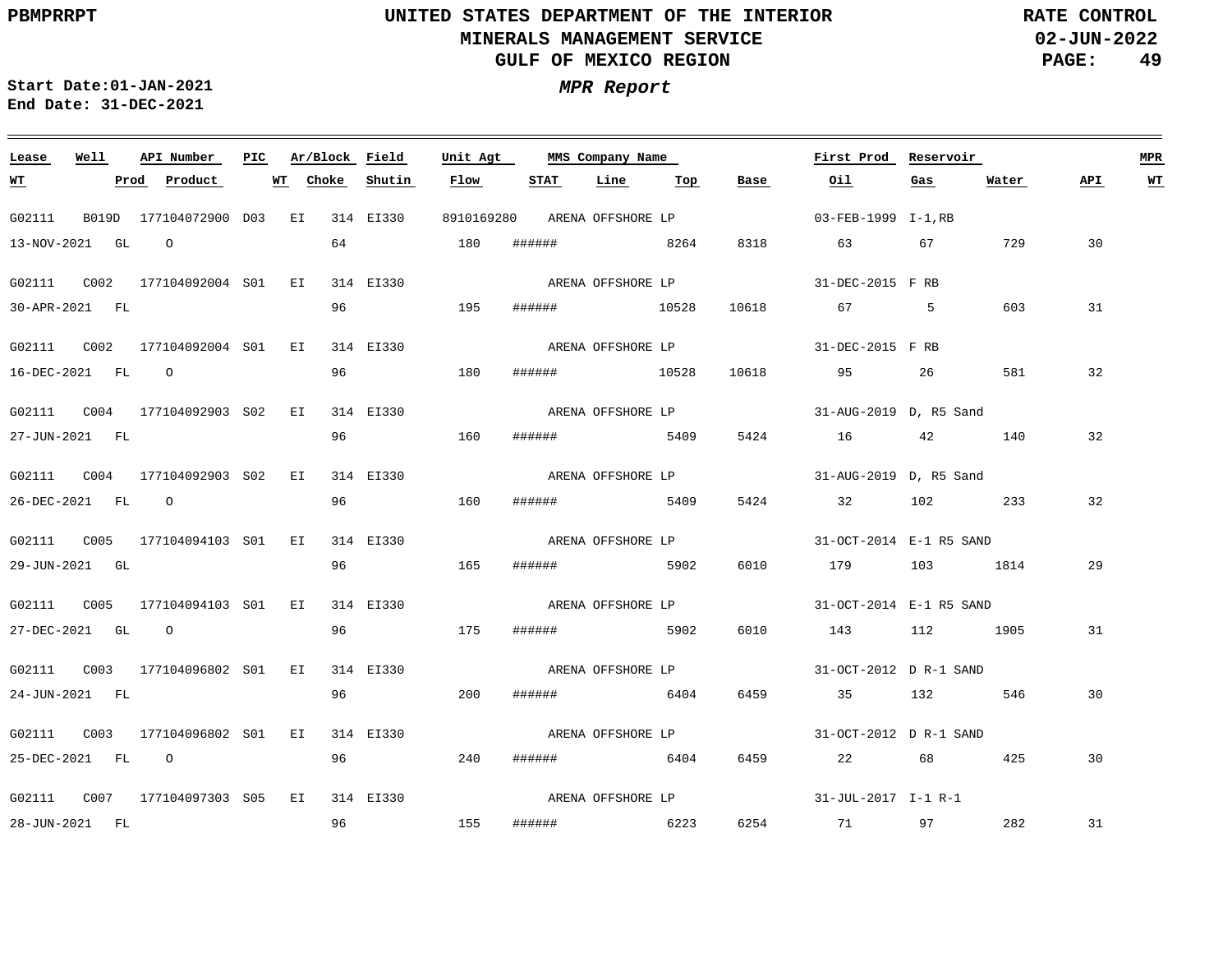**02-JUN-2022 PAGE: 50 RATE CONTROL**

 $\equiv$ 

**Start Date:01-JAN-2021 MPR Report End Date: 31-DEC-2021**

| Lease            | Well | API Number                         | PIC | Ar/Block Field  |           | Unit Agt |                              | MMS Company Name  |      |      | First Prod             | Reservoir |       |     | <b>MPR</b> |
|------------------|------|------------------------------------|-----|-----------------|-----------|----------|------------------------------|-------------------|------|------|------------------------|-----------|-------|-----|------------|
| <u>WТ</u>        |      | Prod Product                       |     | WT Choke Shutin |           | Flow     | STAT                         | Line              | Тор  | Base | Oil                    | Gas       | Water | API | WТ         |
| G02111           |      | C007 177104097303 S05 EI 314 EI330 |     |                 |           |          |                              | ARENA OFFSHORE LP |      |      | 31-JUL-2017 I-1 R-1    |           |       |     |            |
| 10-DEC-2021 FL 0 |      |                                    |     | 96              |           | 160      | ####### 6223                 |                   |      | 6254 | 86 133                 |           | 305   | 32  |            |
|                  |      |                                    |     |                 | 314 EI330 |          |                              | ARENA OFFSHORE LP |      |      | 31-JAN-2016 D R-1 SAND |           |       |     |            |
| 26-JUN-2021 FL   |      |                                    |     | 96              |           | 180      | ######                       |                   | 6825 | 7169 | 205                    | 48 1503   |       | 30  |            |
|                  |      |                                    |     |                 | 314 EI330 |          |                              | ARENA OFFSHORE LP |      |      | 31-JAN-2016 D R-1 SAND |           |       |     |            |
| 04-DEC-2021 FL 0 |      |                                    |     | 96              |           | 175      | ####### 6825                 |                   |      | 7169 | 175 96                 |           | 1280  | 30  |            |
|                  |      |                                    |     |                 |           |          |                              |                   |      |      | 30-JUN-1994 F RB       |           |       |     | 1348       |
|                  |      | G02111 B025 177104103101 S01 EI    |     |                 | 314 EI330 |          | 8910169270 ARENA OFFSHORE LP |                   |      |      |                        |           |       |     |            |
| 23-APR-2021 GL   |      |                                    |     | 64              | 960       | 150      | ######                       | 140 7556          |      | 7660 | 37 26                  |           | 329   | 31  |            |
|                  |      | G02111 B025 177104103101 S01 EI    |     |                 | 314 EI330 |          | 8910169270 ARENA OFFSHORE LP |                   |      |      | 30-JUN-1994 F RB       |           |       |     | 1348       |
| 14-NOV-2021 GL 0 |      |                                    |     | 58              |           | 150      | ###### 7556                  |                   |      | 7660 | 44                     | 56        | 395   | 31  |            |
|                  |      |                                    |     |                 | 314 EI330 |          |                              | ARENA OFFSHORE LP |      |      | 31-DEC-2015 D R-1 SAND |           |       |     |            |
| 23-JUN-2021 FL   |      |                                    |     | 96              |           | 165      | ######                       | 7122              |      | 7482 | 133 213 1193           |           |       | 32  |            |
|                  |      |                                    |     |                 |           |          |                              |                   |      |      |                        |           |       |     |            |
|                  |      |                                    |     |                 |           |          |                              | ARENA OFFSHORE LP |      |      | 31-DEC-2015 D R-1 SAND |           |       |     |            |
| 31-DEC-2021 FL 0 |      |                                    |     | 96              |           | 160      | ####### 7122                 |                   |      | 7482 | 137 294 1229           |           |       | 32  |            |
|                  |      |                                    |     |                 | 314 EI330 |          |                              | ARENA OFFSHORE LP |      |      | 31-JAN-2017 D R-1 SAND |           |       |     |            |
| 24-JUN-2021 FL   |      |                                    |     | 96              |           | 165      | ######                       | 5560              |      | 5582 | 114 122 242            |           |       | 29  |            |
|                  |      |                                    |     |                 |           |          |                              | ARENA OFFSHORE LP |      |      | 31-JAN-2017 D R-1 SAND |           |       |     |            |
|                  |      |                                    |     |                 |           |          |                              |                   |      |      |                        |           |       |     |            |
| 01-NOV-2021 FL 0 |      |                                    |     | 96              |           | 160      | ####### 5560                 |                   |      | 5582 | 91 88                  |           | 184   | 30  |            |
|                  |      |                                    |     |                 | 314 EI330 |          |                              | ARENA OFFSHORE LP |      |      | 31-JAN-2017 1-D Sand   |           |       |     |            |
| 28-JUN-2021 FL   |      |                                    |     | 64              |           | 145      | ###### 5122                  |                   |      |      | 5159 96 126 16         |           |       | 32  |            |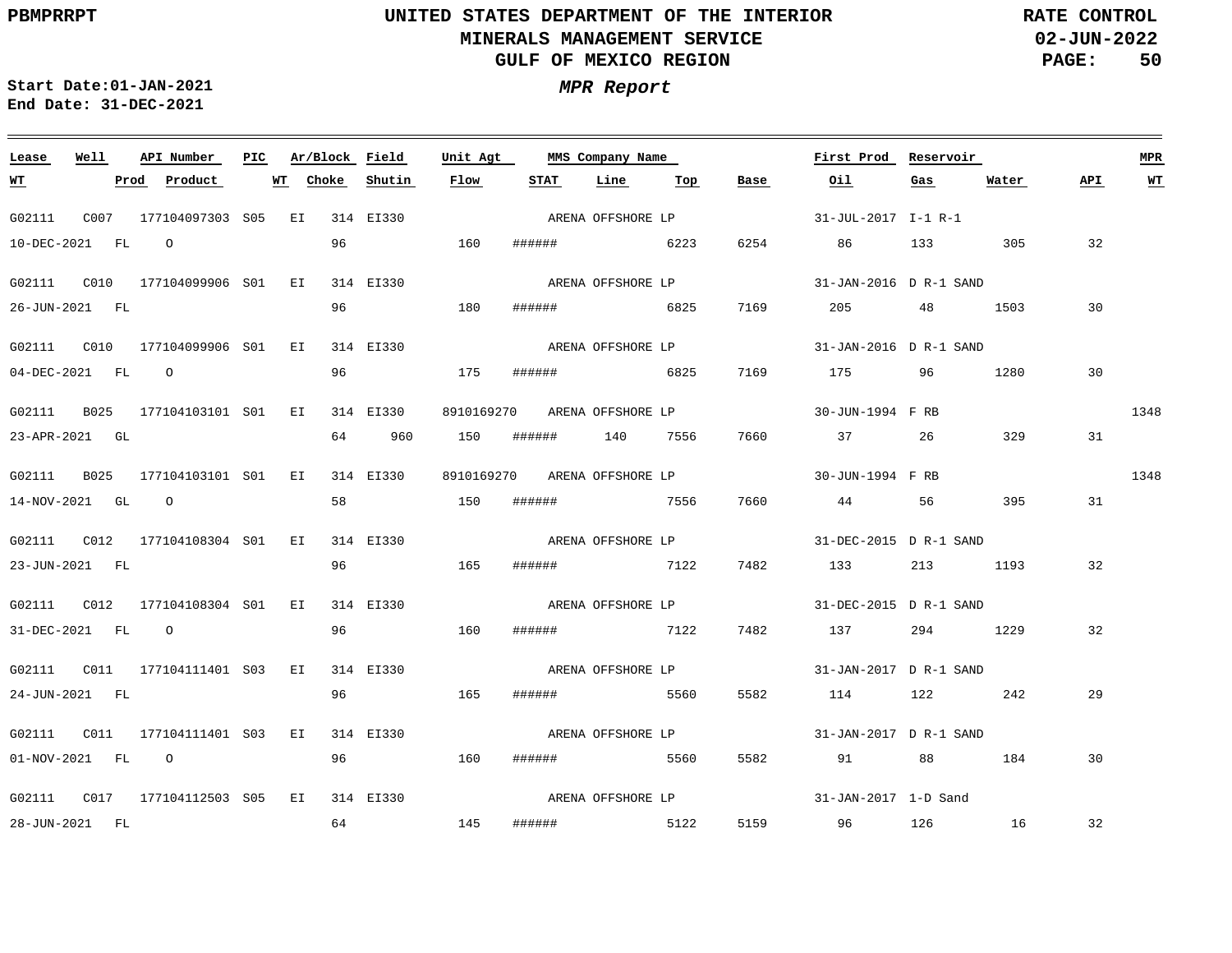**02-JUN-2022 PAGE: 51 RATE CONTROL**

**Start Date:01-JAN-2021 MPR Report End Date: 31-DEC-2021**

### G02111 C017 177104112503 EI 314 EI330 S05 G02116 B005A 177104015200 EI 331 EI330 S02 G02116 B010 177104019101 EI 331 EI330 8910169410 28-FEB-1998 L RGU RENAISSANCE OFFSHORE LLC S01 G02116 B012 177104020801 S01 EI 331 EI330 8910169410 RENAISSANCE\_OFFSHORE\_LLC 30-SEP-1997 L\_RGU G02116 B016A 177104023800 S02 EI 331 EI330 8910169410 RENAISSANCE@OFSHORE\_LLC 30-APR-1985 L\_RGU G02116 B024 177104027901 D04 EI 331 EI330 G02116 B024 177104027901 D03 EI 331 EI330 G02116 B032 177104037300 S01 EI 331 EI330 8910169320 RENAISSANCE\_OFFSHORE\_LLC 31-MAR-1975 I-1,RC G02116 B033 177104041500 S01 EI 331 EI330 8910169280 RENAISSANCE\_OFFSHORE\_LLC 31-MAR-1975 I-1,RB G02116 B035 177104043300 D01 EI 331 EI330 8910169290 RENAISSANCE-OFFSHORE-LLC 31-DEC-1978 I-2,RB **Lease Well API Number Ar/Block Field** 8910169330 RENAISSANCE OFFSHORE LLC 04-JAN-1998 I-3, RC 8910169410 31-OCT-2014 L Sand RENAISSANCE OFFSHORE LLC **Unit Agt First Prod Reservoir PIC MMS Company Name** 31-JAN-2017 1-D Sand 31-OCT-2014 K-2 Sand RENAISSANCE OFFSHORE LLC 0  $\Omega$  $\Omega$ 0 **MPR** 12-DEC-2021 FL 11-DEC-2021 GL G 15-DEC-2021 GL G 14-NOV-2021 GL G 12-DEC-2021 GL O 12-DEC-2021 GL O 14-DEC-2021 GL O 13-DEC-2021 GL O 16-DEC-2021 GL O 17-DEC-2021 FL O **WT Prod Product WT** O 64 165 ###### 5122 5159 64 0 150 ###### 240 9457 9534 9 395 25 0 480 ###### 240 7496 7674 2 83 64 0 180 ###### 240 7510 7616 69 57 64 110 ###### 39 300 ###### 7519 7618 265 157 813 38 220 ###### 6970 7000 161 159 750 64 180 ###### 9449 9570 19 200 ###### 9404 9492 14 **Choke Shutin Flow** 640 ###### **STAT Line** 7506 7558 113 0 152 8927 8966 **Top Base Oil** 64 40 7 31 46 84 54 121 115 142 41 144 **Gas** 305 218 187 535 **Water** 34 39 37 36 36 38 38 13 32 **API WT** ARENA OFFSHORE LP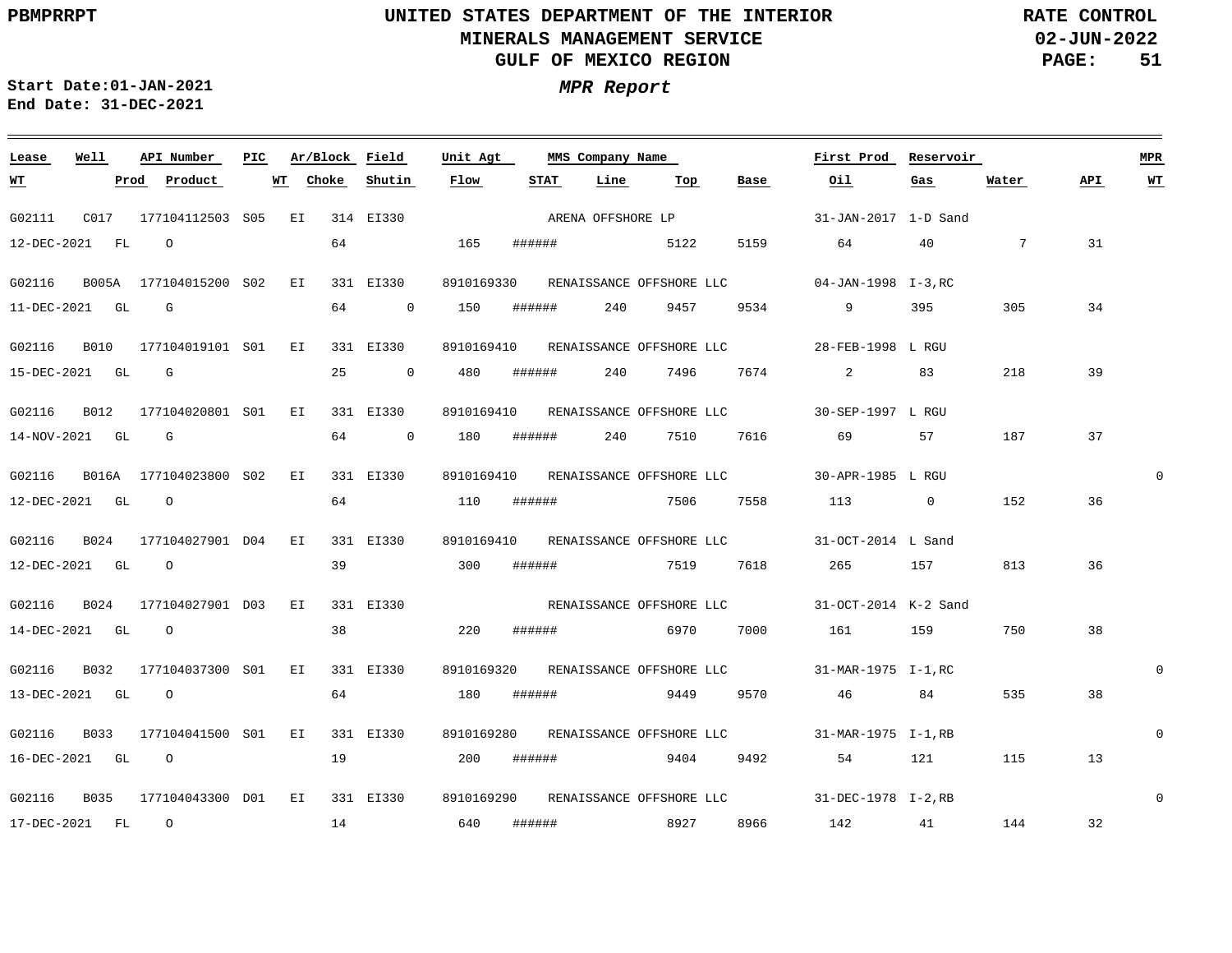**02-JUN-2022 PAGE: 52 RATE CONTROL**

**Start Date:01-JAN-2021 MPR Report End Date: 31-DEC-2021**

### **Lease Well API Number Ar/Block Field Unit Agt First Prod Reservoir MPR PIC MMS Company Name STAT Line API WT WT Prod Product WT Choke Shutin Flow Top Base Oil Gas Water** RENAISSANCE OFFSHORE LLC G02116 B037 177104139301 S02 EI 331 EI330 18-JUL-2002 S2 RA 14-DEC-2021 GL G 64 1300 200 ###### 240 12060 12136 46 318 35 36 G02116 B041 177104159700 S02 EI 331 EI330 30-SEP-2013 W-4 SAND RENAISSANCE OFFSHORE LLC 40 30-NOV-2021 FL G 12 6175 4000 ###### 240 13742 13773 109 1457 692 G02118 K001 177104164205 S01 EI 338 EI330 31-AUG-2018 8100 FB K1 A/B/CU/CL ARENA OFFSHORE LP 64 24 21-JUN-2021 FL 110 ###### 9099 9330 92 49 390 G02118 K001 177104164205 S01 EI 338 EI330 31-AUG-2018 8100 FB K1 A/B/CU/CL ARENA OFFSHORE LP 28-DEC-2021 FL O 64 75 ###### 9099 9330 74 102 337 25 G02118 K003 177104165602 S01 EI 338 EI330 15-DEC-2012 4500 Sand ARENA OFFSHORE LP 120 28 13-JUN-2021 GL 65 ###### 5930 6700 75 153 553 G02118 K003 177104165602 S01 EI 338 EI330 15-DEC-2012 4500 Sand ARENA OFFSHORE LP 75 30 27-DEC-2021 GL O 128 ###### 5930 6700 75 103 458 G02118 K005 177104165800 S01 EI 338 EI330 31-JAN-2017 7700S750 SAND ARENA OFFSHORE LP 18 28-JUN-2021 GL 500 ###### 8888 8984 124 183 290 28 G02118 K006 177104165900 S02 EI 338 EI330 ARENA OFFSHORE LP 31-JAN-2018 7850 K6 Sand 24 29-JUN-2021 FL 380 ###### 11355 11472 124 264 97 34 ARENA OFFSHORE LP G02118 K006 177104165900 S02 EI 338 EI330 31-JAN-2018 7850 K6 Sand 64 23-DEC-2021 GL O 80 ###### 11355 11472 365 528 164 31 ARENA OFFSHORE LP G02118 K009 177104166102 S01 EI 338 EI330 30-APR-2018 8030 Sand 48 80 24 23-JUN-2021 FL ###### 8300 8364 186 181 152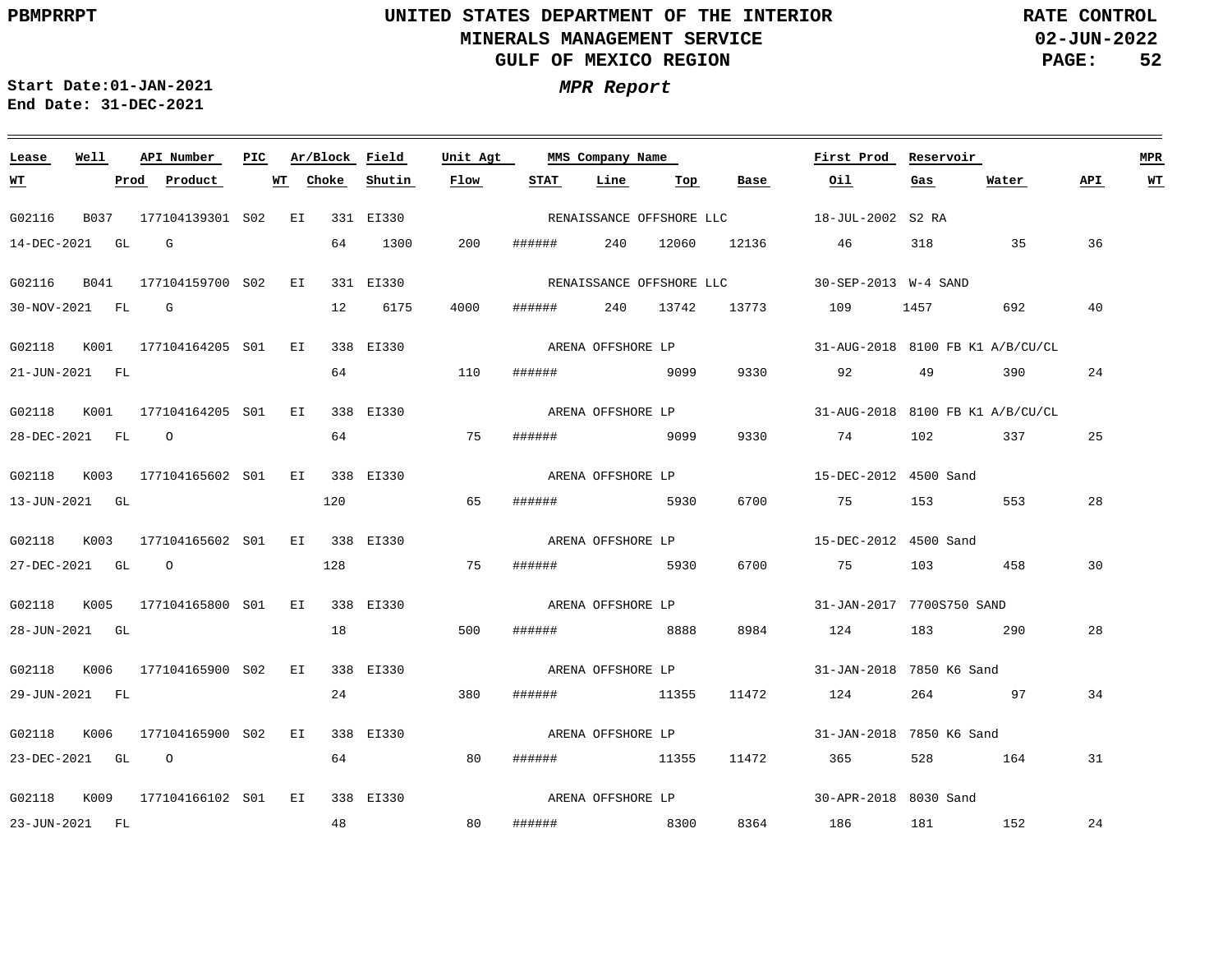**02-JUN-2022 PAGE: 53 RATE CONTROL**

 $\equiv$ 

**Start Date:01-JAN-2021 MPR Report End Date: 31-DEC-2021**

<u> 1989 - Johann Stein, marwolaethau a bhannaich an t-Albann an t-Albann an t-Albann an t-Albann an t-Albann an</u>

| Lease            | Well | API Number                      | PIC | Ar/Block | Field     | Unit Agt |        | MMS Company Name  |     |       | First Prod                        | Reservoir |       |     | <b>MPR</b> |
|------------------|------|---------------------------------|-----|----------|-----------|----------|--------|-------------------|-----|-------|-----------------------------------|-----------|-------|-----|------------|
| <u>WТ</u>        |      | Prod<br>Product                 | WT  | Choke    | Shutin    | Flow     | STAT   | Line              | Тор | Base  | Oil                               | Gas       | Water | API | <u>WT</u>  |
| G02118           |      | K009 177104166102 S01 EI        |     |          | 338 EI330 |          |        | ARENA OFFSHORE LP |     |       | 30-APR-2018 8030 Sand             |           |       |     |            |
| 24-NOV-2021 FL 0 |      |                                 |     | 64       |           | 75       |        | ####### 8300      |     | 8364  | 160                               | 174 136   |       | 23  |            |
|                  |      | G02118 K007 177104166401 S01 EI |     |          | 338 EI330 |          |        | ARENA OFFSHORE LP |     |       | 31-MAR-2018 8100 K7 Sand          |           |       |     |            |
| 26-JUN-2021 FL   |      |                                 |     | 24       |           | 300      | ###### | 9267              |     | 9384  | 94                                | 77 847    |       | 25  |            |
|                  |      | G02118 K007 177104166401 S01 EI |     |          | 338 EI330 |          |        | ARENA OFFSHORE LP |     |       | 31-MAR-2018 8100 K7 Sand          |           |       |     |            |
|                  |      | 27-DEC-2021 FL 0                |     | 24       |           | 250      |        | ###### 9267       |     | 9384  | 86 30                             | 109 776   |       | 27  |            |
|                  |      | G02118 K008 177104166601 S03 EI |     |          | 338 EI330 |          |        | ARENA OFFSHORE LP |     |       | 30-SEP-2018 8030'/8100' Lwr       |           |       |     |            |
| 12-JUN-2021 FL   |      |                                 |     | 16       |           | 860      | ###### | 10040             |     | 10686 | 199                               | 210       | 387   | 28  |            |
|                  |      | G02118 K008 177104166601 S03 EI |     |          | 338 EI330 |          |        | ARENA OFFSHORE LP |     |       | 30-SEP-2018 8030'/8100' Lwr       |           |       |     |            |
|                  |      | 24-NOV-2021 FL O                |     | 16       |           | 750      |        | ####### 10040     |     | 10686 | 173                               | 160 351   |       | 28  |            |
|                  |      | G02118 K010 177104167001 S01 EI |     |          | 338 EI330 |          |        | ARENA OFFSHORE LP |     |       | 31-AUG-2018 8100 FB K1 A/B/C SAND |           |       |     |            |
| 11-MAR-2021 FL   |      |                                 |     | 28       |           | 218      | ###### | 9504              |     | 9670  | 31                                | 54 46     |       | 24  |            |
|                  |      | G02118 K010 177104167001 S01 EI |     |          | 338 EI330 |          |        | ARENA OFFSHORE LP |     |       | 31-AUG-2018 8100 FB K1 A/B/C SAND |           |       |     |            |
|                  |      | 20-DEC-2021 FL 0                |     | 20       |           | 240      |        | ###### 9504       |     | 9670  | 24 24                             | 202 41    |       | 27  |            |
| G02118           |      | K013 177104167400 S02 EI        |     |          | 338 EI330 |          |        | ARENA OFFSHORE LP |     |       | 31-OCT-2014 8100 S3               |           |       |     |            |
| 16-JUN-2021 GL   |      |                                 |     | 64       |           | 75       | ###### | 10860             |     | 10950 | 94                                | 126 119   |       | 30  |            |
|                  |      | G02118 K018 177104167601 S01 EI |     |          | 338 EI330 |          |        | ARENA OFFSHORE LP |     |       | 30-NOV-2014 5700 SEG 450          |           |       |     |            |
| 28-JUN-2021 FL   |      |                                 |     | 64       |           | 80       |        | ####### 9804      |     | 9974  | 121                               | 53 326    |       | 28  |            |
|                  |      | G02118 K018 177104167601 S01 EI |     |          | 338 EI330 |          |        | ARENA OFFSHORE LP |     |       | 30-NOV-2014 5700 SEG 450          |           |       |     |            |
| 22-DEC-2021 FL 0 |      |                                 |     | 64       |           | 75       | ###### | 9804              |     | 9974  | 99                                | 101 331   |       | 27  |            |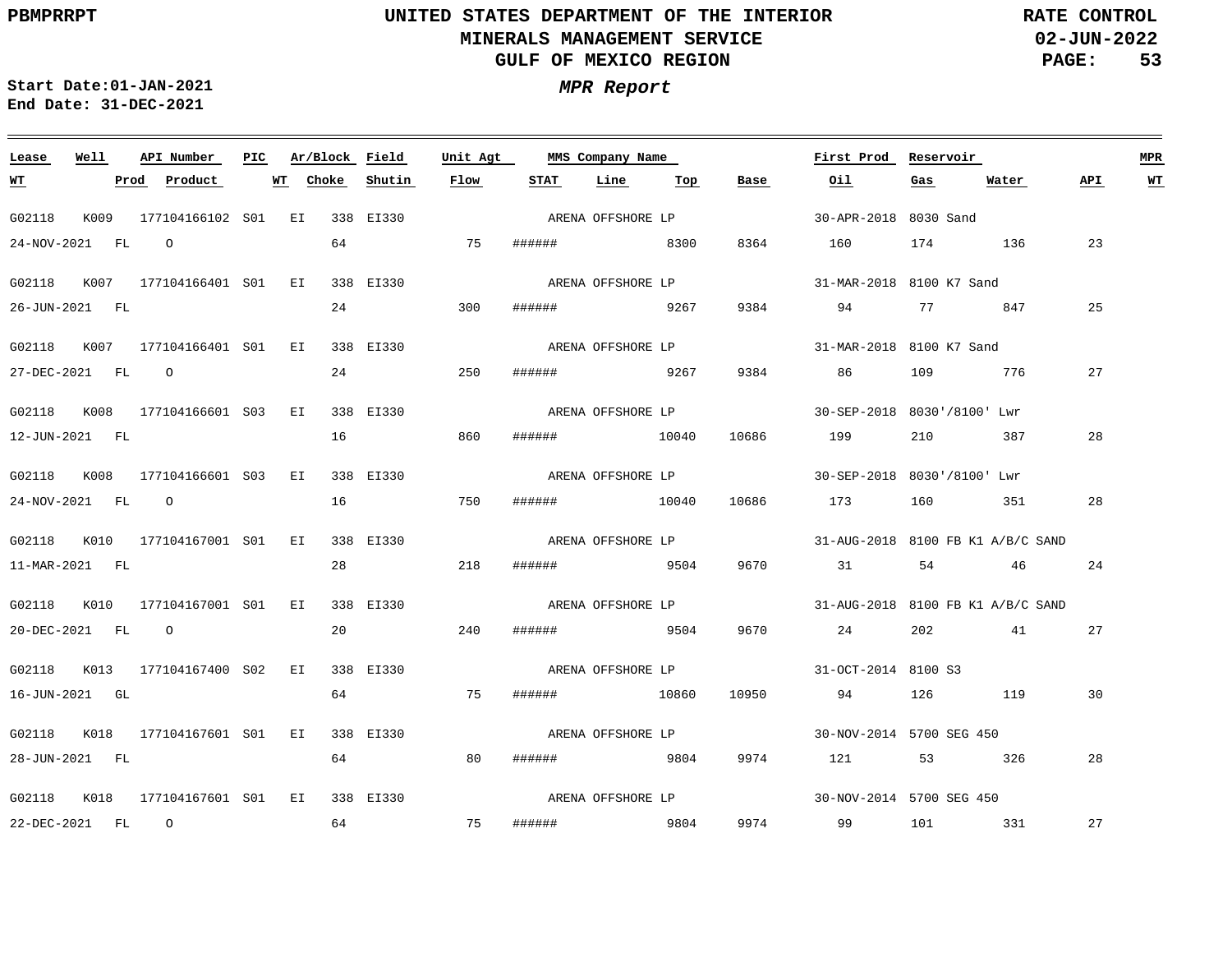**02-JUN-2022 PAGE: 54 RATE CONTROL**

 $\equiv$ 

<u> 1989 - Andrea Andrea Andrea Andrea Andrea Andrea Andrea Andrea Andrea Andrea Andrea Andrea Andrea Andrea And</u>

| Lease            | Well | API Number                       | PIC | Ar/Block Field |                            | Unit Agt |                     | MMS Company Name          |     |      | First Prod                                         | Reservoir |         |      | <b>MPR</b> |
|------------------|------|----------------------------------|-----|----------------|----------------------------|----------|---------------------|---------------------------|-----|------|----------------------------------------------------|-----------|---------|------|------------|
| <u>WT</u>        |      | Product<br>Prod                  |     | WT Choke       | Shutin                     | Flow     | STAT                | Line                      | Тор | Base | Oil                                                | $gas$     | Water   | API. | <u>WТ</u>  |
| G02118           |      | K017 177104167800 S02 EI         |     |                | 338 EI330                  |          |                     | ARENA OFFSHORE LP         |     |      | 30-JUN-2015 7800'/7850'                            |           |         |      |            |
| 25-JUN-2021 FL   |      |                                  |     | 22             |                            | 420      | ####### 8292        |                           |     | 8452 | 234                                                |           | 314 453 | 28   |            |
|                  |      | G02118 K017 177104167800 S02 EI  |     |                | 338 EI330                  |          |                     | ARENA OFFSHORE LP         |     |      | 30-JUN-2015 7800'/7850'                            |           |         |      |            |
| 16-DEC-2021 FL 0 |      |                                  |     | 22             |                            | 380      | ######              | 8292                      |     | 8452 | 262                                                |           | 243 410 | 27   |            |
|                  |      | G02118 K016 177104167901 S01 EI  |     |                | 338 EI330                  |          |                     | ARENA OFFSHORE LP         |     |      | 30-APR-2015 5700 SD SEG4                           |           |         |      |            |
| 15-FEB-2021 GL   |      |                                  |     | 31             |                            | 220      | ####### 7668        |                           |     | 7720 | 43                                                 | 42        | 71      | 27   |            |
|                  |      | G02118 K019 177104168100 S02 EI  |     |                | 338 EI330                  |          |                     | ARENA OFFSHORE LP         |     |      | 31-MAR-2020 5500' Sand                             |           |         |      |            |
| 30-JUN-2021 FL   |      |                                  |     | 48             |                            | 100      | ######              | 6575                      |     | 6600 | 245                                                | 217       | 571     | 32   |            |
|                  |      | G02118 K020 177104168200 S01 EI  |     |                | 338 EI330                  |          |                     | ARENA OFFSHORE LP         |     |      | 31-MAR-2015 4500 K20                               |           |         |      |            |
| 25-JUN-2021 GL   |      |                                  |     | 64             |                            | 80       | ###### 5105         |                           |     | 5148 | 83 121                                             |           | 213     | 27   |            |
|                  |      |                                  |     |                |                            |          |                     |                           |     |      |                                                    |           |         |      |            |
| 22-DEC-2021 GL 0 |      | G02118 K020 177104168200 S01 EI  |     | 64             | 338 EI330                  | 70       | ######              | ARENA OFFSHORE LP<br>5105 |     | 5148 | 31-MAR-2015 4500 K20<br>71 102                     |           | 202     | 28   |            |
|                  |      |                                  |     |                |                            |          |                     |                           |     |      |                                                    |           |         |      |            |
|                  |      | G02118 K014 177104168501 S01 EI  |     |                | 338 EI330                  |          |                     | ARENA OFFSHORE LP         |     |      | 31-MAY-2015 5300 K14                               |           |         |      |            |
| 23-JUN-2021 FL   |      |                                  |     | 64             |                            | 100      | ###### 7190         |                           |     | 7278 | 50                                                 | 112       | 116     | 32   |            |
|                  |      | G02118 K014 177104168501 S01 EI  |     |                | 338 EI330                  |          |                     | ARENA OFFSHORE LP         |     |      | 31-MAY-2015 5300 K14                               |           |         |      |            |
| 24-DEC-2021 FL 0 |      |                                  |     | 64             |                            | 70       | ######              | 7190                      |     | 7278 | 67 — 100                                           | 98        | 125     | 21   |            |
|                  |      | G02130 A006A 177084040200 S02 SM |     |                | 107 SM107                  |          |                     |                           |     |      | TALOS ENERGY OFFSHORE LLC 31-MAY-1990 PL9-10-11    |           |         |      | 121        |
| 13-JUN-2021 GL   |      |                                  |     | 64             | $\overline{\phantom{0}}$ 0 | 72       | ####### 0 9234 9376 |                           |     |      | 201                                                |           | 44 17   |      |            |
|                  |      | G02130 A010 177084041700 S02 SM  |     |                | 107 SM107                  |          |                     |                           |     |      | TALOS ENERGY OFFSHORE LLC 30-NOV-2011 PL 9-10 SAND |           |         |      |            |
| 11-MAY-2021 GL   |      |                                  |     | 8              | $\overline{0}$             | 360      | ######              | 1075 9078                 |     |      | 9096 24 69 1                                       |           |         | 31.5 |            |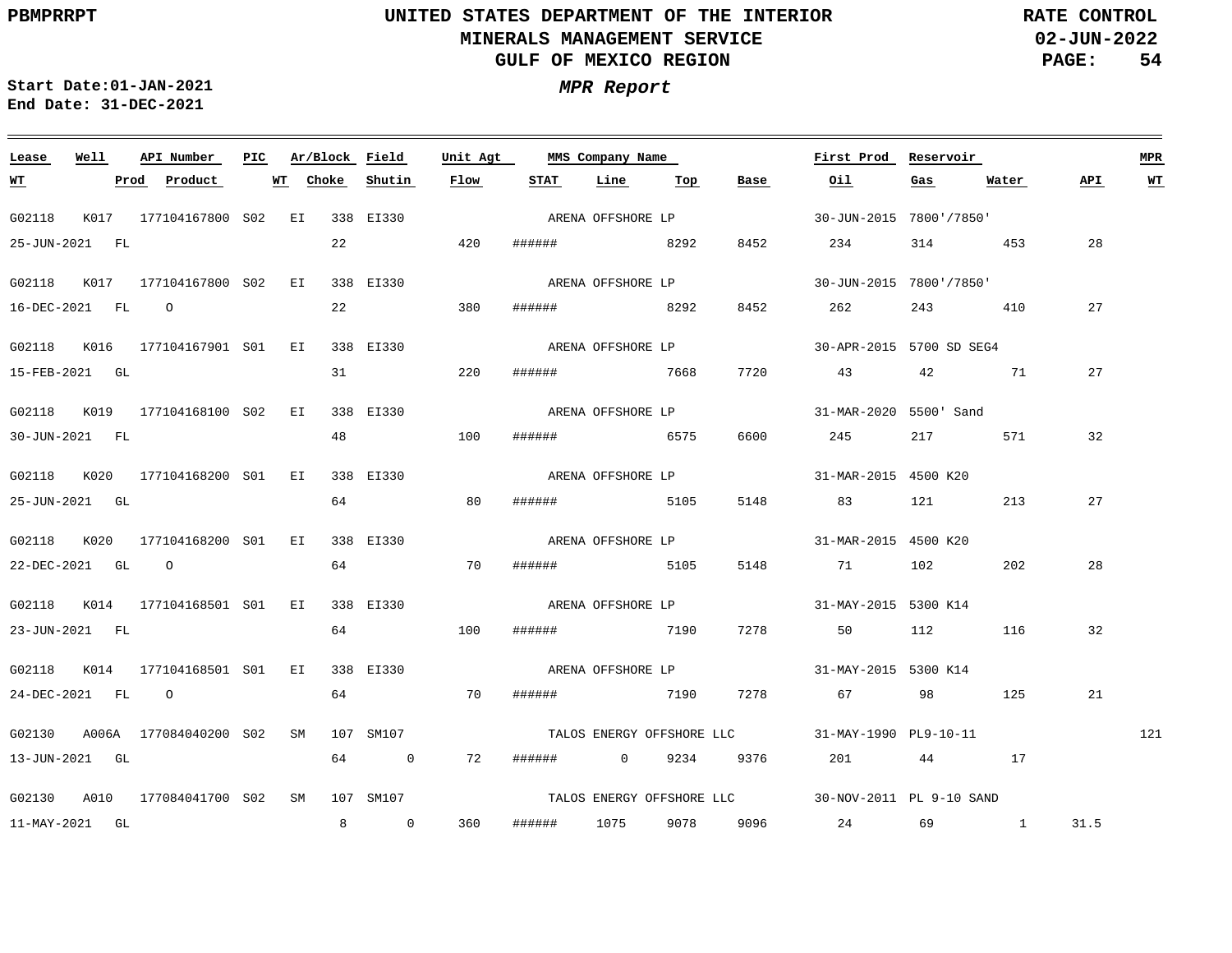**02-JUN-2022 PAGE: 55 RATE CONTROL**

**Start Date:01-JAN-2021 MPR Report End Date: 31-DEC-2021**

| Lease               | Well | API Number                                 | PIC. |    |       | Ar/Block Field | Unit Agt |               | MMS Company Name |      |       | First Prod            | Reservoir |                |      | <b>MPR</b>  |
|---------------------|------|--------------------------------------------|------|----|-------|----------------|----------|---------------|------------------|------|-------|-----------------------|-----------|----------------|------|-------------|
| <u>WT</u>           |      | Product<br>Prod                            |      | WT | Choke | Shutin         | Flow     | STAT          | Line             | Тор  | Base  | Oil                   | Gas       | Water          | API  | <b>WT</b>   |
| G02213              |      | A001A 177244013600 S03 MP 311 MP311        |      |    |       |                |          |               | GOM SHELF LLC    |      |       | 31-MAR-1991 N RB      |           |                |      | $\mathbf 0$ |
|                     |      | 09-NOV-2021 GL O                           |      |    |       | 64 64 64 65    | 105      |               | ###### 6364      |      | 6396  | 67 8                  | 39        | 114            | 29.3 |             |
| G02213              | A010 | 177244015500 S03 MP                        |      |    |       | 311 MP311      |          |               | GOM SHELF LLC    |      |       | 02-AUG-2004 N SAND    |           |                |      |             |
| 04-DEC-2021 GL 0    |      |                                            |      |    |       | 64 64 64 65    | 110      |               | ###### 8256      |      | 8286  | 48 7                  |           | 192            | 33.6 |             |
|                     |      | G02213 A013 177244017202 S01 MP            |      |    |       | 311 MP311      |          |               | GOM SHELF LLC    |      |       | 20-OCT-2014 O-1 RD    |           |                |      |             |
| $04$ -DEC-2021 GL O |      |                                            |      |    | 40    |                | 159      |               | ###### 14512     |      | 14564 | 427 187               |           | 949            | 36   |             |
| G02213 A020         |      | 177244089301 SO1 MP                        |      |    |       | 311 MP311      |          |               | GOM SHELF LLC    |      |       | 13-OCT-2002 F SAND    |           |                |      |             |
| $04$ -DEC-2021 GL O |      |                                            |      |    | 50    | 238            |          |               | ####### 7124     |      | 7326  | 145 137               |           | 2269           | 27.6 |             |
|                     |      | G02213 A023 177244096100 S01 MP            |      |    |       | 311 MP311      |          | GOM SHELF LLC |                  |      |       | 28-FEB-2013 Q-1 RC    |           |                |      |             |
| 11-DEC-2021 FL 0    |      |                                            |      |    | 16    |                | 1111     |               | ###### 9788      |      |       | 9874 850              |           | 390 18         | 37.8 |             |
| G02213              | A024 | 177244096400 SO1 MP                        |      |    |       | 311 MP311      |          |               | GOM SHELF LLC    |      |       | 04-FEB-2013 UVIG-3 RB |           |                |      |             |
| 14-DEC-2021 FL G    |      |                                            |      |    |       | 64 4100        | 95       |               | ###### 92 12066  |      | 12112 | 7 39                  |           | 126            | 43.5 |             |
|                     |      | G02280 A006 177084009900 S03 SM 130 SM130  |      |    |       |                |          |               | TALOS ERT LLC    |      |       | 31-MAR-2004 H2 RC1    |           |                |      |             |
| 18-JUN-2021 GL      |      |                                            |      |    |       | 64 0           | 200      |               | ###### 900       | 4510 | 4526  | 13 162                |           | 1233           | 30   |             |
|                     |      | G02280 A012B 177084013100 S04 SM 130 SM130 |      |    |       |                |          |               | TALOS ERT LLC    |      |       | 10-AUG-1998 I2 RC     |           |                |      |             |
| 17-MAR-2021 GL      |      |                                            |      |    |       | 999 0          | 190      |               | ###### 680       | 4940 | 4954  | 705                   |           | 268 187        |      |             |
|                     |      | G02280 A014A 177084013200 S02 SM 130 SM130 |      |    |       |                |          | TALOS ERT LLC |                  |      |       | 28-FEB-1982 H2 RB     |           |                |      | 449         |
| 22-JUN-2021 GL      |      |                                            |      |    |       | 64 0           | 110      |               | ###### 0         | 4005 | 4045  | 73 0                  |           | $\overline{0}$ | 23.1 |             |
|                     |      | G02280 B001B 177084016700 S03 SM 130 SM130 |      |    |       |                |          |               | TALOS ERT LLC    |      |       | 28-FEB-1993 H7 RC2    |           |                |      | $\mathbf 0$ |
| 13-JUN-2021 GL      |      |                                            |      |    |       | 64 0           | 100      |               | ###### 0         | 4442 |       | 4460 14 99 17         |           |                |      |             |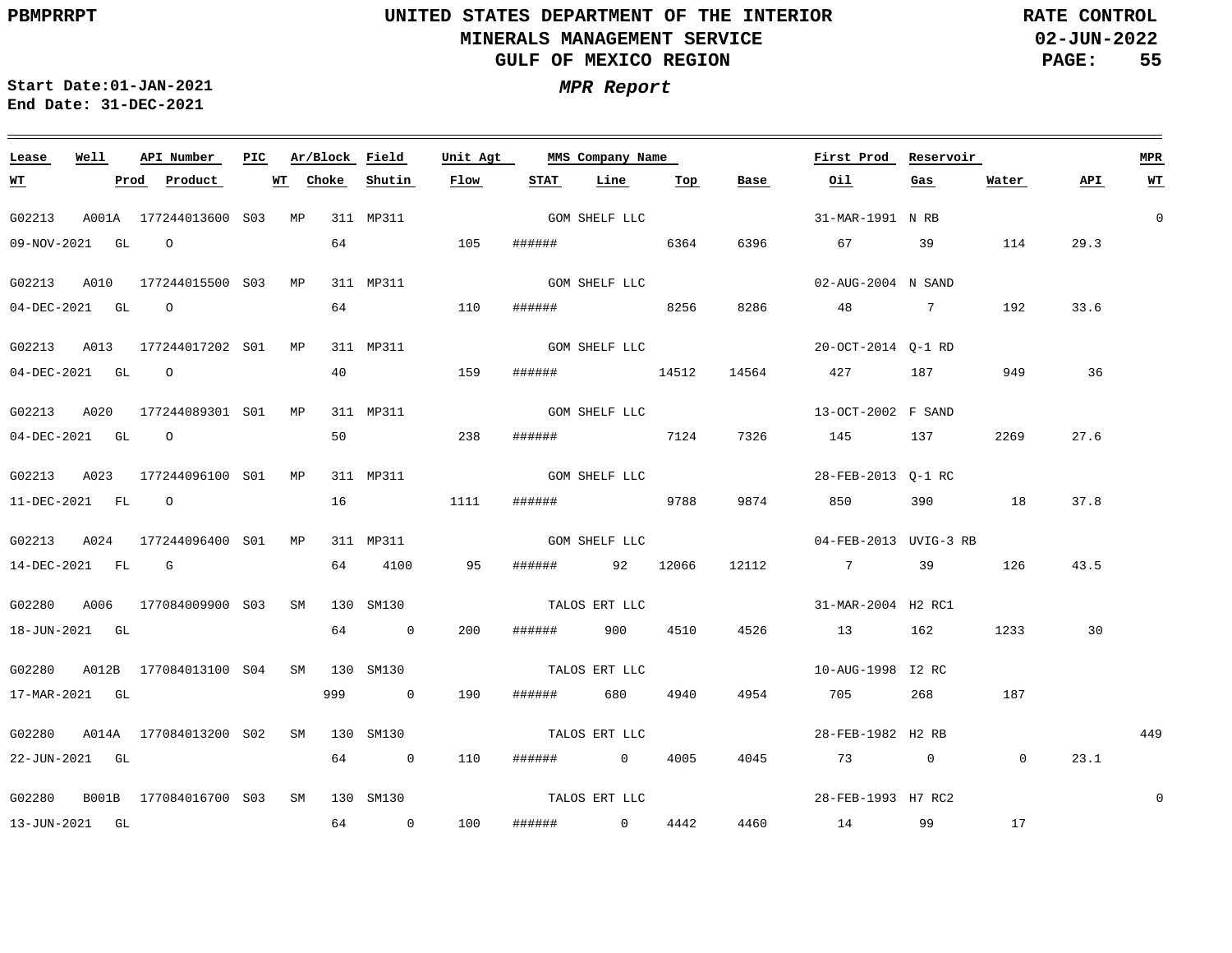**02-JUN-2022 PAGE: 56 RATE CONTROL**

**Start Date:01-JAN-2021 MPR Report End Date: 31-DEC-2021**

### <u> 1989 - Johann Barn, mars ann an t-Amhain Aonaich an t-Aonaich an t-Aonaich ann an t-Aonaich ann an t-Aonaich</u> **Lease Well API Number Ar/Block PIC MMS Company Name Field Unit Agt First Prod Reservoir MPR STAT Line Top Water WT Prod Product WT Choke Shutin Flow Base Oil Gas API WT** TALOS ERT LLC G02280 A023B 177084017400 S03 SM 130 SM130 30-JUN-1994 H RB 20-JUN-2021 GL 64 0 60 ###### 325 4048 4056 28 190 0 24.4 TALOS ERT LLC G02280 B007A 177084019800 D02 SM 130 SM130 30-NOV-1998 H7 RC 4468 28-JUN-2021 GL 64 0 120 ###### 0 4432 12 477 2 TALOS ERT LLC G02280 B007D 177084019800 D03 SM 130 SM130 10-OCT-1998 H2 RC3 64 253 30-JUN-2021 GL 0 180 ###### 0 4210 4225 34 822 TALOS ERT LLC G02280 C026A 177084022900 SM 130 SM130 S02 23-JUL-1995 J RF 207 14-JUN-2021 GL 64 0 ###### 600 6576 6736 127 328 218 33.6 TALOS ERT LLC G02280 C024 177084025600 SM S02 130 SM130 31-MAY-2021 I2 RC 24 31 36.7 .63 23-MAY-2021 FL O 652 ###### 6570 6660 594 707 1 G02280 C024 177084025600 SM S02 130 SM130 TALOS ERT LLC 31-MAY-2021 I2 RC 773  $\overline{0}$ 36.7 27-JUN-2021 GL 28 0 ###### 1360 6570 6660 352 1649 G02280 A039 177084027701 S01 SM 130 SM130 TALOS ERT LLC 31-DEC-1978 K7 RJ 15 27-JUN-2021 GL 64 0 100 ###### 900 6910 7060 21 138 104 28.7 TALOS ERT LLC G02280 A040A 177084029700 S02 SM 130 SM130 31-DEC-1980 H2 RB2  $\Omega$ 21-JUN-2021 FL 64 0 115 ###### 0 4480 4528 61 0  $\overline{0}$ 28.7 TALOS ERT LLC G02280 D004 177084038000 S03 SM 130 SM130 01-MAR-2004 H2 RC2 23-JUN-2021 GL 20 0 360 ###### 0 3899 3934 19 60 75 27.1 TALOS ERT LLC G02280 D008 177084046400 S03 SM 130 SM130 30-JUN-2008 G6 RC4  $\Omega$ 25-JUN-2021 GL 64 0 100 ###### 0 4406 4430 0 102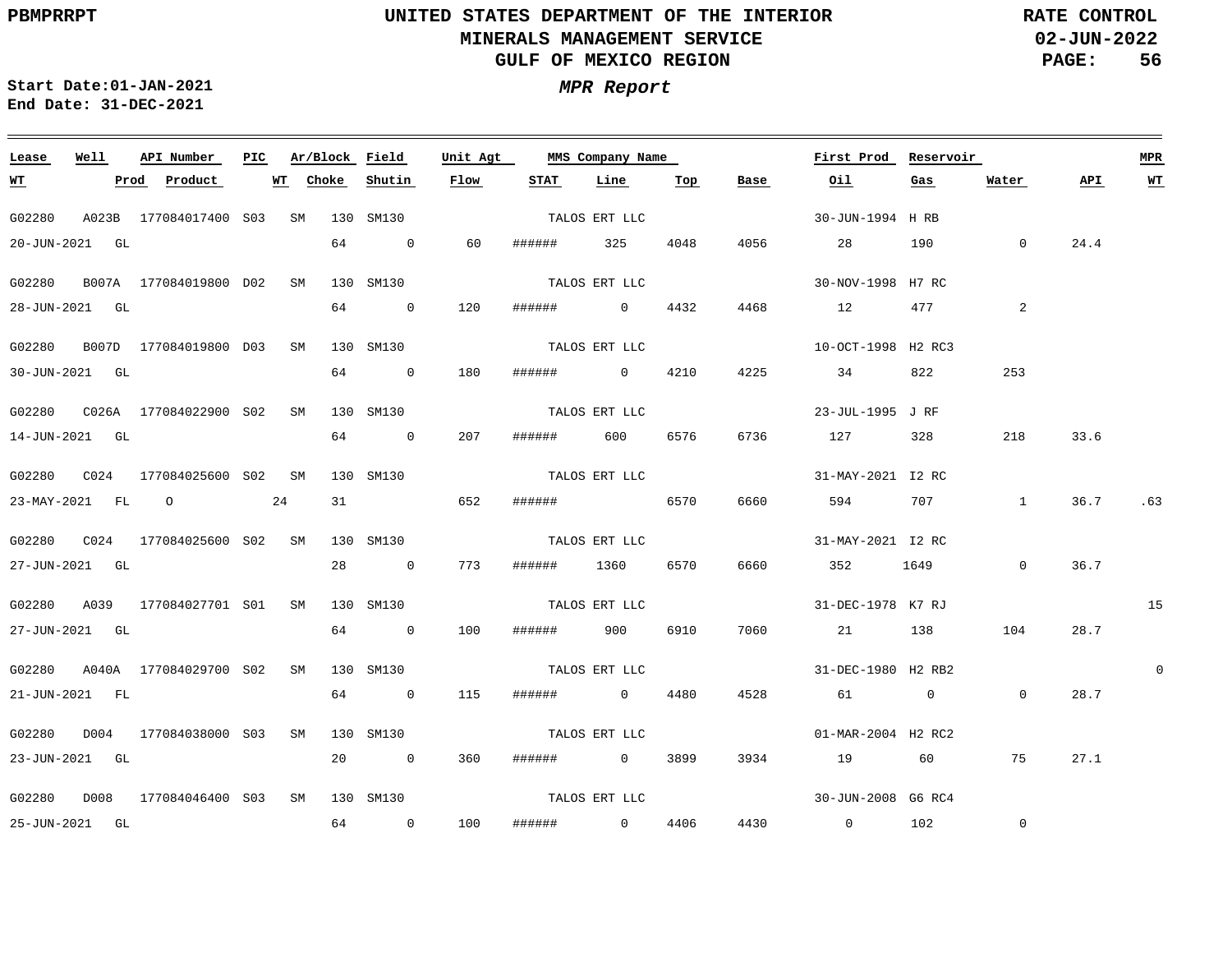**02-JUN-2022 PAGE: 57 RATE CONTROL**

 $\equiv$ 

| Lease      | Well           | API Number                      | PIC |    | Ar/Block Field |                | Unit Agt |             | MMS Company Name |      |      | First Prod              | Reservoir |                |      | <b>MPR</b> |
|------------|----------------|---------------------------------|-----|----|----------------|----------------|----------|-------------|------------------|------|------|-------------------------|-----------|----------------|------|------------|
| <u> WТ</u> |                | Product<br>Prod                 |     | WТ | Choke          | Shutin         | Flow     | <b>STAT</b> | Line             | Top  | Base | Oil                     | Gas       | Water          | API. | <b>WT</b>  |
| G02280     | D015           | 177084048001 S01                |     | SM |                | 130 SM130      |          |             | TALOS ERT LLC    |      |      | 04-AUG-1995 H9 RC       |           |                |      |            |
|            | 24-JUN-2021 GL |                                 |     |    | 80             | $\overline{0}$ | 170      | ######      | $\overline{0}$   | 5858 | 6407 | $\overline{\mathbf{a}}$ | 26        | $\overline{4}$ | 33.4 |            |
| G02280     | D018           | 177084050202 S02                |     | SM |                | 130 SM130      |          |             | TALOS ERT LLC    |      |      | 17-FEB-2004 I2 RC       |           |                |      |            |
|            | 29-MAY-2021 GL |                                 |     |    | 64             | $\overline{0}$ | 90       | ######      | $\overline{0}$   | 4910 | 4950 | 63                      | 77 — 20   | 251            | 31   |            |
| G02280     |                | D017 177084050703 S02           |     | SM |                | 130 SM130      |          |             | TALOS ERT LLC    |      |      | 31-MAY-2011 H2 RD SAND  |           |                |      |            |
|            | 23-MAY-2021 GL |                                 |     |    | 64             | $\sim$ 0       | 100      | ######      | $\overline{0}$   | 4504 | 4544 | 50                      | 83        | 450            | 27   |            |
| G02280     |                | D020A 177084050900 S02          |     | SM |                | 130 SM130      |          |             | TALOS ERT LLC    |      |      | 31-JAN-1993 H2 RC3      |           |                |      | 554        |
|            | 07-JUN-2021 GL |                                 |     |    | 64             | $\overline{0}$ | 300      | ######      | $\overline{0}$   | 4330 | 4400 | 41                      | 99        | 1330           | 26.7 |            |
|            |                | G02280 D028A 177084053900 S02   |     | SM |                | 130 SM130      |          |             | TALOS ERT LLC    |      |      | 30-SEP-1994 K6 RD       |           |                |      | 437        |
|            | 25-MAY-2021 GL |                                 |     |    | 64             | $\overline{0}$ | 130      | ######      | $\overline{0}$   | 6352 | 6455 | 54                      | 120       | 190            | 32.2 |            |
|            |                | G02280 E004 177084064400 S02    |     | SM |                | 130 SM130      |          |             | TALOS ERT LLC    |      |      | 31-OCT-2003 H RH        |           |                |      |            |
|            | 06-JUN-2021 GL |                                 |     |    | 64             | $\overline{0}$ | 120      | ######      | $\sim$ 0         | 5714 | 5748 | 13                      | 165       | 45             | 33.9 |            |
| G02280     |                | E010 177084065800 S02           |     | SM |                | 130 SM130      |          |             | TALOS ERT LLC    |      |      | 30-NOV-2020 H2 RG2      |           |                |      |            |
|            | 24-JUN-2021 GL |                                 |     |    | 64             | $\overline{0}$ | 140      | ######      | 1150             | 6388 | 6456 | 36 36                   | 62        | 541            | 31.2 |            |
| G02280     |                | E011 177084066000 S02           |     | SM |                | 130 SM130      |          |             | TALOS ERT LLC    |      |      | 30-SEP-2011 K2 RJ5      |           |                |      |            |
|            | 27-JUN-2021 GL |                                 |     |    | 64             | $\overline{0}$ | 120      | ######      | 1100             | 7890 | 7916 | 219                     | 266       | 60             | 26.5 |            |
| G02280     |                | E013 177084066200 S01           |     | SM |                | 130 SM130      |          |             | TALOS ERT LLC    |      |      | 30-JUN-1994 K4 RJ5      |           |                |      | 182        |
|            | 26-JUN-2021 GL |                                 |     |    | 64             | $\overline{0}$ | 120      | ######      | 1080             | 9316 | 9454 | 58 3                    | 89        | 1099           | 24.2 |            |
|            |                |                                 |     |    |                |                |          |             |                  |      |      |                         |           |                |      |            |
|            |                | G02280 E017 177084066802 S01 SM |     |    |                | 130 SM130      |          |             | TALOS ERT LLC    |      |      | 31-MAR-2014 I-2 SAND    |           |                |      |            |
|            | 05-JUN-2021 FL |                                 |     |    | 30             | $\overline{0}$ | 130      | ######      | 1100             | 8125 | 8150 | 71                      | 30        | 1343           | 25.9 |            |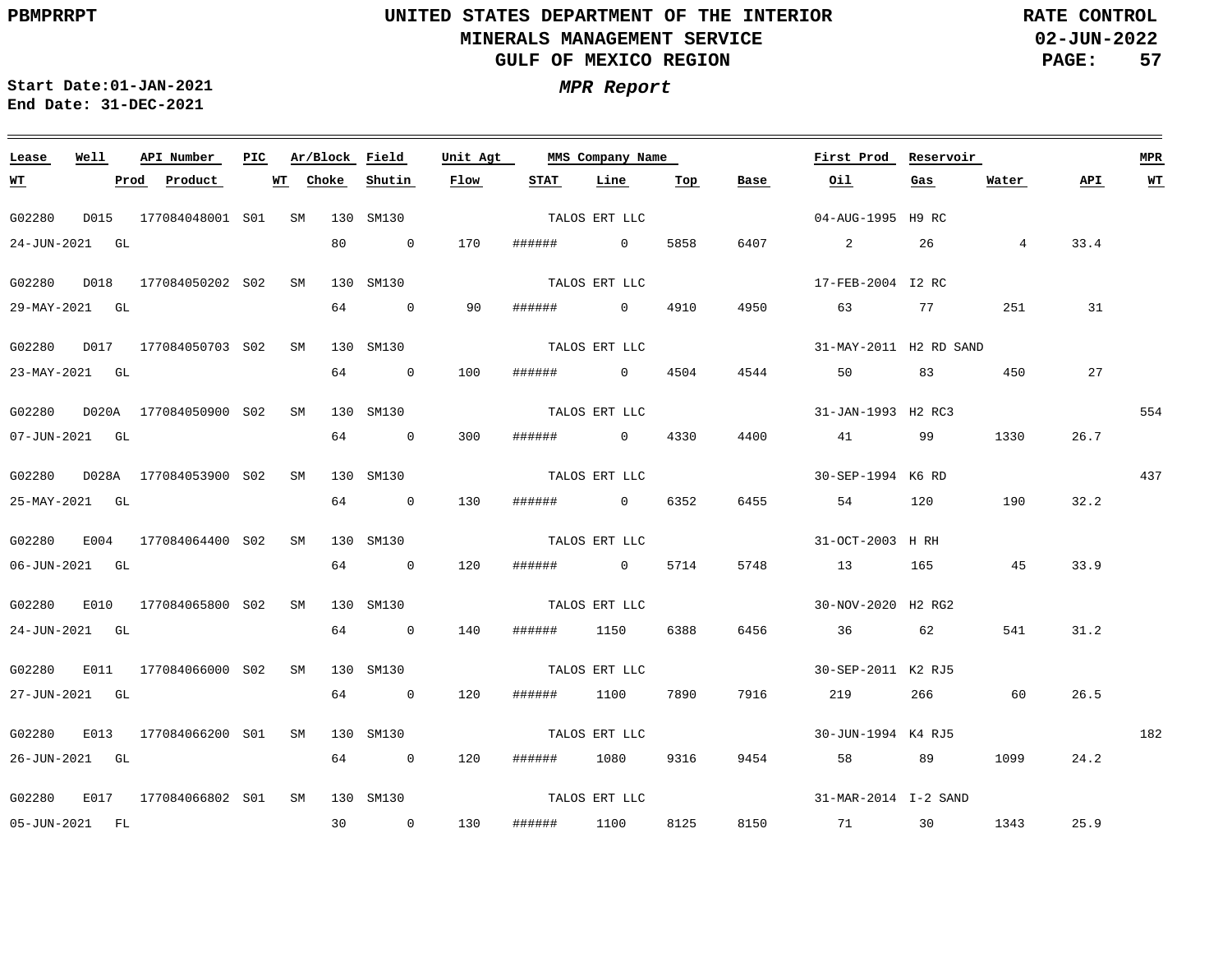**02-JUN-2022 PAGE: 58 RATE CONTROL**

 $\overline{\phantom{a}}$ 

| Lease            | Well | API Number                                | <b>PIC</b> |    | Ar/Block Field |                | Unit Agt |              | MMS Company Name  |      |                   | First Prod                   | Reservoir |                |      | <b>MPR</b> |
|------------------|------|-------------------------------------------|------------|----|----------------|----------------|----------|--------------|-------------------|------|-------------------|------------------------------|-----------|----------------|------|------------|
| <u>WТ</u>        |      | Prod Product                              |            | WТ | Choke          | Shutin         | Flow     | STAT         | Line              | Top  | Base              | Oil                          | Gas       | Water          | API. | <b>WT</b>  |
| G02280           |      | E023 177084096800 S01 SM 130 SM130        |            |    |                |                |          |              | TALOS ERT LLC     |      |                   | 20-MAY-2014 H7               |           |                |      |            |
| 04-JUN-2021 GL   |      |                                           |            |    | 64             | $\overline{0}$ | 130      | ######       | 1050              | 6900 | 6920              | $8\overline{)}$              | 696       | 72             | 36   |            |
| G02281           |      | A031 177084023301 S02 SM                  |            |    |                | 131 SM130      |          |              | TALOS ERT LLC     |      |                   | 31-JUL-2020 K-2 Layer 1 Sand |           |                |      |            |
| 07-JUN-2021 GL   |      |                                           |            |    | 64             | $\sim$ 0       | 120      | ######       | 1010              | 7860 | 7953              | 25 156 4                     |           |                | 28.7 |            |
|                  |      | G02281 D042 177084074100 S01 SM           |            |    |                | 131 SM130      |          |              | TALOS ERT LLC     |      |                   | 28-FEB-1991 K2 RB1           |           |                |      | 235        |
| 26-MAY-2021 GL   |      |                                           |            |    |                | 64 0           | 100      | ######       | 1200 10010        |      |                   | 10153 28                     |           | 80 114         | 26.2 |            |
| G02316 CB002     |      | 177074035701 S06 SM                       |            |    |                | 288 SM009      |          |              | COX OPERATING LLC |      |                   | 31-MAY-2021 10300 FB-U Sand  |           |                |      |            |
| 30-MAY-2021 FL G |      |                                           |            | 6  | 32             | 3700           | 3700     | ######       | 931 11202         |      |                   | 11263 36                     | 2552      | 8 <sup>1</sup> | 44.3 | .62        |
|                  |      | G02318 K002 177104165501 S01 EI           |            |    |                | 339 EI330      |          |              | ARENA OFFSHORE LP |      |                   | 14-DEC-2012 5500L890 SAND    |           |                |      |            |
| 29-JUN-2021 GL   |      |                                           |            |    | 64             |                | 80       | ######       | 8684              |      | 8810              | 143                          |           | 86 143         | 34   |            |
|                  |      | G02318 K002 177104165501 S01 EI           |            |    |                | 339 EI330      |          |              | ARENA OFFSHORE LP |      |                   | 14-DEC-2012 5500L890 SAND    |           |                |      |            |
| 24-DEC-2021 GL 0 |      |                                           |            |    | 64             |                | 70       | ######       | 8684              |      | 8810              | 96                           |           | 115 113        | 34   |            |
|                  |      | G02318 K004 177104165703 S02 EI           |            |    |                | 339 EI330      |          |              | ARENA OFFSHORE LP |      |                   | 28-FEB-2018 4500 S900 SAND   |           |                |      |            |
| 15-JUN-2021 FL   |      |                                           |            |    |                | 64 1172        | 660      | ######       | 540               | 9280 | 9390              | 25                           |           | 7484 2         |      |            |
|                  |      | G02318 K004 177104165703 S02 EI           |            |    |                | 339 EI330      |          |              | ARENA OFFSHORE LP |      |                   | 28-FEB-2018 4500 S900 SAND   |           |                |      |            |
| 10-NOV-2021 FL G |      |                                           |            |    |                | 64 1190        | 550      | ######       | 540               | 9280 | 9390              | 20                           | 7929      | 17             | 58   |            |
|                  |      | G02318 K015 177104166003 S01 EI           |            |    |                | 339 EI330      |          |              |                   |      | ARENA OFFSHORE LP | 31-MAY-2013 3800S360 SAND    |           |                |      |            |
| 23-JUN-2021 GL   |      |                                           |            |    | 64             |                | 80       | ######       | 7244              |      | 7786              | 78 78                        |           | 75 — 175<br>52 | 30   |            |
|                  |      | G02318 K015 177104166003 S01 EI 339 EI330 |            |    |                |                |          |              |                   |      |                   |                              |           |                |      |            |
| 12-DEC-2021 GL 0 |      |                                           |            |    | 64             |                | 75       | ####### 7244 |                   |      |                   | 7786 82                      |           | 79 39          | 31   |            |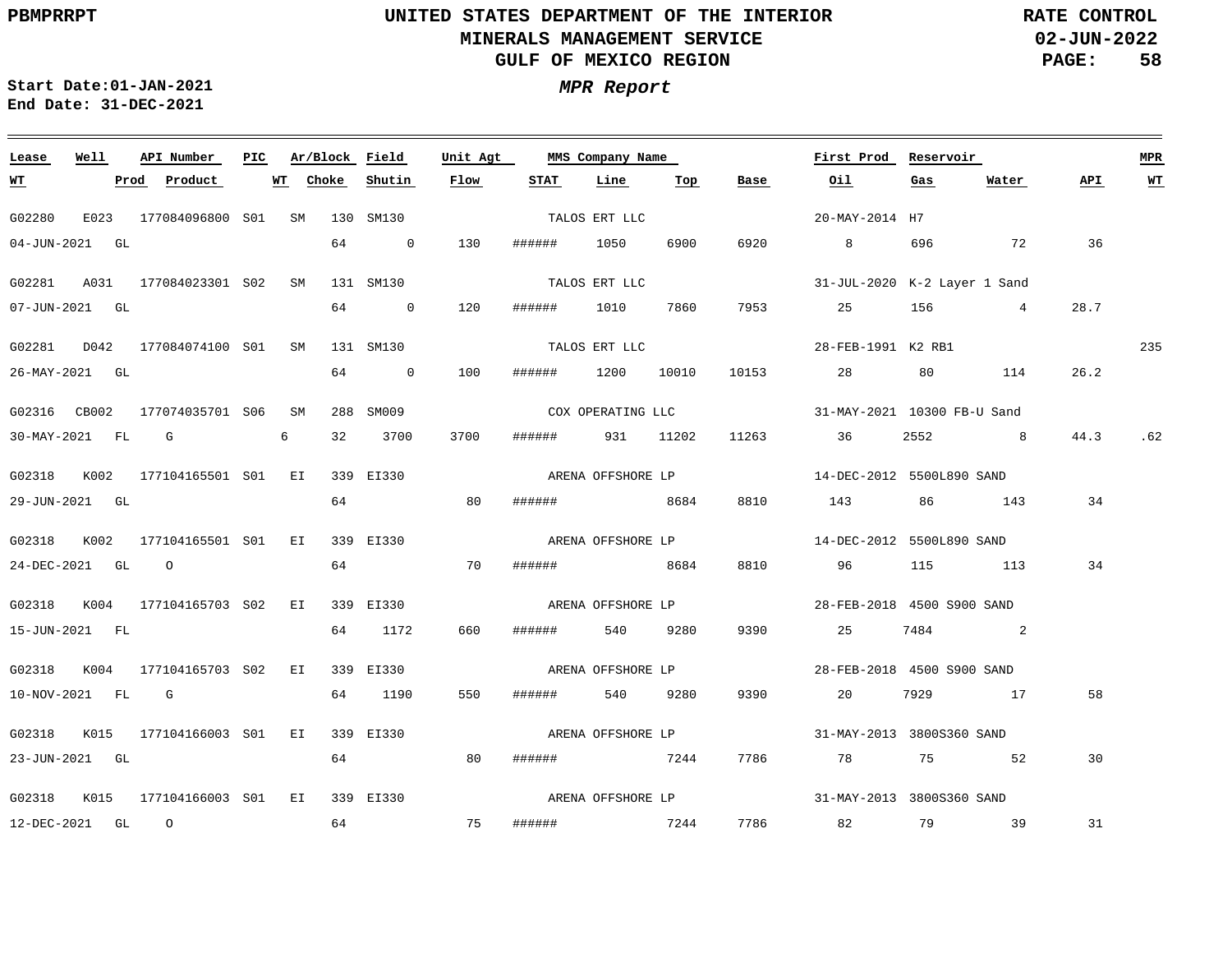$\equiv$ 

# **UNITED STATES DEPARTMENT OF THE INTERIOR MINERALS MANAGEMENT SERVICE GULF OF MEXICO REGION**

**02-JUN-2022 PAGE: 59 RATE CONTROL**

| Lease            | Well |      | API Number                                   | PIC |    | Ar/Block Field |         | Unit Agt |                | MMS Company Name  |                 |                   | First Prod                                           | Reservoir |         |      | <b>MPR</b> |
|------------------|------|------|----------------------------------------------|-----|----|----------------|---------|----------|----------------|-------------------|-----------------|-------------------|------------------------------------------------------|-----------|---------|------|------------|
| <u>WT</u>        |      | Prod | Product                                      |     | WT | Choke          | Shutin  | Flow     | <b>STAT</b>    | Line              | Тор             | Base              | Oil                                                  | Gas       | Water   | API. | WT         |
| G02318           |      |      | K011 177104167200 S01 EI 339 EI330           |     |    |                |         |          |                | ARENA OFFSHORE LP |                 |                   | 31-AUG-2014 6200S200                                 |           |         |      |            |
| 21-JUN-2021 FL   |      |      |                                              |     |    | 49             |         | 150      | ###### 11155   |                   |                 | 11300             | 214                                                  | 287       | 308     | 29   |            |
| G02318           |      |      | K011 177104167200 S01 EI 339 EI330           |     |    |                |         |          |                |                   |                 | ARENA OFFSHORE LP | 31-AUG-2014 6200S200                                 |           |         |      |            |
| 14-DEC-2021 FL 0 |      |      |                                              |     |    | 64             |         | 130      | ######         |                   | 11155           | 11300             | 175                                                  |           | 230 285 | 30   |            |
|                  |      |      | G02391 A011 427094086000 S01 HI A 571 HI571A |     |    |                |         |          |                |                   |                 |                   | SANARE ENERGY PARTNERS LLC 02-JUL-1996 P-1 SAND FBA  |           |         |      |            |
| 12-JUN-2021 GL   |      |      |                                              |     |    | 64             | 2100    | 270      | ######         |                   |                 |                   | 200 12666 12686 14 133                               |           | 36      | 41.2 |            |
|                  |      |      | G02391 A011 427094086000 S01 HI A 571 HI571A |     |    |                |         |          |                |                   |                 |                   | SANARE ENERGY PARTNERS LLC 602-JUL-1996 P-1 SAND FBA |           |         |      |            |
| 29-NOV-2021 GL 0 |      |      |                                              |     |    | 64             | 3100    | 300      | ######         |                   | 250 12666 12686 |                   | 16 126 10                                            |           |         | 42   |            |
|                  |      |      | G02391 A017 427094092500 S03 HI A 571 HI571A |     |    |                |         |          |                |                   |                 |                   |                                                      |           |         |      |            |
| 15-JUN-2021 FL   |      |      |                                              |     |    | 128            | 1330    | 910      | ######         |                   |                 |                   | 875 12020 12070 86                                   | 5132 13   |         | 55.2 |            |
|                  |      |      | G02391 A017 427094092500 S03 HI A 571 HI571A |     |    |                |         |          |                |                   |                 |                   |                                                      |           |         |      |            |
| 27-NOV-2021 FL G |      |      |                                              |     |    |                | 64 1320 | 910      | ######         |                   | 900 12020 12070 |                   | 86                                                   | 4599      | 86      | 55   |            |
|                  |      |      | G02391 A016 427094094102 S02 HI A 571 HI571A |     |    |                |         |          |                |                   |                 |                   | SANARE ENERGY PARTNERS LLC 17-OCT-2000 P-1 SAND FBB  |           |         |      |            |
| 12-JUN-2021 GL   |      |      |                                              |     |    |                | 64 1390 | 310      | ######         |                   | 200 13120 13200 |                   | 182                                                  | 267 315   |         | 38.2 |            |
|                  |      |      | G02391 A016 427094094102 S02 HI A 571 HI571A |     |    |                |         |          |                |                   |                 |                   |                                                      |           |         |      |            |
|                  |      |      | 28-NOV-2021 GL O                             |     |    |                | 64 1795 | 300      | # # # # # #    |                   | 250 13120       | 13200             | 130                                                  |           | 220 259 | 42   |            |
|                  |      |      | G02572 A001 177064021600 S01 VR 331 VR331    |     |    |                |         |          | TALOS ERT LLC  |                   |                 |                   | 31-DEC-1977 AB9 FB1                                  |           |         |      | 212        |
| 17-MAY-2021 GL   |      |      |                                              |     |    |                | 64 0    | 150      | ####### 0 6354 |                   |                 | 6442              | 154                                                  | 768 — 17  | 101     | 37.7 |            |
|                  |      |      | G02572 A006 177064026401 S01 VR 331 VR331    |     |    |                |         |          | TALOS ERT LLC  |                   |                 |                   | 30-NOV-1993 AB-7FB1                                  |           |         | 1412 |            |
| 31-MAY-2021 GL   |      |      |                                              |     |    |                | 64 0    | 100      | ###### 0 7250  |                   |                 | 7320              | 99 74 74 31.5                                        |           |         |      |            |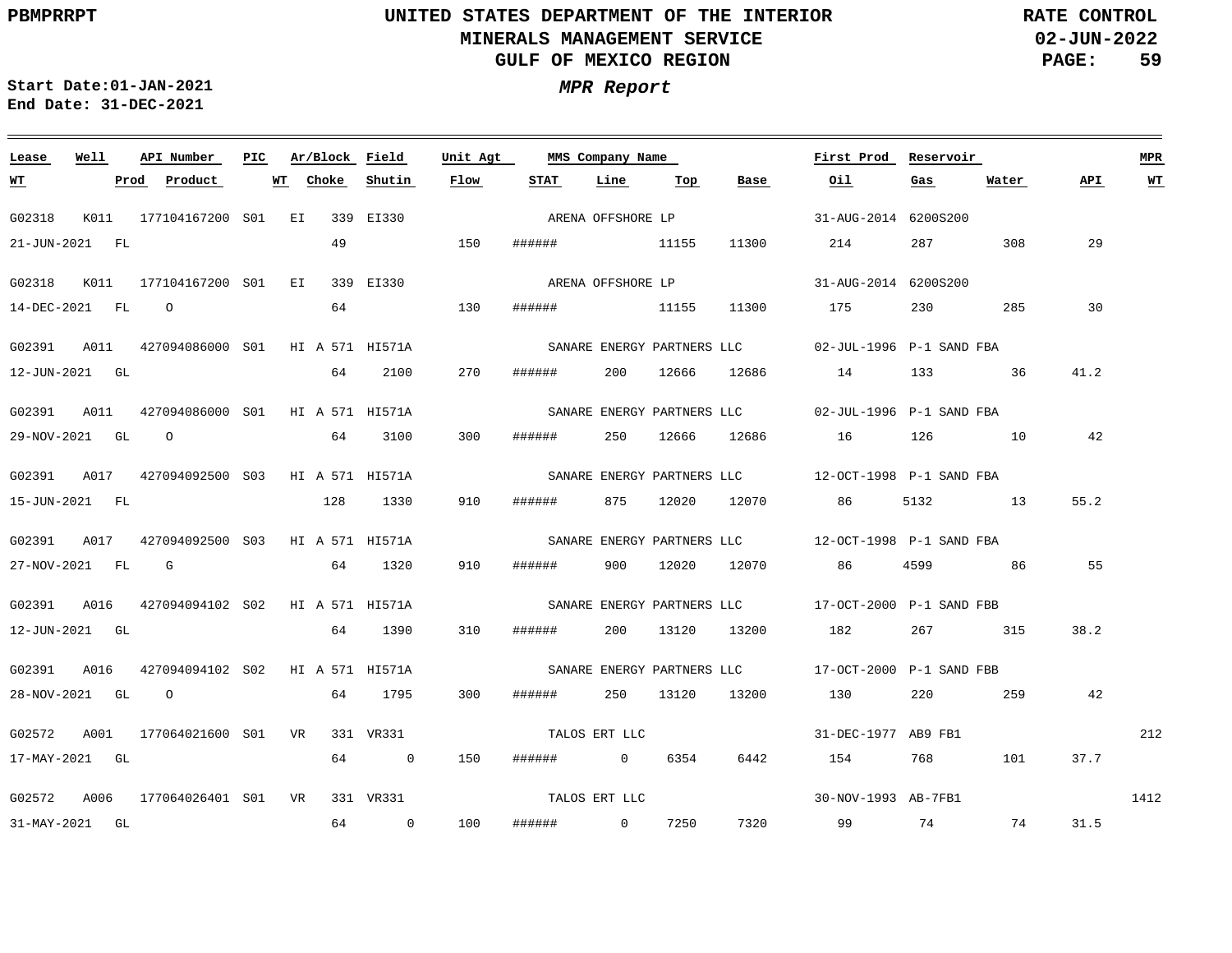**02-JUN-2022 PAGE: 60 RATE CONTROL**

**Start Date:01-JAN-2021 MPR Report End Date: 31-DEC-2021**

<u> Andreas Andreas Andreas Andreas Andreas Andreas Andreas Andreas Andreas Andreas Andreas Andreas Andreas Andr</u>

| Well<br>API Number<br>Lease |      |  | PIC                                       | Ar/Block Field |          | Unit Agt  |                   | MMS Company Name  |                   |      | First Prod | Reservoir                                                                                                                                                                                                                                                                                                                                                                                             |             |                | <b>MPR</b>  |           |  |
|-----------------------------|------|--|-------------------------------------------|----------------|----------|-----------|-------------------|-------------------|-------------------|------|------------|-------------------------------------------------------------------------------------------------------------------------------------------------------------------------------------------------------------------------------------------------------------------------------------------------------------------------------------------------------------------------------------------------------|-------------|----------------|-------------|-----------|--|
| <u>WT</u>                   |      |  | <u>Prod</u> Product                       |                | WT Choke | Shutin    | Flow              | STAT              | Line              | Top  | Base       | <u>0il</u>                                                                                                                                                                                                                                                                                                                                                                                            | Gas         | Water          | API         | <u>WT</u> |  |
| G02572                      |      |  | A010 177064030000 S06 VR 331 VR331        |                |          |           |                   |                   | TALOS ERT LLC     |      |            | 31-MAY-2018 Trim A-12                                                                                                                                                                                                                                                                                                                                                                                 |             |                |             |           |  |
| 24-MAY-2021 FL              |      |  |                                           |                |          | 64 0      | 120               | ######            | 1260              | 4596 | 4608       | $\overline{0}$                                                                                                                                                                                                                                                                                                                                                                                        | 560 700     | 52             |             |           |  |
| G02572                      |      |  | A017 177064035500 S03 VR                  |                |          | 331 VR331 |                   |                   | TALOS ERT LLC     |      |            | 31-DEC-2011 Trim A-14                                                                                                                                                                                                                                                                                                                                                                                 |             |                |             |           |  |
| 15-MAY-2021 GL              |      |  |                                           |                |          | 64 0      | 150               | ###### 580        |                   | 5300 | 5314       | 14 68                                                                                                                                                                                                                                                                                                                                                                                                 |             | 320            | 30.6        |           |  |
|                             |      |  | G02572 A025 177064068601 S03 VR           |                |          |           | 331 VR331         | TALOS ERT LLC     |                   |      |            | 31-JUL-2021 TRIM A-13                                                                                                                                                                                                                                                                                                                                                                                 |             |                |             |           |  |
|                             |      |  | 24-JUL-2021 FL G 24                       |                |          | 25 1755   | 1550              | ###### 800 7420   |                   |      | 7470       | $\overline{0}$                                                                                                                                                                                                                                                                                                                                                                                        | 2994 — 2005 | 10             |             | .6        |  |
| G02572 A029                 |      |  | 177064081801 S01 VR                       |                |          | 331 VR331 |                   |                   | TALOS ERT LLC     |      |            | 30-JUN-2007 ANG B-1 FB3                                                                                                                                                                                                                                                                                                                                                                               |             |                |             |           |  |
| 24-MAY-2021 GL              |      |  |                                           |                |          | 64 0      | 120               | ####### 0 7889    |                   |      | 7900       | 18 92                                                                                                                                                                                                                                                                                                                                                                                                 |             | $\mathbf 0$    | 38          |           |  |
|                             |      |  | G02613 B004 177104056502 S01 EI 332 EI330 |                |          |           | ARENA OFFSHORE LP |                   |                   |      |            | 21-JUN-2003 I-D, RC                                                                                                                                                                                                                                                                                                                                                                                   |             |                |             |           |  |
| 25-JUN-2021 FL              |      |  |                                           |                |          | 64 1640   | 140               | ###### 125 7295   |                   |      | 8860       | $0$ 133                                                                                                                                                                                                                                                                                                                                                                                               |             | $\overline{0}$ |             |           |  |
| G02613                      | B004 |  | 177104056502 SO1 EI 332 EI330             |                |          |           | ARENA OFFSHORE LP |                   |                   |      |            | 21-JUN-2003 I-D, RC                                                                                                                                                                                                                                                                                                                                                                                   |             |                |             |           |  |
| 31-OCT-2021 FL G            |      |  |                                           |                |          | 64 1340   | 140               | ###### 135 7295   |                   |      | 8860       | $0$ 150                                                                                                                                                                                                                                                                                                                                                                                               |             | $\overline{0}$ | $\mathbf 0$ |           |  |
| G02624                      |      |  | B006 177154023701 S01 ST 36 ST036         |                |          |           |                   |                   |                   |      |            |                                                                                                                                                                                                                                                                                                                                                                                                       |             |                |             |           |  |
| 29-MAR-2021 GL              |      |  |                                           |                |          | 79 1179   | 157               | ###### 153 11218  |                   |      |            | 11230 30 121                                                                                                                                                                                                                                                                                                                                                                                          |             | 983            | 33          |           |  |
| G02624                      | B006 |  | 177154023701 S01 ST                       |                |          | 36 ST036  |                   |                   | ARENA OFFSHORE LP |      |            | 05-MAY-2003 C-1C SAND                                                                                                                                                                                                                                                                                                                                                                                 |             |                |             |           |  |
| 29-DEC-2021 GL G            |      |  |                                           |                |          | 79 1185   | 140               | ###### 1015 11218 |                   |      | 11230      | $\overline{\mathbf{a}}$ and $\overline{\mathbf{a}}$ and $\overline{\mathbf{a}}$ and $\overline{\mathbf{a}}$ and $\overline{\mathbf{a}}$ and $\overline{\mathbf{a}}$ and $\overline{\mathbf{a}}$ and $\overline{\mathbf{a}}$ and $\overline{\mathbf{a}}$ and $\overline{\mathbf{a}}$ and $\overline{\mathbf{a}}$ and $\overline{\mathbf{a}}$ and $\overline{\mathbf{a}}$ and $\overline{\mathbf{a}}$ a |             | 542 38         | 33          |           |  |
| G02624                      |      |  | B009 177154028901 S04 ST 36 ST036         |                |          |           |                   |                   |                   |      |            |                                                                                                                                                                                                                                                                                                                                                                                                       |             |                |             |           |  |
| 22-MAR-2021 FL              |      |  |                                           |                |          | 96 1163   | 171               | ###### 145 11434  |                   |      | 11450      | 131                                                                                                                                                                                                                                                                                                                                                                                                   | 220         | 394            | 35          |           |  |
| G02624                      | B009 |  | 177154028901 S04 ST 36 ST036              |                |          |           |                   |                   |                   |      |            |                                                                                                                                                                                                                                                                                                                                                                                                       |             |                |             |           |  |
| 27-DEC-2021 FL 0            |      |  |                                           |                | 96       | 158       |                   | ####### 11434     |                   |      |            | 11450 136 59 196                                                                                                                                                                                                                                                                                                                                                                                      |             |                | 35          |           |  |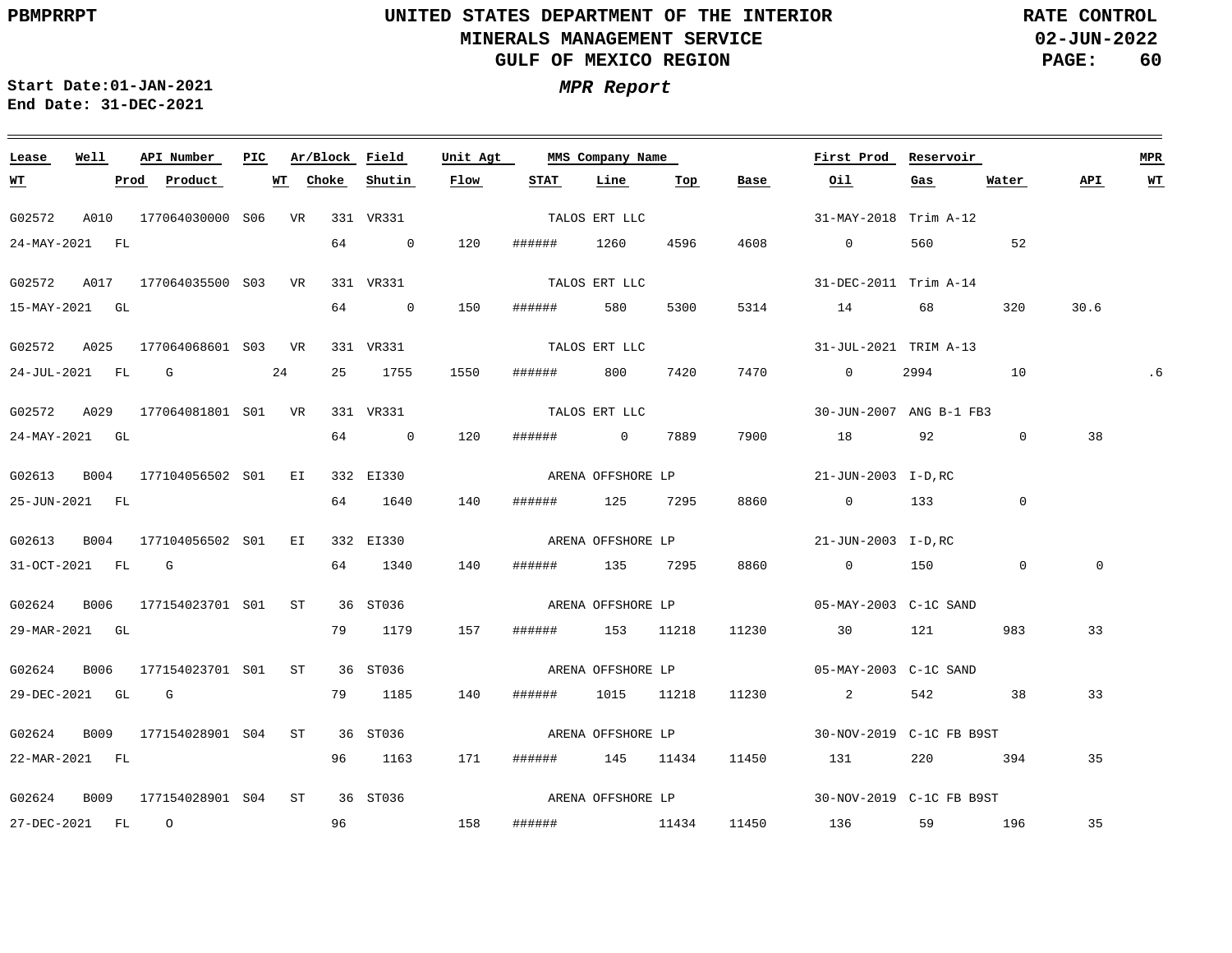**02-JUN-2022 PAGE: 61 RATE CONTROL**

**Start Date:01-JAN-2021 MPR Report End Date: 31-DEC-2021**

### G02625 A002 177154011101 S03 ST 37 ST037 G02625 A002 177154011101 S03 ST 37 ST037 G02625 A008 177154018601 S01 ST 37 ST037 G02625 A008 177154018601 S01 ST 37 ST037 G02625 H001 177154087500 D04 ST 37 ST037 G02625 H001D 177154087500 D03 ST 37 ST037 G02625 H002D 177154088000 D05 ST 37 ST037 G02625 H004 177154089303 S02 ST 37 ST037 G02625 H004 177154089303 S02 ST 37 ST037 G02625 H004 177154089303 S02 ST 37 ST037 **Lease Well API Number Ar/Block Field Unit Agt PIC MMS Company Name** 31-OCT-2018 C-1C SD FB A-2 ST 31-OCT-2018 C-1C SD FB A-2 ST ARENA OFFSHORE LP 08-SEP-1999 C2 SAND FB A8 ST 08-SEP-1999 C2 SAND FB A8 ST 30-SEP-2003 C-4A FBH3 25-SEP-2003 C-2 H2D/C-5 H5 23-JUL-2001 8700 FBH7 ARENA OFFSHORE LP 22-FEB-2020 8600 Sd FB H9 22-FEB-2020 8600 Sd FB H9 22-FEB-2020 8600 Sd FB H9 **First Prod Reservoir MPR** 27-JUN-2021 GL 21-DEC-2021 GL O 18-JUN-2021 GL 18-DEC-2021 GL O 21-JUN-2021 GL 29-JUN-2021 FL 22-JUN-2021 GL 06-FEB-2021 FL O 18 12-JUN-2021 FL 24-DEC-2021 FL O **WT Prod Product WT Choke Shutin Flow** 93 93 93 93 79 128 79 96 1692 96 1692 96 1419 176 ###### 9920 9944 178 240 ###### 11408 11428 49 10 1187 30 263 221 ###### 10959 11022 102 358 237 350 233 ###### 9028 9045 55 103 1775 244 ###### 220 9034 195 ###### 169 9034 9064 192 467 875 219 ###### 9920 9944 37 114 1189 33 ###### 11408 ###### 10480 ###### 1015 9034 9064 **STAT Line Top** 11428 27 1 871 10550 471 3483 3454 9064 282 640 1000 **Base Oil** 44 82 1048 33 160 197 731 **Gas Water** 30 30 31 32 27 .64 27 27 **API WT** ARENA OFFSHORE LP ARENA OFFSHORE LP ARENA OFFSHORE LP ARENA OFFSHORE LP ARENA OFFSHORE LP ARENA OFFSHORE LP ARENA OFFSHORE LP ARENA OFFSHORE LP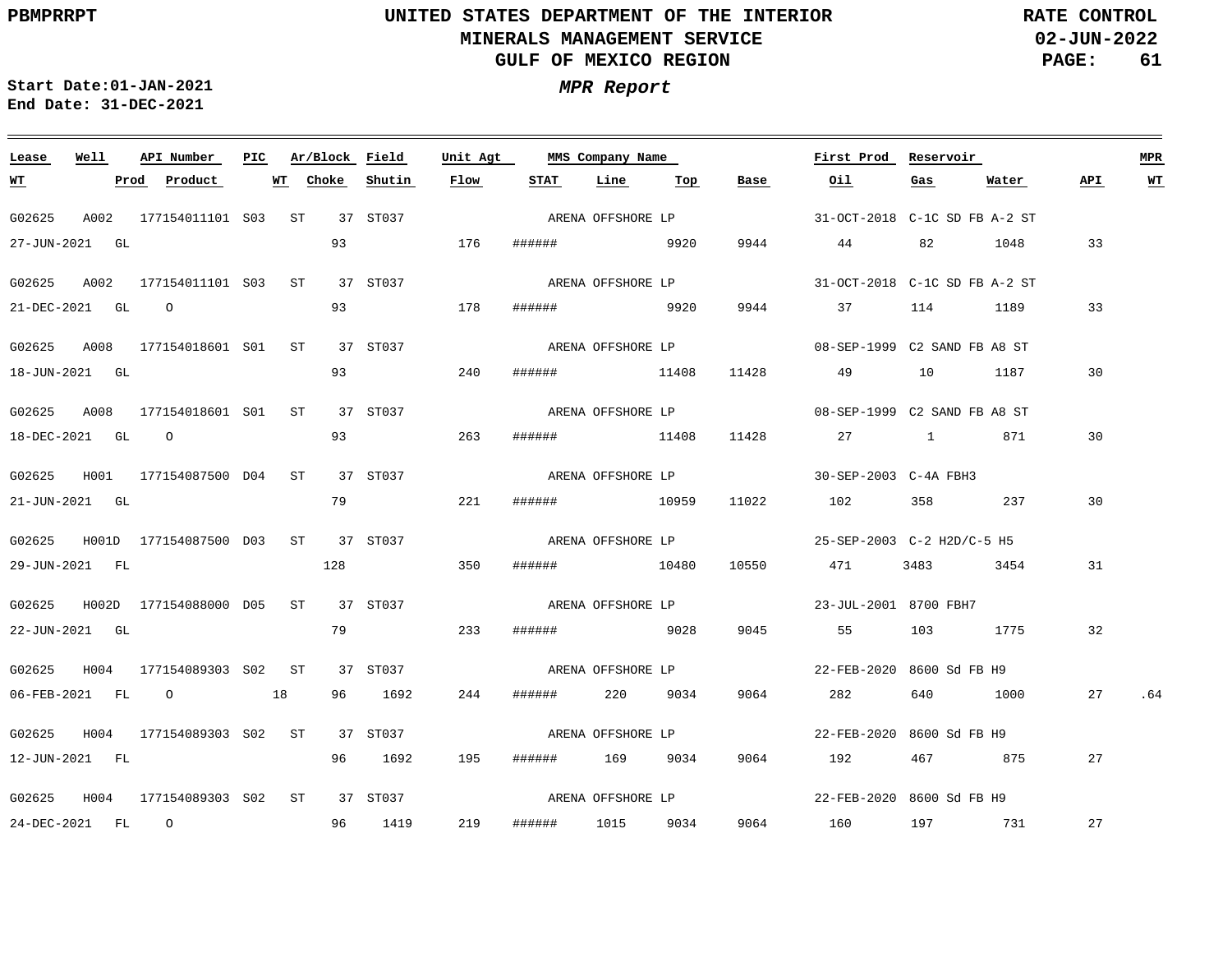**02-JUN-2022 PAGE: 62 RATE CONTROL**

**Start Date:01-JAN-2021 MPR Report End Date: 31-DEC-2021**

### **Lease Well API Number Ar/Block Field Unit Agt PIC MMS Company Name First Prod Reservoir MPR Choke Shutin Flow STAT Line Top API WT WT Prod Product WT Base Oil Gas Water** ARENA OFFSHORE LP G02625 H006D 177154089601 D02 ST 37 ST037 15-MAR-1997 8900 FBH6D 27-JUN-2021 GL 79 252 ###### 9086 9107 49 91 1595 31 ARENA OFFSHORE LP G02625 H006D 177154089601 D02 ST 37 ST037 15-MAR-1997 8900 FBH6D 79 283 9107 30-DEC-2021 GL O ###### 9086 48 157 1542 31 ARENA OFFSHORE LP G02625 H007 177154092603 S01 ST 37 ST037 31-MAR-2020 8700 FB H7 29 35 28-JUN-2021 FL 546 ###### 9405 9940 425 415 1210 G02625 H007 177154092603 S01 ST 37 ST037 31-MAR-2020 8700 FB H7 ARENA OFFSHORE LP 43 526 35 26-DEC-2021 FL O ###### 9405 9940 232 312 927 ARENA OFFSHORE LP G02625 H008 177154092700 D01 ST 37 ST037 01-OCT-1997 6640 96 2399 30 30-JUN-2021 FL 272 ###### 9010 9750 181 81 ARENA OFFSHORE LP G02625 H008 177154092700 D01 ST 37 ST037 01-OCT-1997 6640 96 282 2447 30 20-DEC-2021 FL O ###### 9010 9750 129 106 G02625 1001 177154093701 S01 ST 37 ST037 ARENA OFFSHORE LP 06-JAN-2005 D2 FBI1 96 27-MAY-2021 GL 185 ###### 12100 12134 45 127 1469 31 G02625 I004 177154096101 ST 37 ST037 S03 ARENA OFFSHORE LP 30-NOV-2017 C1C Lower 64 18-JUN-2021 FL 174 ###### 11222 11238 54 20 172 39 ARENA OFFSHORE LP G02625 I004 177154096101 ST 37 ST037 S03 30-NOV-2017 C1C Lower 64 10-DEC-2021 FL O 187 ###### 11222 11238 36 1 113 39 ARENA OFFSHORE LP G02625 I007 177154097500 ST 37 ST037 S0323-FEB-2006 C-1B FB17 31 12-JUN-2021 GL 96 183 ###### 10335 10382 82 57 1277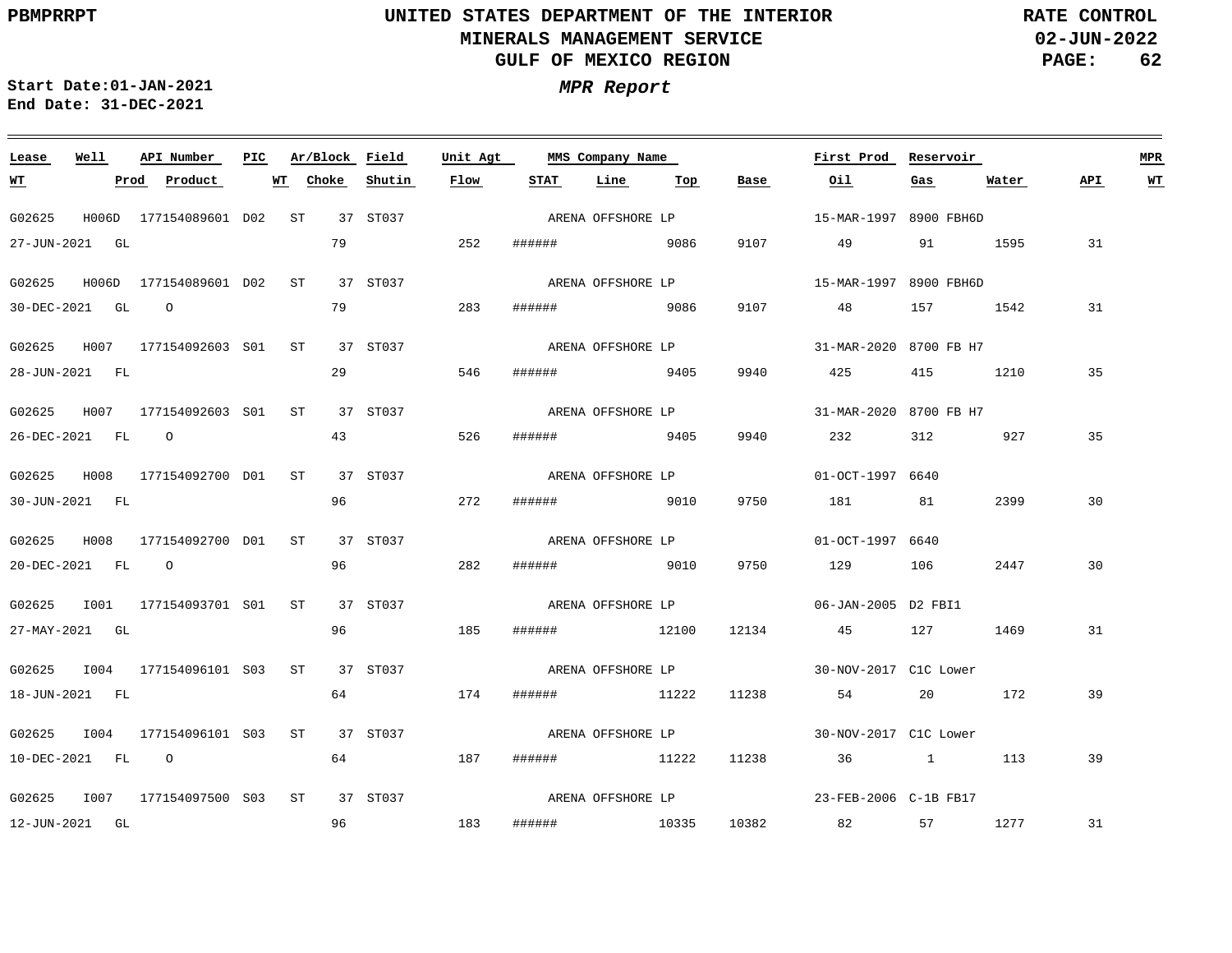$\equiv$ 

# **UNITED STATES DEPARTMENT OF THE INTERIOR MINERALS MANAGEMENT SERVICE GULF OF MEXICO REGION**

**02-JUN-2022 PAGE: 63 RATE CONTROL**

| Lease            | Well | API Number                               | PIC | Ar/Block Field |                        | Unit Agt |                   | MMS Company Name  |     |                       | First Prod                                                                      | Reservoir |       | <b>MPR</b> |         |
|------------------|------|------------------------------------------|-----|----------------|------------------------|----------|-------------------|-------------------|-----|-----------------------|---------------------------------------------------------------------------------|-----------|-------|------------|---------|
| <u>WT</u>        |      | Prod Product                             |     | WT Choke       | Shutin                 | Flow     | STAT              | Line              | Тор | Base                  | Oil                                                                             | Gas       | Water | API        | WT      |
| G02625           |      | I007 177154097500 S03 ST 37 ST037        |     |                |                        |          | ARENA OFFSHORE LP |                   |     | 23-FEB-2006 C-1B FB17 |                                                                                 |           |       |            |         |
|                  |      | 07-DEC-2021 GL 0                         |     | 96             | 194                    |          | ###### 10335      |                   |     | 10382                 | 76 76                                                                           | 63        | 1198  | 31         |         |
|                  |      | G02625 A011 177154097600 S01 ST 37 ST037 |     |                |                        |          | ARENA OFFSHORE LP |                   |     |                       | 09-AUG-1999 8600                                                                |           |       |            |         |
| 07-JUN-2021 GL   |      |                                          |     |                | 72 197                 |          | ###### 9916       |                   |     | 9937                  | 67 1 1048                                                                       |           |       | 31         |         |
|                  |      | G02625 A011 177154097600 S01 ST 37 ST037 |     |                |                        |          | ARENA OFFSHORE LP |                   |     |                       | 09-AUG-1999 8600                                                                |           |       |            |         |
|                  |      | 29-DEC-2021 GL O                         |     |                | 72 192                 |          | ####### 9916      |                   |     |                       | 9937 54 1                                                                       |           | 1033  | 31         |         |
| G02625 I002      |      | 177154101003 S02 ST                      |     |                | 37 ST037               |          |                   |                   |     | ARENA OFFSHORE LP     | 31-DEC-2020 C2A FB I2ST3                                                        |           |       |            |         |
|                  |      | 07-JAN-2021 FL 0 15                      |     |                | $8 \overline{)}$       | 1141     | ######            |                   |     |                       | 12166 12186 401 695 45                                                          |           |       |            | 35 .605 |
|                  |      | G02625 I002 177154101003 S02 ST          |     |                | 37 ST037               |          |                   |                   |     |                       |                                                                                 |           |       |            |         |
| 09-JUN-2021 FL   |      |                                          |     | 8              | 224                    |          |                   |                   |     |                       | ###### 12166 12186 38 8 108                                                     |           |       | 35         |         |
|                  |      | G02625 I002 177154101003 S03 ST          |     |                | 37 ST037               |          |                   |                   |     |                       |                                                                                 |           |       |            |         |
|                  |      | 30-NOV-2021 FL 0 18                      |     |                | $6 \hspace{1.5cm} 264$ |          | ######            |                   |     |                       | $11904$ $11919$ $21$ $1$ $1$                                                    |           |       |            | 36 .614 |
|                  |      | G02625 A016 177154102501 S02 ST          |     |                | 37 ST037               |          |                   |                   |     |                       |                                                                                 |           |       |            |         |
| 21-JUN-2021 GL   |      |                                          |     | 96             |                        | 173      |                   |                   |     |                       | ###### 11515 11535 34 1                                                         |           | 454   | 32         |         |
|                  |      | G02625 A016 177154102501 S02 ST 37 ST037 |     |                |                        |          |                   | ARENA OFFSHORE LP |     |                       | 31-AUG-2014 D2 FB A16                                                           |           |       |            |         |
| 29-DEC-2021 GL 0 |      |                                          |     |                | 96                     | 193      | ######            |                   |     |                       | 11515 11535 40 1                                                                |           | 361   | 32         |         |
|                  |      |                                          |     |                |                        |          |                   |                   |     |                       | G02625 1005 177154106600 S04 ST 37 ST037 ARENA OFFSHORE LP 17-MAY-2011 C4 FB 15 |           |       |            |         |
|                  |      |                                          |     |                |                        |          |                   |                   |     |                       |                                                                                 |           |       |            |         |
| 17-JUN-2021 FL   |      |                                          |     | 26             | 337                    |          |                   |                   |     |                       | ###### 13437 13447 41 174                                                       |           | 774   | 31         |         |
|                  |      | G02625 I005 177154106600 S04 ST 37 ST037 |     |                |                        |          |                   |                   |     |                       |                                                                                 |           |       |            |         |
|                  |      | 07-DEC-2021 FL 0                         |     |                |                        | 26 345   |                   |                   |     |                       | ####### 13437 13447 35 149 650                                                  |           |       | 31         |         |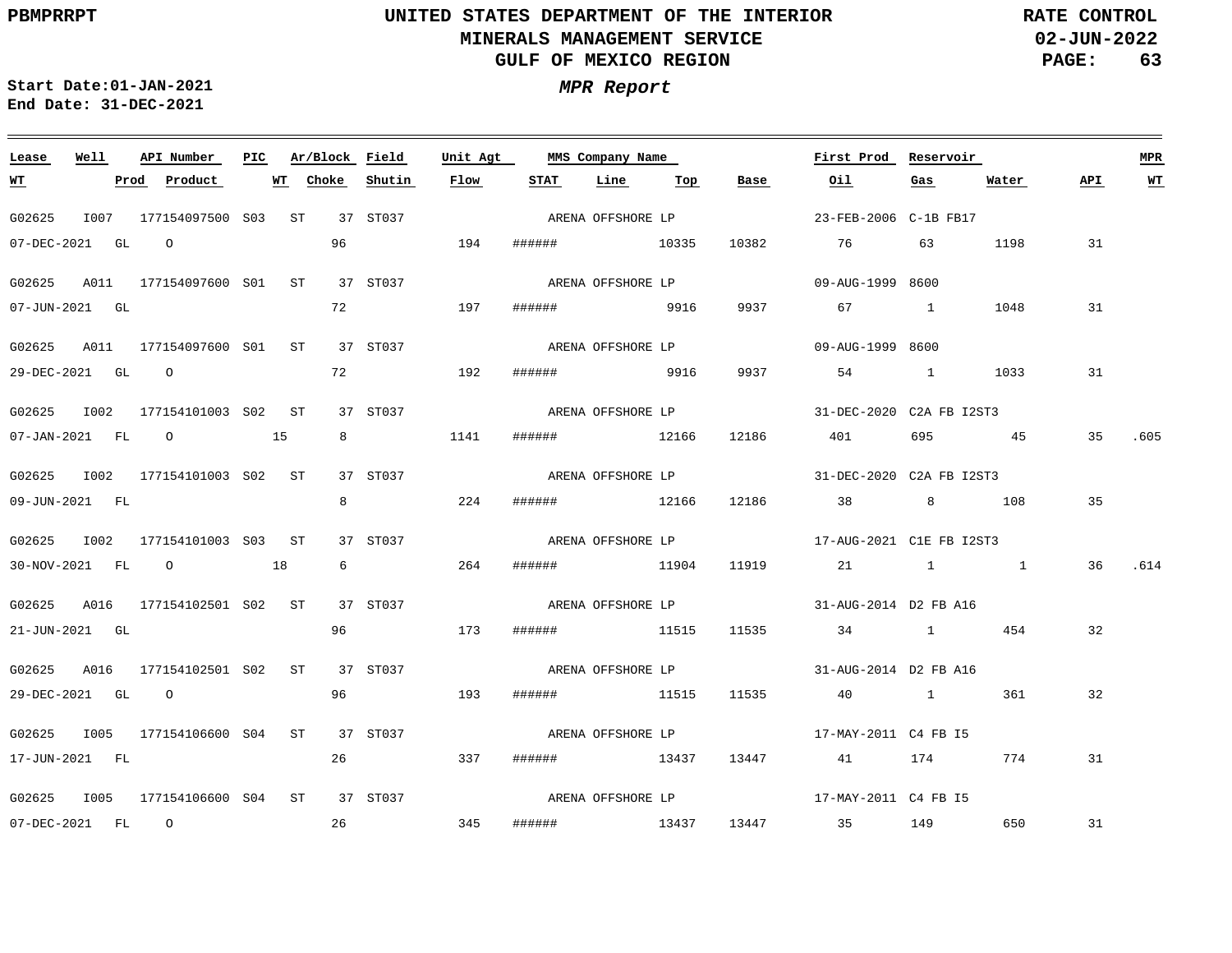**02-JUN-2022 PAGE: 64 RATE CONTROL**

**Start Date:01-JAN-2021 MPR Report End Date: 31-DEC-2021**

### **Lease Well API Number Ar/Block Field Unit Agt PIC MMS Company Name First Prod Reservoir MPR STAT Line Top API WT WT Prod Product WT Choke Shutin Flow Base Oil Gas Water** ARENA OFFSHORE LP G02625 A018 177154110104 S01 ST 37 ST037 31-JAN-2020 8900' SD FB-A18ST4 28-JUN-2021 FL 12 987 ###### 9635 9965 1058 695 648 37 ARENA OFFSHORE LP G02625 A018 177154110104 S01 ST 37 ST037 31-JAN-2020 8900' SD FB-A18ST4 23 526 31-DEC-2021 FL O ###### 9635 9965 564 352 1381 38 ARENA OFFSHORE LP G02625 A019 177154110200 S01 ST 37 ST037 19-JUN-2002 D2 SD FB A2 ST 96 29 30-JUN-2021 GL 185 ###### 11223 11263 145 73 1929 ARENA OFFSHORE LP G02625 A019 177154110200 S01 ST 37 ST037 19-JUN-2002 D2 SD FB A2 ST 96 188 29 18-DEC-2021 GL O ###### 11223 11263 96 97 1823 ARENA OFFSHORE LP G02625 1008 177154112602 S02 ST 37 ST037 29-FEB-2016 C-2 SAND FB I-5 96 32 14-JUN-2021 FL 177 ###### 12890 12920 60 29 317 G02625 I008 177154112602 ST 37 ST037 S02 ARENA OFFSHORE LP 29-FEB-2016 C-2 SAND FB I-5 96 187 32 24-NOV-2021 FL O ###### 12890 12920 49 1 276 ARENA OFFSHORE LP G02625 H013 177154115101 S02 ST 37 ST037 21-JUL-2006 8700 FBH7 96 19-JUN-2021 GL 554 ###### 9230 9250 34 212 308 30 ARENA OFFSHORE LP G02625 I009 177154121800 ST 37 ST037 S03 30-JUN-2017 C-1B FB17 96 26-MAY-2021 GL 180 ###### 9930 9960 51 1 1229 34 ARENA OFFSHORE LP G02625 I009 177154121800 ST 37 ST037 S03 30-JUN-2017 C-1B FB17 96 07-DEC-2021 GL O 198 ###### 9930 9960 45 35 1069 34 ARENA OFFSHORE LP G02625 I010 177154125600 ST 37 ST037 D0215-JUL-2013 8600 SAND FB I8ST 96 207 31 24-MAY-2021 GL ###### 10615 10640 75 56 1418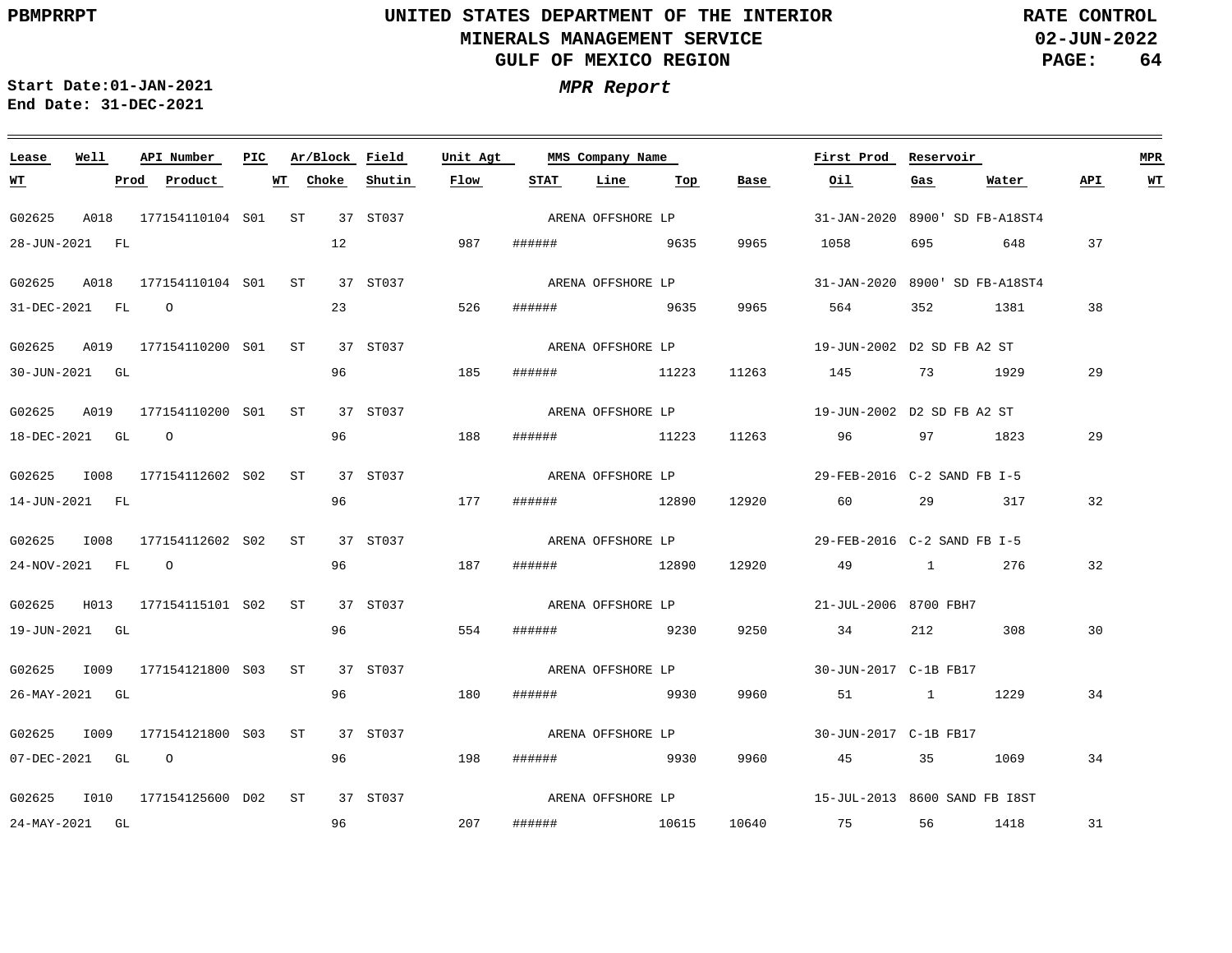**02-JUN-2022 PAGE: 65 RATE CONTROL**

**Start Date:01-JAN-2021 MPR Report End Date: 31-DEC-2021**

### G02625 I010 177154125600 ST 37 ST037 D03 G02625 I010 177154125600 ST 37 ST037 D03 G02625 I010 177154125600 ST 37 ST037 D02 G02625 I011 177154125702 ST 37 ST037 S03 G02625 1011 177154125702 S03 ST 37 ST037 G02625 I012 177154127601 ST 37 ST037 S03 G02625 1012 177154127601 S03 ST 37 ST037 G02625 A020 177154128500 S01 ST 37 ST037 G02625 A020 177154128500 S01 ST 37 ST037 G02625 A021 177154128702 S01 ST 37 ST037 **Lease Well API Number Ar/Block Field Unit Agt PIC MMS Company Name** 30-JUN-2016 8700 SAND FB 18ST1 30-JUN-2016 8700 SAND FB 18ST1 15-JUL-2013 8600 SAND FB I8ST 31-AUG-2020 C-1C Sand FB I 31-AUG-2020 C-1C Sand FB I 31-DEC-2020 D10 2/3-6 31-DEC-2020 D10 2/3-6 30-JUN-2020 D4 FB A19 30-JUN-2020 D4 FB A19 22-FEB-2020 D2 SD FB A2 ST **First Prod Reservoir MPR** 25-MAY-2021 GL 06-DEC-2021 GL O 06-DEC-2021 GL O 11-JUN-2021 FL 31-DEC-2021 FL O 28-MAY-2021 FL 05-DEC-2021 FL O 30-JUN-2021 FL 19-DEC-2021 FL O 27-JUN-2021 FL **WT Prod Product WT** 18 18 96 14 16 28 41 128 128 35 **Choke Shutin Flow** 546 ###### 10736 10760 527 218 ###### 10615 10640 68 65 1297 353 320 ###### 10709 10739 101 52 528 1860 947 ###### 13753 13918 59 3650 593 194 209 ###### 12115 12315 193 193 2559 288 ###### 10736 10760 48 38 72 33 ###### 10709 ###### 13753 13918 104 3133 695 ###### 12115 12315 273 192 2461 ###### 11692 11831 373 310 1181 **STAT Line Top Base Oil** 10739 99 49 452 93 41 139 33 **Gas Water** 31 32 32 36 36 32 32 32 **API WT** ARENA OFFSHORE LP ARENA OFFSHORE LP ARENA OFFSHORE LP ARENA OFFSHORE LP ARENA OFFSHORE LP ARENA OFFSHORE LP ARENA OFFSHORE LP ARENA OFFSHORE LP ARENA OFFSHORE LP ARENA OFFSHORE LP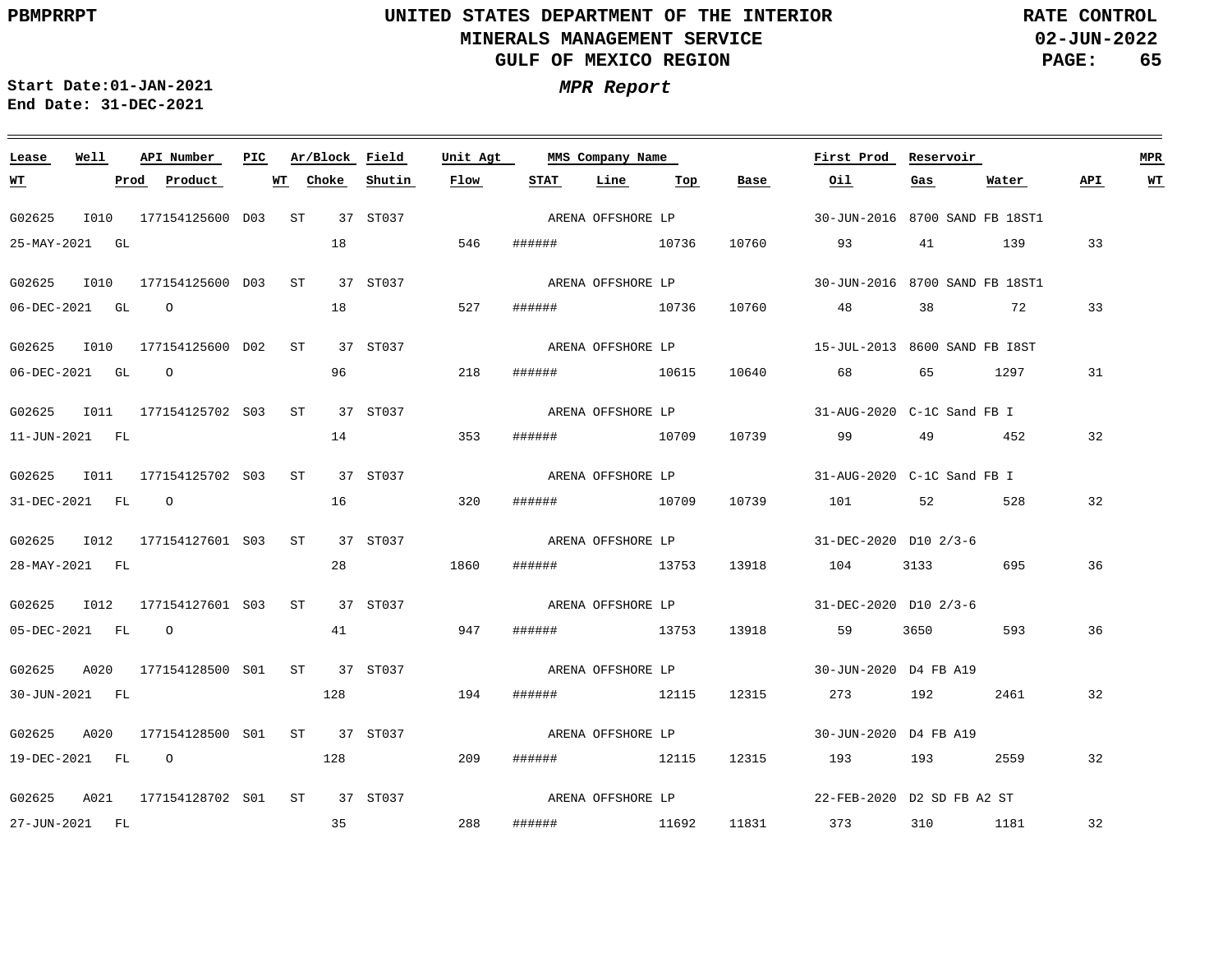**02-JUN-2022 PAGE: 66 RATE CONTROL**

**Start Date:01-JAN-2021 MPR Report End Date: 31-DEC-2021**

| Lease            | Well |      | API Number                       | PIC |    |       | Ar/Block Field | Unit Agt    |                   | MMS Company Name |                                  |                                      | First Prod                                                    | Reservoir                                                                                                                                                                                                                       |                                  |     | <b>MPR</b> |
|------------------|------|------|----------------------------------|-----|----|-------|----------------|-------------|-------------------|------------------|----------------------------------|--------------------------------------|---------------------------------------------------------------|---------------------------------------------------------------------------------------------------------------------------------------------------------------------------------------------------------------------------------|----------------------------------|-----|------------|
| <u> WТ</u>       |      | Prod | Product                          |     | WT | Choke | Shutin         | <b>Flow</b> | <b>STAT</b>       | Line             | $\underline{\operatorname{Top}}$ | <b>Base</b>                          | Oil                                                           | Gas                                                                                                                                                                                                                             | Water                            | API | WT         |
| G02625           |      |      | A021 177154128702 S01 ST         |     |    |       | 37 ST037       |             | ARENA OFFSHORE LP |                  |                                  |                                      | 22-FEB-2020 D2 SD FB A2 ST                                    |                                                                                                                                                                                                                                 |                                  |     |            |
| 18-DEC-2021 FL   |      |      | $\overline{O}$                   |     |    | 128   |                | 193         | ######            |                  | 11692                            | 11831                                | 401                                                           | 359                                                                                                                                                                                                                             | 2272                             | 28  |            |
| G02638           | A012 |      | 608174009801 S01 MC              |     |    |       | 194 MC194      |             |                   |                  |                                  | 8910169310 ENVEN ENERGY VENTURES LLC | 26-NOV-2000 JRG                                               |                                                                                                                                                                                                                                 |                                  |     |            |
| 25-JUN-2021 FL   |      |      | $\overline{O}$                   |     |    | 64    | 1470           | 120         | ######            | 895              | 13260                            |                                      | 13352 28                                                      | 256                                                                                                                                                                                                                             | 164                              | 35  |            |
|                  |      |      |                                  |     |    |       |                |             |                   |                  |                                  |                                      |                                                               |                                                                                                                                                                                                                                 |                                  |     |            |
| G02638 A012      |      |      | 608174009801 S01 MC              |     |    |       | 194 MC194      |             |                   |                  |                                  |                                      | 8910169310 ENVEN ENERGY VENTURES LLC 26-NOV-2000 JRG          |                                                                                                                                                                                                                                 |                                  |     |            |
| 18-AUG-2021 GL 0 |      |      |                                  |     |    | 64    | 1233           | 100         | ######            |                  | 899 13260                        |                                      | 13352 14                                                      | 65                                                                                                                                                                                                                              | 78                               | 37  |            |
| G02638           | A031 |      | 608174011203 S01 MC              |     |    |       | 194 MC194      |             |                   |                  |                                  |                                      | 8910169310 ENVEN ENERGY VENTURES LLC 02-OCT-2019 L-2          |                                                                                                                                                                                                                                 |                                  |     |            |
| 07-JUN-2021 FL   |      |      | $\mathbb{G}$                     |     |    | 10    | 1950           | 540         | ######            | 946              | 14352                            | 14376                                | 16                                                            | 558                                                                                                                                                                                                                             | $\overline{0}$                   | 37  |            |
|                  |      |      | G02638 A031 608174011203 S01 MC  |     |    |       | 194 MC194      |             |                   |                  |                                  |                                      | 8910169310 ENVEN ENERGY VENTURES LLC 02-OCT-2019 L-2          |                                                                                                                                                                                                                                 |                                  |     |            |
|                  |      |      |                                  |     |    |       |                |             |                   |                  |                                  |                                      |                                                               |                                                                                                                                                                                                                                 |                                  |     |            |
| 24-DEC-2021 FL   |      |      | $\mathbf{G}$                     |     |    | 10    | 2770           | 1500        | ######            |                  |                                  | 610 14352 14376                      | 59                                                            | 1092                                                                                                                                                                                                                            | <sup>1</sup>                     | 37  |            |
| G02638 A038      |      |      | 608174012003 S01 MC              |     |    |       | 194 MC194      |             |                   |                  |                                  |                                      | 8910169310 ENVEN ENERGY VENTURES LLC 31-MAY-2016 J001 RG Sand |                                                                                                                                                                                                                                 |                                  |     |            |
| 22-JUN-2021 FL   |      |      | G                                |     |    | 128   | 1130           | 120         | ######            |                  |                                  | 865 12142 12193                      | 91 — 200                                                      | 51                                                                                                                                                                                                                              | $\overline{0}$                   | 38  |            |
| G02638 A038      |      |      | 608174012003 S01 MC              |     |    |       | 194 MC194      |             |                   |                  |                                  |                                      | 8910169310 ENVEN ENERGY VENTURES LLC 31-MAY-2016 J001 RG Sand |                                                                                                                                                                                                                                 |                                  |     |            |
| 17-AUG-2021 FL   |      |      | $\mathbb{G}$                     |     |    | 12    | 830            | 110         | ######            |                  |                                  |                                      | 865 12142 12193 51                                            |                                                                                                                                                                                                                                 | $\overline{0}$<br>$\overline{0}$ | 38  |            |
|                  |      |      |                                  |     |    |       |                |             |                   |                  |                                  |                                      |                                                               |                                                                                                                                                                                                                                 |                                  |     |            |
| G02639           | A037 |      | 608174012603 D02 MC              |     |    |       | 195 MC194      | 8910169310  |                   |                  |                                  |                                      | ENVEN ENERGY VENTURES LLC 31-MAR-2016 I RBC Sand              |                                                                                                                                                                                                                                 |                                  |     |            |
| 21-JUN-2021 GL   |      |      | $\overline{O}$                   |     |    | 64    | 1125           | 140         | ######            | 865              | 9661                             | 9675                                 | 20                                                            | 96 — 10                                                                                                                                                                                                                         | 1036                             | 34  |            |
| G02639 A037      |      |      | 608174012603 D02 MC              |     |    |       | 195 MC194      |             |                   |                  |                                  |                                      | 8910169310 ENVEN ENERGY VENTURES LLC 31-MAR-2016 I RBC Sand   |                                                                                                                                                                                                                                 |                                  |     |            |
| 09-AUG-2021 GL   |      |      | $\overline{O}$                   |     |    | 64    | 1490           | 160         | ######            | 874              | 9661                             | 9675                                 | 42                                                            | 101 — 101 — 101 — 102 — 102 — 103 — 104 — 104 — 104 — 104 — 104 — 104 — 104 — 104 — 104 — 104 — 104 — 104 — 104 — 104 — 104 — 104 — 104 — 104 — 104 — 104 — 104 — 104 — 104 — 104 — 104 — 104 — 104 — 104 — 104 — 104 — 104 — 1 | 1063                             | 34  |            |
|                  |      |      | G02642 A020B 608174011100 S03 MC |     |    |       | 150 MC194      | 8910169310  |                   |                  |                                  |                                      | ENVEN ENERGY VENTURES LLC 15-SEP-1998 JI RBC                  |                                                                                                                                                                                                                                 |                                  |     |            |
| 14-JUN-2021 GL   |      |      | $\overline{O}$                   |     |    |       | 40 1280        | 330         | ######            | 925              | 10418                            | 10484                                | 57 — 1                                                        | 328                                                                                                                                                                                                                             | 548                              | 36  |            |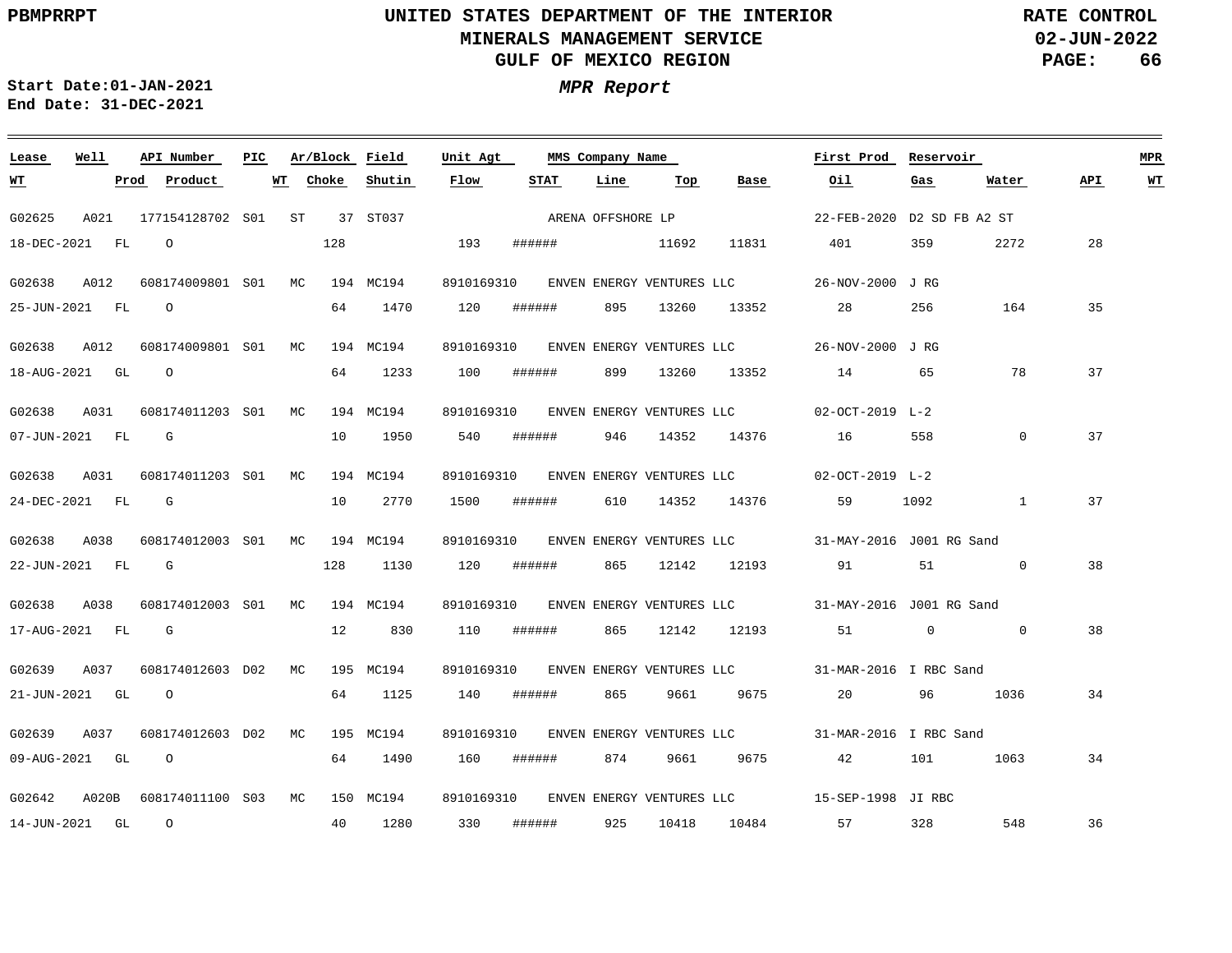<u> 1989 - Johann Stoff, deutscher Stoff, der Stoff, der Stoff, der Stoff, der Stoff, der Stoff, der Stoff, der S</u>

**02-JUN-2022 PAGE: 67 RATE CONTROL**

**Start Date:01-JAN-2021 MPR Report End Date: 31-DEC-2021**

### G02642 A020B 608174011100 S03 MC 150 MC194 G02643 A007 608174006103 S02 MC 151 MC194 G02643 A007 608174006103 MC 151 MC194 S02 G02643 A023 608174009703 S01 MC 151 MC194 G02643 A023 G02643 A021 608174009901 S01 MC 151 MC194 G02643 A021 608174009901 S01 MC 151 MC194 G02705 B001 427094095501 S01 HI A 547 HI545A G02705 B001 427094095501 S01 HI A 547 HI545A G02705 B001 427094095501 S01 HI A 547 HI545A **Lease Well** 608174009703 S01 MC 151 MC194 **API Number Ar/Block Field PIC MMS Company Name** 8910169310 ENVEN ENERGY VENTURES LLC 8910169310 22-MAY-2020 I RQ ENVEN ENERGY VENTURES LLC 8910169310 22-MAY-2020 I RQ ENVEN ENERGY VENTURES LLC 8910169310 03-APR-2020 J RQ ENVEN ENERGY VENTURES LLC 8910169310 03-APR-2020 J RQ ENVEN ENERGY VENTURES LLC 8910169310 31-MAR-1991 I-I2 RA ENVEN ENERGY VENTURES LLC 8910169310 31-MAR-1991 I-I2 RA ENVEN ENERGY VENTURES LLC **Unit Agt**  15-SEP-1998 JI RBC 30-JUN-2010 TA-1B FB3 30-JUN-2010 TA-1B FB3 31-JUL-2021 TA-1B FB3 **First Prod Reservoir** 271 271 **MPR** 11-AUG-2021 GL 30-JUN-2021 FL 29-DEC-2021 FL 30-JUN-2021 GL O 23-DEC-2021 GL 07-JUN-2021 GL 10-AUG-2021 GL O 18-MAY-2021 GL 13-JUL-2021 FL O 24 64 110 ###### 7138 7242 130 105 554 01-NOV-2021 GL O **WT Prod Product**  $\bigcap$ O O O O **WT Choke** 40 29 33 1006 70 1150 262 ###### 869 19394 19480 804 1199 687 70 1091 200 ###### 40 1490 40 1040 64 110 ###### 7138 7242 103 87 64 110 1169 1845 **Shutin** 340 1059 685 ###### 190 ###### 946 8772 8798 30 270 1 100 ###### 907 8772 8798 44 271 17 **Flow** ###### ###### 869 18784 18842 ###### 7138 7242 **STAT** 905 10418 868 18784 18842 1233 1596 12 439 19394 19480 706 24 533 **Line Top Base Oil** 10484 57 362 554 36 897 3417 106 115 422 **Gas**  $\Omega$ 439 **Water** 27 26 28 28 33 33 36 36 .675 36 **API WT** ARENA OFFSHORE LP ARENA OFFSHORE LP ARENA OFFSHORE LP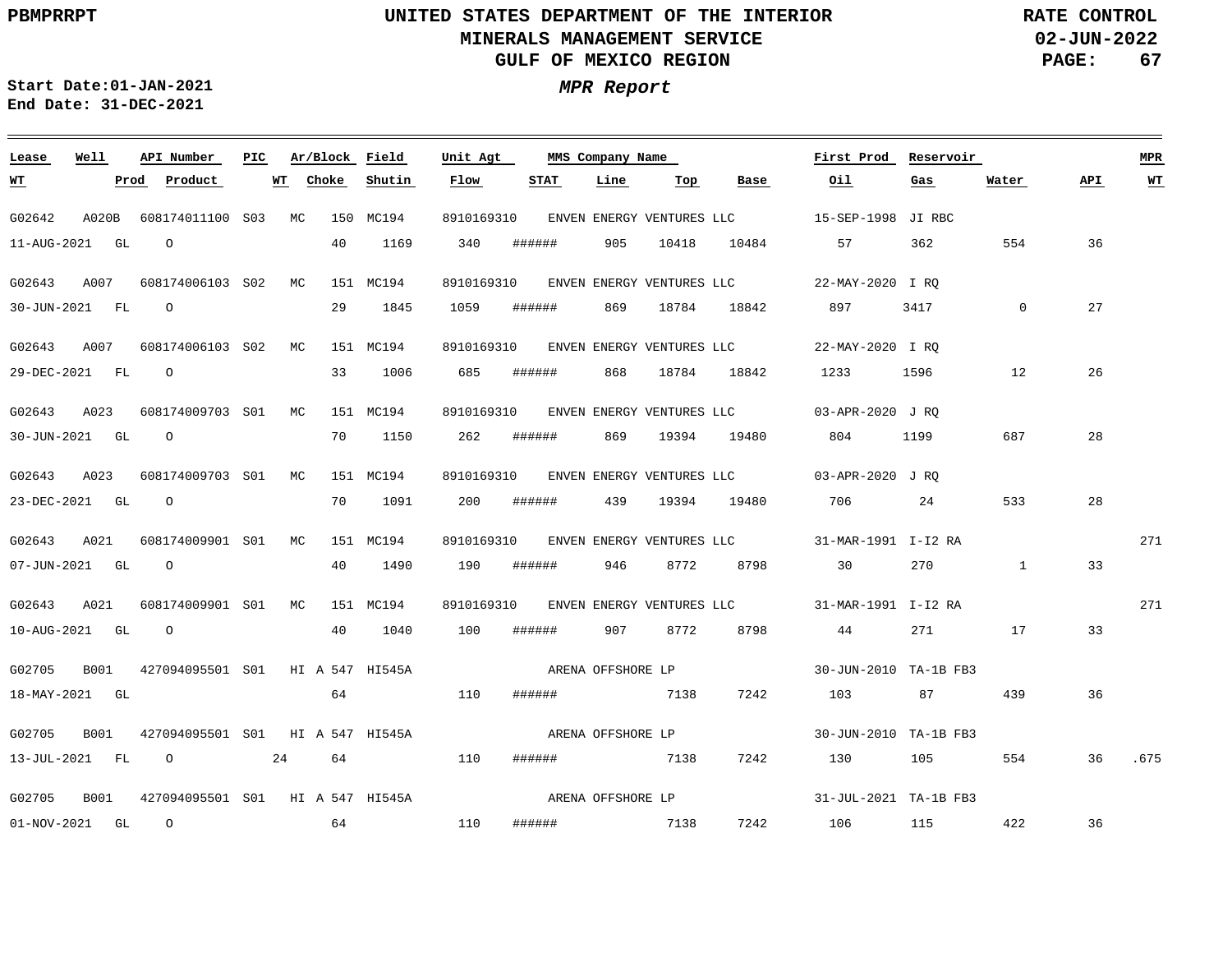**02-JUN-2022 PAGE: 68 RATE CONTROL**

**Start Date:01-JAN-2021 MPR Report End Date: 31-DEC-2021**

### **Lease Well API Number Ar/Block Field Unit Agt First Prod Reservoir MPR PIC MMS Company Name STAT Water WT Prod Product WT Choke Shutin Flow Line Top Base Oil Gas API WT** ARENA OFFSHORE LP G02705 B002 427094095901 S01 HI A 547 HI545A 04-APR-2010 TA-1C Sand 22-JUN-2021 FL O 128 110 ###### 6910 6980 91 90 818 37 G02705 B002 427094095901 S01 HI A 547 HI545A 04-APR-2010 TA-1C Sand ARENA OFFSHORE LP 37 23-JUN-2021 FL 128 110 ###### 6910 6980 91 90 818 G02705 B004 427094098001 S02 HI A 547 HI545A 31-MAR-2011 TA-1B ARENA OFFSHORE LP 64 36 16-MAY-2021 GL 110 ###### 6492 6568 111 193 74 G02705 B004 427094098001 HI A 547 HI545A 31-MAR-2011 TA-1B ARENA OFFSHORE LP S02 37 30-DEC-2021 GL O 128 110 ###### 6492 6568 94 93 848 G02705 C001 427094116801 HI A 547 HI545A S04 31-AUG-2019 GA-1 Upper/Lower ARENA OFFSHORE LP 43 18-MAY-2021 FL 9 5183 4552 ###### 1241 14093 14415 313 6765 317 G02705 C001 427094116801 HI A 547 HI545A S04 31-AUG-2019 GA-1 Upper/Lower ARENA OFFSHORE LP 4132 43 21-DEC-2021 FL O 16 5026 ###### 1220 14093 14415 419 8793 419 ARENA OFFSHORE LP G02705 C002 427094117200 HI A 547 HI545A S02 31-DEC-2015 GA-1 Lower/GA-1 16-MAY-2021 FL 32 2544 1862 ###### 1239 13610 13808 161 7124 41 47 G02705 C002 427094117200 S02 HI A 547 HI545A ARENA OFFSHORE LP 31-DEC-2015 GA-1 Lower/GA-1 26-DEC-2021 FL O 26 2322 1749 ###### 1201 13610 13808 74 4253 33 47 G02914 A001 177104076401 S01 EI 341 EI341 31-MAR-2021 7400 C Sand ARENA OFFSHORE LP 02-APR-2021 FL O 14 17 1227 ###### 8294 8326 71 1341 133 45 .639 ARENA OFFSHORE LP G02914 A001 177104076401 S01 EI 341 EI341 31-MAR-2021 7400 C Sand 46 22-JUN-2021 FL 17 1190 ###### 8294 8326 44 1199 85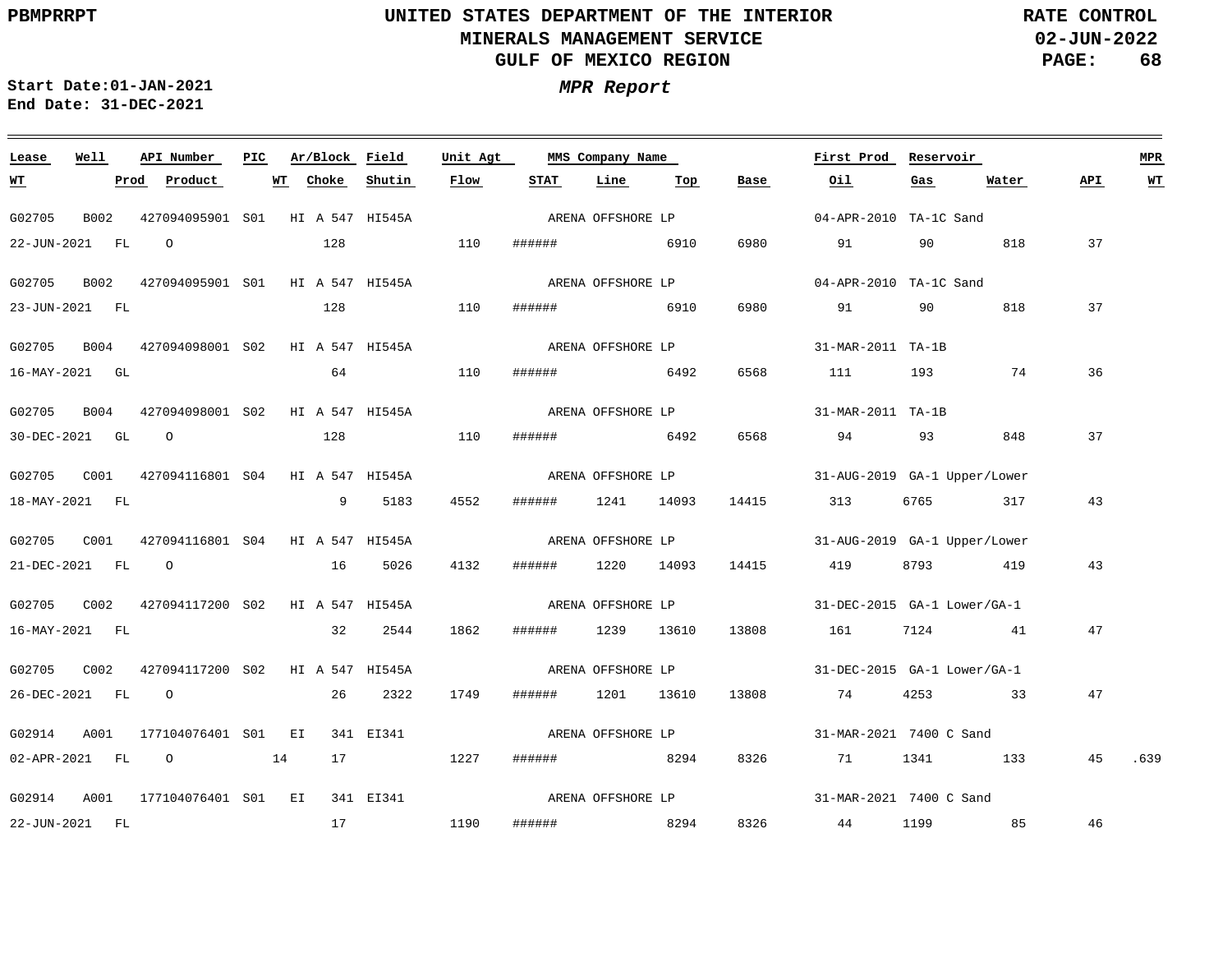**02-JUN-2022 PAGE: 69 RATE CONTROL**

**Start Date:01-JAN-2021 MPR Report End Date: 31-DEC-2021**

### **Lease Well API Number Ar/Block Field Unit Agt PIC MMS Company Name First Prod Reservoir MPR STAT Line Top WT Prod Product WT Choke Shutin Flow Base Oil Gas Water API WT** ARENA OFFSHORE LP G02914 A001 177104076401 S01 EI 341 EI341 31-MAR-2021 7400 C Sand 14-DEC-2021 FL O 17 1157 ###### 8294 8326 35 842 75 49 ARENA OFFSHORE LP G02914 A003 177104080203 S01 EI 341 EI341 31-MAY-2019 7400 MAIN FB A-8 20-JUN-2021 FL 25 665 ###### 7970 8070 400 606 979 34 ARENA OFFSHORE LP G02914 A003 177104080203 S01 EI 341 EI341 31-MAY-2019 7400 MAIN FB A-8 25 33 26-DEC-2021 FL O 551 ###### 7970 8070 333 391 948 G02914 A005 177104081802 S01 EI 341 EI341 31-OCT-2018 7400 C SAND ARENA OFFSHORE LP 38 30-JUN-2021 FL 15 313 ###### 8252 8284 10 137 243 G02914 A005 177104081802 S01 EI 341 EI341 31-OCT-2018 7400 C SAND ARENA OFFSHORE LP 15 39 24-DEC-2021 FL O 227 ###### 8252 8284 10 98 190 G02914 A008 177104086802 S01 EI 341 EI341 31-MAR-2019 7400 MAIN FB A-8 ARENA OFFSHORE LP 34 21-JUN-2021 FL 9 435 ###### 7945 7970 36 40 83 G02914 A008 177104086802 S01 EI 341 EI341 31-MAR-2019 7400 MAIN FB A-8 ARENA OFFSHORE LP 20-DEC-2021 FL O 9 368 ###### 7945 7970 33 40 90 48 ARENA OFFSHORE LP G02914 A010 177104088302 S01 EI 341 EI341 30-JUN-2016 7400 MAIN FB A-8 20 22-JUN-2021 FL 207 ###### 7999 8102 47 59 537 33 ARENA OFFSHORE LP G02914 A010 177104088302 S01 EI 341 EI341 30-JUN-2016 7400 MAIN FB A-8 21-DEC-2021 FL O 20 189 ###### 7999 8102 45 52 519 35 ARENA OFFSHORE LP G02914 A011 177104090101 S02 EI 341 EI341 31-MAR-2016 7400 MAIN FB-A-11ST1 64 85 20-JUN-2021 FL ###### 7450 7484 4 15 11 34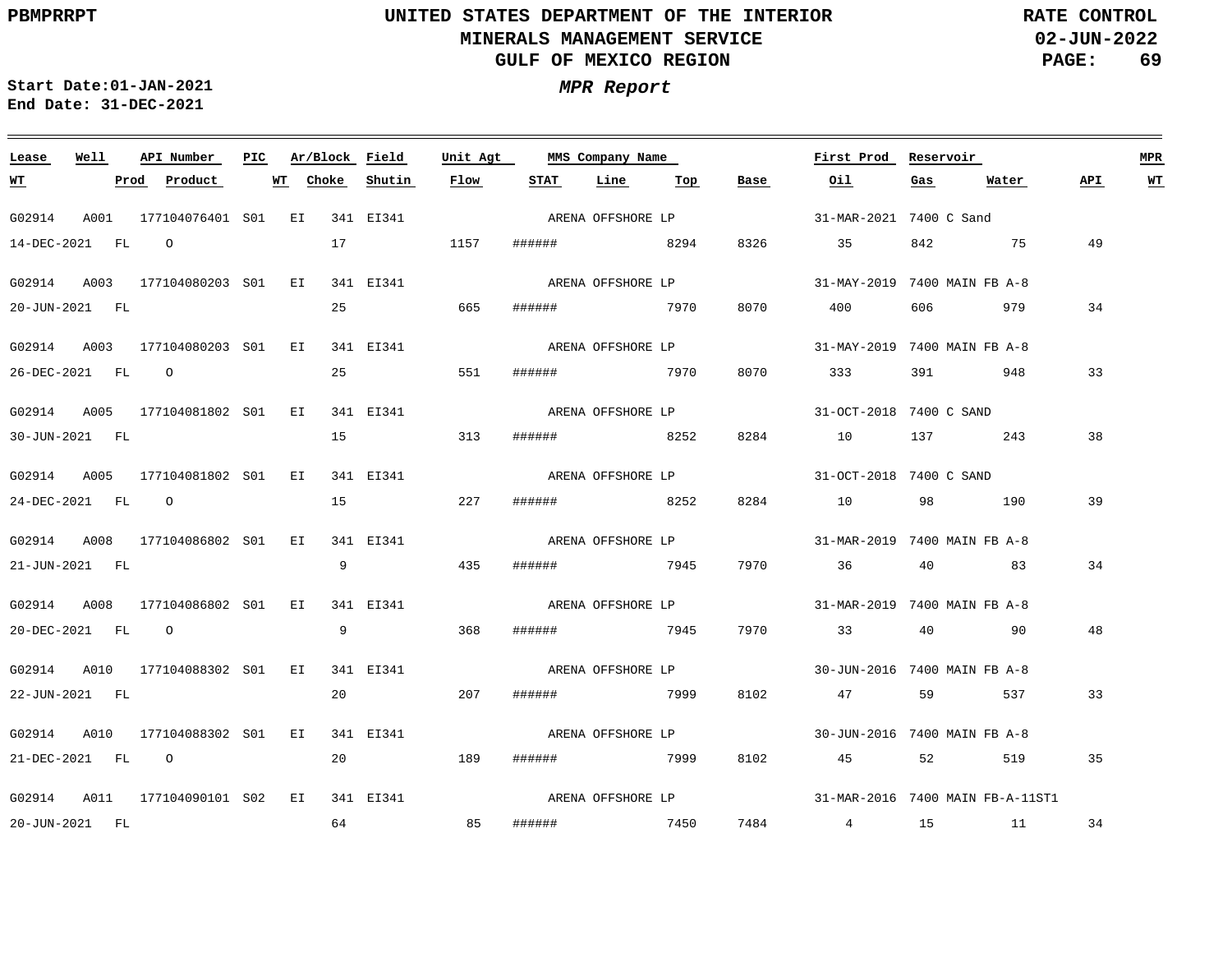# **UNITED STATES DEPARTMENT OF THE INTERIOR MINERALS MANAGEMENT SERVICE GULF OF MEXICO REGION**

**02-JUN-2022 PAGE: 70 RATE CONTROL**

| Lease            | Well |      | API Number                                | PIC |    | Ar/Block Field |           | Unit Agt          |      | MMS Company Name  |     |                   | First Prod Reservoir                                                               |     |                                  |     | MPR |
|------------------|------|------|-------------------------------------------|-----|----|----------------|-----------|-------------------|------|-------------------|-----|-------------------|------------------------------------------------------------------------------------|-----|----------------------------------|-----|-----|
| <u>WT</u>        |      | Prod | Product                                   |     | WT | Choke          | Shutin    | Flow              | STAT | Line              | Тор | Base              | Oil                                                                                | Gas | Water                            | API | WT  |
| G02914           |      |      | A011 177104090101 S02 EI 341 EI341        |     |    |                |           | ARENA OFFSHORE LP |      |                   |     |                   |                                                                                    |     | 31-MAR-2016 7400 MAIN FB-A-11ST1 |     |     |
| 23-DEC-2021 FL 0 |      |      |                                           |     |    |                | 64 147    |                   |      | ###### 7450       |     |                   | 7484 1 10                                                                          |     | 2                                | 36  |     |
|                  |      |      | G02914 A013 177104092402 S01 EI           |     |    |                | 341 EI341 | ARENA OFFSHORE LP |      |                   |     |                   | 31-JAN-2017 7400 MAIN FB A-8                                                       |     |                                  |     |     |
| 29-JUN-2021 FL   |      |      |                                           |     |    |                | 64 98     |                   |      | ###### 7612       |     |                   | 7798 11 40 8                                                                       |     |                                  | 33  |     |
|                  |      |      | G02914 A013 177104092402 S01 EI           |     |    |                | 341 EI341 |                   |      |                   |     |                   |                                                                                    |     |                                  |     |     |
| 13-DEC-2021 FL 0 |      |      |                                           |     |    |                | 64 78     |                   |      |                   |     |                   | ###### 7612 7798 16                                                                | 25  | $\sim$ 7                         | 34  |     |
|                  |      |      |                                           |     |    |                |           |                   |      |                   |     |                   | G02914 A014 177104140404 S01 EI 341 EI341 ARENA OFFSHORE LP 30-SEP-2016 5400'FBA14 |     |                                  |     |     |
| 26-JUN-2021 FL   |      |      |                                           |     |    |                | 64 163    |                   |      | ####### 8785      |     | 8860              | 49 104 766                                                                         |     |                                  | 35  |     |
|                  |      |      | G02914 A015 177104148701 S01 EI 341 EI341 |     |    |                |           |                   |      | ARENA OFFSHORE LP |     |                   | 31-DEC-2016 6400 FB A15ST                                                          |     |                                  |     |     |
| 25-JUN-2021 FL   |      |      |                                           |     |    |                | 64 983    | 159               |      | ###### 110 7069   |     | 7120              | 50                                                                                 |     | 316 790                          | 45  |     |
|                  |      |      | G02914 A015 177104148701 S01 EI 341 EI341 |     |    |                |           |                   |      |                   |     |                   |                                                                                    |     |                                  |     |     |
|                  |      |      | 15-NOV-2021 FL G                          |     |    |                | 64 920    | 166               |      | ###### 132 7069   |     |                   | 7120 33 388 799                                                                    |     |                                  | 44  |     |
|                  |      |      | G02914 A017 177104149401 S01 EI 341 EI341 |     |    |                |           |                   |      | ARENA OFFSHORE LP |     |                   | 31-OCT-2016 7400A Sand                                                             |     |                                  |     |     |
| 29-JUN-2021 FL   |      |      |                                           |     |    |                | 18 728    |                   |      | ####### 7601      |     |                   | 7764 77 57 1466                                                                    |     |                                  | 34  |     |
|                  |      |      | G02914 A017 177104149401 S01 EI 341 EI341 |     |    |                |           |                   |      |                   |     | ARENA OFFSHORE LP | 31-OCT-2016 7400A Sand                                                             |     |                                  |     |     |
|                  |      |      | 27-DEC-2021 FL O                          |     |    |                | 13 820    |                   |      | ###### 7601       |     |                   | 7764 42                                                                            |     | 28 805                           | 33  |     |
|                  |      |      | G02914 A018 177104168700 S01 EI           |     |    |                | 341 EI341 |                   |      |                   |     |                   |                                                                                    |     |                                  |     |     |
| 17-JUN-2021 FL   |      |      |                                           |     |    |                | 28 701    |                   |      | ###### 7645       |     |                   | 7680 34 502 1963                                                                   |     |                                  | 33  |     |
|                  |      |      |                                           |     |    |                |           |                   |      |                   |     |                   | G02914 A018 177104168700 S01 EI 341 EI341 ARENA OFFSHORE LP 31-MAR-2018 7400 A-1b  |     |                                  |     |     |
| 11-DEC-2021 FL 0 |      |      |                                           |     |    | 28             |           | 598               |      |                   |     |                   | ####### 7645 7680 377 447 1839                                                     |     |                                  | 34  |     |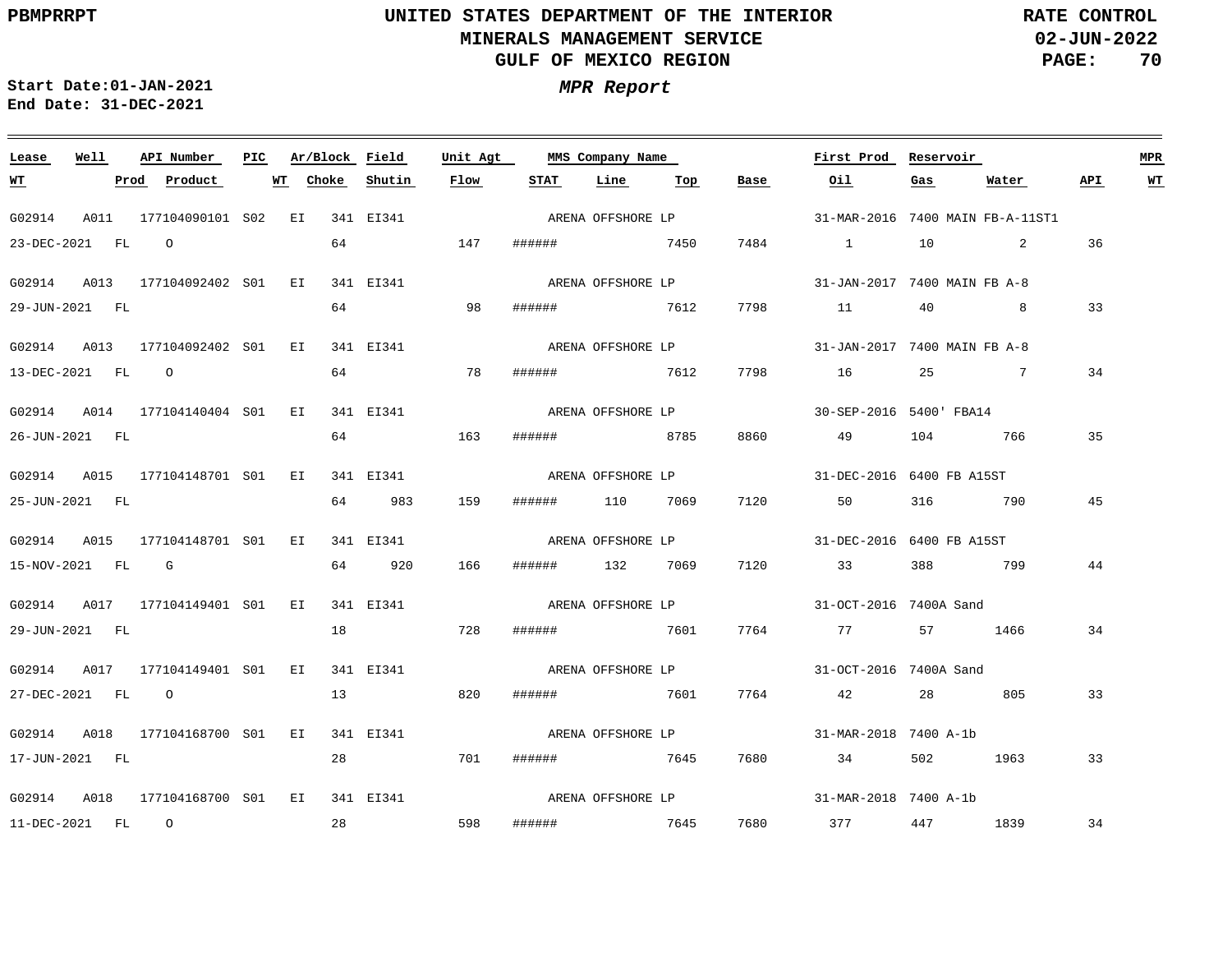**02-JUN-2022 PAGE: 71 RATE CONTROL**

<u> 1989 - Andrea Andrew Maria (h. 1989).</u>

**Start Date:01-JAN-2021 MPR Report End Date: 31-DEC-2021**

| Lease            | Well | API Number                                | PIC. |    | Ar/Block Field |                      | Unit Agt          |        | MMS Company Name             |          | First Prod | Reservoir                                    |         |                                  | <b>MPR</b> |           |
|------------------|------|-------------------------------------------|------|----|----------------|----------------------|-------------------|--------|------------------------------|----------|------------|----------------------------------------------|---------|----------------------------------|------------|-----------|
| <u> WТ</u>       |      | Prod Product                              |      | WT | Choke          | Shutin               | Flow              | STAT   | Line                         | Top      | Base       | Oil                                          | Gas     | Water                            | API.       | <b>WT</b> |
| G02914           |      | A019 177104168801 S01 EI 341 EI341        |      |    |                |                      |                   |        | ARENA OFFSHORE LP            |          |            | 31-JAN-2019 7400 A SAND                      |         |                                  |            |           |
| 19-JUN-2021 FL   |      |                                           |      |    | 23             |                      | 490               |        | ###### 7554                  |          | 7680       | 188                                          |         | 184 706                          | 34         |           |
|                  |      | G02914 A019 177104168801 S01 EI           |      |    |                | 341 EI341            |                   |        | ARENA OFFSHORE LP            |          |            | 31-JAN-2019 7400 A SAND                      |         |                                  |            |           |
| 28-DEC-2021 FL 0 |      |                                           |      |    | 23             |                      | 481               | ###### | 7554                         |          | 7680       | 168                                          |         | 185 673                          | 33         |           |
|                  |      | G02914 A020 177104168900 S01 EI           |      |    |                | 341 EI341            |                   |        | ARENA OFFSHORE LP            |          |            |                                              |         | 28-FEB-2019 7400 A-1B NORTH SAND |            |           |
| 21-JUN-2021 FL   |      |                                           |      |    |                | 24                   | 263               |        | ###### 8428                  |          | 8496       | 124                                          |         | 119 415                          | 34         |           |
|                  |      | G02914 A020 177104168900 S01 EI           |      |    |                | 341 EI341            |                   |        | ARENA OFFSHORE LP            |          |            |                                              |         | 28-FEB-2019 7400 A-1B NORTH SAND |            |           |
| 12-DEC-2021 FL 0 |      |                                           |      |    |                | 24 and $\sim$        | 300               | ###### | 8428                         |          | 8496       | 114                                          | 115     | 361 360                          | 33         |           |
|                  |      | G02937 A033 177194033201 S03 WD           |      |    |                | 109 WD109            |                   |        | 8910202450 COX OPERATING LLC |          |            | 31-JUL-2021 10200' Sand                      |         |                                  |            |           |
|                  |      | $03 - JUL - 2021$ FL $O$                  |      | 24 | 54             | 303                  |                   |        | ######                       | 84 10488 | 10528      | 176                                          | 200     | 76                               | 37         | .626      |
|                  |      | G02955 D001 177244093600 S02 MP 236 MP133 |      |    |                |                      | ARENA OFFSHORE LP |        |                              |          |            | 31-MAY-2014 3900 SAND                        |         |                                  |            |           |
| 27-MAR-2021 FL   |      |                                           |      |    |                | 128 450              | 240               | ###### | 220                          | 3802     | 3826       | $\overline{0}$                               | 307 307 | 342                              |            |           |
|                  |      | G02955 D002 177244094902 S01 MP           |      |    |                | 236 MP133            |                   |        | ARENA OFFSHORE LP            |          |            | 30-SEP-2010 6400' Sand                       |         |                                  |            |           |
| 28-MAR-2021 FL   |      |                                           |      |    | 18             |                      | 175               |        | ####### 6308                 |          | 6508       | $\overline{0}$                               | 219     | $\mathbf 0$                      | 37         |           |
|                  |      |                                           |      |    |                |                      |                   |        | ARENA OFFSHORE LP            |          |            |                                              |         |                                  |            |           |
| 28-MAR-2021 FL   |      | G02955 D004 177244095000 S02 MP           |      |    |                | 236 MP133<br>36 1180 | 210               | ###### |                              | 200 7408 | 7436       | 30-NOV-2011 6150'SAND<br>$\overline{0}$      | 246     | 468                              |            |           |
|                  |      |                                           |      |    |                |                      |                   |        |                              |          |            |                                              |         |                                  |            |           |
|                  |      |                                           |      | SS |                | 238 SS239            |                   |        |                              |          |            | PEREGRINE OIL & GAS II LLC 30-NOV-2013 TP-11 |         |                                  |            |           |
| 13-JUN-2021 FL   |      |                                           |      |    | 22             | 1800                 | 900               |        |                              |          |            | ###### 240 12107 12172 346                   | 465     | 903                              | 34.7       |           |
|                  |      |                                           |      |    |                | 238 SS239            |                   |        |                              |          |            | PEREGRINE OIL & GAS II LLC 30-NOV-2013 TP-11 |         |                                  |            |           |
| 10-DEC-2021 FL 0 |      |                                           |      |    |                | 20 2500              | 800               |        |                              |          |            | ###### 240 12107 12172 308 371               |         | 766 34                           |            |           |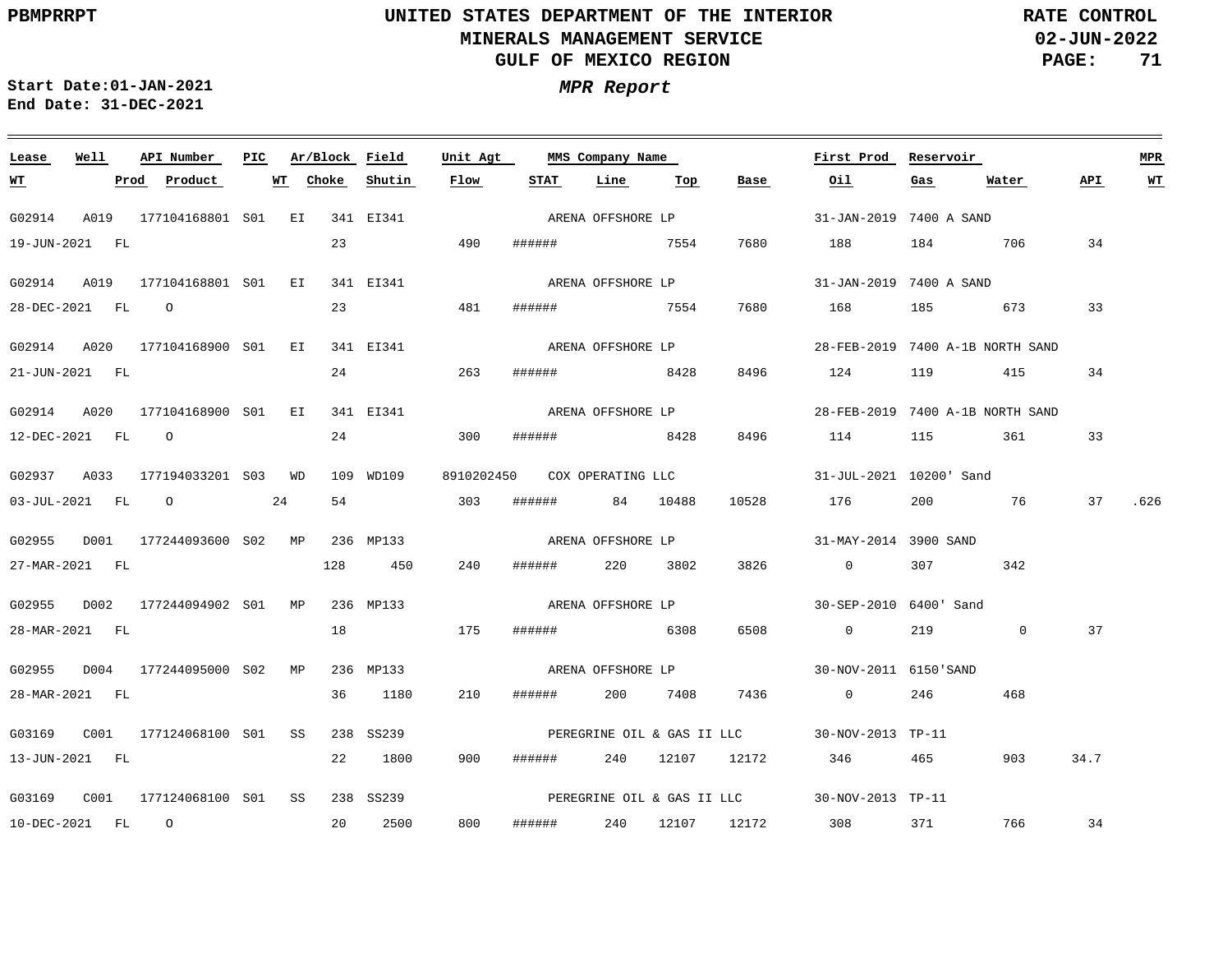**02-JUN-2022 PAGE: 72 RATE CONTROL**

**Start Date:01-JAN-2021 MPR Report End Date: 31-DEC-2021**

### **Lease Well API Number Ar/Block Field Unit Agt First Prod Reservoir MPR PIC MMS Company Name Choke Shutin Flow STAT Line API WT WT Prod Product WT Top Base Oil Gas Water** G03169 C002 177124068400 SS 238 SS239 S01 30-SEP-2013 TP-6 PEREGRINE OIL & GAS II LLC 23-JUN-2021 FL 20 1300 300 ###### 220 10959 10981 36 25 255 34.7 G03169 C002 177124068400 SS 238 SS239 S01 30-SEP-2013 TP-6 PEREGRINE OIL & GAS II LLC 275 34 12-DEC-2021 FL O 64 1700 ###### 240 10959 10981 28 31 184 ARENA OFFSHORE LP G03197 A001 177254083400 S03 MP 120 MP120 30-SEP-2018 6150' SAND 0 28-MAR-2021 FL 22 1550 727 ###### 427 5067 5074 0 327 G03197 A002 177254083600 S02 MP 120 MP120 31-DEC-2009 6800' Sand ARENA OFFSHORE LP 39 1000 167 25-FEB-2021 FL ###### 427 7356 7385 0 259 79 ARENA OFFSHORE LP G03229 A003 427064029602 D05 GA 192 GA209 31-AUG-2014 LL-25 64 29-JUN-2021 GL 78 ###### 8792 8806 5 1433 52 43 G03229 A003 427064029602 D05 GA 192 GA209 31-AUG-2014 LL-25 ARENA OFFSHORE LP 64 72 28-DEC-2021 GL O ###### 8792 8806 96 112 1280 27 G03229 B003 427064040302 S01 GA 192 GA209 ARENA OFFSHORE LP 31-DEC-2021 ######################## 18-DEC-2021 FL O 20 1804 ###### ##### ##### 23 4344 45 50 G03237 B005 427064040600 D01 HI 193 GA209 ARENA OFFSHORE LP 09-FEB-1998 MM-60,RE 29-JUN-2021 FL 64 1200 78 ###### 70 12466 12542 5 1433 52 43 ARENA OFFSHORE LP G03237 B005 427064040600 D01 HI 193 GA209 09-FEB-1998 MM-60,RE 29-DEC-2021 FL G 64 1621 76 ###### 71 12466 12542 2 1052 80 40 ARENA OFFSHORE LP G03331 C002 177094135401 EI 251 EI238 S0130-SEP-2017 D-2a Sand 5656  $\Omega$ 57 09-MAY-2021 FL 18 852 ###### 119 13806 13868 17 67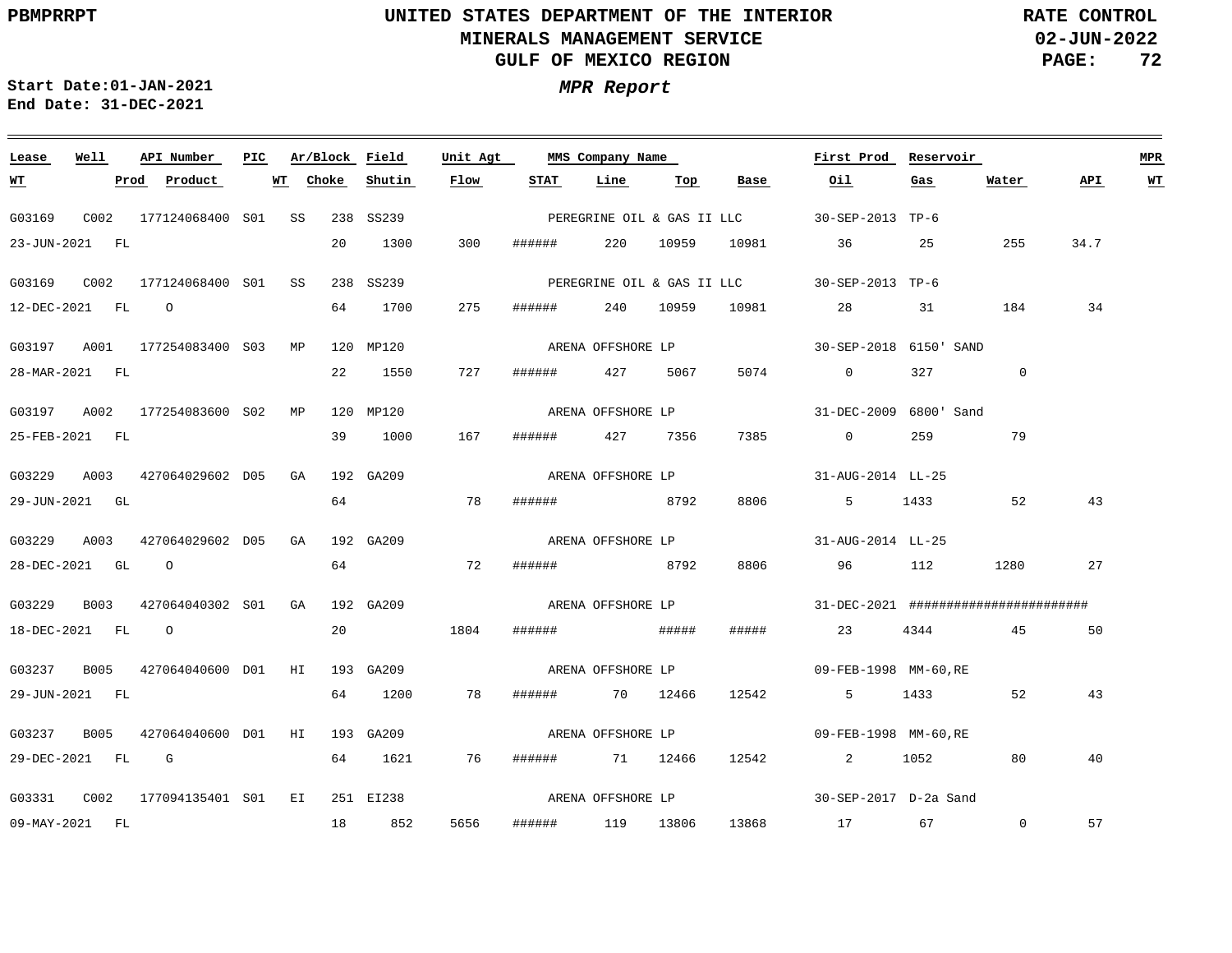$\equiv$ 

# **UNITED STATES DEPARTMENT OF THE INTERIOR MINERALS MANAGEMENT SERVICE GULF OF MEXICO REGION**

**02-JUN-2022 PAGE: 73 RATE CONTROL**

**Start Date:01-JAN-2021 MPR Report End Date: 31-DEC-2021**

| Lease          | Well             | API Number                                   | PIC |    |       | Ar/Block Field | Unit Agt       |        | MMS Company Name  |            |          | First Prod Reservoir    |         |            |      | <b>MPR</b> |
|----------------|------------------|----------------------------------------------|-----|----|-------|----------------|----------------|--------|-------------------|------------|----------|-------------------------|---------|------------|------|------------|
| <u>WT</u>      |                  | Product<br>Prod                              |     | WT | Choke | Shutin         | Flow           | STAT   | Line              | Тор        | Base     | Oil                     | Gas     | Water      | API  | WT         |
| G03331         |                  | C003 177094151700 S01 EI 251 EI238           |     |    |       |                |                |        | ARENA OFFSHORE LP |            |          | 31-AUG-2017 D-3a Sand   |         |            |      |            |
|                | 27-JUN-2021 FL   |                                              |     |    | 112   | 1550           | 589            | ###### | 119 14710         |            |          | 14870 67 10713          |         | 17         | 51   |            |
| G03336         |                  | 007 177154116800 S06 ST 35 ST036             |     |    |       |                |                |        | ARENA OFFSHORE LP |            |          | 29-FEB-2020 D11D/D10    |         |            |      |            |
|                | 29-MAR-2021 FL   |                                              |     |    | 96 —  | 3962           | 287            | ###### |                   | 256 13182  |          | 13970 70                | 888     | 394        | 30   |            |
| G03336         |                  | 007 177154116800 S06 ST 35 ST036             |     |    |       |                |                |        | ARENA OFFSHORE LP |            |          | 29-FEB-2020 D11D/D10    |         |            |      |            |
|                | 04-JUL-2021 FL G |                                              |     |    |       | 96 3876        | 310            | ###### |                   | 1015 13182 |          | 13970 48                | 1007    | 297        | 30   |            |
|                |                  |                                              |     |    |       |                | 8910202330     |        | COX OPERATING LLC |            |          | 31-MAY-1995 CY-2A 1X    |         |            |      |            |
|                | 26-JUN-2021 FL   | $\mathbf G$<br>$\sim$ 12                     |     |    | 17    | 525            |                | ###### | 10012             |            |          | 10064 0                 | 287     | 246        |      | .643       |
|                |                  | G03484 A004 427094073000 S02 HI A 557 HI557A |     |    |       |                |                |        | TALOS ERT LLC     |            |          | 25-AUG-2001 P-1-1       |         |            |      |            |
| 18-APR-2021 FL |                  |                                              |     |    |       | 64 0           | $\overline{0}$ | ###### | 2100              | 8617       | 8631     | 63 63                   | 80      | 63         | 35   |            |
|                |                  | G03484 A002 427094091500 S02 HI A 557 HI557A |     |    |       |                |                |        | TALOS ERT LLC     |            |          | 30-JUN-1997 P-1-4-I     |         |            |      |            |
|                | 20-JUN-2021 GL   |                                              |     |    |       | 64 0           | 130            | ###### | 1000              | 8360       | 8400     | 60 60 60                | 382 200 | 23         | 37.1 |            |
|                |                  | G03484 A003 427094091800 S01 HI A 557 HI557A |     |    |       |                |                |        | TALOS ERT LLC     |            |          | 30-NOV-1990 P-1-5-I     |         |            |      | $\Omega$   |
|                | 23-JUN-2021 GL   |                                              |     |    |       | 40 0           | 120            | ###### | 1000              | 9248       | 9275     | 96                      | 392     | 155        | 36   |            |
| G03484         | A008             | 427094096300 SO1 HI A 557 HI557A             |     |    |       |                |                |        | TALOS ERT LLC     |            |          | 31-MAR-1993 PL-8        |         |            |      | 1034       |
|                | 22-JUN-2021 GL   |                                              |     |    |       | 64 0           | 175            | ###### | 1160              | 9218       | 9263 200 | 51                      | 481     | 171        | 36   |            |
|                |                  | G03484 A012 427094112004 S01 HI A 557 HI557A |     |    |       |                |                |        | TALOS ERT LLC     |            |          | 10-MAR-2002 PL 9-2 SAND |         |            |      |            |
| 19-JUN-2021 GL |                  |                                              |     |    |       | 64 0           | 140            | ###### | 1000              | 7570       | 7654     | 40                      |         | 6<br>531 7 | 36.3 |            |
|                |                  | G03484 A013 427094116701 S01 HI A 557 HI557A |     |    |       |                |                |        | TALOS ERT LLC     |            |          | 18-NOV-2008 P-1-5 SAND  |         |            |      |            |
|                | 27-JUN-2021 FL   |                                              |     |    |       | $24$ 0         | 450            | ###### | 2700              | 9596       |          | 9626 112 155            |         | 520        | 35   |            |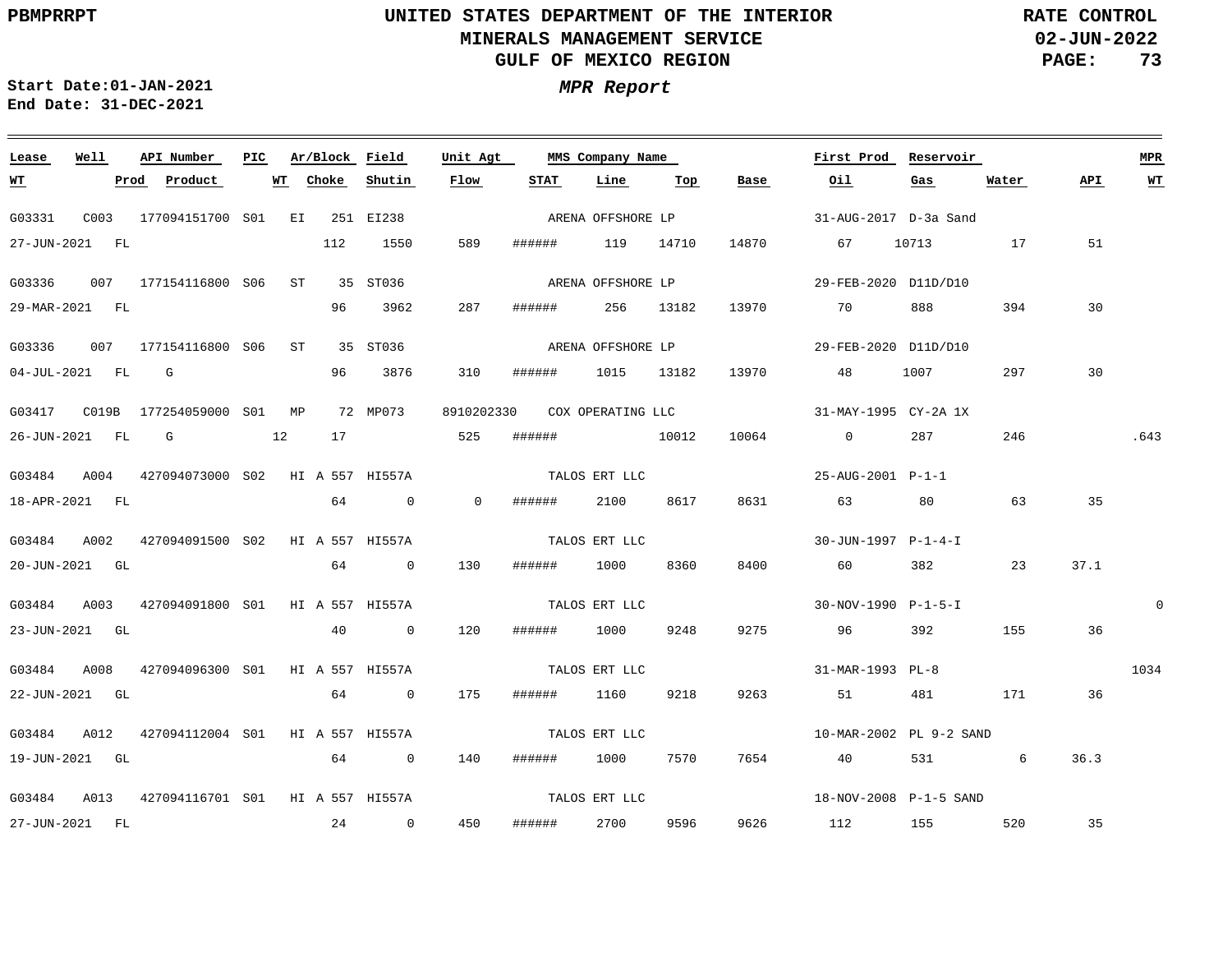**02-JUN-2022 PAGE: 74 RATE CONTROL**

 $\equiv$ 

**Start Date:01-JAN-2021 MPR Report End Date: 31-DEC-2021**

| Lease            | Well | API Number                                                          | PIC. | Ar/Block Field |    |           | Unit Agt |        | MMS Company Name         |       |                   | First Prod                                                     | Reservoir |                |      | <b>MPR</b>  |
|------------------|------|---------------------------------------------------------------------|------|----------------|----|-----------|----------|--------|--------------------------|-------|-------------------|----------------------------------------------------------------|-----------|----------------|------|-------------|
| <u>WT</u>        |      | Product<br>Prod                                                     |      | Choke<br>WT    |    | Shutin    | Flow     | STAT   | Line                     | Top   | Base              | Oil                                                            | Gas       | Water          | API  | $WT$        |
| G04253           |      | B005 177244023000 S01 MP                                            |      |                |    | 303 MP144 |          |        | 8910202380 GOM SHELF LLC |       |                   | 31-JUL-1983 N-1 RD                                             |           |                |      | $\mathbf 0$ |
|                  |      | 13-JUL-2021 FL 0                                                    |      |                | 84 |           | 78       | ###### | 5955                     |       | 6004              | 81 0                                                           |           | 490            | 15   |             |
| G04253 B015      |      | 177244024800 SO1 MP                                                 |      |                |    | 303 MP144 |          |        | 8910202380 GOM SHELF LLC |       |                   | 31-JUL-1983 N-1 RD                                             |           |                |      | $\mathbf 0$ |
| 15-JUL-2021 FL 0 |      |                                                                     |      |                |    | 64        | 82       | ###### | 6697                     |       | 6762              | $89$ 0                                                         |           | 1050           | 18.1 |             |
|                  |      | G04452 A003 177094065006 S01 EI                                     |      |                |    | 182 EI175 |          |        |                          |       |                   |                                                                |           |                |      |             |
|                  |      | 10-FEB-2021 FL G 17                                                 |      |                |    | 30 4095   | 3895     |        | ####### 900 #####        |       |                   | ##### 626 15908 10 48                                          |           |                |      | .612        |
|                  |      | G04452 A003 177094065006 S01 EI                                     |      |                |    | 182 EI175 |          |        |                          |       | ARENA OFFSHORE LP | 31-JAN-2021 #########################                          |           |                |      |             |
| 28-JUN-2021 FL   |      |                                                                     |      |                |    | 31 2550   |          |        | # # # # # #              | ##### | #####             | 655                                                            |           | 4555 987 33    |      |             |
|                  |      | G04452 A003 177094065006 S01 EI 182 EI175                           |      |                |    |           |          |        |                          |       |                   | $ARENA$ OFFSHORE LP $31-JAN-2021$ ############################ |           |                |      |             |
|                  |      | 19-DEC-2021 FL 0                                                    |      |                |    | 30        | 1490     |        |                          |       | #####             | 648                                                            | 2165      | 2060 10        | 35   |             |
|                  |      | G04452 A001 177094065705 S01 EI 182 EI175 Network ARENA OFFSHORE LP |      |                |    |           |          |        |                          |       |                   | 30-NOV-2017 G-20 Z4RA                                          |           |                |      |             |
| 28-JUN-2021 FL   |      |                                                                     |      |                |    | 22        | 220      |        | ###### 13020             |       |                   | 13770 0 3 990                                                  |           |                |      |             |
|                  |      | G04452 A001 177094065705 S01 EI                                     |      |                |    | 182 EI175 |          |        |                          |       | ARENA OFFSHORE LP | 30-NOV-2017 G-20 Z4RA                                          |           |                |      |             |
| 24-NOV-2021 GL 0 |      |                                                                     |      |                |    | 39        | 220      |        | ###### 13020             |       | 13770             | 56 0                                                           |           | 1060           |      |             |
| G04452 A008      |      | 177094099202 S01 EI                                                 |      |                |    | 182 EI175 |          |        |                          |       |                   |                                                                |           |                |      |             |
|                  |      | 19-MAR-2021 FL G                                                    |      | 9              |    | 20 4052   | 3703     |        | ####### 805 #####        |       | #####             | 643                                                            |           | 8049 1 43 .614 |      |             |
|                  |      | G04452 A008 177094099202 S01 EI                                     |      |                |    | 182 EI175 |          |        | ARENA OFFSHORE LP        |       |                   | $28 - FEB - 2021$ ##########################                   |           |                |      |             |
| 27-JUN-2021 FL   |      |                                                                     |      |                |    | 21 3186   | 3038     |        | ###### 760 #####         |       | #####             | 1231 4656 0 38                                                 |           |                |      |             |
|                  |      | G04452 A008 177094099202 S01 EI 182 EI175                           |      |                |    |           |          |        |                          |       | ARENA OFFSHORE LP | 28-FEB-2021 #########################                          |           |                |      |             |
| 24-DEC-2021 FL G |      |                                                                     |      |                |    | 21 2950   | 2025     |        | ###### 950               | ##### | #####             | 1094                                                           |           | 2137 496 34    |      |             |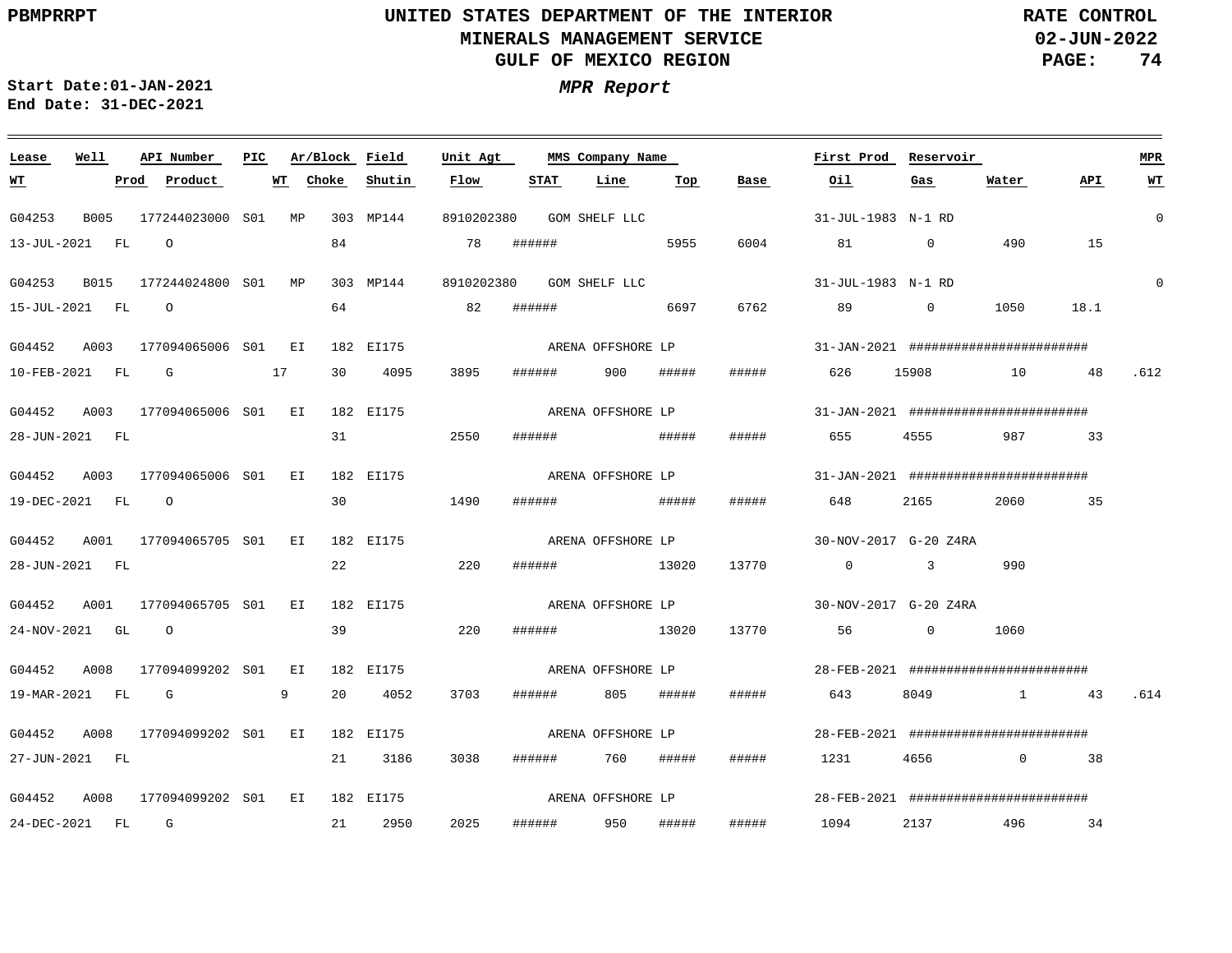**02-JUN-2022 PAGE: 75 RATE CONTROL**

 $\equiv$ 

**Start Date:01-JAN-2021 MPR Report End Date: 31-DEC-2021**

| Lease     | Well           | API Number                    | PIC. | Ar/Block Field |    |           | Unit Agt   |        | MMS Company Name |           |              | First Prod                                                   | Reservoir      |             |      | <b>MPR</b> |
|-----------|----------------|-------------------------------|------|----------------|----|-----------|------------|--------|------------------|-----------|--------------|--------------------------------------------------------------|----------------|-------------|------|------------|
| <u>WT</u> |                | Prod<br>Product               | WT   | Choke          |    | Shutin    | Flow       | STAT   | Line             | Тор       | Base         | Oil                                                          | Gas            | Water       | API  | <b>WT</b>  |
| G04518    | A013           | 608114010100 S02 GC           |      |                |    | 184 GC184 |            |        |                  |           |              | 891020257A MC OFFSHORE PETROLEUM LLC 30-JUN-1991 HJ NO 1     |                |             |      | 903        |
|           | 29-MAY-2021 GL |                               |      |                | 48 | 1900      | 122        | ###### |                  | 7134      |              | 7224 65                                                      | $\overline{0}$ | 47          | 32.8 |            |
| G04518    | A013           | 608114010100 S02 GC           |      |                |    | 184 GC184 | 891020257A |        |                  |           |              | MC OFFSHORE PETROLEUM LLC 30-JUN-1991 HJ NO 1                |                |             |      | 903        |
|           | 06-DEC-2021 GL | $\overline{O}$                |      |                | 48 | 1900      | 129        | ###### |                  |           | 7134 7224 52 |                                                              | 11 42          |             | 32   |            |
| G04518    |                | A014D 608114010201 D02 GC     |      |                |    | 184 GC184 |            |        |                  |           |              | 891020257A MC OFFSHORE PETROLEUM LLC 16-MAR-1997 GS-1-GS-2A1 |                |             |      |            |
|           | 30-MAY-2021 GL |                               |      |                | 50 | 1060      | 201        | ###### |                  |           |              | 6498 6676 64                                                 | 229 — 201      | 156         | 20.2 |            |
| G04518    | A014D          | 608114010201 D02 GC           |      |                |    | 184 GC184 | 891020257A |        |                  |           |              |                                                              |                |             |      |            |
|           | 07-DEC-2021 GL | $\overline{O}$                |      |                | 50 | 1060      | 155        | ###### |                  |           |              | 6498 6676 57 132                                             |                | 170         | 20   |            |
| G04518    |                | A015D 608114010300 D02 GC     |      |                |    | 184 GC184 |            |        |                  |           |              | 891020257A MC OFFSHORE PETROLEUM LLC 31-JAN-1992 GS1-GS2 A-1 |                |             |      | 230        |
|           | 31-MAY-2021 GL |                               |      |                |    | 34 1040   | 229        | ###### |                  |           |              | 6494 6650 31 71                                              |                | 278         | 33.9 |            |
| G04518    | A015D          | 608114010300 D02 GC           |      |                |    | 184 GC184 | 891020257A |        |                  |           |              | MC OFFSHORE PETROLEUM LLC 31-JAN-1992 GS1-GS2 A-1            |                |             |      | 230        |
|           | 08-DEC-2021 GL | $\overline{O}$                |      |                | 34 | 1040      | 264        | ###### |                  | 6494 6650 |              | 35                                                           | 84 312         |             | 33   |            |
| G04518    | A018           | 608114010900 D03 GC           |      |                |    | 184 GC184 |            |        |                  |           |              | 891020257A MC OFFSHORE PETROLEUM LLC 30-NOV-2001 GS-1/GS-2   |                |             |      |            |
|           | 26-MAY-2021 GL |                               |      |                | 15 | 1560      | 118        | ###### |                  |           | 6401 6580    | 39                                                           | 81 — 100       | 11          | 25.6 |            |
| G04518    |                | A018D 608114010900 D04 GC     |      |                |    | 184 GC184 | 891020257A |        |                  |           |              | MC OFFSHORE PETROLEUM LLC 12-OCT-2001 GJ/GL                  |                |             |      |            |
|           | 28-MAY-2021 GL |                               |      |                | 11 | 1550      | 589        | ###### |                  | 5880      | 6060         | 30                                                           | 202            | $5^{\circ}$ | 25.6 |            |
| G04518    | A018           | 608114010900 D03 GC           |      |                |    | 184 GC184 |            |        |                  |           |              | 891020257A MC OFFSHORE PETROLEUM LLC 30-NOV-2001 GS-1/GS-2   |                |             |      |            |
|           | 27-NOV-2021 GL | $\overline{O}$                |      |                | 15 | 1560      | 235        | ###### |                  |           | 6401 6580    | 56 30                                                        | 52             | 18          | 25   |            |
| G04518    | A018D          | 608114010900 D04 GC 184 GC184 |      |                |    |           | 891020257A |        |                  |           |              |                                                              |                |             |      |            |
|           | 28-NOV-2021 GL | $\overline{O}$                |      |                | 11 | 1550      | 516        | ###### |                  | 5880      |              | 6060 35 100                                                  |                | 9           | 25   |            |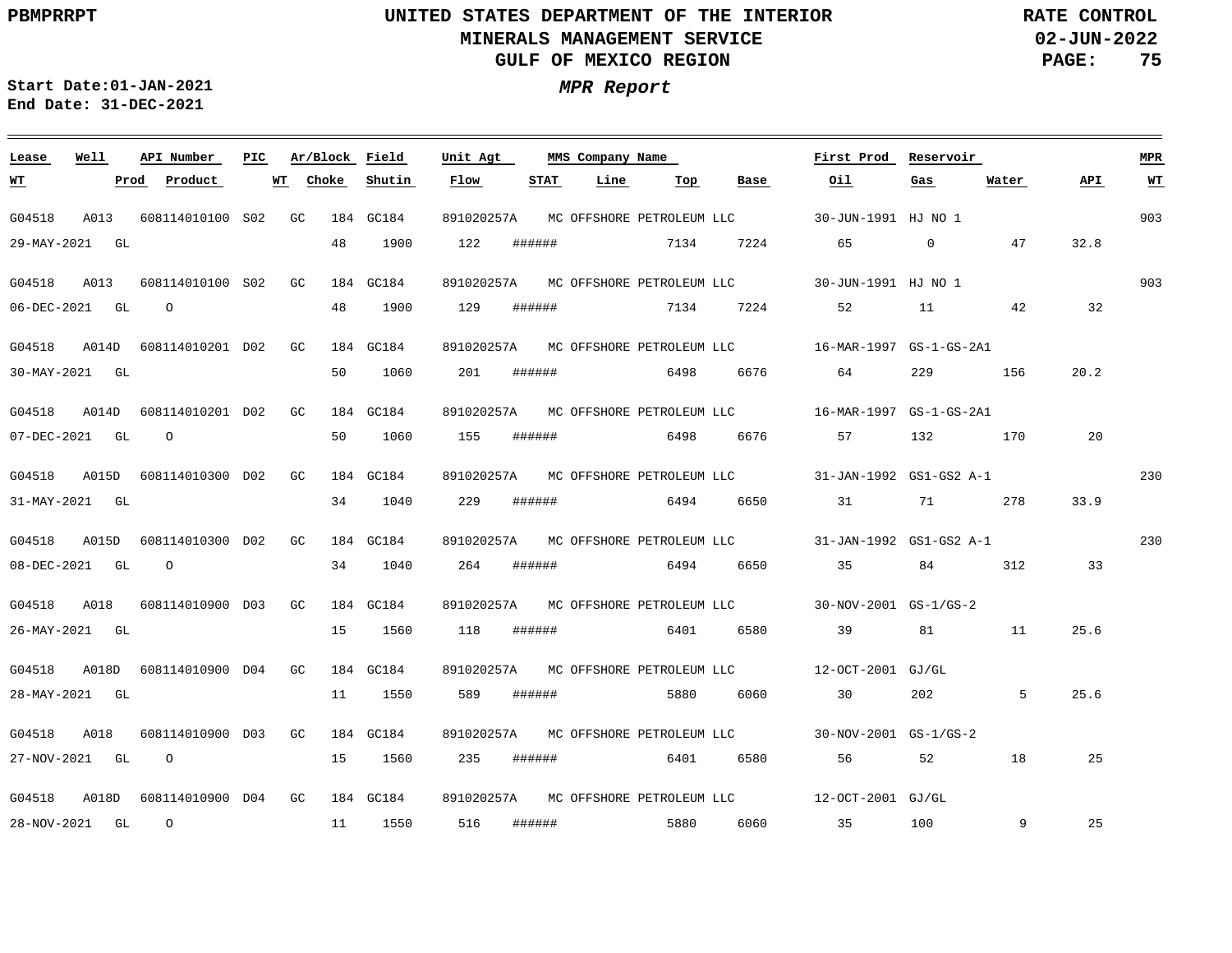G04518 A001

21-APR-2021 GL

**WT**

06-JUN-2021 GL

15-OCT-2021 UK

12-DEC-2021 GL O

O

## **UNITED STATES DEPARTMENT OF THE INTERIOR MINERALS MANAGEMENT SERVICE GULF OF MEXICO REGION**

**02-JUN-2022 PAGE: 76 RATE CONTROL**

271

**MPR**

**API WT**

292

292

 $\overline{0}$ 

**Water**

292

1037

**Start Date:01-JAN-2021 MPR Report End Date: 31-DEC-2021**

### <u> Andreas Andreas Andreas Andreas Andreas Andreas Andreas Andreas Andreas Andreas Andreas Andreas Andreas Andr</u> **Lease Well API Number Ar/Block Field PIC MMS Company Name Unit Agt First Prod Reservoir Choke Shutin Flow STAT Line Top Prod Product WT Base Oil Gas** G04518 A019D 608114011001 D02 GC 184 GC184 891020257A MCOFFSHOREPETROLEUMLLC 31-DEC-1994 HJ #3 12 300 162 ###### 6790 6969 20 0 0 G04518 A019 608114011001 D01 GC 184 GC184 891020257A 31-DEC-1994 IA7-IB7-H03 MC OFFSHORE PETROLEUM LLC 48 885 122 ###### 7062 7200 167 124 15 38.4 G04518 A019 608114011001 D01 GC 184 GC184 891020257A 31-DEC-1994 IA7-IB7-H03 MC OFFSHORE PETROLEUM LLC 12 300 160 ###### 7062 7200 18 0 G04518 A019 608114011001 D01 GC 184 GC184 891020257A 31-DEC-1994 IA7-IB7-H03 MC OFFSHORE PETROLEUM LLC 48 885 120 ###### 7062 7200 165 131 34 38 608115004500 GC S01 184 GC184 891020257A 31-MAY-1990 KE1/KE2/KI MC OFFSHORE PETROLEUM LLC

G04518 A001 608115004500 S01 GC G04518 A002D 608115004601 D02 GC G04518 A002D 608115004601 D02 GC 184 GC184 184 GC184 184 GC184 891020257A 31-MAY-1990 KE1/KE2/KI MC OFFSHORE PETROLEUM LLC 891020257A 25-OCT-1996 IFA/B/CA2ST MC OFFSHORE PETROLEUM LLC 891020257A 25-OCT-1996 IFA/B/CA2ST MC OFFSHORE PETROLEUM LLC 1037 19-MAY-2021 FL 14-DEC-2021 FL 20-MAY-2021 FL 14-DEC-2021 FL O O 13 15 46 46 2800 2800 1340 1340 1111 ###### 982 ###### 9138 9390 166 222 472 145 ###### 138 ###### 9138 9390 115 130 281 39.8 7852 7954 205 171 821 32.2 7852 7954 197 108 787 39 32

G04518 A005 608115005000 S04 GC 184 GC184 G04518 A006 608115005300 GC 184 GC184 891020257A 15-SEP-1996 GJ A6 MC OFFSHORE PETROLEUM LLC S02891020257A 31-AUG-2001 HO MC OFFSHORE PETROLEUM LLC 24-JAN-2021 GL 21-MAY-2021 GL 10 64 940 122 1320 115 ###### 7892 8048 0 42 ###### 6002 6134 4 16 0 4 32.1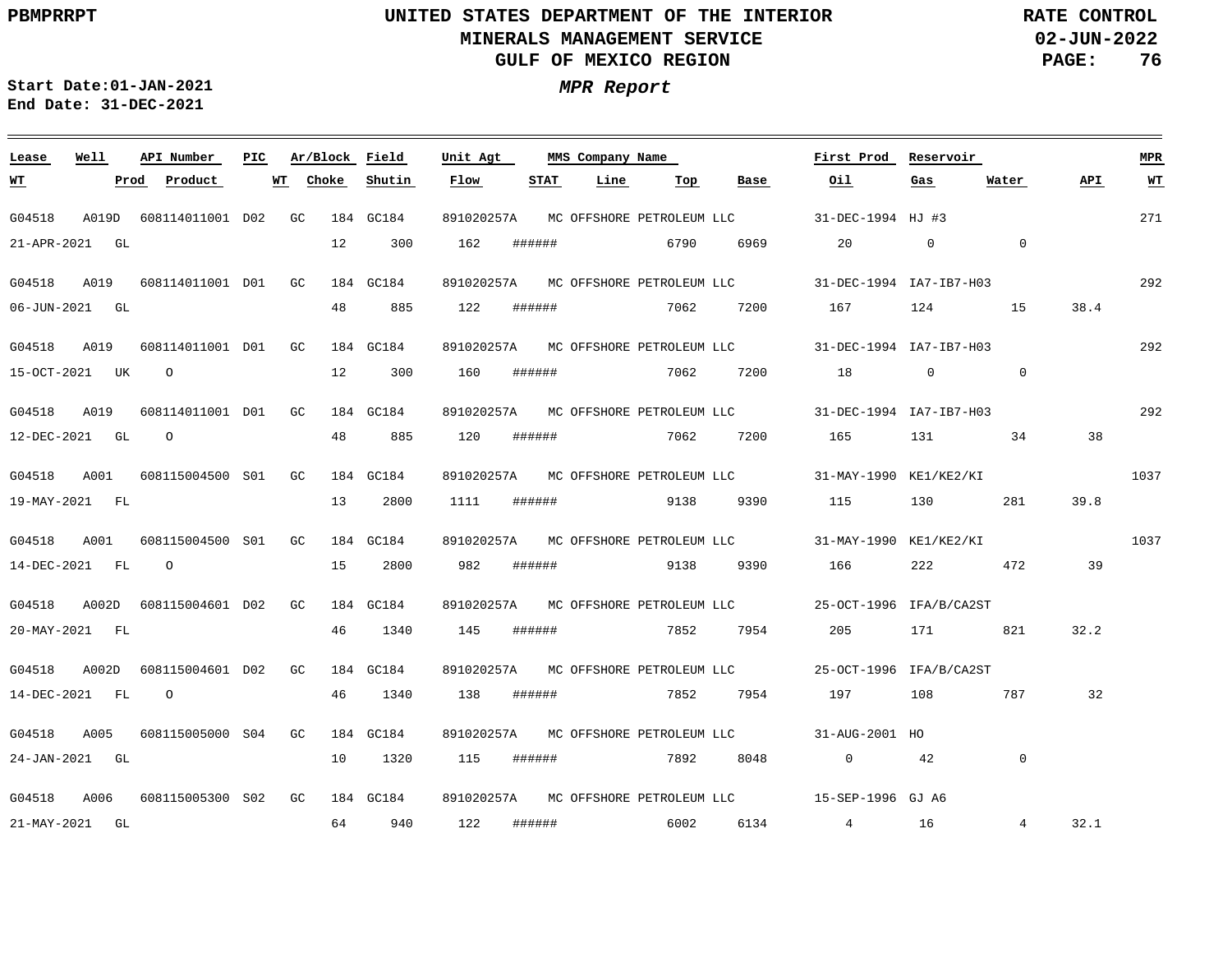$\equiv$ 

# **UNITED STATES DEPARTMENT OF THE INTERIOR MINERALS MANAGEMENT SERVICE GULF OF MEXICO REGION**

**02-JUN-2022 PAGE: 77 RATE CONTROL**

 $\equiv$ 

**Start Date:01-JAN-2021 MPR Report End Date: 31-DEC-2021**

| Lease                | Well | API Number               | PIC |    | Ar/Block Field |                                       | Unit Agt   |        | MMS Company Name   |                       |             | First Prod                                                | Reservoir |                |         | ${\tt MPR}$ |
|----------------------|------|--------------------------|-----|----|----------------|---------------------------------------|------------|--------|--------------------|-----------------------|-------------|-----------------------------------------------------------|-----------|----------------|---------|-------------|
| <u>WT</u>            |      | Prod Product             |     | WT | Choke          | Shutin                                | Flow       | STAT   | Line               | Top                   | <b>Base</b> | Oil.                                                      | Gas       | Water          | API     | <b>WT</b>   |
| G04518               | A006 | 608115005300 S02 GC      |     |    |                | 184 GC184                             | 891020257A |        |                    |                       |             |                                                           |           |                |         |             |
| 03-DEC-2021 GL       |      | $\Omega$                 |     |    | 64             | 940                                   | 117        | ###### |                    | 6002                  |             | 6134 4                                                    | 11        | $\overline{4}$ | 32      |             |
| G04518               | A008 | 608115005700 S04 GC      |     |    |                | 184 GC184                             | 891020257A |        |                    |                       |             |                                                           |           |                |         |             |
| 22-MAY-2021 GL       |      |                          |     |    | 64             | 1100                                  | 113        | ###### |                    | 6871                  | 6914        | 10                                                        | 209       | 14             | 37.1    |             |
| G04518               | A008 | 608115005700 S04 GC      |     |    |                | 184 GC184                             |            |        |                    |                       |             | 891020257A MC OFFSHORE PETROLEUM LLC 12-OCT-2001 GR A8    |           |                |         |             |
| $04 - DEC - 2021$ GL |      | $\circ$                  |     |    |                | 64 1100                               | 120        | ###### |                    | 6871                  | 6914        | $8 - 8$                                                   | 210       | 12             | 37      |             |
| G04518               | A009 | 608115005801 D01 GC      |     |    |                | 184 GC184                             | 891020257A |        |                    |                       |             | MC OFFSHORE PETROLEUM LLC 12-JUL-1998 HO-IA #1            |           |                |         |             |
| 17-MAY-2021 GL       |      |                          |     |    | 8              | 875                                   | 543        | ###### |                    | 7078                  | 7112        |                                                           | 52        | 6              | 29.6    |             |
| G04518               | A009 | 608115005801 D01 GC      |     |    |                | 184 GC184                             |            |        |                    |                       |             | 891020257A MC OFFSHORE PETROLEUM LLC 12-JUL-1998 HO-IA #1 |           |                |         |             |
| 28-NOV-2021 UK O     |      |                          |     |    |                | 875<br>$8 \left( \frac{1}{2} \right)$ | 540        | ###### |                    |                       | 7078 7112   | 63 63                                                     | 60        | 5              | 29      |             |
| G04809               | A014 | 177084061401 S01         |     | SM |                | 161 SM160                             |            |        |                    | TALOS THIRD COAST LLC |             | 31-DEC-1994 IE                                            |           |                |         | 1965        |
| 27-JUN-2021 FL       |      |                          |     |    | 40             | $\overline{0}$                        | 200        | ###### | 1700               | 11480                 | 11520       | 44 63                                                     |           | 2345           |         |             |
| G04809               |      | A015 177084090501 S02 SM |     |    |                | 161 SM160                             |            |        |                    | TALOS THIRD COAST LLC |             | 31-MAR-2014 "IE" Sand                                     |           |                |         |             |
| 26-JUN-2021 FL       |      |                          |     |    |                | 64 0                                  | 93         |        | ####### 0 12742    |                       | 12762       | 171                                                       | 159       | 171            | 27      |             |
| G04832               | B001 | 177254048805 SO1 MP      |     |    |                | 108 MP108                             |            |        | W & T OFFSHORE INC |                       |             | 09-AUG-2013 TEX W-6                                       |           |                |         |             |
| 23-JUN-2021 FL       |      |                          |     |    | 12             | 4850                                  | 4195       |        | ###### 0 14684     |                       | 14742       | 43                                                        | 3399      | $\overline{0}$ | 47.2    |             |
| G04832               |      | B003 177254072601 S03 MP |     |    |                | 108 MP108                             |            |        |                    |                       |             | $W & T$ OFFSHORE INC $26-JUL-2016$ TEXW3                  |           |                |         |             |
| 24-JUN-2021 FL       |      |                          |     |    |                | 7 1850                                | 1380       |        | ####### 0 14104    |                       | 14118       | 10                                                        | 358       | $\overline{0}$ | $\circ$ |             |
| G04832               |      | D003 177254085301 S01 MP |     |    |                | 108 MP108                             |            |        | W & T OFFSHORE INC |                       |             | 19-MAY-2011 TEX W-3                                       |           |                |         |             |
| 11-JUN-2021 FL       |      |                          |     |    | 18             | 3300                                  | 1501       |        | ###### 100         | 12692                 | 12760       | 16                                                        | 629       | 113            | 42.2    |             |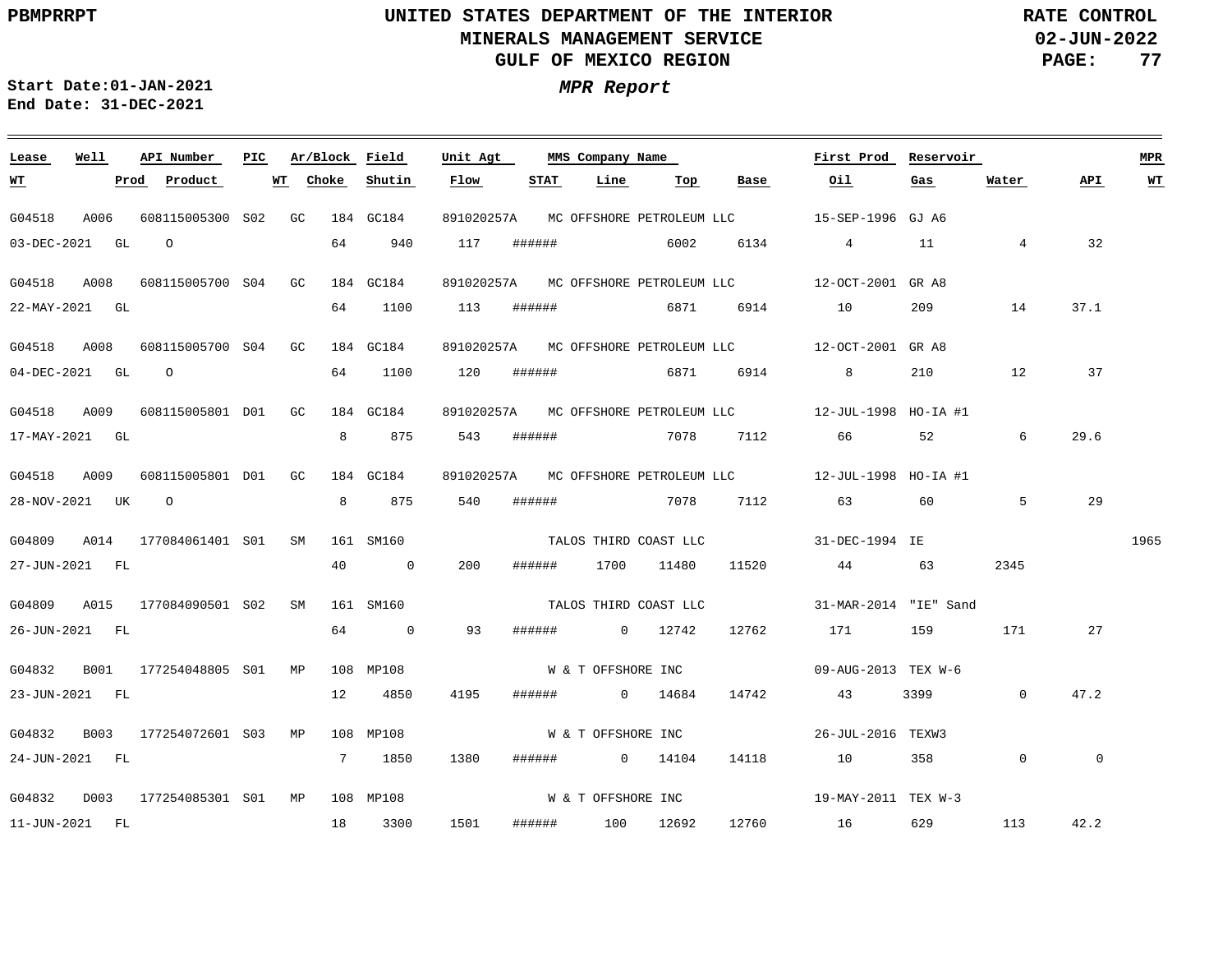**02-JUN-2022 PAGE: 78 RATE CONTROL**

 $\equiv$ 

**Start Date:01-JAN-2021 MPR Report End Date: 31-DEC-2021**

| Lease          | Well | API Number                       | PIC | Ar/Block Field  |           | Unit Agt   |             | MMS Company Name   |         |              | First Prod                                                 | Reservoir       |                                                                                                                |      | MPR      |
|----------------|------|----------------------------------|-----|-----------------|-----------|------------|-------------|--------------------|---------|--------------|------------------------------------------------------------|-----------------|----------------------------------------------------------------------------------------------------------------|------|----------|
| W'I'           |      | Prod Product                     |     | WT Choke Shutin |           | Flow       | <b>STAT</b> | Line               | Тор     | Base         | Oil                                                        | Gas             | Water                                                                                                          | API  | WT       |
| G04832         |      | E002 177254085900 D02 MP         |     |                 | 108 MP108 |            |             | W & T OFFSHORE INC |         |              | 30-JUN-2009 TEX W2                                         |                 |                                                                                                                |      |          |
| 28-MAY-2021 FL |      |                                  |     | 13              | 4825      | 1024       |             | ###### 0 13117     |         | 13152        | $5^{\circ}$                                                | 118             | $\overline{4}$                                                                                                 | 40.2 |          |
| G04832         |      | E002 177254085900 D01 MP         |     |                 | 108 MP108 |            |             | W & T OFFSHORE INC |         |              | 30-JUN-2009 Tex W5-G Sand                                  |                 |                                                                                                                |      |          |
| 28-MAY-2021 FL |      |                                  |     | 24              | 2960      | 1063       | ######      | $0 \t 14792$       |         | 14825        | 5                                                          | 110             | $7\phantom{0}$                                                                                                 | 40.2 |          |
| G04832         |      | 008 177254087300 S02 MP          |     |                 | 108 MP108 |            |             |                    |         |              | 02-AUG-2015 TEXW5G                                         |                 |                                                                                                                |      |          |
|                |      |                                  |     |                 |           |            |             | W & T OFFSHORE INC |         |              |                                                            |                 |                                                                                                                |      |          |
| 07-JUN-2021 FL |      |                                  |     | 12              | 6000      | 2688       |             | ###### 0 12437     |         | 12494        | 15                                                         | 684             | 503                                                                                                            | 42.5 |          |
| G04909         |      | 001 177254029401 S01 MP          |     |                 | 64 MP064  | 7543900040 |             |                    |         |              | SANARE ENERGY PARTNERS LLC 31-OCT-2010 BB1 7300            |                 |                                                                                                                |      |          |
| 06-JUN-2021 GL |      |                                  |     | 64              | 1145      | 180        | ######      | 125                | 7661    | 7761         | 82                                                         | 34              | 57.5 and 57.5 and 57.5 and 57.5 and 57.5 and 57.5 and 57.5 and 57.5 and 57.5 and 57.5 and 57.5 and 57.5 and 57 | 21.4 |          |
| G04909         |      | 001 177254029401 S01 MP 64 MP064 |     |                 |           |            |             |                    |         |              | 7543900040 SANARE ENERGY PARTNERS LLC 31-OCT-2010 BB1 7300 |                 |                                                                                                                |      |          |
|                |      |                                  |     |                 |           |            |             |                    |         |              |                                                            |                 |                                                                                                                |      |          |
| 24-DEC-2021 GL |      | $\overline{O}$                   |     |                 | 64 1145   | 110        |             | ###### 75 7661     |         | 7761         | 136                                                        | 42              | 346                                                                                                            | 30   |          |
| G04909         |      | 002D 177254030300 S02 MP         |     |                 | 64 MP064  | 7543900040 |             |                    |         |              | SANARE ENERGY PARTNERS LLC 30-APR-1984 BB1 7300            |                 |                                                                                                                |      | 77       |
| 07-JUN-2021 GL |      |                                  |     | 64              | 1220      | 125        | ######      | 110                | 7380    | 7390         | 110                                                        | 149             | 179                                                                                                            | 30.7 |          |
| G04909         |      | 002D 177254030300 S02 MP         |     |                 | 64 MP064  |            |             |                    |         |              | 7543900040 SANARE ENERGY PARTNERS LLC 30-APR-1984 BB1 7300 |                 |                                                                                                                |      | 77       |
|                |      |                                  |     |                 |           |            |             |                    |         |              |                                                            |                 |                                                                                                                |      |          |
| 14-AUG-2021 GL |      | $\overline{O}$                   |     | 64              | 1220      | 95         | # # # # # # |                    |         | 75 7380 7390 | 89                                                         | 280             | 140                                                                                                            | 30   |          |
| G04909         |      | 006 177254032000 S01 MP          |     |                 | 64 MP064  | 7543900040 |             |                    |         |              | SANARE ENERGY PARTNERS LLC 31-AUG-1983 BB1 7300            |                 |                                                                                                                |      | $\Omega$ |
| 06-JUN-2021 GL |      |                                  |     | 64              | 1160      | 90         | ######      |                    | 90 7348 | 7358         | 72                                                         | $4\overline{ }$ | 620                                                                                                            | 32.2 |          |
| G04909         |      | 006 177254032000 S01 MP          |     |                 | 64 MP064  |            |             |                    |         |              | 7543900040 SANARE ENERGY PARTNERS LLC 31-AUG-1983 BB1 7300 |                 |                                                                                                                |      | $\Omega$ |
|                |      |                                  |     |                 |           |            |             |                    |         |              |                                                            |                 |                                                                                                                |      |          |
| 08-AUG-2021 GL |      | $\circ$                          |     | 64              | 1160      | 90         | ######      |                    |         | 75 7348 7358 | 83 17                                                      |                 | 707                                                                                                            | 32   |          |
| G04909         |      | 010 177254032801 S02 MP          |     |                 | 64 MP064  |            |             |                    |         |              | SANARE ENERGY PARTNERS LLC 10-MAR-2004 6900'SAND           |                 |                                                                                                                |      |          |
| 05-JUN-2021 GL |      |                                  |     | 64              | 1140      | 100        |             | ####### 95 7172    |         |              | 7230 12 34 27                                              |                 |                                                                                                                | 31.5 |          |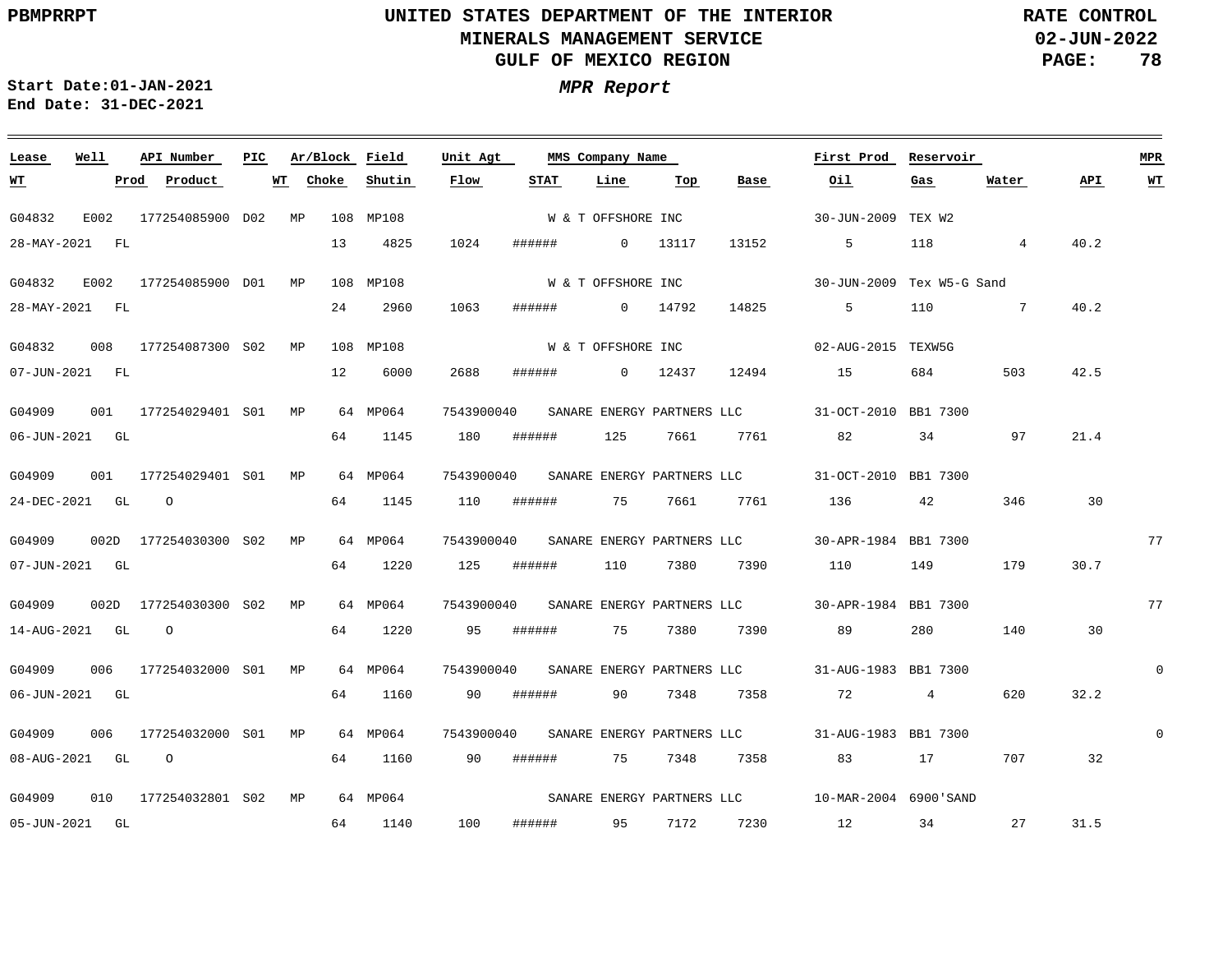<u> 1989 - Johann Stoff, deutscher Stoff, der Stoff, der Stoff, der Stoff, der Stoff, der Stoff, der Stoff, der S</u>

**02-JUN-2022 PAGE: 79 RATE CONTROL**

**Start Date:01-JAN-2021 MPR Report End Date: 31-DEC-2021**

### G04909 010 177254032801 MP 64 MP064 S02 G04909 018 177254055500 S01 MP 64 MP064 G04909 018 177254055500 MP 64 MP064 S01 G04909 018 177254055500 S01 MP 64 MP064 G04909 019 177254056000 MP S01 G04909 B021 177254081200 MP D01 G04909 B021 177254081200 MP D01 G04940 A003 608114000700 S04 GC G04940 A002 608114000801 S02 GC G04940 A002 608114000801 S02 GC 18 GC019 **Lease Well API Number Ar/Block Field PIC MMS Company Name** 64 MP064 64 MP064 64 MP064 18 GC019 18 GC019 7543900040 30-SEP-1990 BB1 7300 SANARE ENERGY PARTNERS LLC 7543900040 30-SEP-1990 BB1 7300 SANARE ENERGY PARTNERS LLC 7543900040 30-SEP-1990 BB1 7300 SANARE ENERGY PARTNERS LLC 7543900040 30-SEP-1991 BB1 7300 SANARE ENERGY PARTNERS LLC 7543900040 16-FEB-2006 BB1 7300 SANARE ENERGY PARTNERS LLC 7543900040 16-FEB-2006 BB1 7300 SANARE ENERGY PARTNERS LLC **Unit Agt**  10-MAR-2004 6900'SAND 31-JUL-2008 TRIM A-2,FBA TALOS OIL AND GAS LLC 31-MAY-2021 6 Sand 31-MAY-2021 6 Sand **First Prod Reservoir** 63 63 63 611 **MPR** 25-DEC-2021 GL O 01-JAN-2021 GL 12-JUN-2021 GL 29-DEC-2021 GL O 21-SEP-2021 GL O 10-JUN-2021 GL 26-DEC-2021 GL O 23-JUN-2021 FL 15-MAY-2021 FL O 24 21-MAY-2021 FL **WT Prod Product WT Choke** 64 1140 64 1220 64 660 64 1080 64 740 64 1140 64 1150 64 0 182 ###### 1150 9019 20 371 ###### 10462 10502 20 0 **Shutin** 80 ###### 240 200 200 ###### 75 7400 7420 39 13 120 ###### 320 ###### 135 8821 340 ###### 75 8821 9021 90 139 164 29 202 **Flow** ###### ###### ###### 1514 10462 **STAT** 75 7172 75 7400 7420 125 75 7348 **Line** 7400 **Top** 7230 7420 18 7391 0 5 13 9021 148 7 248 9078 10502 **Base** 14 18 33 31 65 321 57 46 563 121 186 96 37 70 74 **Oil** 18 **Gas** 263 34.1 340 30 **Water** 29 28.5 30.5 25.2 24 .598 29 **API WT** SANARE ENERGY PARTNERS LLC TALOS OIL AND GAS LLC TALOS OIL AND GAS LLC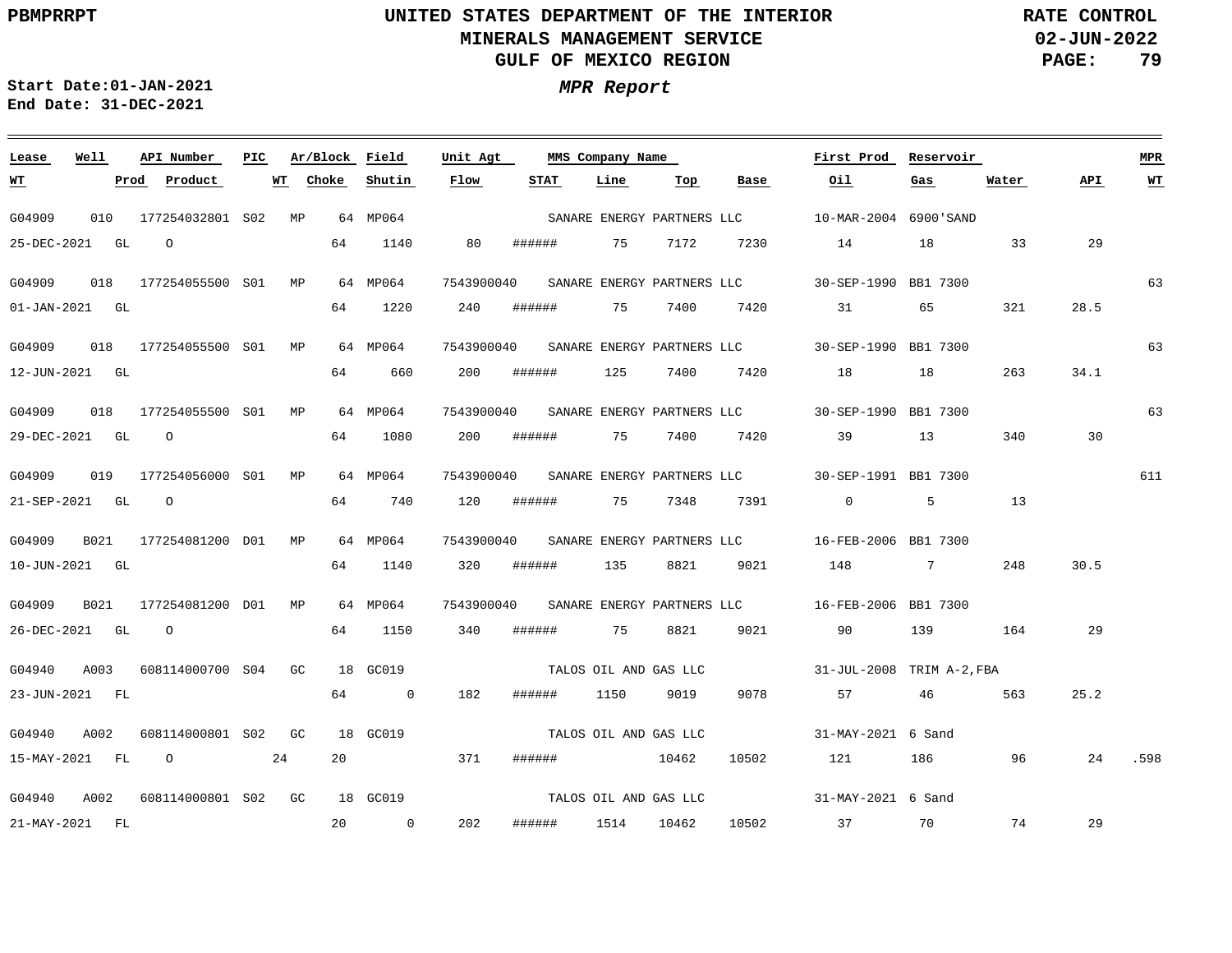**02-JUN-2022 PAGE: 80 RATE CONTROL**

**Start Date:01-JAN-2021 MPR Report End Date: 31-DEC-2021**

### **Lease Well API Number Ar/Block Field PIC MMS Company Name Unit Agt First Prod Reservoir MPR STAT Line Top Base Oil API WT Prod Product WT Choke Shutin Flow Gas Water WT** TALOS OIL AND GAS LLC G04940 A009 608114008703 S01 GC 18 GC019 28-FEB-2021 ####################### 03-MAR-2021 FL O 24 22 3462 ###### ##### ##### 2109 1775 396 27.3 .615 TALOS OIL AND GAS LLC G04940 A009 608114008703 S01 GC 18 GC019 28-FEB-2021 ######################## ###### 4045 ##### ##### 29 27-JUN-2021 FL 30 0 2642 2910 3102 499 383 G04940 A018E 608114015600 S02 GC 18 GC019 30-SEP-1990 TR A-2BA/2BB TALOS OIL AND GAS LLC 64 30-JUN-2021 GL 0 170 ###### 1564 9386 9490 40 36 214 29.5 TALOS OIL AND GAS LLC G04940 A020 608114015703 S02 GC 18 GC019 31-JAN-2014 GLOB H Sand 29.8 25-JUN-2021 FL 40 0 188 ###### 1807 10398 10427 69 111 415 TALOS OIL AND GAS LLC G04940 A028 608114020702 S02 GC 18 GC019 05-MAY-2010 16 Sand 29-JUN-2021 FL 64 0 190 ###### 3144 10360 10465 212 188 290 30 G05057 A001 608154000700 S01 MO 823 MO823 754392005A W & T OFFSHORE INC 30-NOV-1991 NORPHLET  $\Omega$ 100 1300 07-JUN-2021 FL 448 ###### 21409 21609 0 4802 101 G05057 A002 608154005401 S01 MO 823 MO823 754392005A W & T OFFSHORE INC 31-DEC-1993 NORPHLET  $\Omega$ 07-JUN-2021 FL 100 1370 447 ###### 22374 22627 0 3725 68 G05057 A003 608154006300 S01 MO 823 MO823 754392005A W & T OFFSHORE INC 31-DEC-1991 NORPHLET  $\Omega$ 11-JUN-2021 FL 100 1249 452 ###### 22630 22790 0 4672 208 31765 G05060 CB001 608154003000 S01 MO 827 MO827 754301004A W & T OFFSHORE INC 31-DEC-1993 NORPHLET 08-JUN-2021 FL 100 1370 538 ###### 21655 21700 0 2985 43 TALOS ERT LLC 1513 G05438 A028 177064069100 VR 314 VR331 S0131-JUL-1993 LENTIC-2 28 31 12-JUN-2021 GL 64 0 130 ###### 850 10046 10092 17 35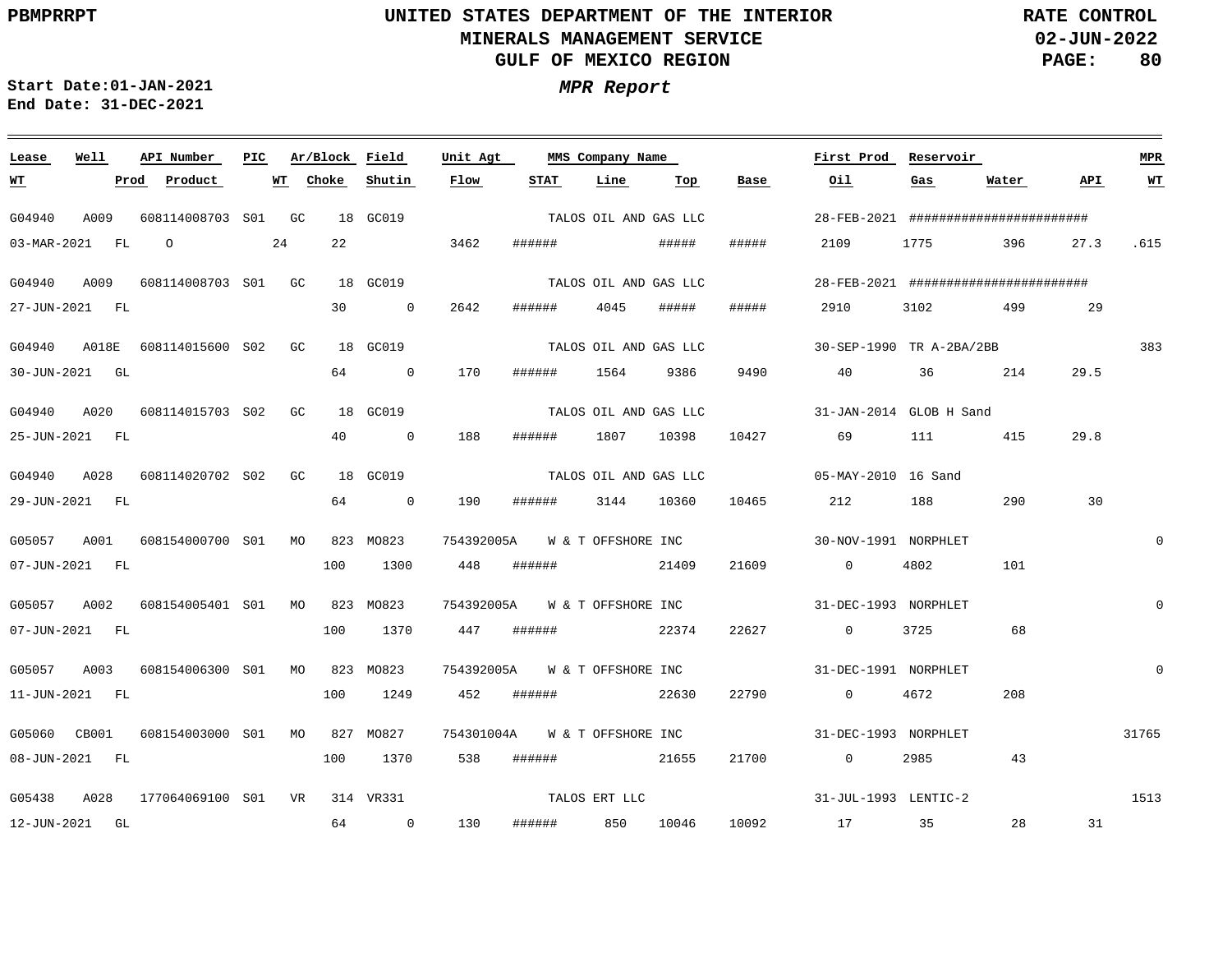**02-JUN-2022 PAGE: 81 RATE CONTROL**

**Start Date:01-JAN-2021 MPR Report End Date: 31-DEC-2021**

### **Lease Well API Number Ar/Block PIC MMS Company Name Field Unit Agt First Prod Reservoir MPR STAT Line Top Base Oil Water API WT Prod Product WT Choke Shutin Flow Gas WT** TALOS THIRD COAST LLC G05504 G001 177094149600 EI 224 EI266 S01 31-MAY-2011 B-8 SAND 27-JUN-2021 FL 64 0 1000 ###### 2150 16947 17059 38 2962 8 ARENA OFFSHORE LP 20970 G05505 B001 177094079200 S01 EI 229 EI238 30-NOV-1991 14 FB2 19 13530 54 26-MAY-2021 FL 64 340 91 ###### 89 13404 2208 0 TALOS OIL AND GAS LLC G05809 A023 608114019101 D02 EW 988 GC019 31-DEC-2020 ######################## 29 ##### 17-JAN-2021 FL O 24 3487 ###### ##### 4247 2697 4 29 .646 TALOS OIL AND GAS LLC G05809 A023 608114019101 EW 988 GC019 D01 30-APR-2021 ######################## 07-MAY-2021 FL O 24 17 5675 ###### ##### ##### 1696 1596 27 32 .673 TALOS OIL AND GAS LLC G05809 A029 608114021202 S01 EW 988 GC019 16-MAR-2001 MP-1 27-JUN-2021 GL 40 0 188 ###### 1442 17728 17880 58 81 748 30.9 G05825 A002 608174041200 S02 MC 109 MC109 TALOS PETROLEUM LLC 30-NOV-1991 U/L G SAND  $\Omega$ 831 27.6 04-JUN-2021 GL 88 0 159 ###### 1216 7418 7590 79 2  $\Omega$ G05825 A003 608174041700 D03 MC 109 MC109 TALOS PETROLEUM LLC 30-JUN-1992 J SAND FBIII B-1 8492 05-JUN-2021 GL 88 0 159 ###### 820 8462 38 15 232 26.5 G05825 A003D 608174041700 D02 MC 109 MC109 TALOS PETROLEUM LLC 31-DEC-1991 G WE CE FBD  $\Omega$ 7570 05-JUN-2021 GL 64 1175 143 ###### 860 7390 45 4 13 26.5 TALOS PETROLEUM LLC  $\Omega$ G05825 A004 608174041800 D01 MC 109 MC109 29-FEB-1992 J FB E1 06-JUN-2021 GL 88 1159 156 ###### 986 6842 6918 176 55 275 27.6 TALOS PETROLEUM LLC 1863 G05825 A004D 608174041800 D02 MC 109 MC109 29-FEB-1992 G FB E1 WEST 187 5986 26.5 06-JUN-2021 GL 88 0 ###### 770 5868 68 73 933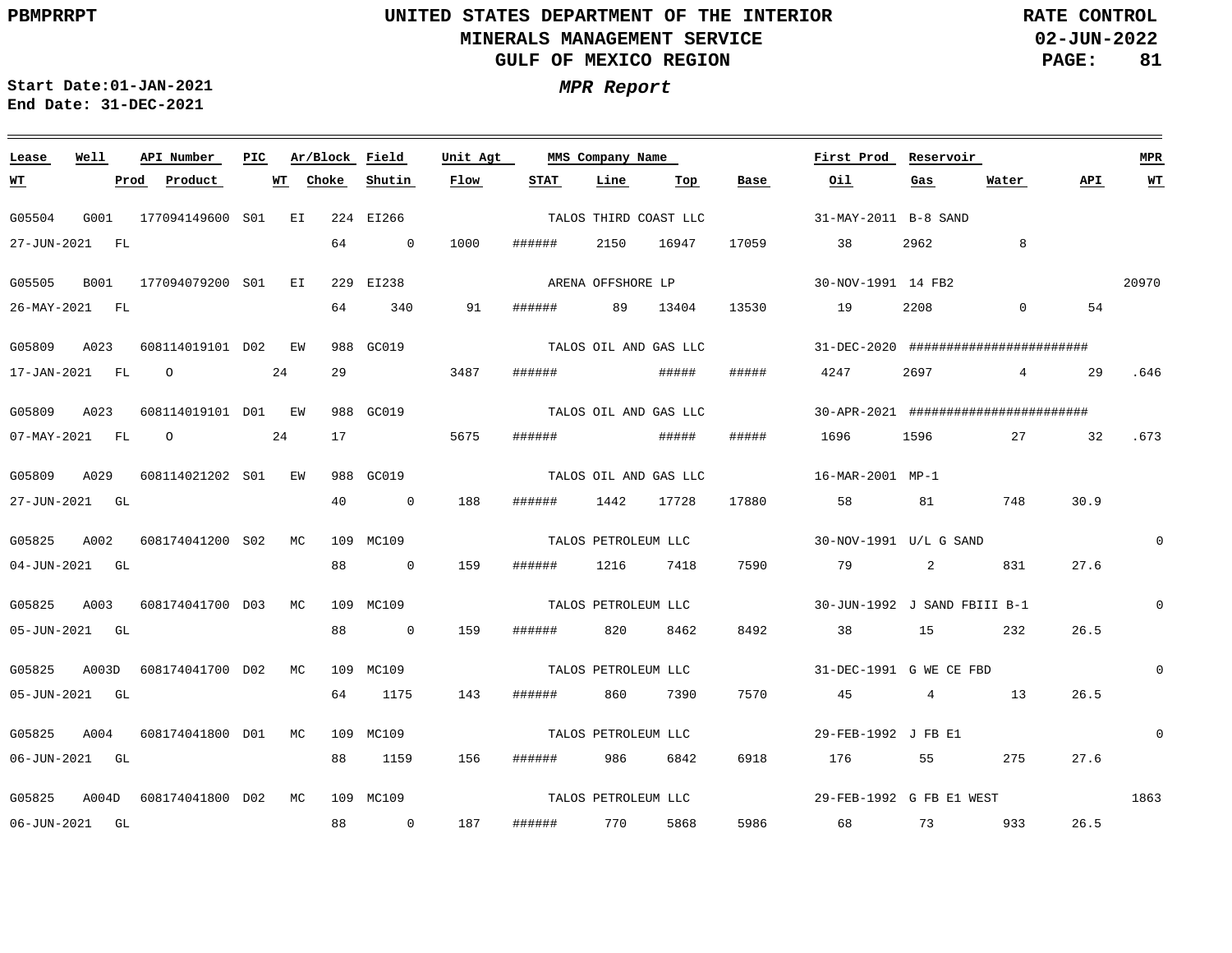<u> 1989 - Johann Barn, mars ann an t-Amhain Aonaichte ann an t-Aonaichte ann an t-Aonaichte ann an t-Aonaichte a</u>

**02-JUN-2022 PAGE: 82 RATE CONTROL**

**Start Date:01-JAN-2021 MPR Report End Date: 31-DEC-2021**

### G05825 A005 608174041901 S01 MC 109 MC109 G05825 A007D 608174042300 D02 MC 109 MC109 G05825 A010 608174042700 D01 MC 109 MC109 G05825 A010D 608174042700 D02 MC 109 MC109 G05825 A014 608174043600 S01 MC G05825 A015 608174043802 S01 MC G05825 A016 608174043902 S01 MC G05825 A017 608174044101 S03 MC G05825 A018 608174044203 S01 MC 109 MC109 G05825 A019 608174044300 D01 MC 109 MC109 **Lease Well API Number Ar/Block PIC MMS Company Name** 109 MC109 109 MC109 109 MC109 109 MC109 **Field Unit Agt**  14-FEB-2002 8300 O SAND 31-MAR-1992 G/J 30-JUN-1992 J FB D 30-JUN-1992 G FBD EAST 31-OCT-1992 J FBE2-SOUTH 19-OCT-2010 J FB1A 14-MAR-2000 P SAND 27-FEB-2015 G-1 20-JUL-2011 H SAND 28-FEB-1993 J FB D **First Prod Reservoir** 0 0  $\Omega$ 576 1374 **MPR** 04-JUN-2021 GL 11-JUN-2021 GL 12-JUN-2021 GL 12-JUN-2021 GL 14-MAY-2021 GL 11-MAY-2021 GL 15-MAY-2021 FL 14-JUN-2021 GL 31-MAY-2021 GL 07-JUN-2021 GL **WT**  $Proof$  **Product** 88 88 64 88 19 88 34 0 183 ###### 1854 13178 64 64 1155 88 1229 **Choke** 0 162 ###### 800 11750 0 164 1039 1139 1086 488 726 **Shutin** 145 ###### 860 162 227 ###### 1005 145 164 165 ###### 900 7579 183 **Flow** ###### ###### 1020 8386 ###### 427 9976 ###### 640 7315 ###### 975 8606 **STAT** 940 7078 **Line** 9628 11586 **Top** 11830 7259 9724 98 23 83 8480 68 65 52 11654 31 21 64 10147 42 35 2 13368 59 92 1652 7368 14 39 7603 8678 **Base** 49 93 536 101 147 254 47 176 90 116 79 **Oil Gas** 4  $240$ **Water** 29.7 27.6 27 27.6 29.7 26.5 27.6 26.5 22.5 26.5 **API WT** TALOS PETROLEUM LLC TALOS PETROLEUM LLC TALOS PETROLEUM LLC TALOS PETROLEUM LLC TALOS PETROLEUM LLC TALOS PETROLEUM LLC TALOS PETROLEUM LLC TALOS PETROLEUM LLC TALOS PETROLEUM LLC TALOS PETROLEUM LLC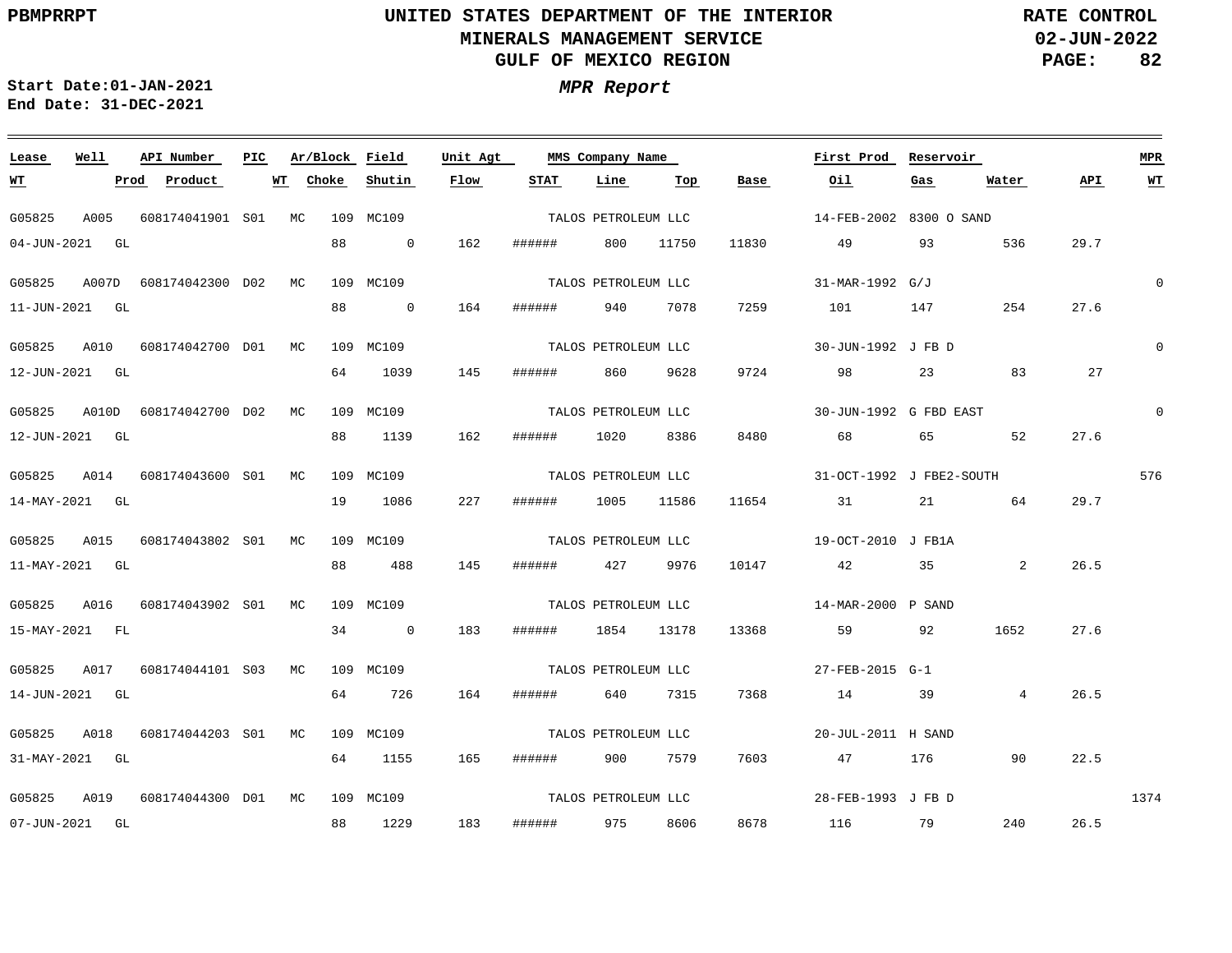**02-JUN-2022 PAGE: 83 RATE CONTROL**

**Start Date:01-JAN-2021 MPR Report End Date: 31-DEC-2021**

### <u> 1989 - Johann Stoff, deutscher Stoff, der Stoff, der Stoff, der Stoff, der Stoff, der Stoff, der Stoff, der S</u> **Lease Well API Number Ar/Block PIC MMS Company Name Field Unit Agt First Prod Reservoir MPR**  $\text{Product}$ **Choke Shutin Flow STAT Line Base Oil Water API WT WT Top Gas** TALOS PETROLEUM LLC 1133 G05825 A021 608174044600 S01 MC 109 MC109 30-APR-1993 G SAND FB D 13-JUN-2021 GL 88  $\overline{0}$ 216 ###### 1136 7898 7984 68 173 1141 29.7 TALOS PETROLEUM LLC G05825 A022 608174045002 S02 MC 109 MC109 04-NOV-2016 H SAND 88 1477 160 ###### 7312 26.1 07-JUN-2021 GL 1402 7280 106 51 8 TALOS PETROLEUM LLC G05825 A023 608174045102 S01 MC 109 MC109 05-MAY-2011 G-1 FB IA 64 27.6 14-JUN-2021 GL 0 137 ###### 515 8110 8184 7 69 11 TALOS PETROLEUM LLC G05825 A024 608174045303 S01 MC 109 MC109 22-MAR-2004 O SAND 1195 27.6 11-MAY-2021 FL 64 2138 ###### 2417 10836 10896 26 516 80 TALOS PETROLEUM LLC G05825 A026 608174045604 S01 MC 109 MC109 24-APR-2002 I/J SAND 88 29.7 11-JUN-2021 GL 0 168 ###### 760 9102 9648 88 101 309 G05825 A028 608174046401 S01 MC 109 MC109 TALOS PETROLEUM LLC 27-FEB-2011 "M" SAND FBB POOL 1 27.6 12-JUN-2021 GL 88 0 147 ###### 1044 14498 14557 74 52 353 G05825 A029 608174046802 S01 MC 109 MC109 TALOS PETROLEUM LLC 17-DEC-2001 J SAND FBE 13-MAY-2021 GL 88 0 155 ###### 660 8840 10628 36 29 338 27 TALOS PETROLEUM LLC G05825 A030 608174046900 S01 MC 109 MC109 28-FEB-1994 G FB E2 1104 6798 24.7 13-JUN-2021 GL 88 771 158 ###### 740 6638 66 39 255 TALOS PETROLEUM LLC G05825 A033 608174102000 D01 MC 109 MC109 28-NOV-2003 8550'SAND 20-APR-2021 GL 88 0 156 ###### 806 12950 13074 33 24 14 27.6 TALOS PETROLEUM LLC G05825 A033D 608174102000 D02 MC 109 MC109 29-NOV-2003 UPPER J SAND 7500 26.1 13-MAY-2021 GL 88 0 170 ###### 860 7290 92 308 106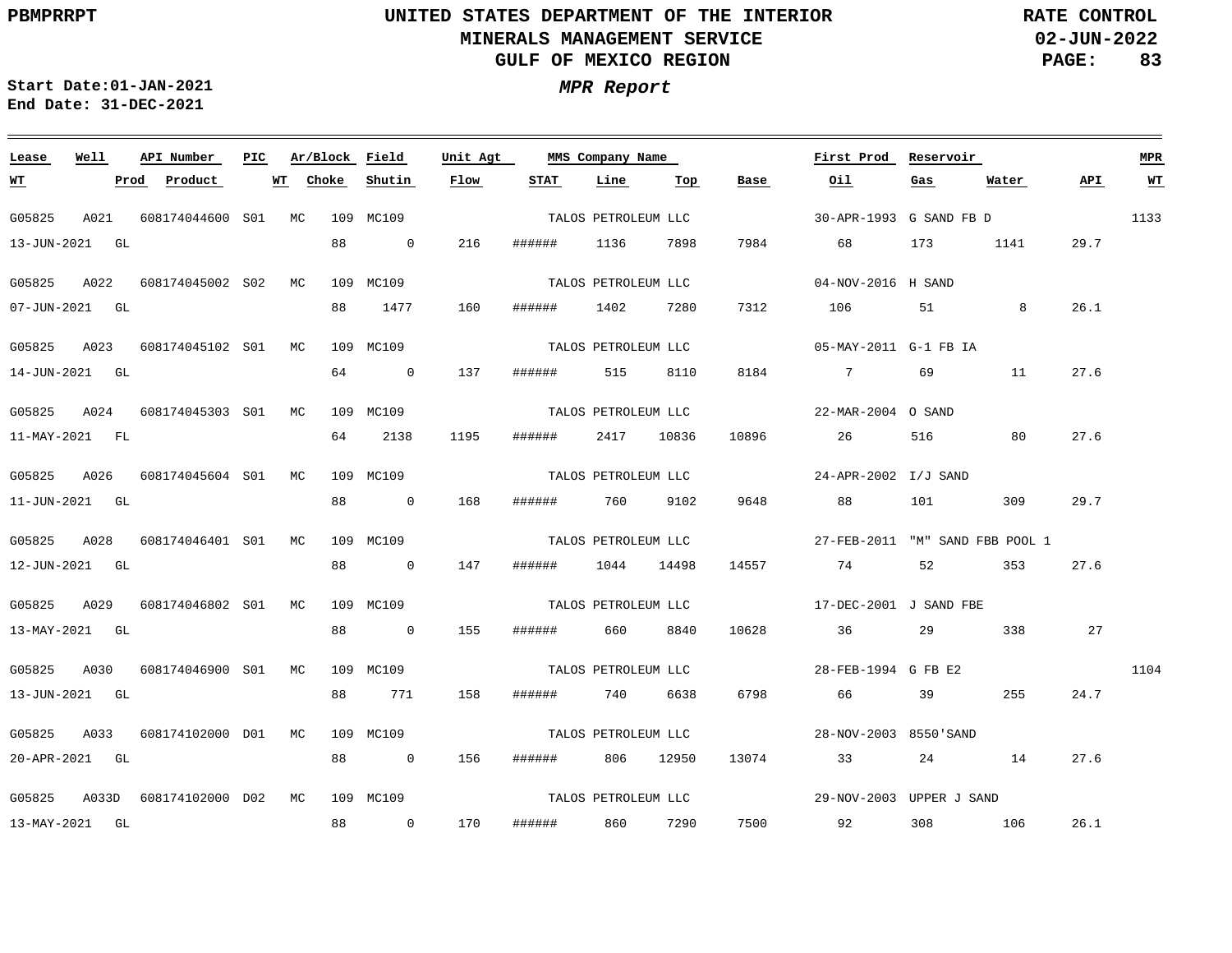$\qquad \qquad =$ 

# **UNITED STATES DEPARTMENT OF THE INTERIOR MINERALS MANAGEMENT SERVICE GULF OF MEXICO REGION**

**02-JUN-2022 PAGE: 84 RATE CONTROL**

 $\equiv$ 

**Start Date:01-JAN-2021 MPR Report End Date: 31-DEC-2021**

| Lease          | Well |      | API Number                   | PIC |       | Ar/Block Field |                | Unit Agt                       |           | MMS Company Name    |       |                                                         | First Prod                   | Reservoir |                                       |      | <b>MPR</b> |
|----------------|------|------|------------------------------|-----|-------|----------------|----------------|--------------------------------|-----------|---------------------|-------|---------------------------------------------------------|------------------------------|-----------|---------------------------------------|------|------------|
| <u>WТ</u>      |      | Prod | Product                      |     | WT    | Choke          | Shutin         | Flow                           | STAT      | Line                | Тор   | Base                                                    | Oil                          | Gas       | Water                                 | API. | WT         |
| G05825         | A034 |      | 608174104200 S02             |     | MC.   |                | 109 MC109      |                                |           | TALOS PETROLEUM LLC |       |                                                         | $04-NOV-2013$ F Sand         |           |                                       |      |            |
| 09-MAY-2021 GL |      |      |                              |     |       | 64             | $\overline{0}$ | 166                            | ######    | 840                 | 6506  | 6533                                                    | 148                          | 194       | 22                                    | 25.7 |            |
| G05868         | A011 |      | 608174058601 S01 MC          |     |       |                | 809 MC807      | 754393012A                     |           | SHELL OFFSHORE INC. |       |                                                         | 30-JUN-2001 YELLOW RA        |           |                                       |      |            |
| 26-MAY-2021 GL |      |      | $\Omega$                     |     |       | 99             |                | 188                            | ######    |                     | 20205 | 20327                                                   | 1043                         | 1130      | 1451                                  | 25.9 |            |
| G05868 A001    |      |      | 608174058900 S01 MC          |     |       |                | 809 MC807      | 754393012A SHELL OFFSHORE INC. |           |                     |       |                                                         | 21-MAY-2000 K0/K1            |           |                                       |      |            |
| 09-JUN-2021 GL |      |      | $\Omega$                     |     |       | 99             |                | 218                            | ######    |                     | 18006 | 18246                                                   | 4650                         | 4172      | 3654                                  | 12.4 |            |
| G05868 A007    |      |      | 608174059500 S01 MC          |     |       |                | 809 MC807      | 754393012A SHELL OFFSHORE INC. |           |                     |       |                                                         | 01-JUN-1999 LOWER YELLOW 0-2 |           |                                       |      |            |
| 04-JUN-2021 GL |      |      | $\circ$                      |     |       | 97             |                | 237                            | ######    |                     | 18765 | 19044                                                   | 5264                         | 10657     | 3658                                  | 12.9 |            |
| G05868         | A008 |      | 608174059600 S01 MC          |     |       |                | 809 MC807      | 754393012A SHELL OFFSHORE INC. |           |                     |       |                                                         | 08-MAR-1999 LOWER YELLOW 0-2 |           |                                       |      |            |
| 03-JUN-2021 GL |      |      | $\overline{O}$               |     |       | 95             |                | 188                            | ######    | 18902               |       | 19165                                                   | 2538                         | 2560 700  | 2515                                  | 12.5 |            |
| G05871         | A002 |      | 608174059000 S01 MC          |     |       |                | 853 MC807      |                                |           | SHELL OFFSHORE INC. |       |                                                         |                              |           | 05-MAR-2021 ######################### |      |            |
| 07-JUN-2021 GL |      |      | $\Omega$                     |     |       | 22             |                | 1886                           | ######    |                     | ##### | #####                                                   | 7456                         | 7941      | 120                                   | 22.3 |            |
| G05871 A006    |      |      | 608174059403 S01 MC          |     |       |                | 853 MC807      | 754393012A SHELL OFFSHORE INC. |           |                     |       |                                                         | 28-JAN-2000 LOWER YELLOW 0-2 |           |                                       |      |            |
| 02-JUN-2021 GL |      |      | $\overline{O}$               |     |       | 100            |                | 198                            | ######    |                     | 20820 | 22910                                                   | 7031                         | 6298      | 1239                                  | 22.5 |            |
| G05884 A002    |      |      | 608114012700 S01             |     | GC GO |                | 52 GC052       |                                |           |                     |       | 891020257D MC OFFSHORE PETROLEUM LLC                    | 31-MAY-1990 EI 52-1          |           |                                       |      | 663        |
| 03-JUN-2021 GL |      |      |                              |     |       | 108            | 670            | 90                             | ######    |                     | 4450  | 4558                                                    | 183                          |           | 112 176                               | 39.9 |            |
| G05884         | A002 |      | 608114012700 S01 GC          |     |       |                | 52 GC052       |                                |           |                     |       | 891020257D MC OFFSHORE PETROLEUM LLC                    | 31-MAY-1990 EI 52-1          |           |                                       |      | 663        |
| 12-DEC-2021 GL |      |      | $\overline{O}$               |     |       | 108            | 548            |                                | 81 ###### | 4450                |       | 4558                                                    | 148                          | 149       | 223                                   | 39   |            |
| G05884         | A007 |      | 608114013200 S01 GC 52 GC052 |     |       |                |                |                                |           |                     |       | 891020257D MC OFFSHORE PETROLEUM LLC 31-JUL-1990 EI A-7 |                              |           |                                       |      | 1405       |
| 29-MAY-2021 GL |      |      |                              |     |       | 108            | 1131           | 83                             | ######    | 6760                |       | 6988                                                    | 95                           | 178       | 104                                   | 28.8 |            |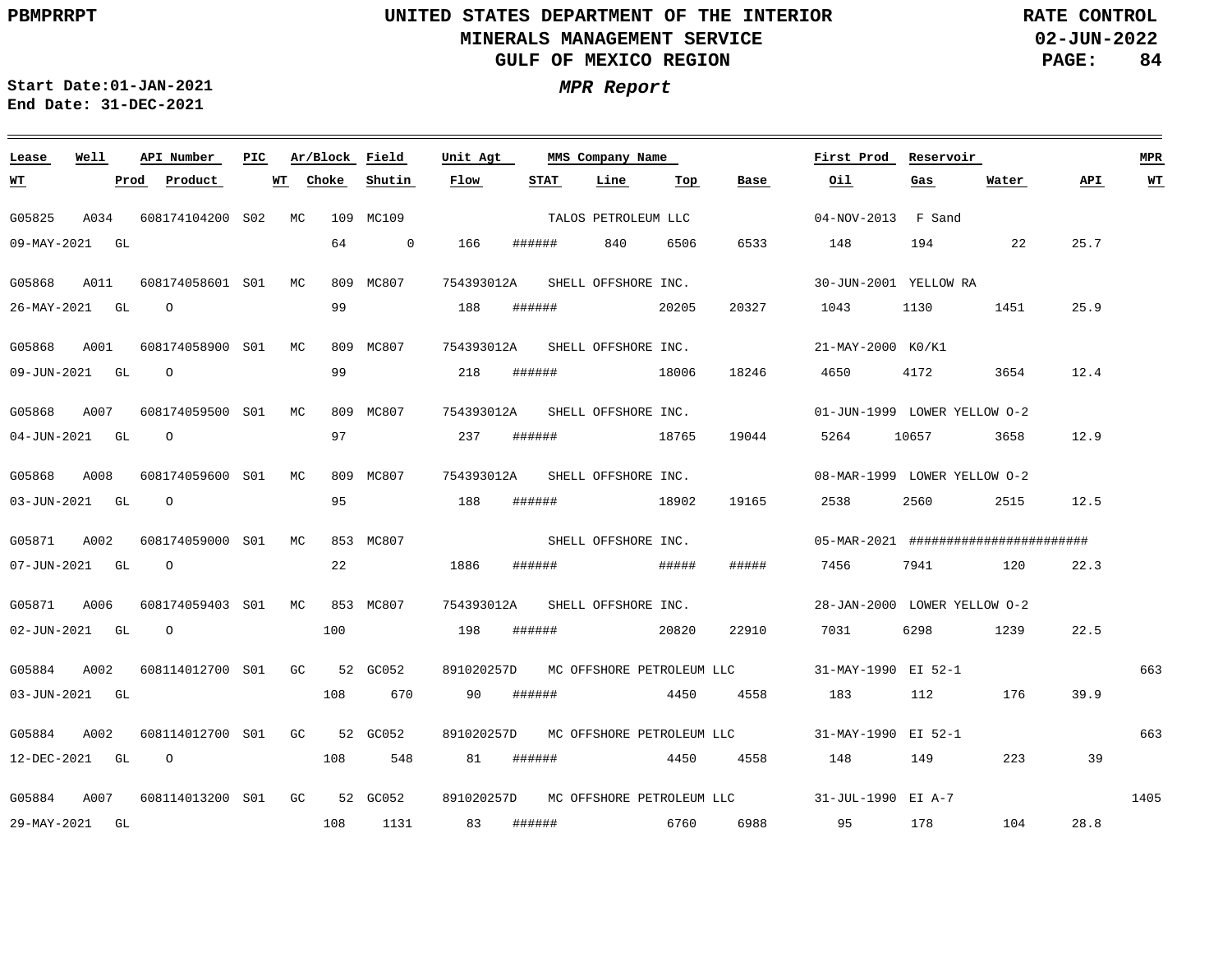**02-JUN-2022 PAGE: 85 RATE CONTROL**

**Start Date:01-JAN-2021 MPR Report End Date: 31-DEC-2021**

### **Lease Well API Number Ar/Block Field PIC MMS Company Name Unit Agt First Prod Reservoir MPR Choke Shutin Flow STAT Line Top Base Oil Water API WT WT Prod Product WT Gas** 891020257D MC OFFSHORE PETROLEUM LLC 1405 G05884 A007 608114013200 S01 GC 52 GC052 31-JUL-1990 EI A-7 17-DEC-2021 GL  $\bigcap$ 108 1080 69 ###### 6760 6988 103 217 126 28 454 G05884 A008D 608114013300 D02 GC 52 GC052 891020257D 31-JUL-1990 DQ 52-1 MC OFFSHORE PETROLEUM LLC 108 1144 95 ###### 101 35.7 23-MAY-2021 GL 4760 4934 110 24 140 G05884 A008 608114013300 D01 GC 52 GC052 891020257D 31-JUL-1990 EI 52-1 MC OFFSHORE PETROLEUM LLC 108 1013 5584 5646 0 42 0 33.6 29-JUN-2021 GL 51 ###### 454 G05884 A008D 608114013300 D02 GC 52 GC052 891020257D 31-JUL-1990 DQ 52-1 MC OFFSHORE PETROLEUM LLC 20 1175 11-NOV-2021 GL O 217 ###### 4760 4934 87 104 19 35 140 G05884 A008 608114013300 GC D01 52 GC052 891020257D 31-JUL-1990 EI 52-1 MC OFFSHORE PETROLEUM LLC O 108 1194 65 ###### 5584 32  $\overline{0}$ 18-DEC-2021 UK 5646 0 G05884 A012 608114013700 D01 GC 52 GC052 891020257D 30-JUN-1990 EN-EP NO 2 MC OFFSHORE PETROLEUM LLC 146 108 723 4566 4650 35.5 30-MAY-2021 GL 85 ###### 26 46 188 G05884 A012D 608114013700 D02 GC 52 GC052 891020257D 30-JUN-1990 EI 52-1 MC OFFSHORE PETROLEUM LLC 68 108 22-JUN-2021 GL 400 68 ###### 4320 4482 1 19 6 37.8 G05884 A012 608114013700 D01 GC 52 GC052 891020257D 30-JUN-1990 EN-EP NO 2 MC OFFSHORE PETROLEUM LLC 146 108 562 211 35 18-NOV-2021 GL O 69 ###### 4566 4650 29 44 68 G05884 A012D 608114013700 D02 GC 52 GC052 891020257D MC OFFSHORE PETROLEUM LLC 30-JUN-1990 EI 52-1 18-DEC-2021 UK O 108 549 68 ###### 4320 4482 0 0  $\Omega$ G05885 A004 608114012900 S03 GC 53 GC052 891020257D MC OFFSHORE PETROLEUM LLC 29-AUG-2004 DK A-4 3370 3420 28.8 04-JUN-2021 GL 128 711 79 ###### 18 16 13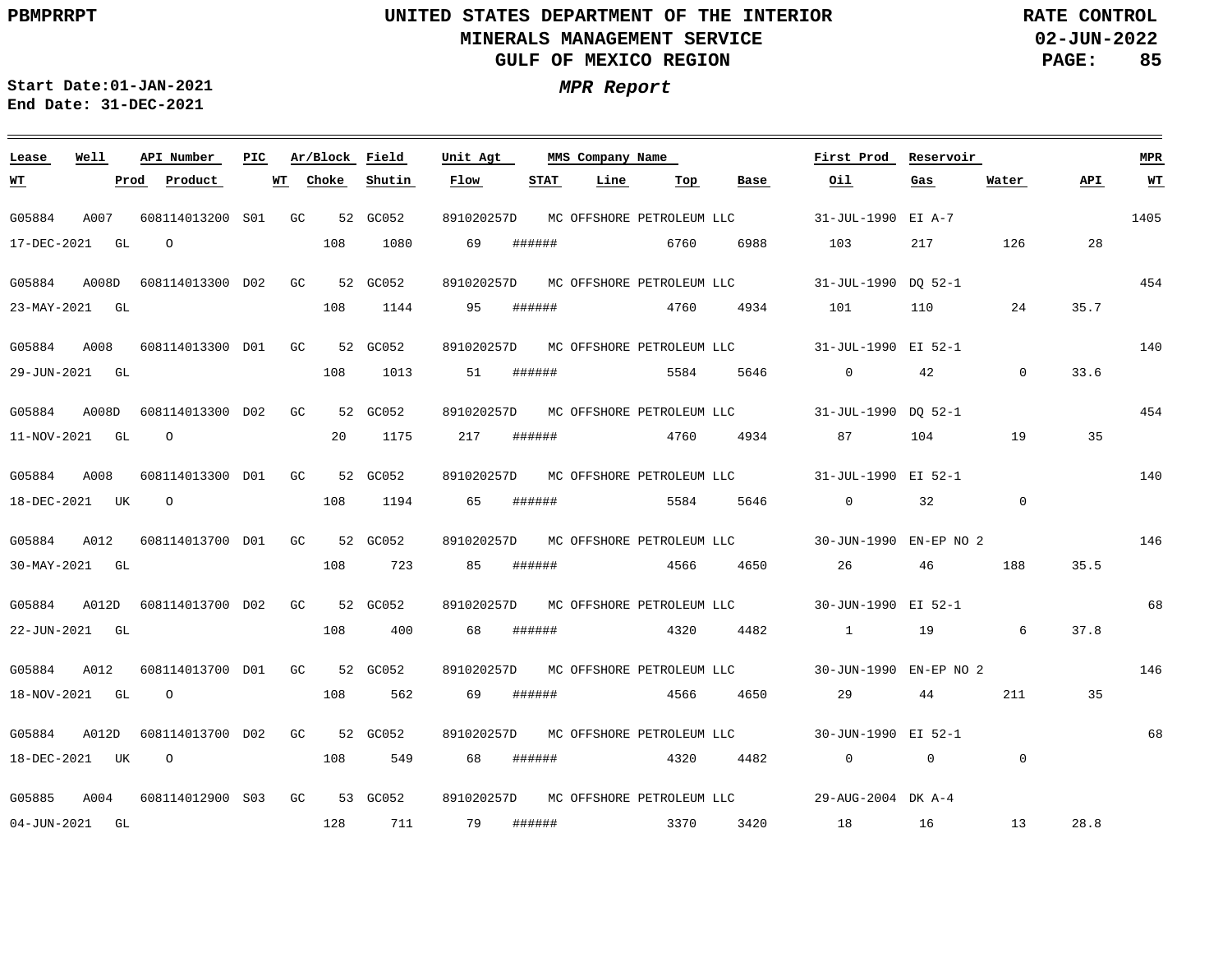<u> 1989 - Johann Stoff, deutscher Stoff, der Stoff, der Stoff, der Stoff, der Stoff, der Stoff, der Stoff, der S</u>

**02-JUN-2022 PAGE: 86 RATE CONTROL**

**Start Date:01-JAN-2021 MPR Report End Date: 31-DEC-2021**

### G05885 A004 608114012900 S03 GC 53 GC052 G05885 A005D 608114013000 D02 GC 53 GC052 G05885 A006 608114013100 S01 GC 53 GC052 G05885 A006 G05889 A060 G05889 A038 608114015501 S01 GC G05889 A059 G05889 A024 608114061900 S01 GC 65 GC065 G05900 A032 G05900 A010 608114017300 GC 109 GC065 754399006A 30-APR-2012 I-11 QUARTERNORTH ENERGY LLC S03**Lease Well** 608114013100 S01 GC 53 GC052 608114015300 GC S02 608114015900 GC S01 608114012303 S01 GC 109 GC065 **API Number Ar/Block Field PIC MMS Company Name** 65 GC065 65 GC065 65 GC065 891020257D MC OFFSHORE PETROLEUM LLC 891020257D 30-SEP-1990 DG A-5 MC OFFSHORE PETROLEUM LLC 891020257D 31-MAY-1990 EN-EP NO 3 MC OFFSHORE PETROLEUM LLC 891020257D 31-MAY-1990 EN-EP NO 3 MC OFFSHORE PETROLEUM LLC 754399006A 31-OCT-2011 J1 RA QUARTERNORTH ENERGY LLC 754399006A 31-JAN-1995 J1/J2/J3/J4 RB QUARTERNORTH ENERGY LLC 754399006A 31-AUG-1991 I3 RA QUARTERNORTH ENERGY LLC 754399006A 23-MAY-2014 J1 RA QUARTERNORTH ENERGY LLC 754399006A 30-NOV-2013 I-10 QUARTERNORTH ENERGY LLC **Unit Agt**  29-AUG-2004 DK A-4 **First Prod Reservoir** 15 292 292  $\Omega$ 869 **MPR** 19-DEC-2021 GL 15-DEC-2021 UK 05-JUN-2021 GL 16-DEC-2021 GL O 18-DEC-2021 FL 14-DEC-2021 GL 11-DEC-2021 GL O 20-DEC-2021 FL 13-DEC-2021 GL O 17-DEC-2021 GL **WT Prod Product WT** O O O O G O 108 108 54 20 20 975 302 ###### 4068 4214 27 55 45 64 48 20 2973 64 88 **Choke** 263 974 **Shutin** 64 76 ###### 306 111 ###### 110 ###### 12482 12568 70 133 24 198 ###### 13822 13866 140 0 233 16 521 ###### 1200 14370 14394 116 144 144 ###### 12728 12800 122 ###### **Flow** ###### ###### **STAT Line** 3370 3330 3440 4068 4214 31 106 14277 14320 11 13340 13376 **Top** 3420 **Base** 0 23 2 34 0 219 379 263 150 150 **Oil** 22 337 27 **Gas**  $\overline{a}$ 249 197 26 1105 27 203 **Water** 36 26.6 22.3 26.4 26.8 **API WT**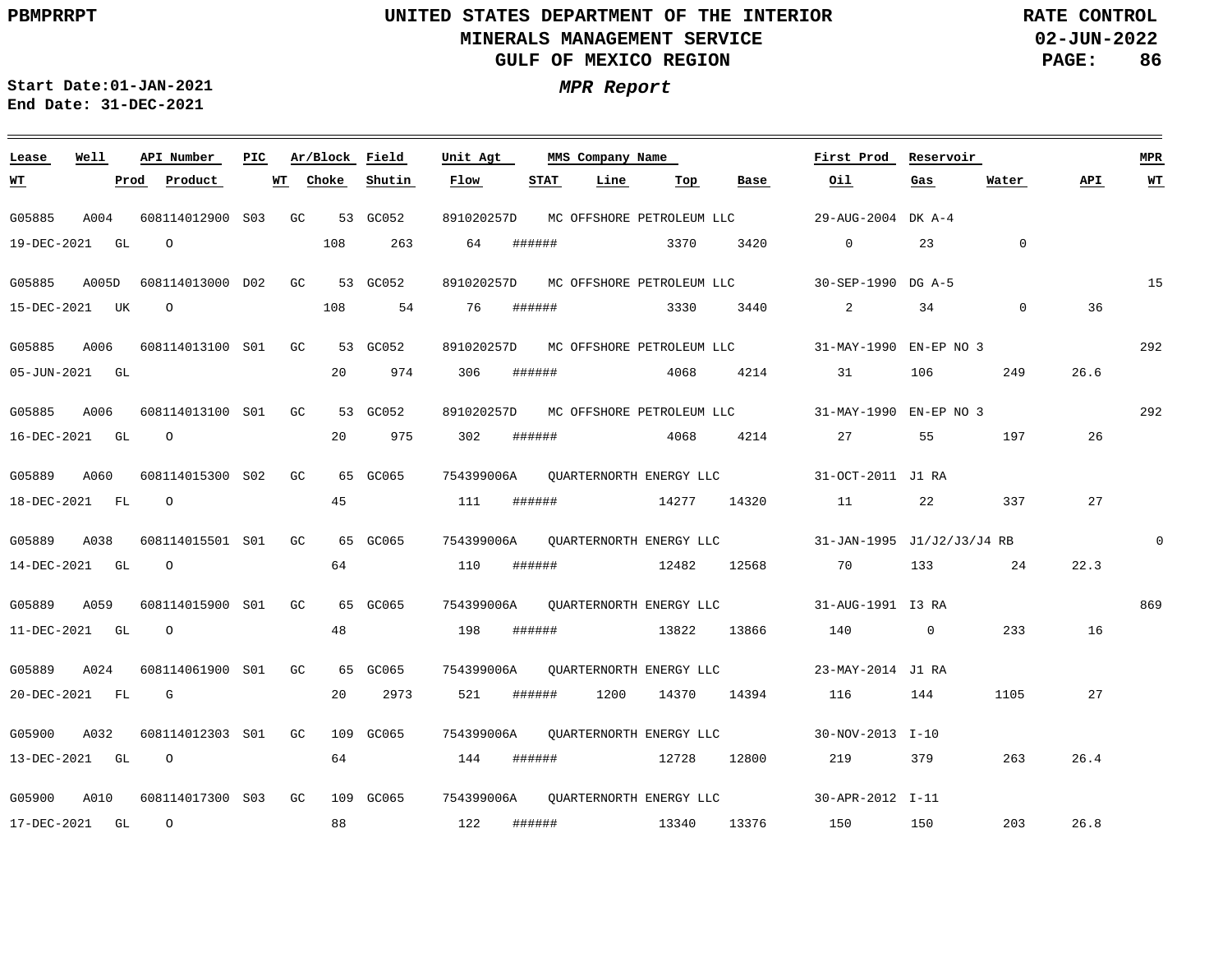**02-JUN-2022 PAGE: 87 RATE CONTROL**

**Start Date:01-JAN-2021 MPR Report End Date: 31-DEC-2021**

### **Lease Well API Number Ar/Block Field Unit Agt PIC MMS Company Name First Prod Reservoir MPR Choke STAT Line API WT WT Prod Product WT Shutin Flow Top Base Oil Gas Water** ARENA OFFSHORE LP G06093 A002 427064029200 S01 GA 209 GA209 23-APR-1998 00-10L,RD 30-JUN-2021 GL 64 126 ###### 11589 11628 9 77 288 34 ARENA OFFSHORE LP G06093 A002 427064029200 S01 GA 209 GA209 23-APR-1998 00-10L,RD 64 93 33 24-DEC-2021 GL O ###### 11589 11628 33 345 242 G06093 A006 427064037000 S05 GA 209 GA209 31-MAY-2014 LL-15,RA ARENA OFFSHORE LP 64 28 27-JUN-2021 FL 119 ###### 8145 8175 160 161 795 G06093 A006 427064037000 S05 GA 209 GA209 31-MAY-2014 LL-15,RA ARENA OFFSHORE LP 64 101 29 26-DEC-2021 FL O ###### 8145 8175 127 94 778 G06093 B001 427064039600 D03 GA 209 GA209 11-DEC-2002 MM-50,RD ARENA OFFSHORE LP 64 37 27-JUN-2021 FL 78 ###### 10586 10608 9 80 35 ARENA OFFSHORE LP G06093 B001 427064039600 D03 GA 209 GA209 11-DEC-2002 MM-50,RD 64 82 44 29-DEC-2021 FL O ###### 10586 10608 9 38 43 G06093 B006 427064041800 S03 GA 209 GA209 ARENA OFFSHORE LP 31-MAY-2011 LL-15,RA 20-JUN-2021 GL 64 115 ###### 10181 10196 7 101 432 32 ARENA OFFSHORE LP G06093 B006 427064041800 S03 GA 209 GA209 31-MAY-2011 LL-15,RA 64 27-DEC-2021 GL O 96 ###### 10181 10196 48 146 430 29 ARENA OFFSHORE LP G06093 B007 427064041901 D03 GA 209 GA209 31-JUL-2015 LL-20 05-JUN-2021 FL 64 1480 96 ###### 96 7775 7843 24 111 617 34 ARENA OFFSHORE LP G06093 B007 427064041901 D03 GA 209 GA209 31-JUL-2015 LL-20 101 32 27-DEC-2021 FL G 64 1480 ###### 97 7775 7843 41 191 639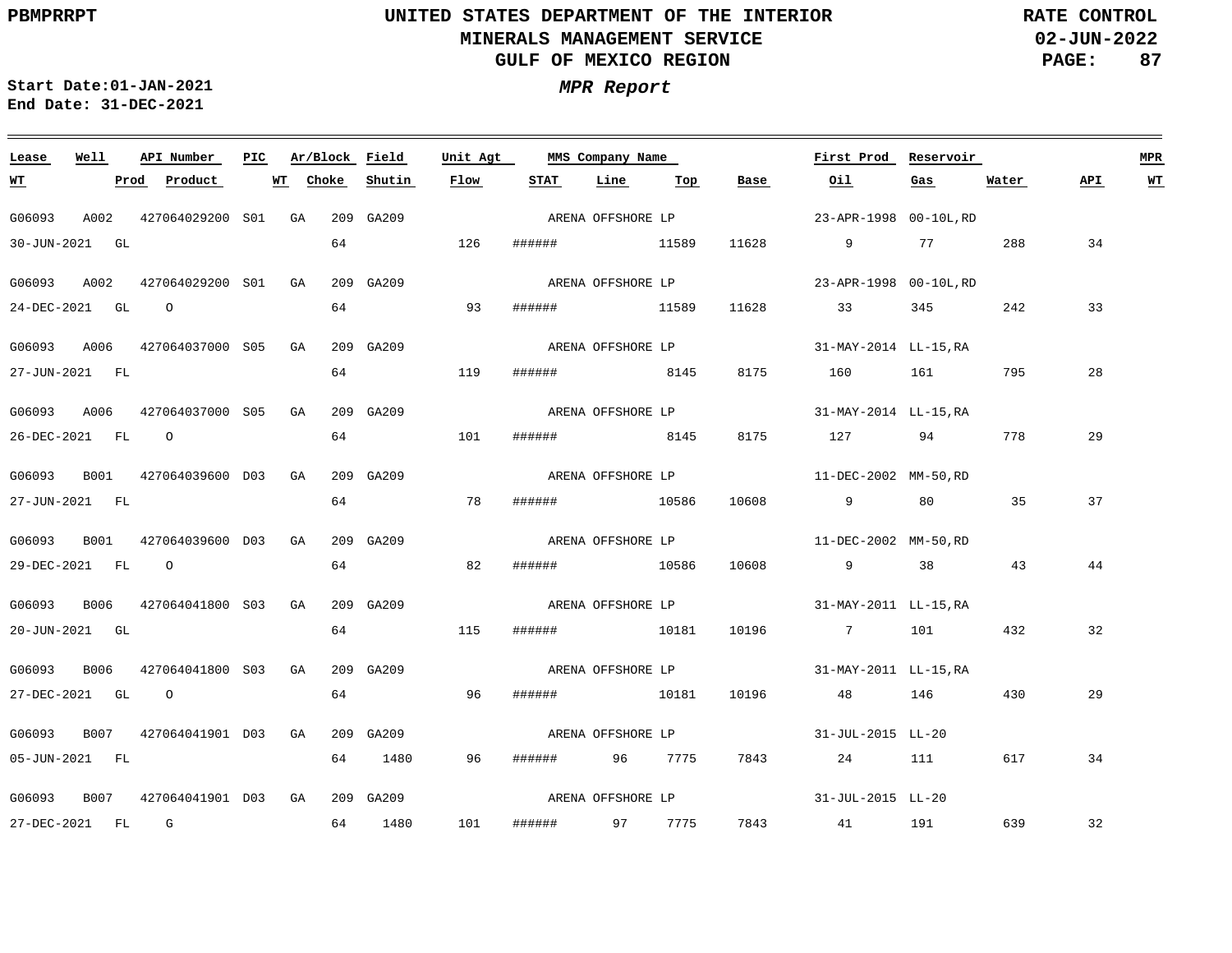**02-JUN-2022 PAGE: 88 RATE CONTROL**

 $\equiv$ 

**Start Date:01-JAN-2021 MPR Report End Date: 31-DEC-2021**

| Lease          | Well |      | API Number                                       | PIC |    | Ar/Block Field |                | Unit Agt                       |        | MMS Company Name    |                                  |       | First Prod            | Reservoir |                |                | <b>MPR</b> |
|----------------|------|------|--------------------------------------------------|-----|----|----------------|----------------|--------------------------------|--------|---------------------|----------------------------------|-------|-----------------------|-----------|----------------|----------------|------------|
| <u>WТ</u>      |      | Prod | Product                                          |     | WT | Choke          | Shutin         | Flow                           | STAT   | Line                | $\underline{\operatorname{Top}}$ | Base  | Oil                   | Gas       | Water          | API            | <u>WT</u>  |
| G06093         |      |      | B008 427064042500 S03 GA                         |     |    |                | 209 GA209      |                                |        | ARENA OFFSHORE LP   |                                  |       | 16-MAY-2011 LL-15,RA  |           |                |                |            |
| 28-JUN-2021 GL |      |      |                                                  |     |    | 64             |                | 165                            |        | ####### 7896        |                                  | 7915  | 54 116                |           | 1826           | 28             |            |
| G06093         | B008 |      | 427064042500 S03 GA                              |     |    |                | 209 GA209      |                                |        |                     | ARENA OFFSHORE LP                |       | 16-MAY-2011 LL-15,RA  |           |                |                |            |
| 18-DEC-2021 GL |      |      | $\overline{O}$                                   |     |    | 64             |                | 173                            | ###### | 7896                |                                  | 7915  | 47 49 1516            |           |                | 33             |            |
|                |      |      | G06093 B009 427064042700 S03 GA                  |     |    |                | 209 GA209      |                                |        | ARENA OFFSHORE LP   |                                  |       | 18-JAN-2010 LL-15,RA  |           |                |                |            |
| 17-JUN-2021 FL |      |      |                                                  |     |    | 64             | 920            | 170                            |        | ###### 160 7721     |                                  | 7741  | 779                   | 328       | 1693           | 33             |            |
| G06093         | B009 |      | 427064042700 S03 GA                              |     |    |                | 209 GA209      |                                |        |                     | ARENA OFFSHORE LP                |       | 18-JAN-2010 LL-15.RA  |           |                |                |            |
| 20-DEC-2021 FL |      |      | $\mathbb{G}$                                     |     |    | 64             | 913            | 188                            |        | ###### 180 7721     |                                  | 7741  | 666 — 100             | 349 1482  |                | 28             |            |
|                |      |      |                                                  |     |    |                |                |                                |        |                     |                                  |       |                       |           |                |                |            |
|                |      |      | G06238 A001 427094091200 S01 HI A 556 HI557A     |     |    |                |                |                                |        | TALOS ERT LLC       |                                  |       | 30-NOV-1990 P-1-4-II  |           |                |                | 957        |
| 26-JUN-2021 GL |      |      |                                                  |     |    | 64             | $\overline{0}$ | 150                            | ###### | 1000 9617           |                                  | 9665  | 122                   | 394       | 104            | 36             |            |
| G06848         |      |      | 003    608154009900    S01    MO    869    MO868 |     |    |                |                | 7543940040                     |        | W & T OFFSHORE INC  |                                  |       | 31-JAN-1997 NORPHLET  |           |                |                |            |
| 12-JUN-2021 FL |      |      |                                                  |     |    | 100            | 728            | 481                            | ###### |                     | 21838                            | 22038 | $\overline{0}$        | 3870      | 122            |                |            |
|                |      |      | G06886 A001 608164022302 S01 VK 783 VK783        |     |    |                |                |                                |        |                     | W & T ENERGY VI LLC              |       | 31-AUG-2009 M4.1 RABC |           |                |                |            |
| 03-JUN-2021 FL |      |      |                                                  |     |    | 128            | 606            | 200                            | ###### | 1162 9800           |                                  | 9898  | 33                    | 4882      | 17             | 61             |            |
| G06893         |      |      | A010  608164024801  S01  VK  912  VK956          |     |    |                |                | 754389014A                     |        | TALOS PETROLEUM LLC |                                  |       | 30-DEC-2004 M RB/N RA |           |                |                |            |
| 05-JUN-2021 GL |      |      |                                                  |     |    | 999            | $\sim$ 0       | $\overline{0}$                 | ###### | 0 16430             |                                  | 16702 | 428                   | 2876 700  | 42             | $\overline{0}$ |            |
|                |      |      |                                                  |     |    |                |                |                                |        |                     |                                  |       |                       |           |                |                |            |
|                |      |      | G06893 A016 608164025000 S01 VK 912 VK956        |     |    |                |                | 754389014A TALOS PETROLEUM LLC |        |                     |                                  |       | 03-FEB-2006 M RB/N RA |           |                |                |            |
| 06-JUN-2021 GL |      |      |                                                  |     |    | 64             | $\overline{0}$ | 166                            | ###### | 1112                | 21380                            | 21623 | 343                   | 1201      | 147            | 46.4           |            |
|                |      |      | G06893 A013 608164025201 S04 VK 912 VK956        |     |    |                |                | 754389014A TALOS PETROLEUM LLC |        |                     |                                  |       |                       | G1/G4     |                |                |            |
| 04-JUN-2021 GL |      |      |                                                  |     |    | 5 <sup>7</sup> | $\overline{0}$ | 1721                           | ###### | 2370                | 18648                            | 18966 | $\overline{0}$        | 2177      | $\overline{0}$ |                |            |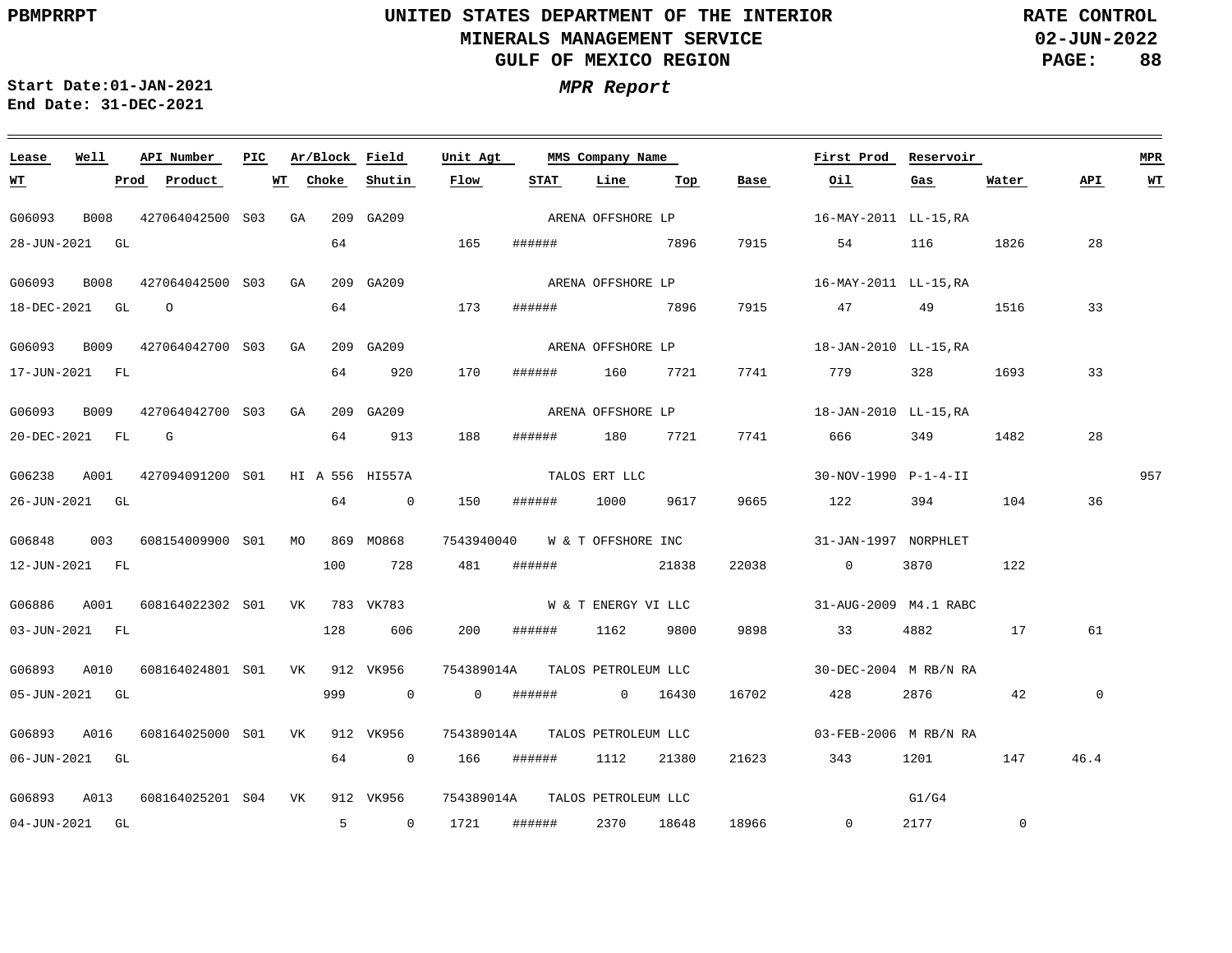**02-JUN-2022 PAGE: 89 RATE CONTROL**

 $\equiv$ 

**Start Date:01-JAN-2021 MPR Report End Date: 31-DEC-2021**

| Lease                    | Well           | API Number                                                 | PIC |       | Ar/Block Field        | Unit Agt          |        | MMS Company Name             |           |       | First Prod                                                     | Reservoir                    |             |      | <b>MPR</b> |
|--------------------------|----------------|------------------------------------------------------------|-----|-------|-----------------------|-------------------|--------|------------------------------|-----------|-------|----------------------------------------------------------------|------------------------------|-------------|------|------------|
| <u>WT</u>                | Prod           | Product                                                    | WT  | Choke | Shutin                | Flow              | STAT   | Line                         | Тор       | Base  | Oil.                                                           | Gas                          | Water       | API  | WT         |
| G06893                   | A009           | 608164025300 S02 VK                                        |     |       | 912 VK956             | 754389014B        |        | TALOS PETROLEUM LLC          |           |       | 06-JAN-2010 F RA                                               |                              |             |      |            |
| 04-JUN-2021 FL           |                |                                                            |     | 5     | $\sim$ 0              | 3108              | ###### | 3625                         | 16726     | 16870 | 14                                                             | 3108                         | $\mathbf 0$ | 54.9 |            |
| G06893                   | A011           | 608164025800 S01 VK                                        |     |       | 912 VK956             | 754389014A        |        | TALOS PETROLEUM LLC          |           |       | 30-SEP-2014 L RA                                               |                              |             |      |            |
|                          | 07-JUN-2021 FL |                                                            |     | 64    | $\overline{0}$        | 176               | ###### | 1272                         | 14378     | 14480 | 27                                                             | 2972                         | 515         | 64   |            |
| G06894                   | A005           | 608164029600 S01 VK 915 VK915                              |     |       |                       |                   |        |                              |           |       | 754396011A ANADARKO PETROLEUM CORPORATI 28-MAY-2001 7100 (M90) |                              |             |      |            |
| 30-JUN-2021 GL           |                |                                                            |     | 256   |                       | 147               |        | ####### 7229                 |           | 7341  | 350                                                            | 834                          | 816         | 34.8 |            |
| G06894                   | A005           | 608164029600 S01 VK 915 VK915                              |     |       |                       | 754396011A        |        | ANADARKO PETROLEUM CORPORATI |           |       |                                                                | 28-MAY-2001 7100 (M90)       |             |      |            |
| 18-DEC-2021 GL           |                | $\overline{O}$                                             |     | 256   | $\overline{0}$        | 142               | ###### | $\overline{0}$               | 7229      | 7341  | 850                                                            | 831                          | 2522        | 34.9 |            |
| G06894 SS003             |                | 608164040500 S01 VK 915 VK915 ANADARKO PETROLEUM CORPORATI |     |       |                       |                   |        |                              |           |       |                                                                | 03-APR-2009 M-66/M-62        |             |      |            |
| 30-JUN-2021 FL           |                |                                                            |     | 138   |                       | 923               | ###### | 9105                         |           | 10547 |                                                                | 1473 1248                    | 682         | 36   |            |
| G06894 SS003             |                | 608164040500 S01 VK 915 VK915                              |     |       |                       |                   |        | ANADARKO PETROLEUM CORPORATI |           |       |                                                                | 03-APR-2009 M-66/M-62        |             |      |            |
| 18-DEC-2021 FL           |                | $\circ$                                                    |     |       | 139 0                 | 1007              |        | ###### 0 9105                |           | 10547 | 2993                                                           | 1744                         | 1702        | 34.1 |            |
| G06896                   | A005           | 608164024002 S02 VK                                        |     |       | 956 VK956             | 754389014A        |        | TALOS PETROLEUM LLC          |           |       | 13-FEB-2010 J RB                                               |                              |             |      |            |
| 26-JUN-2021 GL           |                |                                                            |     | 64    | $\sim$ 0              | 169               | ###### | 1328                         | 14170     | 14218 | 200                                                            | 248                          | 17          | 37.2 |            |
|                          |                |                                                            |     |       |                       |                   |        |                              |           |       |                                                                |                              |             |      |            |
| G06896<br>29-JUN-2021 GL | A008           | 608164024604 S01 VK                                        |     | 64    | 956 VK956<br>$\sim$ 0 | 754389014A<br>164 | ###### | TALOS PETROLEUM LLC<br>1382  | 15235     | 15275 | 416                                                            | 13-MAR-2006 M RB/N RA<br>556 | 98          | 31   |            |
|                          |                |                                                            |     |       |                       |                   |        |                              |           |       |                                                                |                              |             |      |            |
| G06898                   | A005           | 608164017300 S02 VK                                        |     |       | 989 VK990             |                   |        | TALOS PETROLEUM LLC          |           |       | 31-JUL-2019 P38C                                               |                              |             |      |            |
| 31-MAY-2021 FL           |                |                                                            |     | 30    | $\sim$ 0              | 214               | ###### |                              | 1400 9108 | 9178  | 478 — 178                                                      | 358                          | 102         | 39   |            |
| G06898                   | A007           | 608164017701 S01 VK                                        |     |       | 989 VK990             |                   |        | TALOS PETROLEUM LLC          |           |       |                                                                | 14-DEC-1995 DOWNTHROWN P4    |             |      |            |
| 30-JUN-2021 GL           |                |                                                            |     | 999   | $\sim$ 0              | 88                | ###### | 958 11563                    |           | 11647 | $1 \qquad \qquad 0$                                            |                              | 25          | 20   |            |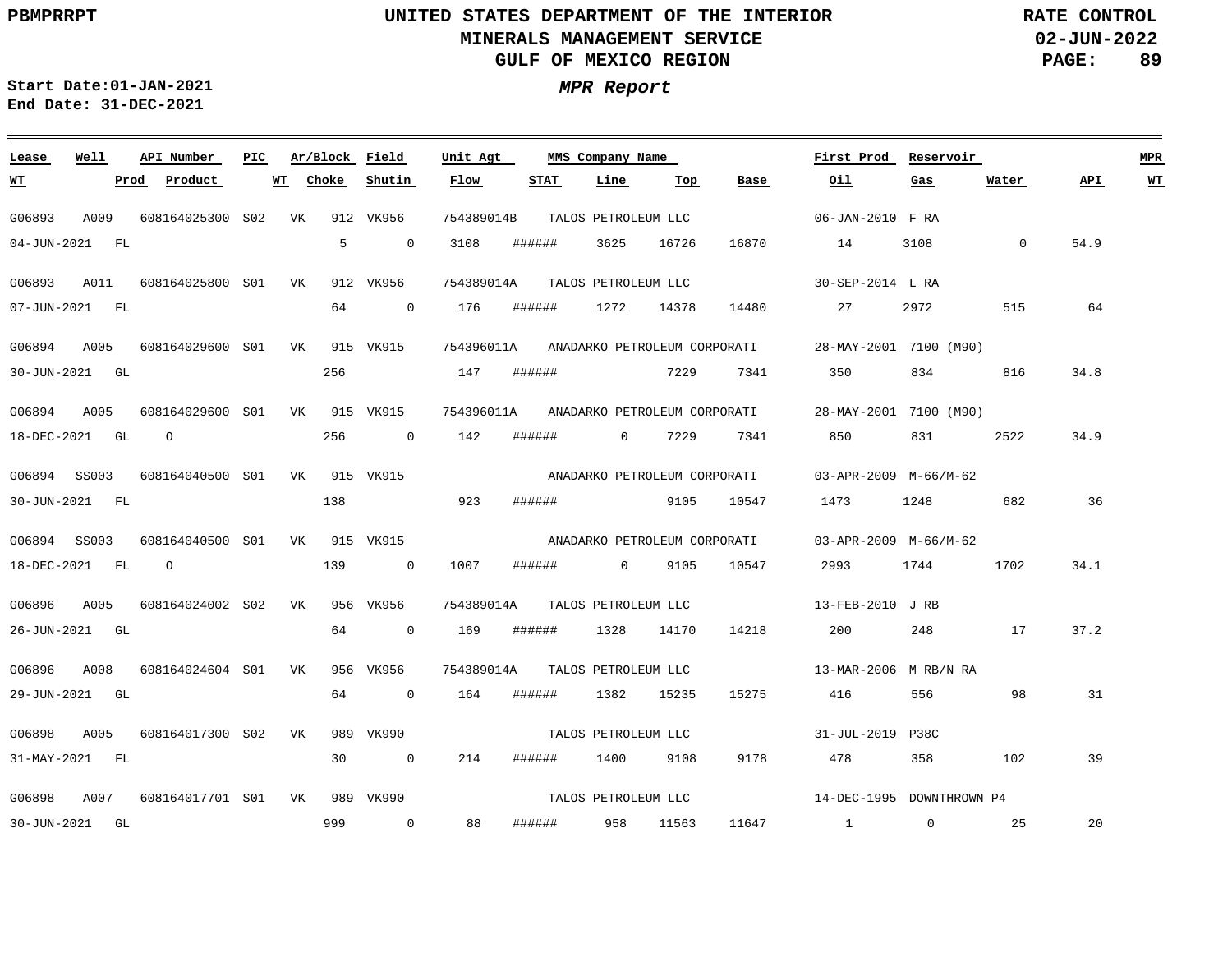**02-JUN-2022 PAGE: 90 RATE CONTROL**

 $\equiv$ 

**Start Date:01-JAN-2021 MPR Report End Date: 31-DEC-2021**

| Lease                | Well | API Number                                | PIC. |       | Ar/Block Field | Unit Agt                    | MMS Company Name<br>STAT<br>Line<br>Тор |                     |           |                     |                         | First Prod                                                   | Reservoir    |              |      | <b>MPR</b>              |
|----------------------|------|-------------------------------------------|------|-------|----------------|-----------------------------|-----------------------------------------|---------------------|-----------|---------------------|-------------------------|--------------------------------------------------------------|--------------|--------------|------|-------------------------|
| <u>WТ</u>            |      | Prod<br>Product                           | WT   | Choke | Shutin         | Flow                        |                                         |                     |           |                     | Base                    | Oil                                                          | Gas          | Water        | API  | $\underline{\text{WT}}$ |
| G06898               |      | A017 608164027500 S02 VK 989 VK990        |      |       |                |                             |                                         | TALOS PETROLEUM LLC |           |                     |                         | 16-AUG-2012 "P-60" SAND                                      |              |              |      |                         |
| 02-JUN-2021 FL       |      |                                           |      | 128   | 937            | 86                          | ######                                  |                     | 941       | 6162                | 6244                    | 13                                                           | $\mathbf 0$  | 77           | 10   |                         |
| G06898               | A023 | 608164032100 S01 VK 989 VK990             |      |       |                |                             |                                         | TALOS PETROLEUM LLC |           |                     |                         | 25-NOV-1997 P38                                              |              |              |      |                         |
| 04-JUN-2021 GL       |      |                                           |      | 128   | 537            | 94                          | ######                                  |                     | 531       | 9670                | 11326                   | 91                                                           | $\mathbf{0}$ | 59           | 30   |                         |
|                      |      | G06899 A016 608164027300 S01 VK 990 VK990 |      |       |                |                             |                                         | TALOS PETROLEUM LLC |           |                     |                         | 31-OCT-1996 DOWNTHROWN P50                                   |              |              |      |                         |
| $01 - JUN - 2021$ GL |      |                                           |      | 128   | 726            | 84                          | ######                                  | 715 11030           |           |                     | 11110                   | 114                                                          | 34           | 10           | 42   |                         |
| G06981               | P007 | 608174115502 S01 MC                       |      |       | 808 MC807      | 754393012A                  |                                         | SHELL OFFSHORE INC. |           |                     |                         | 06-MAY-2017 H1                                               |              |              |      |                         |
| 07-APR-2021 GL       |      | $\overline{O}$                            |      | 159   |                | 1346                        | ######                                  |                     |           | 19035               | 19175                   | 630                                                          | 346          | $\mathbf{0}$ | 16.9 |                         |
|                      |      | G07049 SS003 608115008003 S02 GC          |      |       | 254 GC254      |                             |                                         |                     |           |                     |                         | 754395015A ENI US OPERATING CO INC 31-OCT-2012 Galt 40 Sand  |              |              |      |                         |
| 21-JUN-2021 FL       |      |                                           |      | 30    | 4060           | 1626                        |                                         | ######              |           | 780 14085           | 14103                   | 800 — 100                                                    | 1325   1325  | 864          | 34   |                         |
| G07049 SS003         |      | 608115008003 S02 GC                       |      |       | 254 GC254      | 754395015A                  |                                         |                     |           |                     | ENI US OPERATING CO INC | 31-OCT-2012 Galt 40 Sand                                     |              |              |      |                         |
| 20-DEC-2021 FL       |      | $\overline{O}$                            |      | 40    | 4060           | 2067                        | ######                                  |                     |           | 475 14085           | 14103                   | 833                                                          | 1581         | 976          | 34   |                         |
| G07049               |      | 005 608115009001 S01 GC                   |      |       | 254 GC254      |                             |                                         |                     |           |                     |                         | 754395015A ENI US OPERATING CO INC 16-AUG-2000 GALT 60/65/70 |              |              |      |                         |
| 26-JUN-2021 GL       |      |                                           |      | 128   | 3001           | 1291                        |                                         |                     |           | ####### 15198 15372 |                         | 728                                                          | 602          | 1021         | 31   |                         |
| G07049               | 005  | 608115009001 S01 GC                       |      |       | 254 GC254      | 754395015A                  |                                         |                     |           |                     |                         | ENI US OPERATING CO INC 16-AUG-2000 GALT 60/65/70            |              |              |      |                         |
| 31-DEC-2021 GL       |      | $\overline{O}$                            |      | 128   | 3001           | 806                         | ######                                  | 0 15198             |           |                     | 15372                   | 402                                                          | 383          | 943          | 31   |                         |
| G07461               | A007 | 608074017901 S02 GB 259 GB260             |      |       |                | 754391010A HESS CORPORATION |                                         |                     |           |                     |                         | 24-MAR-2000 BLent3/DTamal                                    |              |              |      |                         |
| 02-JUN-2021 FL       |      | $\overline{O}$                            |      | 192   | 4403           | 538                         | ######                                  |                     | 507 16408 |                     | 18126                   | 546                                                          | 904 — 100    | 2451         | 32   |                         |
| G07462 A006          |      | 608074017700 S01 GB 260 GB260             |      |       |                | 754391010A                  |                                         | HESS CORPORATION    |           |                     |                         | 15-APR-1999 TWIN SAND                                        |              |              |      |                         |
| 06-JUN-2021 FL       |      | $\overline{O}$                            |      | 192   | 3322           | 298                         |                                         | ###### 169 16933    |           |                     | 16996                   | 720                                                          | 1973 — 1973  | 2929         | 33   |                         |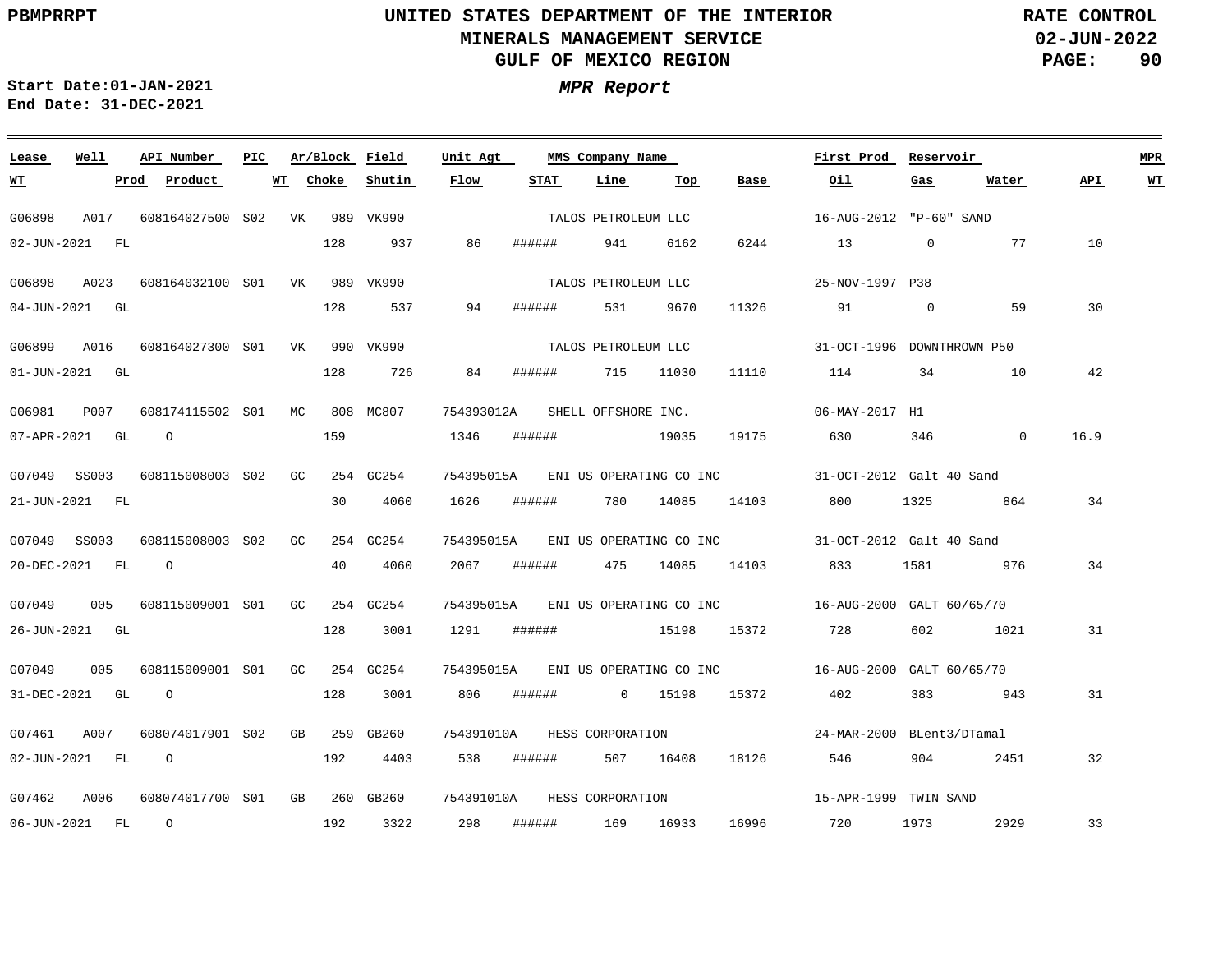**02-JUN-2022 PAGE: 91 RATE CONTROL**

 $\equiv$ 

**Start Date:01-JAN-2021 MPR Report End Date: 31-DEC-2021**

| Lease          | Well |      | API Number          | PIC. |    |       | Ar/Block Field | Unit Agt                       |             | MMS Company Name    |       |       | First Prod           | Reservoir |                                           |      | <b>MPR</b> |
|----------------|------|------|---------------------|------|----|-------|----------------|--------------------------------|-------------|---------------------|-------|-------|----------------------|-----------|-------------------------------------------|------|------------|
| <u>WТ</u>      |      | Prod | Product             | WT   |    | Choke | Shutin         | Flow                           | <b>STAT</b> | Line                | Top   | Base  | Oil                  | Gas       | Water                                     | API  | <u>WT</u>  |
| G07462         | A005 |      | 608074081801 S01 GB |      |    |       | 260 GB260      | 754391010A                     |             | HESS CORPORATION    |       |       | 15-MAR-1999 BIG SAND |           |                                           |      |            |
| 04-JUN-2021 FL |      |      | $\circ$             |      |    | 192   | 3682           | 524                            | ######      | 502 16644           |       | 16726 | 918                  | 2896      | 5741                                      | 33   |            |
| G07493 A008    |      |      | 608074008201 S01    |      | GB |       | 427 GB426      | 7543890210                     |             | SHELL OFFSHORE INC. |       |       | 31-JUL-2007 ORA      |           |                                           |      |            |
| 14-JUN-2021 FL |      |      | G                   |      |    | 101   | 1179           | 274                            | ######      | 1302                | 17080 | 17120 | 415                  | 2257      | 492                                       | 36   |            |
| G07493 A010    |      |      | 608074008803 S02    |      | GB |       | 427 GB426      | 7543890210 SHELL OFFSHORE INC. |             |                     |       |       | 31-JAN-2019 R1 S02   |           |                                           |      |            |
| 12-JUN-2021 FL |      |      | $\mathbb{G}$        |      |    | 47    | 3496           | 1086                           | ######      | 1301                | 24509 | 24554 | 569                  | 4334      | 1234                                      | 36   |            |
| G07493 A015    |      |      | 608074010001 S03    |      | GB |       | 427 GB426      | 7543890210                     |             | SHELL OFFSHORE INC. |       |       | 31-MAR-2018 O        |           |                                           |      |            |
| 11-JUN-2021 FL |      |      | <b>G</b>            |      |    | 95    | 2275           | 680                            | ######      | 1301                | 24781 | 24940 | 796                  | 11040     | $\mathbf 0$                               | 36   |            |
| G07493 A016    |      |      | 608074010104 S01 GB |      |    |       | 427 GB426      | 7543890210                     |             | SHELL OFFSHORE INC. |       |       | 31-DEC-2010 U RA     |           |                                           |      |            |
| 14-JUN-2021 FL |      |      | $\overline{O}$      |      |    | 88    |                | 254                            | ######      |                     | 30756 | 30892 | 456                  | 952       | 639                                       | 27   |            |
| G07493 A020    |      |      | 608074010502 S01 GB |      |    |       | 427 GB426      | 7543890210                     |             | SHELL OFFSHORE INC. |       |       | 30-APR-2018 N1       |           |                                           |      |            |
| 04-MAY-2021 FL |      |      | $\mathbb{G}$        |      |    | 40    | 5400           | 2115                           | ######      | 1300                | 21556 | 21658 | 214                  | 1702      | 3971                                      | 49.1 |            |
| G07493 DC001   |      |      | 608074030604 S01 GB |      |    |       | 427 GB426      | 7543890210 SHELL OFFSHORE INC. |             |                     |       |       |                      |           | 28-FEB-2021 #########################     |      |            |
| 22-MAR-2021 FL |      |      | $\Omega$            |      |    | 37    |                | 6906                           | ######      |                     | ##### | ##### | 1663                 | 8995      | $\Omega$                                  | 29   |            |
| G07493 DC003   |      |      | 608074030801 S01    |      | GB |       | 427 GB426      | 7543890210                     |             | SHELL OFFSHORE INC. |       |       | 31-DEC-2014 U RB     |           |                                           |      |            |
| 20-JAN-2021 FL |      |      | $\overline{O}$      |      |    | 109   |                | 2659                           | ######      |                     | 26215 | 26284 | 3349                 | 6233      | 356                                       | 29   |            |
| G07493 DC004   |      |      | 608074030900 S01 GB |      |    |       | 427 GB426      | 7543890210 SHELL OFFSHORE INC. |             |                     |       |       | 07-SEP-2014 R2C RB   |           |                                           |      |            |
| 15-MAY-2021 FL |      |      | $\mathbb{G}$        |      |    | 55    | 7963           | 3419                           | ######      | 1301                | 22993 | 23260 | 806                  | 4498      | 2293                                      | 36   |            |
| G07493 DC005   |      |      | 608074031001 S01 GB |      |    |       | 427 GB426      | 7543890210                     |             | SHELL OFFSHORE INC. |       |       |                      |           | $31-MAR-2021$ ########################### |      |            |
| 24-MAY-2021 FL |      |      | $\overline{O}$      |      |    | 64    |                | 3052                           |             |                     | ##### | ##### | 2342                 | 14092 10  |                                           | 29   |            |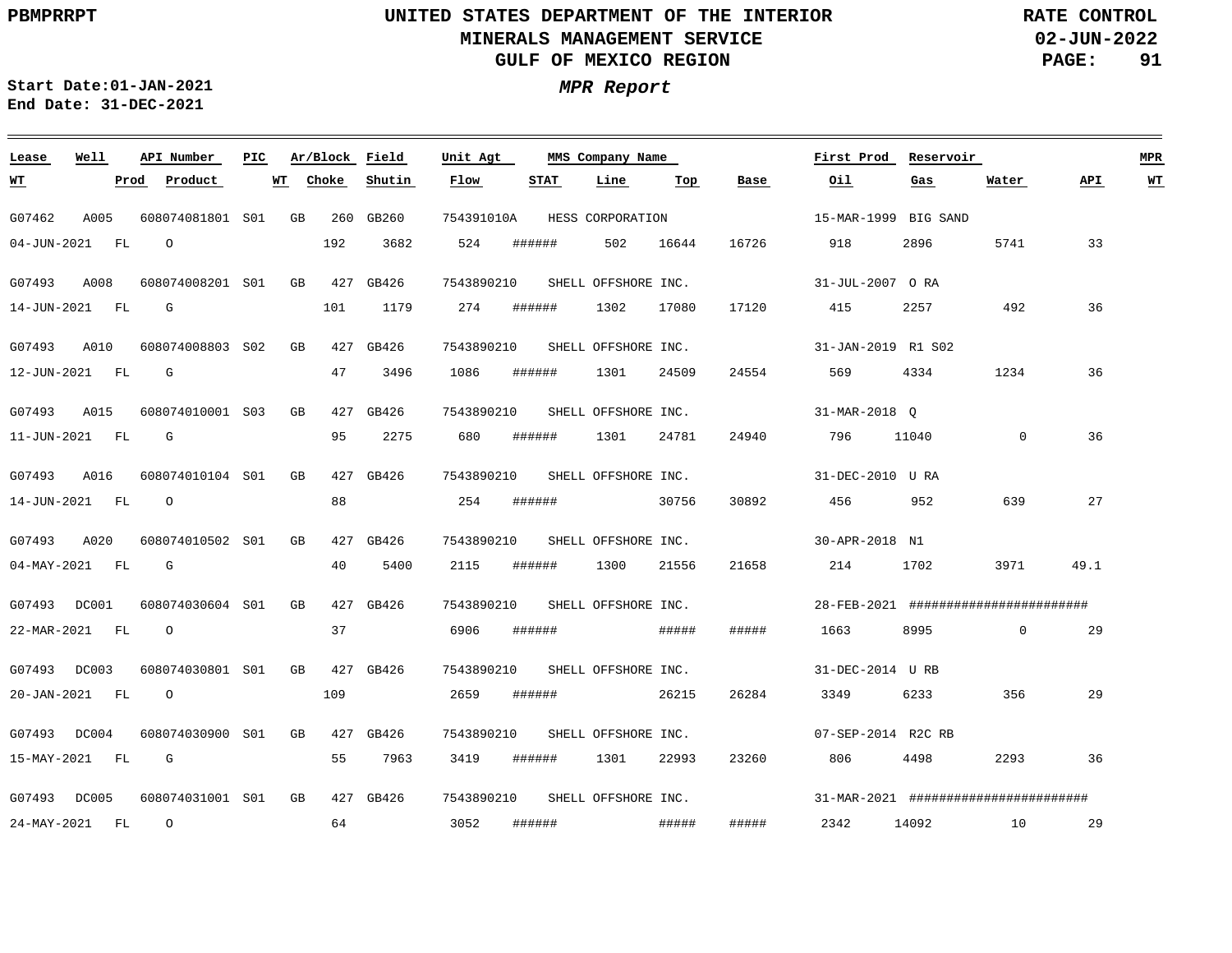**02-JUN-2022 PAGE: 92 RATE CONTROL**

**Start Date:01-JAN-2021 MPR Report End Date: 31-DEC-2021**

### <u> 1989 - Johann Stoff, deutscher Stoff, der Stoff, der Stoff, der Stoff, der Stoff, der Stoff, der Stoff, der S</u> **Lease Well API Number Ar/Block Field PIC MMS Company Name Unit Agt First Prod Reservoir MPR Choke Shutin Flow STAT Line Top Base Oil Water API WT WT Prod Product WT Gas** 7543890210 SHELL OFFSHORE INC. G07493 DC002 608074031101 S01 GB 427 GB426 31-JUL-2018 R1 SAND 19-FEB-2021 FL G 97 7960 3153 ###### 1298 22636 22709 2989 17445 3279 38.4 TALOS THIRD COAST LLC 9500/9800 G07746 A002 177114100800 S03 SS 58 SS058 42  $\overline{0}$ 207 ###### 1420 10136 32.9 11-FEB-2021 GL 10151 77 20 406 W & T OFFSHORE INC G07760 A001 177124037401 S01 SS 300 SS299 31-DEC-2007 2200 128 650 4480 0 05-JUN-2021 FL 270 ###### 20 4038 0 16 W & T OFFSHORE INC G07760 A002 177124040401 S01 SS 300 SS299 31-JUL-2016 CRIS S 13 2000 1540 26.9 06-JUN-2021 FL ###### 70 9265 9283 341 237 175 W & T OFFSHORE INC 68 G07760 B001D 177124044100 D02 SS 300 SS299 31-JAN-1993 5400 64 82 550 5368 21 10 31.4 05-JUN-2021 GL 80 ###### 5435 5 G07760 B004D 177124045700 D02 SS 300 SS299 W & T OFFSHORE INC 28-FEB-1993 3600 463 64 980 80 ###### 81 30 03-JUN-2021 GL 1040 3869 3923 10 2 G07760 A005 177124053600 S01 SS 300 SS299 W & T OFFSHORE INC 01-MAY-1995 ANG B-2 03-JUN-2021 FL 64 1280 290 ###### 200 7568 8180 45 23 391 30.9 G07917 A001 608104001101 S04 EW 306 EW305 754320003A 31-DEC-2016 IZ L Sand TALOS ENERGY OFFSHORE LLC 14-JUN-2021 GL 64 0 229 ###### 1292 10418 10446 18 0 1018 30 G07917 A002 608104004302 D02 EW 306 EW305 754320003A 30-JUN-2019 LA RA TALOS ENERGY OFFSHORE LLC 21-MAR-2021 FL 17 0 750 ###### 1927 11364 11400 125 217 460 37.7 G07917 A002 608104004302 D01 EW 306 EW305 754320003A TALOS ENERGY OFFSHORE LLC 29-APR-2019 LG RA 1035 45 30-JUN-2021 FL 21 0 939 ###### 1955 11646 11660 43 196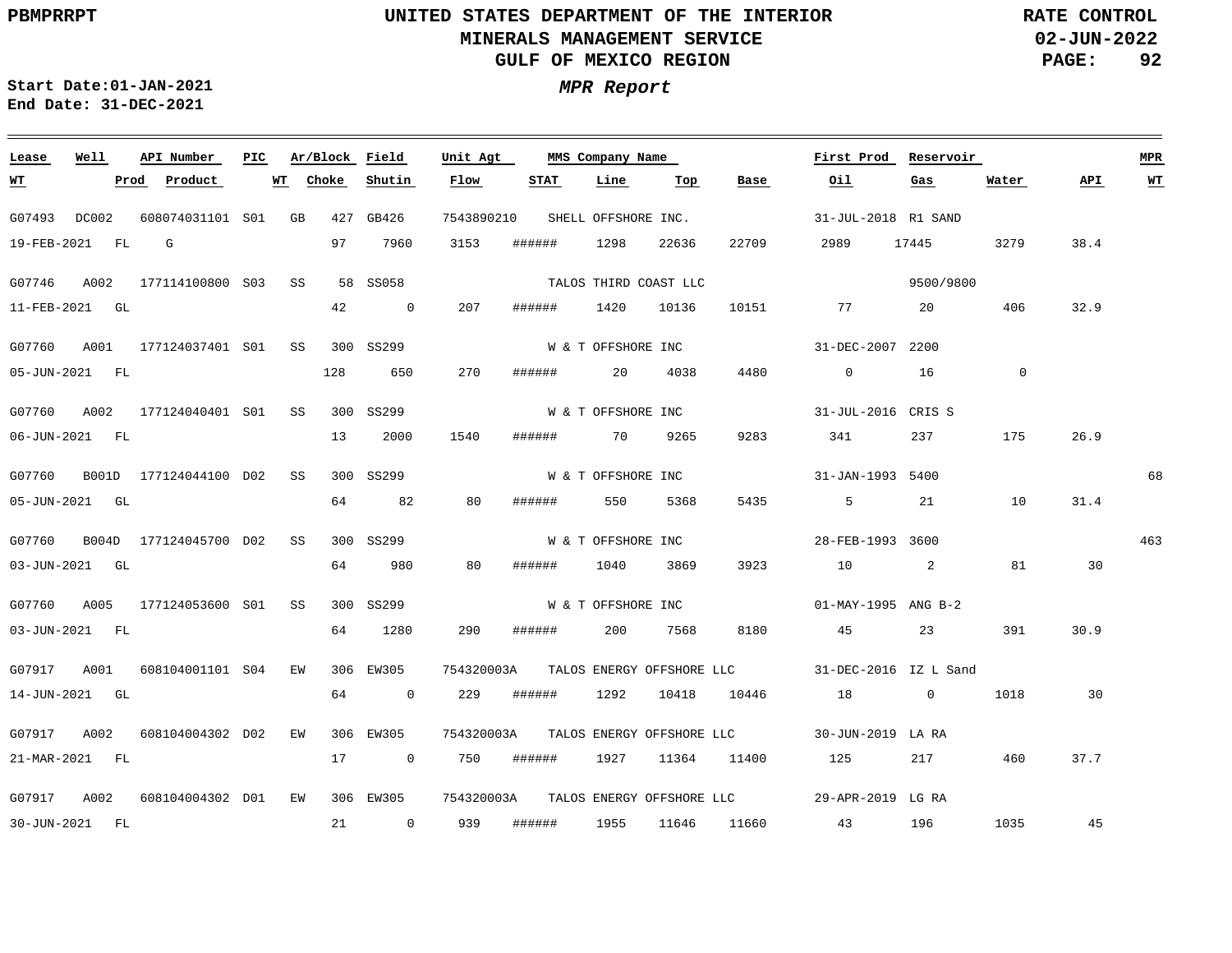<u> 1989 - Johann Stoff, deutscher Stoff, der Stoff, der Stoff, der Stoff, der Stoff, der Stoff, der Stoff, der S</u>

**02-JUN-2022 PAGE: 93 RATE CONTROL**

**Start Date:01-JAN-2021 MPR Report End Date: 31-DEC-2021**

### G07917 A007 608104005203 EW 306 EW305 S01 G07917 A020 608104015600 S01 EW 306 EW305 G07917 A012 608105001503 S01 EW 306 EW305 G07917 A013 608105003301 EW 306 EW305 S07 G07917 A016 608105006400 S03 EW G07917 A017 608105006702 S03 EW 306 EW305 G07923 A002 608164017000 MC 27 VK990 S01 G07923 A020 608164028600 MC 27 VK990 S01 G07923 A026 608164035600 MC 27 VK990 S01 G07923 A030 608164036900 MC 27 VK990 S02**Lease Well API Number Ar/Block Field PIC MMS Company Name** 306 EW305 754320003A TALOS ENERGY OFFSHORE LLC 754320003A 25-AUG-2018 ROB E-1 TALOS ENERGY OFFSHORE LLC 754320003A 29-FEB-2008 LA 306-2 TALOS ENERGY OFFSHORE LLC 754320003A 21-NOV-2018 HF RA TALOS ENERGY OFFSHORE LLC 754320003A 31-DEC-2017 KS Sand TALOS ENERGY OFFSHORE LLC 754320003A 31-JUL-2020 JB Sand TALOS ENERGY OFFSHORE LLC **Unit Agt**  30-APR-2008 LA 306 A13 31-JAN-1995 P38 07-JUL-1997 P38 09-APR-2000 P38A 21-JAN-2016 P-50 Sand **First Prod Reservoir** 0 **MPR** 10-JUN-2021 FL 18-JUN-2021 FL 20-MAR-2021 GL 04-JUN-2021 FL 30-JUN-2021 GL 01-MAY-2021 FL 30-JUN-2021 GL 02-JUN-2021 GL 04-JUN-2021 FL 02-JUN-2021 FL **WT**  $\bf{Product}$ 15 0 1875 16 0 2810 64 32 0 445 ###### 1141 10791 10838 19 755 945 64 0 141 ###### 16 0 1010 ###### 1528 11024 11044 24 427 999 1020 130 ###### 1176 7921 8207 1 0 194 30 128 0 86 ###### 645 11560 128 0 91 64 1298 **Choke** 0 90 ###### **Shutin** 88 ###### 1430 11616 **Flow** ###### ###### ###### 354 15390 **STAT** 2707 13300 5553 15548 15692 743 12440 12532 5 0 300 1073 **Line** 13657 13687 46 **Top** 13436 11730 15750 0 266 11674 **Base** 286 1247 154 35.2 296 57 76 78 **Oil** 972 1050 112 0 210 **Gas**  $\cap$ 51  $\overline{0}$ 6 **Water** 25.4 28.4 45.5 27.8 27.9 32 **API WT** TALOS PETROLEUM LLC TALOS PETROLEUM LLC TALOS PETROLEUM LLC TALOS PETROLEUM LLC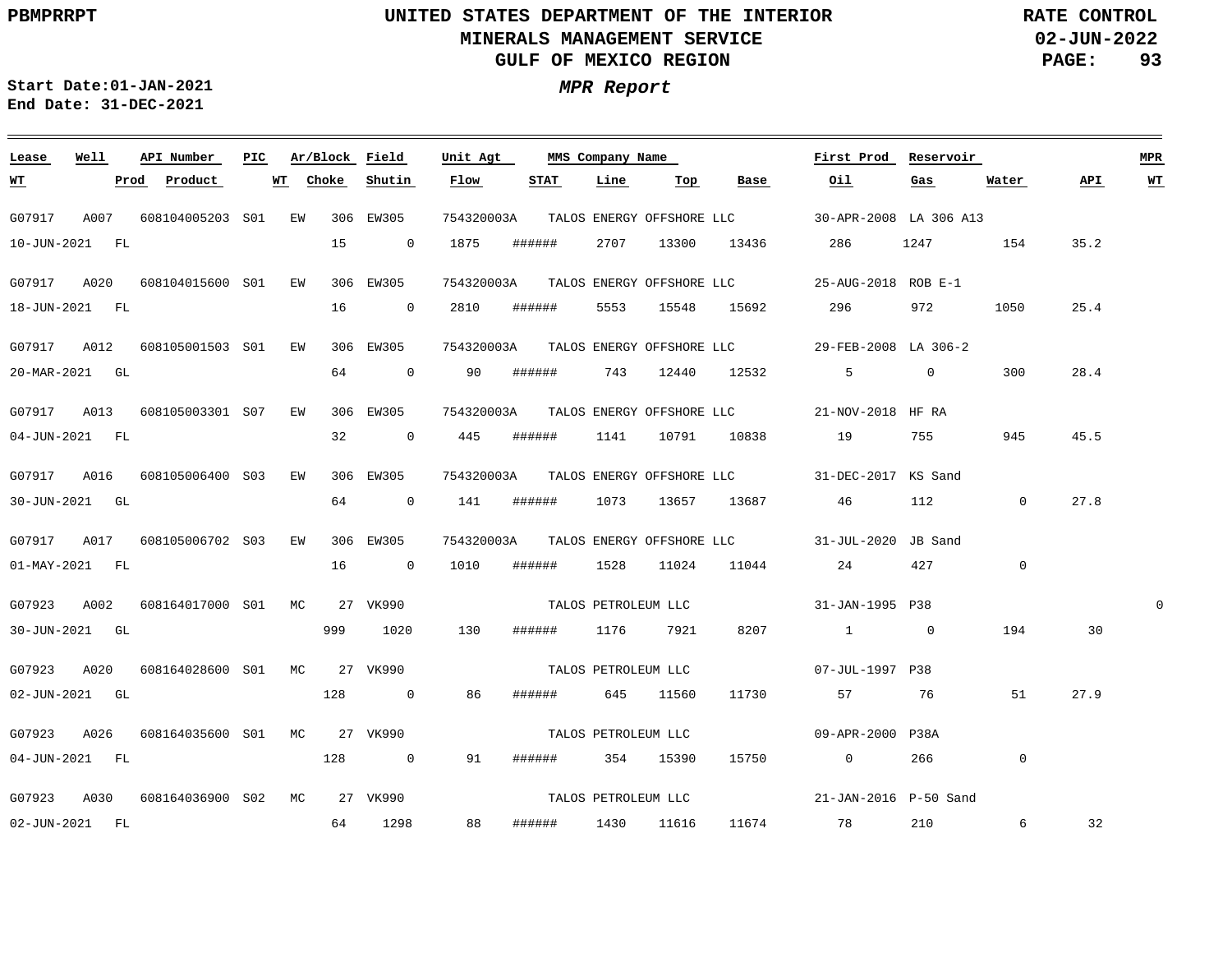**02-JUN-2022 PAGE: 94 RATE CONTROL**

**Start Date:01-JAN-2021 MPR Report End Date: 31-DEC-2021**

### **Lease Well API Number Ar/Block Field Unit Agt PIC MMS Company Name First Prod Reservoir MPR Choke Shutin Flow STAT Line Top Oil Water API WT WT Prod Product WT Base Gas** BP EXPLORATION & PRODUCTION G07937 K001 608174094601 S01 MC 383 MC383 24-APR-2004 K1 56 12-MAR-2021 FL 1803 ###### 12672 14472 1390 859 1099 28.5 G07937 K001 608174094601 S01 MC 383 MC383 24-APR-2004 K1 BP EXPLORATION & PRODUCTION 50 1870 28 16-NOV-2021 FL O ###### 12672 14472 802 1334 916 G07937 K002 608174094702 S01 MC 383 MC383 14-APR-2004 K1 BP EXPLORATION & PRODUCTION 70 15-JUL-2021 FL O 1722 ###### 12656 14075 436 90 755 28 G07937 K003 608174131700 S01 MC 383 MC383 03-OCT-2016 A3b BP EXPLORATION & PRODUCTION 28.3 13-MAR-2021 FL 51 2097 ###### 13113 13157 8894 15114 288 G07937 K003 608174131700 S01 MC 383 MC383 SPE EXPLORATION & PRODUCTION 03-OCT-2016 A3b 03-DEC-2021 FL O 67 1786 ###### 13113 13157 7321 12379 431 28 G07944 A001 608174051300 S01 MC 429 MC429 754396016A 27-APR-2004 A0A/A1BE/A2A BP EXPLORATION & PRODUCTION 69 26.1 09-APR-2021 FL 1791 ###### 12100 12952 2288 1707 2844 G07944 A001 608174051300 S01 MC 429 MC429 754396016A 27-APR-2004 A0A/A1BE/A2A BP EXPLORATION & PRODUCTION 78 13-DEC-2021 FL O 1876 ###### 12100 12952 2474 2214 4570 26 G07944 A003 608174084404 S01 MC 429 MC429 754396016A 26-MAY-2004 K1RC/A1RBW BP EXPLORATION & PRODUCTION 30 21-FEB-2021 FL 1759 ###### 12685 13192 304 481 289 26.5 G07944 A003 608174084404 S01 MC 429 MC429 754396016A 26-MAY-2004 K1RC/A1RBW BP EXPLORATION & PRODUCTION 16-OCT-2021 FL O 30 1864 ###### 12685 13192 319 294 724 26 G07944 A004 608174095402 S01 MC 429 MC429 754396016A BP EXPLORATION & PRODUCTION 11-APR-2004 K1RD/A1RC/A2RB 47 2848 26.1 30-APR-2021 FL 2479 ###### 12664 13202 1614 2065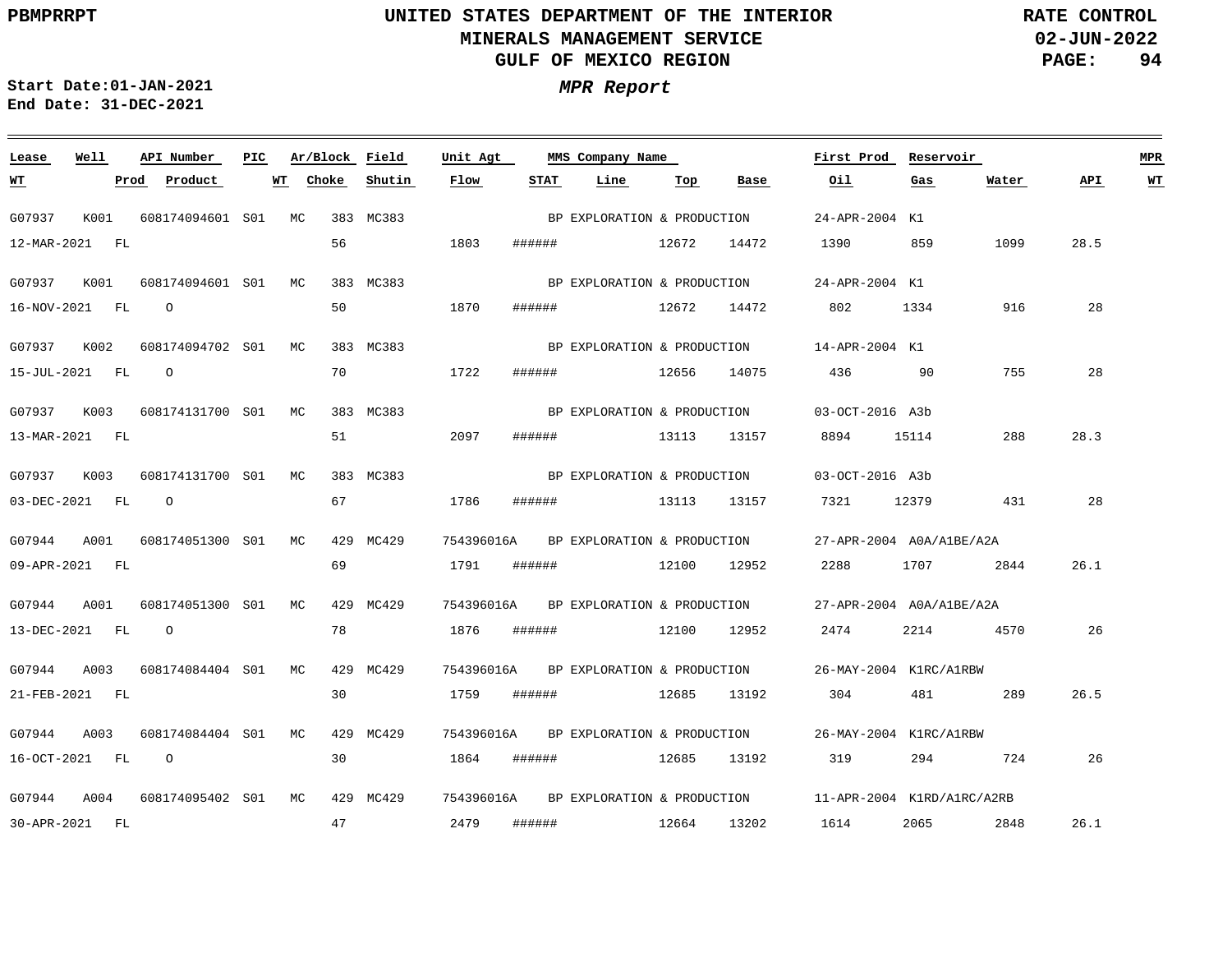**02-JUN-2022 PAGE: 95 RATE CONTROL**

**Start Date:01-JAN-2021 MPR Report End Date: 31-DEC-2021**

### G07944 A004 608174095402 S01 MC 429 MC429 G07944 A005 608174124300 S02 MC 429 MC429 G07957 WB004 608174119500 S01 MC 762 MC807 G07957 MB006 608174122900 S01 MC 762 MC807 G07957 MB010 G07957 MB010 608174123400 S01 MC G07957 MB007 G07958 A004 608174046703 S01 MC G07958 A004 G07958 A011 608174048202 S01 MC 763 MC807 **Lease Well** 608174123400 MC 762 MC807 S01 608174125000 MC S02 608174046703 MC 763 MC807 S01 **API Number Ar/Block Field PIC MMS Company Name** 762 MC807 762 MC807 763 MC807 754396016A 7543930020 SHELL OFFSHORE INC. 7543930020 SHELL OFFSHORE INC. 7543930020 SHELL OFFSHORE INC. 7543930020 SHELL OFFSHORE INC. 7543930020 SHELL OFFSHORE INC. 7543930020 SHELL OFFSHORE INC. 7543930020 7543930020 SHELL OFFSHORE INC. **Unit Agt**  11-APR-2004 K1RD/A1RC/A2RB 30-SEP-2014 A1/A2 30-SEP-2014 ALUMINUM RA 31-JAN-2021 W3 06-APR-2021 ######################## 06-APR-2021 ######################## 29-MAR-2020 W4.1 31-JAN-2021 ######################## 31-JAN-2021 ######################## 06-JAN-2018 G2/G6 **First Prod Reservoir MPR** 16-OCT-2021 FL 22-MAY-2021 FL 02-APR-2021 FL 27-FEB-2021 FL O 12-APR-2021 FL 09-OCT-2021 FL 06-JUN-2021 FL 18-MAR-2021 FL 22-MAY-2021 FL O 02-APR-2021 FL **WT Prod Product** O O O O 4 O O 5 O **WT Choke Shutin** 35 49 5 38 20 49 37 26 23 63 2448 1706 4445 7993 ###### 4949 4849 4147 ###### 1329 1426 ###### ##### 740 ###### **Flow** ###### ###### ###### ###### ###### ###### **STAT Line** 12664 12745 12974 1783 1484 1927 23856 23989 ##### ##### 24616 ##### 18382 **Top** 13202 23946 3855 24100 10985 10473 0 29 ##### 1635 ##### 24764 4997 5849 10 29 ##### ##### 18896 **Base** 1745 1447 9449 20386 0 29 8367 4 0 26 6937 5538 35 26 3321 1890 545 **Oil** 3914 393 28 3224 0 29 **Gas** 2461 26 **Water** 26.3 24.8 **API** 29 .662 **WT** BP EXPLORATION & PRODUCTION BP EXPLORATION & PRODUCTION SHELL OFFSHORE INC.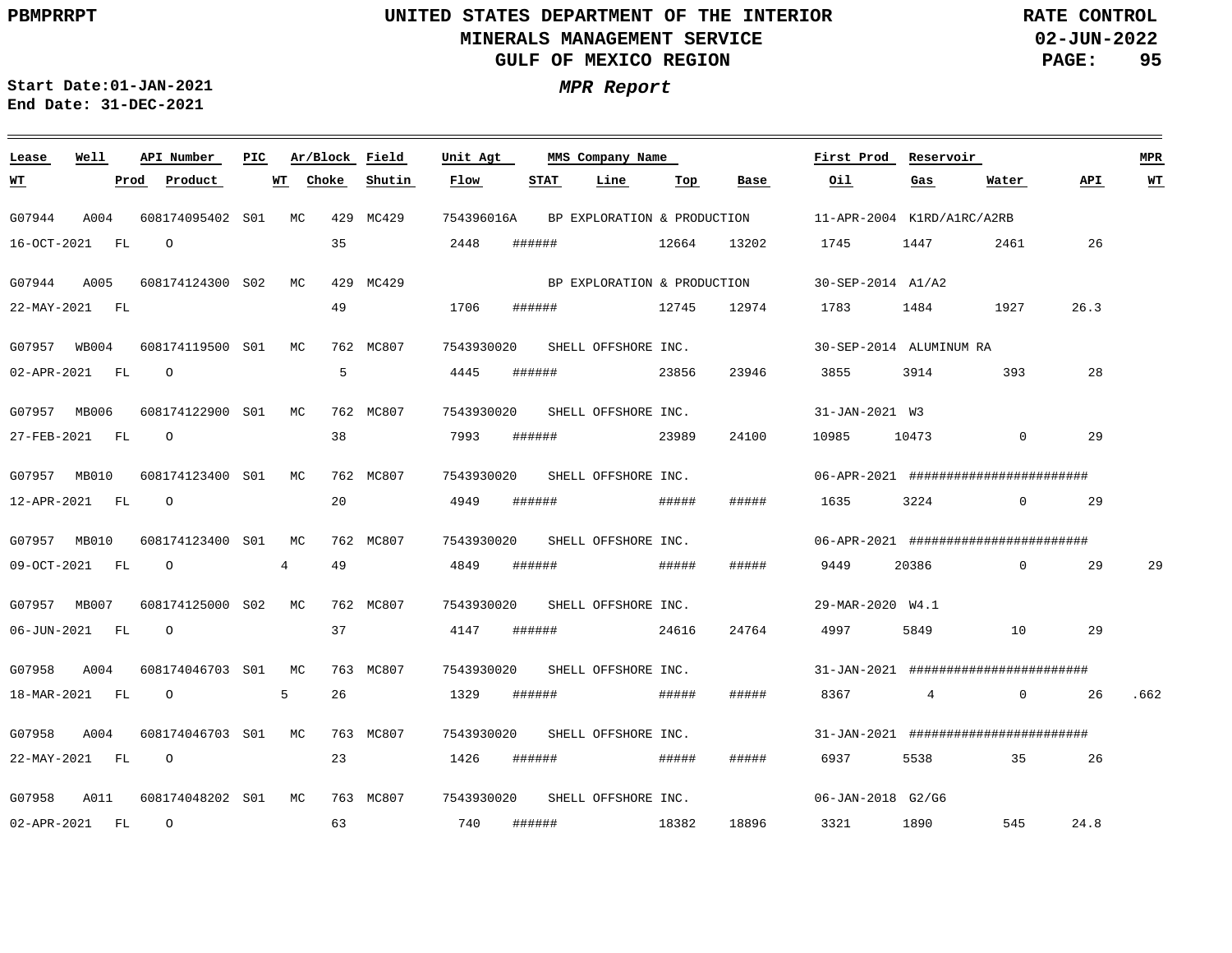**02-JUN-2022 PAGE: 96 RATE CONTROL**

**Start Date:01-JAN-2021 MPR Report End Date: 31-DEC-2021**

### **Lease Well API Number Ar/Block Field PIC MMS Company Name Unit Agt First Prod Reservoir MPR WT WT Choke Shutin Flow STAT Line Top Base Oil Gas Water API WT Prod Product** 7543930020 SHELL OFFSHORE INC. G07958 A019 608174048702 S02 MC 763 MC807 30-JUN-2020 J0 30 20-MAY-2021 FL O 799 ###### 22770 22819 3274 5058 27 31.4 7543930020 SHELL OFFSHORE INC. G07958 MB017 608174121100 MC 763 MC807 S01 12-FEB-2020 N/O 18899 O 23 05-MAR-2021 GL 679 ###### 19203 3905 4117 121 G07962 A014 608174048603 S01 MC 806 MC807 7543930020 SHELL OFFSHORE INC. 06-AUG-2005 M1/M2 O 100 21332 28.5 04-APR-2021 GL 353 ###### 21572 4834 5298 426 G07962 003 608174117300 MC 806 MC807 S01 7543930020 SHELL OFFSHORE INC. 27-NOV-2019 Nickle 9 28 10-JAN-2021 FL O 5795 ###### 25314 25446 6273 13516 855 7543930020 SHELL OFFSHORE INC. G07962 MB002 608174120803 MC S01 806 MC807 29-JUL-2019 T1/T2 Green Bice O 74 19987 29 16-FEB-2021 FL 1530 ###### 20182 7109 10390 9817 G07962 MB013 608174121200 S01 MC 806 MC807 7543930020 SHELL OFFSHORE INC. 08-NOV-2018 W3 Gold/W4 Pyrite O 31 23127 29 28-APR-2021 FL 6161 ###### 24045 3305 3202 1780 7543930020 G07962 MB009 608174122501 MC D02 806 MC807 SHELL OFFSHORE INC. 01-NOV-2021 ######################## 4 49 ##### 15-DEC-2021 FL O 353 ###### ##### 5927 6147 314 32 .69 G07962 MB016 608174123801 S01 MC 806 MC807 7543930020 SHELL OFFSHORE INC. 19-JUN-2018 W0\_Tungsten 30 3085 ###### 22745 27-APR-2021 FL O 22813 2912 3123 2481 32.5 7543930020 SHELL OFFSHORE INC. G07962 MB005 608174124000 MC 806 MC807 S01 28-FEB-2018 W4.1 19-MAR-2021 FL O 100 1125 ###### 24115 24242 11445 11116 10565 26 G07963 A001 608174046002 S01 MC 807 MC807 7543930020 SHELL OFFSHORE INC. 11-DEC-2012 E2 12587 O 59 30.3 21-MAY-2021 GL 320 ###### 12528 6779 4917 881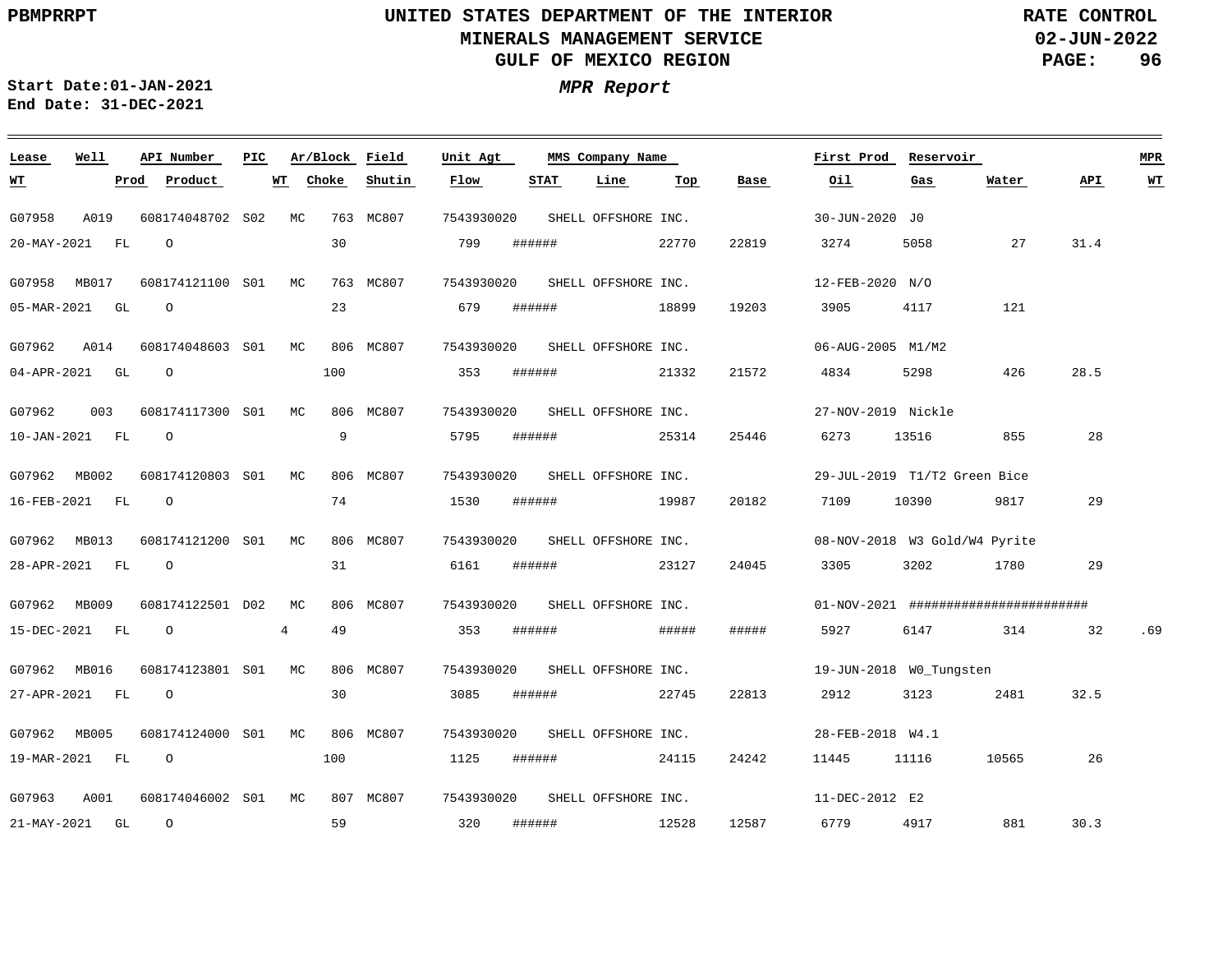**02-JUN-2022 PAGE: 97 RATE CONTROL**

**Start Date:01-JAN-2021 MPR Report End Date: 31-DEC-2021**

### **Lease Well API Number Ar/Block Field PIC MMS Company Name Unit Agt First Prod Reservoir MPR Choke Shutin Flow STAT Line Top Base Oil Water API WT WT Prod Product WT Gas** 7543930020 SHELL OFFSHORE INC. G07963 A005 608174047602 S02 MC 807 MC807 31-OCT-2017 E1/E8 01-APR-2021 FL O 100 595 ###### 12742 13179 6236 4705 52 28 G07963 A006 608174047700 MC 807 MC807 S02 7543930020 SHELL OFFSHORE INC. 30-NOV-2015 F1 RA O 100 14022 14092 32.8 05-APR-2021 FL 277 ###### 3721 4675 0 G07963 A007 608174047801 S02 MC 807 MC807 7543930020 SHELL OFFSHORE INC. 30-APR-2013 IC/I2 RA O 100 17491 1087 22.9 08-APR-2021 GL 314 ###### 17788 1892 1192 G07963 A010 608174048101 MC 807 MC807 S01 7543930020 SHELL OFFSHORE INC. 30-MAY-1999 Q RA 100 20155 28 24-MAR-2021 GL O 179 ###### 20286 1052 1018 971 G07963 A012 608174048301 MC 807 MC807 S02 7543930020 SHELL OFFSHORE INC. 03-FEB-2016 I1 RA 100 15401 30.8 08-APR-2021 FL O 335 ###### 15458 3755 6808 149 G07963 A013 608174048400 S01 MC 807 MC807 7543930020 SHELL OFFSHORE INC. 03-NOV-2002 J1/K1 RA  $\Omega$ 100 21775 29.5 19-APR-2021 FL 162 ###### 22062 1690 1901 14 G07963 A021 608174048800 S01 MC 807 MC807 7543930020 SHELL OFFSHORE INC. 06-AUG-1998 O-N RA 21-MAY-2021 GL O 97 255 ###### 18500 18630 2435 3051 687 31.7 G07963 A022 608174048900 S02 MC 807 MC807 7543930020 SHELL OFFSHORE INC. 08-DEC-2003 G4 RA 276 16570 16686 03-APR-2021 GL O 70 ###### 3323 1829 33 19.4 7543930020 SHELL OFFSHORE INC. G07963 A015 608174049001 S02 MC 807 MC807 04-DEC-2017 H1/IC SAND 02-APR-2021 FL O 52 544 ###### 14855 15752 1096 1015 249 27.4 G07963 A017 608174049200 S01 MC 807 MC807 7543930020 SHELL OFFSHORE INC. 05-DEC-1998 O-N RA 36 O 426 ###### 17600 17910 369 26 30-JUN-2021 FL 5387 7550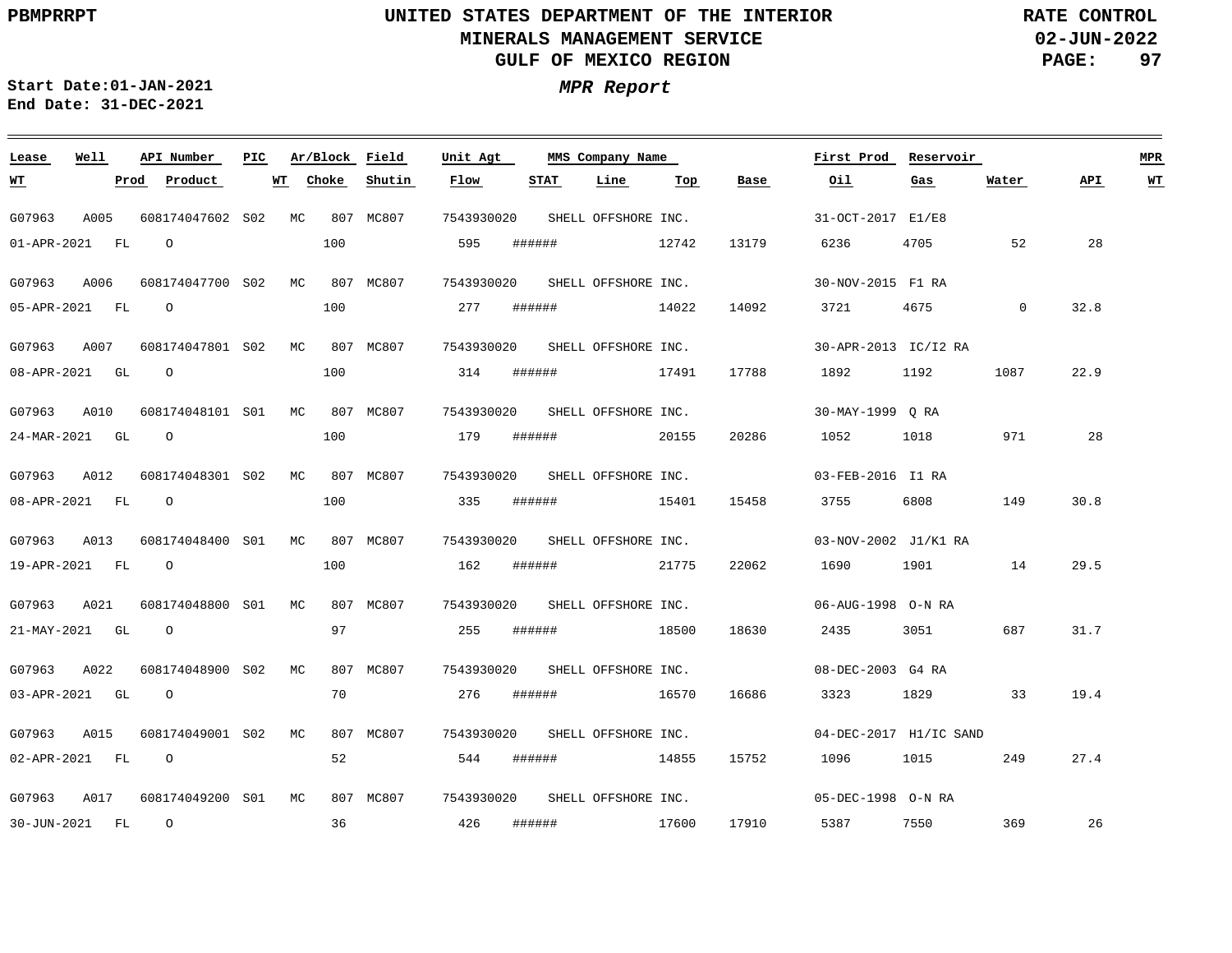**02-JUN-2022 PAGE: 98 RATE CONTROL**

 $\equiv$ 

**Start Date:01-JAN-2021 MPR Report End Date: 31-DEC-2021**

| Lease            | Well |      | API Number                      | PIC. |    |       | Ar/Block Field | Unit Agt                       |             |        | MMS Company Name    |       |                           | First Prod                                     | Reservoir |                                               |      | <b>MPR</b> |
|------------------|------|------|---------------------------------|------|----|-------|----------------|--------------------------------|-------------|--------|---------------------|-------|---------------------------|------------------------------------------------|-----------|-----------------------------------------------|------|------------|
| <u>WT</u>        |      | Prod | Product                         |      | WT | Choke | Shutin         | Flow                           | <b>STAT</b> |        | Line                | Top   | Base                      | Oil                                            | Gas       | Water                                         | API  | WT         |
| G07963           | A018 |      | 608174049304 S01 MC             |      |    |       | 807 MC807      | 7543930020                     |             |        | SHELL OFFSHORE INC. |       |                           | 04-AUG-2019 M2                                 |           |                                               |      |            |
| 08-APR-2021 FL   |      |      | $\circ$                         |      |    | 30    |                | 397                            |             |        | ####### 18809       |       | 18880                     | 2691 700                                       | 2406      | 591                                           | 18.5 |            |
| G07963 A023      |      |      | 608174049401 S02 MC             |      |    |       | 807 MC807      | 7543930020                     |             |        | SHELL OFFSHORE INC. |       |                           | 31-JUL-2017 M                                  |           |                                               |      |            |
| 22-APR-2021 FL 0 |      |      |                                 |      |    | 100   |                | 330                            | ######      |        | 17694               |       | 17933                     | 5078 — 100                                     | 6690      | 1564                                          | 26.5 |            |
| G07963 MB001     |      |      | 608174125601 S01 MC             |      |    |       | 807 MC807      | 7543930020 SHELL OFFSHORE INC. |             |        |                     |       |                           |                                                |           | $13 - JUL - 2020$ ########################### |      |            |
| 05-MAR-2021 GL   |      |      | $\overline{O}$                  |      |    | 22    |                | 785                            |             |        | # # # # # #         | ##### | #####                     | 3111                                           | 2248      | 11                                            |      |            |
| G07969 A003      |      |      | 608174082801 S01 MC             |      |    |       | 890 MC935      | 754395016A SHELL OFFSHORE INC. |             |        |                     |       |                           | 17-JUN-2005 I RA                               |           |                                               |      |            |
| 20-JUN-2021 FL 0 |      |      |                                 |      |    | 27    |                | 2764                           |             |        | ####### 17185       |       | 17288                     | 300 286                                        |           | 442                                           | 26   |            |
|                  |      |      | G07975 A001 608174083501 S02 MC |      |    |       | 934 MC935      | 754395016A SHELL OFFSHORE INC. |             |        |                     |       |                           | $27 - JUL - 2018$ I sand                       |           |                                               |      |            |
| 19-JUN-2021 FL 0 |      |      |                                 |      |    | 85    |                | 1960                           |             |        | ####### 16332       |       | 16442                     | 2234 1941                                      |           | 745                                           | 30   |            |
| G07975           | A008 |      | 608174126800 S01 MC             |      |    |       | 934 MC935      | 754395016A SHELL OFFSHORE INC. |             |        |                     |       |                           | 31-MAR-2014 L3 RA                              |           |                                               |      |            |
| 17-JUN-2021 FL   |      |      | $\overline{O}$                  |      |    |       | 107 10         | 1908                           |             |        | ####### 17835       |       | 17920                     | 641 432                                        |           | 160                                           | 30   |            |
| G07976 A006      |      |      | 608174107301 S01 MC 935 MC935   |      |    |       |                | 754395016A SHELL OFFSHORE INC. |             |        |                     |       |                           | 23-OCT-2019 L2                                 |           |                                               |      |            |
| 22-JUN-2021 FL   |      |      | $\overline{O}$                  |      |    | 92    |                | 2342                           |             |        | ###### 18423        |       | 18465                     | 2922 20                                        | 2024      | 5195                                          | 25   |            |
| G07976           | A007 |      | 608174119600 S01 MC             |      |    |       | 935 MC935      | 754395016A                     |             |        | SHELL OFFSHORE INC. |       |                           | 31-AUG-2012 I RA                               |           |                                               |      |            |
| 20-JUN-2021 FL   |      |      | $\overline{O}$                  |      |    | 35    |                | 2585                           |             |        | ####### 15480       |       | 15750                     | 635 — 100                                      | 907       | $\overline{0}$                                | 30   |            |
| G07976           | A009 |      | 608174128102 S01 MC             |      |    |       | 935 MC935      |                                |             |        |                     |       |                           | 754395016A SHELL OFFSHORE INC. 05-SEP-2014 IRC |           |                                               |      |            |
| 28-JAN-2021 FL   |      |      | $\overline{O}$                  |      |    | 35    |                | 3584                           |             |        | ####### 20123       |       | 20188                     | 311                                            | 270       | 1517                                          | 30   |            |
| G07995           | A001 |      | 608114026204 S01 GC             |      |    |       | 158 GC158      | 754395014A                     |             |        |                     |       | ENVEN ENERGY VENTURES LLC | 31-DEC-2014 G1A RC                             |           |                                               |      |            |
| 24-JUN-2021 FL 0 |      |      |                                 |      |    |       | 34 2375        | 609                            |             | ###### | 1656                |       | 16724 16810               | 1090 1626                                      |           | 239                                           | 12   |            |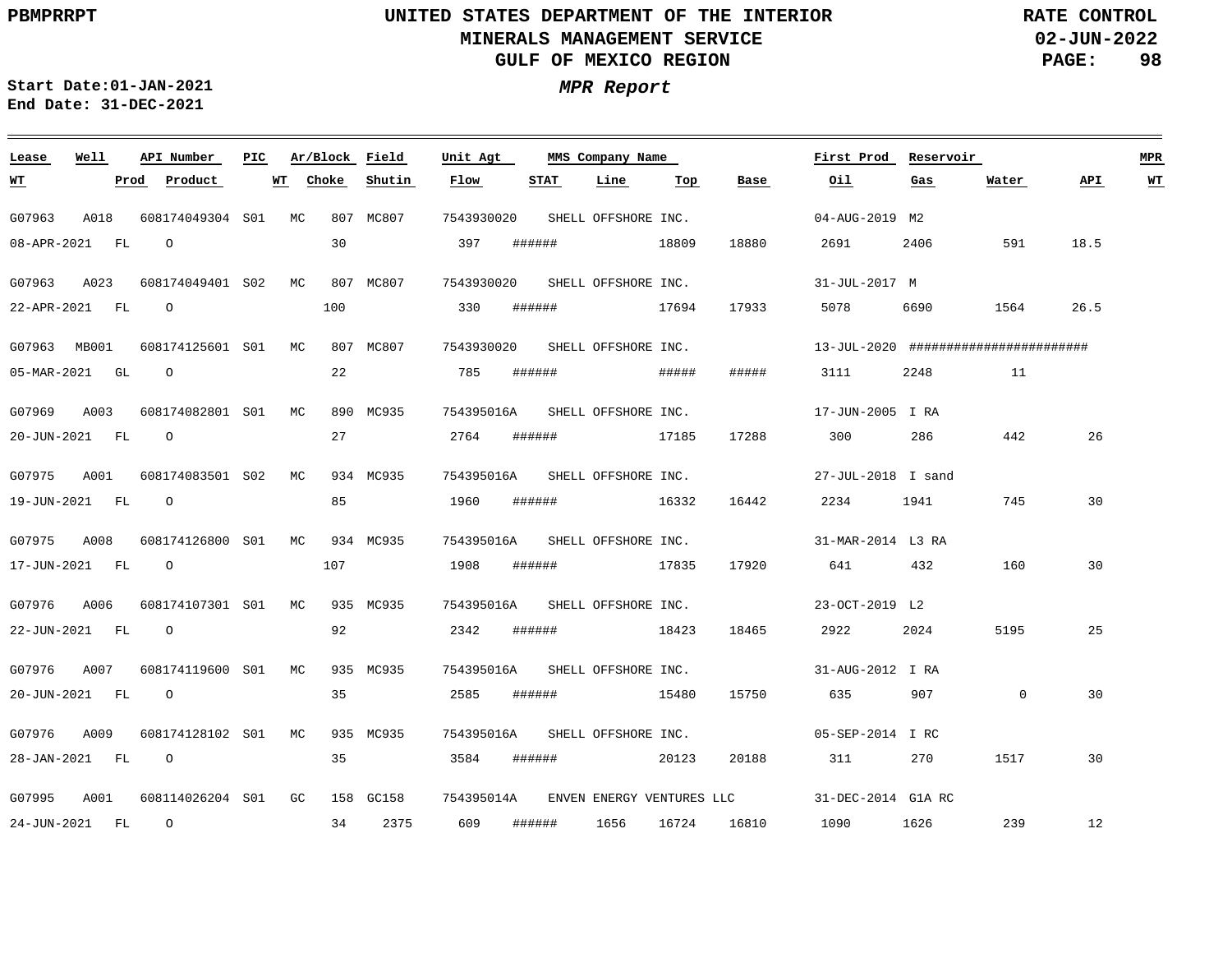**02-JUN-2022 PAGE: 99 RATE CONTROL**

 $\equiv$ 

**Start Date:01-JAN-2021 MPR Report End Date: 31-DEC-2021**

| Lease          | Well | API Number          | PIC | Ar/Block Field |           | Unit Agt   |        | MMS Company Name |       |                           | First Prod               | Reservoir |       |     | <b>MPR</b> |
|----------------|------|---------------------|-----|----------------|-----------|------------|--------|------------------|-------|---------------------------|--------------------------|-----------|-------|-----|------------|
| <u> WТ</u>     |      | Prod<br>Product     |     | WT<br>Choke    | Shutin    | Flow       | STAT   | Line             | Тор   | Base                      | Oil                      | Gas       | Water | API | <u>WT</u>  |
| G07995         | A001 | 608114026204 S01 GC |     |                | 158 GC158 | 754395014A |        |                  |       | ENVEN ENERGY VENTURES LLC | 31-DEC-2014 G1A RC       |           |       |     |            |
| 16-DEC-2021 FL |      | $\circ$             |     | 34             | 2300      | 473        | ###### | 1625             | 16724 | 16810                     | 799                      | 1271      | 266   | 27  |            |
| G07995         | A002 | 608114026301 S02 GC |     |                | 158 GC158 | 754395014A |        |                  |       | ENVEN ENERGY VENTURES LLC | 29-FEB-2020 G1A Sand     |           |       |     |            |
| 25-JUN-2021 FL |      | $\circ$             |     | 20             | 4238      | 2834       | ###### | 1625             | 16654 | 16714                     | 1063                     | 1539      | 11    | 33  |            |
| G07995         | A002 | 608114026301 S02 GC |     |                | 158 GC158 | 754395014A |        |                  |       | ENVEN ENERGY VENTURES LLC | 29-FEB-2020 G1A Sand     |           |       |     |            |
| 11-DEC-2021 FL |      | $\circ$             |     | 20             | 3295      | 2429       | ###### | 1620             | 16654 | 16714                     | 784                      | 1160      | 16    | 33  |            |
| G07995         | A005 | 608114026605 S03 GC |     |                | 158 GC158 | 754395014A |        |                  |       | ENVEN ENERGY VENTURES LLC | 31-DEC-2019 E-10 Sand    |           |       |     |            |
| 25-JUN-2021 FL |      | $\circ$             |     | 15             | 2860      | 1760       | ###### | 1625             | 15190 | 15210                     | 15                       | 191       | 1491  | 18  |            |
| G07995         | A005 | 608114026605 S03 GC |     |                | 158 GC158 | 754395014A |        |                  |       | ENVEN ENERGY VENTURES LLC | 31-DEC-2019 E-10 Sand    |           |       |     |            |
| 18-DEC-2021 FL |      | $\circ$             |     | 15             | 2320      | 1598       | ###### | 1625             | 15190 | 15210                     | 31                       | 213       | 1544  | 16  |            |
| G07998         | A003 | 608114026401 S03 GC |     |                | 202 GC158 | 754395014A |        |                  |       | ENVEN ENERGY VENTURES LLC | 31-OCT-2017 G2B RS1 Sand |           |       |     |            |
| 22-JUN-2021 FL |      | $\circ$             |     | 22             | 3165      | 1424       | ###### | 1617             | 17240 | 17414                     | 554                      | 784       |       | 37  |            |
| G07998         | A003 | 608114026401 S03 GC |     |                | 202 GC158 | 754395014A |        |                  |       | ENVEN ENERGY VENTURES LLC | 31-OCT-2017 G2B RS1 Sand |           |       |     |            |
| 16-DEC-2021 FL |      | $\circ$             |     | 23             | 3423      | 987        | ###### | 1625             | 17240 | 17414                     | 333                      | 562       | 1     | 35  |            |
| G07998         | A004 | 608114026508 S01 GC |     |                | 202 GC158 | 754395014A |        |                  |       | ENVEN ENERGY VENTURES LLC | 31-OCT-2019 J2 Sand      |           |       |     |            |
| 26-JUN-2021 FL |      | $\circ$             |     | 19             | 3405      | 2129       | ###### | 1637             | 21370 | 21420                     | 889                      | 458       | 657   | 30  |            |
| G07998         | A004 | 608114026508 S01 GC |     |                | 202 GC158 | 754395014A |        |                  |       | ENVEN ENERGY VENTURES LLC | 31-OCT-2019 J2 Sand      |           |       |     |            |
| 12-DEC-2021 FL |      | $\circ$             |     | 25             | 2900      | 1940       | ###### | 1628             | 21370 | 21420                     | 632                      | 407       | 948   | 14  |            |
| G07998         | A007 | 608114026807 S02 GC |     |                | 202 GC158 | 754395014A |        |                  |       |                           | 31-AUG-2018 H2 RU1       |           |       |     |            |
| 23-JUN-2021 FL |      | $\circ$             |     | 36             | 2005      | 734        | ###### | 1620             | 21546 | 21610                     | 461                      | 408       | 8     | 15  |            |
|                |      |                     |     |                |           |            |        |                  |       | ENVEN ENERGY VENTURES LLC |                          |           |       |     |            |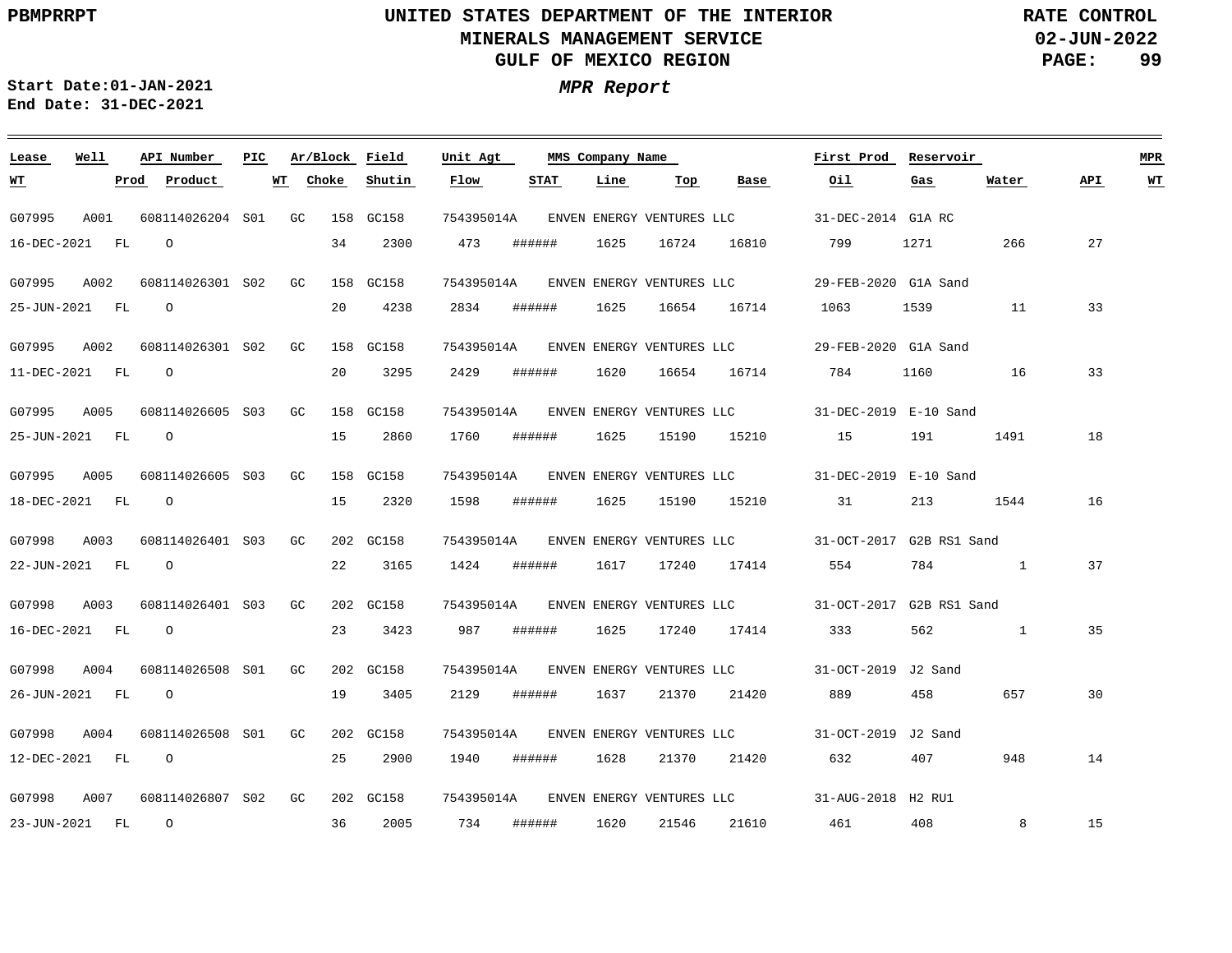**02-JUN-2022 PAGE: 100 RATE CONTROL**

<u> 1980 - Jan Barat, politik amerikan politik (</u>

**Start Date:01-JAN-2021 MPR Report End Date: 31-DEC-2021**

| Lease          | Well | API Number                                 | PIC | Ar/Block Field |           | Unit Agt   |                 | MMS Company Name |     |                                      | First Prod                                                   | Reservoir      |                 |      | MPR |
|----------------|------|--------------------------------------------|-----|----------------|-----------|------------|-----------------|------------------|-----|--------------------------------------|--------------------------------------------------------------|----------------|-----------------|------|-----|
| WT             |      | Prod Product                               |     | WT Choke       | Shutin    | Flow       | <b>STAT</b>     | Line             | Тор | Base                                 | Oil                                                          | Gas            | Water           | API  | WТ  |
| G07998         | A007 | 608114026807 S02 GC                        |     |                | 202 GC158 |            |                 |                  |     | 754395014A ENVEN ENERGY VENTURES LLC | 31-AUG-2018 H2 RU1                                           |                |                 |      |     |
| 18-DEC-2021 FL |      | $\circ$                                    |     | 36             | 2150      | 529        | ######          | 1625             |     | 21546 21610                          | 272                                                          | 283 and $\sim$ | $\overline{3}$  | 25   |     |
| G07998 A008    |      | 608114026903 S02 GC                        |     |                | 202 GC158 |            |                 |                  |     |                                      | 754395014A ENVEN ENERGY VENTURES LLC 30-NOV-2017 G1A RS SAND |                |                 |      |     |
| 22-JUN-2021 FL |      | $\overline{O}$                             |     |                | 30 16173  | 1528       | ######          | 1617             |     | 18030 18074                          | 649                                                          | 896            | $7\overline{ }$ | 32   |     |
|                |      |                                            |     |                |           |            |                 |                  |     |                                      |                                                              |                |                 |      |     |
| G07998 A008    |      | 608114026903 S02 GC                        |     |                | 202 GC158 |            |                 |                  |     |                                      | 754395014A ENVEN ENERGY VENTURES LLC 30-NOV-2017 G1A RS SAND |                |                 |      |     |
| 19-DEC-2021 FL |      | $\overline{O}$                             |     | 30             | 3035      | 1041       |                 |                  |     |                                      | ###### 1619 18030 18074 418                                  | 648            | $4\overline{ }$ | 37   |     |
| G08010 SS005   |      | 608114042105 S01 GC 298 GC254              |     |                |           |            |                 |                  |     |                                      |                                                              |                |                 |      |     |
| 18-FEB-2021 GL |      |                                            |     | 128            | 2648      | 1102       | ####### 0 13350 |                  |     | 13490                                | 276 277                                                      |                | 420             | 32   |     |
| G08010 SS005   |      | 608114042105 S01 GC 298 GC254              |     |                |           |            |                 |                  |     |                                      | ENI US OPERATING CO INC<br>26-JUL-2006 GMARG10               |                |                 |      |     |
|                |      |                                            |     |                |           |            |                 |                  |     |                                      |                                                              |                |                 |      |     |
| 17-OCT-2021 GL |      | $\circ$                                    |     | 128            | 2139      | 870        |                 |                  |     | ####### 0 13350 13490                | 334                                                          | 515            | 739             | 32   |     |
| G08010 SS006   |      | 608115009402 S01 GC 298 GC254              |     |                |           | 754395015A |                 |                  |     |                                      | ENI US OPERATING CO INC 31-OCT-2012 CMAC 20                  |                |                 |      |     |
| 22-JUN-2021 GL |      |                                            |     | 128            | 2934      | 1372       |                 |                  |     |                                      | 314 50                                                       |                | 721             | 35   |     |
| G08010 SS006   |      | 608115009402 S01 GC 298 GC254              |     |                |           |            |                 |                  |     |                                      | 754395015A ENI US OPERATING CO INC 31-OCT-2012 CMAC 20       |                |                 |      |     |
|                |      |                                            |     |                |           |            |                 |                  |     |                                      |                                                              |                |                 |      |     |
| 11-NOV-2021 GL |      | $\circ$                                    |     | 128            | 2934      | 1309       |                 |                  |     | ####### 0 12450 12700                | 337                                                          | 497            | 744             | 35   |     |
| G08035 SC001   |      | 608184004403 S01 AT 574 AT575              |     |                |           | 754395004A |                 |                  |     |                                      | ENVEN ENERGY VENTURES LLC 11-JUL-2008 M9X/M10                |                |                 |      |     |
| 10-MAY-2021 FL |      |                                            |     | 17             |           | 1570       | ######          |                  |     | 17180 17910                          | 743                                                          | 567 — 100      | 315             | 24.7 |     |
|                |      | G08035 SC002 608184006300 S01 AT 574 AT575 |     |                |           |            |                 |                  |     |                                      | 754395004A ENVEN ENERGY VENTURES LLC 31-JUL-2007 M9X/M10     |                |                 |      |     |
| 10-MAY-2021 FL |      |                                            |     | 21             |           | 1493       |                 |                  |     | ####### 17700 18456                  | 902 200                                                      | 679 — 10       | 178             | 22.9 |     |
|                |      |                                            |     |                |           |            |                 |                  |     |                                      |                                                              |                |                 |      |     |
| G08035 SC002   |      | 608184006300 S01 AT                        |     |                | 574 AT575 |            |                 |                  |     |                                      | 754395004A ENVEN ENERGY VENTURES LLC 31-JUL-2007 M9X/M10     |                |                 |      |     |
|                |      | 11-DEC-2021 FL 0                           |     | 25             | 2377      |            | 14558 ######    |                  |     | 1930 17700 18456                     | 1016 783                                                     |                | 120             | 24   |     |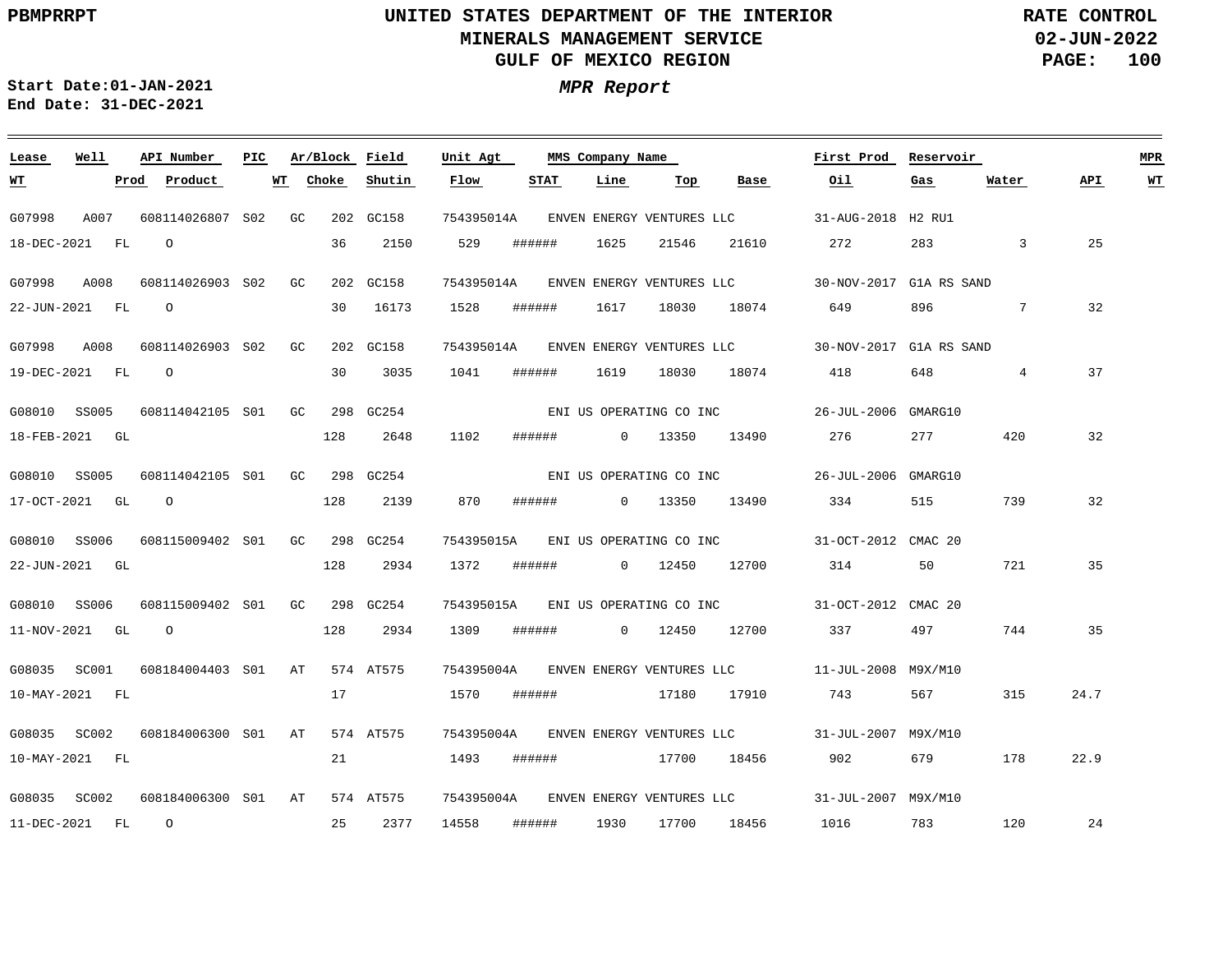**02-JUN-2022 PAGE: 101 RATE CONTROL**

 $\equiv$ 

**Start Date:01-JAN-2021 MPR Report End Date: 31-DEC-2021**

| Lease          | Well  |      | API Number               | PIC |       | Ar/Block Field | Unit Agt                       |             | MMS Company Name    |             |                                      | First Prod                                               | Reservoir |       |      |    |
|----------------|-------|------|--------------------------|-----|-------|----------------|--------------------------------|-------------|---------------------|-------------|--------------------------------------|----------------------------------------------------------|-----------|-------|------|----|
| <u> WТ</u>     |       | Prod | Product                  | WT  | Choke | Shutin         | Flow                           | <b>STAT</b> | Line                | Тор         | Base                                 | Oil                                                      | Gas       | Water | API  | WT |
| G08035         | SC003 |      | 608184006500 S01 AT      |     |       | 574 AT575      | 754395004A                     |             |                     |             | ENVEN ENERGY VENTURES LLC            | 31-JUL-2008 M9X/M10                                      |           |       |      |    |
| 10-MAY-2021 FL |       |      |                          |     | 18    |                | 1653                           | ######      |                     | 17060       | 17880                                | 1630                                                     | 1315      | 438   | 24.7 |    |
| G08035 SC003   |       |      | 608184006500 S01 AT      |     |       | 574 AT575      |                                |             |                     |             | 754395004A ENVEN ENERGY VENTURES LLC | 31-JUL-2008 M9X/M10                                      |           |       |      |    |
| 11-DEC-2021 FL |       |      | $\Omega$                 |     | 19    | 2168           | 1647                           | ######      | 1930                | 17060       | 17880                                | 2329                                                     | 1921      | 46    | 24   |    |
| G08035 SB001   |       |      | 608184006700 S01 AT      |     |       | 574 AT575      |                                |             |                     |             | 754395004A ENVEN ENERGY VENTURES LLC | 20-JUL-2008 M9X/M10                                      |           |       |      |    |
| 10-MAY-2021 FL |       |      |                          |     | 31    |                | 1475                           | ######      |                     | 17740 17904 |                                      | 503                                                      | 418       | 293   | 22.9 |    |
| G08035 SB001   |       |      | 608184006700 S01 AT      |     |       | 574 AT575      |                                |             |                     |             | 754395004A ENVEN ENERGY VENTURES LLC | 20-JUL-2008 M9X/M10                                      |           |       |      |    |
| 11-DEC-2021 FL |       |      | $\circ$                  |     | 30    | 2124           | 1454                           | ######      | 1930                | 17740       | 17904                                | 372                                                      | 316       | 268   | 24   |    |
| G08035 SC004   |       |      | 608184006900 S01 AT      |     |       | 574 AT575      |                                |             |                     |             |                                      | 754395004A ENVEN ENERGY VENTURES LLC 15-JUL-2008 M9X/M10 |           |       |      |    |
| 10-MAY-2021 FL |       |      |                          |     | 29    |                | 1553                           | ######      |                     | 17260 17476 |                                      | 873                                                      | 631       | 688   | 24.7 |    |
| G08035 SC004   |       |      | 608184006900 S01 AT      |     |       | 574 AT575      | 754395004A                     |             |                     |             |                                      | ENVEN ENERGY VENTURES LLC 15-JUL-2008 M9X/M10            |           |       |      |    |
| 11-DEC-2021 FL |       |      | $\overline{\phantom{0}}$ |     | 35    | 2265           | 1520                           | ######      | 1930                | 17260       | 17476                                | 731                                                      | 541       | 869   | 24   |    |
| G08038 SB002   |       |      | 608184007000 S02 AT      |     |       | 618 AT575      |                                |             |                     |             | 754395004A ENVEN ENERGY VENTURES LLC | 30-NOV-2012 M9X/M10                                      |           |       |      |    |
| 10-MAY-2021 FL |       |      |                          |     | 24    |                | 1469                           | ######      |                     | 17883       | 18753                                | 322                                                      | 280       | 342   | 22.9 |    |
| G08038         | SB002 |      | 608184007000 S02 AT      |     |       | 618 AT575      | 754395004A                     |             |                     |             | ENVEN ENERGY VENTURES LLC            | 30-NOV-2012 M9X/M10                                      |           |       |      |    |
| 11-DEC-2021 FL |       |      | $\overline{O}$           |     | 21    | 2046           | 1468                           | ######      | 1930                | 17883       | 18753                                | 212                                                      | 189       | 308   | 24   |    |
| G08241         | A009  |      | 608074008303 S01 GB      |     |       | 426 GB426      | 7543890210 SHELL OFFSHORE INC. |             |                     |             |                                      | 30-NOV-2018 R1                                           |           |       |      |    |
| 15-JUN-2021 FL |       |      | $\mathbf G$              |     | 95    | 4600           | 1543                           | ######      | 1302                | 21745       | 21910                                | 293                                                      | 1552      | 3262  | 36.2 |    |
| G08241         | A012  |      | 608074009002 S01 GB      |     |       | 426 GB426      | 7543890210                     |             | SHELL OFFSHORE INC. |             |                                      | 17-AUG-1998 S RA                                         |           |       |      |    |
| 09-JUN-2021 FL |       |      | $\overline{O}$           |     | 38    |                | 1419                           | ######      | 18962               |             | 19140                                | 1289                                                     | 2881      | 13319 | 36   |    |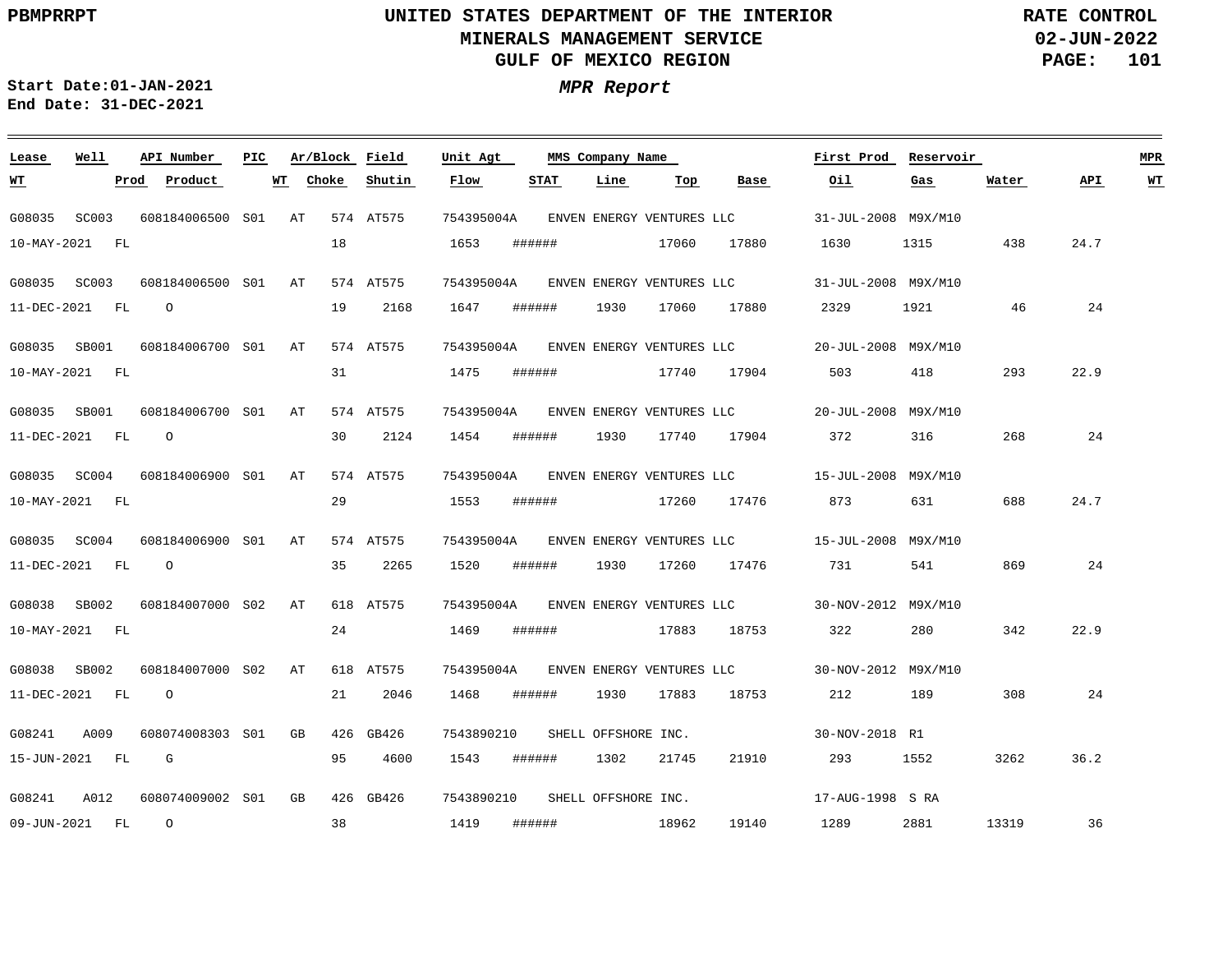**02-JUN-2022 PAGE: 102 RATE CONTROL**

 $\equiv$ 

**Start Date:01-JAN-2021 MPR Report End Date: 31-DEC-2021**

| Lease          | Well<br>API Number |                     | PIC | Ar/Block Field |                | MMS Company Name<br>Unit Agt |        |                              |       |       | First Prod                    | Reservoir |              |      | <b>MPR</b> |
|----------------|--------------------|---------------------|-----|----------------|----------------|------------------------------|--------|------------------------------|-------|-------|-------------------------------|-----------|--------------|------|------------|
| <u>WТ</u>      |                    | Product<br>Prod     | WT  | Choke          | Shutin         | Flow                         | STAT   | Line                         | Top   | Base  | Oil                           | Gas       | Water        | API  | WT         |
| G08241         | A019               | 608074010402 S01 GB |     |                | 426 GB426      | 7543890210                   |        | SHELL OFFSHORE INC.          |       |       | 07-OCT-2010 R RA              |           |              |      |            |
| 10-MAR-2021 FL |                    | G                   |     | 97             | 1200           | 641                          | ###### | 1299                         | 18554 | 18590 | 99                            | 240       | 1505         | 34.4 |            |
| G08475         | A002               | 608164024102 S03 VK |     |                | 957 VK956      | 754389014A                   |        | TALOS PETROLEUM LLC          |       |       | 17-OCT-2008 M RB/N RA         |           |              |      |            |
| 25-JUN-2021 GL |                    |                     |     | 64             | $\overline{0}$ | 173                          | ###### | 1350                         | 18172 | 18674 | 582                           | 967       | 145          | 30.1 |            |
| G08475         | A017               | 608164025500 S02    |     | VK             | 957 VK956      | 754389014A                   |        | TALOS PETROLEUM LLC          |       |       | 20-AUG-2002 M RB/N RA         |           |              |      |            |
| 28-JUN-2021 GL |                    |                     |     | 64             | $\mathbf 0$    | 160                          | ###### | 1062                         | 18863 | 18975 | 206                           | 50        | 36           | 33.9 |            |
| G08483         | TB008D             | 608174052200 D02    |     | MC             | 72 VK990       |                              |        | TALOS PETROLEUM LLC          |       |       | 14-SEP-1997 M87E              |           |              |      |            |
| 18-JUN-2021    | GL                 |                     |     | 100            | 1821           | 771                          | ###### | 1440                         | 11765 | 11990 | 198                           | 298       | 243          | 64   |            |
| G08484 SS001   |                    | 608174096500 S01 MC |     |                | 84 MC084       | 754396002A                   |        | ANADARKO PETROLEUM CORPORATI |       |       | 09-JUN-2003 UM100             |           |              |      |            |
| 28-JUN-2021 FL |                    |                     |     | 96             |                | 2167                         | ###### |                              | 9994  | 10180 | 3178                          | 3456      | 3128         | 34.2 |            |
| G08484         | SS001              | 608174096500 S01 MC |     |                | 84 MC084       | 754396002A                   |        | ANADARKO PETROLEUM CORPORATI |       |       | 09-JUN-2003 UM100             |           |              |      |            |
| 13-DEC-2021    | FL                 | $\circ$             |     | 93             | $\overline{0}$ | 2154                         | ###### | $\overline{0}$               | 9994  | 10180 | 2528                          | 2090      | 2156         | 32.1 |            |
| G08484 SS005   |                    | 608174129401 S01 MC |     |                | 84 MC084       | 754396002A                   |        | ANADARKO PETROLEUM CORPORATI |       |       | 13-NOV-2015 UM70-M66          |           |              |      |            |
| 28-JUN-2021 FL |                    |                     |     | 106            |                | 1576                         | ###### |                              | 11743 | 11840 | 6750                          | 8588      | $\Omega$     | 34.2 |            |
| G08484         | SS005              | 608174129401 S01 MC |     |                | 84 MC084       | 754396002A                   |        | ANADARKO PETROLEUM CORPORATI |       |       | 13-NOV-2015 UM70-M66          |           |              |      |            |
| 13-DEC-2021    | FL                 | $\circ$             |     | 124            | $\overline{0}$ | 1704                         | ###### | $\overline{0}$               | 11743 | 11840 | 3999                          | 4432      | $\mathbf{0}$ | 32.1 |            |
| G08484         | SS008              | 608174136200 S01 MC |     |                | 84 MC084       | 754396002A                   |        | ANADARKO PETROLEUM CORPORATI |       |       | 25-JAN-2018 M2 SAND/UM90 SAND |           |              |      |            |
| 01-MAY-2021 FL |                    |                     |     | 75             |                | 2505                         | ###### |                              | 10454 | 11080 | 8056                          | 6770      | $\Omega$     | 34.2 |            |
| G08484         | SS008              | 608174136200 S01 MC |     |                | 84 MC084       | 754396002A                   |        | ANADARKO PETROLEUM CORPORATI |       |       | 25-JAN-2018 M2 SAND/UM90 SAND |           |              |      |            |
| 13-DEC-2021    | FL                 | $\circ$             |     | 44             | $\mathbf 0$    | 2435                         | ###### | $\overline{0}$               | 10454 | 11080 | 8637                          | 6352      | $\mathbf 0$  | 32.1 |            |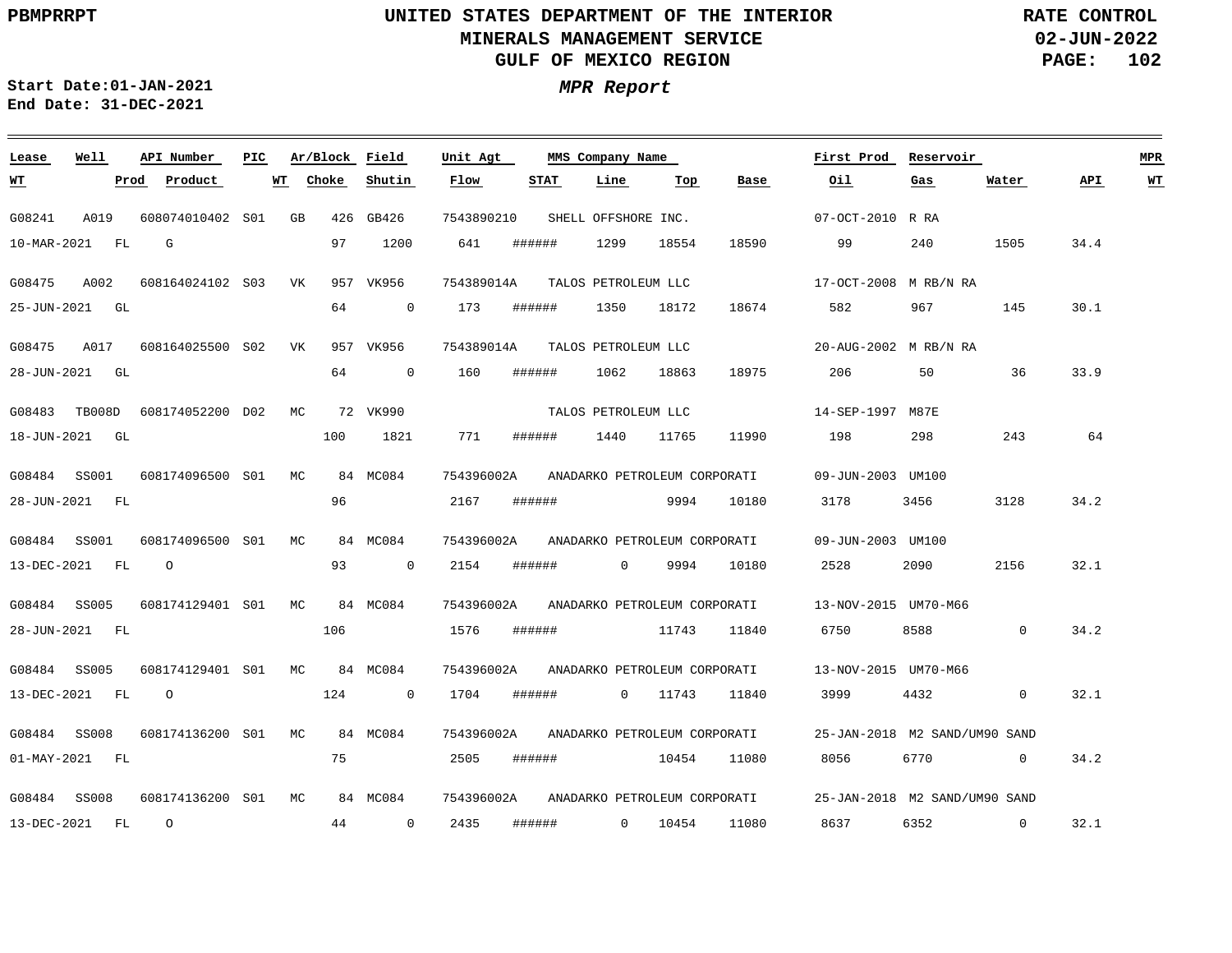$\frac{1}{\sqrt{2\pi}}\left( \frac{1}{\sqrt{2\pi}}\right) \left( \frac{1}{\sqrt{2\pi}}\right) \left( \frac{1}{\sqrt{2\pi}}\right) \left( \frac{1}{\sqrt{2\pi}}\right) \left( \frac{1}{\sqrt{2\pi}}\right) \left( \frac{1}{\sqrt{2\pi}}\right) \left( \frac{1}{\sqrt{2\pi}}\right) \left( \frac{1}{\sqrt{2\pi}}\right) \left( \frac{1}{\sqrt{2\pi}}\right) \left( \frac{1}{\sqrt{2\pi}}\right) \left( \frac{1}{\sqrt{2\pi}}\right) \left( \frac{1}{\sqrt$ 

# **UNITED STATES DEPARTMENT OF THE INTERIOR MINERALS MANAGEMENT SERVICE GULF OF MEXICO REGION**

**02-JUN-2022 PAGE: 103 RATE CONTROL**

 $\sim$ 

**Start Date:01-JAN-2021 MPR Report End Date: 31-DEC-2021**

| Lease          | Well             | API Number          | PIC |    |       | Ar/Block Field | Unit Agt   |        | MMS Company Name             |       |                             | First Prod | Reservoir                                        |                |      | <b>MPR</b>              |
|----------------|------------------|---------------------|-----|----|-------|----------------|------------|--------|------------------------------|-------|-----------------------------|------------|--------------------------------------------------|----------------|------|-------------------------|
| <u>WТ</u>      |                  | Product<br>Prod     |     | WT | Choke | Shutin         | Flow       | STAT   | Line                         | Top   | Base                        | Oil        | Gas                                              | Water          | API  | $\underline{\text{WT}}$ |
| G08496         | C <sub>004</sub> | 608174132300 S01    |     | МC |       | 657 MC657      |            |        | SHELL OFFSHORE INC.          |       |                             |            | 31-MAR-2018 BS50 RA                              |                |      |                         |
| 16-MAY-2021 FL |                  | $\Omega$            |     |    | 92    |                | 2569       | ###### |                              | 18615 | 18750                       | 8847       | 28537                                            | $\overline{0}$ | 32.6 |                         |
| G08736         | A002             | 177194058000 S07 WD |     |    |       | 107 WD112      | 7543920060 |        | WALTER OIL & GAS CORPORATION |       |                             |            | 12-DEC-2021 M5 Sands                             |                |      |                         |
| 22-DEC-2021 FL |                  | $\circ$             |     | 24 | 12    |                | 2018       | ###### |                              | 17188 | 17290                       | 796        | 950                                              | 8              | 36.6 | .591                    |
| G08784         | A007             | 608164024500 S01 VK |     |    |       | 913 VK956      | 754389014A |        | TALOS PETROLEUM LLC          |       |                             |            | 31-AUG-2015 M-RB                                 |                |      |                         |
| 06-JUN-2021 GL |                  |                     |     |    | 60    | $\mathbf 0$    | 430        | ###### | 1971                         | 16418 | 16589                       | 429        | 2876                                             | 42             | 35.3 |                         |
| G08823         | F002             | 608174085802 S01    |     | МC |       | 522 MC522      | 754397006A |        | BP EXPLORATION & PRODUCTION  |       |                             |            | 30-NOV-2003 F8RB                                 |                |      |                         |
| 04-APR-2021 FL |                  |                     |     |    | 67    | 4186           | 2168       | ###### | 1294                         | 16487 | 16546                       | 292        | 10942                                            | $\Omega$       | 47.3 |                         |
| G08823         | F002             | 608174085802 S01    |     | МC |       | 522 MC522      | 754397006A |        |                              |       | BP EXPLORATION & PRODUCTION |            | 30-NOV-2003 F8RB                                 |                |      |                         |
| 15-NOV-2021 FL |                  | G                   |     |    | 69    | 4360           | 2144       | ###### | 1360                         | 16487 | 16546                       | 515        | 12120                                            | 145            | 47   |                         |
| G08823         | F004             | 608174097000 S01    |     | MC |       | 522 MC522      | 754397006A |        | BP EXPLORATION & PRODUCTION  |       |                             |            | 12-DEC-2003 F5/F7 RA                             |                |      |                         |
| 13-JAN-2021 FL |                  |                     |     |    | 58    | 5009           | 2282       | ###### | 340                          | 13910 | 14990                       | 359        | 12463                                            | 686            | 41   |                         |
| G08823         | F004             | 608174097000 S01    |     | МC |       | 522 MC522      | 754397006A |        |                              |       |                             |            | BP EXPLORATION & PRODUCTION 12-DEC-2003 F5/F7 RA |                |      |                         |
| 15-NOV-2021 FL |                  | G                   |     |    | 65    | 5180           | 2454       | ###### | 328                          | 13910 | 14990                       | 684        | 12773                                            | 364            | 41   |                         |
| G08823         | F006             | 608174110100 S01    |     | МC |       | 522 MC522      | 754397006A |        | BP EXPLORATION & PRODUCTION  |       |                             |            | 01-DEC-2007 F7RB                                 |                |      |                         |
| 05-APR-2021 FL |                  |                     |     |    | 70    | 4450           | 2196       | ###### | 1302                         | 18232 | 18323                       | 1856       | 13238                                            | $\mathbf{0}$   | 43   |                         |
| G08823         | F006             | 608174110100 S01    |     | МC |       | 522 MC522      | 754397006A |        | BP EXPLORATION & PRODUCTION  |       |                             |            | 01-DEC-2007 F7RB                                 |                |      |                         |
| 16-NOV-2021 FL |                  | G                   |     |    | 70    | 4718           | 2358       | ###### | 1387                         | 18232 | 18323                       | 1429       | 13501                                            | 341            | 43   |                         |
| G08831         | F005             | 608174110000 S01    |     | MC |       | 566 MC522      | 754397006A |        |                              |       | BP EXPLORATION & PRODUCTION |            | 11-MAY-2008 F6/F7 RC                             |                |      |                         |
| 13-JAN-2021    | FL               |                     |     |    | 55    |                | 3203       | ###### |                              | 16642 | 17286                       | 2517       | 2610                                             | 5242           | 26.2 |                         |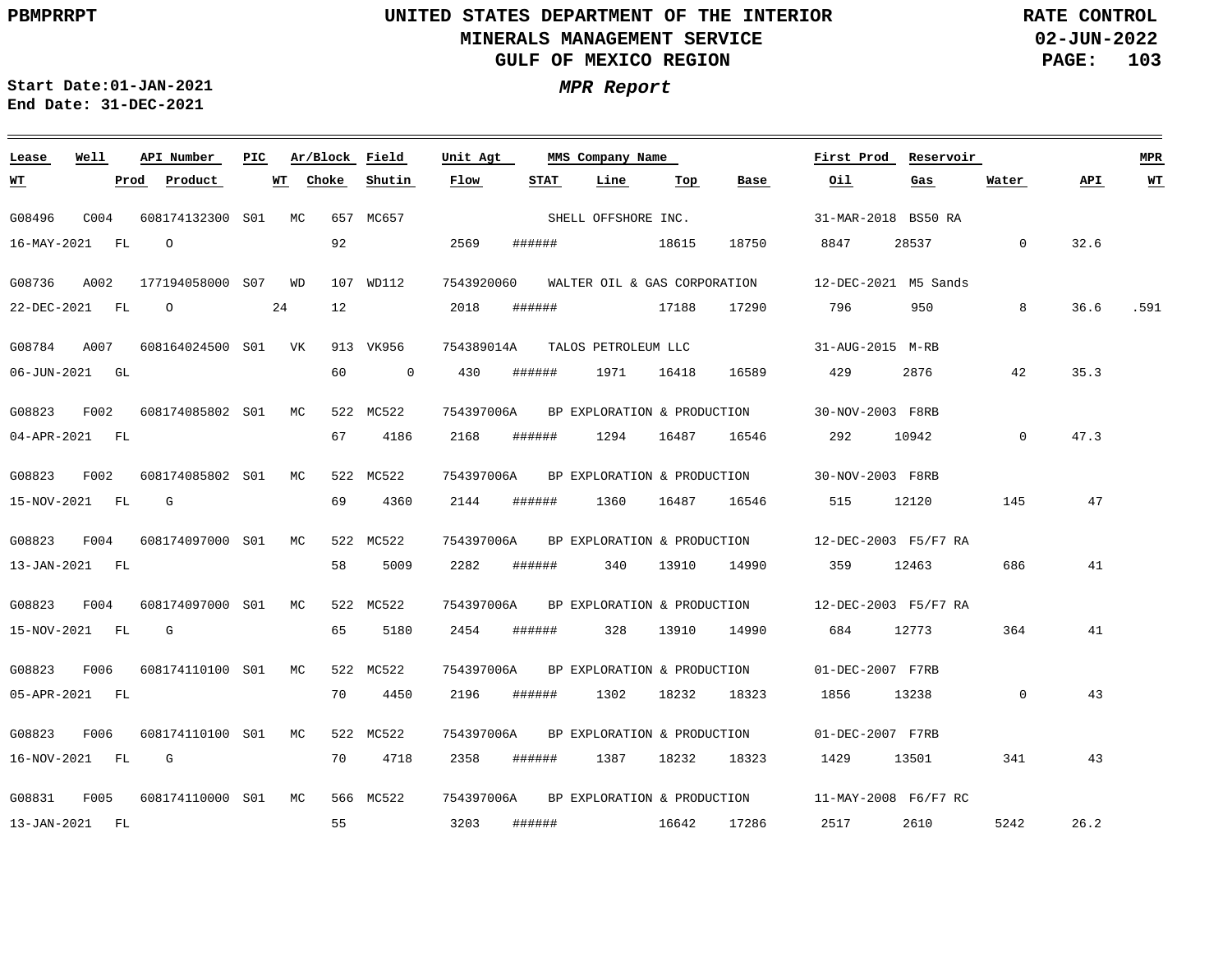**02-JUN-2022 PAGE: 104 RATE CONTROL**

**Start Date:01-JAN-2021 MPR Report End Date: 31-DEC-2021**

| Lease          | Well  |      | API Number          | PIC |    |       | Ar/Block Field | Unit Agt   |        | MMS Company Name |                     |                              | First Prod                              | Reservoir                                                     |       |              | <b>MPR</b>  |           |
|----------------|-------|------|---------------------|-----|----|-------|----------------|------------|--------|------------------|---------------------|------------------------------|-----------------------------------------|---------------------------------------------------------------|-------|--------------|-------------|-----------|
| <u>WT</u>      |       | Prod | Product             |     | WT | Choke | Shutin         | Flow       | STAT   |                  | Line                | Top                          | Base                                    | Oil.                                                          | Gas   | Water        | API         | <u>WT</u> |
| G08831         | F005  |      | 608174110000 S01 MC |     |    |       | 566 MC522      | 754397006A |        |                  |                     |                              | BP EXPLORATION & PRODUCTION             | 11-MAY-2008 F6/F7 RC                                          |       |              |             |           |
| 06-AUG-2021 FL |       |      | $\circ$             |     |    | 82    |                | 2847       | ###### |                  | 16642               |                              | 17286                                   | 4290                                                          | 4875  | 6435         | 26          |           |
| G08852         | 004   |      | 608174058701 S02 MC |     |    |       | 764 MC807      | 7543930020 |        |                  | SHELL OFFSHORE INC. |                              |                                         | 15-MAR-2011 I2 RD                                             |       |              |             |           |
| 27-JUN-2021 FL |       |      | $\circ$             |     |    | 50    |                | 1122       | ###### |                  |                     | 16063                        | 16111                                   | 513                                                           | 604   | 312          | 30.3        |           |
| G08852         | 005   |      | 608174133800 S01 MC |     |    |       | 764 MC807      | 7543930020 |        |                  | SHELL OFFSHORE INC. |                              |                                         | 15-AUG-2016 Yellow RA                                         |       |              |             |           |
| 28-JUN-2021 FL |       |      | $\circ$             |     |    | 90    |                | 1020       | ###### |                  |                     | 18996                        | 19115                                   | 3170                                                          | 3871  | 111          | 30.3        |           |
| G09183         | SS001 |      | 608044018601 S01    |     | ЕB |       | 642 EB642      | 754397014B |        |                  |                     | ANADARKO PETROLEUM CORPORATI |                                         | 31-JUL-2008 BS-58 U/L                                         |       |              |             |           |
| 07-JUN-2021 FL |       |      |                     |     |    | 28    | 2050           | 2027       | ###### |                  | 1480                | 11429                        | 11558                                   | $\overline{0}$                                                | 2790  | $\mathbf{0}$ |             |           |
| G09183         | SS001 |      | 608044018601 S01    |     | ЕB |       | 642 EB642      |            |        |                  |                     |                              |                                         | 754397014B ANADARKO PETROLEUM CORPORATI 31-JUL-2008 BS-58 U/L |       |              |             |           |
| 01-DEC-2021 FL |       |      | G                   |     |    | 28    | 2135           | 2077       | ###### |                  | 1400                | 11429                        | 11558                                   | $\overline{0}$                                                | 2129  | $\mathbf 0$  | $\mathbf 0$ |           |
| G09184         | A001  |      | 608044020700 S01    |     | ЕB |       | 643 EB643      | 754397014A |        |                  |                     | ANADARKO PETROLEUM CORPORATI |                                         | 23-AUG-2002 58A/58B                                           |       |              |             |           |
| 30-JUN-2021 GL |       |      |                     |     |    | 128   |                | 90         | ###### |                  |                     | 9712                         | 9824                                    | 124                                                           | 166   | 1341         | 27.6        |           |
| G09184         | A001  |      | 608044020700 S01    |     | ЕB |       | 643 EB643      |            |        |                  |                     |                              | 754397014A ANADARKO PETROLEUM CORPORATI | 23-AUG-2002 58A/58B                                           |       |              |             |           |
| 24-DEC-2021 GL |       |      | $\circ$             |     |    | 128   | $\overline{0}$ | 94         | ###### |                  | $0 \qquad \qquad$   | 9712                         | 9824                                    | 161                                                           | 332   | 1560         | 27.6        |           |
| G09216         | 005   |      | 608074017202 S01    |     | GB |       | 215 GB171      |            |        |                  | HESS CORPORATION    |                              |                                         | 30-DEC-2002 M2                                                |       |              |             |           |
| 23-MAR-2021 FL |       |      | $\mathbb{G}$        |     |    | 57    | 10121          | 9423       | ###### |                  | 1935                | 20602                        | 20676                                   | 2196                                                          | 7957  | 1781         | 33          |           |
| G09216         | 006   |      | 608074018701 S01    |     | GB |       | 215 GB171      |            |        |                  | HESS CORPORATION    |                              |                                         | 26-DEC-2003 CM-1                                              |       |              |             |           |
| 20-FEB-2021 FL |       |      | G                   |     |    | 44    | 4886           | 3563       | ###### |                  | 1955                | 20378                        | 20440                                   | 1024                                                          | 3566  | 7527         | 33          |           |
| G09216         | 008   |      | 608074020101 S02    |     | GB |       | 215 GB171      |            |        |                  | HESS CORPORATION    |                              |                                         | 31-JUL-2008 MO/M1                                             |       |              |             |           |
| 22-MAR-2021 FL |       |      | $\mathbb{G}$        |     |    | 95    | 9487           | 7348       | ###### |                  | 1955                | 20035                        | 20284                                   | 11471                                                         | 41257 | 57           | 38          |           |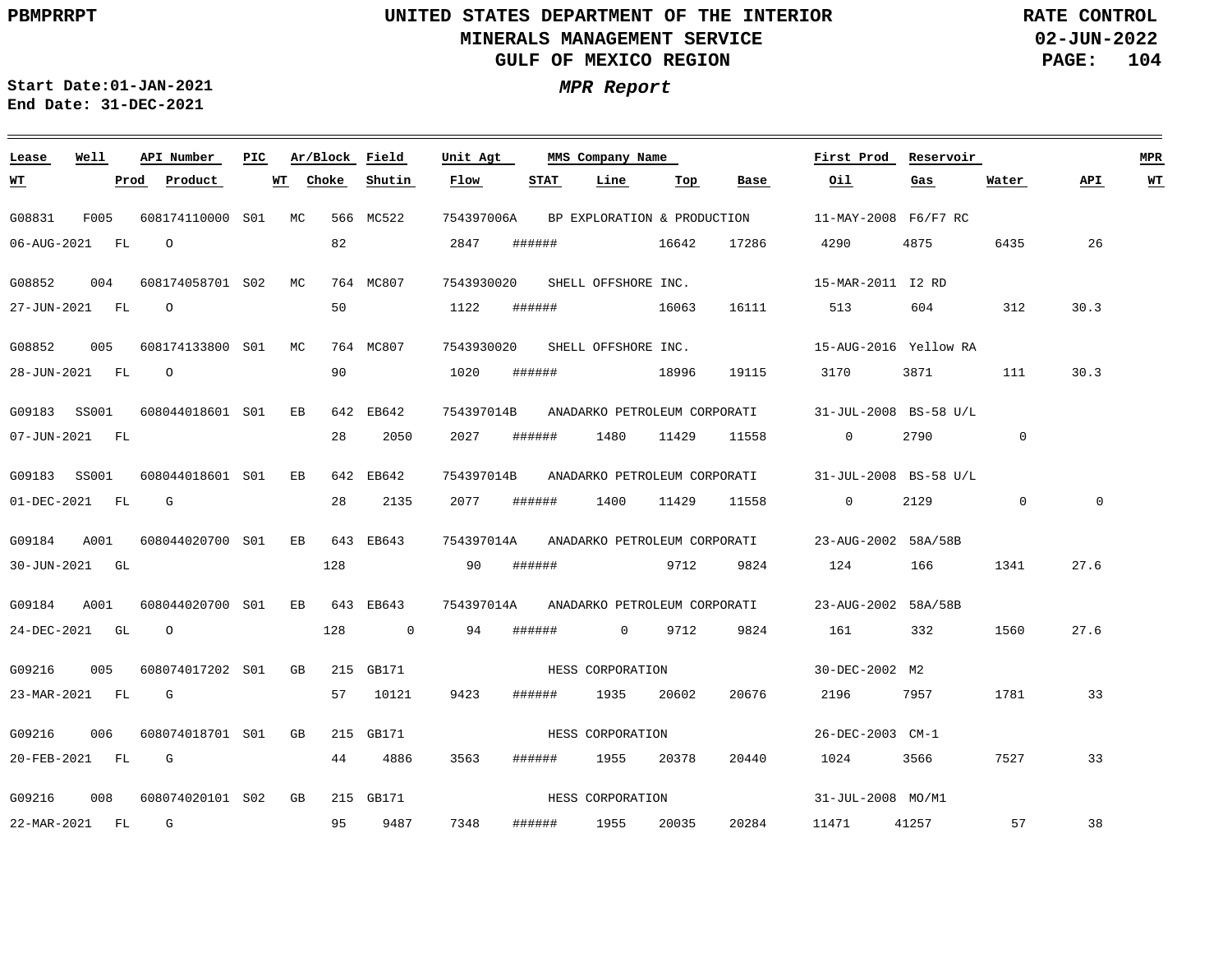**02-JUN-2022 PAGE: 105 RATE CONTROL**

**Start Date:01-JAN-2021 MPR Report End Date: 31-DEC-2021**

### **Lease Well API Number Ar/Block Field Unit Agt First Prod Reservoir MPR PIC MMS Company Name Choke STAT Line API WT WT Prod Product WT Shutin Flow Top Base Oil Gas Water** G09216 A008 608074021000 S02 GB 215 GB260 754391010A HESS CORPORATION 16-NOV-2002 BL3FBC/DTAMFBD 03-JUN-2021 FL O 32 4620 1280 ###### 508 18780 18968 642 1226 451 32 HESS CORPORATION G09216 009 608074030101 S01 GB 215 GB171 30-NOV-2009 M-0/M-1 36 04-MAY-2021 FL G 56 9360 8685 ###### 1960 20190 20460 3227 11746 4 HESS CORPORATION G09216 010 608074031801 S01 GB 215 GB171 30-SEP-2016 CM-2 20-MAR-2021 FL G 85 7856 5587 ###### 1955 19804 19862 11212 42455 292 33 G09387 B001 177004119500 S02 WC 77 WC077 754307017A TALOS THIRD COAST LLC 30-NOV-2010 CRIS-R2 12-JUN-2021 GL 11 0 6081 ###### 0 17929 17980 14 2987 2 G09524 A002 177064068800 VR 371 VR370 S03 7543930060 31-MAY-2007 L-2 QUARTERNORTH ENERGY LLC 30 30-OCT-2021 FL O 1030 ###### 11950 12022 128 796 535 32.9 G09637 A001 177154073105 S02 ST 38 ST037 31-AUG-2017 8700 FB38A1 ARENA OFFSHORE LP 36 26-JUN-2021 GL 29 612 ###### 9328 9356 767 603 603 G09637 A001 177154073105 S02 ST 38 ST037 31-AUG-2017 8700 FB38A1 ARENA OFFSHORE LP 26-DEC-2021 GL O 25 466 ###### 9328 9356 595 587 758 36 G09637 001 177154116600 ST 38 ST037 S04 31-DEC-2015 T-6 Sand TALOS ENERGY OFFSHORE LLC 08-MAY-2021 FL 5 0 1540 ###### 1920 13134 13168 41 0 0 29.8 ARENA OFFSHORE LP G09637 H014 177154128601 S01 ST 38 ST037 31-MAR-2020 C-2 Sand FB-H14ST 26-MAY-2021 FL 128 210 ###### 13278 13463 91 652 1721 34 ARENA OFFSHORE LP G09637 H014 177154128601 S01 ST 38 ST037 31-MAR-2020 C-2 Sand FB-H14ST 128 240 07-DEC-2021 FL O ###### 13278 13463 51 509 1636 34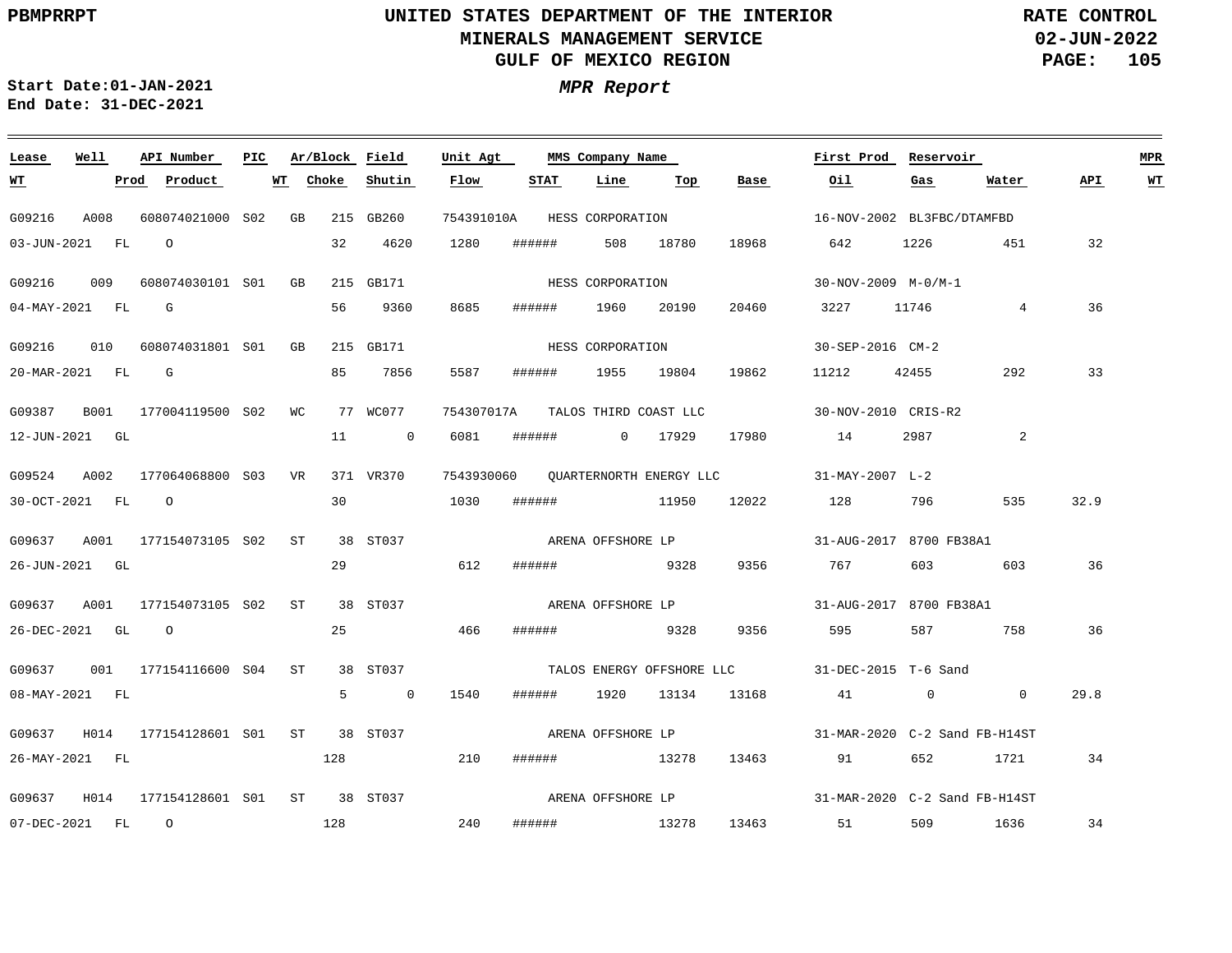**Lease**

 $\equiv$   $\equiv$   $\equiv$ 

**WT**

## **UNITED STATES DEPARTMENT OF THE INTERIOR MINERALS MANAGEMENT SERVICE GULF OF MEXICO REGION**

**Line**

**Top**

**Base**

**Oil**

**02-JUN-2022 PAGE: 106 RATE CONTROL**

60

**API WT**

37

22.7

15

24

32

21.6

**First Prod Reservoir MPR**

**Water**

**Gas**

**Start Date:01-JAN-2021 MPR Report End Date: 31-DEC-2021**

**API Number**

**Prod Product WT**

**Ar/Block Field**

**Shutin**

**Choke**

**Well**

| G09771       | A012           | 608164021000 S01 | MC. | 28  | VK990       |            |        | TALOS PETROLEUM LLC         |       |       | 27-MAY-1995 P38        |      |      |
|--------------|----------------|------------------|-----|-----|-------------|------------|--------|-----------------------------|-------|-------|------------------------|------|------|
| 03-JUN-2021  | GL.            |                  |     | 128 | 779         | 126        | ###### | 880                         | 10830 | 11120 | 218                    | 348  | 640  |
| G09771       | A013           | 608164021400 S01 | МC  |     | 28 VK990    |            |        | TALOS PETROLEUM LLC         |       |       | 01-DEC-1995 M83C-M85A  |      |      |
|              | 05-JUN-2021 GL |                  |     | 128 | $\Omega$    | 224        | ###### | 1555                        | 18300 | 19305 | 641                    | 984  | 2695 |
| G09771       | A015           | 608164026602 S01 | MC  |     | 28 VK990    |            |        | TALOS PETROLEUM LLC         |       |       | 24-MAY-2016 P-38A Sand |      |      |
|              | 09-MAY-2021 GL |                  |     | 64  | $\mathbf 0$ | 91         | ###### | 1002                        | 10823 | 10903 | 9                      | 20   | 47   |
| G09771       | A018           | 608164027700 S01 | MC. | 28  | VK990       |            |        | TALOS PETROLEUM LLC         |       |       | 11-APR-1997 M83C-M85A  |      |      |
|              | 03-JUN-2021 GL |                  |     | 128 | 1273        | 99         | ###### | 1025                        | 21444 | 21744 | 439                    | 500  | 169  |
|              |                |                  |     |     |             |            |        |                             |       |       |                        |      |      |
| G09771       | A024           | 608164031802 S01 | МC  |     | 28 VK990    |            |        | TALOS PETROLEUM LLC         |       |       | 25-APR-2017 P38A       |      |      |
|              | 01-JUN-2021 GL |                  |     | 64  | 1530        | 110        | ###### | 1166                        | 9245  | 9300  | 490                    | 560  | 160  |
| G09771 TB005 |                | 608174051900 S01 | MC. | 28  | VK990       |            |        | TALOS PETROLEUM LLC         |       |       | 01-JUL-1996 M83C-M85A  |      |      |
| 18-JUN-2021  | GL             |                  |     | 100 | 2620        | 751        | ###### | 1770                        | 10615 | 10985 | 501                    | 645  | 6789 |
| G09771       | 004            | 608174136600 S01 | МC  |     | 28 VK990    |            |        | TALOS PETROLEUM LLC         |       |       | 10-JUL-2018 M87/M83    |      |      |
|              | 12-JUN-2021 GL |                  |     | 30  | $\Omega$    | 1457       | ###### | 2553                        | 11940 | 12136 | 3595                   | 2070 | 101  |
|              |                |                  |     |     |             |            |        |                             |       |       |                        |      |      |
| G09777       | A027           | 608174045703 S01 | MC  | 108 | MC109       |            |        | TALOS PETROLEUM LLC         |       |       | 12-JUN-2004 0 8300     |      |      |
|              | 12-JUN-2021 FL |                  |     | 64  | 751         | 206        | ###### | 640                         | 18030 | 18216 | 1031                   | 604  | 1000 |
| G09821       | H001           | 608174054601 S01 | MC. |     | 520 MC522   | 754397006A |        | BP EXPLORATION & PRODUCTION |       |       | 05-DEC-2003 H9         |      |      |

**STAT**

**Unit Agt** 

**Flow**

PIC Ar/Block Field Unit Agt MMS Company Name

G09821 H001 608174054601 S01MC 520 MC522 754397006A 05-DEC-2003 H9 18-JAN-2021 26-AUG-2021 FL FL O 29 28 2147 2266 ###### ###### 16413 16413 16567 16567 1980 1973 1826 2144 39 17 26.1 26 BP EXPLORATION & PRODUCTION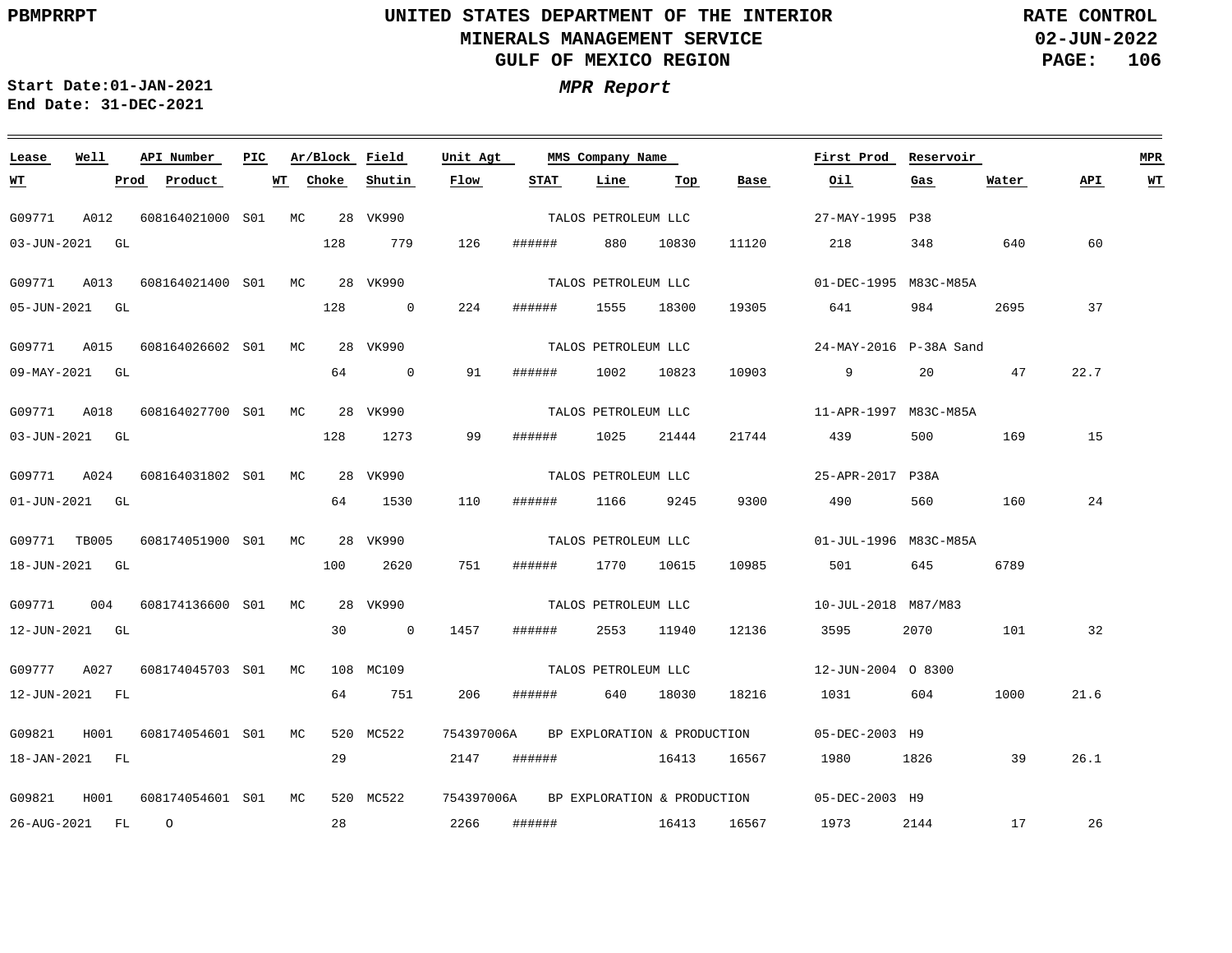**02-JUN-2022 PAGE: 107 RATE CONTROL**

**Start Date:01-JAN-2021 MPR Report End Date: 31-DEC-2021**

### **Lease Well API Number Ar/Block Field Unit Agt First Prod Reservoir MPR PIC MMS Company Name Flow STAT Line Top Oil Water WT Prod Product WT Choke Shutin Base Gas API WT** G09821 HH002 608174116600 S01 MC 520 MC522 754397006A BP EXPLORATION & PRODUCTION 01-NOV-2009 H9 18-JAN-2021 FL 68 1426 ###### 17136 17248 3007 2041 635 26.5 G09821 HH002 608174116600 S01 MC 520 MC522 754397006A 01-NOV-2009 H9 BP EXPLORATION & PRODUCTION 73 26 26-AUG-2021 FL O 1350 ###### 17136 17248 2586 2704 671 G09821 003 608174138102 MC 520 MC607 S01 19-JUN-2021 M55 BP EXPLORATION & PRODUCTION 49 29.5 27-JUN-2021 FL 4760 ###### 19383 19454 17718 13181 199 G09821 003 608174138102 S01 MC 520 MC607 BP EXPLORATION & PRODUCTION 19-JUN-2021 M55 49 4760 27-JUN-2021 FL O 6 ###### 19383 19454 17718 13181 199 29.5 .829 G09821 003 608174138102 MC 520 MC607 S01 19-JUN-2021 M55 BP EXPLORATION & PRODUCTION 78 13-OCT-2021 FL O 3016 ###### 19383 19454 15118 12220 1047 29 G09821 004 608174139900 MC S01 520 MC607 BP EXPLORATION & PRODUCTION 27-JUN-2021 M51 02-JUL-2021 FL O 6 40 7561 ###### 21145 21290 11635 4147 193 33.4 .999 G09821 004 608174139900 MC 520 MC607 S01 27-JUN-2021 M51 BP EXPLORATION & PRODUCTION 37 13-OCT-2021 FL O 7541 ###### 21145 21290 8941 3275 20 33 G09866 TC002 608174117000 S01 MC 776 MC776 754398003A 01-NOV-2009 PINK BH6.5L BP EXPLORATION & PRODUCTION 38 22-FEB-2021 FL 3337 ###### 19912 20067 3946 3605 2992 33 G09866 TG002 608174128400 S01 MC 776 MC776 754398003A 31-DEC-2015 BROWN L4 BP EXPLORATION & PRODUCTION 25 21-NOV-2021 FL O 7735 ###### 23198 23298 4113 3345 311 31 G09866 TG003 608174137702 S01 MC 776 MC776 754398003A BP EXPLORATION & PRODUCTION 31-MAR-2019 Pink 6.5L 90 O 3100 31 19-FEB-2021 FL ###### 21457 21515 12097 11335 0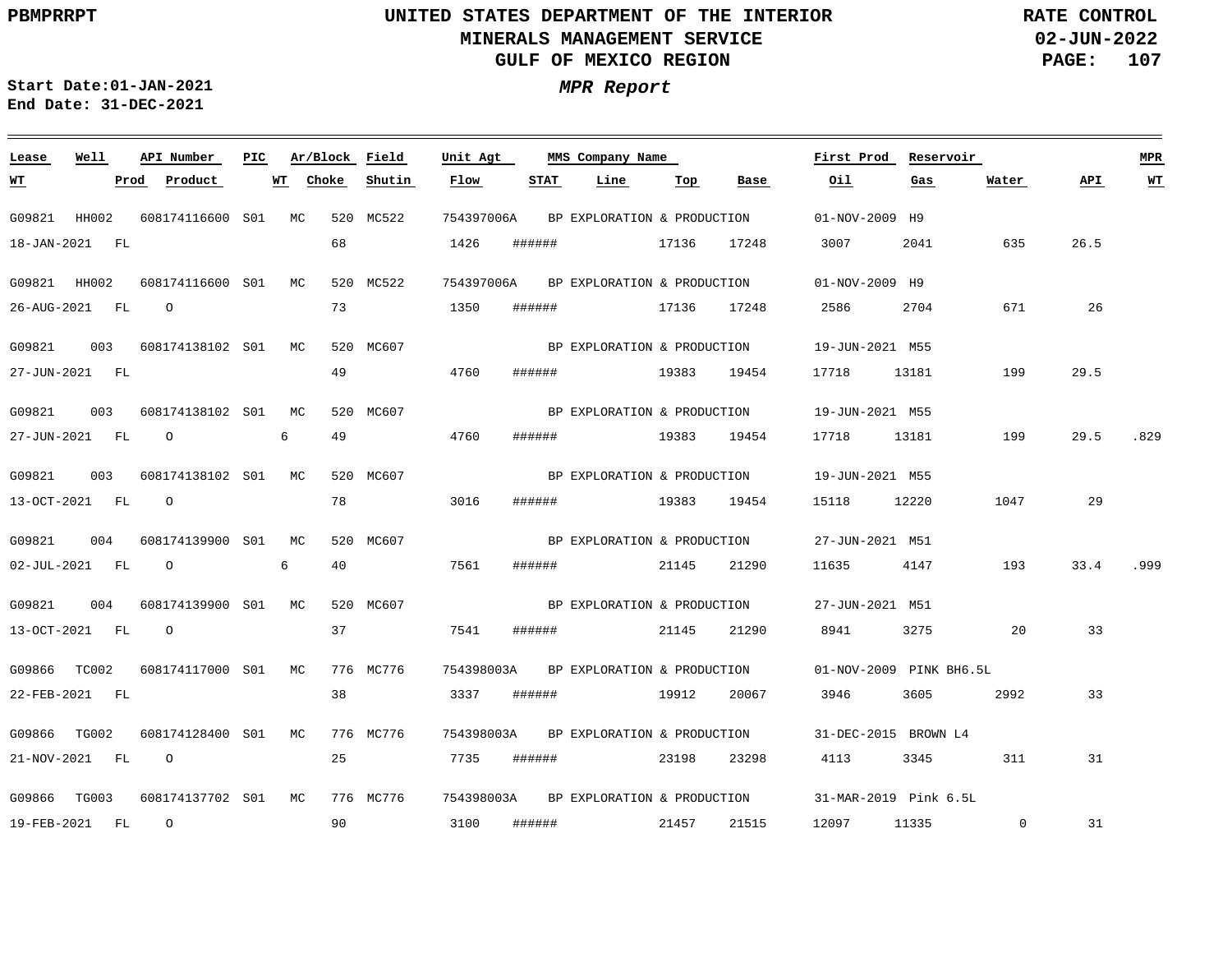**02-JUN-2022 PAGE: 108 RATE CONTROL**

**Start Date:01-JAN-2021 MPR Report End Date: 31-DEC-2021**

### G09867 TC003 608174108600 S01 MC 777 MC776 G09867 TC003 G09867 TB001 G09867 TB001 G09867 TB003 G09868 TF002 G09868 TF002 G09881 A009 G09883 A003 G09883 A004 **Lease Well** 608174108600 S01 MC 777 MC776 608174110400 MC S01 608174110400 S01 MC 777 MC776 608174124400 MC S02 608174117900 MC S01 608174117900 MC S01 608174048002 MC 850 MC807 S01 608174059101 MC 854 MC807 S01 608174059204 MC 854 MC807 S01**API Number Ar/Block Field PIC MMS Company Name** 777 MC776 777 MC776 778 MC776 778 MC776 754398003A 754398003A 18-MAY-2016 PINK 5.0L-A/B BP EXPLORATION & PRODUCTION 754398003A 15-FEB-2009 Pink BH6.5LL BP EXPLORATION & PRODUCTION 754398003A 15-FEB-2009 Pink BH6.5LL BP EXPLORATION & PRODUCTION 754398003A BP EXPLORATION & PRODUCTION 754398003A 30-NOV-2014 PINK BH6.5LL BP EXPLORATION & PRODUCTION 754398003A BP EXPLORATION & PRODUCTION 7543930020 754393012A 754393012A SHELL OFFSHORE INC. **Unit Agt**  18-MAY-2016 PINK 5.0L-A/B 31-MAR-2016 PINK 6.5L 30-NOV-2014 PINK BH6.5LL 21-OCT-2009 D4 (SCARLET) 31-JUL-2021 Lower Yellow (O2/O3) 31-DEC-2006 LOWER YELLOW O-2 **First Prod Reservoir MPR** 29-MAY-2021 FL 19-NOV-2021 FL 20-FEB-2021 FL 20-AUG-2021 FL O 20-MAR-2021 FL 07-MAY-2021 FL 05-JUL-2021 FL 04-APR-2021 GL 25-AUG-2021 GL 01-JUN-2021 GL **WT Prod Product** O O O O O 4 **WT** 32 29 55 60 57 58 65 100 18 99 **Choke Shutin** 5248 5121 3097 2941 3140 2897 2828 294 1681 ###### 197 **Flow** ###### ###### ###### ###### ###### ###### ###### ###### ###### **STAT Line** 19020 19020 19320 4741 20246 20246 20386 20149 21635 21838 2664 2101 1 21635 21838 2759 21273 22173 22342 25862 **Top** 19320 20386 6279 20279 6792 21333 1829 2482 705 18.5 26035 **Base** 5175 7232 5627 4094 1977 6173 42 31.6 .63 3196 **Oil** 7455 5399 7172 4051 34.3 6131 6075 2480 0 33 2608 151 **Gas** 5658 30.9 6603 **Water** 30 34 30.9 33.5 24.6 **API WT** BP EXPLORATION & PRODUCTION SHELL OFFSHORE INC. SHELL OFFSHORE INC.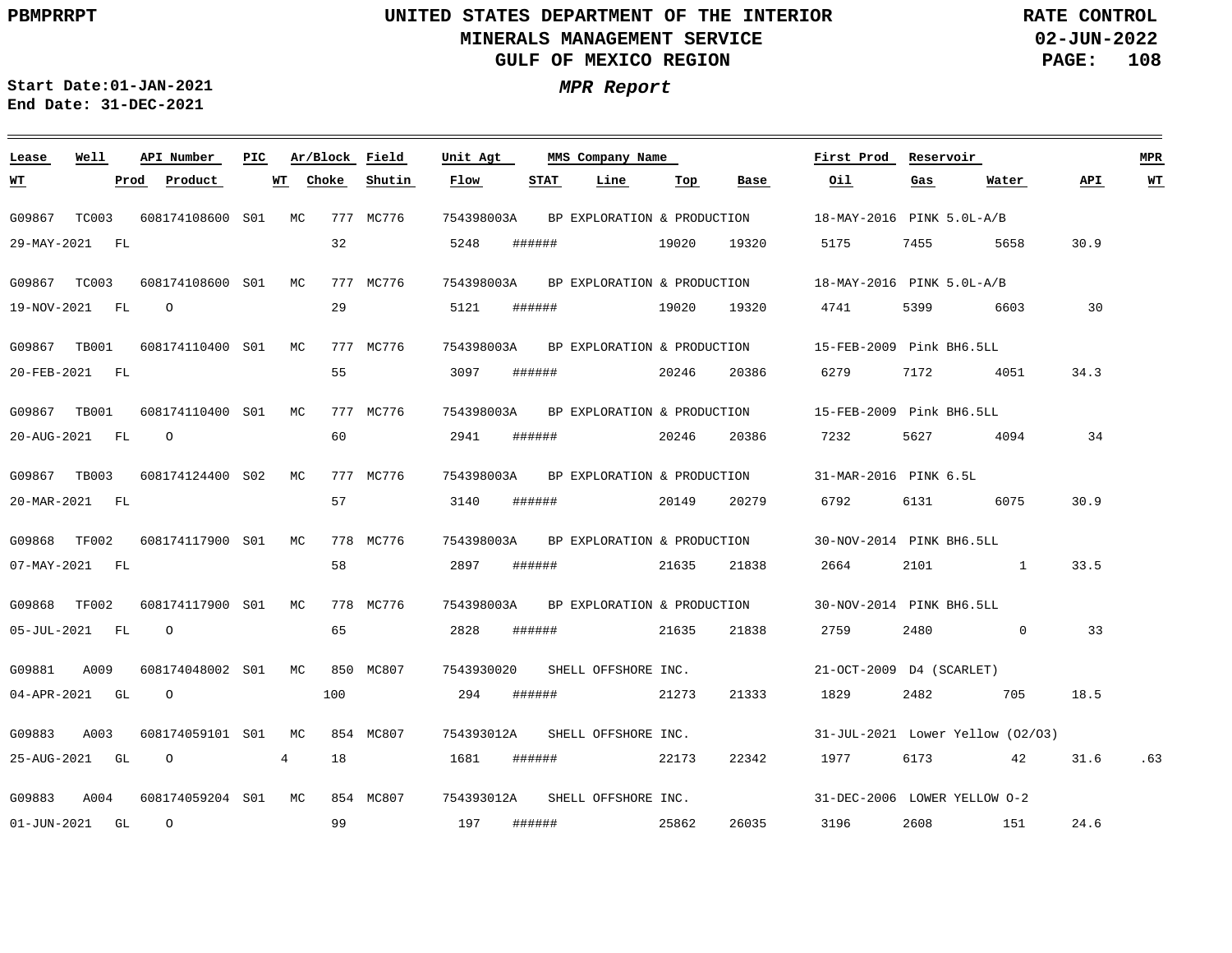**WT**

## **UNITED STATES DEPARTMENT OF THE INTERIOR MINERALS MANAGEMENT SERVICE GULF OF MEXICO REGION**

**02-JUN-2022 PAGE: 109 RATE CONTROL**

**API WT**

24.8

27

20.9

21

21

20.9

**First Prod Reservoir MPR**

165 0 108

1302

489 0

**Start Date:01-JAN-2021 MPR Report End Date: 31-DEC-2021**

**Lease Well API Number Ar/Block Field**

G10323 SS001 608044017601 S01 EB 949 EB949

31-DEC-2021 FL O

20-JUN-2021 FL

### G09883 A005 608174059300 S03 MC 854 MC807 G09883 A009 608174060201 S02 MC 854 MC807 G09896 SS005 608174058003 S01 MC 899 MC899 G09896 SS007 608174091601 S01 MC 899 MC899 G09982 A008 608114038000 S01 GC G09982 A008 608114038000 S01 GC 826 GC826 754398016A BP EXPLORATION & PRODUCTION 17-AUG-2008 M20 DD/EEFF G10323 SS001 608044017601 S01 EB 949 EB949 G10323 SS001 608044017601 S01 EB 949 EB949 826 GC826 754393012A SHELL OFFSHORE INC. 754393012A SHELL OFFSHORE INC. 754398016A 17-AUG-2008 M20 DD/EEFF BP EXPLORATION & PRODUCTION 754399001A 20-NOV-2003 A-70 EXXON MOBIL CORPORATION 754399001A 20-NOV-2003 A-70 EXXON MOBIL CORPORATION 30-SEP-2015 02/Q2 RBC 30-JUN-2009 O2 RD (LWR YEL) 31-OCT-2018 J sand 31-JUL-2020 ####################### 05-MAY-2021 GL 01-JUN-2021 GL O 03-APR-2021 FL O 02-JUN-2021 FL O 15-MAY-2021 FL 24-OCT-2021 FL O 19-JUN-2021 FL 30-DEC-2021 FL O **Prod Product WT** O 18 93 41 47 6251 ###### ##### ##### 1803 10044 29 38.2 22 0 755 ###### 31 0 554 ###### 291 23972 24446 6443 2075 9700 64 64 **Choke Shutin Flow** 564 99 ###### 4438 ###### 15741 17259 3153 3667 3225 27 860 ###### 11946 12040 207 0 57 820 ###### 11946 12040 ###### **STAT** 287 23972 24446 5220 1680 8510 27 **Line** 23445 24280 27449 **Top** 27662 1537 1458 102 **Base** 4161 5080 131 26.6 165 0 **Oil Gas** 108 **Water** SHELL OFFSHORE INC. SHELL OFFSHORE INC.

754399001A 20-NOV-2003 A-70 EXXON MOBIL CORPORATION

820 ###### 11946 12040

861 ###### 12711 14262

G10323 SS002 608044019301 S01 EB 949 EB949 754399001A EXXON\_MOBIL\_CORPORATION 21-OCT-2001 A-70

64

64

**Unit Agt PIC MMS Company Name**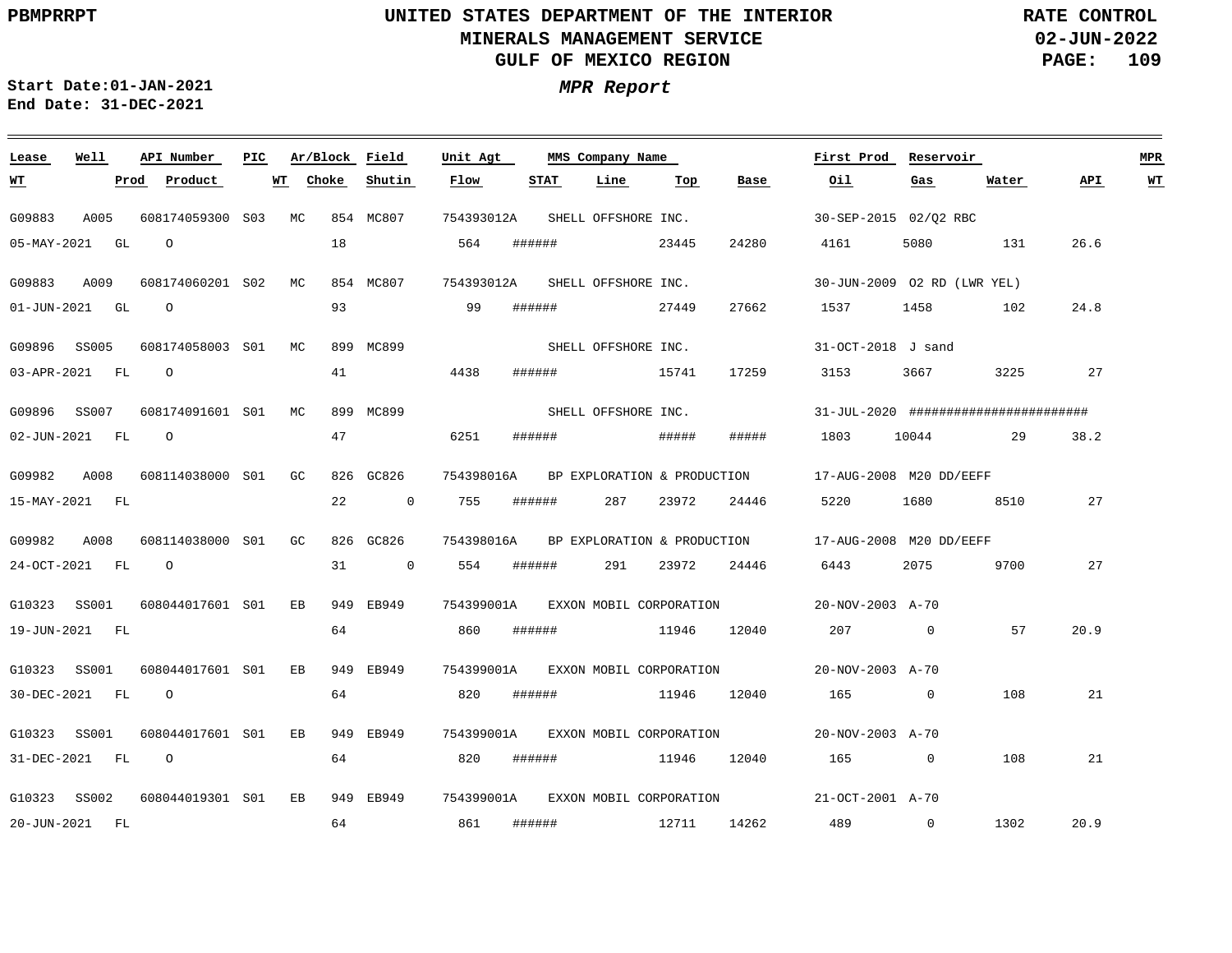**02-JUN-2022 PAGE: 110 RATE CONTROL**

 $\equiv$ 

**Start Date:01-JAN-2021 MPR Report End Date: 31-DEC-2021**

| Lease        | Well             | API Number                                | PIC | Ar/Block Field |           | Unit Agt   |        | MMS Company Name |                                     |       | First Prod Reservoir                                 |                |       |      | <b>MPR</b> |
|--------------|------------------|-------------------------------------------|-----|----------------|-----------|------------|--------|------------------|-------------------------------------|-------|------------------------------------------------------|----------------|-------|------|------------|
| <u>wт</u>    |                  | Prod Product                              |     | WT Choke       | Shutin    | Flow       | STAT   | Line             | Тор                                 | Base  | Oil                                                  | Gas            | Water | API  | <u>WT</u>  |
| G10323 SS002 |                  | 608044019301 S01 EB                       |     |                | 949 EB949 | 754399001A |        |                  | EXXON MOBIL CORPORATION             |       | 21-OCT-2001 A-70                                     |                |       |      |            |
|              | 30-DEC-2021 FL   | $\circ$                                   |     | 64             |           | 384        |        |                  | ####### 12711 14262                 |       | 512                                                  | $\overline{0}$ | 1392  | 21   |            |
|              | G10323 SS002     | 608044019301 S01 EB                       |     |                | 949 EB949 |            |        |                  | 754399001A EXXON MOBIL CORPORATION  |       | 21-OCT-2001 A-70                                     |                |       |      |            |
|              | 31-DEC-2021 FL 0 |                                           |     | 64             |           | 384        | ###### |                  | 12711 14262                         |       | 512                                                  | $\sim$ 0       | 1392  | 21   |            |
|              |                  | G10350 LL004 608074031200 S01 GB          |     |                | 386 GB387 |            |        |                  | 754391006A SHELL GULF OF MEXICO INC |       | 28-FEB-2019 MB1/MB2                                  |                |       |      |            |
|              |                  |                                           |     |                |           |            |        |                  |                                     |       |                                                      |                |       |      |            |
|              | 16-JUN-2021 FL 0 |                                           |     | 77             |           | 3194       |        |                  |                                     |       | 2919                                                 | 6613           | 4064  | 29   |            |
| G10350 LL005 |                  | 608074032200 S01 GB                       |     |                | 386 GB387 |            |        |                  | 754391006A SHELL GULF OF MEXICO INC |       | 31-JUL-2019 MB1A                                     |                |       |      |            |
|              | 16-JUN-2021 FL 0 |                                           |     | 98             |           | 2614       | ###### |                  | 23084                               | 23159 | 2859                                                 | 49532          | 56    | 50   |            |
|              |                  |                                           |     |                |           |            |        |                  |                                     |       |                                                      |                |       |      |            |
|              |                  | G10379 SS001 608054000501 S01 AC 24 AC024 |     |                |           |            |        |                  | EXXON MOBIL CORPORATION             |       | 24-FEB-2002 P1 10                                    |                |       |      |            |
|              | 19-JUN-2021 FL   |                                           |     | 64             |           | 1546       |        |                  | ####### 13325 13370                 |       | 1048 1                                               |                | 2444  | 25   |            |
|              |                  | G10380 HA001 608054000700 S01 AC          |     |                | 25 AC025  |            |        |                  | 754399002A EXXON MOBIL CORPORATION  |       | 29-SEP-2000 P1-10                                    |                |       |      |            |
|              | 09-JUN-2021 GL   |                                           |     | 64             |           | 211        | ###### |                  | 13510 13606                         |       | 227 1                                                |                | 3110  | 24.5 |            |
|              |                  |                                           |     |                |           |            |        |                  |                                     |       |                                                      |                |       |      |            |
|              |                  | G10380 HA001 608054000700 S01 AC 25 AC025 |     |                |           |            |        |                  |                                     |       | 754399002A EXXON MOBIL CORPORATION 29-SEP-2000 P1-10 |                |       |      |            |
|              | 06-DEC-2021 GL   | $\overline{O}$                            |     | 64             |           | 173        | ###### |                  | 13510 13606                         |       | 235 1                                                |                | 3441  | 24   |            |
|              |                  | G10380 HA002 608054000803 S01 AC          |     |                | 25 AC025  | 754399002A |        |                  | EXXON MOBIL CORPORATION             |       | 12-DEC-2011 P1-10                                    |                |       |      |            |
|              | 11-JUN-2021 GL   |                                           |     | 64             |           | 217        | ###### |                  | 14486                               | 14560 | 702 1                                                |                | 8155  | 23.5 |            |
|              |                  |                                           |     |                |           |            |        |                  |                                     |       |                                                      |                |       |      |            |
| G10380 HA002 |                  | 608054000803 S01 AC 25 AC025              |     |                |           |            |        |                  |                                     |       | 754399002A EXXON MOBIL CORPORATION 12-DEC-2011 P1-10 |                |       |      |            |
|              | 12-DEC-2021 GL   | $\overline{O}$                            |     | 64             |           | 215        | ###### |                  | 14486 14560                         |       | 723 3                                                |                | 7761  | 22   |            |
|              |                  | G10380 HA003 608054000902 S01 AC          |     |                | 25 AC025  |            |        |                  |                                     |       | 754399002A EXXON MOBIL CORPORATION 12-DEC-2000 P1-10 |                |       |      |            |
|              | 13-JUN-2021 GL   |                                           |     | 64             |           | 192        | ###### |                  |                                     |       | 14493 16042 390 1                                    |                | 6648  | 22.6 |            |
|              |                  |                                           |     |                |           |            |        |                  |                                     |       |                                                      |                |       |      |            |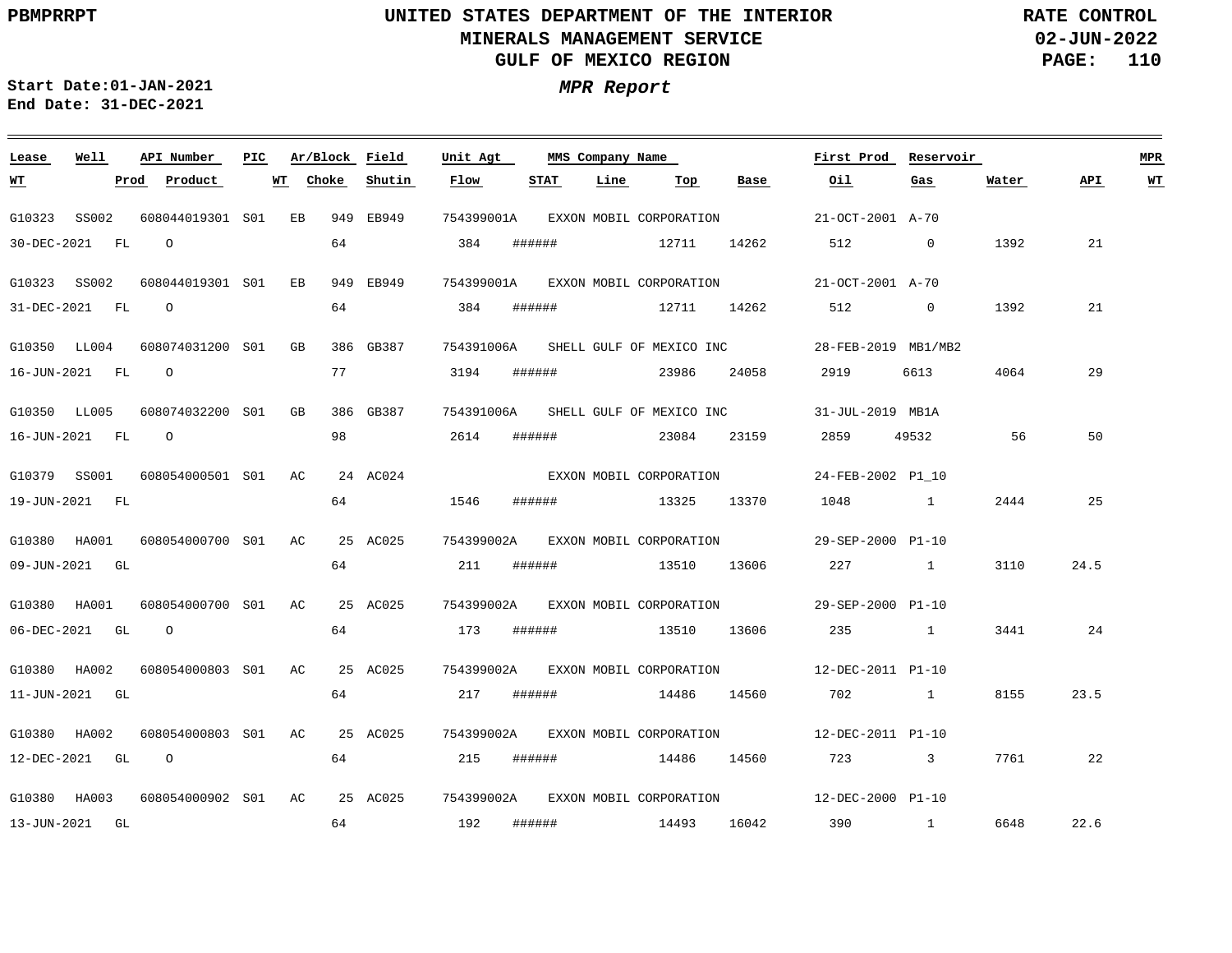**02-JUN-2022 PAGE: 111 RATE CONTROL**

**Start Date:01-JAN-2021 MPR Report End Date: 31-DEC-2021**

### <u> 1989 - Johann Stoff, deutscher Stoff, der Stoff, der Stoff, der Stoff, der Stoff, der Stoff, der Stoff, der S</u> **Lease Well API Number Ar/Block Field Unit Agt First Prod Reservoir MPR PIC MMS Company Name Choke STAT Line API WT WT Prod Product WT Shutin Flow Top Base Oil Gas Water** G10380 HA003 608054000902 AC 25 AC025 754399002A EXXON MOBIL CORPORATION S01 12-DEC-2000 P1-10 180 08-DEC-2021 GL O 64 ###### 14493 16042 437 1 8064 23 G10380 HA004 608054001002 S01 AC 25 AC025 754399002A 31-JUL-2001 P1-10 EXXON MOBIL CORPORATION 64 1524 26.4 02-JUN-2021 GL 209 ###### 13562 13707 505 1 G10380 HA004 608054001002 S01 AC 25 AC025 754399002A EXXON\_MOBIL\_CORPORATION 31-JUL-2001 P1-10 64 08-DEC-2021 GL O 192 ###### 13562 13707 326 1 1338 23 G10380 HA005 608054001101 S01 AC 25 AC025 754399002A EXXON MOBIL CORPORATION 30-APR-2012 P1-10 8825 25.1 10-JUN-2021 GL 64 204 ###### 14631 14692 133 1 G10380 HA006 608054001203 S01 AC 25 AC025 754399002A 31-MAY-2010 P1-10 EXXON MOBIL CORPORATION 64 2949 24.4 12-JUN-2021 GL 218 ###### 17745 17785 638 2 G10380 HA006 608054001203 S01 AC 25 AC025 754399002A 31-MAY-2010 P1-10 EXXON MOBIL CORPORATION 25 07-DEC-2021 GL O 64 181 ###### 17745 17785 823 3 6116 G10638 B001 177044107502 S03 EC 328 EC322 30-SEP-2017 HB-1 (B-1) ARENA OFFSHORE LP 11-JAN-2021 FL 7 1180 1180 ###### 130 3067 3090 0 678 0  $\overline{0}$ ARENA OFFSHORE LP G10638 B001 177044107502 S03 EC 328 EC322 30-SEP-2017 HB-1 (B-1) 03-DEC-2021 FL G 7 1200 1140 ###### 320 3067 3090 0 521  $0$  $\overline{0}$ ARENA OFFSHORE LP G10638 B002 177044109101 S01 EC 328 EC322 31-AUG-2007 TRIM A LOWER FB-4 21-JUN-2021 GL 64 190 ###### 2863 2914 79 15 910 30 ARENA OFFSHORE LP G10638 B002 177044109101 S01 EC 328 EC322 31-AUG-2007 TRIM A LOWER FB-4 64 250 30 06-SEP-2021 GL O ###### 2863 2914 72 95 724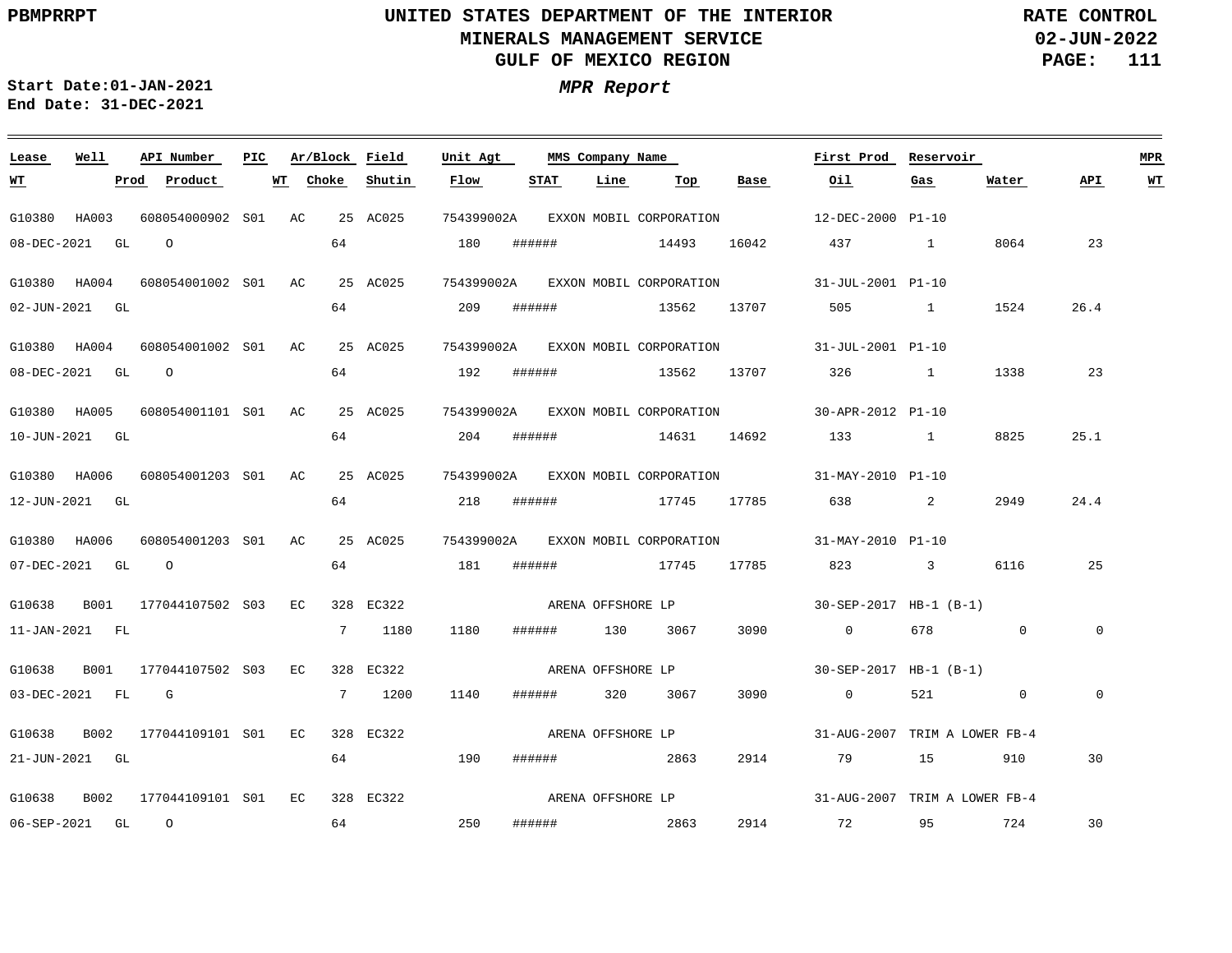**02-JUN-2022 PAGE: 112 RATE CONTROL**

**Start Date:01-JAN-2021 MPR Report End Date: 31-DEC-2021**

### **Lease Well API Number Ar/Block Field Unit Agt PIC MMS Company Name First Prod Reservoir MPR STAT Line Top API WT WT Prod Product WT Choke Shutin Flow Base Oil Gas Water** ARENA OFFSHORE LP G10638 B003 177044109202 S01 EC 328 EC322 30-JUN-2018 HB-4 21-JUN-2021 GL 64 170 ###### 4407 4456 47 50 542 31 ARENA OFFSHORE LP G10638 B003 177044109202 S01 EC 328 EC322 30-JUN-2018 HB-4 64 160 31 25-SEP-2021 GL O ###### 4407 4456 44 23 689 ARENA OFFSHORE LP G10638 B004 177044109300 S02 EC 328 EC322 31-MAR-2016 TRIM A UPPER SAND 64 31 29-JUN-2021 GL 140 ###### 2560 2586 120 124 195 G10638 B004 177044109300 S02 EC 328 EC322 31-MAR-2016 TRIM A UPPER SAND ARENA OFFSHORE LP 64 165 31 17-SEP-2021 GL O ###### 2560 2586 156 48 286 ARENA OFFSHORE LP G10638 B005 177044109400 S02 EC 328 EC322 30-APR-2018 TRIM A UPPER SAND 64 25 30-JUN-2021 GL 200 ###### 2833 2869 27 26 213 G10638 B005 177044109400 S02 EC 328 EC322 30-APR-2018 TRIM A UPPER SAND ARENA OFFSHORE LP 64 180 25 26-SEP-2021 GL O ###### 2833 2869 20 16 378 G10638 B006 177044109500 S02 EC 328 EC322 31-JAN-2013 S-4 ARENA OFFSHORE LP 64 20-JUN-2021 GL 170 ###### 2328 2436 25 13 18 31 ARENA OFFSHORE LP G10638 B006 177044109500 S02 EC 328 EC322 31-JAN-2013 S-4 64 18-SEP-2021 GL O 170 ###### 2328 2436 23 17 21 31 ARENA OFFSHORE LP G10638 C003 177044110701 EC 328 EC322 S01 31-MAY-2011 HB-1 RA SAND 07-JUN-2021 GL 76 350 ###### 3538 3838 246 9 246 23 ARENA OFFSHORE LP G10638 C003 177044110701 EC 328 EC322 S0131-MAY-2011 HB-1 RA SAND 23 17-SEP-2021 GL O 76 320 ###### 3538 3838 26 38 288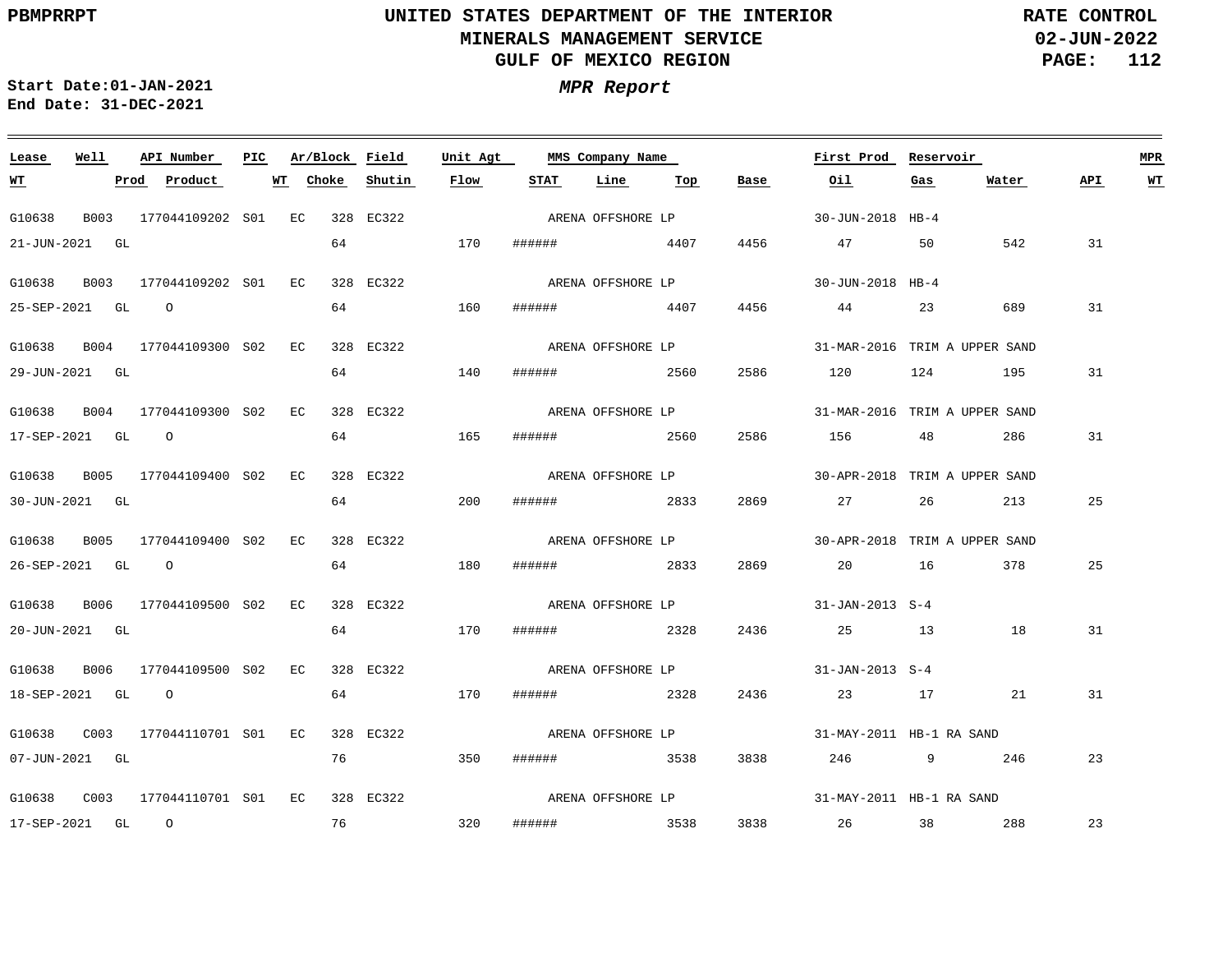**02-JUN-2022 PAGE: 113 RATE CONTROL**

**Start Date:01-JAN-2021 MPR Report End Date: 31-DEC-2021**

### **Lease Well API Number Ar/Block Field Unit Agt PIC MMS Company Name First Prod Reservoir MPR STAT Line Top WT Prod Product WT Choke Shutin Flow Base Oil Gas Water API WT** ARENA OFFSHORE LP G10638 C004 177044110801 EC 328 EC322 S01 31-MAR-2019 HB-1 RB SAND 28-JUN-2021 GL 22 300 ###### 2919 2960 44 159 178 21 ARENA OFFSHORE LP G10638 C004 177044110801 EC 328 EC322 S01 31-MAR-2019 HB-1 RB SAND 32 385 2960 21 18-SEP-2021 GL O ###### 2919 89 233 355 ARENA OFFSHORE LP G10638 C005 177044111000 EC 328 EC322 S01 30-SEP-2011 TA UPPER FBD SAND 76 20 10-JUN-2021 GL 310 ###### 2286 2325 90 3 359 G10638 C005 177044111000 EC 328 EC322 S01 30-SEP-2011 TA UPPER FBD SAND ARENA OFFSHORE LP 76 328 20 24-SEP-2021 GL O ###### 2286 2325 68 56 289 G10638 C001 177044111101 EC 328 EC322 S01 31-DEC-2017 TA LOWER FBB SAND ARENA OFFSHORE LP 22 30 03-JUN-2021 GL 380 ###### 2540 2580 132 22 309 G10638 C001 177044111101 EC 328 EC322 S01 31-DEC-2017 TA LOWER FBB SAND ARENA OFFSHORE LP 30 353 20 26-SEP-2021 GL O ###### 2540 2580 104 110 221 G10638 C006 177044111200 EC 328 EC322 S01 30-SEP-2011 TA LOWER FBA SAND ARENA OFFSHORE LP 05-JUN-2021 GL 76 360 ###### 3176 3250 124 470 290 26 ARENA OFFSHORE LP G10638 C006 177044111200 EC 328 EC322 S01 30-SEP-2011 TA LOWER FBA SAND 76 25-SEP-2021 GL O 325 ###### 3176 3250 96 448 304 26 ARENA OFFSHORE LP G10638 C008 177044111400 EC 328 EC322 S02 30-NOV-2015 TA UPPER FBC 24-JUN-2021 GL 76 290 ###### 2230 2248 0 4 0 38 ARENA OFFSHORE LP G10638 C008 177044111400 EC 328 EC322 S0230-NOV-2015 TA UPPER FBC 76 300 38 08-OCT-2021 GL O ###### 2230 2248 1 95 1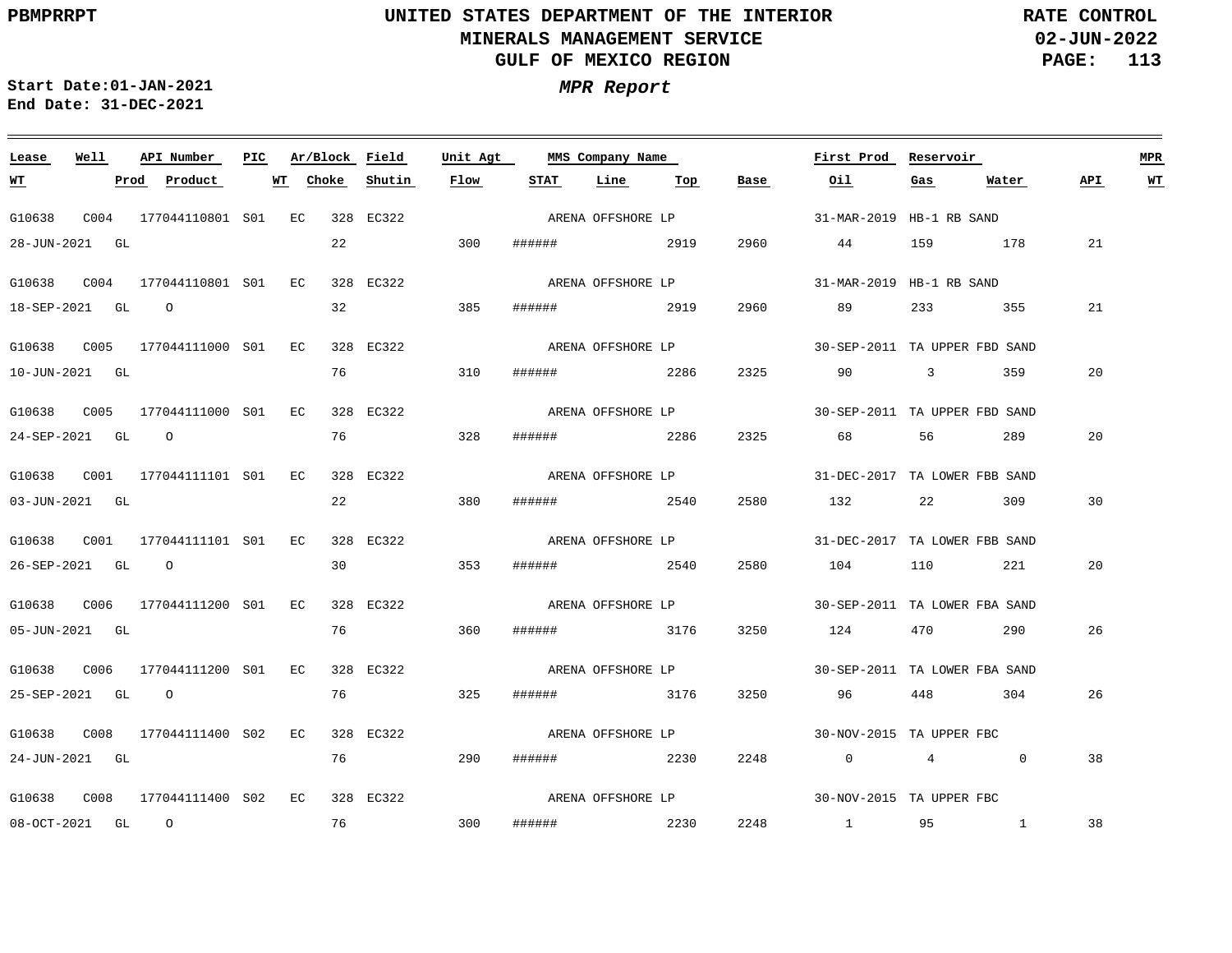**02-JUN-2022 PAGE: 114 RATE CONTROL**

 $\equiv$ 

<u> 1989 - Andrea Andrew Maria (h. 1989).</u>

**Start Date:01-JAN-2021 MPR Report End Date: 31-DEC-2021**

| Lease            | Well |      | API Number                      | PIC | Ar/Block Field |           | Unit Agt |               | MMS Company Name  |             |                           | First Prod Reservoir                              |      |                                       |     | <b>MPR</b> |
|------------------|------|------|---------------------------------|-----|----------------|-----------|----------|---------------|-------------------|-------------|---------------------------|---------------------------------------------------|------|---------------------------------------|-----|------------|
| <u>WT</u>        |      | Prod | Product                         |     | WT Choke       | Shutin    | Flow     | <b>STAT</b>   | Line              | Тор         | Base                      | Oil                                               | Gas  | Water                                 | API | WT         |
| G10638           | C009 |      | 177044111505 S01 EC             |     | 328 EC322      |           |          |               | ARENA OFFSHORE LP |             |                           | 31-OCT-2011 TA UPPER FBB SAND                     |      |                                       |     |            |
| 11-OCT-2021 GL   |      |      | $\overline{O}$                  |     | 36             |           | 430      | ###### 2625   |                   |             | 2680                      | 71 711 284                                        |      |                                       | 24  |            |
| G10741           |      |      | K005 177094110600 S01 EI        |     |                | 253 EI238 |          |               | ARENA OFFSHORE LP |             |                           | 13-OCT-1996 D2 FB-K5                              |      |                                       |     |            |
| 25-JUN-2021 FL   |      |      |                                 |     | 96             |           | 217      | ####### 12860 |                   |             | 12990                     | 110 63 80                                         |      |                                       | 33  |            |
|                  |      |      | G10741 K005 177094110600 S01 EI |     |                | 253 EI238 |          |               | ARENA OFFSHORE LP |             |                           | 13-OCT-1996 D2 FB-K5                              |      |                                       |     |            |
| 16-DEC-2021 FL 0 |      |      |                                 |     | 96             |           | 257      | ####### 12860 |                   |             | 12990                     | 78 2                                              |      | 33                                    | 33  |            |
|                  |      |      | G10741 L004 177094134101 S01 EI |     |                | 253 EI238 |          |               | ARENA OFFSHORE LP |             |                           | 30-APR-2005 D-2 FB-L4 ST                          |      |                                       |     |            |
| 28-JUN-2021 GL   |      |      |                                 |     | 64             |           | 166      | ###### 12250  |                   |             | 12288                     | 27 67 122                                         |      |                                       | 33  |            |
|                  |      |      | G10741 L004 177094134101 S01 EI |     |                | 253 EI238 |          |               | ARENA OFFSHORE LP |             |                           | 30-APR-2005 D-2 FB-L4 ST                          |      |                                       |     |            |
|                  |      |      | $11 - DEC - 2021$ GL $O$        |     | 64             |           | 190      | ####### 12250 |                   |             | 12288                     | 31 6 125                                          |      |                                       | 43  |            |
|                  |      |      | G10741 K013 177094152800 S01 EI |     |                | 253 EI238 |          |               | ARENA OFFSHORE LP |             |                           |                                                   |      | 31-AUG-2021 ######################### |     |            |
|                  |      |      | 08-OCT-2021 FL 0 12             |     | 31             | 275       |          | ######        | <b>#####</b>      |             | #####                     | 763 1911 4 34 .639                                |      |                                       |     |            |
|                  |      |      | G10910 A003 177244079800 S01 MP |     |                | 281 MP280 |          |               |                   |             |                           | ENVEN ENERGY VENTURES LLC 63-APR-1999 12900 SAND  |      |                                       |     |            |
|                  |      |      | 29-JUN-2021 FL G                |     | 100            | 3300      | 180      | ######        | 1085              |             |                           | 13820 13900 133 1197                              |      | $\circ$                               | 47  |            |
| G10910           |      |      | A003 177244079800 S01 MP        |     |                | 281 MP280 |          |               |                   |             | ENVEN ENERGY VENTURES LLC | 03-APR-1999 12900 SAND                            |      |                                       |     |            |
| 05-DEC-2021 FL G |      |      |                                 |     | 40             | 2600      | 170      | ######        | 1155              |             |                           | 13820 13900 131                                   | 1246 | $\mathbf{1}$                          | 47  |            |
|                  |      |      | G10910 A004 177244080600 S02 MP |     |                | 281 MP280 |          |               |                   |             |                           | ENVEN ENERGY VENTURES LLC 10-AUG-1999 11950'      |      |                                       |     |            |
|                  |      |      | 05-MAY-2021 FL G                |     | 30             | 910       | 60       | ######        | 1192              |             | 13060 13140               | $\overline{0}$                                    | 242  | $\circ$                               | 55  |            |
|                  |      |      | G10910 A006 177244088100 S03 MP |     |                | 281 MP280 |          |               |                   |             |                           | ENVEN ENERGY VENTURES LLC 01-SEP-2013 UVIG-3 SAND |      |                                       |     |            |
| 28-JUN-2021 FL G |      |      |                                 |     |                | 16 4400   | 2800     | ######        | 1085              | 10938 10958 |                           | $0$ 942                                           |      | $\mathbf 0$                           | 48  |            |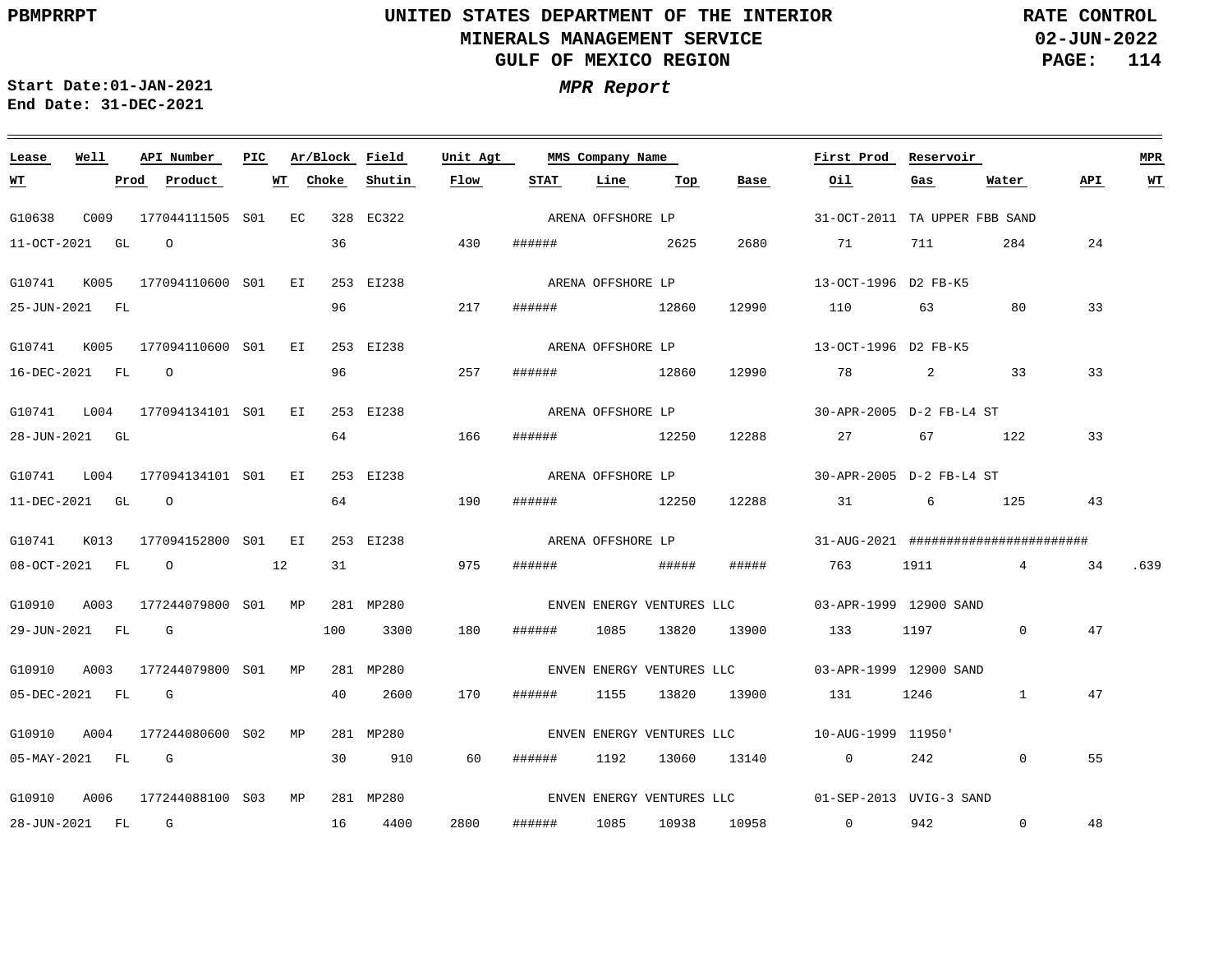# **UNITED STATES DEPARTMENT OF THE INTERIOR MINERALS MANAGEMENT SERVICE GULF OF MEXICO REGION**

**02-JUN-2022 PAGE: 115 RATE CONTROL**

**API WT**

 $\equiv$ 

**Start Date:01-JAN-2021 MPR Report End Date: 31-DEC-2021**

| Lease        | Well           | API Number          | PIC |    | Ar/Block | Field          | Unit Agt   |                                | MMS Company Name    |                              |                                         | First Prod                                            | Reservoir |              |      | <b>MPR</b> |
|--------------|----------------|---------------------|-----|----|----------|----------------|------------|--------------------------------|---------------------|------------------------------|-----------------------------------------|-------------------------------------------------------|-----------|--------------|------|------------|
| <u>WТ</u>    |                | Product<br>Prod     |     | WТ | Choke    | Shutin         | Flow       | STAT                           | Line                | Тор                          | Base                                    | Oil                                                   | Gas       | Water        | API. | W'I        |
| G10910       | A006           | 177244088100 S03    |     | МP |          | 281 MP280      |            |                                |                     |                              | ENVEN ENERGY VENTURES LLC               | 01-SEP-2013 UVIG-3 SAND                               |           |              |      |            |
|              | 03-DEC-2021 FL | G                   |     |    | 13       | 1860           | 870        | ######                         | 1110                | 10938                        | 10958                                   | 2                                                     | 459       | $\mathbf{0}$ | 48   |            |
| G10933       | A001           | 608164038800 S01    |     | VK |          | 340 VK340      | 754394013A |                                |                     |                              |                                         | FIELDWOOD ENERGY OFFSHORE LL 14-DEC-2001 MIDDLE JAMES |           |              |      |            |
|              | 30-DEC-2021 FL | G                   |     |    | 34       | 1872           | 1200       | ######                         | 1004                | 14616                        | 14664                                   | $\Omega$                                              | 3266      | 9            |      |            |
| G10942       | A001           | 608164028100 S02 VK |     |    |          | 823 VK823      |            | 754397010A W & T ENERGY VI LLC |                     |                              |                                         | 15-OCT-2016 3.4 Sec Sand                              |           |              |      |            |
|              | 10-JUN-2021 FL |                     |     |    | 30       | 800            | 390        | ######                         | 984                 | 11750                        | 11800                                   | 17                                                    | 1575      | 21           | 52.8 |            |
| G10942       | A003           | 608164035200 D01 VK |     |    |          | 823 VK823      | 754397010A |                                | W & T ENERGY VI LLC |                              |                                         | 01-JAN-2000 ROB E5                                    |           |              |      |            |
|              | 20-JUN-2021 FL |                     |     |    | 30       | 1125           | 160        | ######                         | 995                 | 8634                         | 8692                                    | $\overline{0}$                                        | 548       | 129          | 59.9 |            |
| G10944       | A009           | 608164030500 S01 VK |     |    |          | 830 VK786      |            | 754399005A CHEVRON USA INC     |                     |                              |                                         | 03-APR-2006 J-6 Sand                                  |           |              |      |            |
|              | 31-DEC-2021 GL | $\circ$             |     |    | 128      | 1761           | 49         | ######                         | 49                  | 31020                        | 31172                                   | 287 — 287                                             | 194       | 18           | 28   |            |
| G10944       | A011           | 608164030702 S01 VK |     |    |          | 830 VK786      | 754399005A |                                | CHEVRON USA INC     |                              |                                         | 14-AUG-2002 J2 SAND                                   |           |              |      |            |
|              | 20-DEC-2021 GL | $\overline{O}$      |     |    | 31       | 1733           | 253        | ######                         |                     | 177 20070                    | 20147                                   | 363                                                   | 389       | 2058         | 31   |            |
| G10944       | A020           | 608164031602 S02    |     | VK |          | 830 VK786      |            |                                |                     |                              | 754399005A CHEVRON USA INC              | 19-DEC-2012 J-2 PERSEUS                               |           |              |      |            |
|              | 29-DEC-2021 GL | $\Omega$            |     |    | 128      | 1379           | 182        | ######                         |                     | 179 30100                    | 30122                                   | 124                                                   | 95        | 2977         | 30   |            |
| G10977       | 003            | 608174114500 S01 MC |     |    |          | 129 MC084      | 754396002A |                                |                     | ANADARKO PETROLEUM CORPORATI |                                         | 28-APR-2009 UM70-M66                                  |           |              |      |            |
|              | 30-JUN-2021 FL |                     |     |    | 139      |                | 1211       | ######                         |                     | 11840                        | 11928                                   | 5805                                                  | 3719      | 309          | 33.5 |            |
| G10977       | 003            | 608174114500 S01 MC |     |    |          | 129 MC084      |            |                                |                     |                              | 754396002A ANADARKO PETROLEUM CORPORATI | 28-APR-2009 UM70-M66                                  |           |              |      |            |
|              | 19-DEC-2021 FL | $\overline{O}$      |     |    | 96       | $\overline{0}$ | 1242       | ######                         |                     | 0 11840                      | 11928                                   | 6885                                                  | 4754      | 471          | 33.5 |            |
| G11075 SS002 |                | 608114033605 S01 GC |     |    |          | 562 GC562      |            |                                |                     |                              | 754300002A ANADARKO PETROLEUM CORPORATI | 31-JUL-2006 M-20 UPPER/LOWER                          |           |              |      |            |
|              | 29-JUN-2021 FL |                     |     |    | 180      |                | 1317       | ######                         | 25890               |                              | 26220                                   | 5015                                                  | 2254      | 60           | 30   |            |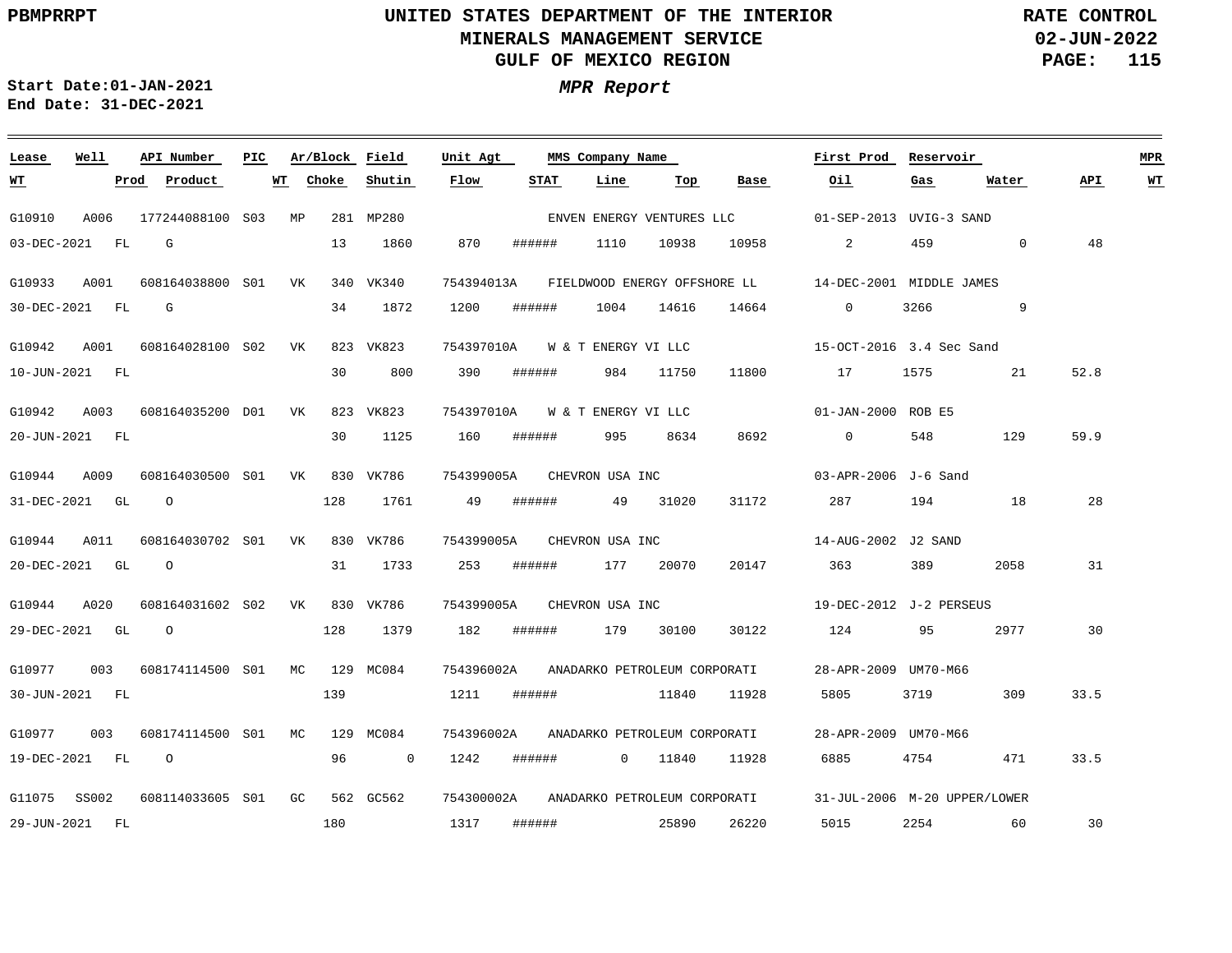**02-JUN-2022 PAGE: 116 RATE CONTROL**

**Start Date:01-JAN-2021 MPR Report End Date: 31-DEC-2021**

### G11075 SS002 G11075 G11075 G11075 SS005 G11075 SS005 G11075 SS006 G11075 SS007 G11075 SS007 G11075 SS008 G11075 SS008 **Lease** 003 003 **Well** 608114033605 S01 608114036403 S01 608114036403 S01 608114062202 S01 608114062202 S01 608114067200 S01 608114069801 S01 608114069801 S01 608114072300 S02 608114072300 S02**API Number Ar/Block Field PIC MMS Company Name** GC GC  $G<sub>G</sub>$  $G<sub>C</sub>$ GC GC GC GC GC GC 562 GC562 562 GC562 562 GC562 562 GC562 562 GC562 562 GC562 562 GC562 562 GC562 562 GC562 562 GC562 754300002A 754300002A 754300002A 754300002A 754300002A 754300002A 754300002A 754300002A 754300002A 754300002A **Unit Agt**  31-JUL-2006 M-20 UPPER/LOWER 20-MAY-2005 M14 FB2 20-MAY-2005 M14 FB2 06-SEP-2015 M14 FB2 06-SEP-2015 M14 FB2 13-APR-2017 M14 FB2 22-JUN-2018 M14 FB2 22-JUN-2018 M14 FB2 30-SEP-2020 M14/M20L 30-SEP-2020 M14/M20L **First Prod Reservoir MPR** 30-NOV-2021 FL 29-JUN-2021 FL 09-DEC-2021 FL 29-JUN-2021 FL 09-DEC-2021 FL 29-JUN-2021 FL 29-JUN-2021 FL 09-DEC-2021 FL 29-JUN-2021 FL 09-DEC-2021 FL **WT Prod Product WT**  $\Omega$  $\Omega$ O O  $\Omega$ 124 156 138 98 24 95 100 54 145 73 **Choke**  $\Omega$ 0 0  $\Omega$ **Shutin** 2137 1653 1304 2860 2905 1791 1405 1221 1283 1222 **Flow** ###### ###### ###### ###### ###### ###### ###### ###### ###### ###### **STAT**  $\Omega$ 0  $\overline{0}$  $\Omega$ **Line** 25890 25180 25180 24234 24234 25019 25754 25754 28010 28010 **Top** 26220 25280 25280 24314 24314 25104 25840 25840 31080 31080 **Base** 4757 7234 8269 3749 4512 616 1488 4071 5280 5032 **Oil** 2611 3255 4162 1620 3030 266 937 2165 2376 2299 **Gas** 43  $\Omega$ 0 0 0 480 0 0 0  $\Omega$ **Water** 30 28.6 26 20.8 24 20.8 20.8 20.8 20.8 20.8 **API WT** ANADARKO PETROLEUM CORPORATI ANADARKO PETROLEUM CORPORATI ANADARKO PETROLEUM CORPORATI ANADARKO PETROLEUM CORPORATI ANADARKO PETROLEUM CORPORATI ANADARKO PETROLEUM CORPORATI ANADARKO PETROLEUM CORPORATI ANADARKO PETROLEUM CORPORATI ANADARKO PETROLEUM CORPORATI ANADARKO PETROLEUM CORPORATI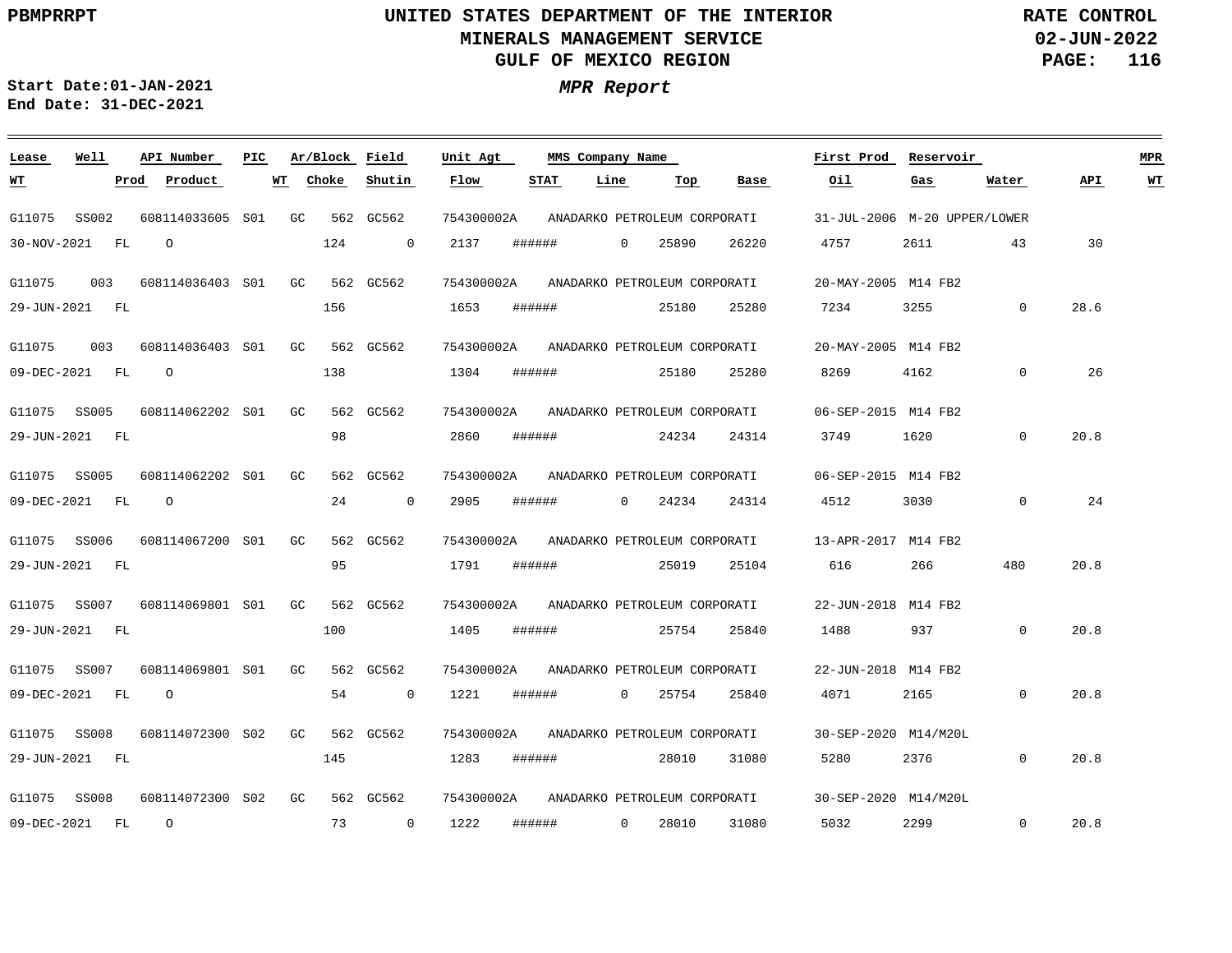**WT**

## **UNITED STATES DEPARTMENT OF THE INTERIOR MINERALS MANAGEMENT SERVICE GULF OF MEXICO REGION**

**02-JUN-2022 PAGE: 117 RATE CONTROL**

33.5

**API**

<u> 1989 - Johann Barnett, mars eta industrial eta industrial eta industrial eta industrial eta industrial eta i</u>

33.5

30

.89

**WT**

 $\sim$ 

.769

32

157

########################

**Reservoir MPR**

0

**Water**

2

0

6

0 30.6

########################

########################

**Start Date:01-JAN-2021 MPR Report End Date: 31-DEC-2021**

| Lease       | Well | API Number   | PIC             | Ar/Block  | Field       | Unit Agt   |             | MMS Company Name |                              |       | First Prod        | Rese |
|-------------|------|--------------|-----------------|-----------|-------------|------------|-------------|------------------|------------------------------|-------|-------------------|------|
| <u>WT</u>   | Prod | Product      | WТ              | Choke     | Shutin      | Flow       | <b>STAT</b> | Line             | Top                          | Base  | Oil               | Gas  |
| G11080      | A001 | 608114026005 | S <sub>01</sub> | GC<br>644 | GC644       | 754399004A |             |                  | ANADARKO PETROLEUM CORPORATI |       | 31-OCT-2014 K2    |      |
| 02-JUN-2021 | GL   |              |                 | 73        |             | 299        | ######      |                  | 13932                        | 13974 | 12                | 157  |
| G11080      | A001 | 608114026005 | S <sub>01</sub> | GC<br>644 | GC644       | 754399004A |             |                  | ANADARKO PETROLEUM CORPORATI |       | $31 - OCT - 2014$ | К2   |
| 03-NOV-2021 | GL   | $\circ$      |                 | 77        | $\mathbf 0$ | 290        | ######      | 0                | 13932                        | 13974 | 268               | 65   |
|             |      |              |                 |           |             |            |             |                  |                              |       |                   |      |
| G11080      | A002 | 608114031301 | S <sub>01</sub> | GC<br>644 | GC644       | 754399004A |             |                  | ANADARKO PETROLEUM CORPORATI |       | 30-JUN-2021 ####  |      |
| 26-JUN-2021 | FL   | $\circ$      | 12              | 34        |             | 2198       | ######      |                  | #####                        | ##### | 4222              | 5897 |
| G11080      | A002 | 608114031301 | S <sub>01</sub> | GC        | 644 GC644   | 754399004A |             |                  | ANADARKO PETROLEUM CORPORATI |       | 30-JUN-2021 ####  |      |
| 22-AUG-2021 | FL.  | $\Omega$     | 4               | 47        |             | 2516       | ######      |                  | #####                        | ##### | 5720              | 3953 |
| G11080      | A002 | 608114031301 | S <sub>01</sub> | GC.       | 644 GC644   | 754399004A |             |                  | ANADARKO PETROLEUM CORPORATI |       | 30-JUN-2021       | #### |
|             |      |              |                 |           |             |            |             |                  |                              |       |                   |      |
| 02-DEC-2021 | FL   | $\circ$      |                 | 40        | 0           | 1733       | ######      | 0                | #####                        | ##### | 3816              | 5635 |
|             |      |              |                 |           |             |            |             |                  |                              |       |                   |      |

| G11080      | A004 | 608114031503 | S <sub>01</sub> | GC | 644 | GC644       | 754399004A |        |          | ANADARKO PETROLEUM CORPORATI |       | 08-AUG-2009 | J 3      |             |      |
|-------------|------|--------------|-----------------|----|-----|-------------|------------|--------|----------|------------------------------|-------|-------------|----------|-------------|------|
| 12-JUN-2021 | GL   |              |                 |    | 44  |             | 1039       | ###### |          | 14562                        | 14601 | 1553        | 2298     | 0           | 31.6 |
| G11080      | A004 | 608114031503 | S <sub>01</sub> | GC | 644 | GC644       | 754399004A |        |          | ANADARKO PETROLEUM CORPORATI |       | 08-AUG-2009 | J 3      |             |      |
| 02-DEC-2021 | GL   | $\circ$      |                 |    | 48  | $\mathbf 0$ | 962        | ###### | $\Omega$ | 14562                        | 14601 | 2509        | 2016     | 0           | 31.6 |
| G11080      | A010 | 608114032102 | S <sub>01</sub> | GC | 644 | GC644       | 754399004A |        |          | ANADARKO PETROLEUM CORPORATI |       | 31-AUG-2018 | K1       |             |      |
| 30-JUN-2021 | FL.  |              |                 |    | 39  |             | 794        | ###### |          | 13945                        | 13990 | 3151        | 2183     | $\mathbf 0$ | 30.4 |
| G11080      | A010 | 608114032102 | S <sub>01</sub> | GC | 644 | GC644       | 754399004A |        |          | ANADARKO PETROLEUM CORPORATI |       | 31-AUG-2018 | K 1      |             |      |
| 06-DEC-2021 | FL   | $\circ$      |                 |    | 57  | $\mathbf 0$ | 643        | ###### | $\Omega$ | 13945                        | 13990 | 3516        | 2235     | $\mathbf 0$ | 30.4 |
| G11080      | A012 | 608114032301 | S <sub>01</sub> | GC | 644 | GC644       | 754399004A |        |          | ANADARKO PETROLEUM CORPORATI |       | 20-FEB-2007 | J2 SOUTH |             |      |
| 03-JUN-2021 | GL   |              |                 |    | 81  |             | 528        | ###### |          | 16293                        | 16343 | 744         | 341      | 2103        | 29.3 |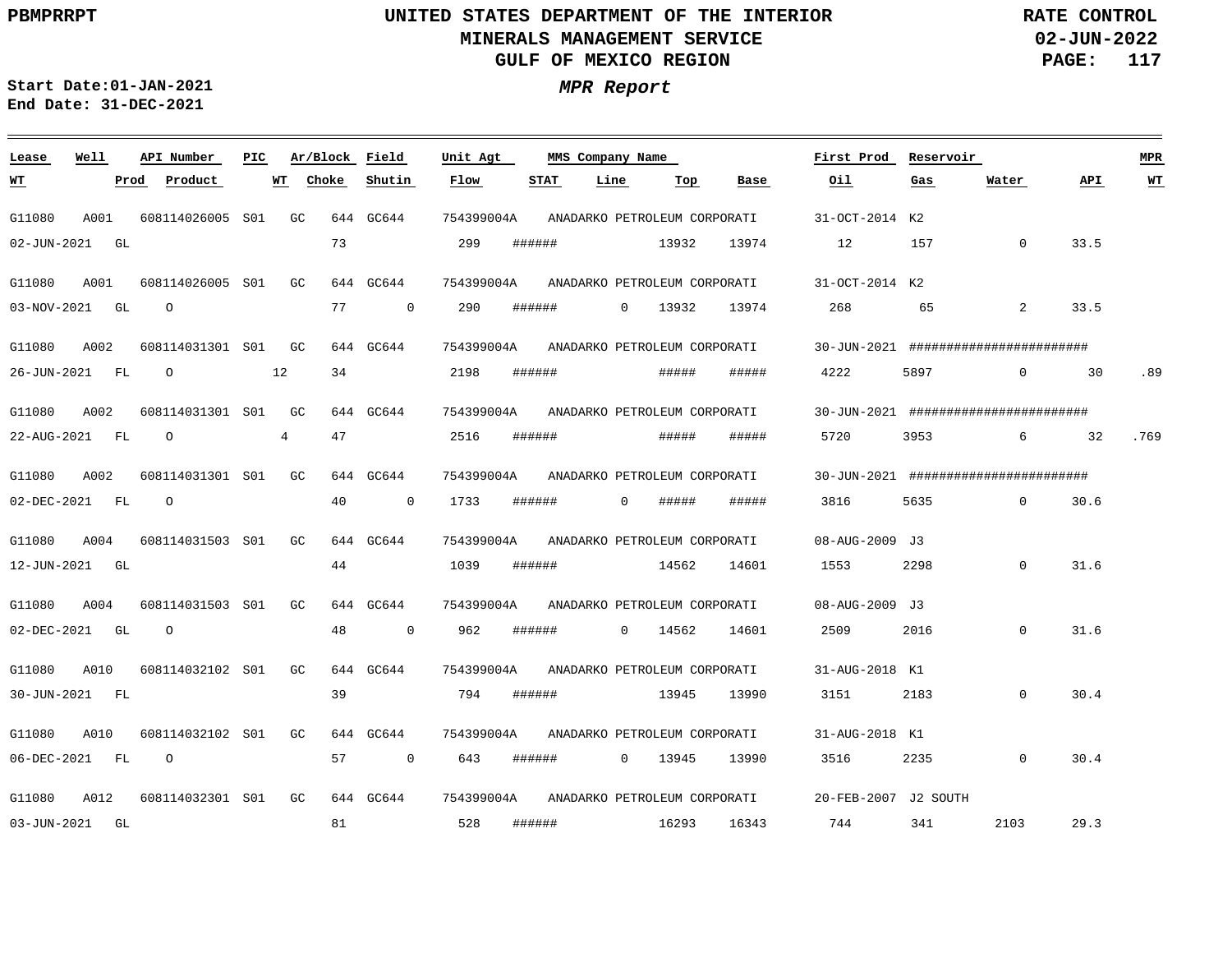**02-JUN-2022 PAGE: 118 RATE CONTROL**

 $\equiv$ 

**Start Date:01-JAN-2021 MPR Report End Date: 31-DEC-2021**

| Lease       | Well | API Number       | PIC | Ar/Block    |     | Field        | Unit Agt   |        | MMS Company Name |             |                              |       | First Prod          | Reservoir |                                              |      | <b>MPR</b> |
|-------------|------|------------------|-----|-------------|-----|--------------|------------|--------|------------------|-------------|------------------------------|-------|---------------------|-----------|----------------------------------------------|------|------------|
| <u> WТ</u>  |      | Product<br>Prod  |     | Choke<br>WT |     | Shutin       | Flow       | STAT   |                  | Line        | Top                          | Base  | Oil                 | Gas       | Water                                        | API  | $WT$       |
| G11080      | A012 | 608114032301 S01 |     | GC.         |     | 644 GC644    | 754399004A |        |                  |             | ANADARKO PETROLEUM CORPORATI |       | 20-FEB-2007         | J2 SOUTH  |                                              |      |            |
| 03-DEC-2021 | GL   | $\circ$          |     |             | 83  | $\mathbf{0}$ | 498        | ###### |                  | $\mathbf 0$ | 16293                        | 16343 | 730                 | 383       | 2174                                         | 29.3 |            |
| G11080      | A016 | 608114032703 S01 |     | GC          |     | 644 GC644    | 754399004A |        |                  |             | ANADARKO PETROLEUM CORPORATI |       | 05-MAR-2019 J2      |           |                                              |      |            |
| 09-JUN-2021 | GL   |                  |     |             | 46  |              | 873        | ###### |                  |             | 16730                        | 16810 | 3887                | 2521      | $\mathbf 0$                                  | 29   |            |
| G11080      | A016 | 608114032703 S01 |     | GC          |     | 644 GC644    | 754399004A |        |                  |             | ANADARKO PETROLEUM CORPORATI |       | 05-MAR-2019 J2      |           |                                              |      |            |
| 04-DEC-2021 | GL   | $\Omega$         |     |             | 39  | $\mathbf 0$  | 780        | ###### |                  | $\Omega$    | 16730                        | 16810 | 3682                | 2343      | $\mathbf 0$                                  | 29   |            |
| G11081      | A003 | 608114031401 S01 |     | GC          | 645 | GC644        | 754399004A |        |                  |             | ANADARKO PETROLEUM CORPORATI |       | 21-AUG-2008 K2      |           |                                              |      |            |
| 05-JUN-2021 | GL   |                  |     |             | 79  |              | 399        | ###### |                  |             | 15610                        | 15752 | 781                 | 184       | 14                                           | 31   |            |
| G11081      | A003 | 608114031401 S01 |     | GC          | 645 | GC644        | 754399004A |        |                  |             | ANADARKO PETROLEUM CORPORATI |       | 21-AUG-2008 K2      |           |                                              |      |            |
| 02-DEC-2021 | GL   | $\circ$          |     |             | 80  | $\mathbf 0$  | 394        | ###### |                  | $\mathbf 0$ | 15610                        | 15752 | 867                 | 51        | 158                                          | 31   |            |
| G11081      | A006 | 608114031701 S01 |     | GC          |     | 645 GC644    | 754399004A |        |                  |             | ANADARKO PETROLEUM CORPORATI |       |                     |           | 21-AUG-2021 #########################        |      |            |
| 22-AUG-2021 | FL   | $\circ$          |     | 4           |     |              | 2516       | ###### |                  |             | #####                        | ##### | 5720                | 3953      | 6                                            |      | 32         |
| G11081      | A006 | 608114031701 S01 |     | GC          |     | 645 GC644    | 754399004A |        |                  |             | ANADARKO PETROLEUM CORPORATI |       |                     |           | $21 - AUG - 2021$ ########################## |      |            |
| 03-DEC-2021 | FL   | $\Omega$         |     |             | 52  | $\mathbf{0}$ | 1950       | ###### |                  | $\mathbf 0$ | #####                        | ##### | 5376                | 6503      | $\Omega$                                     | 27.1 |            |
| G11081      | A007 | 608114031800 S01 |     | GC          |     | 645 GC644    | 754399004A |        |                  |             | ANADARKO PETROLEUM CORPORATI |       | 23-DEC-2005 J2      |           |                                              |      |            |
| 04-JUN-2021 | GL   |                  |     |             | 75  |              | 325        | ###### |                  |             | 14076                        | 14160 | 306                 | 363       | 29                                           | 31.7 |            |
| G11081      | A007 | 608114031800 S01 |     | GC          |     | 645 GC644    | 754399004A |        |                  |             | ANADARKO PETROLEUM CORPORATI |       | 23-DEC-2005 J2      |           |                                              |      |            |
| 05-DEC-2021 | GL   | $\Omega$         |     |             | 79  | $\mathbf{0}$ | 323        | ###### |                  | $\Omega$    | 14076                        | 14160 | 317                 | 49        | 204                                          | 31.7 |            |
| G11081      | A008 | 608114031901 S01 |     | GC.         |     | 645 GC644    | 754399004A |        |                  |             | ANADARKO PETROLEUM CORPORATI |       | 25-JUL-2018 K1 SEG2 |           |                                              |      |            |
| 08-JUN-2021 | GL   |                  |     |             | 135 |              | 297        | ###### |                  |             | 15904                        | 15956 | 733                 | 555       | 1183                                         | 31   |            |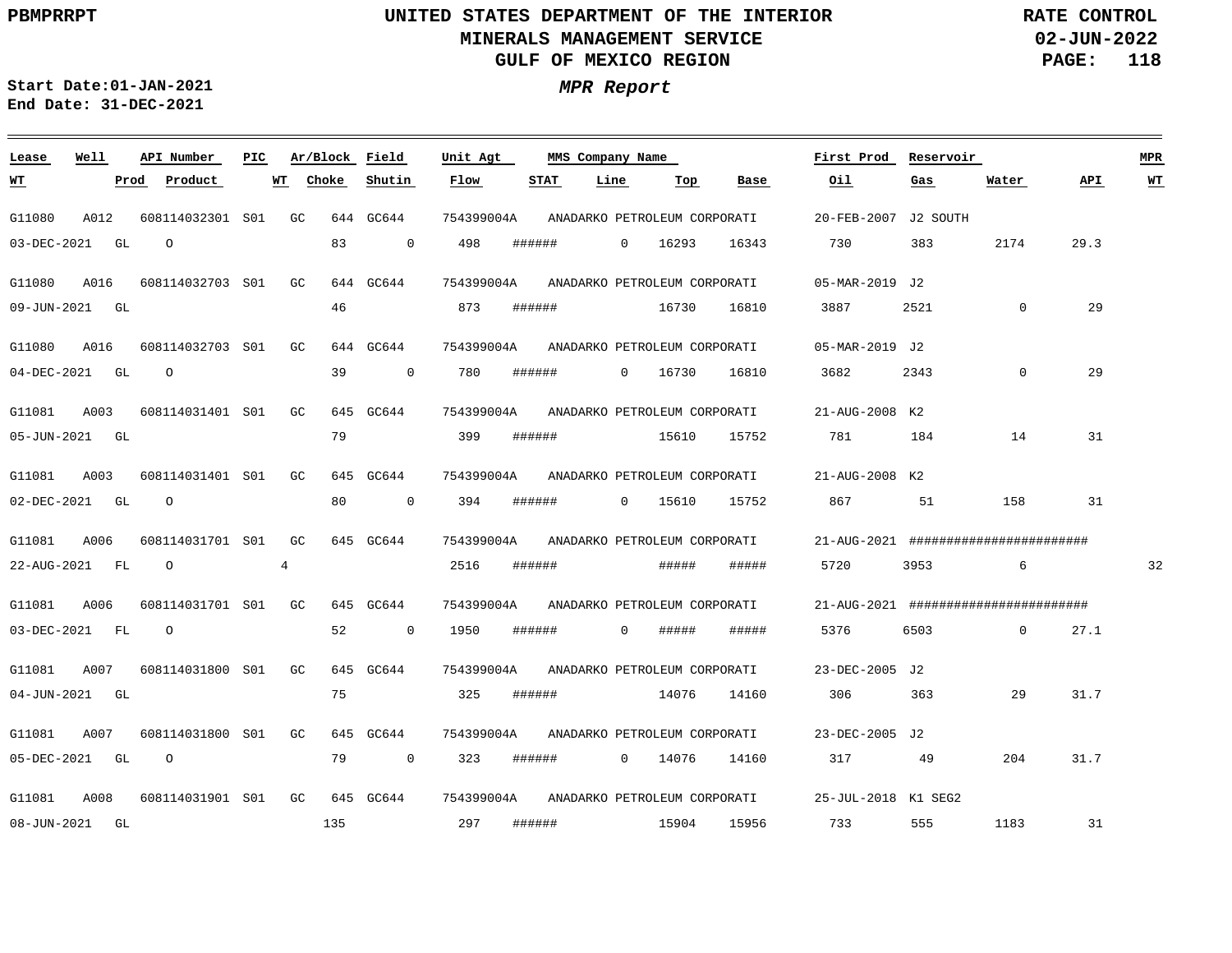**02-JUN-2022 PAGE: 119 RATE CONTROL**

**Start Date:01-JAN-2021 MPR Report End Date: 31-DEC-2021**

### G11081 A008 608114031901 S01 GC 645 GC644 G11081 A009 G11081 A011 608114032202 S01 GC 645 GC644 G11081 A011 608114032202 S01 GC 645 GC644 G11450 A005 G11451 A002 G11454 A003 G11455 A009 608074019800 S03 GB G11455 A008 G11546 OR001 608074019901 S01 GB 559 GB559 **Lease Well** 608114032003 S01 GC 645 GC644 608074019200 GB S01 608074017000 GB S01 608074017402 GB S02 608074020301 S01 GB 128 GB083 **API Number Ar/Block Field PIC MMS Company Name** 83 GB083 84 GB083 127 GB083 128 GB083 754399004A 754399004A ANADARKO PETROLEUM CORPORATI 754399004A ANADARKO PETROLEUM CORPORATI 754399004A 04-AUG-2019 J2 SOUTH ANADARKO PETROLEUM CORPORATI 754395001A 754395001A SHELL OFFSHORE INC. 754395002A SHELL OFFSHORE INC. 754395002A 754395002A 754399009A SHELL OFFSHORE INC. **Unit Agt**  25-JUL-2018 K1 SEG2 08-MAY-2020 K2 04-AUG-2019 J2 SOUTH 07-FEB-1999 I RA 01-OCT-1997 H RA 15-MAY-2000 N RG 06-AUG-2002 Q/Q1 RA 19-JUL-2002 N RA 16-OCT-2001 K1 RA **First Prod Reservoir MPR** 06-DEC-2021 GL 07-DEC-2021 GL 07-JUN-2021 FL 04-DEC-2021 FL O 17-JUN-2021 GL 04-JUN-2021 GL 03-APR-2021 FL 01-JUN-2021 FL 05-APR-2021 FL G 02-MAY-2021 FL **WT Prod Product WT** O O O O G O O 86 39 21 83 70 72 12 6 14 4220 5 **Choke** 0 368 0 649 0 501 ###### 3000 **Shutin** 807 188 239 ###### 9376 212 ###### 666 523 ###### 3999 **Flow** ###### ###### ###### ###### ###### ###### **STAT** 0 15904 0 13050 13150 862 151 0 0 15860 1650 15451 15518 17 290 92 1650 14204 14326 **Line** 15860 12648 16402 19104 19184 **Top** 15956 15950 2626 15950 3198 2875 12805 500 9580 16524 **Base** 665 375 1311 31 57 44 58 205 26 935 24 1198 2087 **Oil** 2670 0 221 **Gas** 0 27 8 123 571 **Water** 32.4 30.4 30.4 28.4 28.4 32 28 50.6 37.8 **API WT** ANADARKO PETROLEUM CORPORATI SHELL OFFSHORE INC. SHELL OFFSHORE INC. SHELL OFFSHORE INC.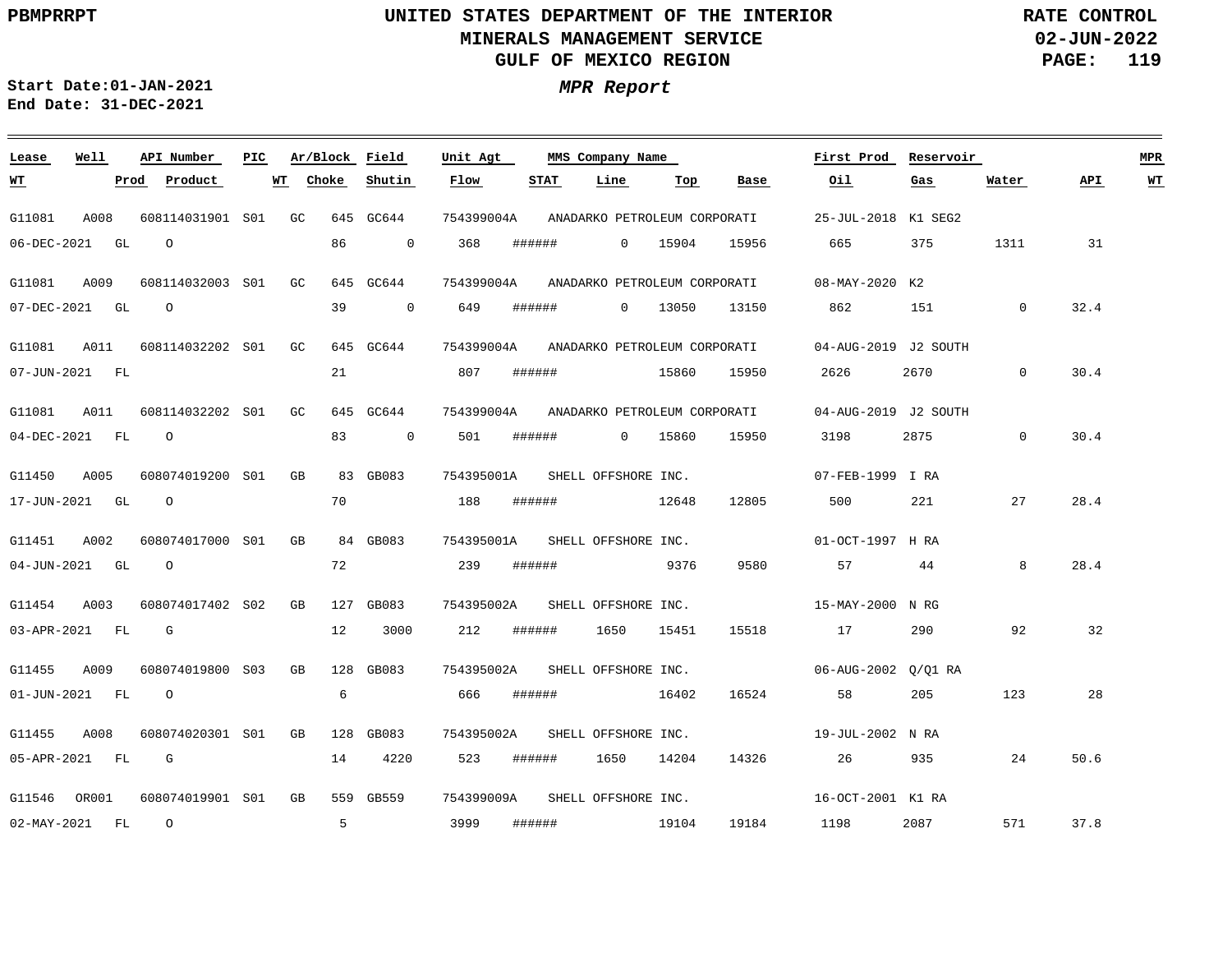**02-JUN-2022 PAGE: 120 RATE CONTROL**

 $\equiv$ 

**Start Date:01-JAN-2021 MPR Report End Date: 31-DEC-2021**

| Lease       | Well           | API Number                                | PIC. | Ar/Block Field |           | Unit Agt |                               | MMS Company Name    |       |       | First Prod           | Reservoir |          |      | <b>MPR</b> |
|-------------|----------------|-------------------------------------------|------|----------------|-----------|----------|-------------------------------|---------------------|-------|-------|----------------------|-----------|----------|------|------------|
| <u>WT</u>   |                | Prod Product                              |      | WT Choke       | Shutin    | Flow     | STAT                          | Line                | Тор   | Base  | Oil                  | Gas       | Water    | API  | <u>WT</u>  |
|             |                | G11546 OR003 608074023901 S02 GB          |      |                | 559 GB559 |          |                               | SHELL OFFSHORE INC. |       |       | 15-AUG-2010 K3 RA    |           |          |      |            |
|             | 01-JUL-2021 FL | $\overline{O}$                            |      | 81             |           | 2134     | ######                        | 19540               |       | 19614 | 3994                 | 568       | $\Omega$ | 29   |            |
| G11553 A002 |                | 608074014401 S02 GB                       |      |                | 602 GB602 |          |                               | SHELL OFFSHORE INC. |       |       | 27-APR-2013 N/O RA   |           |          |      |            |
|             | 15-FEB-2021 FL | $\overline{O}$                            |      | 43             |           | 2302     | ######                        |                     | 21902 | 22192 | 436                  | 1444      | 99       | 37.8 |            |
|             |                |                                           |      |                | 783 GB783 |          |                               |                     |       |       | 30-JUN-2006 C50/C60  |           |          |      |            |
|             |                | G11573 A001 608074019503 S01 GB           |      |                |           |          | 754399007A W & T OFFSHORE INC |                     |       |       |                      |           |          |      |            |
|             | 10-JUN-2021 FL |                                           |      | 68             | 6634      | 604      | ######                        | 1185 16922          |       | 17156 | 20                   | 125       | 6        | 28.6 |            |
|             |                | G11573 A002 608074022206 S01 GB           |      |                | 783 GB783 |          | 754399007A W & T OFFSHORE INC |                     |       |       | 31-MAY-2013 B25H2    |           |          |      |            |
|             | 04-JUN-2021 FL |                                           |      | 46             | 2290      | 261      | ######                        | 1159                | 21825 | 22030 | 741                  |           | 63       | 35.5 |            |
|             |                |                                           |      |                |           |          |                               |                     |       |       |                      |           |          |      |            |
|             |                | G11573 A004 608074024502 S01 GB           |      |                | 783 GB783 |          | 754399007A W & T OFFSHORE INC |                     |       |       | 31-JAN-2009 B30 Sand |           |          |      |            |
|             | 08-JUN-2021 FL |                                           |      | 35             | 1893      | 246      | ######                        | 1196 19978          |       | 20090 | 324                  | 643 — 100 | 33       | 37.5 |            |
|             |                | G11573 A005 608074024600 S02 GB           |      |                | 783 GB783 |          | 754399007A W & T OFFSHORE INC |                     |       |       | 01-APR-2007 B25 G2   |           |          |      |            |
|             | 12-JUN-2021 FL |                                           |      | 32             | 1807      | 652      | ######                        | 1141 19674          |       | 20119 | 1093                 | 1908 12   |          | 39.2 |            |
|             |                |                                           |      |                |           |          |                               |                     |       |       |                      |           |          |      |            |
|             |                | G11573 A006 608074024701 S01 GB           |      |                | 783 GB783 |          | 754399007A W & T OFFSHORE INC |                     |       |       | 31-AUG-2008 B10 Sand |           |          |      |            |
|             | 02-JUN-2021 FL |                                           |      | 69             | 2830      | 975      | ######                        | 1156 14973          |       | 15008 | 193                  | 645 — 100 | 15       | 39.2 |            |
|             |                | G11574 A008 608074024900 S02 GB           |      |                | 784 GB783 |          | 754399007A W & T OFFSHORE INC |                     |       |       | 31-MAR-2008 B10      |           |          |      |            |
|             | 13-JUN-2021 FL |                                           |      | 66             | 2570      | 496      | ######                        | 1173 13959          |       | 14007 | 196                  | 268       | 32       | 29.6 |            |
|             |                |                                           |      |                |           |          |                               |                     |       |       |                      |           |          |      |            |
|             |                | G12008 A001 177124048004 S01 SS           |      |                | 349 SS349 |          | 754395006A W & T OFFSHORE INC |                     |       |       | 22-JAN-2012 P SAND   |           |          |      |            |
|             | 26-JUN-2021 FL |                                           |      | 16             | 4203      |          | 1214 ###### 90 14826          |                     |       | 14966 | 53                   | 112       | 141      | 31.1 |            |
|             |                | G12008 A017 177124068900 S01 SS 349 SS349 |      |                |           |          | 754395006A W & T OFFSHORE INC |                     |       |       | 24-MAR-2018 V Sand   |           |          |      |            |
|             | 02-JUN-2021 FL |                                           |      | 12             | 9489      | 7401     | ######                        | 1567 19295          |       |       | 19335 173            | 545       | 1293     | 19.9 |            |
|             |                |                                           |      |                |           |          |                               |                     |       |       |                      |           |          |      |            |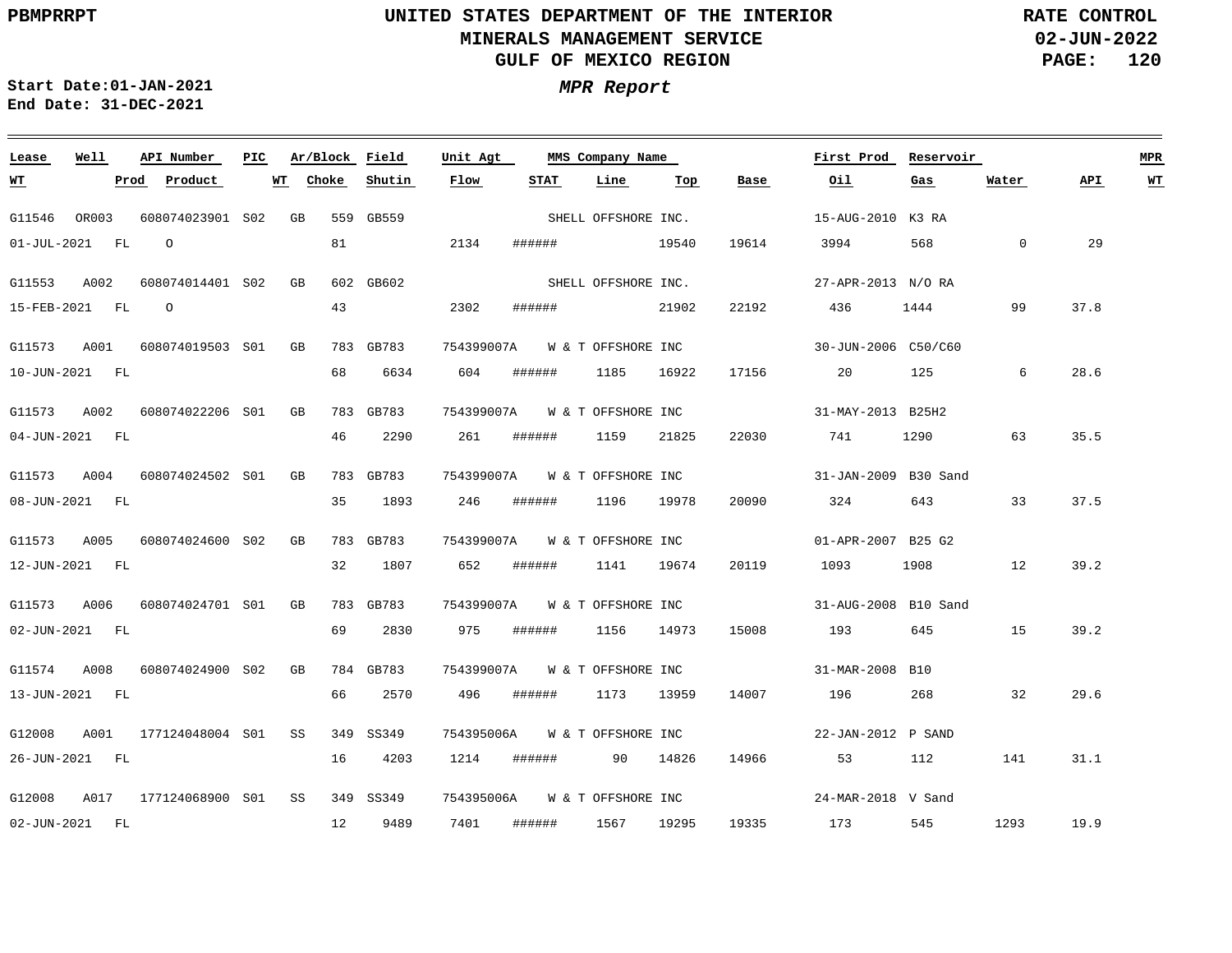**02-JUN-2022 PAGE: 121 RATE CONTROL**

 $\equiv$ 

<u> 1989 - Andrea Andrew Maria (h. 1989).</u>

**Start Date:01-JAN-2021 MPR Report End Date: 31-DEC-2021**

| Lease                      | Well | API Number                      | PIC | Ar/Block Field |                  | Unit Agt |                               | MMS Company Name   |     |       | First Prod                          | Reservoir |          |      | <b>MPR</b> |
|----------------------------|------|---------------------------------|-----|----------------|------------------|----------|-------------------------------|--------------------|-----|-------|-------------------------------------|-----------|----------|------|------------|
| <u>WT</u>                  |      | Prod Product                    | WT  | Choke          | Shutin           | Flow     | <b>STAT</b>                   | Line               | Тор | Base  | Oil                                 | Gas       | Water    | API  | WT         |
| G12010                     |      | A004 177124055902 S03 SS        |     |                | 359 SS349        |          | 754395006A W & T OFFSHORE INC |                    |     |       | 18-DEC-2014 P LOBE 3/4 FBD          |           |          |      |            |
| 14-JUN-2021 FL             |      |                                 |     | 13             | 4894             | 1775     | ######                        | 1116 15257         |     | 15360 | 225                                 | 338       | 320      | 21   |            |
| G12010                     |      | A013 177124067900 S01 SS        |     |                | 359 SS349        |          | 754395006A W & T OFFSHORE INC |                    |     |       | 24-MAR-2020 P Sand                  |           |          |      |            |
| 27-JUN-2021 FL             |      |                                 |     | 6              | 5313             | 4067     | ######                        | 1145 14970         |     | 15036 | 67 — 10                             | 93 91     |          | 30.2 |            |
|                            |      | G12010 A014 177124068302 S01 SS |     |                | 359 SS349        |          | 754395006A W & T OFFSHORE INC |                    |     |       | 20-JUL-2013 T2 Sand                 |           |          |      |            |
| 20-JUN-2021 FL             |      |                                 |     | 10             | 9339             | 7986     | ###### 450 18456              |                    |     | 18572 | 656 6                               | 1057 100  | 464      | 18.3 |            |
| G12010                     |      | A015 177124068600 S01 SS        |     |                | 359 SS349        |          |                               | W & T OFFSHORE INC |     |       | $02$ -MAY-2014 P SAND FB C          |           |          |      |            |
| 24-JUN-2021 FL             |      |                                 |     | 12             | 5574             | 5123     | ######                        | 780 18392          |     | 18420 | 128 322                             |           | 1252     | 22.7 |            |
|                            |      | G12010 A018 177124069100 S01 SS |     |                | 359 SS349        |          | 754395006A W & T OFFSHORE INC |                    |     |       | 31-JAN-2017 T2 Sand                 |           |          |      |            |
| 20-JUN-2021 FL             |      |                                 |     |                | 21 9639          | 7022     | ###### 2669 18240             |                    |     | 18266 | 1099                                | 2229      | 3095     | 19.6 |            |
|                            |      | G12010 A019 177124155200 S01 SS |     |                | 359 SS349        |          | 754395006A W & T OFFSHORE INC |                    |     |       | 24-NOV-2018 T-2 Sand                |           |          |      |            |
| 03-JUN-2021 FL             |      |                                 |     | 20             | 9219             | 8305     | ###### 1090 18072             |                    |     | 18138 | 2812                                | 4942      | $\sim$ 0 | 19.9 |            |
| G12088                     |      | A004 177254059500 S02 MP        |     |                | 123 MP133        |          | ARENA OFFSHORE LP             |                    |     |       | 30-MAY-2004 62A                     |           |          |      |            |
| 13-JUN-2021 FL             |      |                                 |     | 128            |                  | 168      | ###### 7325                   |                    |     | 7408  | 183                                 | 484       | 1127     | 35   |            |
| G12088                     |      | A004 177254059500 S02 MP        |     |                | 123 MP133        |          |                               | ARENA OFFSHORE LP  |     |       | 30-MAY-2004 62A                     |           |          |      |            |
| 24-DEC-2021 FL O           |      |                                 |     |                | 64 64 64 65      | 220      | <b>###### 7325</b>            |                    |     | 7408  | 143                                 | 281       | 1049     | 35   |            |
| G12088                     |      | A005 177254068900 S01 MP        |     |                | 123 MP133        |          | ARENA OFFSHORE LP             |                    |     |       | 28-FEB-2015 65 Sand                 |           |          |      |            |
| 10-JUN-2021 FL             |      |                                 |     | 64             | 145              |          | ###### 8377                   |                    |     | 8418  | $8\overline{)}$                     | 74        | 61       | 30   |            |
|                            |      |                                 |     |                |                  |          |                               |                    |     |       |                                     |           |          |      |            |
|                            |      |                                 |     |                |                  |          |                               |                    |     |       |                                     |           |          |      |            |
| G12088<br>25-DEC-2021 FL 0 | A005 | 177254068900 SO1 MP             |     | 64             | 123 MP133<br>160 |          | ###### 8377                   | ARENA OFFSHORE LP  |     |       | 28-FEB-2015 65 Sand<br>8418 4 92 64 |           |          | 29   |            |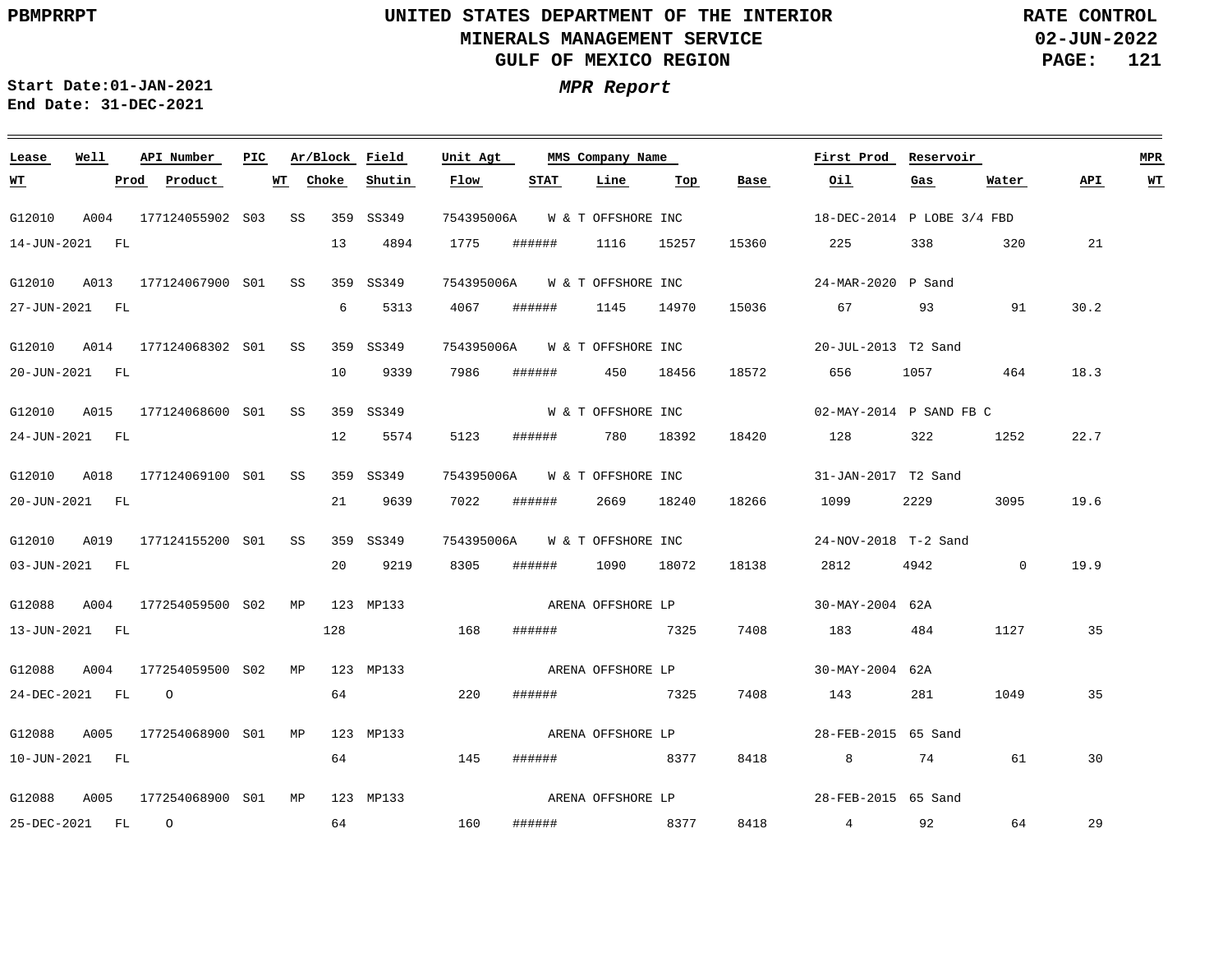**02-JUN-2022 PAGE: 122 RATE CONTROL**

 $\equiv$ 

**Start Date:01-JAN-2021 MPR Report End Date: 31-DEC-2021**

| Lease                         | Well | API Number                                      | PIC. |    | Ar/Block Field |           | MMS Company Name<br>Unit Agt      |        |  |                   | First Prod | Reservoir                  |                                                                 |          | <b>MPR</b> |      |           |
|-------------------------------|------|-------------------------------------------------|------|----|----------------|-----------|-----------------------------------|--------|--|-------------------|------------|----------------------------|-----------------------------------------------------------------|----------|------------|------|-----------|
| <u> WТ</u>                    |      | Prod Product                                    |      | WT | Choke          | Shutin    | Flow                              | STAT   |  | Line              | Top        | Base                       | Oil                                                             | Gas      | Water      | API. | <b>WT</b> |
| G12088                        |      | A006 177254069000 S01 MP                        |      |    |                | 123 MP133 |                                   |        |  | ARENA OFFSHORE LP |            |                            | 25-AUG-2000 62 SAND                                             |          |            |      |           |
| 11-JUN-2021 FL                |      |                                                 |      |    |                | 64 145    |                                   |        |  | ####### 7558      |            | 7580                       | 52                                                              | 54       | 297        | 34   |           |
| G12088                        | A006 | 177254069000 S01 MP                             |      |    |                | 123 MP133 |                                   |        |  | ARENA OFFSHORE LP |            |                            | 25-AUG-2000 62 SAND                                             |          |            |      |           |
| 22-DEC-2021 FL 0              |      |                                                 |      |    | 64             |           | 160                               | ###### |  | 7558              |            | 7580                       | 26                                                              | 55       | 304        | 27   |           |
|                               |      | G12119 A001 608164021100 S01 VK                 |      |    |                | 786 VK786 | 754399005A CHEVRON USA INC        |        |  |                   |            |                            | 09-JUL-2000 J-1A/B                                              |          |            |      |           |
|                               |      | $24 - DEC - 2021$ GL $O$                        |      |    |                | 128 1830  | 200                               |        |  | ####### 183 10190 |            | 10286                      | 719                                                             | 698 —    | 5277       | 31   |           |
| G12119 A003                   |      | 608164022704 S01 VK 786 VK786                   |      |    |                |           | 754399005A CHEVRON USA INC        |        |  |                   |            |                            | 31-OCT-2013 J2 SAND                                             |          |            |      |           |
| 19-DEC-2021 GL 0              |      |                                                 |      |    | 36             | 2280      | 187                               | ###### |  |                   |            | 182 17444 17472            | $\overline{9}$                                                  | 68 — 100 | 51         | 29   |           |
|                               |      | G12119 A006 608164030200 S01 VK                 |      |    |                | 786 VK786 | 754399005A CHEVRON USA INC        |        |  |                   |            |                            | 06-SEP-2000 J2 SAND                                             |          |            |      |           |
|                               |      | 23-DEC-2021 GL O                                |      |    | 128            | 2506      | 184                               |        |  | ###### 178 12954  |            | 13106                      | 138                                                             | 105      | 1124       | 30   |           |
| G12119 A013                   |      | 608164030901 S01 VK 786 VK786                   |      |    |                |           | 754399005A CHEVRON USA INC        |        |  |                   |            |                            | 03-DEC-2003 J2 SAND                                             |          |            |      |           |
| 17-DEC-2021 GL 0              |      |                                                 |      |    | 20             | 2308      | 183                               |        |  | ###### 179 13160  |            |                            | 13181 278                                                       | 236 648  |            | 35   |           |
|                               |      | G12119 A016 608164031200 S01 VK 786 VK786       |      |    |                |           |                                   |        |  |                   |            | 754399005A CHEVRON USA INC | 19-JUL-2003 J-1A/B                                              |          |            |      |           |
|                               |      | 27-DEC-2021 GL O                                |      |    | 128            | 1690      | 175                               |        |  | ###### 170 10870  |            | 10923                      | 110 128                                                         |          | 1115       | 31   |           |
|                               |      |                                                 |      |    |                |           |                                   |        |  |                   |            |                            |                                                                 |          |            |      |           |
| G12119 A017<br>31-DEC-2021 FL |      | 608164031300 S01 VK 786 VK786<br>$\overline{O}$ |      |    | 192            | 2888      | 754399005A CHEVRON USA INC<br>635 | ###### |  |                   | 609 11122  |                            | 15-JUN-2003 J-1A/B<br>11200 833                                 | 4560 300 | 1060       | 31   |           |
|                               |      |                                                 |      |    |                |           |                                   |        |  |                   |            |                            |                                                                 |          |            |      |           |
|                               |      | G12119 A021 608164031702 S01 VK 786 VK786       |      |    |                |           |                                   |        |  |                   |            | 754399005A CHEVRON USA INC | 31-JUL-2009 J2 SAND                                             |          |            |      |           |
| 22-DEC-2021 GL 0              |      |                                                 |      |    | 128            | 2013      | 327                               | ###### |  |                   | 177 12816  | 12846                      | 49                                                              | 154      | 306        | 32   |           |
|                               |      | G12136 A025 608104015803 S01 EW 873 EW873       |      |    |                |           |                                   |        |  |                   |            |                            | 754395007A ENVEN ENERGY VENTURES LLC 11-AUG-2019 TEX MEX S SAND |          |            |      |           |
| 05-JUN-2021 FL 0              |      |                                                 |      |    |                | 29 4257   | 4045                              | ###### |  | 1093              |            |                            | 18730 18866 1378                                                | 1671 0   |            | 29   |           |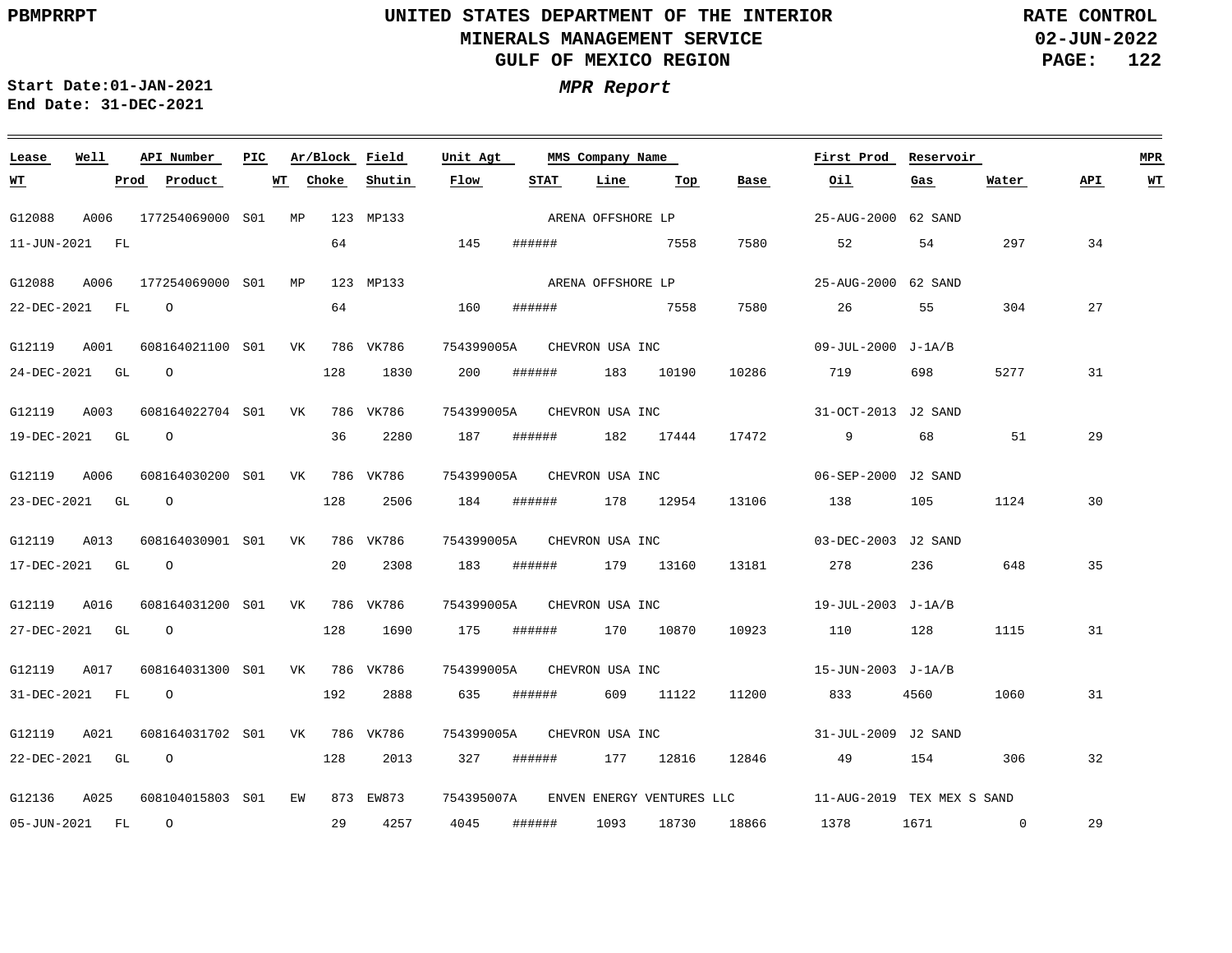<u> 2002 - Jan Barat, Amerikaansk politiker (\* 1852)</u>

**02-JUN-2022 PAGE: 123 RATE CONTROL**

**Start Date:01-JAN-2021 MPR Report End Date: 31-DEC-2021**

<u> Electronic al III de la contrada de la contrada de la contrada de la contrada de la contrada de la contrada de l</u>

| Lease          | Well | API Number       | PIC. |    |       | Ar/Block Field | Unit Agt   |        | MMS Company Name |                           |                                      | First Prod                                                                     | Reservoir |                                     |      | <b>MPR</b>     |
|----------------|------|------------------|------|----|-------|----------------|------------|--------|------------------|---------------------------|--------------------------------------|--------------------------------------------------------------------------------|-----------|-------------------------------------|------|----------------|
| <u>WТ</u>      |      | Product<br>Prod  | WТ   |    | Choke | Shutin         | Flow       | STAT   | Line             | Top                       | Base                                 | Oil                                                                            | Gas       | Water                               | API. | W <sub>T</sub> |
| G12136         | A025 | 608104015803 S01 |      | EW |       | 873 EW873      | 754395007A |        |                  |                           |                                      |                                                                                |           |                                     |      |                |
| 15-DEC-2021 FL |      | $\Omega$         |      |    | 15    | 4390           | 3237       | ###### | 1085             | 18730                     | 18866                                | 587 —                                                                          | 6411      | 112                                 | 29   |                |
| G12136         | A001 | 608105002605 S01 |      | EW |       | 873 EW873      | 754395007A |        |                  |                           | ENVEN ENERGY VENTURES LLC            |                                                                                |           | 31-DEC-2019 Bul-1 10/20/30/70/80    |      |                |
| 27-JUN-2021 GL |      | $\circ$          |      |    | 64    | 1806           | 172        | ###### | 1098             | 13578                     | 13724                                | 741                                                                            | 563       | 39                                  | 22   |                |
| G12136         | A001 | 608105002605 S01 |      | EW |       | 873 EW873      |            |        |                  |                           |                                      | 754395007A ENVEN ENERGY VENTURES LLC 31-DEC-2019 Bul-1 10/20/30/70/80          |           |                                     |      |                |
| 05-DEC-2021 GL |      | $\Omega$         |      |    | 64    | 2035           | 172        | ###### | 1062             | 13578                     | 13724                                | 709                                                                            | 428       | 37                                  | 22   |                |
| G12136         | A002 | 608105003204 S02 |      | EW |       | 873 EW873      | 754395007A |        |                  |                           | ENVEN ENERGY VENTURES LLC            | 06-JUN-2021 TEX MEX L SAND                                                     |           |                                     |      |                |
| 08-JUN-2021 FL |      | $\circ$          | 24   |    | 14    |                | 3448       | ###### |                  | 16036                     | 16050                                | 1378                                                                           | 1210      | $\sim$ 0                            | 24.6 | .68            |
| G12136         | A002 | 608105003204 S02 |      | EW |       | 873 EW873      |            |        |                  |                           | 754395007A ENVEN ENERGY VENTURES LLC | 06-JUN-2021 TEX MEX L SAND                                                     |           |                                     |      |                |
| 25-JUN-2021 FL |      | $\Omega$         |      |    | 15    | 4180           | 2641       | ###### | 1080             | 16036                     | 16050                                | 1265                                                                           | 1115      | $\overline{0}$                      | 24   |                |
| G12136         | A002 | 608105003204 S02 |      | EW |       | 873 EW873      | 754395007A |        |                  |                           | ENVEN ENERGY VENTURES LLC            | 06-JUN-2021 TEX MEX L SAND                                                     |           |                                     |      |                |
| 11-DEC-2021 FL |      | $\circ$          |      |    | 12    | 4203           | 1935       | ###### | 1037             | 16036                     | 16050                                | 602                                                                            | 545       | $\overline{0}$                      | 24   |                |
| G12136         | A003 | 608105003600 S01 |      | EW |       | 873 EW873      |            |        |                  |                           |                                      | 754395007A ENVEN ENERGY VENTURES LLC 30-SEP-1994 BUL-1 10-20/30-40/70-80       |           |                                     |      | 5941           |
| 04-JUN-2021 GL |      | $\Omega$         |      |    | 64    | 1450           | 175        | ###### | 1008             | 10431                     | 10463                                | 205                                                                            | 17        | 45                                  | 23   |                |
| G12136         | A003 | 608105003600 S01 |      | EW |       | 873 EW873      | 754395007A |        |                  | ENVEN ENERGY VENTURES LLC |                                      |                                                                                |           | 30-SEP-1994 BUL-1 10-20/30-40/70-80 |      | 5941           |
| 08-DEC-2021 GL |      | $\circ$          |      |    | 64    | 1330           | 170        | ###### | 1086             | 10431                     | 10463                                | 167                                                                            | 100       | 47                                  | 23   |                |
| G12136         | A004 | 608105003700 S01 |      | EW |       | 873 EW873      |            |        |                  |                           |                                      | 754395007A ENVEN ENERGY VENTURES LLC 31-AUG-1994 BUL-1 10-20/30-40/70-80 11046 |           |                                     |      |                |
| 18-JUN-2021 GL |      | $\Omega$         |      |    | 64    | 1200           | 140        | ###### | 971              | 11975                     | 12142                                | 330                                                                            | 206       | 142 26                              |      |                |
| G12136         | A004 | 608105003700 S01 |      | EW |       | 873 EW873      | 754395007A |        |                  | ENVEN ENERGY VENTURES LLC |                                      | $31 - \text{AUG} - 1994$ BUL-1 $10 - \frac{20}{30} - \frac{40}{70} - 80$ 11046 |           |                                     |      |                |
| 16-DEC-2021 GL |      | $\circ$          |      |    | 64    | 1000           | 170        | ###### | 1086             | 11975                     | 12142                                | 218                                                                            | 81        | 94                                  | 26   |                |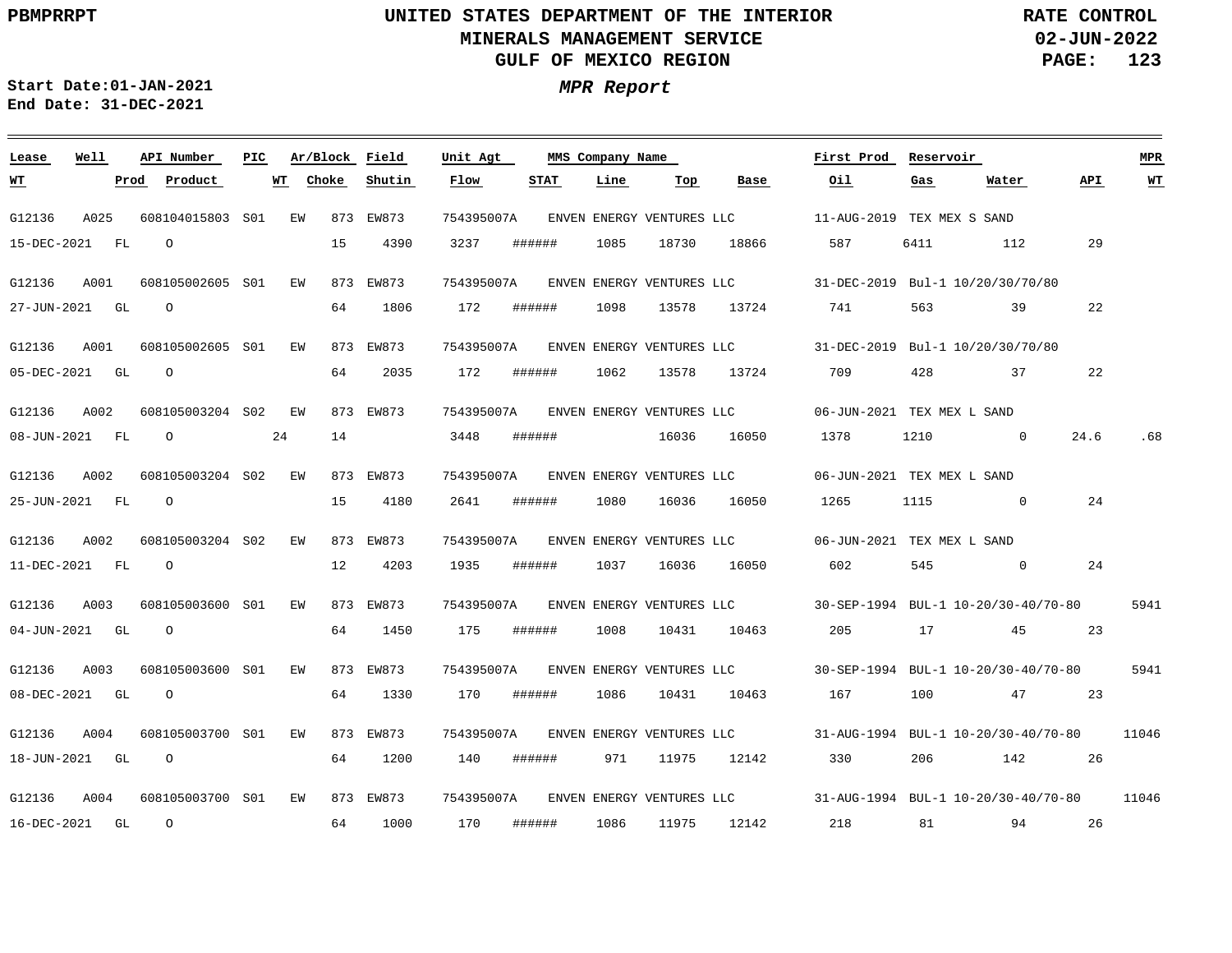<u> 1989 - Johann Stoff, deutscher Stoff, der Stoff, der Stoff, der Stoff, der Stoff, der Stoff, der Stoff, der S</u>

**02-JUN-2022 PAGE: 124 RATE CONTROL**

**Start Date:01-JAN-2021 MPR Report End Date: 31-DEC-2021**

### G12136 G12136 G12136 G12136 G12136 G12136 G12136 G12136 G12136 G12136 A009 **Lease Well** A005 A005 A006 A006 A007 A007 A008 A008 A009 608105004401 S01 608105004401 S01 608105004502 S01 608105004502 S01 608105004600 S01 608105004600 S01 608105004701 S01 608105004701 S01 608105004802 S01 608105004802 EW 873 EW873 S01**API Number Ar/Block Field PIC MMS Company Name** EW EW EW EW EW EW EW EW EW 873 EW873 873 EW873 873 EW873 873 EW873 873 EW873 873 EW873 873 EW873 873 EW873 873 EW873 754395007A 754395007A 754395007A 754395007A 754395007A 754395007A 754395007A 754395007A 754395007A 754395007A **Unit Agt**  19-JUL-2020 ####################### 19-JUL-2020 ####################### 24-OCT-2020 ####################### 24-OCT-2020 ######################## 31-JAN-1995 BUL-1 10-20/30-40/70-80 31-JAN-1995 BUL-1 10-20/30-40/70-80 31-OCT-2019 BUL-1 10-20/30-40/70-80 31-OCT-2019 BUL-1 10-20/30-40/70-80 26-APR-2021 ######################## 26-APR-2021 ####################### **First Prod Reservoir** 0  $\Omega$ **MPR** 30-JUN-2021 FL 19-DEC-2021 FL 29-JUN-2021 GL 06-DEC-2021 GL 16-JUN-2021 GL 07-DEC-2021 GL 27-JUN-2021 FL 04-DEC-2021 FL 29-APR-2021 FL 24-JUN-2021 FL **WT Prod Product**  $\Omega$  $\cap$  $\Omega$  $\cap$ O  $\Omega$ O O O  $\Omega$ 24 **WT** 24 26 64 64 128 128 32 36 48 48 **Choke** 2690 2698 2464 2372 1025 1050 1096 2723 1149 **Shutin** 1947 1690 133 144 160 170 637 673 251 211 **Flow** ###### ###### ###### ###### ###### ###### ###### ###### ###### ###### **STAT** 1081 1055 1114 1078 1024 1079 1098 1051 1058 **Line** ##### ##### ##### ##### 11400 11400 10782 10782 ##### ##### **Top** ##### ##### ##### ##### 11564 11564 10816 10816 ##### ##### **Base** 847 1064 444 468 433 401 1176 1116 1166 1281 **Oil** 4110 3990 202 126 466 438 1049 2852 529 588 **Gas** 20 3 30 4 10 95 100 12 23 0 23 4 19.8 .68 13 19 **Water** 30 31 31 18 18 **API WT** ENVEN ENERGY VENTURES LLC ENVEN ENERGY VENTURES LLC ENVEN ENERGY VENTURES LLC ENVEN ENERGY VENTURES LLC ENVEN ENERGY VENTURES LLC ENVEN ENERGY VENTURES LLC ENVEN ENERGY VENTURES LLC ENVEN ENERGY VENTURES LLC ENVEN ENERGY VENTURES LLC ENVEN ENERGY VENTURES LLC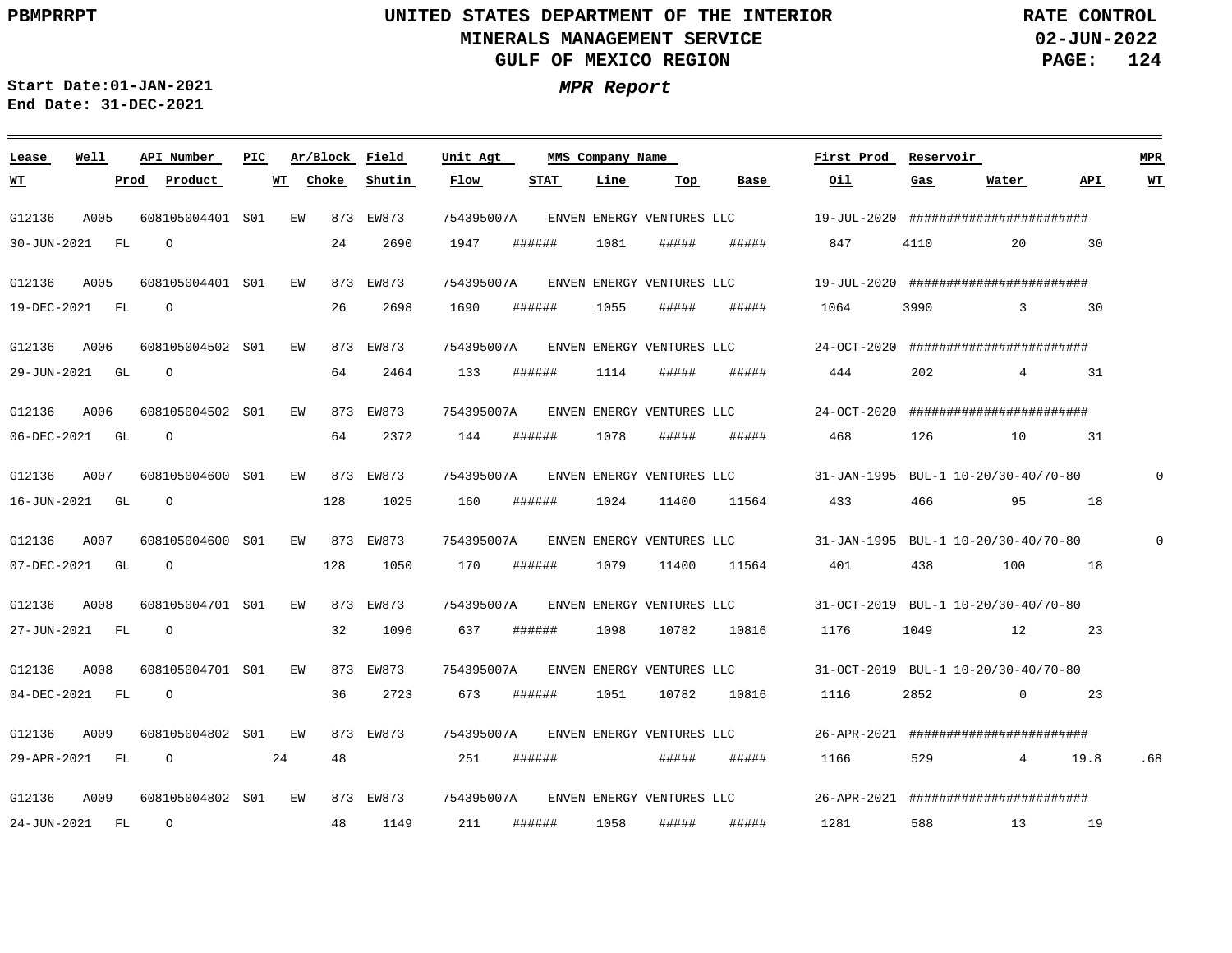G12136

**WT**

G12136

G12136

G12136

G12136

G12136

G12136

## **UNITED STATES DEPARTMENT OF THE INTERIOR MINERALS MANAGEMENT SERVICE GULF OF MEXICO REGION**

<u> 1989 - Johann Stoff, deutscher Stoff, der Stoff, der Stoff, der Stoff, der Stoff, der Stoff, der Stoff, der S</u>

**02-JUN-2022 PAGE: 125 RATE CONTROL**

**Start Date:01-JAN-2021 MPR Report End Date: 31-DEC-2021**

### G12136 A013 G12136 A016 G12136 A020 **Lease Well** A009 A010 A010 A013 A015 A015 A016 608105004802 EW S01 608105004901 EW S01 608105004901 EW S02 608105005201 EW S01 608105005201 EW S02 608105007400 EW S01 608105007400 EW S01 608105007500 EW 873 EW873 S01 608105007500 S01 608105007803 EW 873 EW873 S02**API Number Ar/Block Field PIC MMS Company Name** EW 873 EW873 873 EW873 873 EW873 873 EW873 873 EW873 873 EW873 873 EW873 873 EW873 754395007A 754395007A 754395007A 754395007A 754395007A 754395007A 754395007A 754395007A 754395007A 754395007A **Unit Agt**  26-APR-2021 ####################### 12-MAY-2020 ######################## 31-AUG-2021 ######################## 12-AUG-2021 ######################## ENVEN ENERGY VENTURES LLC 31-AUG-2021 ######################## 29-AUG-1997 BUL-1 10-20/30-40/70-80 29-AUG-1997 BUL-1 10-20/30-40/70-80 13-AUG-1997 LOBSTER BUL-1 LOBE 70-80 ENVEN ENERGY VENTURES LLC 13-AUG-1997 LOBSTER BUL-1 LOBE 70-80 31-DEC-2017 BUL-1 10-20/30-40/70-80 **First Prod Reservoir MPR** 03-DEC-2021 FL 15-JUN-2021 GL 18-AUG-2021 GL 16-AUG-2021 GL 26-AUG-2021 GL 20-JUN-2021 GL 17-DEC-2021 GL 12-JUN-2021 GL 02-DEC-2021 GL 26-JUN-2021 FL **Prod Product**  $\Omega$ O O O O O O O O  $\Omega$ 24 24 24 **WT Choke** 64 64 64 64 32 128 128 128 128 64 1124 1119 1050 1180 1880 1950 1932 **Shutin** 165 177 170 216 306 150 130 160 210 210 **Flow** ###### ###### ###### ###### ###### ###### ###### ###### ###### ###### **STAT** 1039 1097 1077 11148 1052 1063 1066 1087 **Line** ##### ##### ##### ##### ##### 11148 10975 10975 11146 11990 **Top** ##### ##### ##### ##### ##### 11426 11426 337 11146 12140 **Base** 1305 291 465 377 986 181 623 609 900 **Oil** 548 15 94 1597 1010 26 0 549 856 1181 **Gas** 0 19 97 15 155 15 5 21 20 1024 18 867 18 33 23 39 23 18 **Water** 21 22 **API** .68 .68 .68 **WT** ENVEN ENERGY VENTURES LLC ENVEN ENERGY VENTURES LLC ENVEN ENERGY VENTURES LLC ENVEN ENERGY VENTURES LLC ENVEN ENERGY VENTURES LLC ENVEN ENERGY VENTURES LLC ENVEN ENERGY VENTURES LLC ENVEN ENERGY VENTURES LLC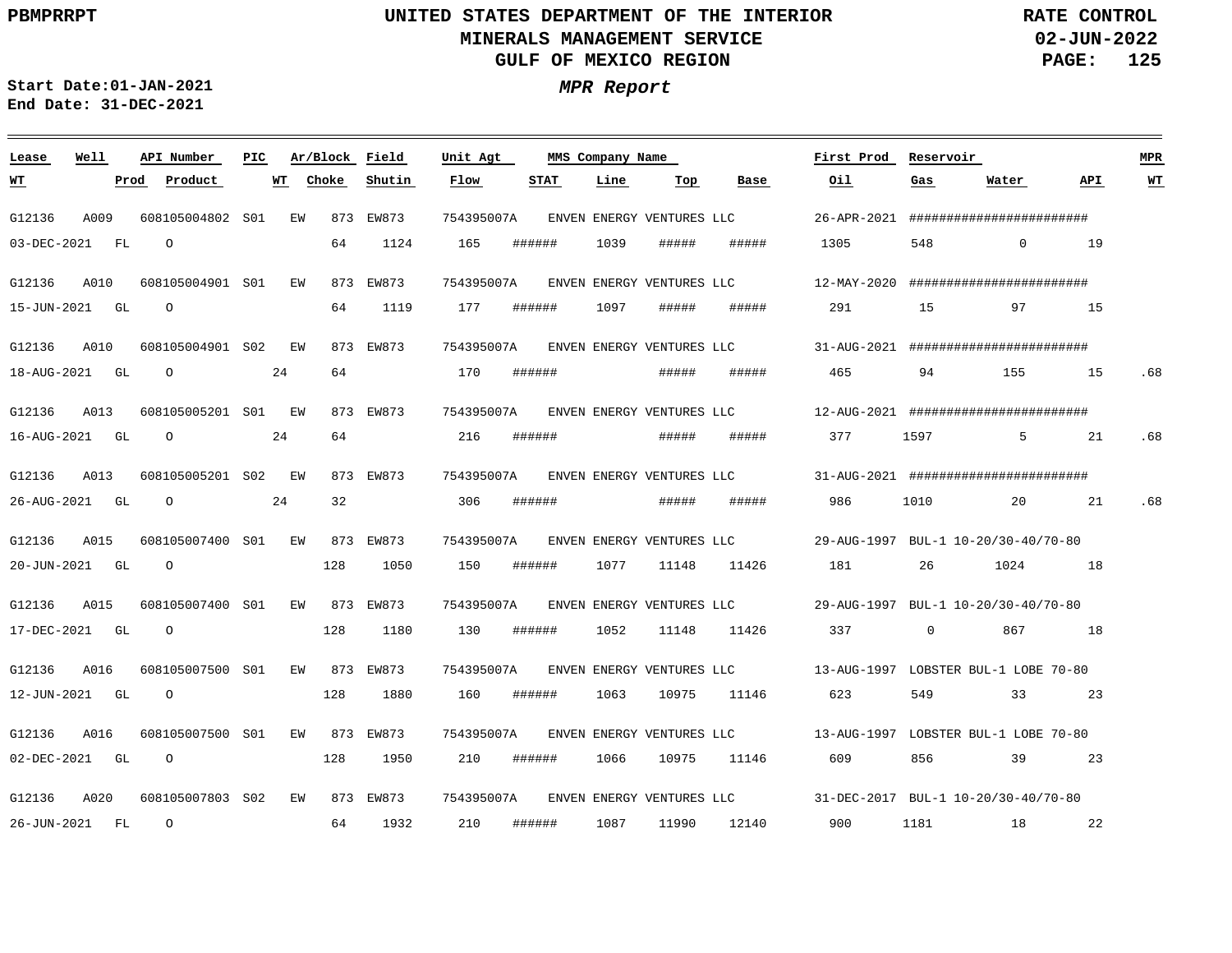**02-JUN-2022 PAGE: 126 RATE CONTROL**

**Start Date:01-JAN-2021 MPR Report End Date: 31-DEC-2021**

| Lease          | Well |           | API Number       | PIC |    | Ar/Block Field |           | Unit Agt   |        | MMS Company Name |       |                           | First Prod                 | Reservoir |                                              |      | <b>MPR</b> |
|----------------|------|-----------|------------------|-----|----|----------------|-----------|------------|--------|------------------|-------|---------------------------|----------------------------|-----------|----------------------------------------------|------|------------|
| <u>WТ</u>      |      | Prod      | Product          |     | WT | Choke          | Shutin    | Flow       | STAT   | Line             | Top   | Base                      | Oil.                       | Gas       | Water                                        | API  | <u>WТ</u>  |
| G12136         | A020 |           | 608105007803 S02 |     | EW |                | 873 EW873 | 754395007A |        |                  |       | ENVEN ENERGY VENTURES LLC |                            |           | 31-DEC-2017 BUL-1 10-20/30-40/70-80          |      |            |
| 03-DEC-2021 FL |      |           | $\circ$          |     |    | 64             | 2032      | 209        | ###### | 1039             | 11990 | 12140                     | 925                        | 1169      | 19                                           | 22   |            |
| G12136         | A020 |           | 608105007803 S02 |     | EW |                | 873 EW873 | 754395007A |        |                  |       | ENVEN ENERGY VENTURES LLC |                            |           | 31-DEC-2017 BUL-1 10-20/30-40/70-80          |      |            |
| 16-DEC-2021 GL |      |           | $\Omega$         |     |    | 128            | 1020      | 133        | ###### | 1112             | 11990 | 12140                     | 417                        | 50        | 417                                          | 19   |            |
| G12136         | A017 |           | 608105008302 S02 |     | EW |                | 873 EW873 | 754395007A |        |                  |       | ENVEN ENERGY VENTURES LLC | 30-SEP-2018 TEX MEX L SAND |           |                                              |      |            |
| 19-JUN-2021 FL |      |           | $\Omega$         |     |    | 24             | 2648      | 1752       | ###### | 1015             | 13860 | 13870                     | 808                        | 610       | 1211                                         | 19   |            |
| G12136         | A017 |           | 608105008302 S02 |     | EW |                | 873 EW873 | 754395007A |        |                  |       | ENVEN ENERGY VENTURES LLC | 30-SEP-2018 TEX MEX L SAND |           |                                              |      |            |
| 03-DEC-2021 FL |      |           | $\circ$          |     |    | 18             | 2437      | 1799       | ###### | 1039             | 13860 | 13870                     | 705                        | 525       | 1151                                         | 19   |            |
| G12136         | A018 |           | 608105008403 S01 |     | EW |                | 873 EW873 | 754395007A |        |                  |       | ENVEN ENERGY VENTURES LLC | 30-NOV-2018 TEX MEX E SAND |           |                                              |      |            |
| 02-JUN-2021 FL |      |           | $\Omega$         |     |    | 17             | 2392      | 1157       | ###### | 1018             | 10980 | 11020                     | 549                        | 337       | 699                                          | 25   |            |
| G12136         | A018 |           | 608105008403 S01 |     | ΕW |                | 873 EW873 | 754395007A |        |                  |       | ENVEN ENERGY VENTURES LLC | 30-NOV-2018 TEX MEX E SAND |           |                                              |      |            |
| 11-DEC-2021 FL |      |           | $\circ$          |     |    | 17             | 2583      | 1062       | ###### | 1037             | 10980 | 11020                     | 584                        | 322       | 584                                          | 25   |            |
| G12136         | A019 |           | 608105008600 S01 |     | EW |                | 873 EW873 | 754395007A |        |                  |       | ENVEN ENERGY VENTURES LLC |                            |           | 05-JUN-1998 BUL-1 10-20/30-40/70-80          |      |            |
| 03-JUN-2021 GL |      |           | $\Omega$         |     |    | 128            | 975       | 175        | ###### | 998              | 12474 | 12540                     | 397                        | 69        | 367                                          | 19   |            |
| G12136         | A021 |           | 608105008802 S01 |     | EW |                | 873 EW873 | 754395007A |        |                  |       | ENVEN ENERGY VENTURES LLC |                            |           | 14-FEB-2020 BUL-1 10/20/30/70/80             |      |            |
| 12-JUN-2021 GL |      |           | $\Omega$         |     |    | 64             | 1657      | 159        | ###### | 1063             | 10816 | 11032                     | 822                        | 471       | 672                                          | 18   |            |
| G12136         | A021 |           | 608105008802 S01 |     | EW |                | 873 EW873 | 754395007A |        |                  |       | ENVEN ENERGY VENTURES LLC |                            |           | 14-FEB-2020 BUL-1 10/20/30/70/80             |      |            |
| 12-DEC-2021 GL |      |           | $\Omega$         |     |    | 64             | 2808      | 147        | ###### | 1065             | 10816 | 11032                     | 327                        | 320       | 257                                          | 18   |            |
| G12136         | A023 |           | 608105009203 S01 |     | ΕW |                | 873 EW873 | 754395007A |        |                  |       | ENVEN ENERGY VENTURES LLC |                            |           | $05 - FEB - 2021$ ########################## |      |            |
| 20-FEB-2021    |      | <b>FL</b> | $\circ$          |     | 24 | 19             |           | 2811       | ###### |                  | ##### | #####                     | 2770                       | 1275      | 6                                            | 19.9 | .68        |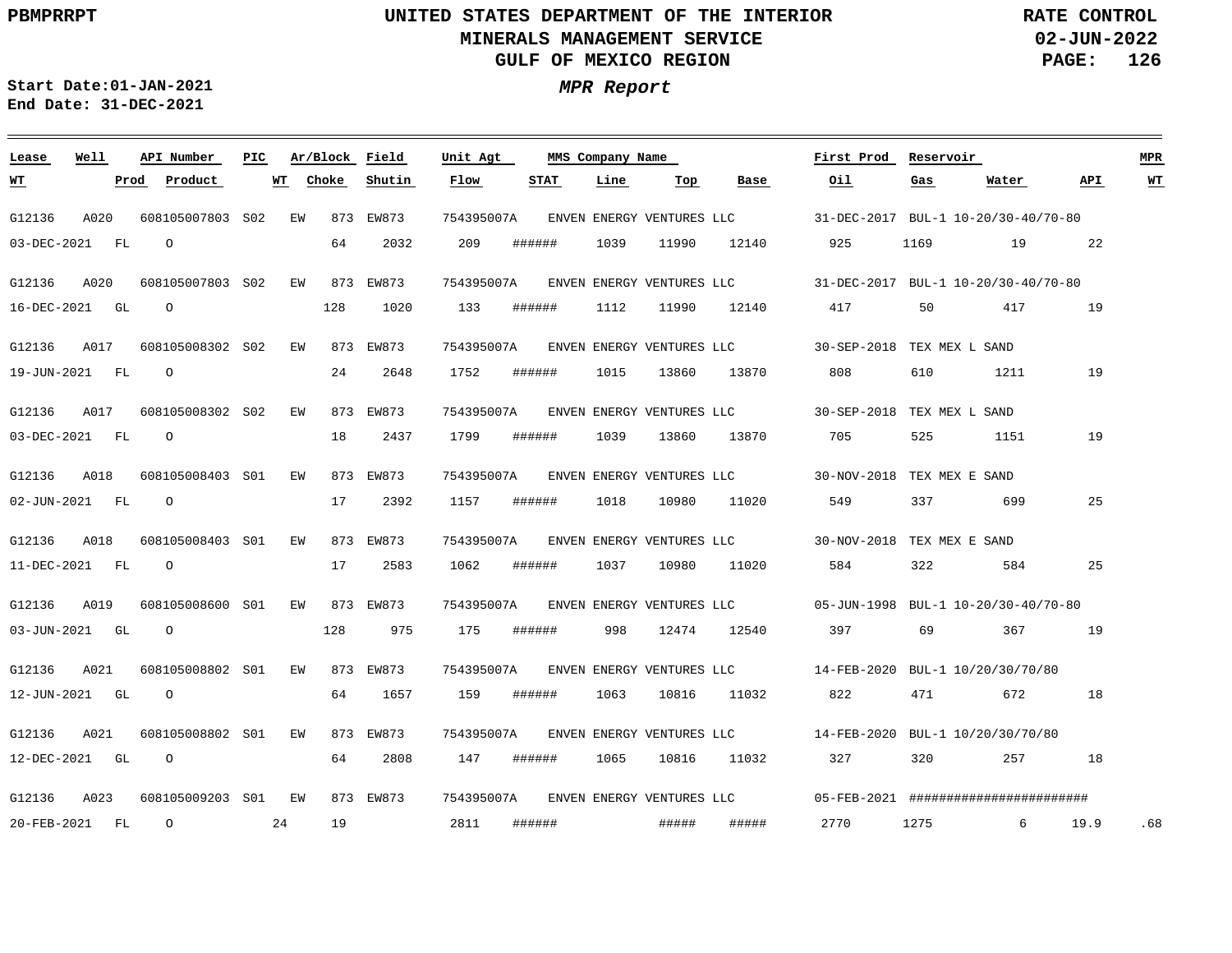**02-JUN-2022 PAGE: 127 RATE CONTROL**

 $\overline{\phantom{a}}$ 

**Start Date:01-JAN-2021 MPR Report End Date: 31-DEC-2021**

| Lease          | Well | API Number          | PIC. |                | Ar/Block Field |           | Unit Agt   | MMS Company Name               |      |            | First Prod                           | Reservoir                    |      |                                       | <b>MPR</b> |    |
|----------------|------|---------------------|------|----------------|----------------|-----------|------------|--------------------------------|------|------------|--------------------------------------|------------------------------|------|---------------------------------------|------------|----|
| <u>WТ</u>      |      | Product<br>Prod     |      | WT             | Choke          | Shutin    | Flow       | STAT                           | Line | Тор        | Base                                 | Oil.                         | Gas  | Water                                 | API        | WT |
| G12136         | A023 | 608105009203 S01    |      | EW             |                | 873 EW873 |            |                                |      |            | 754395007A ENVEN ENERGY VENTURES LLC |                              |      | 05-FEB-2021 ######################### |            |    |
| 25-JUN-2021 FL |      | $\Omega$            |      |                | 20             | 3601      | 2343       | ######                         | 1080 | #####      | #####                                | 2429                         | 1512 | 15                                    | 19         |    |
| G12136         | A023 | 608105009203 S01    |      | EW             |                | 873 EW873 |            |                                |      |            | 754395007A ENVEN ENERGY VENTURES LLC |                              |      | 05-FEB-2021 ######################### |            |    |
| 01-DEC-2021 FL |      | $\Omega$            |      |                | 20             | 3148      | 2102       | ######                         | 1119 | #####      | #####                                | 2120                         | 1367 | 184                                   | 19         |    |
| G12139         | A012 | 608105005104 S01    |      | EW             |                | 917 EW873 |            |                                |      |            | 754395007A ENVEN ENERGY VENTURES LLC | 04-AUG-2002 CRIS-S           |      |                                       |            |    |
| 15-JUN-2021 GL |      | $\overline{O}$      |      |                | 64             | 2300      | 190        | ######                         |      | 1097 19344 | 19372                                | 144                          | 42   | 48                                    | 25         |    |
| G12139         | A012 | 608105005104 S01    |      | EW             |                | 917 EW873 | 754395007A |                                |      |            | ENVEN ENERGY VENTURES LLC            | 04-AUG-2002 CRIS-S           |      |                                       |            |    |
| 18-DEC-2021 GL |      | $\circ$             |      |                | 64             | 2750      | 200        | ######                         | 1035 | 19344      | 19372                                | 202                          | 187  | 64                                    | 25         |    |
| G12139         | 001  | 608105006500 S01    |      | EW             |                | 917 EW873 |            |                                |      |            | 754395007A ENVEN ENERGY VENTURES LLC | 08-APR-1998 CRIS-S           |      |                                       |            |    |
| 02-JUN-2021 FL |      | $\overline{O}$      |      |                | 128            | 2193      | 613        | ######                         | 1018 |            | 11654 11762                          | 451                          | 260  | 573                                   | 22         |    |
| G12139         | 001  | 608105006500 S01    |      | EW             |                | 917 EW873 |            |                                |      |            | 754395007A ENVEN ENERGY VENTURES LLC | 08-APR-1998 CRIS-S           |      |                                       |            |    |
| 06-NOV-2021 FL |      | $\overline{O}$      |      |                | 128            | 2210      | 613        | ######                         | 1082 | 11654      | 11762                                | 499                          | 293  | 541                                   | 22         |    |
| G12166         | A010 | 608174059704 S02    |      | MC.            |                | 765 MC807 |            | 754393012A SHELL OFFSHORE INC. |      |            |                                      | 30-NOV-2014 K0/K1            |      |                                       |            |    |
| 13-APR-2021 GL |      | $\Omega$            |      |                | 100            |           | 226        | ######                         |      | 26257      | 26918                                | 4811                         | 7186 | 2886                                  | 14.7       |    |
| G12166         | P003 | 608174098802 S01    |      | MC             |                | 765 MC807 |            | 754393012A SHELL OFFSHORE INC. |      |            |                                      | 27-JAN-2004 LOWER YELLOW 0-2 |      |                                       |            |    |
| 07-APR-2021 FL |      | $\overline{O}$      |      |                | 159            |           | 1341       | ######                         |      | 23129      | 23318                                | 1419                         | 2050 | 1015                                  | 22.3       |    |
| G12166         | P004 | 608174100502 S01    |      | MC             |                | 765 MC807 |            | 754393012A SHELL OFFSHORE INC. |      |            |                                      | 31-MAY-2009 03 RA            |      |                                       |            |    |
| 17-APR-2021 GL |      | $\Omega$            |      |                | 159            |           | 986        | ######                         |      | 21690      | 21773                                | 1786                         | 2200 | 134                                   | 28.1       |    |
| G12166         | P005 | 608174109103 S01 MC |      |                |                | 765 MC807 |            | 754393012A SHELL OFFSHORE INC. |      |            |                                      |                              |      | 09-JAN-2021 ######################### |            |    |
| 19-JAN-2021 FL |      | $\circ$             |      | $\overline{4}$ | 63             |           | 4864       | ######                         |      | #####      | #####                                | 10317                        | 8740 | $\overline{0}$                        |            |    |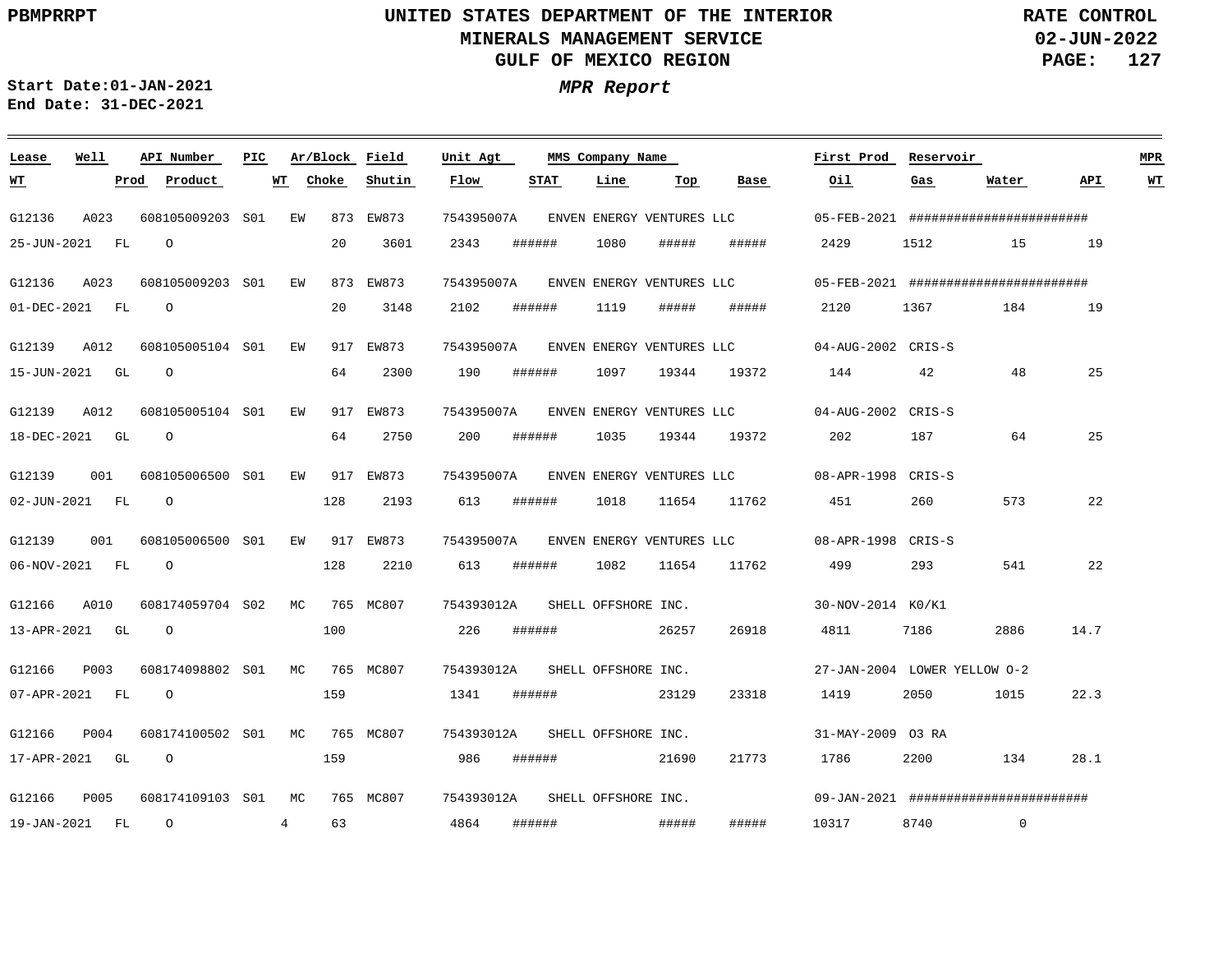**02-JUN-2022 PAGE: 128 RATE CONTROL**

**Start Date:01-JAN-2021 MPR Report End Date: 31-DEC-2021**

| Lease          | Well  |      | API Number          | PIC |              |       | Ar/Block Field | Unit Agt                           |        | MMS Company Name    |                              |                                    | First Prod                                                 | Reservoir       |                |      | <b>MPR</b> |
|----------------|-------|------|---------------------|-----|--------------|-------|----------------|------------------------------------|--------|---------------------|------------------------------|------------------------------------|------------------------------------------------------------|-----------------|----------------|------|------------|
| <u>WT</u>      |       | Prod | Product             |     | WТ           | Choke | Shutin         | Flow                               | STAT   | Line                | Top                          | Base                               | Oil                                                        | Gas             | Water          | API. | WT         |
| G12166         | P005  |      | 608174109103 S01 MC |     |              |       | 765 MC807      | 754393012A                         |        | SHELL OFFSHORE INC. |                              |                                    | 09-JAN-2021 #########################                      |                 |                |      |            |
| 08-APR-2021 FL |       |      | $\circ$             |     |              | 66    |                | 4213                               | ###### |                     | #####                        | #####                              | 6861                                                       | 8480            | 3082           | 20.8 |            |
| G12166         | P009  |      | 608174137000 S01 MC |     |              |       | 765 MC807      | 754393012A                         |        | SHELL OFFSHORE INC. |                              |                                    | 23-JUN-2018 KO/Yellow                                      |                 |                |      |            |
| 16-APR-2021 FL |       |      | $\Omega$            |     |              | 78    |                | 1550                               | ###### |                     | 22660                        | 24360                              | 1922                                                       | 2820            | 3135           | 38.3 |            |
| G12166         | P011  |      | 608174143302 S01 MC |     |              |       | 765 MC807      | 754393012A SHELL OFFSHORE INC.     |        |                     |                              |                                    | 12-JUL-2021 #########################                      |                 |                |      |            |
| 12-AUG-2021 GL |       |      | $\overline{O}$      |     | $\mathbf{0}$ | 47    |                | 1838                               | ###### |                     | #####                        | #####                              | 1076 11                                                    |                 | $\overline{0}$ | 27.2 | .62        |
| G12209         | TA002 |      | 608114021702 S01 GC |     |              |       | 200 GC244      | 754393016A OUARTERNORTH ENERGY LLC |        |                     |                              |                                    | 29-NOV-2019 S4                                             |                 |                |      |            |
| 06-OCT-2021 FL |       |      | $\Omega$            |     |              | 62    |                | 5541                               | ###### | 16755               |                              | 16790                              | 387                                                        | 4186            | $\Omega$       | 34.8 |            |
| G12209 TA003   |       |      | 608114021801 S01    |     | GC           |       | 200 GC244      |                                    |        |                     |                              | 754393016A QUARTERNORTH ENERGY LLC | 31-OCT-2019 S10                                            |                 |                |      |            |
| 31-DEC-2021 FL |       |      | $\circ$             |     |              | 39    |                | 3694                               |        | ###### 16550        |                              | 16650                              | 3694                                                       | 5919            | 594            | 37.2 |            |
| G12209         | TA009 |      | 608114071603 S01    |     | GC           |       | 200 GC244      | 754393016A QUARTERNORTH ENERGY LLC |        |                     |                              |                                    | 15-JAN-2020 Aspen J                                        |                 |                |      |            |
| 30-OCT-2021 FL |       |      | $\circ$             |     |              | 5     |                | 2370                               | ###### | 15962               |                              | 16012                              | 1207                                                       | 1571            | $\mathbf 0$    | 34.8 |            |
| G12210 SS002   |       |      | 608114037101 S02    |     | GC           |       | 201 GC158      |                                    |        |                     |                              | LLOG EXPLORATION OFFSHORE LL       | 30-APR-2020 S-8A/S-8B                                      |                 |                |      |            |
| 28-DEC-2021 FL |       |      |                     |     |              | 43    |                | 1298                               | ###### |                     | 17874 18350                  |                                    | 1226                                                       | 895             | 234            | 28   |            |
| G12210         | SS001 |      | 608114043803 S01    |     | GC.          |       | 201 GC158      |                                    |        |                     | LLOG EXPLORATION OFFSHORE LL |                                    | 29-MAR-2020 S-10-A                                         |                 |                |      |            |
| 28-DEC-2021 FL |       |      |                     |     |              | 43    |                | 1914                               | ###### |                     | 16830                        | 16894                              | 3170                                                       | 2219            | 696            | 28   |            |
| G12345         | 006   |      | 177114049903 S07    |     | SS           |       | 63 SS072       |                                    |        |                     |                              |                                    | 8910029450 SANARE ENERGY PARTNERS LLC 10-JUN-2006 K-2 SAND |                 |                |      |            |
| 12-MAY-2021 GL |       |      |                     |     |              | 8     | 780            | 160                                | ###### | 95                  | 14090                        | 14102                              | $\overline{\mathbf{3}}$                                    | 5               | 112            | 30.8 |            |
| G12345         | 006   |      | 177114049903 S07    |     | SS           |       | 63 SS072       | 8910029450                         |        |                     | SANARE ENERGY PARTNERS LLC   |                                    | 10-JUN-2006 K-2 SAND                                       |                 |                |      |            |
| 16-SEP-2021 GL |       |      | $\circ$             |     |              | 8     | 780            | 120                                | ###### | 100                 | 14090                        | 14102                              | $\overline{2}$                                             | $7\overline{ }$ | 101            | 30   |            |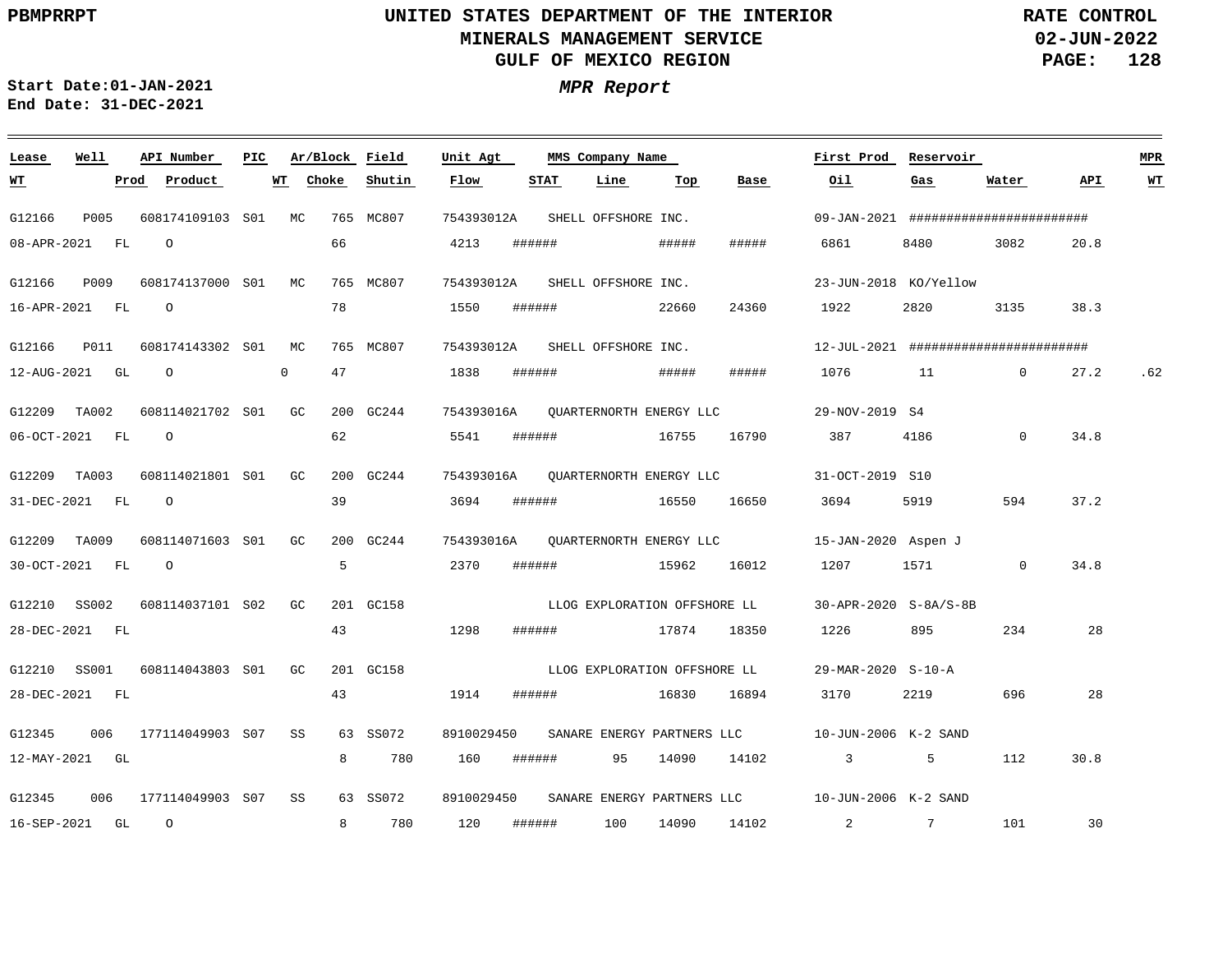**02-JUN-2022 PAGE: 129 RATE CONTROL**

**Start Date:01-JAN-2021 MPR Report End Date: 31-DEC-2021**

### **Lease Well API Number Ar/Block Field Unit Agt First Prod Reservoir PIC MMS Company Name MPR Choke Shutin Flow STAT API WT WT Prod Product WT Line Top Base Oil Gas Water** RENAISSANCE OFFSHORE LLC 1197 G12355 H003 177114031500 S06 SS 198 SS176 30-NOV-1986 EM I 28-APR-2021 FL G 10 2000 1250 ###### 120 4782 4818 0 485 5 1197 G12355 H003 177114031500 S06 SS 198 SS176 30-NOV-1986 EM I RENAISSANCE OFFSHORE LLC 1450 888  $\Omega$ 12-NOV-2021 FL G 10 1475 ###### 180 4782 4818 0 G12355 H008 177114032900 S06 SS 198 SS176 30-NOV-2015 FB Sand RENAISSANCE OFFSHORE LLC 10 2050 27-APR-2021 FL G 1180 ###### 120 5012 5019 0 205 12 G12355 H008 177114032900 S06 SS 198 SS176 30-NOV-2015 FB Sand RENAISSANCE OFFSHORE LLC 1750 0 12-NOV-2021 FL G 4 1800 ###### 180 5012 5019 0 1230 G12355 H010 177114033400 S04 SS 198 SS176 27-SEP-2000 ES SAND RENAISSANCE OFFSHORE LLC 12-NOV-2021 FL G 64 64 120 ###### 180 5056 5080 0 30 0 G12355 I002 177114048901 S01 SS 198 SS176 27-APR-2019 JB Sand RENAISSANCE OFFSHORE LLC 64 200 1139 36 23-JUN-2021 GL O ###### 9143 9187 46 43 G12355 I002 177114048901 S01 SS 198 SS176 27-APR-2019 JB Sand RENAISSANCE OFFSHORE LLC 03-DEC-2021 GL O 64 200 ###### 9143 9187 54 15 1058 36 G12355 I004 177114051002 S01 SS 198 SS176 31-JUL-2016 JS SAND RENAISSANCE OFFSHORE LLC 64 19-JUN-2021 GL O 185 ###### 11700 11732 167 33 251 35 G12355 I004 177114051002 S01 SS 198 SS176 31-JUL-2016 JS SAND RENAISSANCE OFFSHORE LLC 04-DEC-2021 GL O 64 205 ###### 11700 11732 73 166 0 37 G12355 I006 177114051301 S04 SS 198 SS176 11-JUN-2013 JN SAND RENAISSANCE OFFSHORE LLC 200 36 11-MAY-2021 GL G 64 1020 ###### 125 9830 9838 190 261 784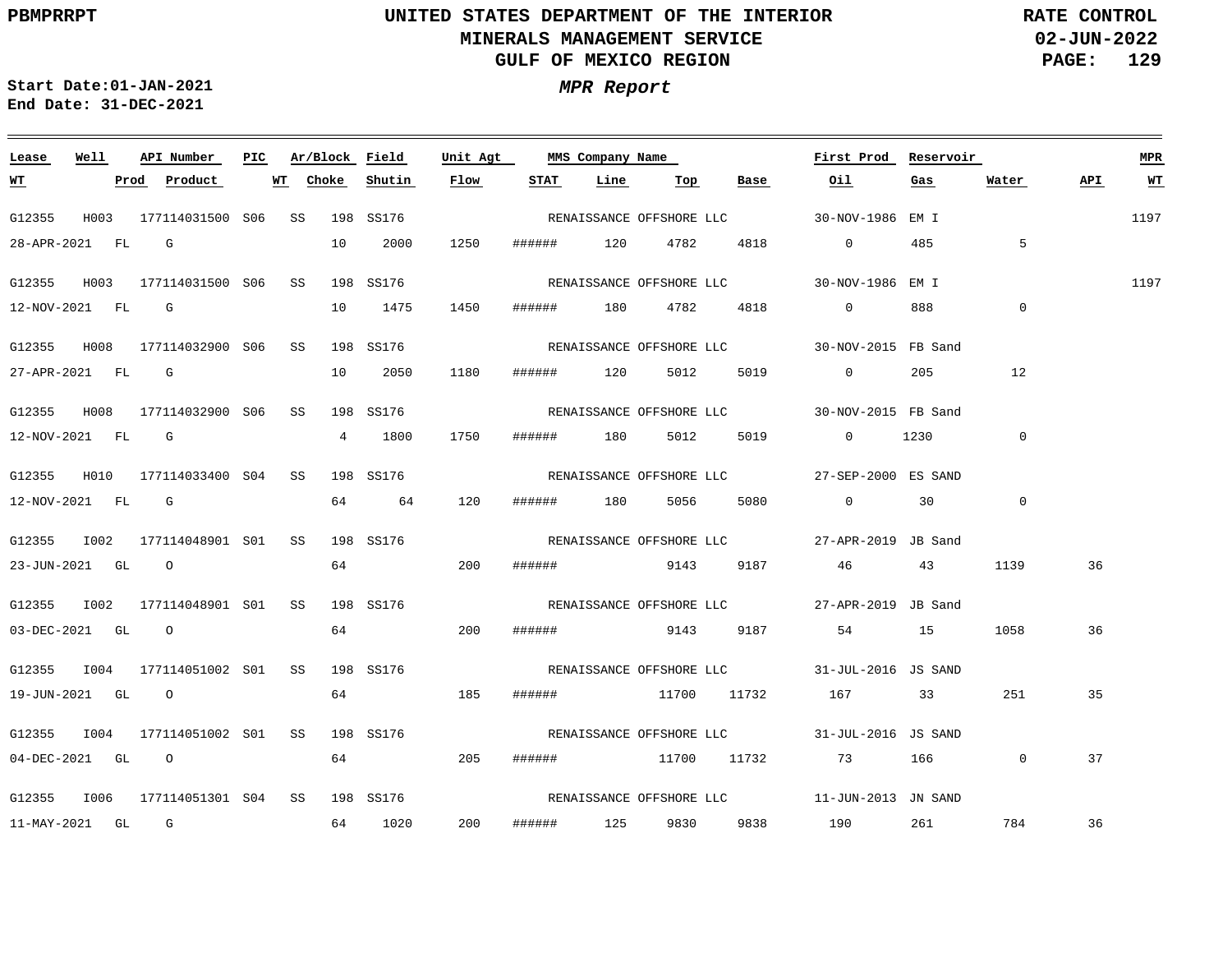**02-JUN-2022 PAGE: 130 RATE CONTROL**

**Start Date:01-JAN-2021 MPR Report End Date: 31-DEC-2021**

### **Lease Well API Number Ar/Block Field Unit Agt First Prod Reservoir MPR PIC MMS Company Name Choke Shutin Flow STAT Line API WT WT Prod Product WT Top Base Oil Gas Water** G12355 I006 177114051301 S04 SS 198 SS176 11-JUN-2013 JN SAND RENAISSANCE OFFSHORE LLC 01-DEC-2021 GL G 64 1020 180 ###### 180 9830 9838 146 248 640 36 G12355 I009 177114053101 S01 SS 198 SS176 18-JUN-2017 JB Sand RENAISSANCE OFFSHORE LLC 64 2200 160 36 20-JUN-2021 GL G ###### 160 9323 9364 190 189 695 G12355 I009 177114053101 S01 SS 198 SS176 18-JUN-2017 JB Sand RENAISSANCE OFFSHORE LLC 685 39 19-DEC-2021 GL G 64 2200 170 ###### 180 9323 9364 188 220 G12355 I007 177114053800 S03 SS 198 SS176 07-JAN-2003 JB-1 RENAISSANCE OFFSHORE LLC 64 150 36 15-MAY-2021 GL O ###### 9328 9344 53 164 163 G12355 I007 177114053800 S03 SS 198 SS176 07-JAN-2003 JB-1 RENAISSANCE OFFSHORE LLC 64 37 27-DEC-2021 GL O 140 ###### 9328 9344 23 75 124 G12355 I008 177114055103 S01 SS 198 SS176 31-JUL-2013 JP RENAISSANCE OFFSHORE LLC 64 179 483 34 28-MAY-2021 GL O ###### 10358 10396 52 199 G12355 I008 177114055103 S01 SS 198 SS176 31-JUL-2013 JP RENAISSANCE OFFSHORE LLC 20-NOV-2021 GL O 64 150 ###### 10358 10396 52 63 480 36 ARENA OFFSHORE LP G12802 A007 177024112800 S03 WC 543 WC543 01-NOV-2001 B-1 SAND 20 350 29-MAY-2021 GL ###### 6120 6210 35 55 350 30 G13079 A001D 608105006300 D02 EW 910 EW910 754396015A W & T OFFSHORE INC 22-DEC-1998 GA-4 19-JUN-2021 FL 64 1565 361 ###### 1589 11373 11383 0 54 219 G13079 A001 608105006300 D01 EW 910 EW910 754396015A W&TOFFSHOREINC 22-DEC-1998 GA-5 1236 27.3 19-JUN-2021 FL 24 1525 720 ###### 1589 11490 11520 0 96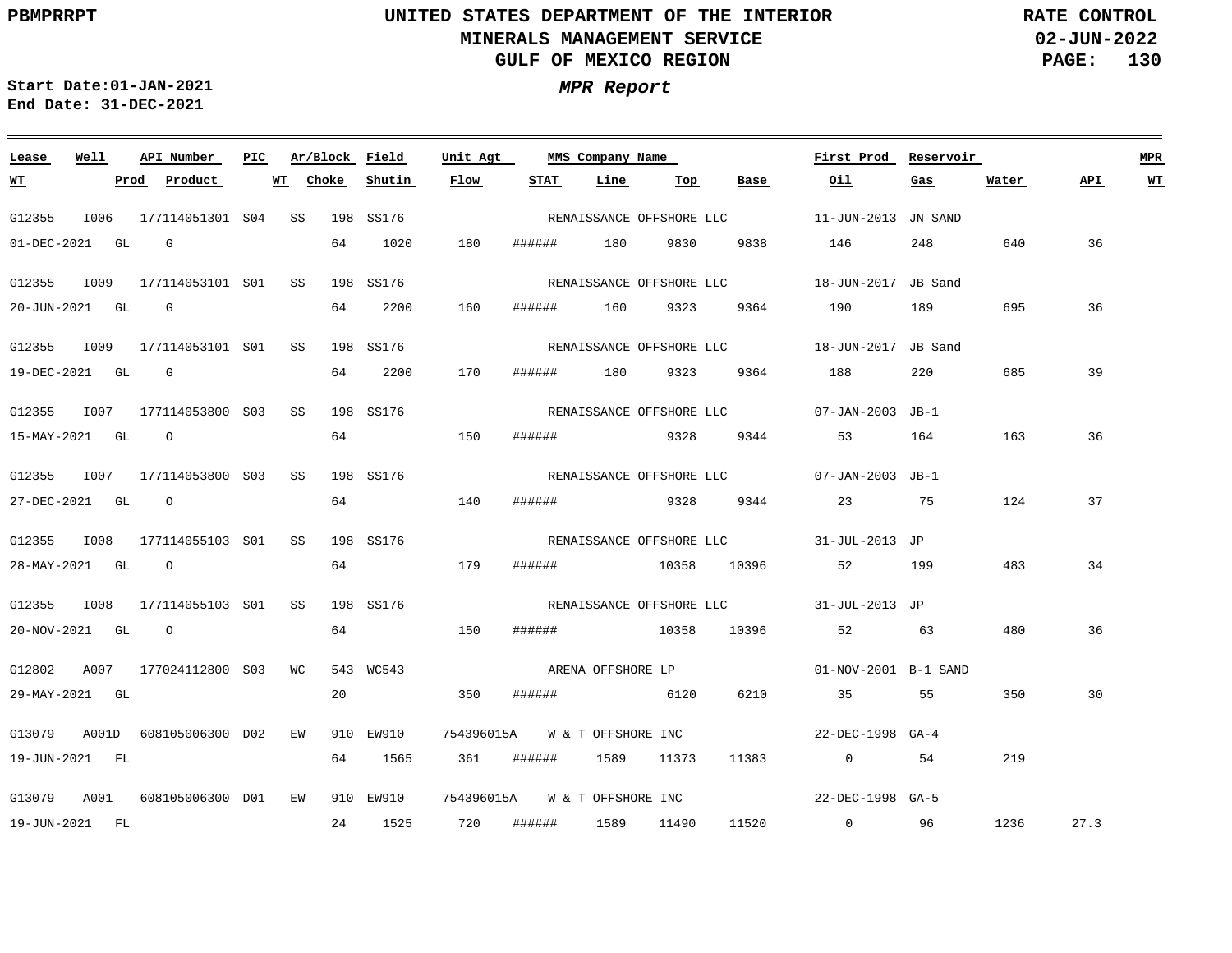**02-JUN-2022 PAGE: 131 RATE CONTROL**

**Start Date:01-JAN-2021 MPR Report End Date: 31-DEC-2021**

### **Lease Well API Number Ar/Block Field PIC MMS Company Name Unit Agt First Prod Reservoir MPR Choke Shutin Flow STAT Line Top Base Oil Water API WT WT Prod Product WT Gas** G13079 A002 608105007100 D05 EW 910 EW910 754396015A W & T OFFSHORE INC 06-JUL-2017 GA-2 995 11716 0 18-JUN-2021 FL 8 2667 ###### 1607 11708 53 0 W & T OFFSHORE INC G13081 A008 608104014600 EW S02 954 EW910 31-OCT-2016 20400' SAND 28 5529 3647 ###### 22260 43 16-JUN-2021 FL 1578 22160 353 2321 1080 ENVEN ENERGY VENTURES LLC G13084 004 608104013900 EW S01 963 EW963 29-FEB-2008 LOWER CRIS S O 64 1524 181 ###### 1081 12515 12550 1172 540 24 32 30-JUN-2021 FL G13084 004 608104013900 EW S01 963 EW963 29-FEB-2008 LOWER CRIS S ENVEN ENERGY VENTURES LLC O 64 1585 382 ###### 32 18-SEP-2021 GL 1089 12515 12550 130 570 5 G13084 001 754396014A 608105006000 EW S01 963 EW963 25-MAY-1998 U/L CRIS S R1 ENVEN ENERGY VENTURES LLC O 64 2625 846 ###### 1087 12308 274 309 25 26-JUN-2021 FL 12682 442 754396014A G13084 002 608105006800 S01 EW 963 EW963 29-JUN-1998 U/L CRIS S R2 ENVEN ENERGY VENTURES LLC 64 2011 1623 ###### 23 21-JUN-2021 FL 1096 14912 15111 661 330 135 G13084 002 608105006800 EW S01 963 EW963 754396014A 29-JUN-1998 U/L CRIS S R2 ENVEN ENERGY VENTURES LLC 19-DEC-2021 GL O 64 3462 417 ###### 1055 14912 15111 657 126 174 24 G13091 A004 608104010802 S01 EW 1003 EW958 754398001A 30-APR-2015 PB-1 Sand ENVEN ENERGY VENTURES LLC 18 22-JUN-2021 FL G 2682 1113 ###### 1210 10752 10783 444 493 87 22 754398001A ENVEN ENERGY VENTURES LLC G13091 A004 608104010802 EW 1003 EW958 S01 30-APR-2015 PB-1 Sand 19-DEC-2021 FL G 19 2796 1013 ###### 1193 10752 10783 362 629 161 20 754398001A ENVEN ENERGY VENTURES LLC G13091 A002 608105004301 S01 EW 1003 EW958 24-JUN-2004 PB-1 O 64 1598 167 ###### 1210 11290 11330 336 14 22-JUN-2021 GL 176 621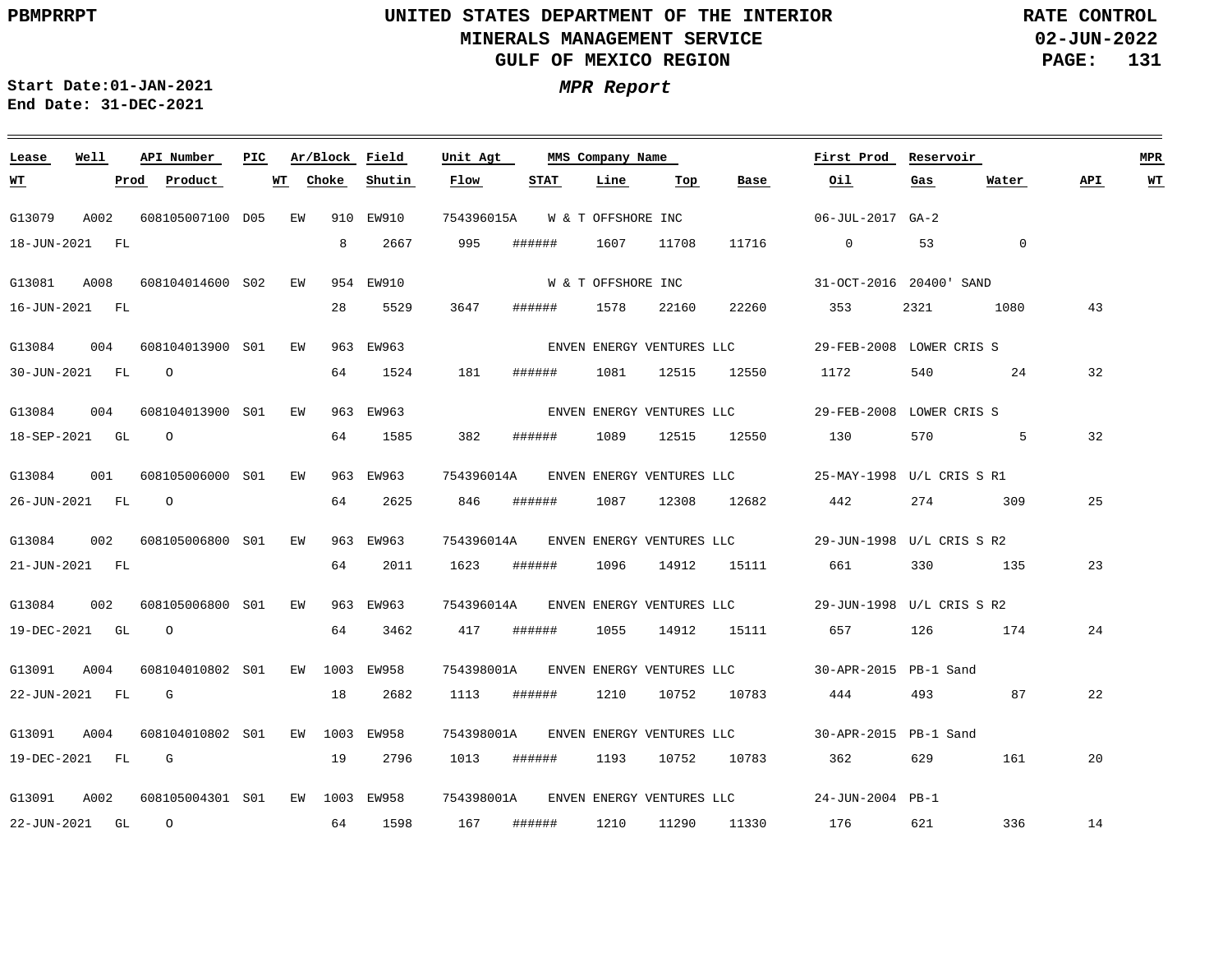**02-JUN-2022 PAGE: 132 RATE CONTROL**

<u> 1980 - Jan Barbara Barat, politik a</u>

**Start Date:01-JAN-2021 MPR Report End Date: 31-DEC-2021**

<u> 1989 - Johann Stein, marwolaethau a bhann an t-Amhair an t-Amhair an t-Amhair an t-Amhair an t-Amhair an t-A</u>

| Lease             | Well | API Number                                | PIC. |          | Ar/Block Field | Unit Agt |        | MMS Company Name             |         |                                      | First Prod                                                                                                                                                                                                                                                                                                                                                                                            | Reservoir                                                                                                                                                                                                                       |          |      | MPR       |
|-------------------|------|-------------------------------------------|------|----------|----------------|----------|--------|------------------------------|---------|--------------------------------------|-------------------------------------------------------------------------------------------------------------------------------------------------------------------------------------------------------------------------------------------------------------------------------------------------------------------------------------------------------------------------------------------------------|---------------------------------------------------------------------------------------------------------------------------------------------------------------------------------------------------------------------------------|----------|------|-----------|
| <u>WT</u>         |      | <u>Prod</u> Product                       |      | WT Choke | Shutin         | Flow     | STAT   | Line                         | Тор     | Base                                 | Oil                                                                                                                                                                                                                                                                                                                                                                                                   | Gas                                                                                                                                                                                                                             | Water    | API  | <u>WT</u> |
| G13091            | A002 | 608105004301 S01 EW 1003 EW958            |      |          |                |          |        |                              |         | 754398001A ENVEN ENERGY VENTURES LLC | 24-JUN-2004 PB-1                                                                                                                                                                                                                                                                                                                                                                                      |                                                                                                                                                                                                                                 |          |      |           |
| 19-DEC-2021 GL    |      | $\Omega$                                  |      | 64       | 1840           | 151      | ###### | 1193                         | 11290   | 11330                                | 232                                                                                                                                                                                                                                                                                                                                                                                                   | 326                                                                                                                                                                                                                             | 395      | 13   |           |
| G13363            |      | A001 608074014600 S01 GB                  |      |          | 72 GB072       |          |        | FLEXTREND DEVELOPMENT COMPAN |         |                                      | 02-MAY-1996 5200 FBB                                                                                                                                                                                                                                                                                                                                                                                  |                                                                                                                                                                                                                                 |          |      |           |
| 21-MAY-2021 GL    |      |                                           |      | 64       | 1100           | 110      | ###### | 110                          | 5232    | 5306                                 | 104 116                                                                                                                                                                                                                                                                                                                                                                                               |                                                                                                                                                                                                                                 | 44       | 43.7 |           |
|                   |      | G13606 A001 177064079800 S01 VR 379 VR380 |      |          |                |          |        | ANKOR ENERGY LLC             |         |                                      | 22-NOV-2002 EF                                                                                                                                                                                                                                                                                                                                                                                        |                                                                                                                                                                                                                                 |          |      |           |
| 26-MAY-2021 GL    |      |                                           |      | 13       |                | 60       |        | ####### 5879                 |         | 5912                                 | $\overline{\mathbf{a}}$ and $\overline{\mathbf{a}}$ and $\overline{\mathbf{a}}$ and $\overline{\mathbf{a}}$ and $\overline{\mathbf{a}}$ and $\overline{\mathbf{a}}$ and $\overline{\mathbf{a}}$ and $\overline{\mathbf{a}}$ and $\overline{\mathbf{a}}$ and $\overline{\mathbf{a}}$ and $\overline{\mathbf{a}}$ and $\overline{\mathbf{a}}$ and $\overline{\mathbf{a}}$ and $\overline{\mathbf{a}}$ a | 28                                                                                                                                                                                                                              | 106      | 37.3 |           |
|                   |      | G13606 A002 177064082801 S01 VR           |      |          | 379 VR380      |          |        | ANKOR ENERGY LLC             |         |                                      | 07-JUL-1999 TRIM AE SEG400                                                                                                                                                                                                                                                                                                                                                                            |                                                                                                                                                                                                                                 |          |      |           |
| $04$ -JUL-2021 GL |      |                                           |      | 10       | 840            | 530      | ###### |                              | 60 5671 | 5712                                 | $\overline{0}$                                                                                                                                                                                                                                                                                                                                                                                        | 298                                                                                                                                                                                                                             | $\sim$ 0 |      |           |
|                   |      | G13606 A002 177064082801 S01 VR 379 VR380 |      |          |                |          |        | ANKOR ENERGY LLC             |         |                                      | 07-JUL-1999 TRIM AE SEG400                                                                                                                                                                                                                                                                                                                                                                            |                                                                                                                                                                                                                                 |          |      |           |
|                   |      | $28 - SEP - 2021$ GL G                    |      |          | 7 1375         | 523      |        | ####### 60 5671              |         | 5712                                 | $\overline{0}$                                                                                                                                                                                                                                                                                                                                                                                        | 180                                                                                                                                                                                                                             | $\sim$ 0 |      |           |
|                   |      | G13606 A004 177064082902 S01 VR 379 VR380 |      |          |                |          |        | ANKOR ENERGY LLC             |         |                                      | 31-DEC-2010 EF SEG 700                                                                                                                                                                                                                                                                                                                                                                                |                                                                                                                                                                                                                                 |          |      |           |
| 07-JUL-2021 GL    |      |                                           |      | 128      |                | 73       | ###### | 4605                         |         | 4690                                 | 158                                                                                                                                                                                                                                                                                                                                                                                                   |                                                                                                                                                                                                                                 | 165 833  | 34   |           |
|                   |      | G13606 A004 177064082902 S01 VR 379 VR380 |      |          |                |          |        | ANKOR ENERGY LLC             |         |                                      | 31-DEC-2010 EF SEG 700                                                                                                                                                                                                                                                                                                                                                                                |                                                                                                                                                                                                                                 |          |      |           |
| 25-SEP-2021 GL 0  |      |                                           |      | 9        |                | 71       |        | ####### 4605                 |         | 4690                                 | 120                                                                                                                                                                                                                                                                                                                                                                                                   | 170 — 170 — 170 — 170 — 170 — 170 — 170 — 170 — 170 — 170 — 170 — 171 — 171 — 172 — 172 — 172 — 173 — 174 — 175 — 176 — 177 — 177 — 177 — 177 — 177 — 177 — 177 — 177 — 177 — 177 — 177 — 177 — 177 — 177 — 177 — 177 — 177 — 1 | 631      | 34   |           |
| G13606            |      | A005 177064083301 S01 VR                  |      |          | 379 VR380      |          |        | ANKOR ENERGY LLC             |         |                                      | 31-DEC-2010 EF R2                                                                                                                                                                                                                                                                                                                                                                                     |                                                                                                                                                                                                                                 |          |      |           |
| 26-MAY-2021 GL    |      | $\circ$                                   |      | 59       |                | 149      | ###### | 4912                         |         | 5006                                 | 125 45                                                                                                                                                                                                                                                                                                                                                                                                |                                                                                                                                                                                                                                 | 1123     | 37   |           |
|                   |      | G13606 A005 177064083301 S01 VR           |      |          | 379 VR380      |          |        | ANKOR ENERGY LLC             |         |                                      | 31-DEC-2010 EF R2                                                                                                                                                                                                                                                                                                                                                                                     |                                                                                                                                                                                                                                 |          |      |           |
| 16-JUN-2021 GL    |      |                                           |      | 59       |                | 110      |        | ####### 4912                 |         | 5006                                 | 114                                                                                                                                                                                                                                                                                                                                                                                                   | 80                                                                                                                                                                                                                              | 1026     | 37.4 |           |
|                   |      | G13662 A003 177244087401 S01 MP           |      |          | 283 MP283      |          |        | W & T OFFSHORE INC           |         |                                      | 31-MAR-2009 CRIS I                                                                                                                                                                                                                                                                                                                                                                                    |                                                                                                                                                                                                                                 |          |      |           |
| 21-JUN-2021 FL    |      |                                           |      |          | 14 3040        | 903      |        | ####### 0 15700              |         | 15770                                | 62 198                                                                                                                                                                                                                                                                                                                                                                                                |                                                                                                                                                                                                                                 | 693      | 36.2 |           |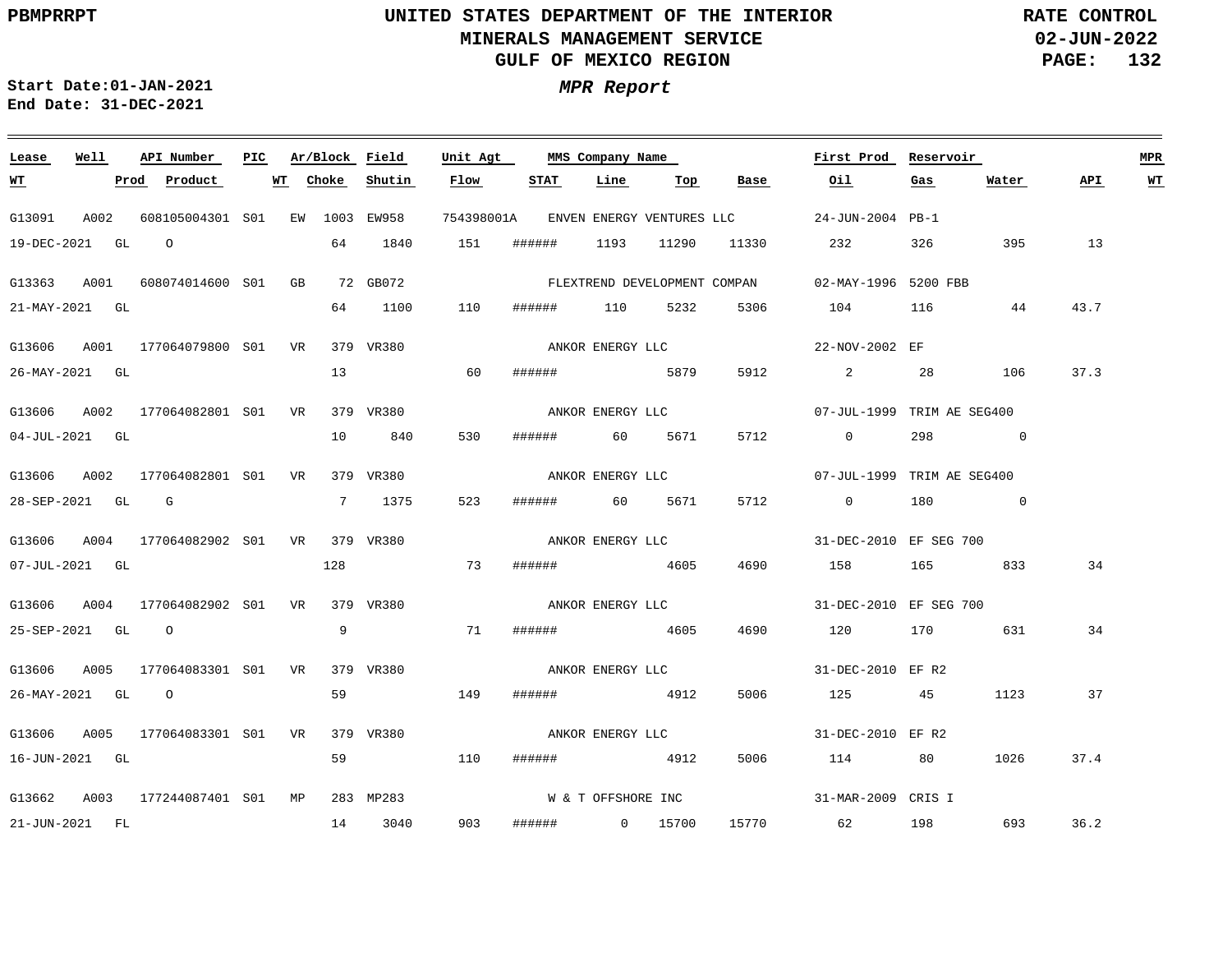**02-JUN-2022 PAGE: 133 RATE CONTROL**

 $\equiv$ 

**Start Date:01-JAN-2021 MPR Report End Date: 31-DEC-2021**

<u> 1989 - Johann Stein, marwolaethau a bhann an t-Amhair an t-Amhair an t-Amhair an t-Amhair an t-Amhair an t-A</u>

| Lease          | Well | API Number                                | PIC | Ar/Block Field |                | Unit Agt   |        | MMS Company Name    |            |       | First Prod                                      | Reservoir                                                                                                                                                                                                                       |                |      | MPR       |
|----------------|------|-------------------------------------------|-----|----------------|----------------|------------|--------|---------------------|------------|-------|-------------------------------------------------|---------------------------------------------------------------------------------------------------------------------------------------------------------------------------------------------------------------------------------|----------------|------|-----------|
| <u>WT</u>      |      | Prod Product                              |     | WT Choke       | Shutin         | Flow       | STAT   | Line                | Тор        | Base  | Oil                                             | $\frac{Gas}{2}$                                                                                                                                                                                                                 | Water          | API  | <b>WT</b> |
| G13672         | A002 | 608164034200 S04 VK 734 VK734             |     |                |                |            |        | W & T OFFSHORE INC  |            |       | 08-MAR-2010 DISC 12                             |                                                                                                                                                                                                                                 |                |      |           |
| 12-JUN-2021 FL |      |                                           |     | 18             | 4803           | 1363       |        | ###### 1205 10942   |            | 10980 | 47                                              | 323 and $\overline{a}$                                                                                                                                                                                                          | 56             | 37.1 |           |
| G13928         |      | A001 177154111500 S06 ST                  |     |                | 30 ST030       |            |        |                     |            |       | TALOS ENERGY OFFSHORE LLC 31-JUL-2020 P-57 Sand |                                                                                                                                                                                                                                 |                |      |           |
| 26-JUN-2021 GL |      |                                           |     | 13             | $\overline{0}$ | 680        | ###### | 1200                | 6539       | 6546  | 207                                             | 99 — 100 — 100 — 100 — 100 — 100 — 100 — 100 — 100 — 100 — 100 — 100 — 100 — 100 — 100 — 100 — 100 — 100 — 100 — 100 — 100 — 100 — 100 — 100 — 100 — 100 — 100 — 100 — 100 — 100 — 100 — 100 — 100 — 100 — 100 — 100 — 100 — 10 | 218            | 28.5 |           |
|                |      | G13938 A005 177164031901 S01 ST           |     |                | 229 ST228      |            |        | W & T OFFSHORE INC  |            |       | 31-MAR-2005 BN-1(A-5) SAND                      |                                                                                                                                                                                                                                 |                |      |           |
| 12-JUN-2021 FL |      |                                           |     | 16             | 2000           | 225        |        | ###### 260 8830     |            | 8850  | $1$ 4 0                                         |                                                                                                                                                                                                                                 |                | 28.2 |           |
|                |      | G13938 A006 177164032100 S01 ST           |     |                | 229 ST228      |            |        | W & T OFFSHORE INC  |            |       | 31-MAR-2005 BN UPR B (A-4) SD                   |                                                                                                                                                                                                                                 |                |      |           |
| 16-MAY-2021 FL |      |                                           |     | 17             | 2200           | 650        | ###### | 245 8848            |            | 9061  | 184                                             |                                                                                                                                                                                                                                 | 319            | 24.5 |           |
|                |      | G13964 E001 177244093800 S01 MP 122 MP133 |     |                |                |            |        | ARENA OFFSHORE LP   |            |       | 30-SEP-2018 5200' Sand                          |                                                                                                                                                                                                                                 |                |      |           |
| 15-JUN-2021 FL |      |                                           |     | 64             | 1390           | 900        |        | ####### 874 6080    |            | 6090  | $\overline{0}$                                  | 7253                                                                                                                                                                                                                            | $\overline{0}$ |      |           |
|                |      | G13988 A008 608164030400 S01 VK 742 VK742 |     |                |                | 754396003A |        | CHEVRON USA INC     |            |       | 23-FEB-2002 J1-UP/LW                            |                                                                                                                                                                                                                                 |                |      |           |
| 31-DEC-2021 GL |      | <b>G</b>                                  |     | 128            | 945            | 71         |        | ####### 58 22584    |            | 22855 | 231                                             | 2352 and 2352                                                                                                                                                                                                                   | 8              | 33   |           |
|                |      | G13997 004 608174127400 S01 MC 29 MC029   |     |                |                |            |        | TALOS PETROLEUM LLC |            |       | 30-NOV-2014 M83A FB 1                           |                                                                                                                                                                                                                                 |                |      |           |
| 13-MAY-2021 FL |      |                                           |     | 33             | $\sim$ 0       | 1356       | ###### |                     | 2607 9858  | 9988  | 1258 1920                                       |                                                                                                                                                                                                                                 | 1050           | 31   |           |
|                |      | G13997 005 608174127500 S01 MC            |     |                | 29 MC029       |            |        | TALOS PETROLEUM LLC |            |       | 31-DEC-2014 M83A FB 3                           |                                                                                                                                                                                                                                 |                |      |           |
| 13-MAY-2021 FL |      |                                           |     | 36             | 3081           | 1412       | ###### | 2577 9978           |            | 10064 | 3146                                            | 3825 389                                                                                                                                                                                                                        | 91             | 33   |           |
|                |      | G13997 006 608174130900 S01 MC            |     |                | 29 MC029       |            |        | TALOS PETROLEUM LLC |            |       | 31-AUG-2019 M83A FB 3                           |                                                                                                                                                                                                                                 |                |      |           |
| 11-MAY-2021 FL |      |                                           |     | 30             | $\overline{0}$ | 589        | ###### |                     | 2579 10115 | 10236 | 895 — 1                                         | 1176 — 1176 — 117                                                                                                                                                                                                               | 34             |      |           |
|                |      |                                           |     |                |                |            |        |                     |            |       |                                                 |                                                                                                                                                                                                                                 |                |      |           |
|                |      | G13997 007 608174132401 S01 MC            |     |                | 29 MC029       |            |        | TALOS PETROLEUM LLC |            |       | 23-FEB-2016 M83A FB 3                           |                                                                                                                                                                                                                                 |                |      |           |
| 11-MAY-2021 FL |      |                                           |     | 33             | $\overline{0}$ | 734        |        | ###### 1813 10932   |            | 11040 | 1020 1348 495                                   |                                                                                                                                                                                                                                 |                | 35   |           |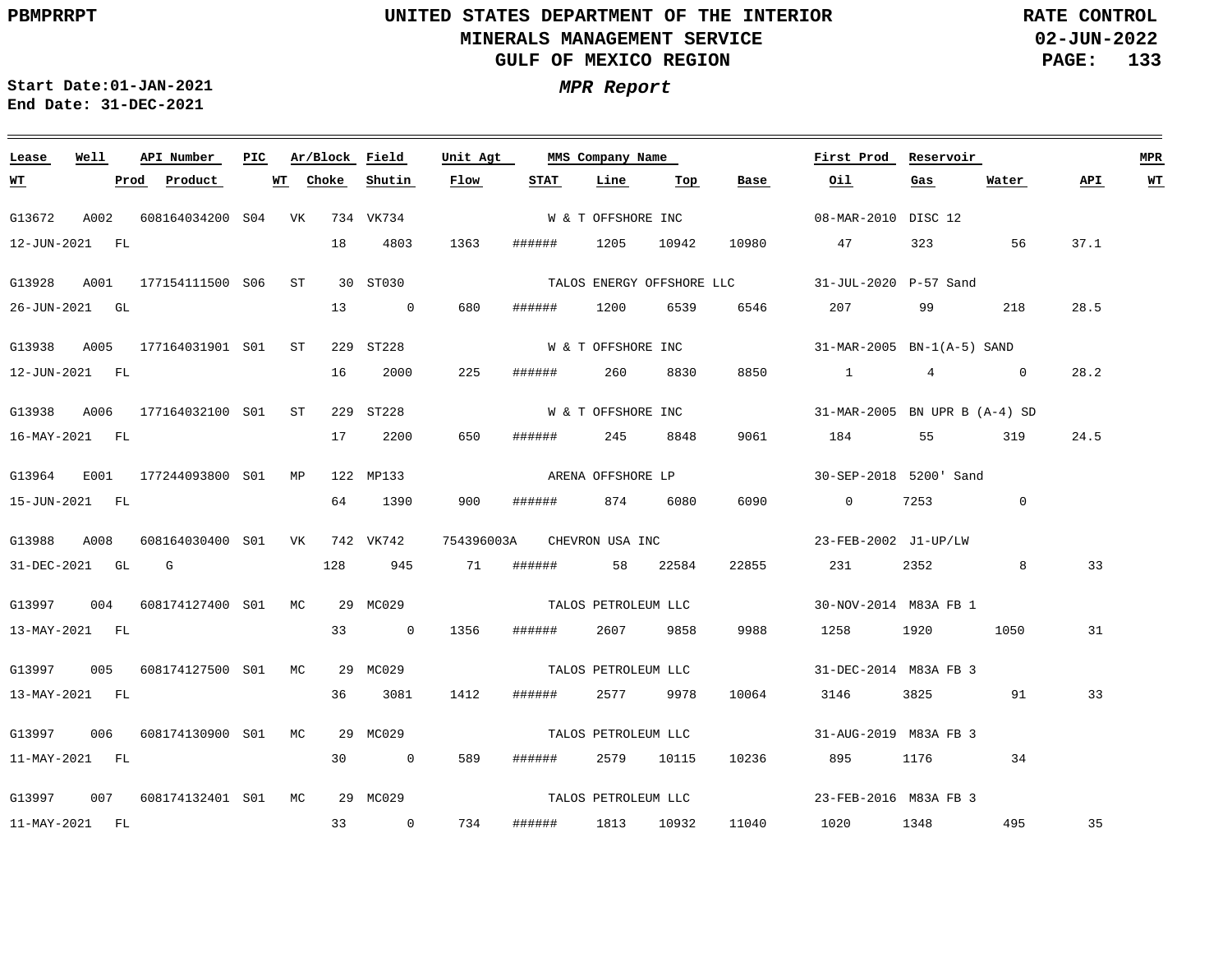**02-JUN-2022 PAGE: 134 RATE CONTROL**

 $\equiv$ 

**Start Date:01-JAN-2021 MPR Report End Date: 31-DEC-2021**

| Lease            | Well | API Number                       | PIC |    | Ar/Block Field |                        | Unit Agt |        | MMS Company Name            |      |       | First Prod                | Reservoir      |                | <b>MPR</b> |           |
|------------------|------|----------------------------------|-----|----|----------------|------------------------|----------|--------|-----------------------------|------|-------|---------------------------|----------------|----------------|------------|-----------|
| <u>WT</u>        |      | Prod Product                     |     | WT | Choke          | Shutin                 | Flow     | STAT   | Line                        | Top  | Base  | Oil                       | Gas            | Water          | API.       | <u>WT</u> |
| G14221           | B002 | 608074018401 S01 GB 172 GB171    |     |    |                |                        |          |        | SHELL OFFSHORE INC.         |      |       | 28-JAN-1999 N RM          |                |                |            |           |
|                  |      | 29-APR-2021 FL G                 |     |    |                | 12 3610                | 1359     |        | ###### 1276 13342           |      | 13468 | 24                        | 842            | 336            | 43.8       |           |
| G14221 B003      |      | 608074019700 S02 GB              |     |    |                | 172 GB171              |          |        | SHELL OFFSHORE INC.         |      |       | 05-JUN-2010 N RC          |                |                |            |           |
| 10-APR-2021 FL 0 |      |                                  |     |    |                | 12                     | 1438     | ###### | 12440                       |      |       | 12478 23                  | 70 281         |                |            |           |
|                  |      | G14224 PS006 608074032103 S01 GB |     |    |                | 216 GB260              |          |        | 754391010A HESS CORPORATION |      |       | 06-MAR-2018 DISCA0/DISCB  |                |                |            |           |
|                  |      | $21 - \text{MAY} - 2021$ FL G    |     |    |                | 57 9680                | 7037     |        | ###### 1331 17602           |      |       | 18400 2767 11746 2278     |                |                | 37         |           |
|                  |      | G14342 A001 177024107100 S11 WC  |     |    |                | 544 WC543              |          |        | ARENA OFFSHORE LP           |      |       | 31-JAN-2016 B-1 LU/B-1 LL |                |                |            |           |
| 29-MAY-2021 GL   |      |                                  |     |    |                | 48 230                 |          | ###### | 5288                        |      |       | 5555 60                   | 480 525        |                | 40         |           |
|                  |      | G14342 A001 177024107100 S11 WC  |     |    |                | 544 WC543              |          |        | ARENA OFFSHORE LP           |      |       | 31-JAN-2016 B-1 LU/B-1 LL |                |                |            |           |
| 10-NOV-2021 GL 0 |      |                                  |     |    |                | 34                     | 320      |        | ####### 5288                |      | 5555  | 71                        | 490 572        |                | 41         |           |
|                  |      | G14342 A003 177024108701 S02 WC  |     |    |                | 544 WC543              |          |        | ARENA OFFSHORE LP           |      |       | 31-JUL-2017 6000 Arena    |                |                |            |           |
| 12-JUN-2021 GL   |      |                                  |     |    |                | 29                     | 500      |        | ####### 5120                |      | 5205  | 282                       | 166 761        |                | 41         |           |
|                  |      | G14342 A003 177024108701 S02 WC  |     |    |                | 544 WC543              |          |        | ARENA OFFSHORE LP           |      |       | 31-JUL-2017 6000 Arena    |                |                |            |           |
|                  |      | 07-NOV-2021 GL O                 |     |    |                | 34 and $\overline{34}$ | 280      |        | ####### 5120                |      | 5205  | 118 109                   |                | 1196           | 42         |           |
|                  |      | G14342 A004 177024109102 S01 WC  |     |    |                | 544 WC543              |          |        | ARENA OFFSHORE LP           |      |       | 31-JUL-2017 B-7 SAND      |                |                |            |           |
| 29-MAY-2021 GL   |      |                                  |     |    |                | 52                     | 150      | ###### | 6830                        |      | 6876  | $\overline{0}$            | 275 0          |                |            |           |
|                  |      | G14342 A004 177024109102 S01 WC  |     |    |                | 544 WC543              |          |        | ARENA OFFSHORE LP           |      |       | 31-JUL-2017 B-7 SAND      |                |                |            |           |
| 06-NOV-2021 GL 0 |      |                                  |     |    |                | 28 190                 |          |        | ###### 6830                 |      | 6876  | 130                       | 57 — 17        | 18             | 26         |           |
|                  |      |                                  |     |    |                |                        |          |        |                             |      |       |                           |                |                |            |           |
|                  |      | G14342 A006 177024110804 S02 WC  |     |    |                | 544 WC543              |          |        | ARENA OFFSHORE LP           |      |       | 31-MAR-2018 4600 SAND     |                |                |            |           |
| 12-JUN-2021 FL   |      |                                  |     |    |                | 18 920                 | 560      |        | ###### 150                  | 5062 |       | 5194 65                   | 523 and $\sim$ | $\overline{2}$ | 44         |           |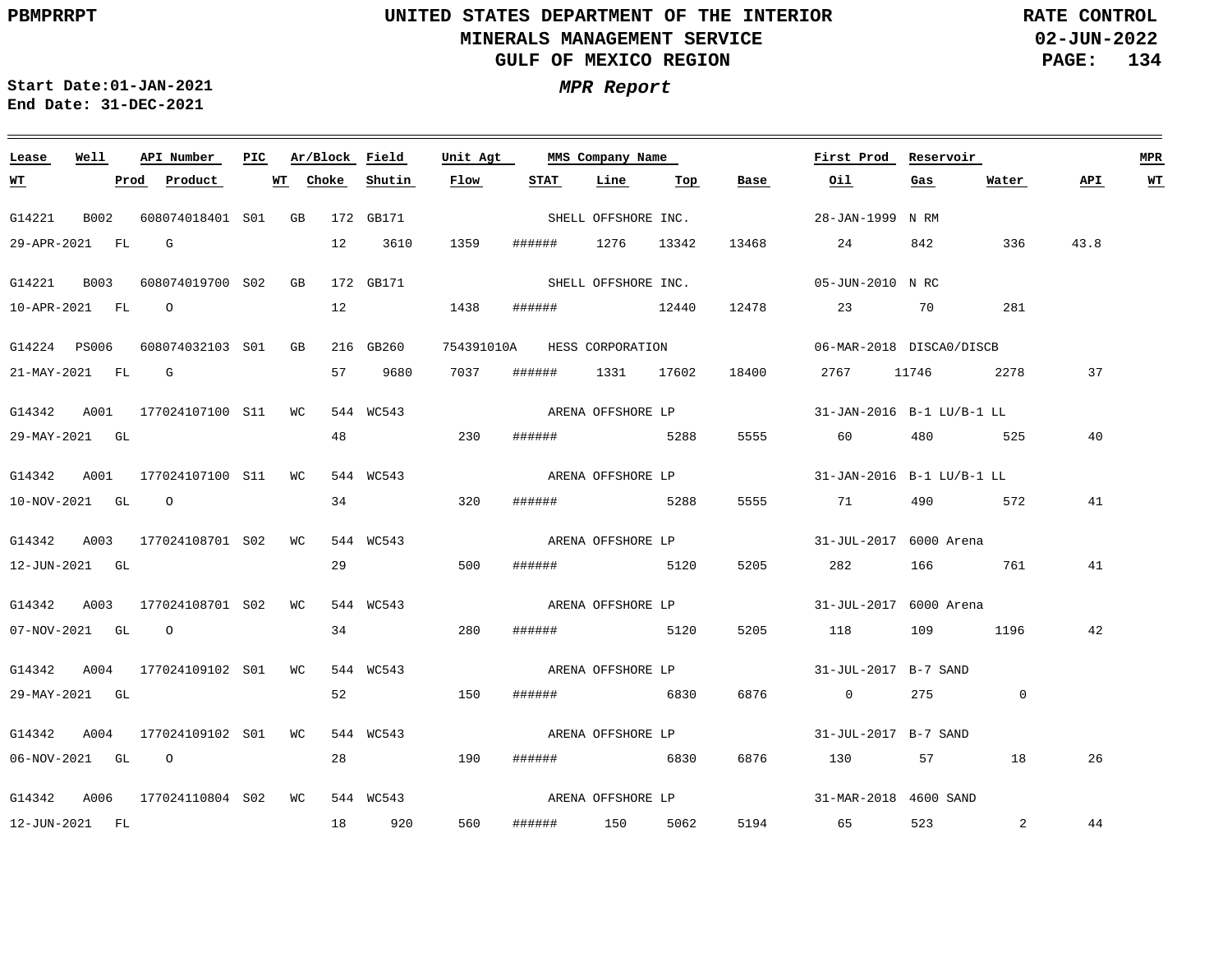**02-JUN-2022 PAGE: 135 RATE CONTROL**

**Start Date:01-JAN-2021 MPR Report End Date: 31-DEC-2021**

### <u> 1989 - Andrea Barbara, Amerikaansk politiker (d. 1989)</u> **Lease Well API Number Ar/Block Field Unit Agt PIC MMS Company Name First Prod Reservoir MPR Choke Shutin Flow STAT Line Top API WT WT Prod Product WT Base Oil Gas Water** ARENA OFFSHORE LP G14342 A006 177024110804 S02 WC 544 WC543 31-MAR-2018 4600 SAND 5194 09-NOV-2021 FL G 30 820 195 ###### 165 5062 118 240 19 46 ARENA OFFSHORE LP G14342 A009 177024118201 S02 WC 544 WC543 31-OCT-2018 B-4 Sand 18 600 37 13-JUN-2021 FL ###### 6294 6410 339 196 96 ARENA OFFSHORE LP G14342 A009 177024118201 S02 WC 544 WC543 31-OCT-2018 B-4 Sand 20 36 11-NOV-2021 FL O 360 ###### 6294 6410 429 285 242 G14342 A012 177024183800 S01 WC 544 WC543 31-MAR-2017 3900 Hicks ARENA OFFSHORE LP 1215 0  $\overline{0}$ 07-APR-2021 FL 64 1240 ###### 1050 4570 4720 0 413 ARENA OFFSHORE LP G14342 A012 177024183800 S01 WC 544 WC543 31-MAR-2017 3900 Hicks 482 85 23 06-NOV-2021 FL G 16 820 685 ###### 160 4570 4720 138 G14342 A011 177024183902 S02 WC 544 WC543 31-JUL-2018 B-1 SAND ARENA OFFSHORE LP 52 159 38 12-JUN-2021 GL ###### 6036 6078 6 37 15 G14585 A002 177244084800 S05 MP 264 MP265 17-JUN-2019 10500' Sand RENAISSANCE OFFSHORE LLC 04-APR-2021 FL G 30 3028 2505 ###### 1080 10708 10728 0 144 885 51 G14585 A003 177244087801 S06 MP 264 MP265 29-DEC-2019 10700' Sand RENAISSANCE OFFSHORE LLC 6 31-MAR-2021 FL O 581 ###### 11361 11380 0 170 522 G14653 P006 608174125401 S01 MC 766 MC807 754393012A SHELL OFFSHORE INC. 07-NOV-2018 O2 17-APR-2021 GL O 159 983 ###### 23824 26302 5633 7690 4933 25.2 G14658 TD001 608174095302 S01 MC 822 MC778 754398003A BP EXPLORATION & PRODUCTION 30-NOV-2008 BROWN 2U/2AL/2BL/3U/3L 40 25-FEB-2021 FL 7534 ###### 22988 23738 7237 7114 8972 34.2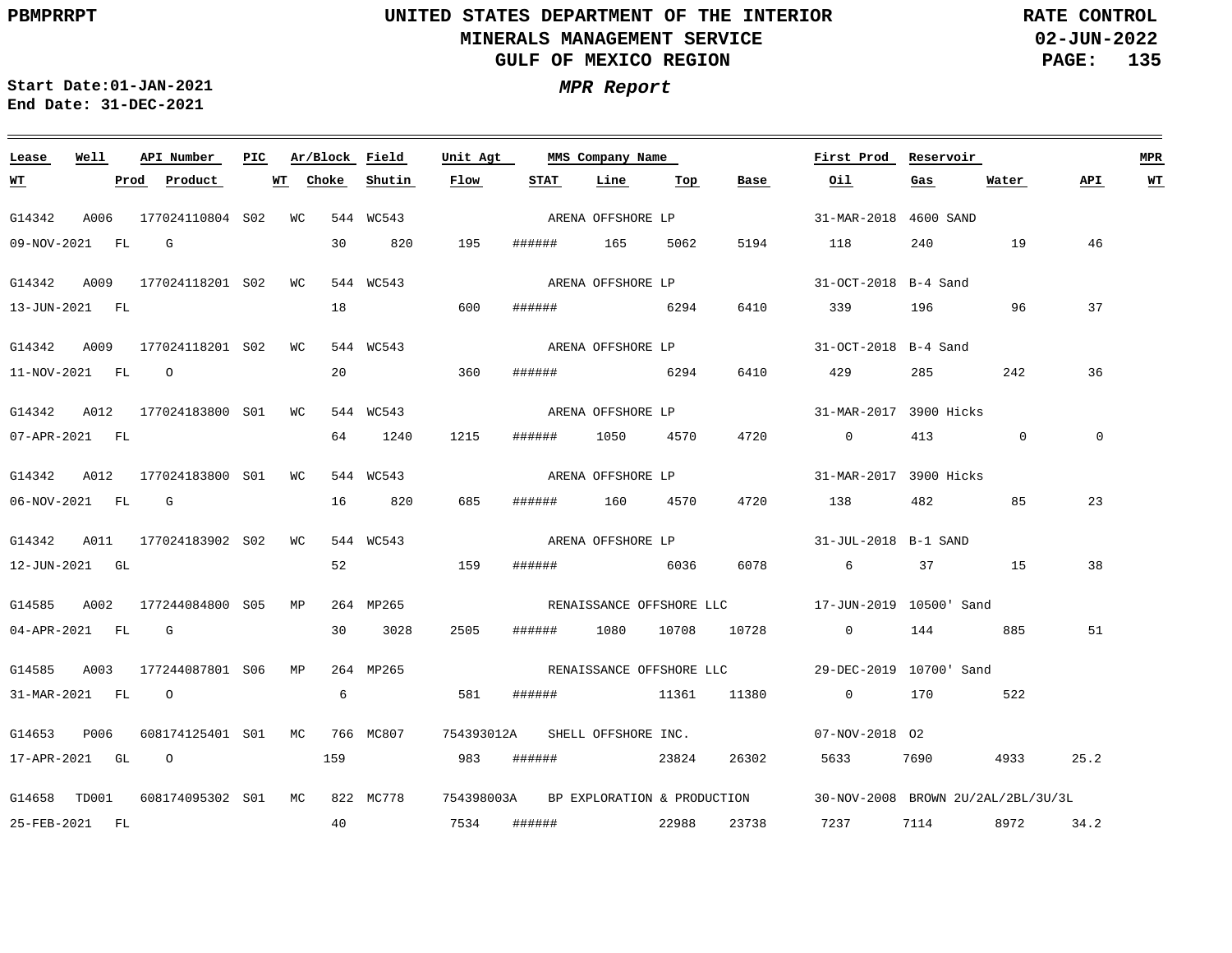<u> 1989 - Johann Stoff, deutscher Stoff, der Stoff, der Stoff, der Stoff, der Stoff, der Stoff, der Stoff, der S</u>

**02-JUN-2022 PAGE: 136 RATE CONTROL**

**Start Date:01-JAN-2021 MPR Report End Date: 31-DEC-2021**

### G14658 TD001 G14658 TA002 G14658 TA003 G14658 TA001 G14658 TA001 G14658 TA007 G14658 TA006 G14658 TA009 G14658 TA009 G14658 TA010 **Lease Well** 608174095302 MC S01 608174098601 MC S01 608174098900 S02 608174099800 S01 608174099800 S01 608174101101 S01 608174101401 S02 608174103000 S01 608174103000 S01 608174104800 MC S01**API Number Ar/Block Field PIC MMS Company Name**  $MC$  $MC$  $MC$  $MC$  $M<sup>C</sup>$ MC  $MC$  822 MC778 822 MC778 822 MC778 822 MC778 822 MC778 822 MC778 822 MC778 822 MC778 822 MC778 822 MC778 754398003A 754398003A 754398003A 754398003A 754398003A 754398003A 754398003A 754398003A 754398003A 754398003A **Unit Agt**  30-NOV-2008 BROWN 2U/2AL/2BL/3U/3L 30-NOV-2004 BROWN 2U/2AL/2BL/3U/3L 28-FEB-2010 BROWN 2U/2AL/2BL/3U/3L 31-MAR-2010 BROWN 2U/2AL/2BL/3U/3L 31-MAR-2010 BROWN 2U/2AL/2BL/3U/3L 03-MAR-2014 PEACH C/D/E/F/G 31-MAR-2018 BROWN 2U/2AL/2BL/3U/3L 31-MAY-2017 BROWN 2U/2AL/2BL/3U/3L 31-MAY-2017 BROWN 2U/2AL/2BL/3U/3L 31-MAY-2019 BROWN 2U/2AL/2BL/3U/3L **First Prod Reservoir MPR** 25-AUG-2021 FL 16-JAN-2021 FL 07-JUN-2021 FL 08-FEB-2021 FL 07-AUG-2021 FL 08-MAR-2021 FL 11-MAR-2021 FL 28-MAR-2021 FL 29-DEC-2021 FL 11-FEB-2021 FL **WT Prod Product WT**  $\Omega$ O O  $\Omega$ 41 23 35 53 31 60 84 28 24 36 **Choke Shutin** 7195 6092 7148 5779 6640 6481 4293 5448 5872 7571 **Flow** ###### ###### ###### ###### ###### ###### ###### ###### ###### ###### **STAT Line** 22988 23176 22350 23228 23228 25403 23284 23791 23791 23030 **Top** 23738 23286 22722 23705 23705 26710 23558 24005 24005 23602 **Base** 5146 1134 383 3546 1942 21911 16329 1701 1169 5625 **Oil** 4631 1199 728 3485 1747 12105 11466 1523 831 5135 **Gas** 14958 2880 9328 10828 6475  $\overline{2}$ 1692 2042 1877 5938 **Water** 34 31.6 34.2 34.2 34 30.9 34.2 27.2 27 31 **API WT** BP EXPLORATION & PRODUCTION BP EXPLORATION & PRODUCTION BP EXPLORATION & PRODUCTION BP EXPLORATION & PRODUCTION BP EXPLORATION & PRODUCTION BP EXPLORATION & PRODUCTION BP EXPLORATION & PRODUCTION BP EXPLORATION & PRODUCTION BP EXPLORATION & PRODUCTION BP EXPLORATION & PRODUCTION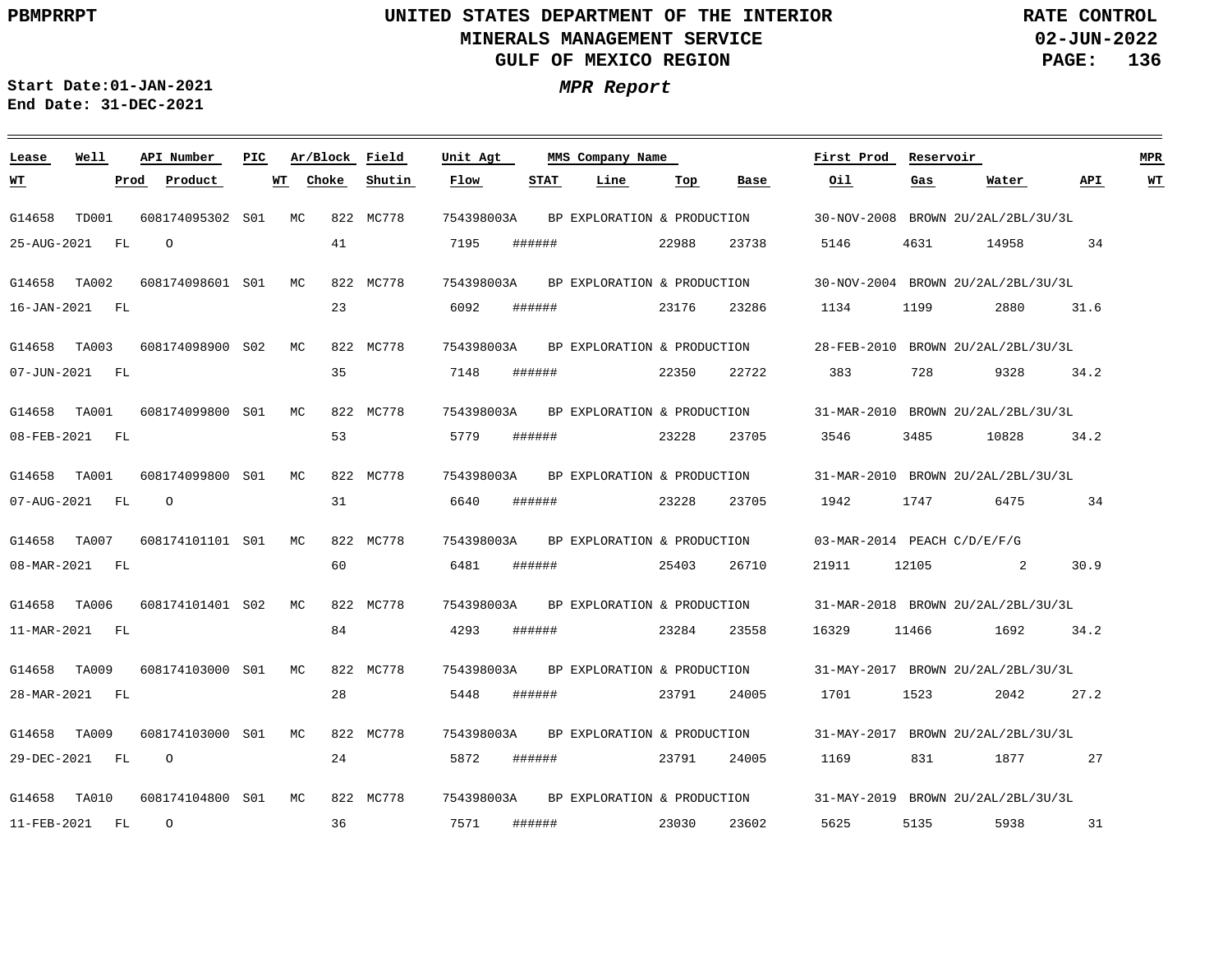**02-JUN-2022 PAGE: 137 RATE CONTROL**

**Start Date:01-JAN-2021 MPR Report End Date: 31-DEC-2021**

### <u> 1989 - Andrea Station Barbara, amerikan personal di sebagai personal di sebagai personal di sebagai personal</u> **Lease Well API Number Ar/Block Field PIC MMS Company Name Unit Agt First Prod Reservoir MPR Shutin Flow STAT Line Top Oil Water API WT Prod Product WT Choke Base Gas WT** 754398003A BP EXPLORATION & PRODUCTION G14658 TD003 608174132800 S01 MC 822 MC778 30-JUN-2020 PEACH C/D/E 35 29-MAR-2021 FL 7577 ###### 25783 26217 9312 4854 1 34.2 G14658 TD003 608174132800 S01 MC 822 MC778 754398003A 30-JUN-2020 PEACH C/D/E BP EXPLORATION & PRODUCTION O 44 6977 ###### 34 29-SEP-2021 FL 25783 26217 10637 6152 481 G14658 TD002 608174132900 S01 MC 822 MC778 754398003A 31-JAN-2017 BROWN 2U/2AL/2BL/3U/3L BP EXPLORATION & PRODUCTION 999 7544 ###### 26-FEB-2021 FL 23431 24087 13308 10651 7682 34.2 G14658 TD002 608174132900 S01 MC 822 MC778 754398003A 31-JAN-2017 BROWN 2U/2AL/2BL/3U/3L BP EXPLORATION & PRODUCTION 51 22-NOV-2021 FL O 7595 ###### 23431 24087 12545 7111 8445 34 G14658 TD004 608174133000 S01 MC 822 MC778 754398003A 18-FEB-2018 PEACH C/D/E/F/G BP EXPLORATION & PRODUCTION O 42 7176 ###### 15-FEB-2021 FL 25320 25902 13781 7159 1 26 G14658 TK001 608174143700 S01 MC 822 MC778 754398003A 23-SEP-2021 ######################## BP EXPLORATION & PRODUCTION  $\overline{0}$ .88 11-OCT-2021 FL O 12 7606 ###### ##### ##### 17578 12263 0 32 G14668 A017 608114045202 S01 GC 108 GC065 754399006A 30-APR-2010 J1/J2/J3/J4 RB QUARTERNORTH ENERGY LLC 30 21-DEC-2021 FL O 114 ###### 14196 14341 479 464 61 24.7 G15276 003 177114133502 S03 SS 76 SS058 31-AUG-2019 Big A-3 Upper Sand TALOS THIRD COAST LLC 10133 61.5 23-FEB-2021 FL 23 0 1527 ###### 2298 10115 49 4450 324 FIELDWOOD ENERGY OFFSHORE LL G15277 A002D 177114134300 D02 SS 79 SS078 14-AUG-2002 TEX 3 SAND 04-OCT-2021 FL O 16 735 ###### 9235 9252 135 124 408 46.8 FIELDWOOD ENERGY OFFSHORE LL G15277 A002 177114134300 D07 SS 79 SS078 05-NOV-2019 BUL-1 G 510 60 04-OCT-2021 FL 10 1410 ###### 802 8132 8145 97 126 120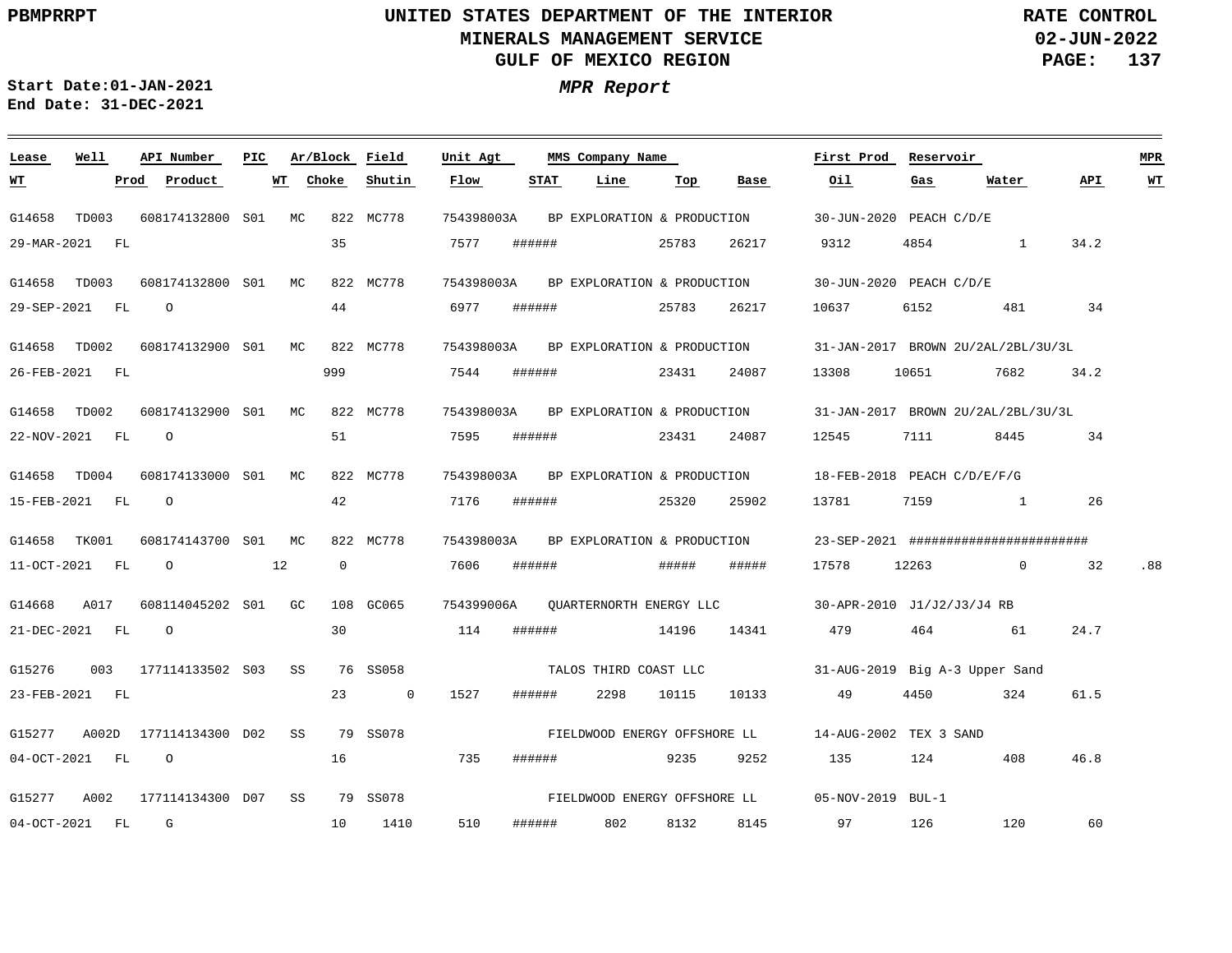**02-JUN-2022 PAGE: 138 RATE CONTROL**

**Start Date:01-JAN-2021 MPR Report End Date: 31-DEC-2021**

### G15545 A004 608114024501 S01 GC 112 GC112 G15545 A002 608115012702 S01 GC 112 GC112 G15546 A003 608115013100 S01 GC 113 GC112 G15563 001 608114023102 S01 GC 237 GC236 G15563 004 608114025203 S01 GC 237 GC236 G15563 005 608114058801 S01 GC 237 GC236 G15565 GL005 608114056202 S01 GC 248 GC205 G15565 GL005 608114056202 S01 GC 248 GC205 G15565 GL008 G15565 GL008 608114061800 S01 GC 248 GC205 **Lease Well API Number Ar/Block** 608114061800 S01 GC 248 GC205 **Field Unit Agt First Prod Reservoir MPR PIC MMS Company Name** 31-AUG-2016 S10B SD RES MARUBENI OIL & GAS USA LLC 21-AUG-2014 T Sand MARUBENI OIL & GAS USA LLC 31-OCT-1999 S10A2SD RES A MARUBENI OIL & GAS USA LLC 13-MAY-2004 B-4 GRABEN EAST 31-MAR-2015 B3L/B4 30-APR-2013 B-4 SAND 28-FEB-2019 J Sand ENVEN ENERGY VENTURES LLC 28-FEB-2019 J Sand ENVEN ENERGY VENTURES LLC 31-MAY-2015 G2/H RA ENVEN ENERGY VENTURES LLC 31-MAY-2015 G2/H RA ENVEN ENERGY VENTURES LLC 15-FEB-2021 FL 15-FEB-2021 FL 15-FEB-2021 FL 29-JUN-2021 FL 30-JUN-2021 FL 30-JUN-2021 FL 28-JUN-2021 FL O 28-DEC-2021 FL 28-JUN-2021 FL O 28-DEC-2021 FL O **WT Prod Product WT** O 111 119 3052 124 999 100 42 63 5364 63 5527 115 3230 1706 ###### 366 15326 16242 115 3606 **Choke** 2742 2617 1631 ###### 1631 15196 15338 218 475 0 3579 3348 0 3429 **Shutin** 1615 ###### 1613 17472 17614 1613 ###### 1621 16900 16990 147 372 2783 34.1 1615 ###### 16876 16954 2291 3131 4549 31.5 3511 ###### 366 15512 15590 4250 2775 993 32 3738 1896 **Flow** ###### 5986 15794 15902 206 349 3460 ###### 4164 18066 ###### 1604 15512 15590 3600 2490 ###### 1604 15326 16242 **STAT Line Top** 18168 469 838 **Base Oil** 560 1108 5922 35.2 2920 1565 585 2430 2150 374 **Gas** 2894 35.1 2486 1957 **Water** 30.8 30.8 31 32 31 **API WT** TALOS ERT LLC TALOS ERT LLC TALOS ERT LLC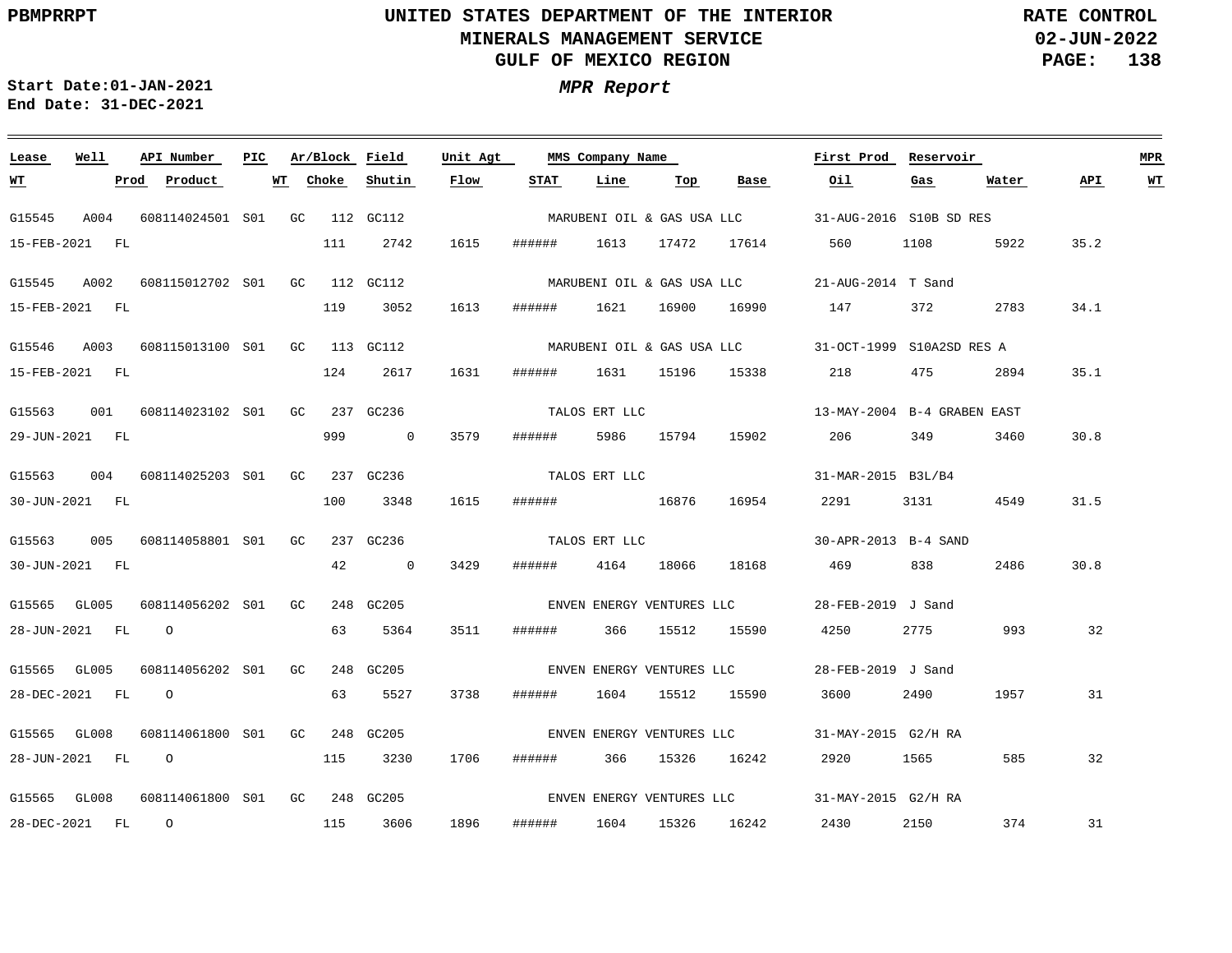**Lease Well**

## **UNITED STATES DEPARTMENT OF THE INTERIOR MINERALS MANAGEMENT SERVICE GULF OF MEXICO REGION**

**02-JUN-2022 PAGE: 139 RATE CONTROL**

<u> 1980 - Jan Barat, politik amerikan politik (</u>

**First Prod Reservoir MPR**

**Start Date:01-JAN-2021 MPR Report End Date: 31-DEC-2021**

### **API Number Ar/Block Field Unit Agt PIC MMS Company Name Flow STAT Line Top**

| <u> WТ</u>   | Prod           | Product             | WТ | Choke |           | Shutin | Flow       | STAT   | Line                        | Top   | Base                        | 0il                     | Gas      | Water | API  | WT |
|--------------|----------------|---------------------|----|-------|-----------|--------|------------|--------|-----------------------------|-------|-----------------------------|-------------------------|----------|-------|------|----|
| G15565       | GL003          | 608115012004 S01 GC |    |       | 248       | GC205  |            |        | ENVEN ENERGY VENTURES LLC   |       |                             | 07-FEB-2013 L RB        |          |       |      |    |
|              | 28-JUN-2021 FL | $\Omega$            |    | 105   |           | 2200   | 1609       | ###### | 366                         | 20260 | 20598                       | 620                     | 315      | 82    | 32   |    |
|              | G15565 GL003   | 608115012004 S01 GC |    |       | 248 GC205 |        |            |        |                             |       | ENVEN ENERGY VENTURES LLC   | 07-FEB-2013 L RB        |          |       |      |    |
|              | 28-DEC-2021 FL | $\Omega$            |    | 105   |           | 4017   | 1764       | ###### | 1604                        | 20260 | 20598                       | 800                     | 370      | 585   | 31   |    |
|              | G15604 DC312   | 608114054901 S01 GC |    |       | 699 GC743 |        | 754305003A |        | BP EXPLORATION & PRODUCTION |       |                             | 11-APR-2013 M57/M55/M54 |          |       |      |    |
|              | 30-APR-2021 FL |                     |    |       | 30        |        | 1462       | ###### |                             | 18100 | 18380                       | 1042                    | 438      | 2958  | 24.8 |    |
|              | G15607 DC124   | 608114035202 S01 GC |    |       | 743 GC743 |        | 754305003A |        | BP EXPLORATION & PRODUCTION |       |                             | 31-OCT-2006 M57/M55/M54 |          |       |      |    |
|              | 03-MAR-2021 FL |                     |    |       | 36        |        | 1967       | ###### |                             | 17310 | 17737                       | 4175                    | 2825     | 657   | 26   |    |
| G15607 DC124 |                | 608114035202 S01 GC |    |       | 743 GC743 |        | 754305003A |        |                             |       | BP EXPLORATION & PRODUCTION | 31-OCT-2006 M57/M55/M54 |          |       |      |    |
|              | 25-AUG-2021 FL | $\Omega$            |    |       | 32        |        | 1461       | ###### |                             | 17310 | 17737                       | 3553                    | 2560     | 401   | 26   |    |
|              | G15607 DC111   | 608114039900 S01 GC |    |       | 743 GC743 |        | 754305003A |        | BP EXPLORATION & PRODUCTION |       |                             | 06-OCT-2007 M57/M55/M54 |          |       |      |    |
|              | 27-APR-2021 FL |                     |    |       | 38        |        | 1528       | ###### |                             | 16938 | 17048                       | 2532                    |          | 984   | 24.6 |    |
|              | G15607 DC111   | 608114039900 S01 GC |    |       | 743 GC743 |        | 754305003A |        | BP EXPLORATION & PRODUCTION |       |                             | 06-OCT-2007 M57/M55/M54 |          |       |      |    |
|              | 16-SEP-2021 FL | $\circ$             |    |       | 50        |        | 1377       | ###### |                             | 16938 | 17048                       | 4680                    | 3329     | 1790  | 24   |    |
|              | G15607 DC112   | 608114040001 S01 GC |    |       | 743 GC743 |        | 754305003A |        | BP EXPLORATION & PRODUCTION |       |                             | 18-OCT-2007 M57/M55/M54 |          |       |      |    |
|              | 25-APR-2021 FL |                     |    |       | 41        |        | 1651       | ###### |                             | 19326 | 19450                       | 4451                    | 3601     | 1267  | 26   |    |
|              | G15607 DC112   | 608114040001 S01 GC |    |       | 743 GC743 |        | 754305003A |        | BP EXPLORATION & PRODUCTION |       |                             | 18-OCT-2007 M57/M55/M54 |          |       |      |    |
|              | 19-OCT-2021 FL | $\circ$             |    |       | 41        |        | 1521       | ###### |                             | 19326 | 19450                       | 2258                    | 2961 200 | 323   | 26   |    |
|              | G15607 DC113   | 608114040102 S02 GC |    |       | 743 GC743 |        | 754305003A |        | BP EXPLORATION & PRODUCTION |       |                             | 22-JUN-2008 M57/M55/M54 |          |       |      |    |
|              | 18-APR-2021 FL |                     |    |       | 19        |        | 1688       | ###### |                             | 18860 | 18948                       | 3075                    | 2057     | 6     | 24.6 |    |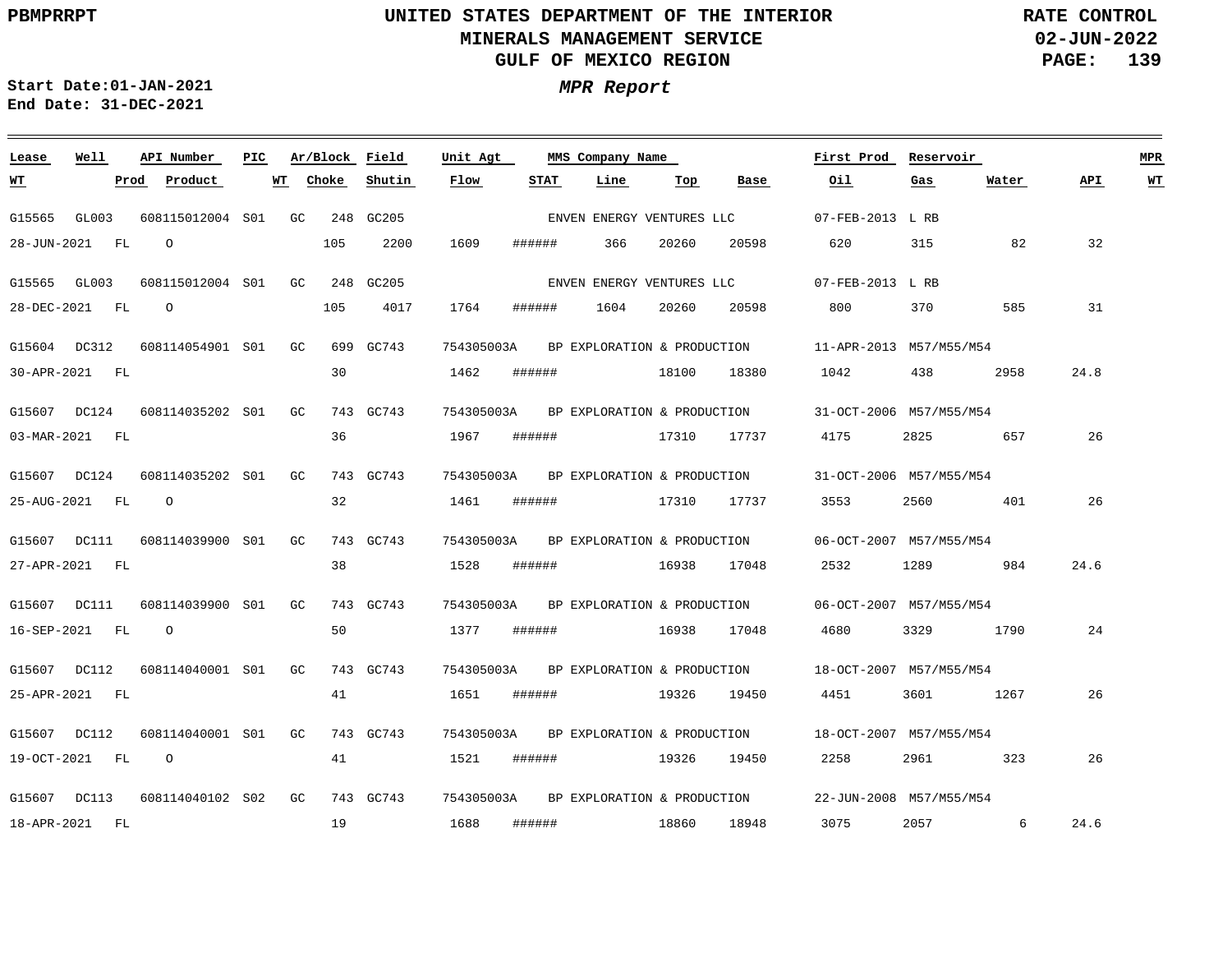**02-JUN-2022 PAGE: 140 RATE CONTROL**

**Start Date:01-JAN-2021 MPR Report End Date: 31-DEC-2021**

### G15607 DC114 G15607 DC114 G15607 DC121 G15607 DC122 G15607 DC122 G15607 DC123 G15607 DC123 G15607 DC132 608114040700 S03 G15607 DC133 G15607 DC134 **Lease Well** 608114040200 GC S01 608114040200 GC S01 608114040302 GC S02 608114040401 GC S01 608114040401 GC S01 608114040500 GC S01 608114040500 S01 608114040802 S02 608114040900 GC 743 GC743 S03**API Number Ar/Block Field PIC MMS Company Name** G<sub>C</sub> GC<sub>1</sub> GC 743 GC743 743 GC743 743 GC743 743 GC743 743 GC743 743 GC743 743 GC743 743 GC743 743 GC743 754305003A 754305003A 754305003A 754305003A 754305003A 754305003A 754305003A 754305003A 754305003A 754305003A **Unit Agt**  21-FEB-2008 M57/M55/M54 21-FEB-2008 M57/M55/M54 31-OCT-2014 M57/M55/M54 08-MAY-2008 M57/M55/M54 08-MAY-2008 M57/M55/M54 30-SEP-2006 M57/M55/M54 30-SEP-2006 M57/M55/M54 30-SEP-2017 M57/M55/M54 31-MAY-2017 M57/M55/M54 30-APR-2021 M57/M55 **First Prod Reservoir MPR** 25-APR-2021 FL 17-SEP-2021 FL 21-MAR-2021 FL 19-FEB-2021 FL 27-DEC-2021 FL 18-APR-2021 FL 13-SEP-2021 FL 29-APR-2021 FL 29-APR-2021 FL 08-APR-2021 FL **WT Prod Product WT** O O O 34 51 57 51 49 29 30 43 36 18 **Choke Shutin** 2462 1414 1676 1672 1296 1699 1631 1567 1508 2066 **Flow** ###### ###### ###### ###### ###### ###### ###### ###### ###### ###### **STAT Line** 18596 18596 19480 17055 17055 18126 18126 18623 18902 19585 **Top** 19040 19040 19655 17560 17560 18275 18275 19370 19450 19741 **Base** 4664 6228 15438 8670 8709 2542 4314 4067 2963 3425 **Oil** 2474 4028 11509 7399 6027 1295 2249 3068 2102 2434 **Gas** 4510 2279 97 1751 1873 28 140 3510 2826 165 **Water** 30.7 30 24.8 29.3 29 32.3 32 29.3 29.3 29.3 **API WT** BP EXPLORATION & PRODUCTION BP EXPLORATION & PRODUCTION BP EXPLORATION & PRODUCTION BP EXPLORATION & PRODUCTION BP EXPLORATION & PRODUCTION BP EXPLORATION & PRODUCTION BP EXPLORATION & PRODUCTION BP EXPLORATION & PRODUCTION BP EXPLORATION & PRODUCTION BP EXPLORATION & PRODUCTION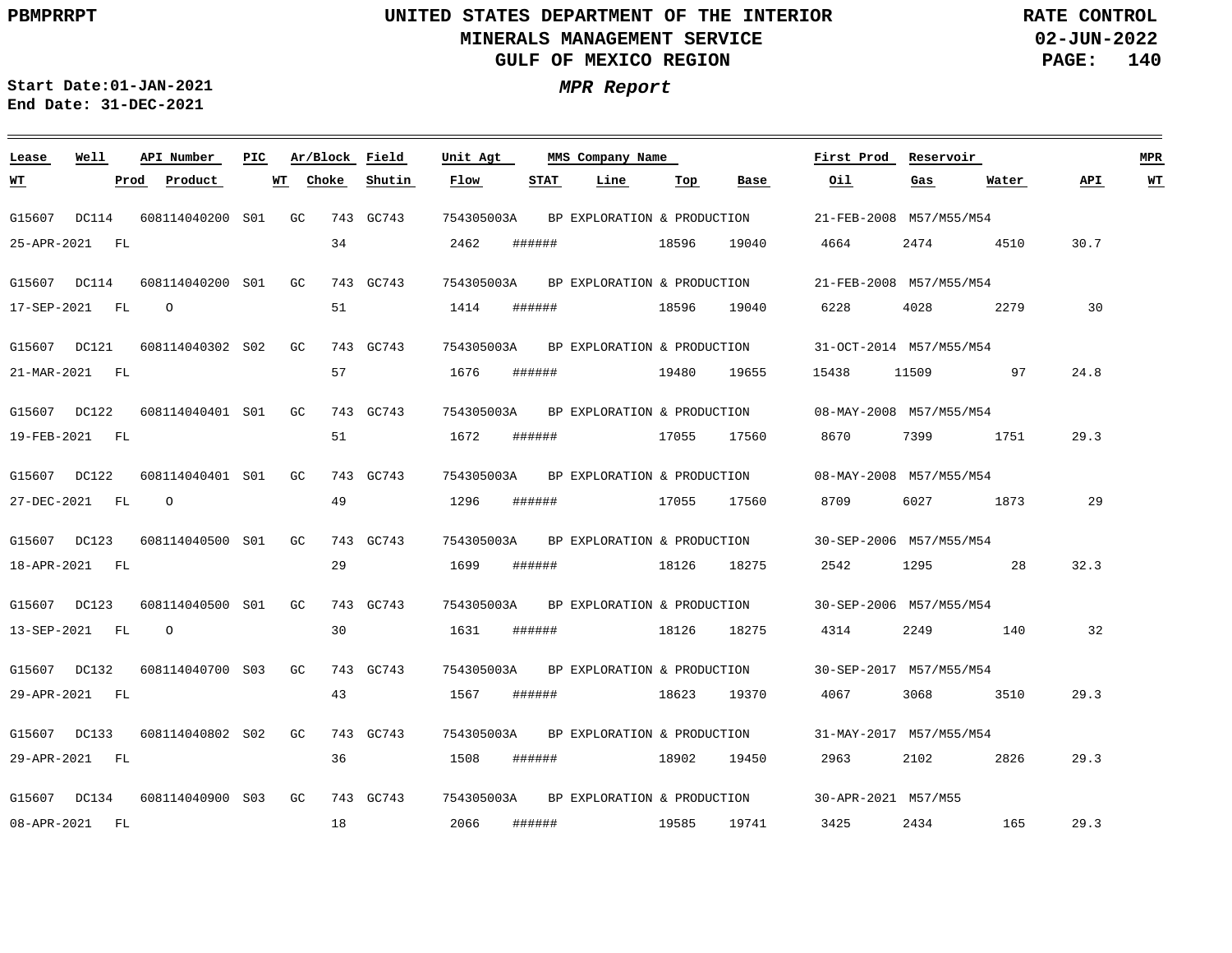**02-JUN-2022 PAGE: 141 RATE CONTROL**

**Start Date:01-JAN-2021 MPR Report End Date: 31-DEC-2021**

### G15607 DC141 G15607 DC141 G15607 DC142 G15607 DC142 G15607 DC143 G15607 DC143 G15607 DC144 G15607 DC311 G15607 DC311 G15607 DC314 **Lease Well** 608114041000 GC S01 608114041000 S01 608114041100 S02 608114041100 S02 608114041200 S01 608114041200 S01 608114041300 S01 608114054800 S01 608114054800 S01 608114055001 GC 743 GC743 S01**API Number Ar/Block Field PIC MMS Company Name** GC GC  $G<sub>C</sub>$ GC  $G<sub>C</sub>$ GC GC GC 743 GC743 743 GC743 743 GC743 743 GC743 743 GC743 743 GC743 743 GC743 743 GC743 743 GC743 754305003A 754305003A 754305003A 754305003A 754305003A 754305003A 754305003A 754305003A 754305003A 754305003A **Unit Agt**  31-DEC-2016 M57/M55 31-DEC-2016 M57/M55 27-APR-2017 M57 27-APR-2017 M57 13-JAN-2008 M57/M55/M54 13-JAN-2008 M57/M55/M54 03-JUL-2017 M57 30-SEP-2020 M57/M55/M54 30-SEP-2020 M57/M55/M54 30-SEP-2012 M57/M55/M54 **First Prod Reservoir MPR** 08-FEB-2021 FL 19-JUL-2021 FL 08-FEB-2021 FL 19-JUL-2021 FL 27-APR-2021 FL 20-OCT-2021 FL 16-SEP-2021 FL 10-FEB-2021 FL 19-JUL-2021 FL 05-MAY-2021 FL **WT Prod Product WT** O O O O O 22 17 24 21 48 150 22 49 43 51 **Choke Shutin** 2325 2582 2066 2032 1569 1609 1445 1361 1267 **Flow** ###### ###### ###### ###### ###### ###### ###### ###### ###### ###### **STAT Line** 16749 16749 20250 20250 17320 17320 18526 16800 16800 17275 **Top** 16839 16839 20458 20458 17560 17560 18635 16878 16878 17655 **Base** 3968 2328 3064 2743 4289 2869 1966 5814 2600 3338 **Oil** 3359 2867 2736 2462 3180 3380 1616 2327 2106 2736 **Gas** 19 12 55 42 3733 46 134 1372 891 4177 **Water** 29.3 29 30.7 30 28.7 28 24 24.8 24 24.8 **API WT** BP EXPLORATION & PRODUCTION BP EXPLORATION & PRODUCTION BP EXPLORATION & PRODUCTION BP EXPLORATION & PRODUCTION BP EXPLORATION & PRODUCTION BP EXPLORATION & PRODUCTION BP EXPLORATION & PRODUCTION BP EXPLORATION & PRODUCTION BP EXPLORATION & PRODUCTION BP EXPLORATION & PRODUCTION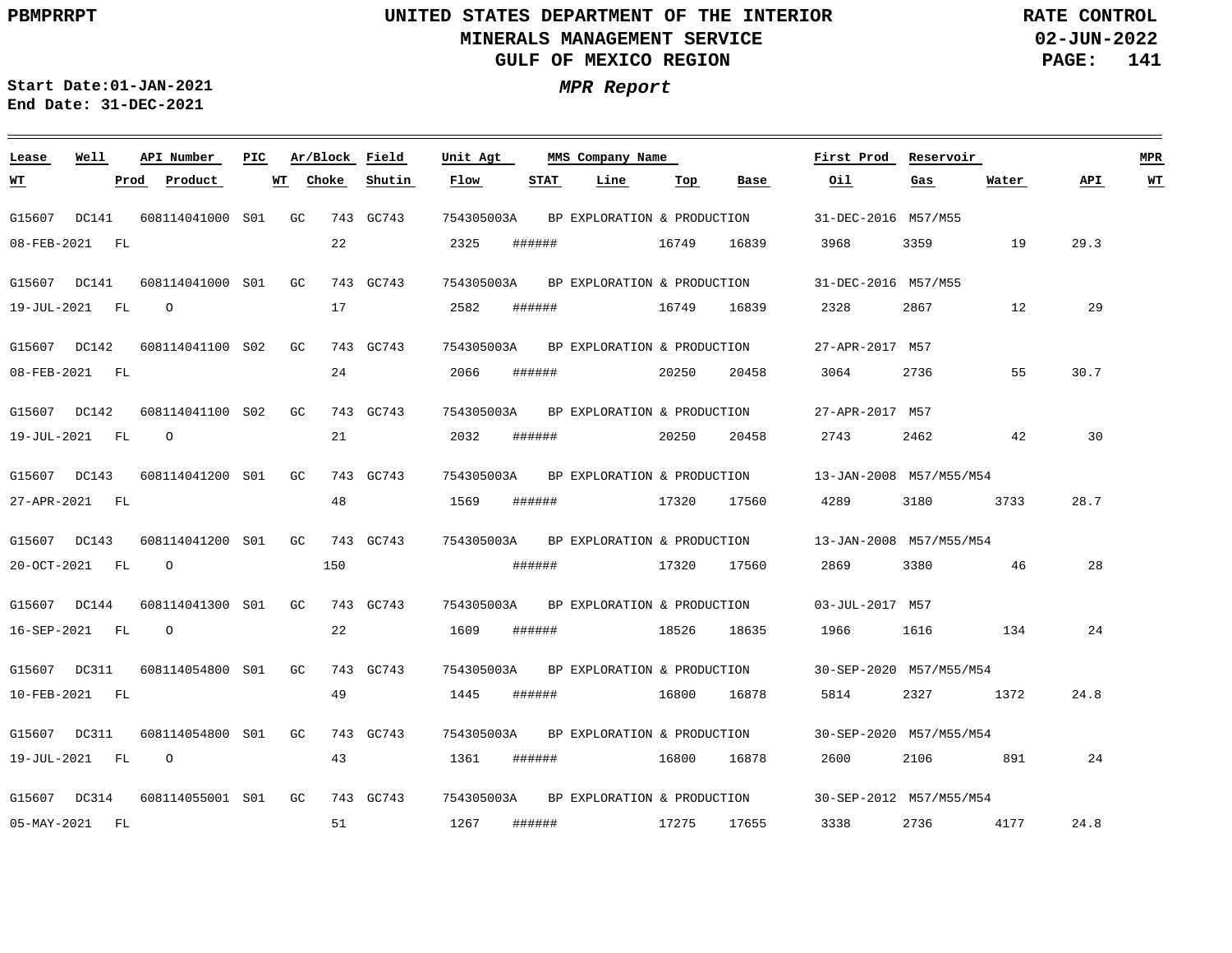**02-JUN-2022 PAGE: 142 RATE CONTROL**

**Start Date:01-JAN-2021 MPR Report End Date: 31-DEC-2021**

### G15607 DC314 G15607 DC321 G15607 DC323 G15607 DC324 G15607 DC317 G15607 DC317 G15607 DC213 G15607 DC213 G15607 DC213 G15607 DC212 **Lease Well** 608114055001 GC S01 608114059300 S02 608114059400 S02 608114059500 S02 608114059800 S01 608114059800 S01 608114072700 S01 608114072700 GC S01 608114072700 S01 608114073300 S01 GC 743 GC743 **API Number Ar/Block Field PIC MMS Company Name** GC GC  $G<sub>C</sub>$ GC GC  $G<sub>C</sub>$ GC 743 GC743 743 GC743 743 GC743 743 GC743 743 GC743 743 GC743 743 GC743 743 GC743 743 GC743 754305003A 754305003A 754305003A 754305003A 754305003A 754305003A 754305003A 754305003A 754305003A 754305003A **Unit Agt**  30-SEP-2012 M57/M55/M54 30-JUN-2020 M57/M55/M54 30-JUN-2018 M57/M55/M54 31-JAN-2018 M57/M55/M54 31-JUL-2015 M57/M55/M54 31-JUL-2015 M57/M55/M54 31-MAR-2021 ######################## 31-MAR-2021 ######################## 31-MAR-2021 ######################## 30-JUL-2020 ######################## **First Prod Reservoir MPR** 25-OCT-2021 FL 04-MAY-2021 FL 01-MAY-2021 FL 01-MAY-2021 FL 12-APR-2021 FL 05-OCT-2021 FL 08-APR-2021 FL 08-APR-2021 FL 27-NOV-2021 FL 12-APR-2021 FL **WT Prod Product**  $\Omega$  $\cap$ O O 4 **WT** 50 49 27 38 40 41 29 29 37 32 **Choke Shutin** 1394 1236 1961 1249 1766 1423 3252 3251 1841 1779 **Flow** ###### ###### ###### ###### ###### ###### ###### ###### ###### ###### **STAT Line** 17275 18747 20529 19080 16668 16668 ##### ##### ##### ##### **Top** 17655 18933 20932 19514 16835 16835 ##### ##### ##### ##### **Base** 3338 5568 6843 2964 2027 2779 12956 12958 6696 4921 **Oil** 1889 4130 5967 1701 949 1453 11626 11626 7668 3375 **Gas** 3890 3496 96 56 1345 1693 12 12 9 97 **Water**  $24$ 24.8 24.8 24.8 24.8 24 27 27 27 29.3 **API** .69 **WT** BP EXPLORATION & PRODUCTION BP EXPLORATION & PRODUCTION BP EXPLORATION & PRODUCTION BP EXPLORATION & PRODUCTION BP EXPLORATION & PRODUCTION BP EXPLORATION & PRODUCTION BP EXPLORATION & PRODUCTION BP EXPLORATION & PRODUCTION BP EXPLORATION & PRODUCTION BP EXPLORATION & PRODUCTION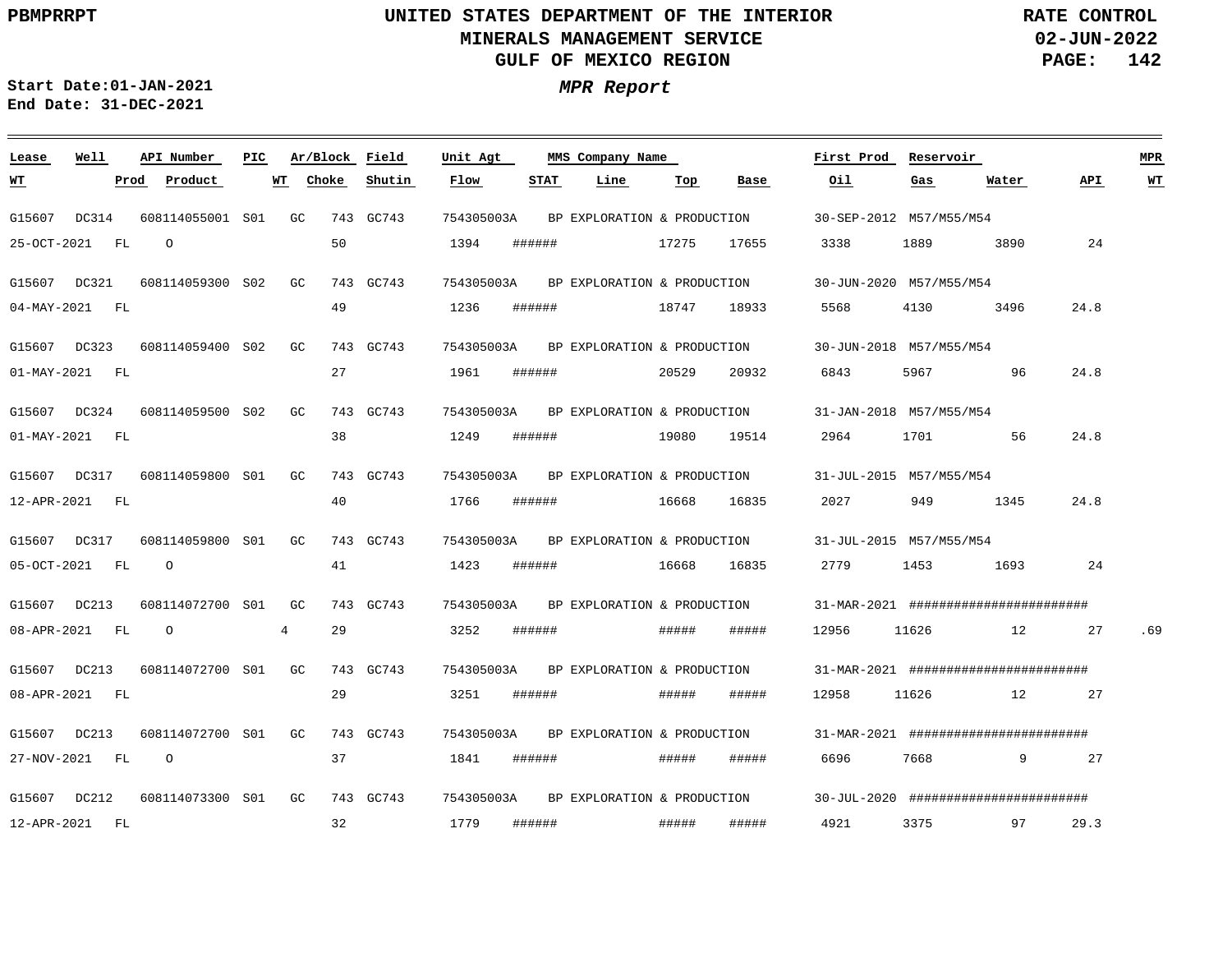**02-JUN-2022 PAGE: 143 RATE CONTROL**

**Start Date:01-JAN-2021 MPR Report End Date: 31-DEC-2021**

### G15607 DC212 G15607 DC221 G15607 DC221 G15607 DC221 G15608 DC131 G15608 DC131 G15609 G15609 G15610 G15610 **Lease Well** A010 A010 A001 A001 608114073300 GC S01 608114073501 S01 608114073501 GC S01 608114073501 GC S01 608114040600 S01 608114040600 S01 608114061501 S01 608114061501 S01 608114026103 S01 608114026103 GC S01**API Number Ar/Block Field PIC MMS Company Name** GC GC GC GC GC GC 743 GC743 743 GC743 743 GC743 743 GC743 744 GC743 744 GC743 781 GC826 781 GC826 782 GC826 782 GC826 754305003A 754305003A 754305003A 754305003A 754305003A 754305003A 754398016A 754398016A 754398016A 754398016A **Unit Agt**  30-JUL-2020 ######################## 04-JAN-2021 ######################## 04-JAN-2021 ####################### 04-JAN-2021 ######################## 28-FEB-2010 M57/M55/M54 28-FEB-2010 M57/M55/M54 31-DEC-2015 M20 DD/EEFF 31-DEC-2015 M20 DD/EEFF 13-JAN-2005 M20 DD/EEFF 13-JAN-2005 M20 DD/EEFF **First Prod Reservoir MPR** 13-SEP-2021 FL 24-MAR-2021 FL 26-MAR-2021 FL 28-NOV-2021 FL 28-APR-2021 FL 21-OCT-2021 FL 18-JUN-2021 GL 21-DEC-2021 GL 15-JUN-2021 GL 03-DEC-2021 GL **WT Prod Product**  $\Omega$ O  $\cap$  $\Omega$ O  $\Omega$ 4 **WT** 25 79 78 52 29 34 98 98 98 98 **Choke**  $\overline{0}$ 0 0 **Shutin** 1754 1757 1757 1346 1502 1467 212 216 327 320 **Flow** ###### ###### ###### ###### ###### ###### ###### ###### ###### ###### **STAT** 137 137 299 298 **Line** ##### ##### ##### ##### 22188 22188 24928 24928 19955 19955 **Top** ##### ##### ##### ##### 22486 22486 25428 25428 20340 20340 **Base** 3956 24148 24148 13410 1702 1187 15351 14938 5534 4793 **Oil** 2873 14950 14950 9356 1231 1111 3458 3764 1507 1309 **Gas** 4 25 25 267 568 560  $\Omega$ 115 3543 2240 **Water** 29 27 27 27 26 26 24.2 24 26.2 26 **API** .73 **WT** BP EXPLORATION & PRODUCTION BP EXPLORATION & PRODUCTION BP EXPLORATION & PRODUCTION BP EXPLORATION & PRODUCTION BP EXPLORATION & PRODUCTION BP EXPLORATION & PRODUCTION BP EXPLORATION & PRODUCTION BP EXPLORATION & PRODUCTION BP EXPLORATION & PRODUCTION BP EXPLORATION & PRODUCTION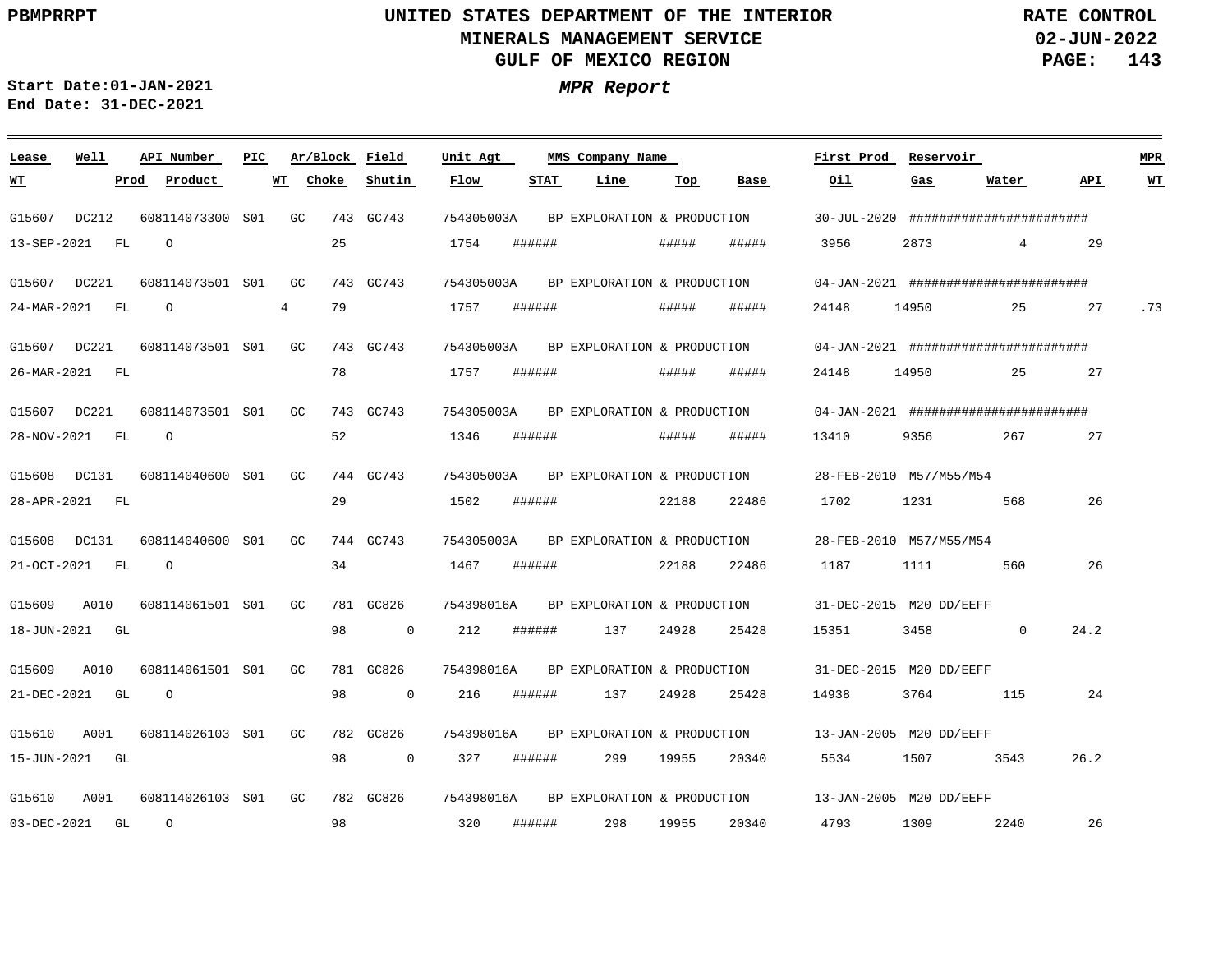**02-JUN-2022 PAGE: 144 RATE CONTROL**

<u> 1989 - Johann Barnett, fransk politik (</u>

**Start Date:01-JAN-2021 MPR Report End Date: 31-DEC-2021**

<u> 1989 - Johann Stein, marwolaethau a bhann an t-Amhair an t-Amhair an t-Amhair an t-Amhair an t-Amhair an t-A</u>

| Lease             | Well  | API Number          | PIC | Ar/Block Field |                | Unit Agt   |        | MMS Company Name            |       |       | First Prod              | Reservoir |             |      | <b>MPR</b>              |  |
|-------------------|-------|---------------------|-----|----------------|----------------|------------|--------|-----------------------------|-------|-------|-------------------------|-----------|-------------|------|-------------------------|--|
| <u> WТ</u>        |       | Prod<br>Product     | WT  | Choke          | Shutin         | Flow       | STAT   | Line                        | Тор   | Base  | Oil                     | Gas       | Water       | API  | $\underline{\text{WT}}$ |  |
| G15610            | A002  | 608114035900 S01    |     | GC             | 782 GC826      | 754398016A |        | BP EXPLORATION & PRODUCTION |       |       | 28-APR-2005 M20 DD/EEFF |           |             |      |                         |  |
| 23-JUN-2021 FL    |       |                     |     | 15             | $\overline{0}$ | 448        | ###### | 101                         | 20864 | 21276 | 854                     | 280       | 2000        | 21.2 |                         |  |
| G15610            | A002  | 608114035900 S01    |     | GC             | 782 GC826      | 754398016A |        | BP EXPLORATION & PRODUCTION |       |       | 28-APR-2005 M20 DD/EEFF |           |             |      |                         |  |
| 01-DEC-2021 FL    |       | $\circ$             |     | 12             | 0              | 473        | ###### | 99                          | 20864 | 21276 | 781                     | 187       | 1696        | 21   |                         |  |
| G15610            | A004  | 608114036205 S01    |     | GC             | 782 GC826      | 754398016A |        | BP EXPLORATION & PRODUCTION |       |       | 22-MAR-2006 P/Q/R       |           |             |      |                         |  |
| 16-APR-2021 FL    |       |                     |     | 16             | $\overline{0}$ | 1133       | ###### | 291                         | 20486 | 20728 | 2459                    | 1933      | $\mathbf 0$ | 32.9 |                         |  |
| G15610            | A004  | 608114036205 S01    |     | GC             | 782 GC826      | 754398016A |        | BP EXPLORATION & PRODUCTION |       |       | 22-MAR-2006 P/O/R       |           |             |      |                         |  |
| 13-OCT-2021       | FL FL | $\circ$             |     | 7              | $\overline{0}$ | 1149       | ###### | 290                         | 20486 | 20728 | 811                     | 758       | 0           | 32   |                         |  |
| G15610            | A005  | 608114037802 S01    |     | GC             | 782 GC826      | 754398016A |        | BP EXPLORATION & PRODUCTION |       |       | 21-DEC-2006 M20 DD/EEFF |           |             |      |                         |  |
| 09-MAR-2021 GL    |       |                     |     | 97             | $\overline{0}$ | 3241       | ###### | 297                         | 22936 | 23424 | 8026                    | 1771      | 87          | 25.6 |                         |  |
| G15610            | A005  | 608114037802 S01    |     | GC             | 782 GC826      | 754398016A |        | BP EXPLORATION & PRODUCTION |       |       | 21-DEC-2006 M20 DD/EEFF |           |             |      |                         |  |
| 10-OCT-2021 GL    |       | $\circ$             |     | 98             | 0              | 345        | ###### | 299                         | 22936 | 23424 | 7951                    | 1773      | 87          | 25   |                         |  |
| G15610            | A007  | 608114038101 S01    |     | GC             | 782 GC826      | 754398016A |        | BP EXPLORATION & PRODUCTION |       |       | 02-FEB-2008 M20 DD/EEFF |           |             |      |                         |  |
| 09-MAR-2021 FL    |       |                     |     | 96             | $\mathbf 0$    | 321        | ###### | 291                         | 23158 | 23660 | 13824                   | 3600      | 451         | 24.2 |                         |  |
| G15610            | A007  | 608114038101 S01    |     | GC             | 782 GC826      | 754398016A |        | BP EXPLORATION & PRODUCTION |       |       | 02-FEB-2008 M20 DD/EEFF |           |             |      |                         |  |
| 11-OCT-2021 FL    |       | $\circ$             |     | 96             | $\overline{0}$ | 321        | ###### | 291                         | 23158 | 23660 | 11763                   | 3176      | 819         | 24   |                         |  |
| G15610            | A011  | 608114061100 S01    |     | GC             | 782 GC826      | 754398016A |        | BP EXPLORATION & PRODUCTION |       |       | 31-MAR-2017 M20 DD/EEFF |           |             |      |                         |  |
| 27-FEB-2021 GL    |       |                     |     | 100            | $\overline{0}$ | 192        | ###### | 138                         | 22616 | 23110 | 5263                    | 2069      | 239         | 24.2 |                         |  |
| G15610            | A011  | 608114061100 S01 GC |     |                | 782 GC826      | 754398016A |        | BP EXPLORATION & PRODUCTION |       |       | 31-MAR-2017 M20 DD/EEFF |           |             |      |                         |  |
| $04 - JUL - 2021$ | GL    | $\circ$             |     | 100            | $\overline{0}$ | 178        | ###### | 138                         | 22616 | 23110 | 4916                    | 1827      | 223         | 24   |                         |  |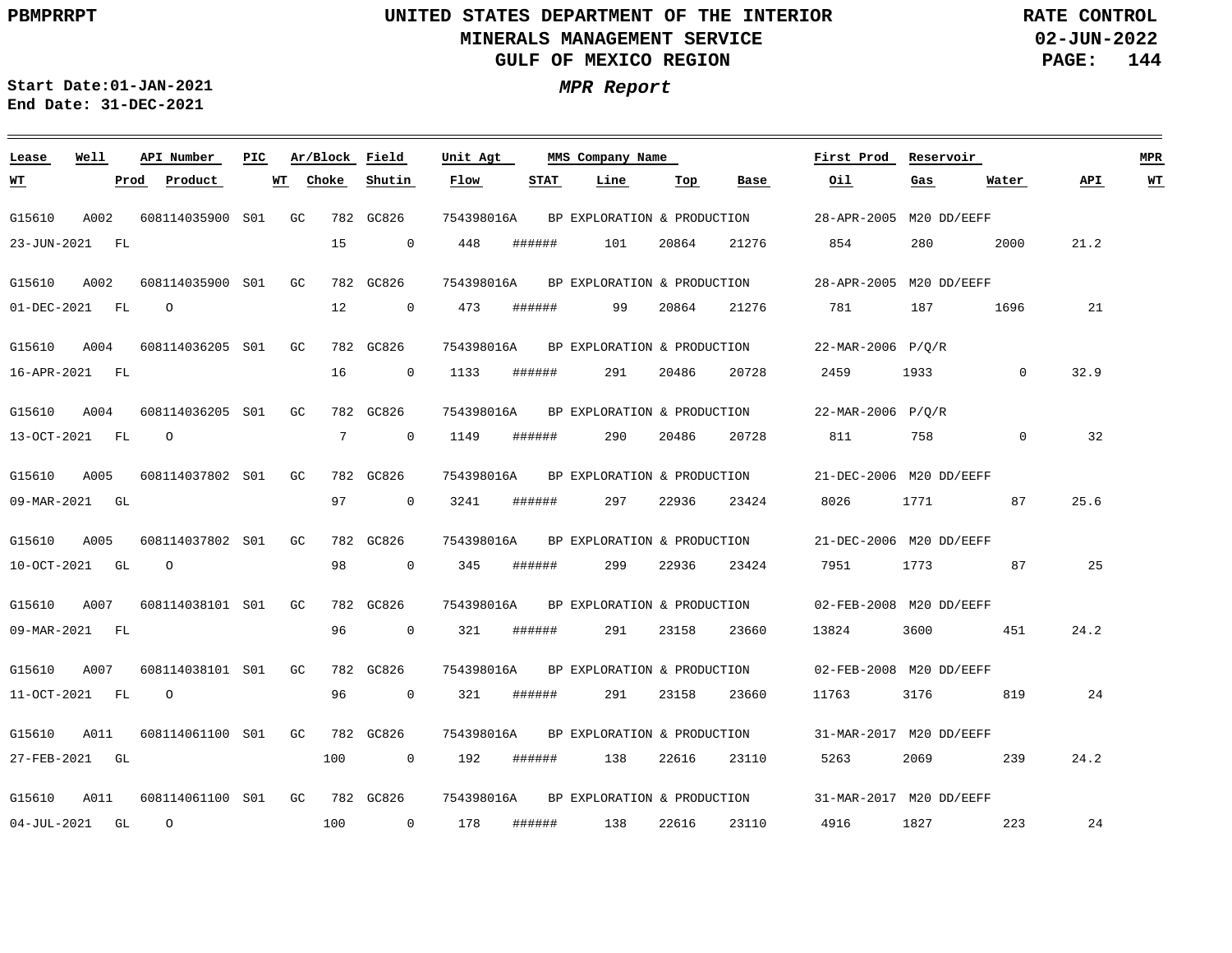<u> 1989 - Anna Maria Alemania, amerikana amerikana amerikana amerikana amerikana amerikana amerikana amerikana a</u>

**02-JUN-2022 PAGE: 145 RATE CONTROL**

**Start Date:01-JAN-2021 MPR Report End Date: 31-DEC-2021**

### **Lease Well API Number Ar/Block Field Unit Agt First Prod Reservoir MPR PIC MMS Company Name Choke STAT Oil API WT WT Prod Product WT Shutin Flow Line Top Base Gas Water** G15610 A012 608114061301 S01 GC 782 GC826 754398016A BP EXPLORATION & PRODUCTION 03-NOV-2019 M20 DD/EEFF 09-MAR-2021 FL 99 0 328 ###### 291 23375 23981 13321 3790 0 25.7 G15610 A012 608114061301 S01 GC 782 GC826 754398016A BP EXPLORATION & PRODUCTION 03-NOV-2019 M20 DD/EEFF 25 03-JUL-2021 GL O 99 0 361 ###### 299 23375 23981 15410 4520 0 SHELL OFFSHORE INC. G15879 HB001 608074019108 S01 GB 341 GB387 31-JAN-2019 H52 174 33 03-MAR-2021 FL O 2065 ###### 18202 18270 7242 12795 368 SHELL OFFSHORE INC. G15879 HB002 608074025402 S01 GB 341 GB387 17-NOV-2013 H52/H55 RA 1139 32 23-JUN-2021 FL G 117 2200 ###### 1301 18900 18975 1618 6164 2 G16320 B001 177074074702 S02 SM 39 SM038 31-OCT-2011 BUL 1-2 FIELDWOOD ENERGY OFFSHORE LL 128 1250 31-JUL-2021 GL G 200 ###### 110 9508 9520 168 180 1491 40 G16320 A001 177074077000 S03 SM 39 SM038 30-SEP-2002 TEX X-1B SAND FIELDWOOD ENERGY OFFSHORE LL 850 19-AUG-2021 FL G 9 1300 ###### 890 11628 11675 0 610 0 G16500 G001 177254083000 MP 138 MP129 S02 30-JUN-2009 "M-3A" Sand TALOS THIRD COAST LLC 11-FEB-2021 GL 64 0 100 ###### 0 7874 7882 26 15 82 22.1 G16500 G002 177254083100 MP S03 138 MP129 30-SEP-2019 M-8 Sand TALOS THIRD COAST LLC 26-MAY-2021 GL 54 0 145 ###### 0 7610 7658 133 136 514 31.4 G16500 G002 177254083100 MP 138 MP129 S03 30-SEP-2019 M-8 Sand TALOS THIRD COAST LLC 30-JUN-2021 GL 16 0 1750 ###### 1945 7610 7658 0 2120 4 TALOS THIRD COAST LLC G16500 G004 177254083300 MP 138 MP129 S0131-JUL-2007 "M-9" SAND 7446 27.9 17-MAY-2021 GL 64 0 100 ###### 0 7415 52 24 85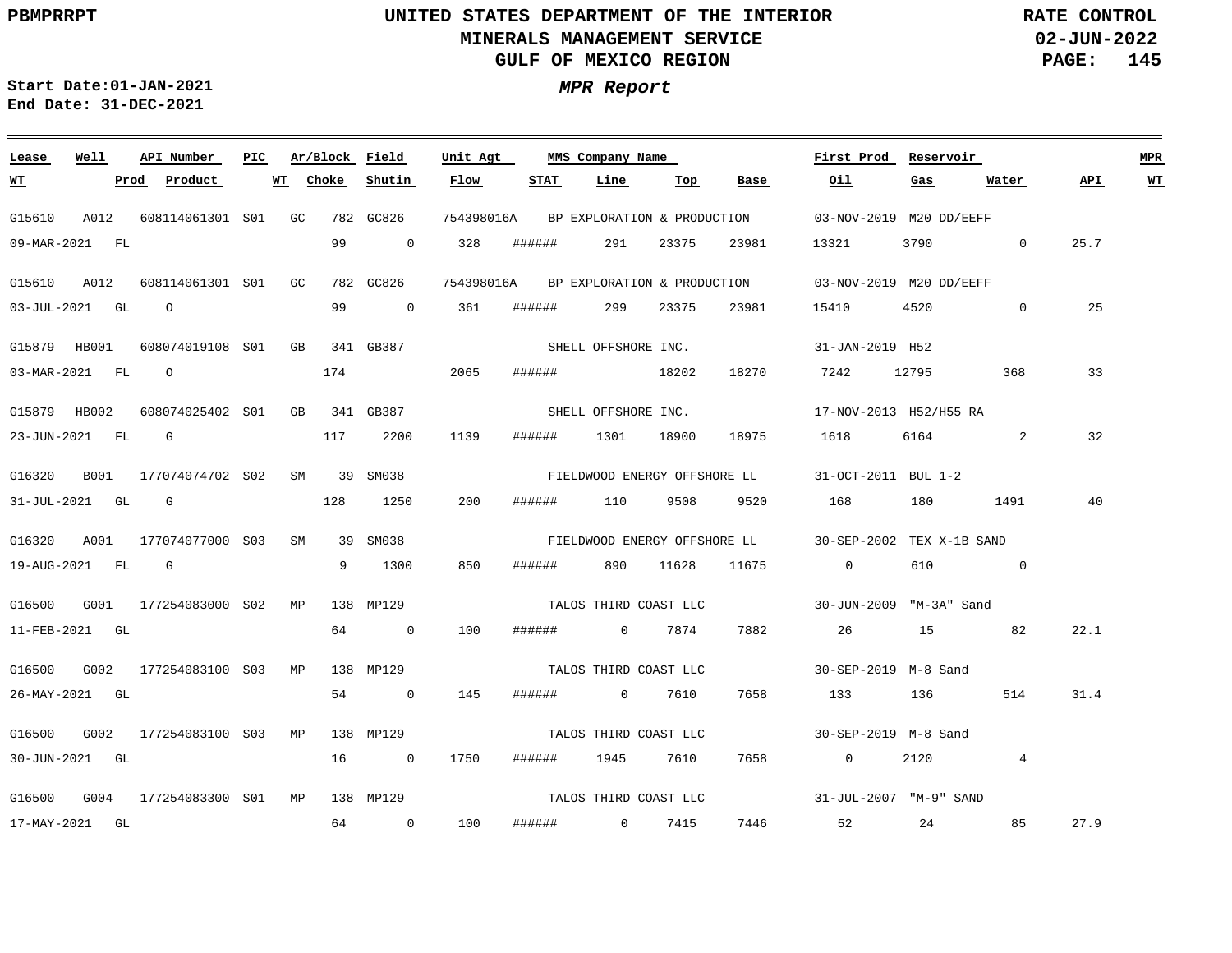**02-JUN-2022 PAGE: 146 RATE CONTROL**

 $\equiv$ 

**Start Date:01-JAN-2021 MPR Report End Date: 31-DEC-2021**

<u> 1989 - Johann Stein, marwolaethau a bhann an t-Amhair an t-Amhair an t-Amhair an t-Amhair an t-Amhair an t-A</u>

| Lease          | Well |      | API Number                    | PIC |    | Ar/Block | Field     | Unit Agt                       |        |        | MMS Company Name    |       |                           | First Prod                        | Reservoir                                                                                                                                                                                                                       |                                 |      | MPR |
|----------------|------|------|-------------------------------|-----|----|----------|-----------|--------------------------------|--------|--------|---------------------|-------|---------------------------|-----------------------------------|---------------------------------------------------------------------------------------------------------------------------------------------------------------------------------------------------------------------------------|---------------------------------|------|-----|
| WT             |      | Prod | Product                       |     | WT | Choke    | Shutin    | Flow                           |        | STAT   | Line                | Top   | Base                      | Oil                               | Gas                                                                                                                                                                                                                             | Water                           | API  | WT  |
| G16515         |      |      | C002 177244081500 S01 MP      |     |    |          | 280 MP280 |                                |        |        |                     |       | ENVEN ENERGY VENTURES LLC | 02-MAR-1999 CRIS I A/B            |                                                                                                                                                                                                                                 |                                 |      |     |
| 14-JUN-2021 FL |      |      | G                             |     |    | 67       | 2650      | 626                            | ###### |        | 1148                | 15440 | 15580                     | 63                                | 196                                                                                                                                                                                                                             | 432                             | 42   |     |
| G16515         | C002 |      | 177244081500 S01 MP           |     |    |          | 280 MP280 |                                |        |        |                     |       | ENVEN ENERGY VENTURES LLC | 02-MAR-1999 CRIS I A/B            |                                                                                                                                                                                                                                 |                                 |      |     |
| 03-DEC-2021 FL |      |      | G                             |     |    | 67       | 2825      | 499                            | ###### |        | 1110                | 15440 | 15580                     | 47                                | 87                                                                                                                                                                                                                              | 211                             | 42   |     |
| G16549 A004    |      |      | 608164035500 S02 VK 822 VK823 |     |    |          |           | 754397010A                     |        |        | W & T ENERGY VI LLC |       |                           | $03 - \text{AUG} - 2000$ 3.4 SEC. |                                                                                                                                                                                                                                 |                                 |      |     |
| 12-JUN-2021 FL |      |      |                               |     |    | 128      | 870       | 360                            | ###### |        | 998                 | 14958 | 15020                     | 45                                | 1415                                                                                                                                                                                                                            | 58                              | 57   |     |
| G16549 A008    |      |      | 608164038700 S01 VK 822 VK823 |     |    |          |           | 754397010A W & T ENERGY VI LLC |        |        |                     |       |                           | 29-JUN-2001 2.2 SEC SAND          |                                                                                                                                                                                                                                 |                                 |      |     |
| 18-JUN-2021 FL |      |      |                               |     |    | 128      | 1200      | 60                             | ###### |        | 986                 | 10350 | 10445                     | $\overline{2}$                    |                                                                                                                                                                                                                                 | 267 11                          | 52.8 |     |
| G16641 BF003   |      |      | 608174108202 S01 MC 696 MC696 |     |    |          |           | 754307007A CHEVRON USA INC     |        |        |                     |       |                           | 05-FEB-2019 Lower Peach           |                                                                                                                                                                                                                                 |                                 |      |     |
| 27-DEC-2021 FL |      |      | $\circ$                       |     |    | 71       |           |                                |        |        | ####### 24279       |       | 24396                     | 1440                              | 647 — 100                                                                                                                                                                                                                       | 360                             | 31.9 |     |
| G16641 BF004   |      |      | 608174108300 S01 MC 696 MC696 |     |    |          |           | 754307007A CHEVRON USA INC     |        |        |                     |       |                           | 31-DEC-2007 UP PINK A/LOW PINK    |                                                                                                                                                                                                                                 |                                 |      |     |
| 27-DEC-2021 FL |      |      | $\circ$                       |     |    | 159      |           |                                | ###### |        | 20938               |       | 21398                     | 2800                              | 2943                                                                                                                                                                                                                            | 2200                            | 28.5 |     |
| G16641 BF005   |      |      | 608174108400 S01 MC 696 MC696 |     |    |          |           | 754307007A CHEVRON USA INC     |        |        |                     |       |                           | 31-MAY-2008 UP PINK A/LOW PINK    |                                                                                                                                                                                                                                 |                                 |      |     |
| 27-DEC-2021 FL |      |      | $\Omega$                      |     |    | 159      |           |                                |        |        | ####### 21754       |       | 22303                     |                                   | 702 — 102 — 102 — 102 — 102 — 102 — 102 — 102 — 102 — 102 — 102 — 102 — 102 — 102 — 102 — 102 — 102 — 102 — 102 — 102 — 102 — 102 — 102 — 102 — 102 — 102 — 102 — 102 — 102 — 102 — 102 — 102 — 102 — 102 — 102 — 102 — 102 — 1 | 3030                            | 28.5 |     |
| G16641 BF006   |      |      | 608174141402 S01 MC 696 MC696 |     |    |          |           | 754307007A CHEVRON USA INC     |        |        |                     |       |                           | 13-JUN-2020 Upper/Lower Peach     |                                                                                                                                                                                                                                 |                                 |      |     |
| 26-DEC-2021 FL |      |      | $\circ$                       |     |    | 118      |           |                                | ###### |        | 24439               |       | 24930                     | 4608                              |                                                                                                                                                                                                                                 | 1958 192                        | 31   |     |
| G16641 BF006   |      |      | 608174141402 S01 MC 696 MC696 |     |    |          |           | 754307007A CHEVRON USA INC     |        |        |                     |       |                           | 13-JUN-2020 Upper/Lower Peach     |                                                                                                                                                                                                                                 |                                 |      |     |
| 27-DEC-2021 FL |      |      | $\Omega$                      |     |    | 118      |           |                                | ###### |        | 24439               |       | 24930                     | 3072                              | 1306 130                                                                                                                                                                                                                        | 128                             | 31   |     |
| G16644 SS004   |      |      | 608174099100 S01 MC           |     |    |          | 728 MC773 |                                |        |        |                     |       | ENI US OPERATING CO INC   |                                   |                                                                                                                                                                                                                                 | 30-NOV-2005 MID ORANGE 1-2/SB-2 |      |     |
| 23-JUN-2021 GL |      |      |                               |     |    | 44       | 2862      | 1892                           |        | ###### | 306                 | 11646 | 12730                     | 1651                              | 1150                                                                                                                                                                                                                            | 2695                            | 22   |     |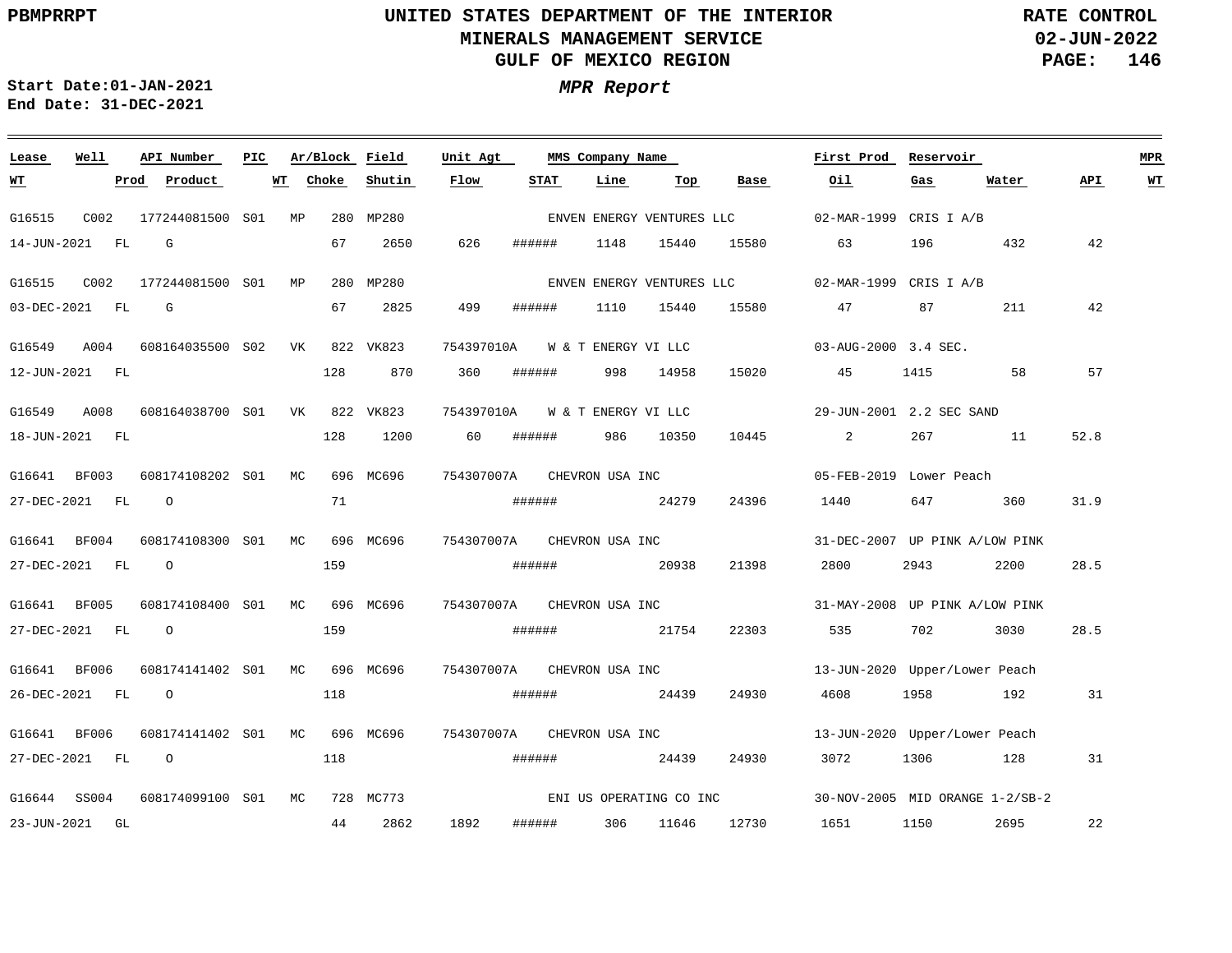**02-JUN-2022 PAGE: 147 RATE CONTROL**

**Start Date:01-JAN-2021 MPR Report End Date: 31-DEC-2021**

### **Lease Well API Number Ar/Block Field Unit Agt First Prod Reservoir MPR PIC MMS Company Name Choke Shutin Flow STAT Line Oil Water API WT WT Prod Product WT Top Base Gas** ENI US OPERATING CO INC G16644 SS004 608174099100 S01 MC 728 MC773 30-NOV-2005 MID ORANGE 1-2/SB-2 08-DEC-2021 GL O 50 3192 1898 ###### 317 11646 12730 1082 1142 3058 22 G16644 SS001 608174102601 S02 MC 728 MC773 31-JAN-2006 RED/SUB ORANGE ENI US OPERATING CO INC 1888 23-JUN-2021 GL 44 2688 ###### 306 13002 14418 623 328 1084 30 G16644 SS001 608174102601 S02 MC 728 MC773 31-JAN-2006 RED/SUB ORANGE ENI US OPERATING CO INC 30 08-DEC-2021 GL O 50 4267 1894 ###### 318 13002 14418 1040 290 589 G16644 SS002 608174118601 S03 MC 728 MC773 31-JUL-2020 GREY/ORANGE ENI US OPERATING CO INC 30 3182 2176 17 23-JUN-2021 FL ###### 306 10050 11868 1810 644 2528 G16644 SS002 608174118601 S03 MC 728 MC773 31-JUL-2020 GREY/ORANGE ENI US OPERATING CO INC 08-DEC-2021 GL O 47 3000 1904 ###### 318 10050 11868 1676 633 3303 17 G16647 SS006 608174120001 S02 MC 772 MC773 31-MAY-2018 Purple Sand ENI US OPERATING CO INC 48 2640 625 34 30-JUN-2021 GL ###### 240 15424 15444 573 324 243 G16647 SS006 608174120001 S02 MC 772 MC773 31-MAY-2018 Purple Sand ENI US OPERATING CO INC 20-DEC-2021 GL O 50 2640 679 ###### 247 15424 15444 387 232 128 36 G16661 A001 608174115100 S01 MC 941 MC899 EQUINOR USA E&P INC 31-AUG-2011 Yellow Up C/Low D 55 331 27-JUN-2021 FL ###### 16330 16440 734 1014 2572 20 EQUINOR USA E&P INC G16661 A001 608174115100 S01 MC 941 MC899 31-AUG-2011 Yellow Up C/Low D 13-AUG-2021 FL O 52 325 ###### 16330 16440 716 1416 2525 20 EQUINOR USA E&P INC G16661 A002 608174115202 S02 MC 941 MC899 31-JUL-2012 Yellow B Sand 17 2032 21 01-JUL-2021 FL ###### 17140 17401 1023 1345 0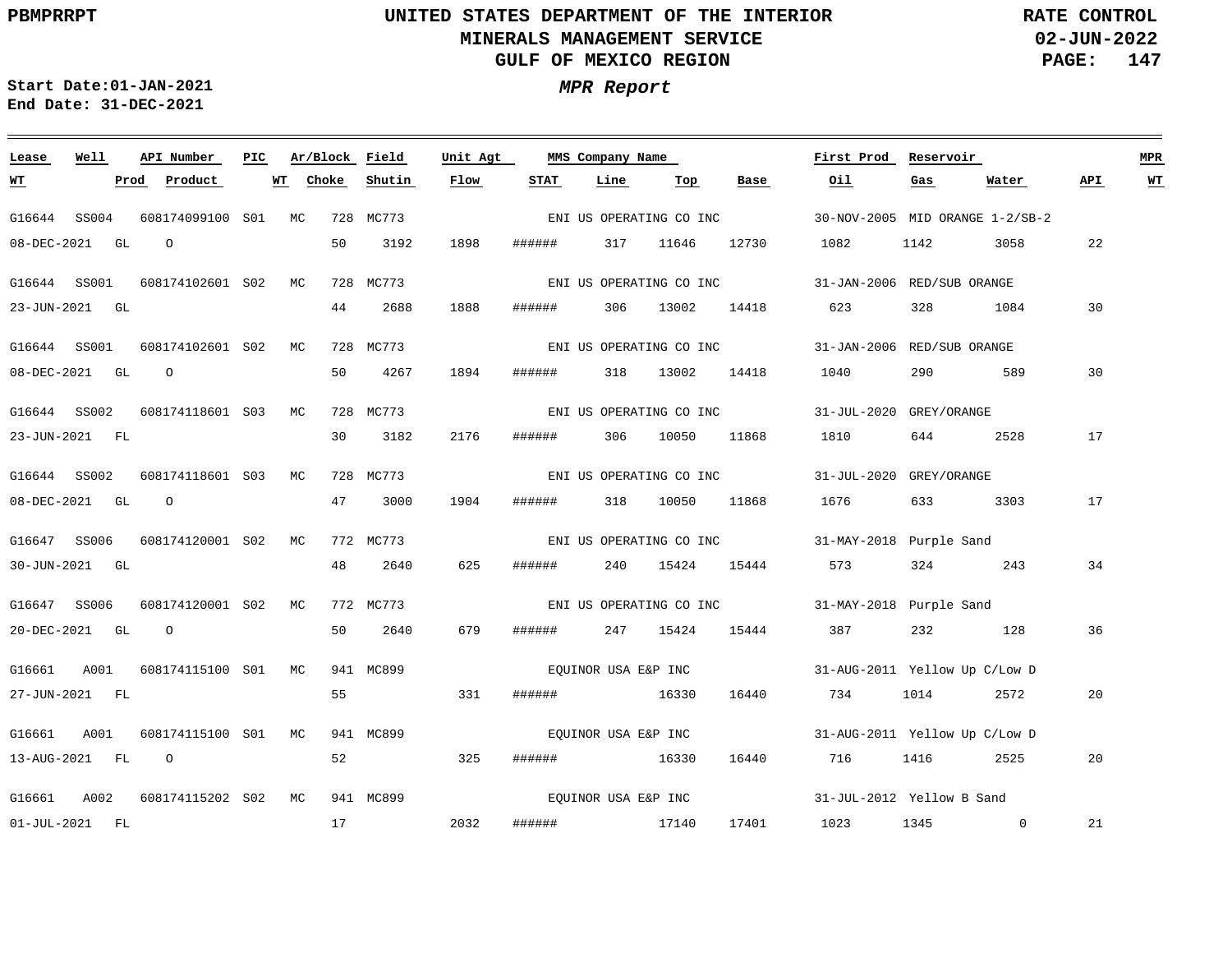**02-JUN-2022 PAGE: 148 RATE CONTROL**

<u> 1980 - Andrea Station Barbara (b. 1980)</u>

**Start Date:01-JAN-2021 MPR Report End Date: 31-DEC-2021**

<u> 1989 - Johann Stein, marwolaethau a bhann an t-Amhair an t-Amhair an t-Amhair an t-Amhair an t-Amhair an t-A</u>

| Lease                | Well | API Number                    | PIC |    |       | Ar/Block Field | Unit Agt   |        | MMS Company Name             |            |                  | First Prod                                          | Reservoir                                                                                                                                                                                                                       |                                   |      | MPR       |
|----------------------|------|-------------------------------|-----|----|-------|----------------|------------|--------|------------------------------|------------|------------------|-----------------------------------------------------|---------------------------------------------------------------------------------------------------------------------------------------------------------------------------------------------------------------------------------|-----------------------------------|------|-----------|
| <u>WТ</u>            |      | Prod<br>Product               |     | WT | Choke | Shutin         | Flow       | STAT   | Line                         | Тор        | Base             | Oil                                                 | Gas                                                                                                                                                                                                                             | Water                             | API. | <u>WT</u> |
| G16661               | A002 | 608174115202 S02 MC           |     |    |       | 941 MC899      |            |        | EQUINOR USA E&P INC          |            |                  | 31-JUL-2012 Yellow B Sand                           |                                                                                                                                                                                                                                 |                                   |      |           |
| 01-AUG-2021 FL       |      | $\Omega$                      |     |    | 15    |                | 2119       |        | ####### 17140                |            | 17401            | 972                                                 | 1303 and 1303                                                                                                                                                                                                                   | $\overline{0}$                    | 21   |           |
| G16698 MA001         |      | 608114022804 S01 GC           |     |    |       | 155 GC110      |            |        |                              |            |                  |                                                     |                                                                                                                                                                                                                                 |                                   |      |           |
| 15-FEB-2021 FL       |      |                               |     |    | 115   | 3260           | 1711       | ###### | 1713                         | 18365      | 18422            | 678                                                 | 1177                                                                                                                                                                                                                            | 2445                              | 37   |           |
| G16698 MA002         |      | 608114031101 S01 GC 155 GC110 |     |    |       |                |            |        |                              |            |                  | MARUBENI OIL & GAS USA LLC 31-DEC-2014 S-10 A1 SAND |                                                                                                                                                                                                                                 |                                   |      |           |
| 15-FEB-2021 FL       |      |                               |     |    | 172   | 3222           | 1718       | ###### |                              |            | 1718 17430 17495 | 325                                                 | 499                                                                                                                                                                                                                             | 1730                              | 35.2 |           |
| G16727               | 001  | 608114030804 S01 GC           |     |    |       | 282 GC282      |            |        | TALOS ERT LLC                |            |                  | 30-NOV-2002 B-4 SAND                                |                                                                                                                                                                                                                                 |                                   |      |           |
| 31-MAR-2021 FL       |      |                               |     |    | 5     | $\overline{0}$ | 3545       | ###### |                              | 3773 15247 | 15331            |                                                     | 28                                                                                                                                                                                                                              | 2878                              | 32.4 |           |
| G16727               |      | 002 608114033701 S01 GC       |     |    |       | 282 GC282      |            |        | TALOS ERT LLC                |            |                  | 31-AUG-2003 B-4 SAND                                |                                                                                                                                                                                                                                 |                                   |      |           |
| $01 - APR - 2021$ FL |      |                               |     |    | 5     | $\overline{0}$ | 3681       | ###### | 4236                         | 15372      | 15516            | 95 7                                                |                                                                                                                                                                                                                                 | 4320                              | 32.4 |           |
| G16727 SS003         |      | 608114070701 S01 GC           |     |    |       | 282 GC282      |            |        | TALOS ERT LLC                |            |                  | 29-APR-2019 B-4 SAND                                |                                                                                                                                                                                                                                 |                                   |      |           |
| 30-JUN-2021 FL       |      |                               |     |    | 23    | $\sim$ 0       | 3308       | ###### | 4121                         | 14723      | 14777            | 610                                                 | 1129                                                                                                                                                                                                                            | 6764                              | 31.5 |           |
| G16753 SS004         |      | 608114051104 S01 GC           |     |    |       | 561 GC562      | 754300002A |        | ANADARKO PETROLEUM CORPORATI |            |                  | 31-DEC-2017 M15                                     |                                                                                                                                                                                                                                 |                                   |      |           |
| 09-DEC-2021 GL       |      | $\overline{O}$                |     |    | 22    | $\overline{0}$ | 3303       | ###### | $\overline{0}$               | 27810      | 27885            | 1662                                                | 706                                                                                                                                                                                                                             | $\mathbf 0$                       | 27.2 |           |
| G16753 SS003         |      | 608114064600 S02 GC           |     |    |       | 561 GC562      | 754300002A |        | ANADARKO PETROLEUM CORPORATI |            |                  | 31-AUG-2021 M-10                                    |                                                                                                                                                                                                                                 |                                   |      |           |
| 09-DEC-2021 GL       |      | $\circ$                       |     |    | 20    | $\overline{0}$ | 2053       | ###### | $\overline{0}$               | 26835      | 26970            | 1916                                                | 581                                                                                                                                                                                                                             | $\mathbf{0}$                      | 21.6 |           |
| G16759 PN001         |      | 608114035704 S01 GC           |     |    |       | 596 GC640      | 754306008A |        | CHEVRON USA INC              |            |                  |                                                     |                                                                                                                                                                                                                                 | 31-JUL-2007 M15A/M21AU/M21AL/M21B |      |           |
| 13-DEC-2021 FL       |      | $\circ$                       |     |    | 45    | 5036           | 3141       | ###### | 1579                         | 26576      | 26866            | 800                                                 | 398 — 100                                                                                                                                                                                                                       | 400                               | 30   |           |
| G16759 PN006         |      | 608114047401 S01 GC           |     |    |       | 596 GC640      | 754306008A |        | CHEVRON USA INC              |            |                  |                                                     |                                                                                                                                                                                                                                 | 30-APR-2016 M15A/M21AU/M21AL/M21B |      |           |
| 13-DEC-2021 FL       |      | $\circ$                       |     |    | 124   | 5089           | 1583       | ###### | 1578                         | 24380      | 25925            | 3000                                                | 1815 — 1815 — 1825 — 1826 — 1827 — 1828 — 1828 — 1828 — 1828 — 1828 — 1828 — 1828 — 1828 — 1828 — 1828 — 1828 — 1828 — 1828 — 1828 — 1828 — 1828 — 1828 — 1828 — 1828 — 1828 — 1828 — 1828 — 1828 — 1828 — 1828 — 1828 — 1828 — | $\overline{0}$                    | 30   |           |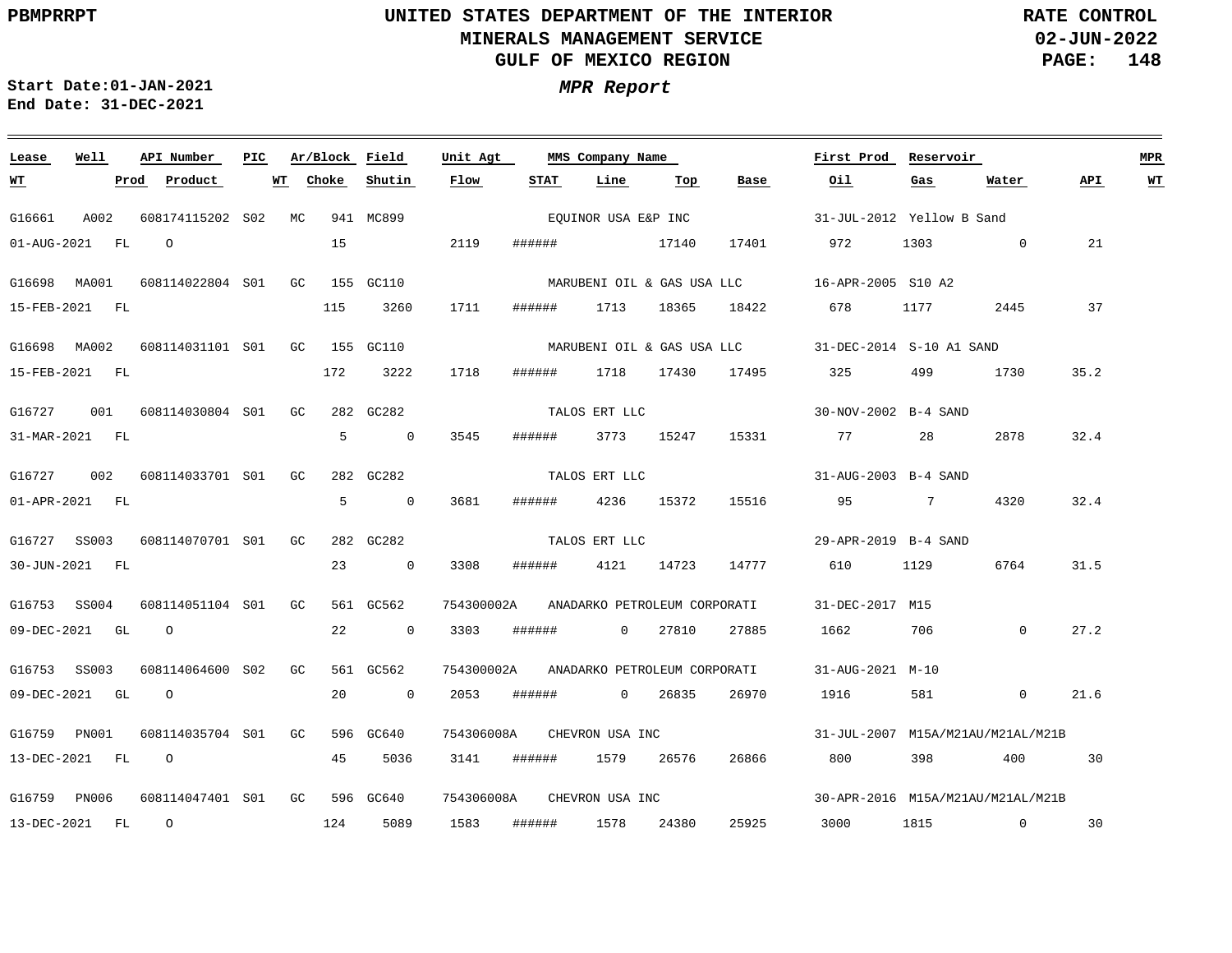**02-JUN-2022 PAGE: 149 RATE CONTROL**

**Start Date:01-JAN-2021 MPR Report End Date: 31-DEC-2021**

| Lease          | Well         |      | API Number       | PIC |    | Ar/Block | Field       | Unit Agt   |        | MMS Company Name |                              |       | First Prod             | Reservoir |                                   |      | <b>MPR</b> |
|----------------|--------------|------|------------------|-----|----|----------|-------------|------------|--------|------------------|------------------------------|-------|------------------------|-----------|-----------------------------------|------|------------|
| <u> WТ</u>     |              | Prod | Product          |     | WT | Choke    | Shutin      | Flow       | STAT   | Line             | Top                          | Base  | Oil                    | Gas       | Water                             | API  | WT         |
| G16760         | <b>PN005</b> |      | 608114047300 S01 |     | GC |          | 597 GC640   | 754306008A |        | CHEVRON USA INC  |                              |       |                        |           | 30-JUN-2015 M15A/M21AU/M21AL/M21B |      |            |
| 13-DEC-2021    |              | FL   | $\circ$          |     |    | 63       | 5274        | 2816       | ###### | 1560             | 27774                        | 28151 | 285                    | 142       | 1077                              | 29   |            |
| G16764         | SH101        |      | 608114058701 S01 |     | GC | 609      | GC654       | 754307012A |        |                  | BHP BILLITON PETROLEUM (GOM) |       | 12-JUN-2012 M7         |           |                                   |      |            |
| 21-MAY-2021 FL |              |      |                  |     |    | 60       |             | 1108       | ###### |                  | 22542                        | 22623 | 439                    | 265       | 840                               | 33   |            |
| G16764 SH101   |              |      | 608114058701 S01 |     | GC |          | 609 GC654   | 754307012A |        |                  | BHP BILLITON PETROLEUM (GOM) |       | 12-JUN-2012 M7         |           |                                   |      |            |
| 29-DEC-2021 FL |              |      | $\circ$          |     |    | 45       |             | 1138       | ###### |                  | 22542                        | 22623 | 491                    | 296       | 1018                              | 33   |            |
| G16765         | SG101        |      | 608114048201 S01 |     | GC |          | 610 GC654   | 754307012A |        |                  | BHP BILLITON PETROLEUM (GOM) |       | 25-MAR-2009 M9/M10     |           |                                   |      |            |
| 24-MAR-2021    | FL           |      |                  |     |    | 89       |             | 920        | ###### |                  | 26918                        | 27117 | 4389                   | 1633      | 2972                              | 33   |            |
|                |              |      |                  |     |    |          |             |            |        |                  |                              |       |                        |           |                                   |      |            |
| G16765 SG101   |              |      | 608114048201 S01 |     | GC |          | 610 GC654   | 754307012A |        |                  | BHP BILLITON PETROLEUM (GOM) |       | 25-MAR-2009 M9/M10     |           |                                   |      |            |
| 23-OCT-2021 FL |              |      | $\circ$          |     |    | 89       |             | 953        | ###### |                  | 26918                        | 27117 | 3485                   | 1296      | 3474                              | 33   |            |
| G16783         | SS002        |      | 608114060102 S01 |     | GC |          | 727 GC640   | 754308011A |        |                  | ANADARKO PETROLEUM CORPORATI |       | 22-JAN-2014 M-15B SAND |           |                                   |      |            |
| 29-JUN-2021    |              | FL   |                  |     |    | 131      |             | 7746       | ###### |                  | 26910                        | 27030 | 11579                  | 10531     | $\mathbf 0$                       | 27.9 |            |
| G16783 SS002   |              |      | 608114060102 S01 |     | GC |          | 727 GC640   | 754308011A |        |                  | ANADARKO PETROLEUM CORPORATI |       | 22-JAN-2014 M-15B SAND |           |                                   |      |            |
| 11-DEC-2021 FL |              |      | $\circ$          |     |    | 131      | $\mathbf 0$ | 7292       | ###### | $\Omega$         | 26910                        | 27030 | 13394                  | 12067     | $\mathbf 0$                       | 27.9 |            |
| G16783 SS005   |              |      | 608114069401 S01 |     | GC |          | 727 GC640   | 754308011A |        |                  | ANADARKO PETROLEUM CORPORATI |       | 22-JUL-2018 M-15B SAND |           |                                   |      |            |
| 29-JUN-2021    | FL           |      |                  |     |    | 131      | 0           | 6802       | ###### | $\mathbf{0}$     | 26370                        | 26460 | 12100                  | 11889     | 131                               | 32   |            |
|                |              |      |                  |     |    |          |             |            |        |                  |                              |       |                        |           |                                   |      |            |
| G16783         | SS005        |      | 608114069401 S01 |     | GC |          | 727 GC640   | 754308011A |        |                  | ANADARKO PETROLEUM CORPORATI |       | 22-JUL-2018 M-15B SAND |           |                                   |      |            |
| 11-DEC-2021    |              | FL   | $\circ$          |     |    | 131      | $\mathbf 0$ | 6492       | ###### | $\mathbf{0}$     | 26370                        | 26460 | 12344                  | 12015     | $\mathbf 0$                       | 32   |            |
| G16942         | A004         |      | 608124006001 S01 |     | WR | 29       | WR029       |            |        | CHEVRON USA INC  |                              |       | 11-JUN-2019 Maroon     |           |                                   |      |            |
| 29-JUN-2021    |              | FL   |                  |     |    | 51       | 1382        | 763        | ###### | 257              | 22042                        | 22180 | 15244                  | 4246      | 46                                | 23.6 |            |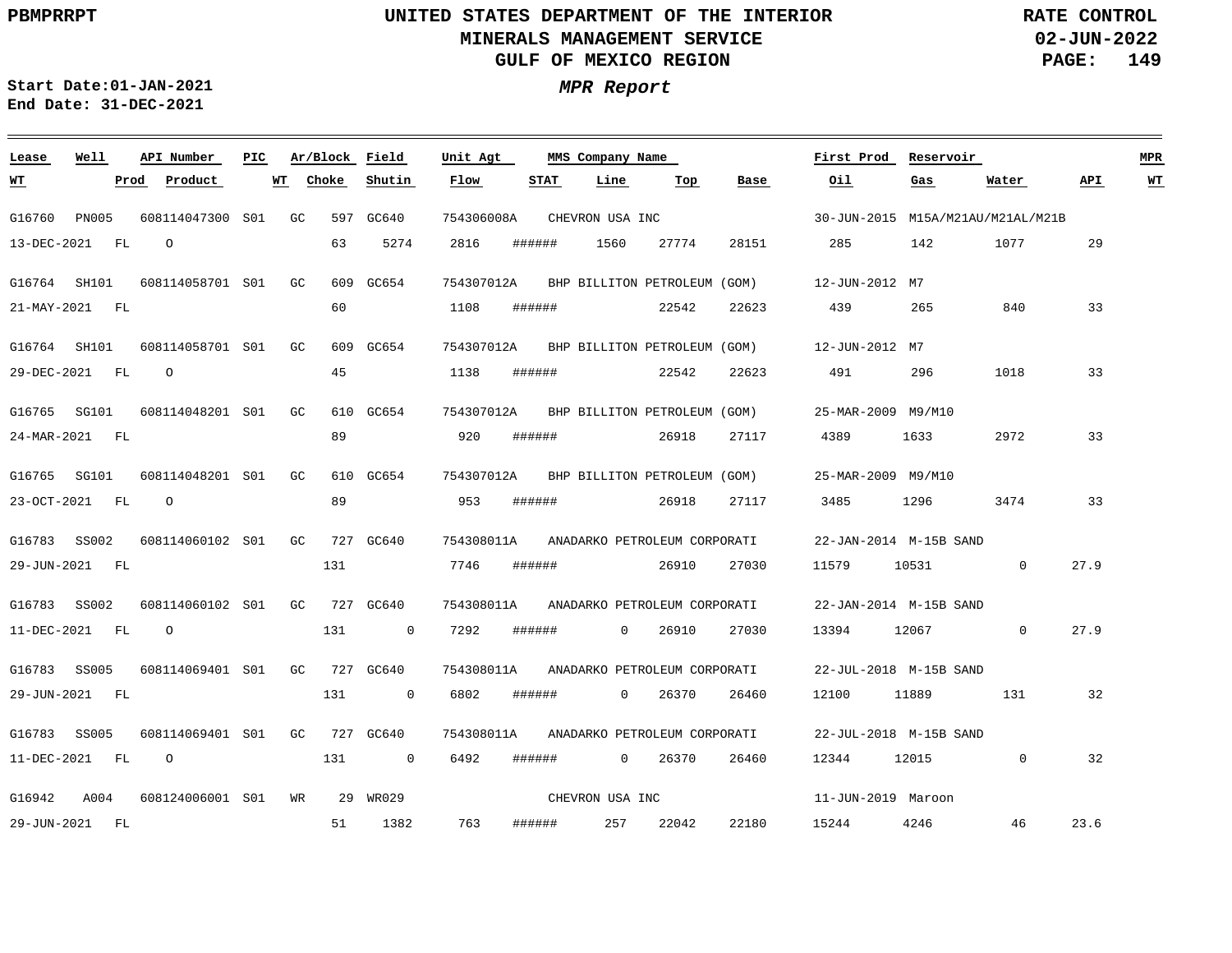**02-JUN-2022 PAGE: 150 RATE CONTROL**

 $\overline{\phantom{a}}$ 

**Start Date:01-JAN-2021 MPR Report End Date: 31-DEC-2021**

| Lease          | Well | API Number          | PIC. |                | Ar/Block Field |           | Unit Agt                       |             |        | MMS Company Name    |       |       | First Prod                                   | Reservoir       |                   |      | <b>MPR</b> |
|----------------|------|---------------------|------|----------------|----------------|-----------|--------------------------------|-------------|--------|---------------------|-------|-------|----------------------------------------------|-----------------|-------------------|------|------------|
| <u>WТ</u>      |      | Prod Product        |      | WТ             | Choke          | Shutin    | Flow                           | <b>STAT</b> |        | Line                | Тор   | Base  | Oil                                          | Gas             | Water             | API  | <b>WT</b>  |
| G16942         | A004 | 608124006001 S01 WR |      |                |                | 29 WR029  |                                |             |        | CHEVRON USA INC     |       |       | 11-JUN-2019 Maroon                           |                 |                   |      |            |
| 26-DEC-2021 FL |      | $\circ$             |      |                | 82             | 1517      | 402                            | ######      |        | 261                 | 22042 | 22180 | 15595                                        | 4515            | 31                | 22   |            |
| G16942         | A001 | 608124006200 S01    |      | <b>WR</b>      |                | 29 WR029  |                                |             |        | CHEVRON USA INC     |       |       | 20-NOV-2018 Maroon                           |                 |                   |      |            |
| 22-JUN-2021 FL |      |                     |      |                | 149            | 888       | 231                            | ######      |        | 224                 | 24203 | 24310 | 3730                                         | 1052            | 1052              | 21.4 |            |
| G16942 A001    |      | 608124006200 S01 WR |      |                |                | 29 WR029  |                                |             |        | CHEVRON USA INC     |       |       | 20-NOV-2018 Maroon                           |                 |                   |      |            |
| 31-DEC-2021 FL |      | $\overline{O}$      |      |                | 66             | 800       | 317                            |             | ###### | 238 24203           |       | 24310 | 9076 70                                      | 1911 7          | 4272              | 20   |            |
| G16942 A006    |      | 608124006603 S01 WR |      |                |                | 29 WR029  |                                |             |        | CHEVRON USA INC     |       |       | 04-SEP-2020 Maroon                           |                 |                   |      |            |
| 22-JUN-2021 FL |      |                     |      |                | 149            | 1117      | 171                            |             |        | ###### 115 22552    |       | 22666 | 12446                                        | 2930            | 25                | 26.4 |            |
| G16942 A006    |      | 608124006603 S01 WR |      |                |                | 29 WR029  |                                |             |        | CHEVRON USA INC     |       |       | 04-SEP-2020 Maroon                           |                 |                   |      |            |
| 25-DEC-2021 FL |      | $\overline{O}$      |      |                | 149            | 1117      | 261                            | ######      |        | 231 22552           |       | 22666 | 12098                                        | 2886            | 24                | 23   |            |
| G16942         | A011 | 608124007102 S01    |      | WR             |                | 29 WR029  |                                |             |        | CHEVRON USA INC     |       |       | $31 - JUL - 2021$ ########################## |                 |                   |      |            |
| 26-AUG-2021 FL |      | $\Omega$            |      | $\overline{4}$ | 43             |           | 220                            | ######      |        | <b>#####</b>        |       | ##### | 6520                                         | 2010            | $0 \qquad \qquad$ | 29.2 | .895       |
| G16942 A011    |      | 608124007102 S01 WR |      |                |                | 29 WR029  |                                |             |        | CHEVRON USA INC     |       |       | 31-JUL-2021 #########################        |                 |                   |      |            |
| 20-DEC-2021 FL |      | $\overline{O}$      |      |                | 48             | 2805      | 495                            | ######      |        | 171 #####           |       | ##### | 8779                                         | 2252 and $\sim$ | $9 \quad \Box$    | 27   |            |
| G17001 SN105   |      | 608124009500 S01 WR |      |                |                | 508 WR508 | 754306006A                     |             |        | SHELL OFFSHORE INC. |       |       | 02-SEP-2016 UPPER/LOWER WILCOX               |                 |                   |      |            |
| 13-MAY-2021 FL |      | $\circ$             |      |                | 159            |           | 1222                           | ######      |        |                     | 29117 | 30582 | 5479                                         | 549             | 821               | 27.8 |            |
| G17001 SN109   |      | 608124009900 S01    |      | WR             |                | 508 WR508 | 754306006A SHELL OFFSHORE INC. |             |        |                     |       |       | 23-SEP-2016 UPPER/LOWER WILCOX               |                 |                   |      |            |
| 16-JUN-2021 FL |      | $\overline{O}$      |      |                | 114            |           | 2383                           |             |        | ####### 28736       |       | 30281 | 6408                                         | 1256 120        | 1006              | 24.1 |            |
| G17001 SN207   |      | 608124011700 S01 WR |      |                |                | 508 WR508 | 754306006A SHELL OFFSHORE INC. |             |        |                     |       |       | 25-JUL-2017 UPPER/LOWER WILCOX               |                 |                   |      |            |
| 18-JUN-2021 FL |      | $\overline{O}$      |      |                | 33             |           | 3965                           |             |        | # # # # # #         | 28682 | 29849 | 1446                                         | 208 656         |                   | 29   |            |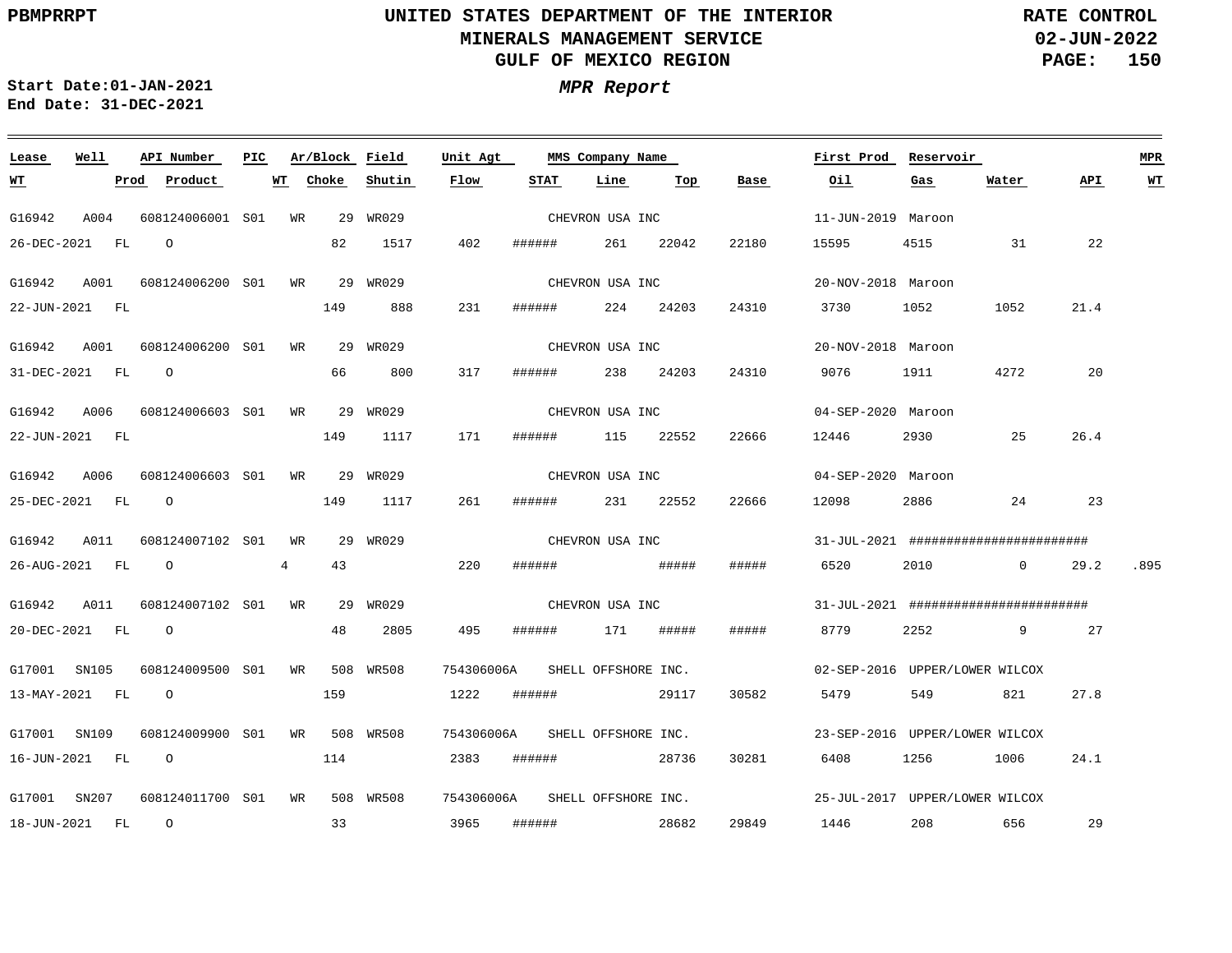**02-JUN-2022 PAGE: 151 RATE CONTROL**

**Start Date:01-JAN-2021 MPR Report End Date: 31-DEC-2021**

| Lease          | Well  | API Number       | PIC. |    |       | Ar/Block Field | Unit Agt                   |        |      | MMS Company Name    |       |       | First Prod                                    | Reservoir                     |       |      | <b>MPR</b>              |
|----------------|-------|------------------|------|----|-------|----------------|----------------------------|--------|------|---------------------|-------|-------|-----------------------------------------------|-------------------------------|-------|------|-------------------------|
| <u> WТ</u>     |       | Product<br>Prod  |      | WT | Choke | Shutin         | Flow                       |        | STAT | Line                | Top   | Base  | Oil                                           | Gas                           | Water | API  | $\underline{\text{WT}}$ |
| G17001         | SN213 | 608124012300 S01 |      | WR |       | 508 WR508      | 754306006A                 |        |      | SHELL OFFSHORE INC. |       |       | 03-AUG-2018 Wilcox                            |                               |       |      |                         |
| 15-JUN-2021 FL |       | $\Omega$         |      |    | 159   |                | 1295                       | ###### |      |                     | 27999 | 29465 | 10350                                         | 2317                          | 616   | 26.9 |                         |
| G17001 SN115   |       | 608124012900 S01 |      | WR |       | 508 WR508      | 754306006A                 |        |      | SHELL OFFSHORE INC. |       |       | $25 - JUN - 2020$ ########################### |                               |       |      |                         |
| 24-JUN-2021 FL |       | $\circ$          |      |    | 159   |                | 1255                       | ###### |      |                     | ##### | ##### | 9967                                          | 1193                          | 852   | 27.1 |                         |
| G17001         | 016   | 608124013400 S01 |      | WR |       | 508 WR508      | 754306006A                 |        |      | SHELL OFFSHORE INC. |       |       | $02-MAY-2021$ ###########################     |                               |       |      |                         |
| 13-MAY-2021 FL |       | $\Omega$         |      |    | 59    |                | 5987                       | ###### |      |                     | ##### | ##### | 9535                                          | 1335                          | 347   | 28.1 |                         |
| G17015 PS002   |       | 608124001701 S01 |      | WR |       | 758 WR759      | 754321001A                 |        |      | CHEVRON USA INC     |       |       |                                               | 05-DEC-2014 WILCOX 1/WILCOX 2 |       |      |                         |
| 22-DEC-2021 FL |       | $\circ$          |      |    | 180   | 4200           | 1212                       | ###### |      | 205                 | 26600 | 27789 | 5412                                          | 1212                          | 110   | 29   |                         |
| G17015 PS005   |       | 608124005000 S01 |      | WR |       | 758 WR759      | 754321001A                 |        |      | CHEVRON USA INC     |       |       |                                               | 31-DEC-2014 WILCOX 1/WILCOX 2 |       |      |                         |
| 24-JUN-2021 FL |       |                  |      |    | 180   | 5256           | 1516                       | ###### |      | 206                 | 27105 | 28455 | 5438                                          | 1218                          | 111   | 31   |                         |
| G17015 PS005   |       | 608124005000 S01 |      |    |       | WR 758 WR759   | 754321001A                 |        |      | CHEVRON USA INC     |       |       |                                               | 31-DEC-2014 WILCOX 1/WILCOX 2 |       |      |                         |
| 22-DEC-2021 FL |       | $\circ$          |      |    | 180   | 5020           | 1205                       | ###### |      | 205                 | 27105 | 28455 | 5725                                          | 1282                          | 117   | 31   |                         |
| G17015 PS004   |       | 608124005103 S01 |      |    |       | WR 758 WR759   | 754321001A CHEVRON USA INC |        |      |                     |       |       | 31-JUL-2015 WILCOX 1/WILCOX 2                 |                               |       |      |                         |
| 24-JUN-2021 FL |       |                  |      |    | 180   | 7126           | 3509                       | ###### |      | 749                 | 27458 | 28800 | 10368                                         | 2322                          | 457   | 30   |                         |
| G17015 PS004   |       | 608124005103 S01 |      | WR |       | 758 WR759      | 754321001A                 |        |      | CHEVRON USA INC     |       |       | 31-JUL-2015 WILCOX 1/WILCOX 2                 |                               |       |      |                         |
| 18-DEC-2021 FL |       | $\circ$          |      |    | 180   | 6000           | 3481                       | ###### |      | 706                 | 27458 | 28800 | 9942                                          | 2227                          | 382   | 30   |                         |
| G17015 PS007   |       | 608124011504 S01 |      |    |       | WR 758 WR759   | 754321001A CHEVRON USA INC |        |      |                     |       |       | 04-NOV-2017 Wilcox1/Wilcox2                   |                               |       |      |                         |
| 13-JUN-2021 FL |       |                  |      |    | 180   | 7075           | 1622                       | ###### |      | 209                 | 29735 | 30800 | 9604                                          | 2151                          | 1067  | 28.2 |                         |
| G17015 PS007   |       | 608124011504 S01 |      |    |       | WR 758 WR759   | 754321001A                 |        |      | CHEVRON USA INC     |       |       | 04-NOV-2017 Wilcox1/Wilcox2                   |                               |       |      |                         |
| 22-DEC-2021    | FL    | $\circ$          |      |    | 180   | 5415           | 1275                       | ###### |      | 205                 | 29735 | 30800 | 10544                                         | 2362                          | 1171  | 28   |                         |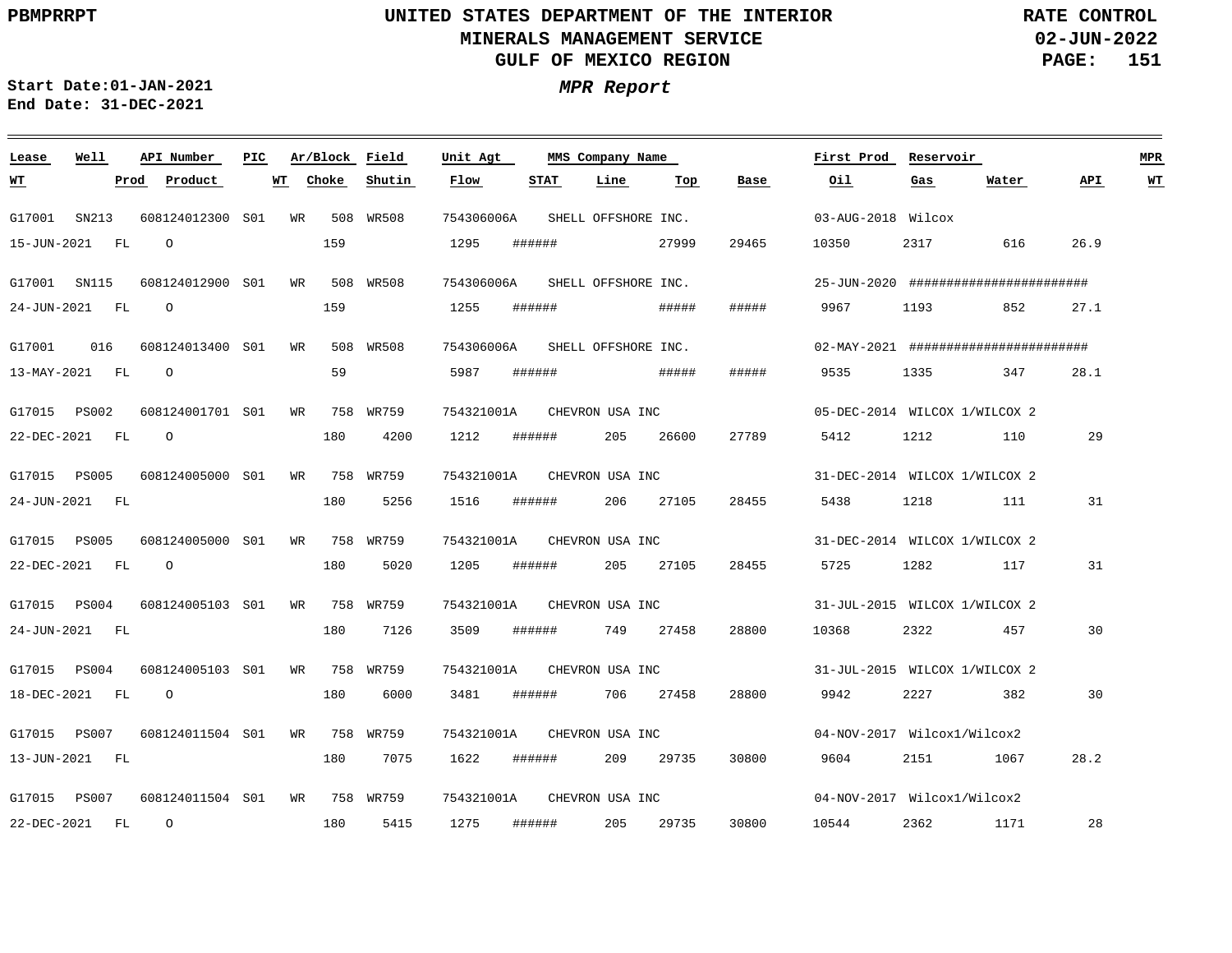**02-JUN-2022 PAGE: 152 RATE CONTROL**

**Start Date:01-JAN-2021 MPR Report End Date: 31-DEC-2021**

| Lease        | Well             | API Number                                 | PIC. | Ar/Block Field |        | Unit Agt   |             | MMS Company Name               |           |                                         |      | First Prod Reservoir                                                             |                                              |      | <b>MPR</b> |
|--------------|------------------|--------------------------------------------|------|----------------|--------|------------|-------------|--------------------------------|-----------|-----------------------------------------|------|----------------------------------------------------------------------------------|----------------------------------------------|------|------------|
| W'I'         |                  | Prod Product                               |      | WT Choke       | Shutin | Flow       | STAT        | Line                           | Top       | Base                                    | Oil. | Gas                                                                              | Water                                        | API  | <u>WT</u>  |
| G17015 PS008 |                  | 608124011606 S01 WR 758 WR759              |      |                |        | 754321001A |             | CHEVRON USA INC                |           |                                         |      | 13-DEC-2018 Wilcox 1/Wilcox 2                                                    |                                              |      |            |
|              | 13-JUN-2021 FL   |                                            |      | 180            | 6799   | 1563       | ######      | 209                            | 27392     | 28571                                   | 5779 | 1294                                                                             | 323                                          | 29.5 |            |
|              |                  | G17015 PS008 608124011606 S01 WR 758 WR759 |      |                |        |            |             | 754321001A CHEVRON USA INC     |           |                                         |      | 13-DEC-2018 Wilcox 1/Wilcox 2                                                    |                                              |      |            |
|              | 22-DEC-2021 FL   | $\overline{O}$                             |      | 180            | 4874   | 1206       | ######      |                                | 205 27392 | 28571                                   | 6321 | 1416                                                                             | 162                                          | 29   |            |
|              |                  | G17015 PS003 608124012601 S01 WR 758 WR759 |      |                |        |            |             | 754321001A CHEVRON USA INC     |           |                                         |      | 27-AUG-2019 Wilcox 1/Wilcox 2                                                    |                                              |      |            |
|              | 20-JUN-2021 FL   |                                            |      | 115            | 9369   | 2224       | ######      |                                | 208 28175 | 29439                                   | 1747 | 391 — 1                                                                          | 582                                          | 29.5 |            |
|              |                  |                                            |      |                |        |            |             |                                |           |                                         |      |                                                                                  |                                              |      |            |
|              |                  | G17015 PS003 608124012601 S01 WR 758 WR759 |      |                |        |            |             | 754321001A CHEVRON USA INC     |           |                                         |      | 27-AUG-2019 Wilcox 1/Wilcox 2                                                    |                                              |      |            |
|              | 17-DEC-2021 FL   | $\overline{O}$                             |      | 180            | 6450   | 3454       | ######      |                                | 765 28175 | 29439                                   | 1198 | 268                                                                              | 544                                          | 29   |            |
|              |                  | G17016 PS006 608124012500 S01 WR 759 WR759 |      |                |        |            |             | 754321001A CHEVRON USA INC     |           |                                         |      | 10-MAY-2020 Wilcox 1/Wilcox 2                                                    |                                              |      |            |
|              | 24-JUN-2021 FL   |                                            |      | 180            | 6943   |            | 1544 ###### |                                | 206 28654 | 29745                                   | 6418 |                                                                                  | 1437 164                                     | 29.5 |            |
|              |                  |                                            |      |                |        |            |             |                                |           |                                         |      |                                                                                  |                                              |      |            |
|              |                  | G17016 PS006 608124012500 S01 WR 759 WR759 |      |                |        |            |             | 754321001A CHEVRON USA INC     |           |                                         |      | 10-MAY-2020 Wilcox 1/Wilcox 2                                                    |                                              |      |            |
|              | 22-DEC-2021 FL 0 |                                            |      | 180            | 7140   | 1224       | ######      |                                | 205 28654 | 29745                                   | 6291 | 1409 — 1409 — 1409 — 1409 — 1409 — 1409 — 1409 — 1409 — 1409 — 1409 — 1409 — 140 | 161                                          | 29   |            |
|              |                  | G17407 SS010 608074067300 S01 GB 668 GB668 |      |                |        |            |             |                                |           | 754304002A ANADARKO PETROLEUM CORPORATI |      | 10-JUL-2005 AMP 4.7                                                              |                                              |      |            |
|              | 11-NOV-2021 FL   | $\mathbf{G}$                               |      | 43             | 2405   |            |             | 1072 ###### 745 16128          |           | 16462                                   | 36   | 3489 3489                                                                        | $\overline{3}$                               | 49   |            |
|              |                  |                                            |      |                |        |            |             | 754308001A SHELL OFFSHORE INC. |           |                                         |      |                                                                                  | $31 - JAN - 2021$ ########################## |      |            |
|              | 02-FEB-2021 FL   | $\overline{O}$                             |      | 5              |        | 1934       | ######      |                                | #####     | #####                                   | 1607 | 1730                                                                             | 101                                          | 37.2 |            |
|              |                  |                                            |      |                |        |            |             |                                |           |                                         |      |                                                                                  |                                              |      |            |
|              | G17561 GA004     | 608054004200 S01 AC 813 AC857              |      |                |        |            |             | 754308001A SHELL OFFSHORE INC. |           |                                         |      |                                                                                  | $31 - JAN - 2021$ ########################## |      |            |
|              | 20-APR-2021 FL   | $\circ$ 7                                  |      | 999            |        | 699        | ######      |                                | #####     | #####                                   | 9426 | 16093 and 16093                                                                  | $\Omega$                                     | 37.2 | . 9        |
|              |                  |                                            |      |                |        |            |             | 754308001A SHELL OFFSHORE INC. |           |                                         |      | 31-AUG-2016 WM12 RNWB                                                            |                                              |      |            |
|              | 05-FEB-2021 FL   | $\overline{O}$                             |      | 32             |        | 780        | ######      | 18270                          |           | 18385                                   | 4706 | 7226 and the state of $\sim$                                                     | $\overline{0}$                               | 46.1 |            |
|              |                  |                                            |      |                |        |            |             |                                |           |                                         |      |                                                                                  |                                              |      |            |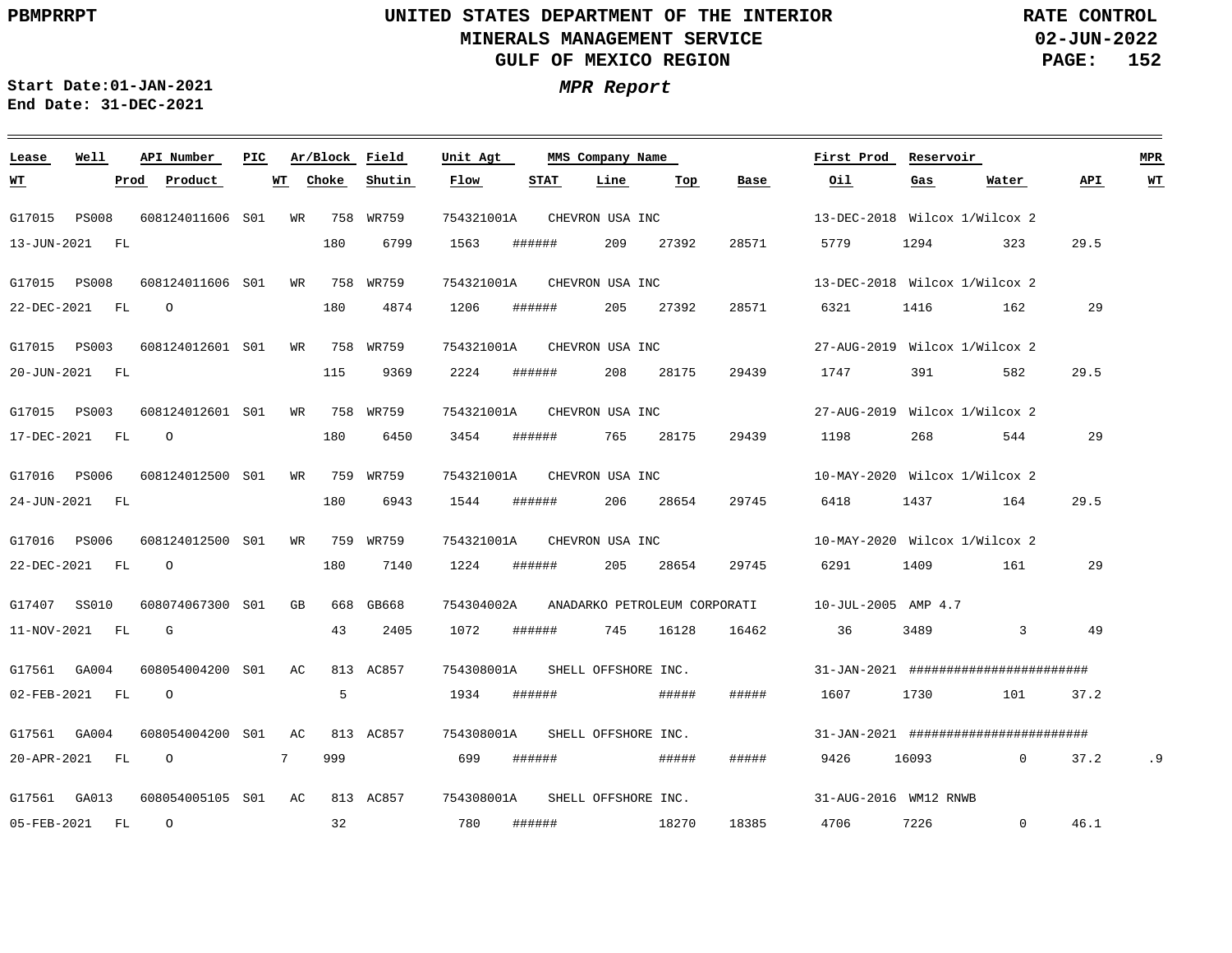**02-JUN-2022 PAGE: 153 RATE CONTROL**

**Start Date:01-JAN-2021 MPR Report End Date: 31-DEC-2021**

| Lease          | Well | API Number          | PIC. |    | Ar/Block Field |           | Unit Agt                       |        | MMS Company Name    |       |       | First Prod          | Reservoir                 |       |      | <b>MPR</b> |
|----------------|------|---------------------|------|----|----------------|-----------|--------------------------------|--------|---------------------|-------|-------|---------------------|---------------------------|-------|------|------------|
| <u>WT</u>      |      | Prod Product        |      | WТ | Choke          | Shutin    | Flow                           | STAT   | Line                | Тор   | Base  | Oil                 | Gas                       | Water | API  | WТ         |
| G17561 GA019   |      | 608054005700 S01 AC |      |    |                | 813 AC857 | 754308001A                     |        | SHELL OFFSHORE INC. |       |       |                     | 30-NOV-2014 WM12 RNWB     |       |      |            |
| 12-JAN-2021 FL |      | $\circ$             |      |    | 35             |           | 641                            | ###### | 16822               |       | 16934 | 6310                | 14440                     | 193   | 37   |            |
| G17565 GA008   |      | 608054004600 S01 AC |      |    |                | 857 AC857 | 754308001A SHELL OFFSHORE INC. |        |                     |       |       | 30-JUN-2019 WM12    |                           |       |      |            |
| 24-APR-2021 FL |      | $\overline{O}$      |      |    | 14             |           | 1073                           | ###### |                     | 15009 | 15125 | 6416                | 10629                     | 2646  | 37.2 |            |
| G17565 GA010   |      | 608054004800 S01 AC |      |    |                | 857 AC857 | 754308001A SHELL OFFSHORE INC. |        |                     |       |       | 03-OCT-2011 WM12 RA |                           |       |      |            |
| 18-MAR-2021 FL |      | $\overline{O}$      |      |    | -5             |           | 1545                           |        | ####### 16807       |       | 16906 | 880 380             | 1414                      | 1891  | 38.5 |            |
| G17565 GA011   |      | 608054004900 S01 AC |      |    |                | 857 AC857 | 754308001A                     |        | SHELL OFFSHORE INC. |       |       |                     | 22-JUN-2014 WM12 RA       |       |      |            |
| 27-APR-2021 FL |      | $\overline{O}$      |      |    | 66             |           | 667                            | ###### | 17596               |       | 17700 | 5946                | 7724                      | 2863  | 38.7 |            |
| G17565 GA012   |      | 608054005000 S01 AC |      |    |                | 857 AC857 | 754308001A SHELL OFFSHORE INC. |        |                     |       |       |                     | 31-OCT-2012 WM12 RA       |       |      |            |
| 19-MAR-2021 FL |      | $\overline{O}$      |      |    | 8              |           | 862                            |        | ###### 14883        |       | 14967 | 1078                | 1072                      | 1902  | 38   |            |
| G17565 GA015   |      | 608054005300 S01 AC |      |    |                | 857 AC857 | 754308001A SHELL OFFSHORE INC. |        |                     |       |       |                     | 01-JAN-2018 WM50A/WM50B   |       |      |            |
| 24-JUN-2021 FL |      | $\overline{O}$      |      |    | 82             |           | 943                            | ###### | 19182               |       | 19740 | 14267               | 9327                      | 450   | 38   |            |
| G17565 GA017   |      | 608054005500 S01 AC |      |    |                | 857 AC857 | 754308001A SHELL OFFSHORE INC. |        |                     |       |       | 31-AUG-2020 WM50    |                           |       |      |            |
| 22-MAY-2021 FL |      | $\overline{O}$      |      |    | 5              |           | 1791                           |        | ###### 19026        |       | 19339 | 5631                | 4229                      | 894   | 38   |            |
| G17565 GB003   |      | 608054006500 S01 AC |      |    |                | 857 AC857 | 754308001A                     |        | SHELL OFFSHORE INC. |       |       |                     | 30-OCT-2010 WM12 RA       |       |      |            |
| 10-JUN-2021 FL |      | $\overline{O}$      |      |    | 100            |           | 1309                           |        | ####### 14789       |       | 14900 | 6981                | 10666                     | 9901  | 37   |            |
| G17565 GD001   |      | 608054007300 S01 AC |      |    |                | 857 AC857 | 754308001A SHELL OFFSHORE INC. |        |                     |       |       |                     | 31-MAR-2012 FR22/24/26 RA |       |      |            |
| 28-JUN-2021 FL |      | $\overline{O}$      |      |    | -5             |           | 2241                           |        | ####### 11615       |       | 13615 | 1652                | 1127                      | 1163  | 18   |            |
| G17565 GD002   |      | 608054008300 S01 AC |      |    |                | 857 AC857 | 754308001A SHELL OFFSHORE INC. |        |                     |       |       |                     | 31-AUG-2019 FR22/24/26    |       |      |            |
| 26-MAY-2021 FL |      | $\overline{O}$      |      |    | 5              |           | 3409                           |        | ###### 11196        |       | 13640 | 4431                | 2395 111                  |       | 18   |            |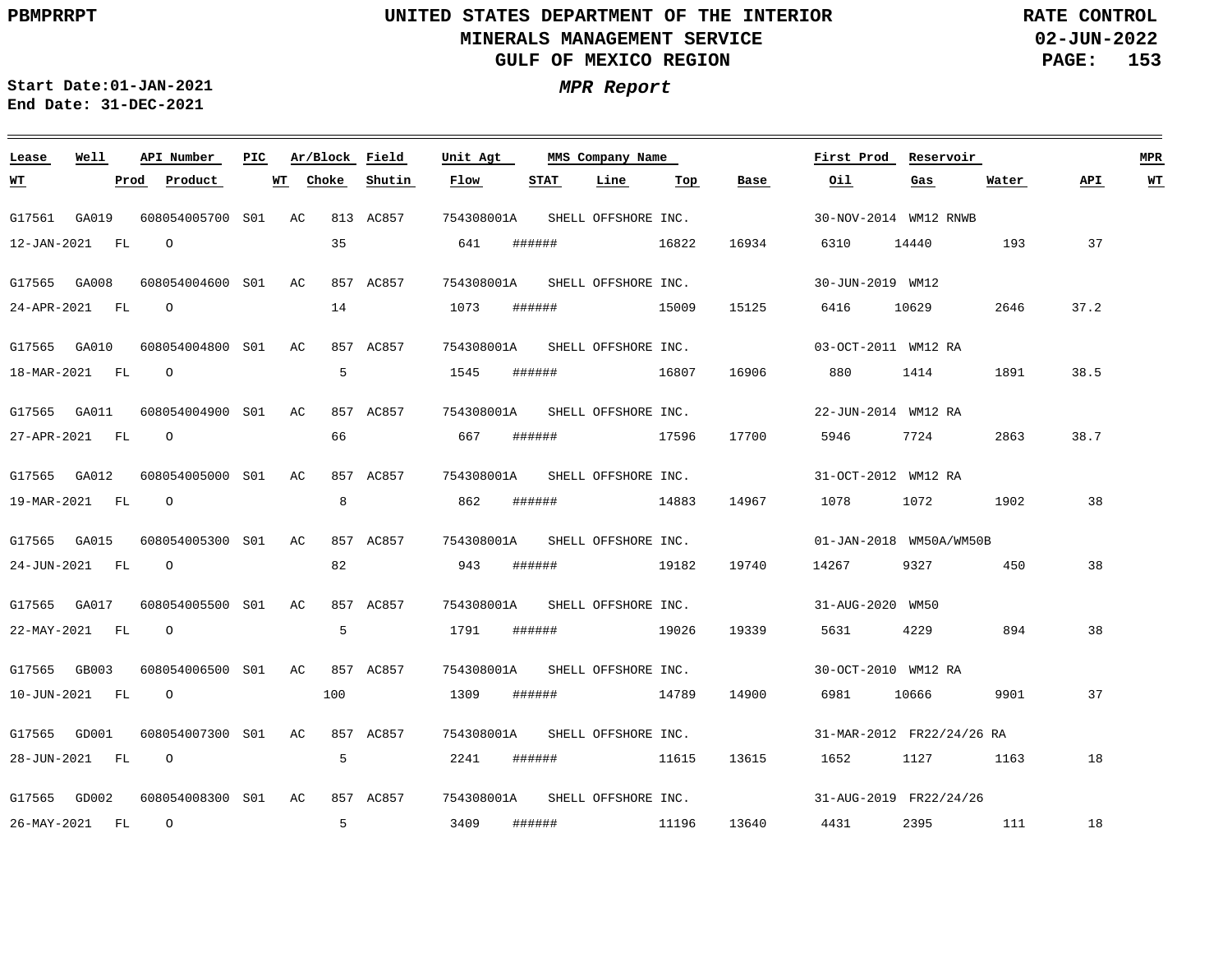**02-JUN-2022 PAGE: 154 RATE CONTROL**

 $\equiv$ 

**Start Date:01-JAN-2021 MPR Report End Date: 31-DEC-2021**

<u> 1989 - Johann Stein, marwolaethau a bhann an t-Albann an t-Albann an t-Albann an t-Albann an t-Albann an t-Al</u>

| Lease            | Well |      | API Number                       | PIC. |    | Ar/Block Field  |           | Unit Agt                       |        | MMS Company Name    |       |                           | First Prod                                                      | Reservoir   |                |      | <b>MPR</b> |
|------------------|------|------|----------------------------------|------|----|-----------------|-----------|--------------------------------|--------|---------------------|-------|---------------------------|-----------------------------------------------------------------|-------------|----------------|------|------------|
| <u>WT</u>        |      | Prod | Product                          |      |    | WT Choke        | Shutin    | Flow                           | STAT   | Line                | Тор   | Base                      | Oil                                                             | Gas         | Water          | API. | $WT$       |
| G17565 GD006     |      |      | 608054008800 S01 AC              |      |    |                 | 857 AC857 | 754308001A SHELL OFFSHORE INC. |        |                     |       |                           | 28-FEB-2021 #########################                           |             |                |      |            |
| 04-APR-2021 FL   |      |      | $\overline{O}$                   |      | 24 | 999             |           | 3260                           |        |                     |       | #####                     | 1800 1800                                                       |             | 968 0 17.5     |      | .81        |
| G17565 GD006     |      |      | 608054008800 S01 AC              |      |    |                 | 857 AC857 | 754308001A                     |        | SHELL OFFSHORE INC. |       |                           | 28-FEB-2021 #########################                           |             |                |      |            |
| 27-MAY-2021 FL   |      |      | $\overline{O}$                   |      |    | 5               |           | 3078                           | ###### |                     | ##### | #####                     | 1830                                                            | 1060        | $\sim$ 0 18    |      |            |
|                  |      |      | G17565 GD007 608054008900 S01 AC |      |    |                 | 857 AC857 | 754308001A SHELL OFFSHORE INC. |        |                     |       |                           | $31 - JAN - 2021$ ###########################                   |             |                |      |            |
| 07-JAN-2021 FL   |      |      | $\overline{O}$                   |      |    | 5               |           | 3993                           |        |                     |       | #####                     | 1629                                                            | 813 13 18   |                |      |            |
| G17565 GD004     |      |      | 608054009000 S01 AC              |      |    |                 | 857 AC857 | 754308001A                     |        | SHELL OFFSHORE INC. |       |                           | 28-FEB-2021 #########################                           |             |                |      |            |
| 05-APR-2021 FL   |      |      | $\overline{O}$                   |      | 24 | $7\phantom{.0}$ |           | 3290                           | ###### |                     | ##### | #####                     | 3200                                                            | 1722        | $\sim$ 0 18    |      | .81        |
| G17565 GD005     |      |      | 608054009100 S01 AC 857 AC857    |      |    |                 |           | 754308001A SHELL OFFSHORE INC. |        |                     |       |                           | 31-MAR-2021 #########################                           |             |                |      |            |
| 03-APR-2021 FL   |      |      | $\circ$ 24                       |      |    | 999             |           | 3375                           |        |                     |       | #####                     | 3400                                                            | 1510 0 17.5 |                |      | .81        |
| G17571 GB002     |      |      | 608054006402 S01 AC              |      |    |                 | 901 AC857 | 754308001A                     |        | SHELL OFFSHORE INC. |       |                           | 31-OCT-2010 WM12 RE                                             |             |                |      |            |
| 10-JUN-2021 FL   |      |      | $\overline{O}$                   |      |    | 17              |           | 1221                           |        | ####### 18372       |       | 18442                     | 1999                                                            | 1904 0      |                | 34.8 |            |
|                  |      |      | G17571 GB007 608054008700 S01 AC |      |    |                 | 901 AC857 | 754308001A SHELL OFFSHORE INC. |        |                     |       |                           | 30-SEP-2020 WM30A/30B/30C                                       |             |                |      |            |
| 13-JUN-2021 FL   |      |      | $\overline{O}$                   |      |    | 5               |           | 1489                           |        | ####### 19813       |       | 20962                     | 875                                                             | 501 700     | 93             | 38   |            |
| G17921 A001      |      |      | 177064084501 S01 VR              |      |    |                 | 356 SM166 |                                |        |                     |       | ENVEN ENERGY VENTURES LLC | 22-FEB-2010 TA-4 SAND                                           |             |                |      |            |
| 06-JUN-2021 GL 0 |      |      |                                  |      |    | 44              | 1000      | 160                            | ###### | 840                 | 4498  | 4540                      | 723                                                             | 115         | 1116           | 24   |            |
| G17921           | A001 |      | 177064084501 S01 VR              |      |    |                 | 356 SM166 |                                |        |                     |       |                           | ENVEN ENERGY VENTURES LLC                 22-FEB-2010 TA-4 SAND |             |                |      |            |
| 05-DEC-2021 GL   |      |      | $\circ$                          |      |    | 44              | 1070      | 205                            | ###### | 800                 | 4498  | 4540                      | 631                                                             | 109 100     | 1153           | 24   |            |
| G17921 A002      |      |      | 177064085100 S04 VR              |      |    |                 | 356 SM166 |                                |        |                     |       |                           | ENVEN ENERGY VENTURES LLC 05-MAY-2004 TA 1 SAND                 |             |                |      |            |
| 20-NOV-2021 FL   |      |      | <b>G</b>                         |      |    |                 | 4 1070    | 865                            |        | ###### 830          | 2964  | 3004                      | 0 73                                                            |             | $\overline{0}$ |      |            |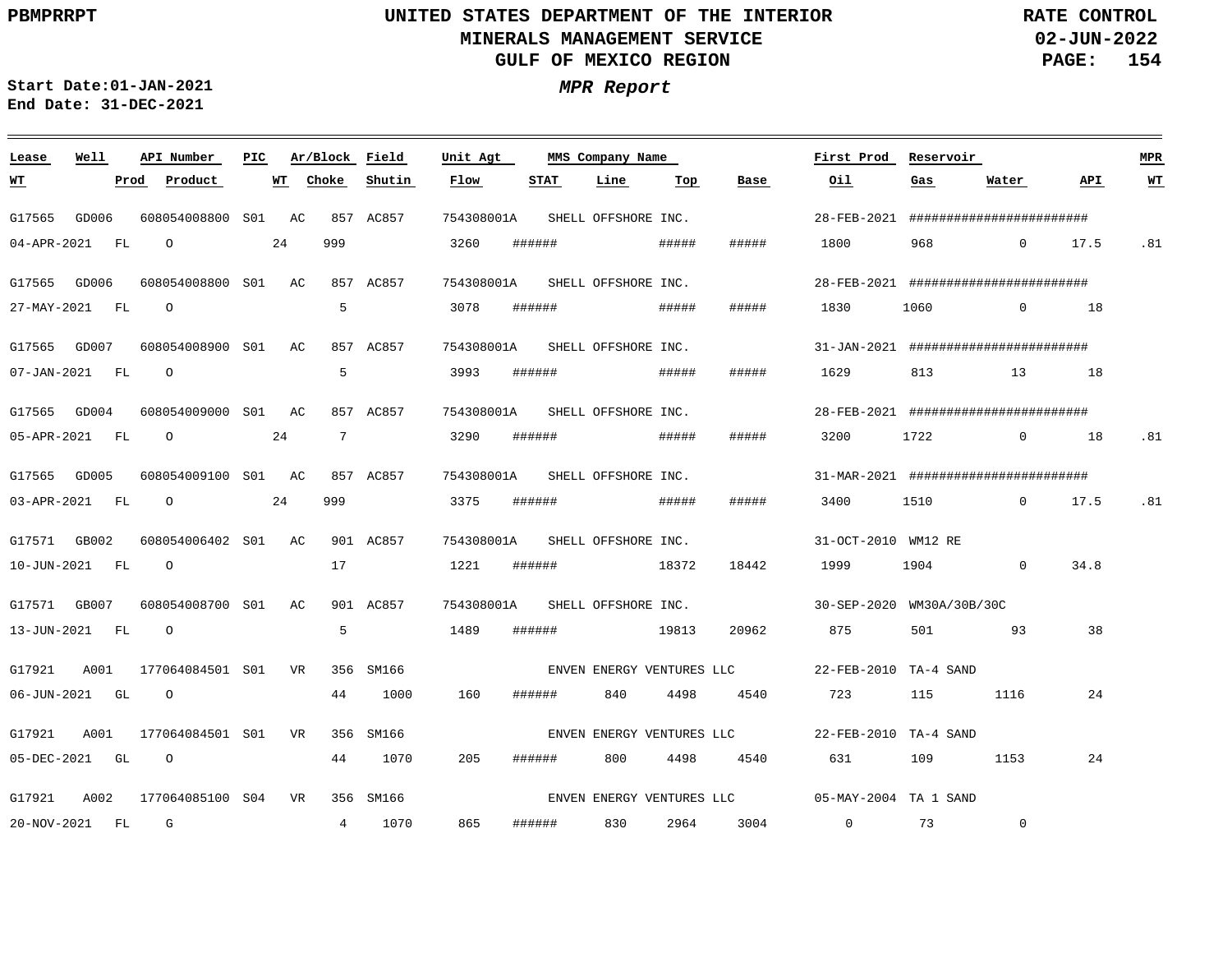**02-JUN-2022 PAGE: 155 RATE CONTROL**

**Start Date:01-JAN-2021 MPR Report End Date: 31-DEC-2021**

### **Lease Well API Number Ar/Block Field Unit Agt First Prod Reservoir MPR PIC MMS Company Name Choke Shutin Flow STAT Line API WT WT Prod Product WT Top Base Oil Gas Water** G17921 A003 177064086101 S01 VR 356 SM166 31-JUL-2013 TA 3.1 SAND ENVEN ENERGY VENTURES LLC 05-JUN-2021 GL O 64 800 120 ###### 840 3597 3672 43 0 147 21 G17921 A003 177064086101 S01 VR 356 SM166 31-JUL-2013 TA 3.1 SAND ENVEN ENERGY VENTURES LLC 100 27 05-DEC-2021 GL O 64 640 ###### 800 3597 3672 27 43 109 G17921 A005 177064089000 S01 VR 356 SM166 18-FEB-2001 TA-4 SAND ENVEN ENERGY VENTURES LLC 24 28-MAY-2021 GL O 74 940 180 ###### 840 4535 4575 11 0 3183 G17921 A005 177064089000 S01 VR 356 SM166 18-FEB-2001 TA-4 SAND ENVEN ENERGY VENTURES LLC 180 24 21-NOV-2021 GL O 40 820 ###### 820 4535 4575 13 16 1691 G17921 A006 177064096802 S01 VR 356 SM166 30-JUN-2013 TA4 Sand ENVEN ENERGY VENTURES LLC 25 06-JUN-2021 GL O 30 975 300 ###### 840 4806 4844 73 0 1200 G17921 A006 177064096802 S01 VR 356 SM166 30-JUN-2013 TA4 Sand ENVEN ENERGY VENTURES LLC 310 24 05-DEC-2021 GL O 30 980 ###### 800 4806 4844 62 51 1100 G17935 D002 177084084400 S01 SM 68 SM073 W & T OFFSHORE INC 23-MAY-1998 D-40  $\overline{0}$ 30-JUN-2021 FL 64 1720 180 ###### 125 12293 12344 0 75 G17935 D002 177084084400 S01 SM 68 SM073 W & T OFFSHORE INC 23-MAY-1998 D-40 20-DEC-2021 FL G 64 1720 180 ###### 125 12293 12344 0 55 0 G17942 A003 177084088300 S01 SM 122 SM115 22-JAN-2001 K SAND TALOS THIRD COAST LLC 03-JUN-2021 GL 64 0 240 ###### 1200 6080 6122 261 9 393 TALOS ENERGY OFFSHORE LLC G18054 A001 177134024000 S08 PL 22 PL020 30-JUN-2018 CP-29 05-JUN-2021 FL 11 0 1943 ###### 6021 14832 14940 80 167 1132 30.8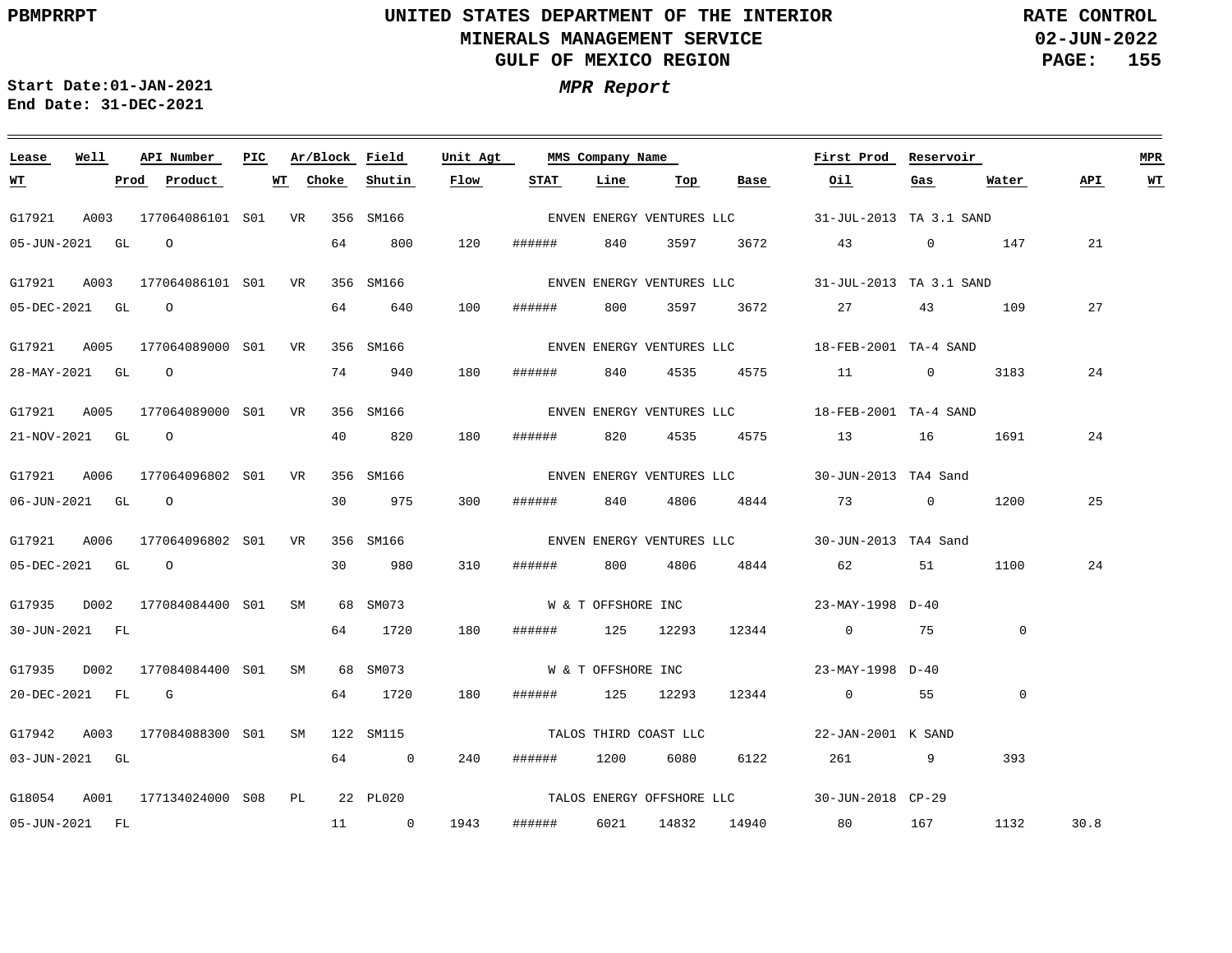**02-JUN-2022 PAGE: 156 RATE CONTROL**

**Start Date:01-JAN-2021 MPR Report End Date: 31-DEC-2021**

### **Lease Well API Number Ar/Block Field Unit Agt First Prod Reservoir MPR PIC MMS Company Name Choke Shutin Flow STAT Line Top API WT WT Prod Product WT Base Oil Gas Water** G18054 B001 177134024203 S03 PL 22 PL020 31-MAY-2016 CP-27 SAND TALOS ENERGY OFFSHORE LLC 03-JUN-2021 FL 8 0 4050 ###### 5200 14520 14556 19 0 535 35 G18054 A002 177134024903 S07 PL 22 PL020 31-JAN-2017 CP-27 SAND TALOS ENERGY OFFSHORE LLC 34 06-JUN-2021 FL 10 0 4415 ####### 5800 14726 14754 236 474 745 W & T OFFSHORE INC G18088 001 177254074300 MP 107 MP107 S01 21-JAN-2003 TEX W-1 1450 47.2 26-JUN-2021 FL 15 2650 ###### 0 11460 11484 26 909 21 G18194 A004 608174093700 S01 MC 126 MC084 28-JAN-2003 M2 SAND/UM90 SAND ANADARKO PETROLEUM CORPORATI 180 213 33.4 21-JUN-2021 GL ###### 15870 16283 2605 2345 6720 G18194 A004 608174093700 S01 MC 126 MC084 28-JAN-2003 M2 SAND/UM90 SAND ANADARKO PETROLEUM CORPORATI 180 33.4 23-NOV-2021 GL O 0 233 ###### 0 15870 16283 2441 2529 4132 G18245 SS001 608174112502 S01 MC 460 MC503 754307018A 21-JUN-2011 11400' SAND ENI US OPERATING CO INC 39 4862 33 29-JUN-2021 FL 1723 ###### 1686 11914 11996 3363 7568 2077 G18245 SS001 608174112502 S01 MC 460 MC503 754307018A 21-JUN-2011 11400' SAND ENI US OPERATING CO INC 31-DEC-2021 FL O 39 4862 1730 ###### 1709 11914 11996 2757 5853 2139 33 G18245 003 608174123900 S02 MC 460 MC503 17-OCT-2013 11400 SAND ENI US OPERATING CO INC 29-JUN-2021 FL 21 2551 1685 ###### 1641 11563 11603 1250 3794 228 33 G18245 003 608174123900 S02 MC 460 MC503 17-OCT-2013 11400 SAND ENI US OPERATING CO INC 31-DEC-2021 FL O 39 2551 1661 ###### 1687 11563 11603 679 2060 124 33 W & T OFFSHORE INC G18292 SS001 608174112701 S01 MC 800 MC800 19-FEB-2011 4800'SAND 28.9 30-JUN-2021 FL 28 4311 3728 ###### 1040 16486 16575 1281 1208 46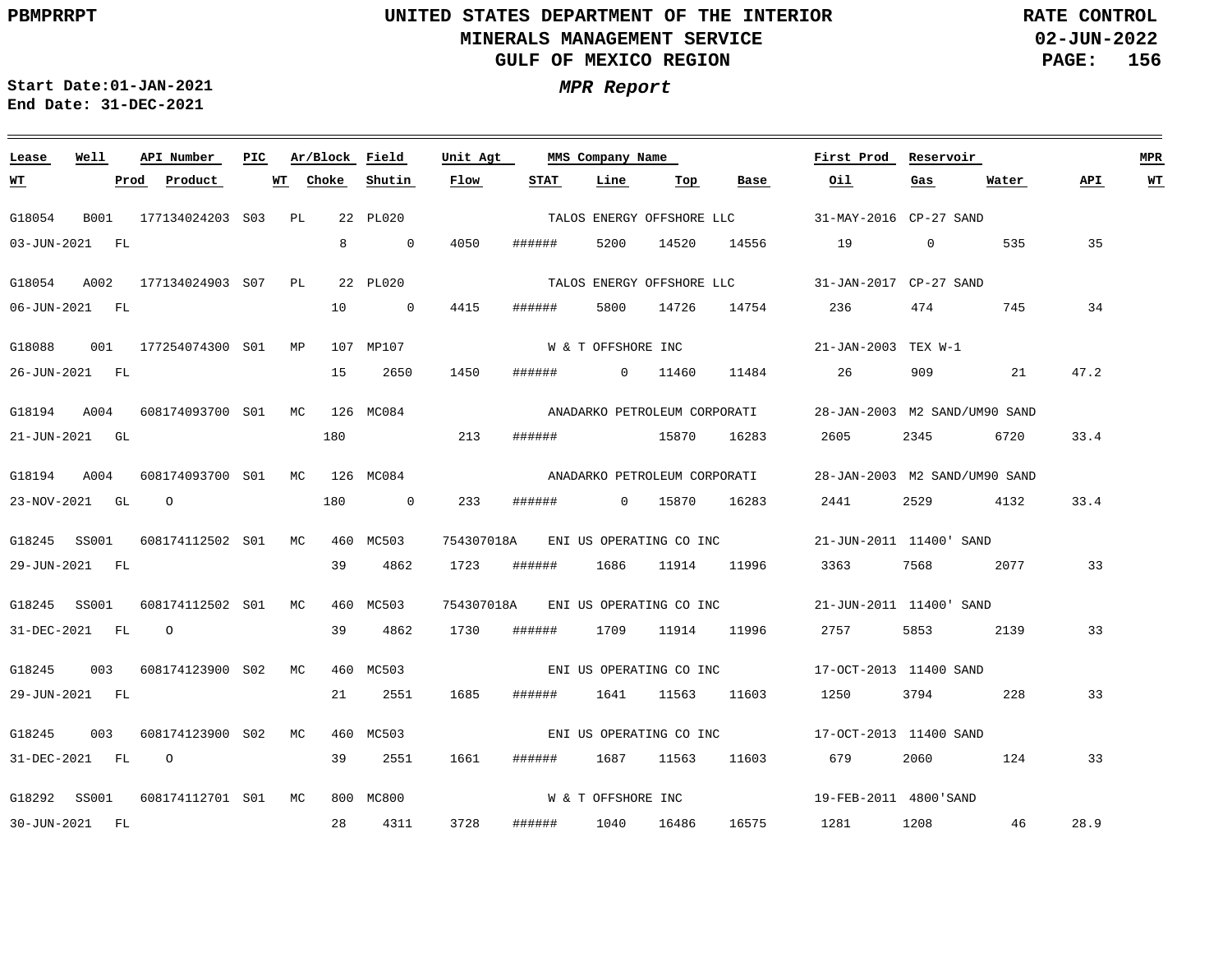**02-JUN-2022 PAGE: 157 RATE CONTROL**

**Start Date:01-JAN-2021 MPR Report End Date: 31-DEC-2021**

### **Lease Well API Number Ar/Block Field PIC MMS Company Name Unit Agt First Prod Reservoir MPR Choke Shutin Flow STAT Line Top Base Oil Water API WT WT Prod Product WT Gas** G18292 002 W & T OFFSHORE INC 608174140600 MC S01 800 MC800 31-AUG-2019 A Sand 30-JUN-2021 FL 10 6544 6313 ###### 1040 17394 17490 1698 1602 62 28.8 754308011A ANADARKO PETROLEUM CORPORATI G18421 SS001 608114042704 GC S01 683 GC640 31-MAR-2012 M-15B SAND 103 7449 ###### 26730 26884 6442 6332  $\Omega$ 31.7 29-JUN-2021 FL 754308011A ANADARKO PETROLEUM CORPORATI G18421 SS001 608114042704 GC S01 683 GC640 31-MAR-2012 M-15B SAND O 101  $\overline{0}$ 7229 ###### 0 26730 26884 6558 6384 79 31.7 11-DEC-2021 FL G18421  $002$ 608114062501 GC 683 GC640 S01 754308011A ANADARKO PETROLEUM CORPORATI 28-FEB-2015 M-15B SAND 120 7452 ###### 26860 27290 8931 9478 0 27.6 29-JUN-2021 FL G18421 002 754308011A ANADARKO PETROLEUM CORPORATI 608114062501 GC S01 683 GC640 28-FEB-2015 M-15B SAND O 113  $\overline{0}$ 7240 ###### 0 26860 27290 9797 10299  $\overline{0}$ 27.6 11-DEC-2021 FL 754308011A G18421 SS003 608114064900 S01 GC 683 GC640 ANADARKO PETROLEUM CORPORATI 31-JAN-2016 M-15B SAND 93 7448 ###### 26490 26715 4829 4276  $\Omega$ 29.5 29-JUN-2021 FL 754308011A ANADARKO PETROLEUM CORPORATI G18421 SS003 608114064900 S01  $G<sub>G</sub>$  683 GC640 31-JAN-2016 M-15B SAND 91  $\overline{0}$ 7227 ###### 3772 3966 31-DEC-2021 FL O 0 26490 26715 393 29.5 G18745 PN007 608124010701 WR S01 634 WR678 754307014A UNION OIL COMPANY OF CALIFOR 31-AUG-2016 WILCOX 1/WILCOX 2 7864 18-DEC-2021 FL O 180 3634 1055 ###### 225 27307 28528 1918 177 32 WR 754307014A UNION OIL COMPANY OF CALIFOR G18753 PN001 608124005300 S01 677 WR678 16-DEC-2014 WILCOX 1/WILCOX 2 17-DEC-2021 FL O 180 5510 1053 ###### 211 27240 28340 3769 919 691 32 ANADARKO PETROLEUM CORPORATI G19027 SS002 608044025400 EB 598 EB643 S0228-FEB-2018 BS45 308 1822 201 1023 ###### 9868 9892 810 27.4 14-JUN-2021 GL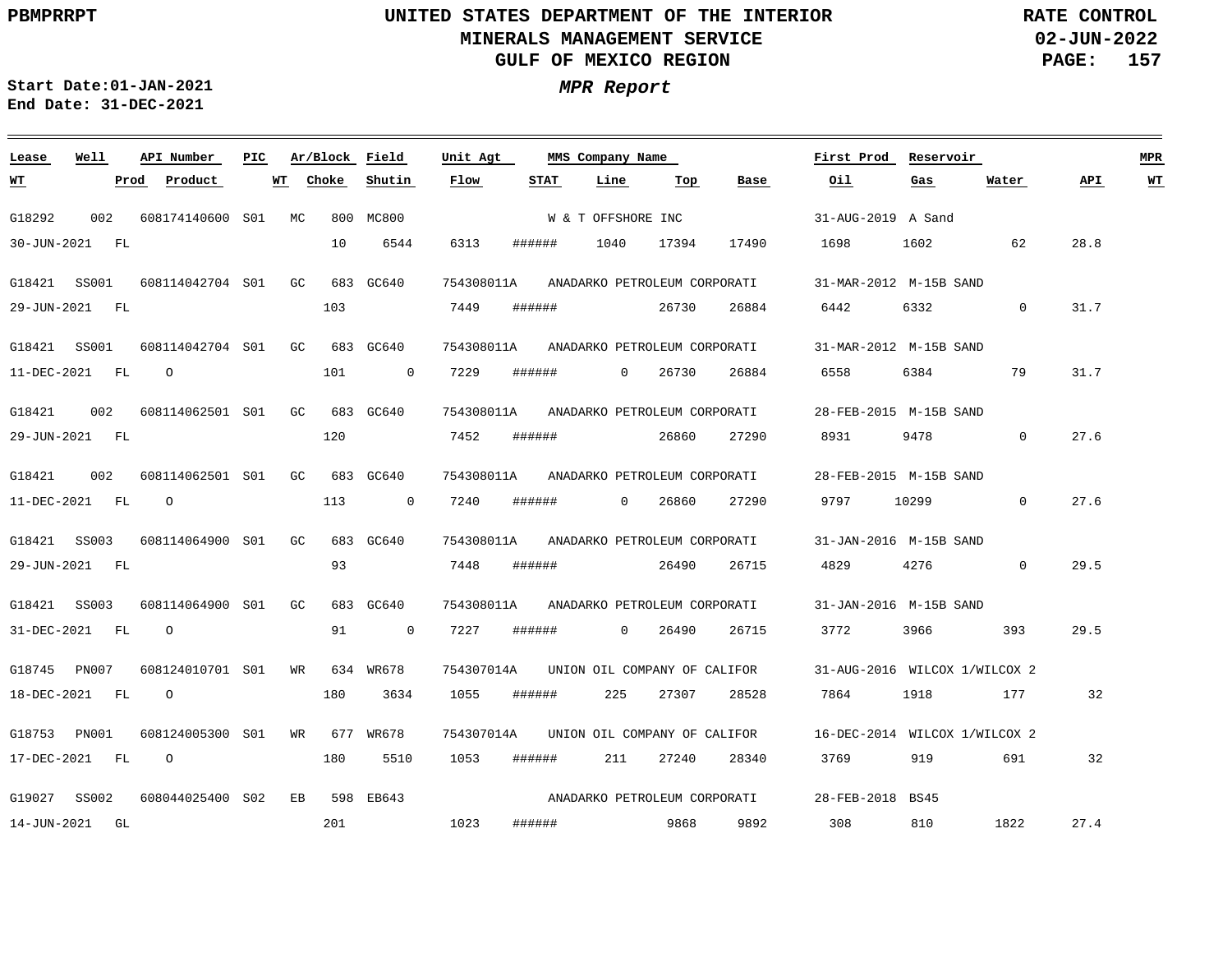**02-JUN-2022 PAGE: 158 RATE CONTROL**

**Start Date:01-JAN-2021 MPR Report End Date: 31-DEC-2021**

### **Lease Well API Number Ar/Block Field Unit Agt First Prod Reservoir MPR PIC MMS Company Name Choke Shutin Flow STAT Line Top Oil Water API WT WT Prod Product WT Base Gas** ANADARKO PETROLEUM CORPORATI G19027 SS002 608044025400 S02 EB 598 EB643 28-FEB-2018 BS45 20-DEC-2021 GL O 27 0 1061 ###### 0 9868 9892 436 847 2095 27.4 G19028 SS001 608044020500 S03 EB 599 EB643 30-APR-2014 BS-58L/BS-60 HACK WILSON ANADARKO PETROLEUM CORPORATI 25 1435 17-JUN-2021 FL ###### 8834 9064 448 639 1295 26.5 G19028 SS001 608044020500 S03 EB 599 EB643 30-APR-2014 BS-58L/BS-60 HACK WILSON ANADARKO PETROLEUM CORPORATI 25 26.5 18-DEC-2021 FL O 0 1592 ###### 0 8834 9064 572 490 852 G19028 SS004 608044026401 S01 EB 599 EB643 31-MAY-2009 BS 58 UPPER ANADARKO PETROLEUM CORPORATI 999 14-JUN-2021 GL 71 2030 ###### 950 10284 10309 321 1211 1134 27.3 G19028 SS004 608044026401 S01 EB 599 EB643 31-MAY-2009 BS 58 UPPER ANADARKO PETROLEUM CORPORATI 20-DEC-2021 GL G 71 1469 1033 ###### 950 10284 10309 183 530 1134 27.3 G19409 SA001 608054006101 S01 AC 815 AC859 754307006A SHELL OFFSHORE INC. 09-DEC-2010 FR12 RA 5 3560 17.8 06-JAN-2021 FL O ###### 14150 16350 1131 848 0 G19409 SA002 608054006200 S01 AC 815 AC859 754307006A SHELL OFFSHORE INC. 15-MAY-2011 FR14 RA 5 03-FEB-2021 FL O 2868 ###### 14213 16513 1901 790 2535 17.8 G19409 SA005 608054008401 S01 AC 815 AC859 754307006A SHELL OFFSHORE INC. 28-FEB-2019 FR22 9 15-APR-2021 FL O 1570 ###### 15972 18404 4347 2639 697 17.8 G19409 SA006 608054009400 S01 AC 815 AC859 754307006A SHELL OFFSHORE INC. 31-MAR-2021 ######################## 03-APR-2021 FL O 42 3945 ###### ##### ##### 2285 1115 0 15.6 TALOS PETROLEUM LLC G19866 A002 177244089900 S01 MP 276 MP287 28-NOV-2003 TEX-X FB-B 8228 26 28-JUN-2021 GL 64 0 382 ###### 980 8166 47 89 191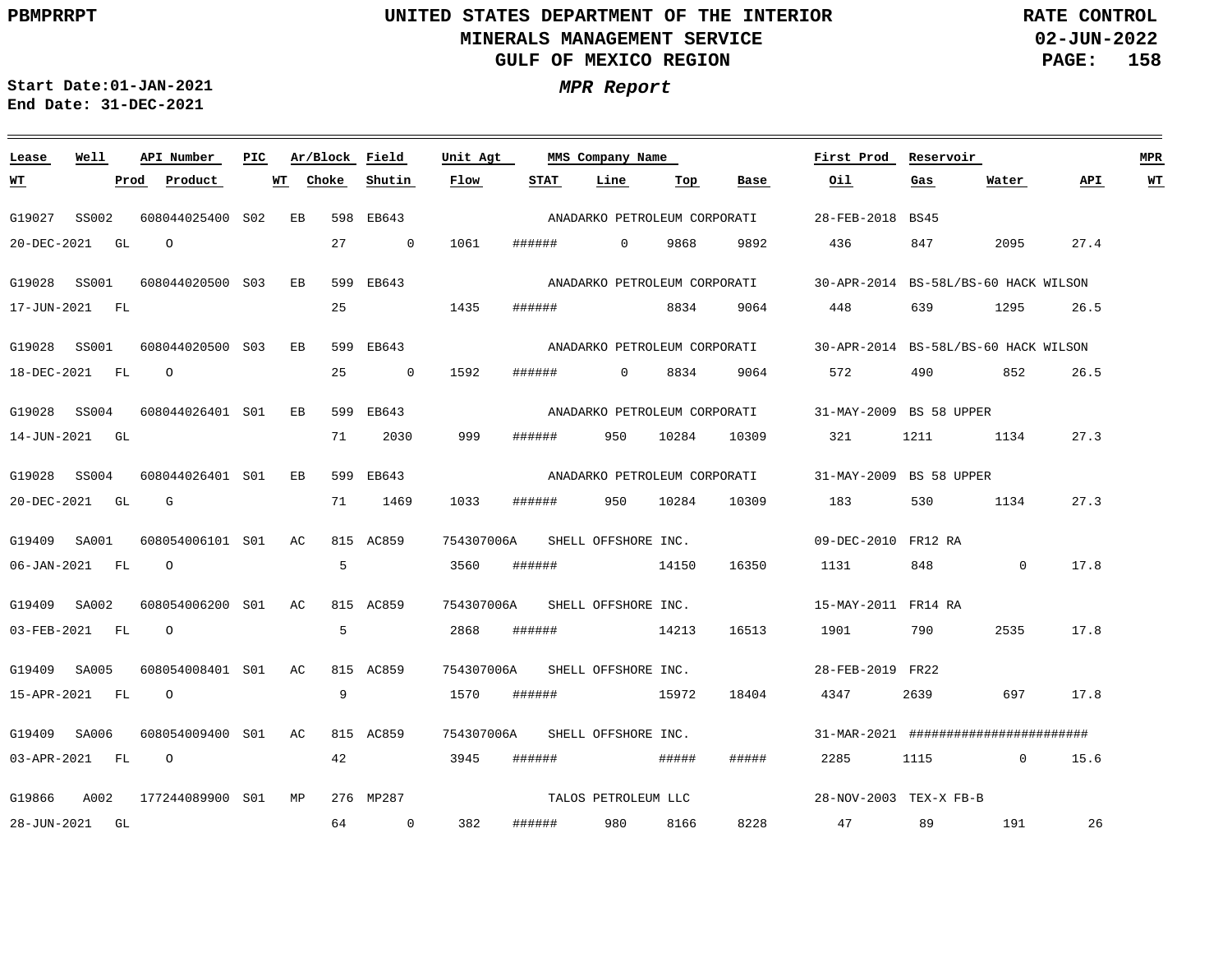**02-JUN-2022 PAGE: 159 RATE CONTROL**

**Start Date:01-JAN-2021 MPR Report End Date: 31-DEC-2021**

### **Lease Well API Number Ar/Block Field Unit Agt PIC MMS Company Name First Prod Reservoir MPR Choke Shutin Flow STAT Base Oil Water API WT WT Prod Product WT Line Top Gas** TALOS PETROLEUM LLC G19869 A003 177244090000 S01 MP 287 MP287 02-DEC-2003 TEX-X SAND 16-MAY-2021 GL 64 1980 368 ###### 0 7028 7195 61 81 258 21.7 G19869 A005 177244090500 S01 MP 287 MP287 11-JAN-2004 TEX-X SAND TALOS PETROLEUM LLC 64 1550 453 26 29-MAR-2021 GL ###### 1550 7123 7180 99 75 411 G19925 A008 608174092700 S01 MC 127 MC084 23-MAR-2003 M2 SAND/UM90 SAND ANADARKO PETROLEUM CORPORATI 167 17-JUN-2021 GL 313 ###### 14112 14532 755 1185 3872 34 G19925 A008 608174092700 S01 MC 127 MC084 23-MAR-2003 M2 SAND/UM90 SAND ANADARKO PETROLEUM CORPORATI 228 27-DEC-2021 GL O 167 0 ###### 0 14112 14532 736 2136 4036 34 G19925 A009 608174093101 S01 MC 127 MC084 15-JUN-2003 M2 SAND/UM90 SAND ANADARKO PETROLEUM CORPORATI 180 34.1 12-JUN-2021 GL 200 ###### 19045 19315 612 928 2662 G19925 A009 608174093101 S01 MC 127 MC084 15-JUN-2003 M2 SAND/UM90 SAND ANADARKO PETROLEUM CORPORATI 214 34.1 27-DEC-2021 GL O 180 0 ###### 0 19045 19315 315 1873 2610 G19925 A010 608174093300 S01 MC 127 MC084 30-MAY-2003 J SAND ANADARKO PETROLEUM CORPORATI 13-JUN-2021 GL 180 220 ###### 14440 14708 590 1325 6304 37.2 G19925 A010 608174093300 S01 MC 127 MC084 ANADARKO PETROLEUM CORPORATI 30-MAY-2003 J SAND 28-DEC-2021 GL O 180 0 197 ###### 0 14440 14708 480 2325 6461 37.2 G19925 A002 608174093600 S01 MC 127 MC084 28-DEC-2002 M2 SAND/UM90 SAND ANADARKO PETROLEUM CORPORATI 14-JUN-2021 GL 180 224 ###### 13642 13770 1489 1021 3412 33.4 ANADARKO PETROLEUM CORPORATI G19925 A002 608174093600 S01 MC 127 MC084 28-DEC-2002 M2 SAND/UM90 SAND 206 3468 33.4 18-NOV-2021 GL O 180 0 ###### 0 13642 13770 1446 1622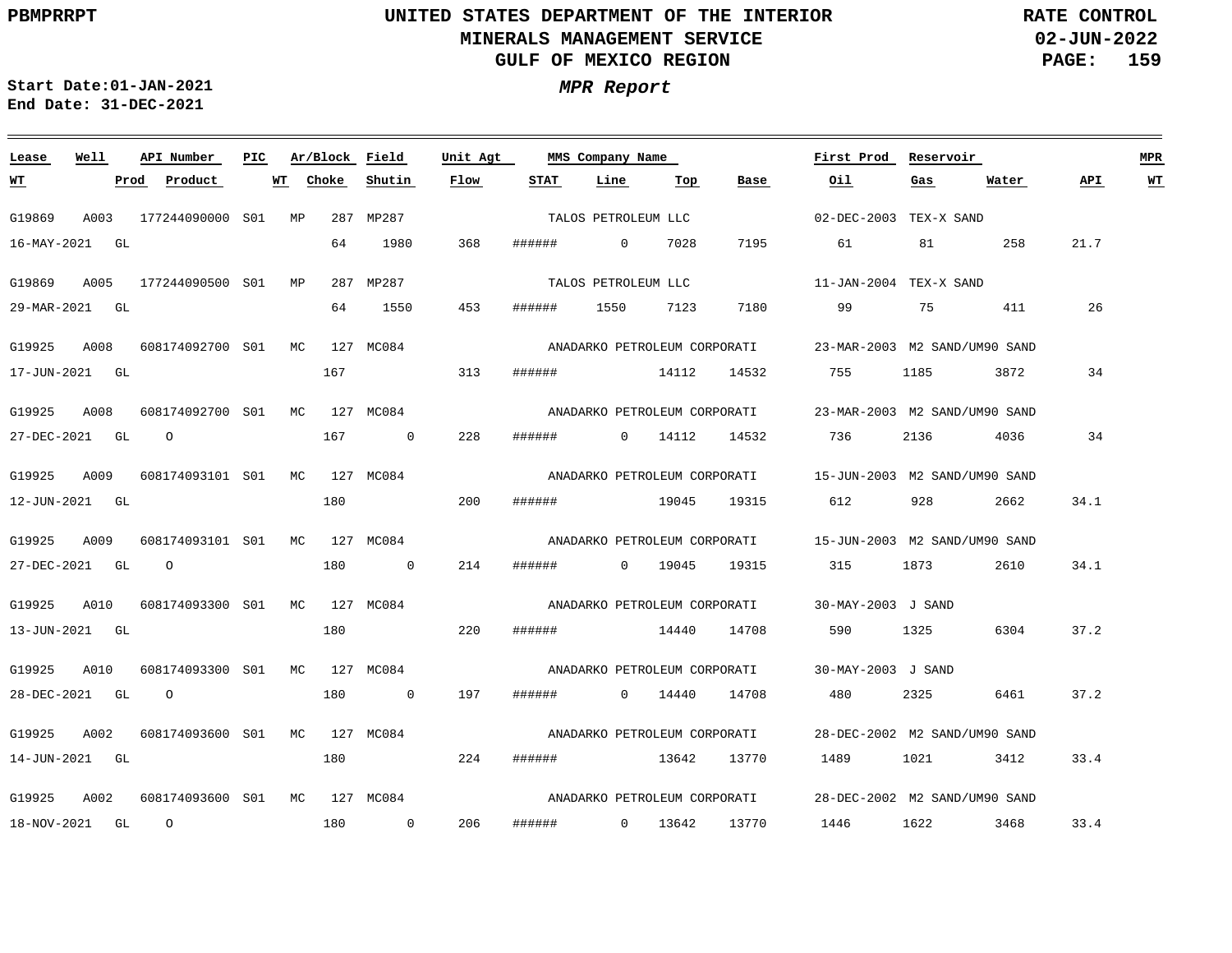**02-JUN-2022 PAGE: 160 RATE CONTROL**

**Start Date:01-JAN-2021 MPR Report End Date: 31-DEC-2021**

| Lease          | Well  |      | API Number                    | PIC. |    | Ar/Block Field |                | Unit Agt                               |             | MMS Company Name             |         |                              | First Prod Reservoir                                     |                         |          |      | <b>MPR</b>              |
|----------------|-------|------|-------------------------------|------|----|----------------|----------------|----------------------------------------|-------------|------------------------------|---------|------------------------------|----------------------------------------------------------|-------------------------|----------|------|-------------------------|
| <u> WТ</u>     |       | Prod | Product                       |      | WT | Choke          | Shutin         | Flow                                   | STAT        | Line                         | Тор     | Base                         | Oil                                                      | Gas                     | Water    | API  | $\underline{\text{WT}}$ |
| G19925         | SS001 |      | 608174131100 S01 MC           |      |    |                | 127 MC084      |                                        |             | ANADARKO PETROLEUM CORPORATI |         |                              | 18-MAY-2016 J NORTH                                      |                         |          |      |                         |
| 07-APR-2021 GL |       |      |                               |      |    | 18             |                | 1524                                   |             | ###### 12913                 |         | 13058                        | 1676                                                     | 1008                    | $\Omega$ | 35.2 |                         |
| G19925 SS004   |       |      | 608174135301 S01 MC 127 MC084 |      |    |                |                |                                        |             | ANADARKO PETROLEUM CORPORATI |         |                              | 15-JUN-2017 M56B/C                                       |                         |          |      |                         |
| 15-MAY-2021 FL |       |      |                               |      |    | 162            |                | 1459                                   |             | ####### 16748                |         | 16828                        | 12700                                                    | 6214                    | $\Omega$ | 34.2 |                         |
| G19925 SS004   |       |      | 608174135301 S01 MC           |      |    |                | 127 MC084      |                                        |             | ANADARKO PETROLEUM CORPORATI |         |                              | 15-JUN-2017 M56B/C                                       |                         |          |      |                         |
| 19-NOV-2021 FL |       |      | $\overline{O}$                |      |    | 49             | $\sim$ 0       | 1457                                   |             | ####### 0 16748              |         | 16828                        | 8174                                                     | 3655                    | $\Omega$ | 34.2 |                         |
| G19925 SS005   |       |      | 608174135900 S01 MC           |      |    |                | 127 MC084      |                                        |             |                              |         | ANADARKO PETROLEUM CORPORATI | 30-SEP-2017 M56B/C                                       |                         |          |      |                         |
| 15-MAY-2021 FL |       |      |                               |      |    |                | 82 1790        |                                        |             | ####### 16856 17204          |         |                              | 11277                                                    | 4830                    | $\Omega$ | 34.5 |                         |
| G19925 SS005   |       |      | 608174135900 S01 MC           |      |    |                | 127 MC084      |                                        |             |                              |         | ANADARKO PETROLEUM CORPORATI | 30-SEP-2017 M56B/C                                       |                         |          |      |                         |
| 19-NOV-2021 FL |       |      | $\Omega$                      |      |    | 157            | $\overline{0}$ | 1452                                   | # # # # # # |                              | 0 16856 | 17204                        | 10250                                                    | 4222 and $\overline{a}$ | $\Omega$ | 34.5 |                         |
| G19925 SS006   |       |      | 608174136700 S01 MC           |      |    |                | 127 MC084      |                                        |             | ANADARKO PETROLEUM CORPORATI |         |                              | 22-JUN-2018 M56B/C                                       |                         |          |      |                         |
| 15-MAY-2021 FL |       |      |                               |      |    |                | 40             | 1982                                   |             | ###### 15264                 |         | 15300                        | 5313                                                     | 2764                    | $\Omega$ | 35.5 |                         |
| G19925 SS006   |       |      | 608174136700 S01 MC           |      |    |                |                | 127 MC084 ANADARKO PETROLEUM CORPORATI |             |                              |         |                              | 22-JUN-2018 M56B/C                                       |                         |          |      |                         |
| 20-NOV-2021 GL |       |      | $\overline{O}$                |      |    | 51             | $\overline{0}$ | 874                                    |             | ###### 0 15264               |         | 15300                        | 6536                                                     | 5493 and $\sim$         | $\Omega$ | 35.5 |                         |
| G19931         | A007  |      | 608174096600 S03 MC           |      |    |                | 243 MC243      |                                        |             | W & T ENERGY VI LLC          |         |                              | 31-MAR-2018 C/E1 Sand                                    |                         |          |      |                         |
| 10-JUN-2021 GL |       |      |                               |      |    | 128            | 1110           | 99                                     | ######      | 1038 10125                   |         | 10156                        | 76 762                                                   |                         | $\Omega$ | 34.3 |                         |
| G19931         | A003  |      | 608174096701 S01 MC 243 MC243 |      |    |                |                |                                        |             |                              |         |                              | W & T ENERGY VI LLC $01 - APR - 2004$ C5 SAND DOWNTHROWN |                         |          |      |                         |
| 06-JUN-2021 GL |       |      |                               |      |    | 999            | 1012           | 117                                    | ######      | 1078 10405                   |         | 10499                        | 153                                                      | 6                       | 400      | 36.5 |                         |
| G19931         | A002  |      | 608174097504 S01 MC           |      |    |                | 243 MC243      |                                        |             | W & T ENERGY VI LLC          |         |                              | 31-MAY-2013 A Sand                                       |                         |          |      |                         |
| 09-JUN-2021 GL |       |      |                               |      |    | 64             | 492            | 125                                    | ######      | 1033 7324                    |         |                              | 7344 188 71                                              |                         | 195      | 38.9 |                         |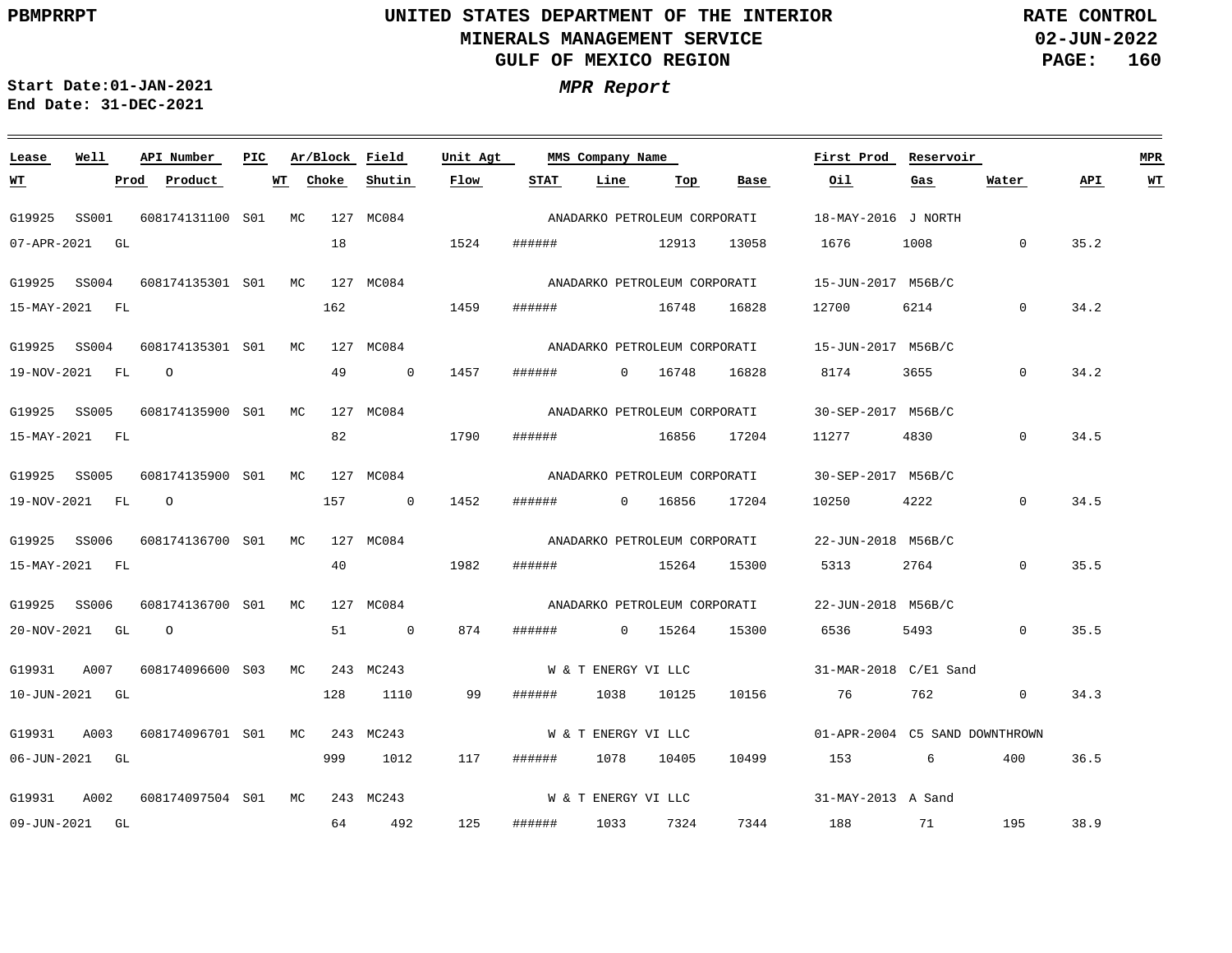**02-JUN-2022 PAGE: 161 RATE CONTROL**

 $\equiv$ 

**Start Date:01-JAN-2021 MPR Report End Date: 31-DEC-2021**

<u> 1989 - Johann Stein, marwolaethau a bhann an t-Amhair an t-Amhair an t-Amhair an t-Amhair an t-Amhair an t-A</u>

| Lease            | Well | API Number                     | PIC. | Ar/Block Field |           | Unit Agt |        | MMS Company Name         |                 |                             | First Prod                                                | Reservoir |       |      | <b>MPR</b> |
|------------------|------|--------------------------------|------|----------------|-----------|----------|--------|--------------------------|-----------------|-----------------------------|-----------------------------------------------------------|-----------|-------|------|------------|
| <u>WT</u>        |      | Prod Product                   |      | Choke<br>WT    | Shutin    | Flow     | STAT   | Line                     | Тор             | Base                        | Oil                                                       | Gas       | Water | API  | WT         |
| G19931           |      | A004 608174097602 S01 MC       |      |                | 243 MC243 |          |        | W & T ENERGY VI LLC      |                 |                             | 16-JUN-2012 A Sand                                        |           |       |      |            |
| 09-JUN-2021 FL   |      |                                |      | 48             | 1178      | 400      | ###### | 1033                     | 6478            | 6739                        | 90                                                        | 166 700   | 6     | 39   |            |
| G19931 A010      |      | 608174099400 S04 MC            |      |                | 243 MC243 |          |        | W & T ENERGY VI LLC      |                 |                             | $07-PEC-2018$ A Gas/A Oil                                 |           |       |      |            |
| 11-JUN-2021 GL   |      |                                |      | 32             | 926       | 725      | ###### | 1019                     | 7081            | 7668                        | 28                                                        | 101       | 407   | 44.3 |            |
|                  |      | G19966 002 608174139002 S01 MC |      |                | 562 MC607 |          |        |                          |                 | BP EXPLORATION & PRODUCTION | 18-MAR-2019 M55                                           |           |       |      |            |
| 28-JUN-2021 FL   |      |                                |      | 50             |           | 4336     |        | ####### 19613            |                 | 20209                       | 6991 — 100                                                | 5531      | 8897  | 30.5 |            |
| G19966           | 002  | 608174139002 S01 MC            |      |                | 562 MC607 |          |        |                          |                 | BP EXPLORATION & PRODUCTION | 18-MAR-2019 M55                                           |           |       |      |            |
| 19-DEC-2021 FL 0 |      |                                |      | 49             |           | 4319     | ###### | 19613                    |                 | 20209                       | 6137                                                      | 5539      | 9942  | 29   |            |
| G19974 C003      |      | 608174103800 S02 MC            |      |                | 613 MC657 |          |        | SHELL OFFSHORE INC.      |                 |                             | 28-FEB-2021 BS49                                          |           |       |      |            |
|                  |      | $21$ -FEB-2021 FL G            |      | 195            | 3727      | 2541     |        | ####### 1355 17623 17665 |                 |                             | 1319                                                      | 33823     | 30    | 47.9 |            |
| G19996 A002      |      | 608174086400 S03 MC            |      |                | 773 MC773 |          |        |                          |                 | ENI US OPERATING CO INC     | 29-FEB-2008 BLUE                                          |           |       |      |            |
| 26-JUN-2021 GL   |      |                                |      |                | 84 1295   | 269      | ###### |                          | 237 13336 13458 |                             | 570 1297                                                  |           | 170   | 33   |            |
| G19996 A002      |      | 608174086400 S03 MC            |      |                | 773 MC773 |          |        |                          |                 |                             |                                                           |           |       |      |            |
| 17-DEC-2021 GL 0 |      |                                |      | 88             | 1282      | 270      |        | ####### 232 13336 13458  |                 |                             | 502                                                       | 1115      | 132   | 38   |            |
| G19996           | A003 | 608174092100 S02 MC            |      |                | 773 MC773 |          |        |                          |                 | ENI US OPERATING CO INC     | 31-MAY-2015 LWR BLUE FBC/ORNG FBC                         |           |       |      |            |
| 27-JUN-2021 GL   |      |                                |      | 106            | 1110      | 250      | ###### |                          | 239 12600       | 12670                       | 290                                                       | 144       | 255   | 37   |            |
| G19996           | A003 | 608174092100 S02 MC 773 MC773  |      |                |           |          |        |                          |                 |                             | ENI US OPERATING CO INC 31-MAY-2015 LWR BLUE FBC/ORNG FBC |           |       |      |            |
| 24-DEC-2021 GL   |      | $\overline{O}$                 |      | 97             | 975       | 254      |        | ####### 241 12600 12670  |                 |                             | 253                                                       | 30        | 229   | 37   |            |
| G19996 A001      |      | 608174095700 S01 MC            |      |                | 773 MC773 |          |        |                          |                 |                             | ENI US OPERATING CO INC 31-AUG-2004 SUB-BLUE 2/BLUE       |           |       |      |            |
| 29-JUN-2021 GL   |      |                                |      |                | 78 1588   | 289      | ###### | 235                      | 13042 13196     |                             | 919 605 702                                               |           |       | 34   |            |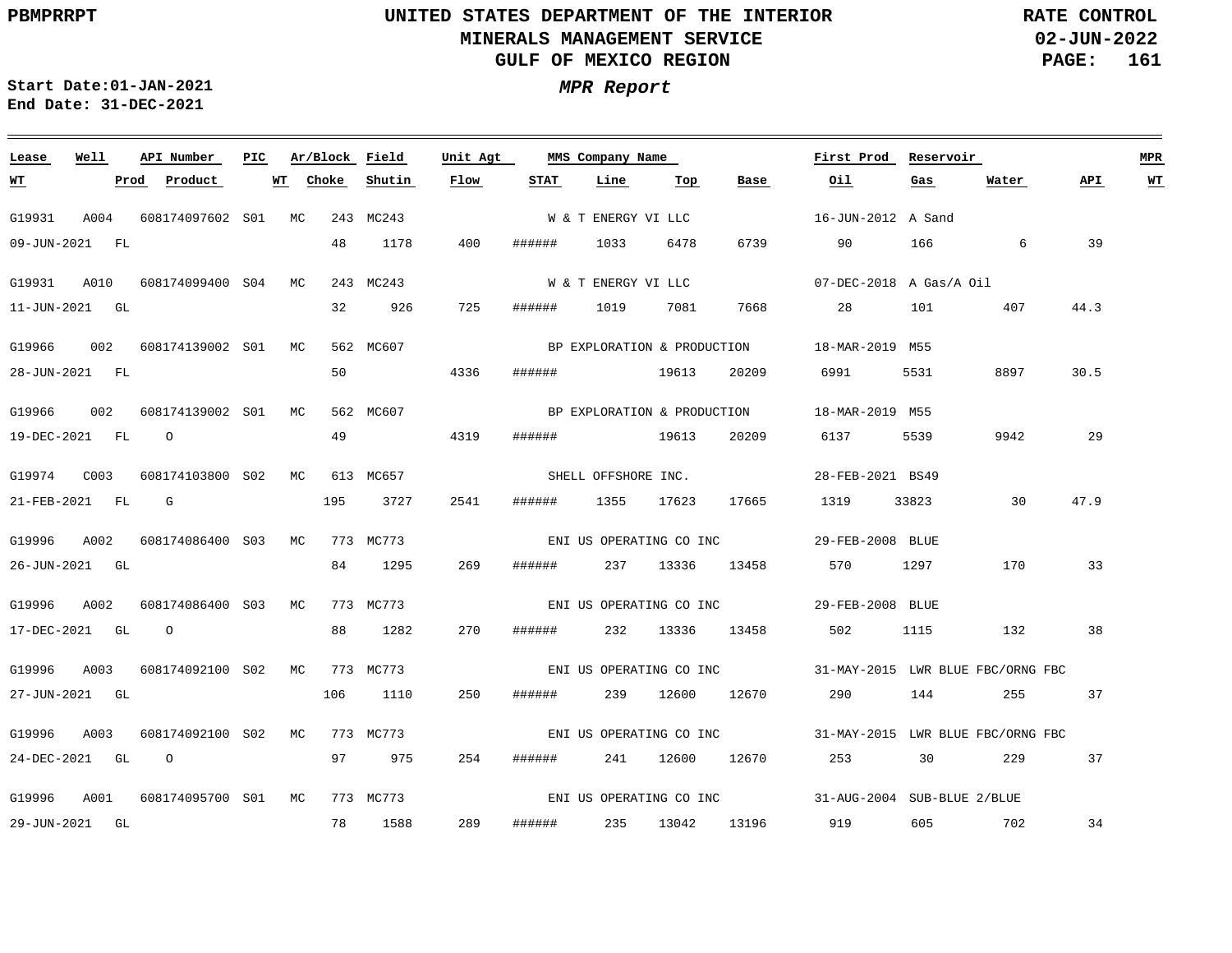**02-JUN-2022 PAGE: 162 RATE CONTROL**

**Start Date:01-JAN-2021 MPR Report End Date: 31-DEC-2021**

### **Lease Well API Number Ar/Block Field Unit Agt PIC MMS Company Name First Prod Reservoir MPR Choke Shutin Flow STAT Line Top Base Oil API WT WT Prod Product WT Gas Water** ENI US OPERATING CO INC G19996 A001 608174095700 S01 MC 773 MC773 31-AUG-2004 SUB-BLUE 2/BLUE 26-DEC-2021 GL O 69 1000 338 ###### 241 13042 13196 720 478 735 45 G19996 A006 608174095802 S03 MC 773 MC773 30-APR-2019 UP/LWR ORANGE FB A ENI US OPERATING CO INC 69 691 306 838 31 29-JUN-2021 GL ###### 243 12630 12858 286 847 G19996 A006 608174095802 S03 MC 773 MC773 30-APR-2019 UP/LWR ORANGE FB A ENI US OPERATING CO INC 88 873 26-DEC-2021 GL O 272 ###### 236 12630 12858 690 124 999 31 G19997 TG001 608174112102 S03 MC 775 MC776 754398003A 11-JUL-2010 PINK 5.0L A/5.0L B/6.5L BP EXPLORATION & PRODUCTION 39 16-MAR-2021 FL 4859 ###### 19032 19984 6433 6377 9 31.3 G19997 TG004 608174137500 S01 MC 775 MC776 754398003A 31-OCT-2018 Pink 5.0L-A/B BP EXPLORATION & PRODUCTION 73 18-MAR-2021 FL O 4537 ###### 18522 18805 19056 18895 1 28 G20082 PS002 608114046200 S01 GC 640 GC640 754306008A CHEVRON USA INC 30-JUN-2007 M15A/M21AU/M21AL/M21B O 42 6024 4407 29 13-DEC-2021 FL ###### 2945 25506 25826 4770 2375 2100 G20082 PS003 608114046301 S01 GC 640 GC640 754306008A CHEVRON USA INC 30-JUN-2007 M15A/M21AU/M21AL/M21B 13-DEC-2021 FL O 56 5657 3734 ###### 2943 25566 25904 3816 1900 325 29 G20082 PS005 608114046700 S01 GC 640 GC640 754306008A CHEVRON USA INC 31-JUL-2016 M17 Upper/Lower 54 13-DEC-2021 FL O 6280 2504 ###### 1873 24385 24534 8137 5257 2843 26 754306008A CHEVRON USA INC G20082 PS008 608114046902 S01 GC 640 GC640 31-AUG-2010 M-17C UPPER/LOWER 13-DEC-2021 FL O 39 8767 6306 ###### 2955 27501 27804 3451 2864 1142 26 G20082 PN002 608114047000 S01 GC 640 GC640 754306008A CHEVRON USA INC 31-MAY-2007 M15A/M21AU/M21AL/M21B O 2812 26996 26 13-DEC-2021 FL 23 5093 ###### 1558 26872 900 448 550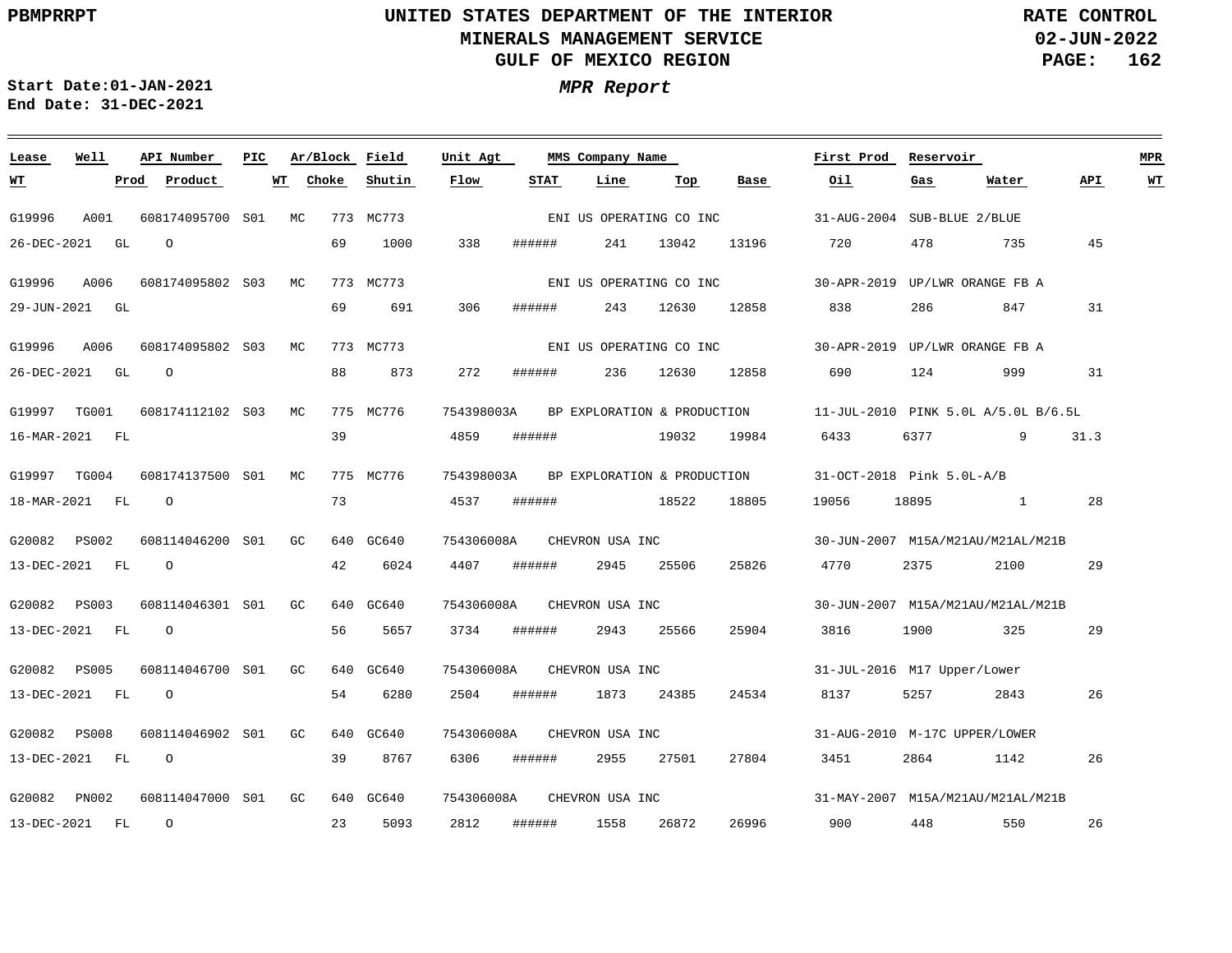**Lease**

 $\equiv$   $\equiv$   $\equiv$ 

# **UNITED STATES DEPARTMENT OF THE INTERIOR MINERALS MANAGEMENT SERVICE GULF OF MEXICO REGION**

**API Number Ar/Block Field PIC MMS Company Name**

**Unit Agt** 

**02-JUN-2022 PAGE: 163 RATE CONTROL**

**WT**

 $\sim$ 

**First Prod Reservoir MPR**

**Start Date:01-JAN-2021 MPR Report End Date: 31-DEC-2021**

**Well**

| WТ          |                | Prod | Product                       | WТ | Choke | Shutin    | Flow       | <b>STAT</b> | Line                         | Top   | Base  | Oil   | Gas                               | Water          | APT  | WT   |
|-------------|----------------|------|-------------------------------|----|-------|-----------|------------|-------------|------------------------------|-------|-------|-------|-----------------------------------|----------------|------|------|
| G20082      | <b>PS009</b>   |      | 608114064801 S01              | GC |       | 640 GC640 | 754306008A |             | CHEVRON USA INC              |       |       |       | 31-MAY-2016 M15A/M21AU/M21AL/M21B |                |      |      |
|             | 13-DEC-2021 FL |      | $\circ$                       |    | 54    | 5510      | 3099       | ######      | 2940                         | 26982 | 27100 | 2402  | 1196                              | 3231           | 30   |      |
|             | G20082 PS010   |      | 608114066200 S01              | GC |       | 640 GC640 | 754306008A |             | CHEVRON USA INC              |       |       |       | 31-DEC-2016 M15A/M21AU/M21AL/M21B |                |      |      |
| 13-DEC-2021 | FL             |      | $\circ$                       |    | 174   | 5624      | 2169       | ######      | 1853                         | 25353 | 25631 | 4870  | 2425                              | 5106           | 26   |      |
|             | G20082 PC001   |      | 608114066300 S01              | GC |       | 640 GC640 | 754306008A |             | CHEVRON USA INC              |       |       |       | 24-JUN-2018 M17C Upper/Lower      |                |      |      |
|             | 13-DEC-2021 FL |      | $\circ$                       |    | 154   | 6042      | 2033       | ######      | 3094                         | 24448 | 24592 | 4960  | 3204                              | 2200           | 31   |      |
|             | G20082 PC004   |      | 608114066401 S01              | GC |       | 640 GC640 | 754306008A |             | CHEVRON USA INC              |       |       |       | 05-APR-2019 M14B/M15A             |                |      |      |
|             | 22-NOV-2021 FL |      | $\circ$                       |    | 154   | 2897      | 30         | ######      | 5094                         | 23126 | 24102 | 1341  | 1073                              | $\mathbf{0}$   | 30   |      |
|             | G20082 PC002   |      | 608114066600 S01              | GC |       | 640 GC640 | 754306008A |             | CHEVRON USA INC              |       |       |       | 16-JUN-2018 M15A                  |                |      |      |
|             | 07-DEC-2021 FL |      | $\circ$                       |    | 162   | 4781      | 2612       | ######      | 1951                         | 24175 | 24388 | 5258  | 3335                              | $\overline{0}$ | 31   |      |
| G20082      | SS002          |      | 608114069002 S01 GC 640 GC640 |    |       |           |            |             | 754306008A CHEVRON USA INC   |       |       |       | 10-AUG-2018 M15A/M21AU/M21AL/M21B |                |      |      |
|             | 13-DEC-2021 FL |      | $\overline{O}$                |    | 146   | 5421      | 3098       | ######      | 1458                         | 25900 | 26237 | 6581  | 3277                              | 400            | 32   |      |
|             | G20082 PS011   |      | 608114072600 S01 GC           |    |       | 640 GC640 | 754306008A |             | CHEVRON USA INC              |       |       |       | 05-APR-2021 M13C/M13C1/M14A       |                |      |      |
|             | 31-MAY-2021 FL |      | G                             | 8  | 176   | 9563      | 7505       | ######      | 7466                         | 23750 | 23988 | 11646 | 47077 0                           |                | 38.8 | .646 |
|             | G20082 PS011   |      | 608114072600 S01              | GC |       | 640 GC640 | 754306008A |             | CHEVRON USA INC              |       |       |       | 05-APR-2021 M13C/M13C1/M14A       |                |      |      |
|             | 20-OCT-2021 FL |      | $\circ$                       |    | 177   | 8966      | 5793       | ######      | 5720                         | 23750 | 23988 | 4717  | 22987                             | $\Omega$       | 38   |      |
|             | G20084 SB102   |      | 608114048000 S01 GC           |    |       | 653 GC654 | 754307012A |             | BHP BILLITON PETROLEUM (GOM) |       |       |       | 23-MAR-2009 M9/M10                |                |      |      |
|             | 16-APR-2021 FL |      |                               |    | 90    |           | 849        | ######      |                              | 24084 | 24708 | 6189  | 2414                              | 25             | 33.5 |      |
|             | G20084 SB102   |      | 608114048000 S01 GC           |    |       | 653 GC654 | 754307012A |             | BHP BILLITON PETROLEUM (GOM) |       |       |       | 23-MAR-2009 M9/M10                |                |      |      |
|             | 24-OCT-2021 FL |      | $\Omega$                      |    | 55    |           | 1076       | ######      |                              | 24084 | 24708 | 5562  | 2169                              | 22             | 33   |      |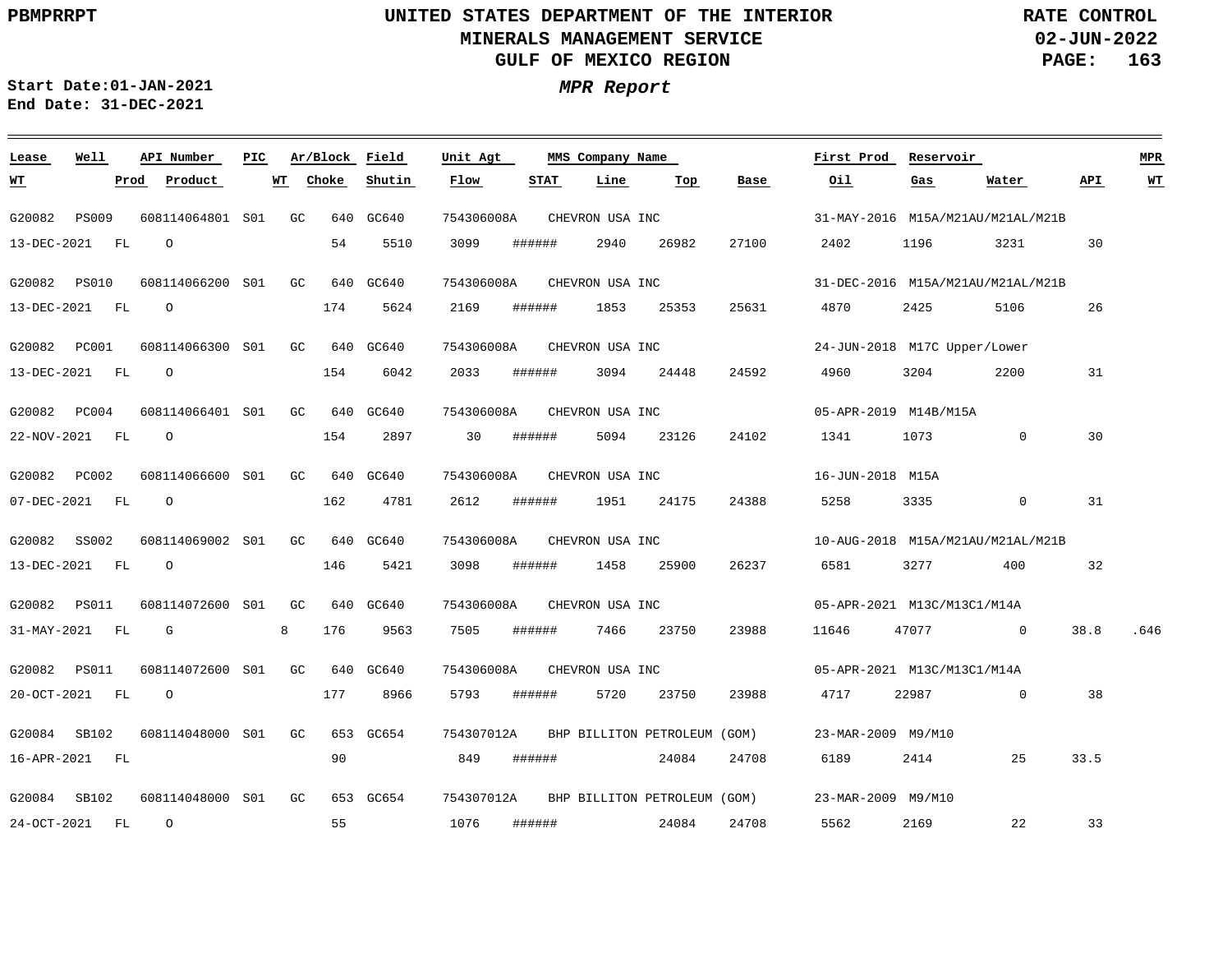**02-JUN-2022 PAGE: 164 RATE CONTROL**

**Start Date:01-JAN-2021 MPR Report End Date: 31-DEC-2021**

### G20084 SB204 G20084 SB204 G20084 SC104 G20084 SB203 G20084 SB203 G20084 SB101 G20084 SB101 G20084 SC103 G20084 SH102 G20084 SH102 **Lease Well** 608114049700 GC S01 608114049700 GC S01 608114050600 S01 608114053501 S01 608114053501 GC S01 608114057902 S01 608114057902 S01 608114060400 S01 608114061000 S01 608114061000 S01 GC 653 GC654 **API Number Ar/Block Field PIC MMS Company Name** GC<sub>1</sub>  $G<sub>C</sub>$  $G<sub>G</sub>$ GC GC GC 653 GC654 653 GC654 653 GC654 653 GC654 653 GC654 653 GC654 653 GC654 653 GC654 653 GC654 754307012A 754307012A 754307012A 754307012A 754307012A 754307012A 754307012A 754307012A 754307012A 754307012A **Unit Agt**  27-MAR-2009 M9/M10 27-MAR-2009 M9/M10 12-JUL-2009 M9/M10 30-SEP-2009 M9/M10 30-SEP-2009 M9/M10 31-OCT-2011 M7 31-OCT-2011 M7 31-JAN-2014 M9/M10 30-NOV-2013 M7 30-NOV-2013 M7 **First Prod Reservoir MPR** 15-MAY-2021 FL 17-SEP-2021 FL 07-MAY-2021 FL 10-MAY-2021 FL 27-OCT-2021 FL 22-MAY-2021 FL 14-OCT-2021 FL 04-MAY-2021 FL 20-MAY-2021 FL 27-DEC-2021 FL **WT Prod Product WT** O O O  $\Omega$ 115 149 11 8 21 40 43 36 140 47 **Choke Shutin** 789 824 1308 1841 2699 982 1139 1048 1103 1136 **Flow** ###### ###### ###### ###### ###### ###### ###### ###### ###### ###### **STAT Line** 24944 24944 26199 26767 26767 24595 24595 28646 23753 23753 **Top** 25271 25271 26418 27150 27150 24810 24810 28865 23987 23987 **Base** 10323 9050 657 1116 1136 485 723 326 493 514 **Oil** 4284 3756 249 315 320 292 435 58 255 266 **Gas** 5085 5315 156 1541 1569 1513 2528 689 1008 1150 **Water** 33 33 28 28.7 28 33 33 25.3 30.6 30 **API WT** BHP BILLITON PETROLEUM (GOM) BHP BILLITON PETROLEUM (GOM) BHP BILLITON PETROLEUM (GOM) BHP BILLITON PETROLEUM (GOM) BHP BILLITON PETROLEUM (GOM) BHP BILLITON PETROLEUM (GOM) BHP BILLITON PETROLEUM (GOM) BHP BILLITON PETROLEUM (GOM) BHP BILLITON PETROLEUM (GOM) BHP BILLITON PETROLEUM (GOM)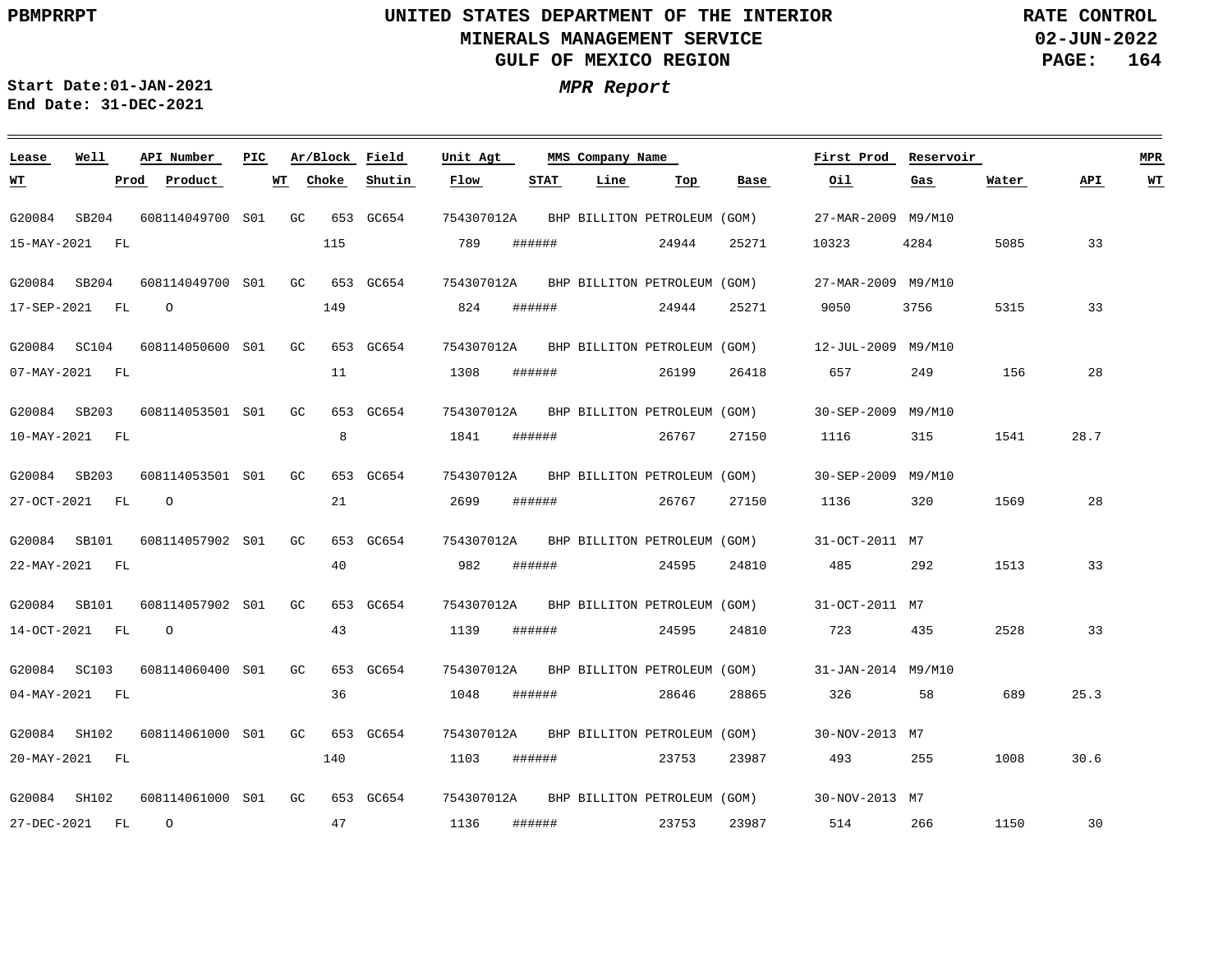**02-JUN-2022 PAGE: 165 RATE CONTROL**

**Start Date:01-JAN-2021 MPR Report End Date: 31-DEC-2021**

### G20084 SB103 G20084 SB104 G20084 SH103 G20084 SH103 G20085 SG102 G20085 SG102 G20085 SG103 G20085 SG103 G20085 SG104 G20085 SG104 **Lease Well** 608114061701 S02 608114062601 S01 608114063900 S01 608114063900 S01 608114048100 S01 608114048100 S01 608114048700 S01 608114048700 S01 608114052100 S01 608114052100 S01 GC 654 GC654 **API Number Ar/Block Field PIC MMS Company Name** GC GC GC  $G<sub>C</sub>$ GC GC  $C^{\prime}$ GC GC 653 GC654 653 GC654 653 GC654 653 GC654 654 GC654 654 GC654 654 GC654 654 GC654 654 GC654 754307012A 754307012A 754307012A 754307012A 754307012A 754307012A 754307012A 754307012A 754307012A 754307012A **Unit Agt**  31-JUL-2016 M9/M10 28-SEP-2021 ######################## 30-APR-2015 M7 30-APR-2015 M7 31-MAR-2009 M9/M10 31-MAR-2009 M9/M10 04-APR-2009 M9/M10 04-APR-2009 M9/M10 25-SEP-2009 M9/M10 25-SEP-2009 M9/M10 **First Prod Reservoir MPR** 21-APR-2021 FL 29-OCT-2021 FL 21-MAY-2021 FL 28-DEC-2021 FL 29-MAR-2021 FL 24-OCT-2021 FL 22-MAR-2021 FL 27-OCT-2021 FL 26-MAR-2021 FL 16-SEP-2021 FL **WT Prod Product WT** O O O O  $\Omega$ 74 21 53 64 83 75 14 21 100 102 **Choke Shutin** 3650 1088 1090 960 1021 1638 1092 953 1052 **Flow** ###### ###### ###### ###### ###### ###### ###### ###### ###### ###### **STAT Line** 25668 ##### 22772 22772 26415 26415 26380 26380 25097 25097 **Top** 26082 ##### 22826 22826 26680 26680 26675 26675 25237 25237 **Base** 1785 10781 1380 1423 3400 2410 345 232 5935 5540 **Oil** 437 4442 831 857 1258 892 121 81 2534 2365 **Gas** 1149  $\Omega$ 846 910 4941 4585 1079 726 24 22 **Water** 30 31 33.4 33 30 30 31.8 31 32.4 32 **API WT** BHP BILLITON PETROLEUM (GOM) BHP BILLITON PETROLEUM (GOM) BHP BILLITON PETROLEUM (GOM) BHP BILLITON PETROLEUM (GOM) BHP BILLITON PETROLEUM (GOM) BHP BILLITON PETROLEUM (GOM) BHP BILLITON PETROLEUM (GOM) BHP BILLITON PETROLEUM (GOM) BHP BILLITON PETROLEUM (GOM) BHP BILLITON PETROLEUM (GOM)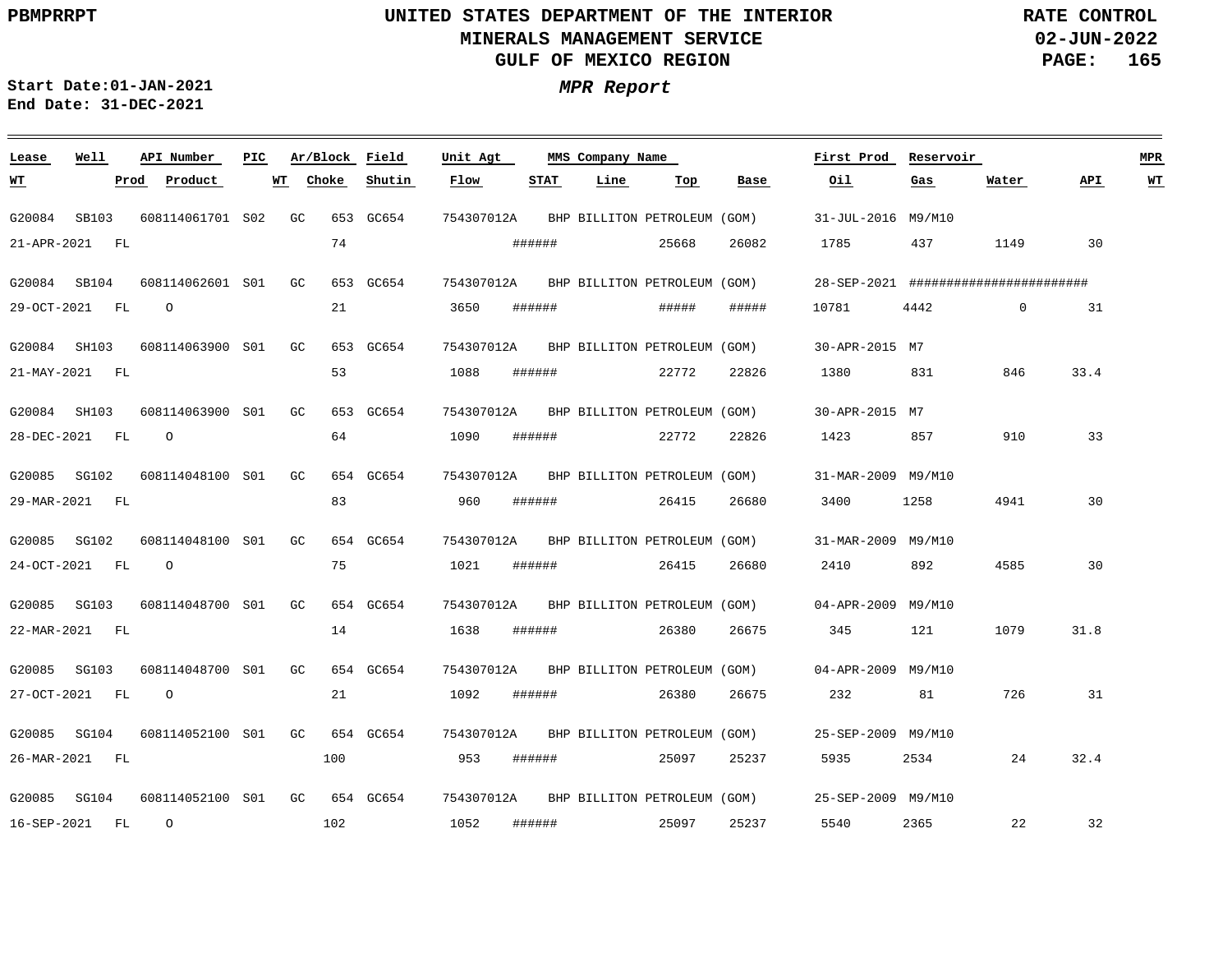**02-JUN-2022 PAGE: 166 RATE CONTROL**

**Start Date:01-JAN-2021 MPR Report End Date: 31-DEC-2021**

### **Lease Well API Number Ar/Block Field PIC MMS Company Name Unit Agt First Prod Reservoir MPR Choke Shutin Flow STAT Line Top Oil Water API WT WT Prod Product WT Base Gas** G20085 SB202 608114052600 S01 GC 654 GC654 754307012A BHP BILLITON PETROLEUM (GOM) 08-APR-2009 M9/M10 26818 17-APR-2021 FL 78 880 ###### 27206 2959 1065 3182 30.8 G20085 SB202 608114052600 S01 GC 654 GC654 754307012A BHP BILLITON PETROLEUM (GOM) 08-APR-2009 M9/M10 O 47 1004 ###### 2148 30 25-OCT-2021 FL 26818 27206 1919 691 G20351 JU102 608124003301 S01 WR 584 WR627 754308007A 15-MAR-2016 WILCOX 1/WILCOX 2 EXXON MOBIL CORPORATION 64 1263 ###### 1263 25.2 15-MAY-2021 FL 28440 29900 4311 0 0 G20351 JU102 608124003301 S01 WR 584 WR627 754308007A 15-MAR-2016 WILCOX 1/WILCOX 2 EXXON MOBIL CORPORATION 64 29900 22 10-DEC-2021 FL O 1262 ###### 1262 28440 3746 0 1 G20351 DC101 608124009400 S01 WR 584 WR627 754308007A 15-MAY-2016 WILCOX 1/WILCOX 2 EXXON MOBIL CORPORATION 12 3911 ###### 1265 25.2 15-MAY-2021 FL 28355 30230 3109 0 0 G20351 DC101 608124009400 S01 WR 584 WR627 754308007A 15-MAY-2016 WILCOX 1/WILCOX 2 EXXON MOBIL CORPORATION 13  $22$ 15-DEC-2021 FL O 3542 ###### 1264 28355 30230 3469 0 100 G20351 JU104 608124010800 S01 WR 584 WR627 754308007A EXXON MOBIL CORPORATION 29-NOV-2017 WILCOX 1/WILCOX 2 64 25.2 15-MAY-2021 FL 1282 ###### 1258 28935 31002 13598 1 14 G20351 JU104 608124010800 S01 WR 584 WR627 754308007A 29-NOV-2017 WILCOX 1/WILCOX 2 EXXON MOBIL CORPORATION 64 09-DEC-2021 FL O 1278 ###### 1256 28935 31002 12552 2 4 22 G20351 JU106 608124012701 S01 WR 584 WR627 754308007A EXXON MOBIL CORPORATION 24-FEB-2020 TOP/MIDDLE WILCOX 18-MAY-2021 FL 32 2070 ###### 1263 30672 31630 10853 1 33 25.2 G20351 JU106 608124012701 S01 WR 584 WR627 754308007A EXXON MOBIL CORPORATION 24-FEB-2020 TOP/MIDDLE WILCOX 64 1271 22 10-DEC-2021 FL O ###### 1264 30672 31630 9651 1 8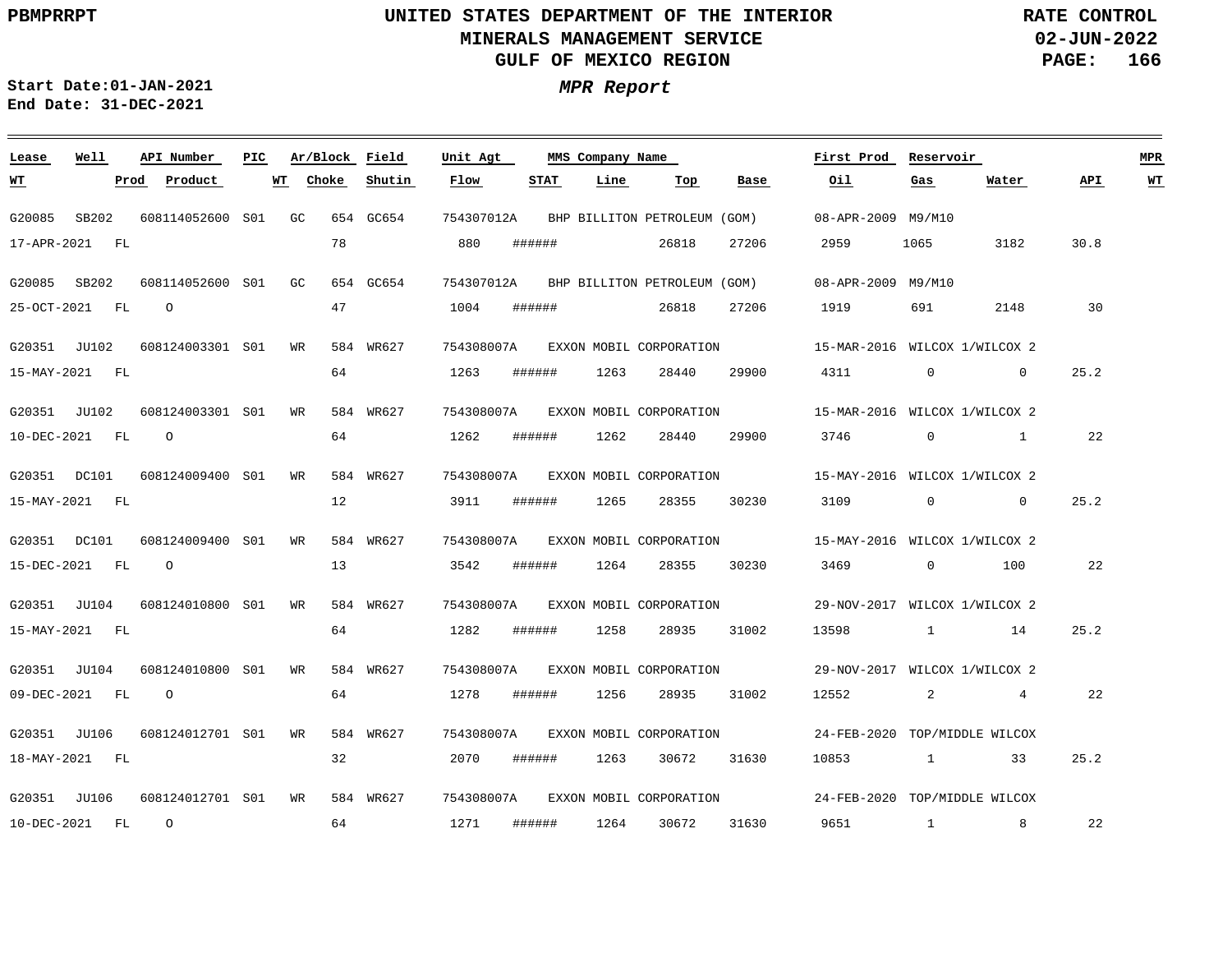**02-JUN-2022 PAGE: 167 RATE CONTROL**

 $\equiv$ 

**Start Date:01-JAN-2021 MPR Report End Date: 31-DEC-2021**

<u> 1989 - Johann Stein, marwolaethau a bhann an t-Amhair an t-Amhair an t-Amhair an t-Amhair an t-Amhair an t-A</u>

| Lease          | Well         | API Number       | PIC. | Ar/Block Field |           | Unit Agt   |        | MMS Company Name             |       |       | First Prod                    | Reservoir |              |      | <b>MPR</b>              |
|----------------|--------------|------------------|------|----------------|-----------|------------|--------|------------------------------|-------|-------|-------------------------------|-----------|--------------|------|-------------------------|
| <u>WТ</u>      |              | Product<br>Prod  | WT   | Choke          | Shutin    | Flow       | STAT   | Line                         | Top   | Base  | Oil                           | Gas       | Water        | API  | $\underline{\text{WT}}$ |
| G20870         | GA002        | 608054004000 S01 |      | AC             | 856 AC857 | 754308001A |        | SHELL OFFSHORE INC.          |       |       | 31-MAR-2014 WM12 RA           |           |              |      |                         |
| 13-MAY-2021    | FL           | $\circ$          |      | 38             |           | 662        | ###### |                              | 17067 | 17150 | 5681                          | 6750      | $\mathbf{0}$ | 34.8 |                         |
| G20871         | TA001        | 608054002702 S01 |      | AC             | 859 AC859 | 754307006B |        | SHELL OFFSHORE INC.          |       |       | 23-OCT-2011 WM12 RA           |           |              |      |                         |
| 28-MAY-2021    | FL           | $\circ$          |      | 5              |           | 1618       | ###### |                              | 17780 | 17844 | 1596                          | 3978      | $\Omega$     | 34.8 |                         |
| G21176         | SS001        | 608174130000 S01 |      | МC             | 563 MC607 |            |        | KOSMOS ENERGY GULF OF MEXICO |       |       | 11-JUN-2017 M89               |           |              |      |                         |
| 30-DEC-2021    | FL           | $\circ$          |      | 23             |           | 2556       | ###### | 603                          | 12600 | 12710 | 2339                          | 1100      | 66           | 21   |                         |
| G21182         | BF001        | 608174108500 S02 |      | MC             | 695 MC696 | 754307007A |        | CHEVRON USA INC              |       |       | 22-MAY-2017 Brown/Upper Peach |           |              |      |                         |
| 27-DEC-2021    | FL           | $\circ$          |      | 23             |           |            | ###### |                              | 24270 | 24540 | 3608                          | 1425      | 5192         | 27.5 |                         |
| G21245 PN002   |              | 608124005400 S01 |      | WR             | 678 WR678 | 754307014A |        | UNION OIL COMPANY OF CALIFOR |       |       | 30-JUN-2016 WILCOX 1/WILCOX 2 |           |              |      |                         |
| 18-DEC-2021 FL |              | $\circ$          |      | 180            | 3720      | 1074       | ###### | 210                          | 27197 | 28440 | 8203                          | 1950      | 264          | 32   |                         |
| G21245         | PS003        | 608124005600 S01 |      | WR             | 678 WR678 | 754307014A |        | UNION OIL COMPANY OF CALIFOR |       |       | 01-DEC-2014 WILCOX 1/WILCOX 2 |           |              |      |                         |
| 17-DEC-2021    | FL           | $\circ$          |      | 180            | 4760      | 1091       | ###### | 211                          | 26727 | 28013 | 3306                          | 807       | 111          | 33   |                         |
| G21245 PS001   |              | 608124005700 S01 |      | WR             | 678 WR678 | 754307014A |        | UNION OIL COMPANY OF CALIFOR |       |       | 16-FEB-2015 WILCOX 1/WILCOX 2 |           |              |      |                         |
| 18-DEC-2021 FL |              | $\circ$          |      | 180            | 3706      | 1120       | ###### | 225                          | 27495 | 28738 | 6958                          | 1704      | $\mathbf{3}$ | 32   |                         |
| G21245         | <b>PS004</b> | 608124005800 S01 |      | WR             | 678 WR678 | 754307014A |        | UNION OIL COMPANY OF CALIFOR |       |       | 30-APR-2016 WILCOX 1/WILCOX 2 |           |              |      |                         |
| 18-DEC-2021    | FL           | $\circ$          |      | 180            | 3485      | 1159       | ###### | 225                          | 27089 | 28376 | 9582                          | 2338      | 96           | 32   |                         |
| G21245 PS002   |              | 608124011400 S01 |      | WR             | 678 WR678 | 754307014A |        | UNION OIL COMPANY OF CALIFOR |       |       | 14-MAY-2017 WILCOX 1/WILCOX 2 |           |              |      |                         |
| 18-DEC-2021 FL |              | $\circ$          |      | 180            | 3610      | 1174       | ###### | 225                          | 27970 | 29080 | 11227                         | 2739      | 171          | 30   |                         |
| G21245 PS005   |              | 608124011801 S01 |      | WR             | 678 WR678 | 754307014A |        | UNION OIL COMPANY OF CALIFOR |       |       | 02-JAN-2018 Wilcox1/Wilcox2   |           |              |      |                         |
| 18-DEC-2021    | FL           | $\circ$          |      | 180            | 4945      | 1103       | ###### | 229                          | 29405 | 30309 | 5671                          | 1381      | 396          | 33   |                         |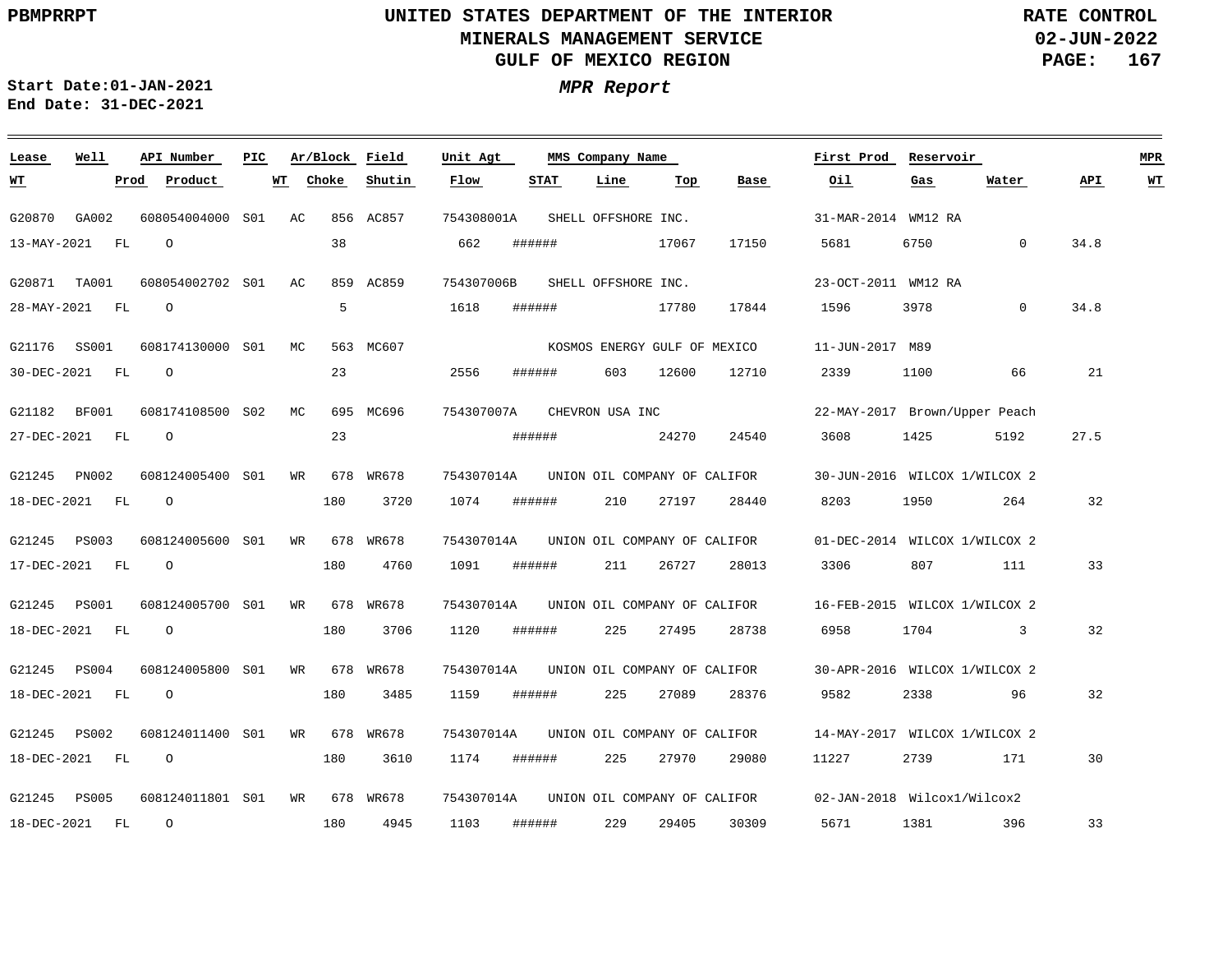**02-JUN-2022 PAGE: 168 RATE CONTROL**

**Start Date:01-JAN-2021 MPR Report End Date: 31-DEC-2021**

### **Lease Well API Number Ar/Block Field PIC MMS Company Name Unit Agt First Prod Reservoir MPR WT Choke Shutin Flow STAT Line Oil Water API WT Prod Product Top Base Gas WT** WR 754307014A UNION OIL COMPANY OF CALIFOR G21245 PS007 608124012200 S01 678 WR678 26-JUN-2018 Wilcox 1/Wilcox 2 17-DEC-2021 FL  $\Omega$ 180 3540 1107 ###### 206 29134 30300 6886 1680 162 32 WR 754307014A UNION OIL COMPANY OF CALIFOR G21245 PN005 608124013202 S01 678 WR678 13-FEB-2021 ####################### O 180 5399 1056 ###### 210 ##### ##### 6168 1504 197 32 18-DEC-2021 FL WR 754307014A UNION OIL COMPANY OF CALIFOR G21245 PS006 608124013600 S01 678 WR678 23-AUG-2021 ######################## O 4 180 1208 ###### ##### ##### 11382 2777 304 03-OCT-2021 FL 32.2 .97 754307014A UNION OIL COMPANY OF CALIFOR G21245 PS006 608124013600 WR 678 WR678 S01 23-AUG-2021 ####################### O 180 8147 1144 ###### 210 ##### ##### 8312 2028 222 30 17-DEC-2021 FL 754318001A ANADARKO PETROLEUM CORPORATI G21444 SS001 608084002001 S02  $K\cap$  875 KC875 28-FEB-2018 C1/C2 FB2 28 1965 ###### 18165 18475 774 637 5 29.9 30-JUN-2021 FL 754318001A G21444 SS001 608084002001 S02  $K<sub>C</sub>$  875 KC875 ANADARKO PETROLEUM CORPORATI 28-FEB-2018 C1/C2 FB2  $\Omega$ 18  $\overline{0}$ 2420 ###### 18475 638 543 3 29.9 30-DEC-2021 FL 0 18165 754318001A G21444 SS003 608084004000 S03  $K\cap$  875 KC875 ANADARKO PETROLEUM CORPORATI 31-JUL-2019 AA Sand FB 77 1999 ###### 361 1839 33.6 30-JUN-2021 FL 16163 16273 4487 G21444 SS003 608084004000 S03 KC 875 KC875 754318001A ANADARKO PETROLEUM CORPORATI 31-JUL-2019 AA Sand FB 0 2214 30-DEC-2021 FL O 33 ###### 0 16163 16273 2052 1593 1313 33.6  $K\Gamma$ 754318001A ANADARKO PETROLEUM CORPORATI G21444 SS005 608084006300 S01 875 KC875 31-OCT-2018 C2/C3/C4/C5 FB1 02-JAN-2021 FL 77 2879 ###### 17170 17445 3736 2559 12705 28 754318001A ANADARKO PETROLEUM CORPORATI G21444 SS005 608084006300 KC S01 875 KC875 31-OCT-2018 C2/C3/C4/C5 FB1 77 2879 ###### 17170 17445 3736 2559 12705 28 02-FEB-2021 FL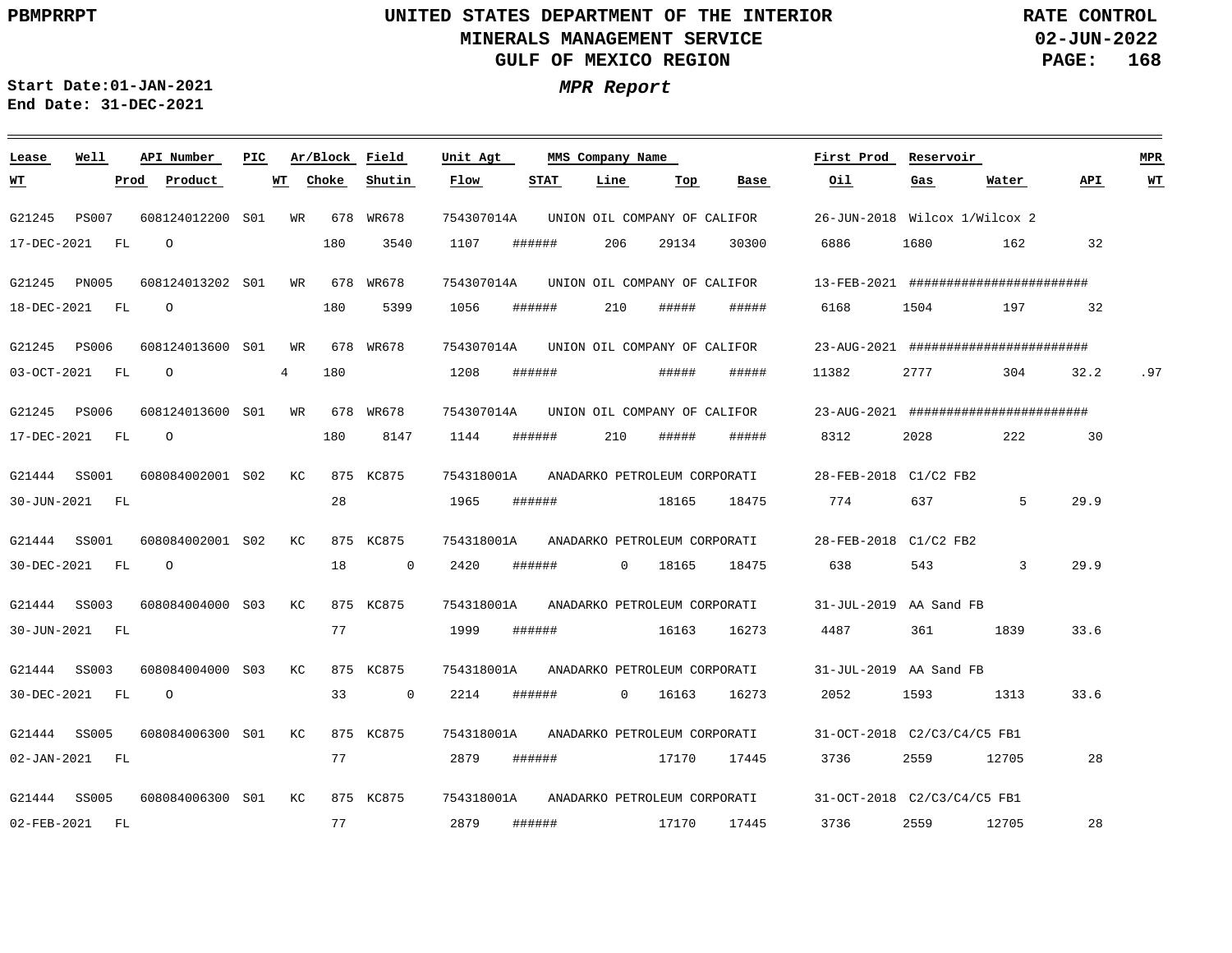**02-JUN-2022 PAGE: 169 RATE CONTROL**

**Start Date:01-JAN-2021 MPR Report End Date: 31-DEC-2021**

### G21444 SS005 G21447 SS005 G21447 SS005 G21447 SS003 G21447 SS006 G21447 SS006 G21447 SS007 G21447 SS008 G21447 SS008 G21447 SS009 **Lease Well** 608084006300 KC S01 608084002403 KC S01 608084002403 KC S01 608084002501 KC S01 608084003900 S02 608084003900 S02 608084005602 KC S01 608084006200 KC S01 608084006200 S01 608084006500 S01 KC 919 KC875 **API Number Ar/Block Field PIC MMS Company Name**  $K\cap$  $K<sub>C</sub>$  $K<sub>C</sub>$  875 KC875 919 KC875 919 KC875 919 KC875 919 KC875 919 KC875 919 KC875 919 KC875 919 KC875 754318001A 754318001A 754318001A 754318001B ANADARKO PETROLEUM CORPORATI 754318001A ANADARKO PETROLEUM CORPORATI 754318001A ANADARKO PETROLEUM CORPORATI 754318001A 754318001A 754318001A 754318001A ANADARKO PETROLEUM CORPORATI **Unit Agt**  31-OCT-2018 C2/C3/C4/C5 FB1 31-OCT-2014 C2 Sand 31-OCT-2014 C2 Sand 30-APR-2015 D1/D2 FB2 30-JUN-2018 C1/C2/C3 FB2 30-JUN-2018 C1/C2/C3 FB2 31-JUL-2016 C2/C3/C4/C5 FB1 24-APR-2019 C2/C3 FB E 24-APR-2019 C2/C3 FB E 28-FEB-2021 ####################### **First Prod Reservoir MPR** 30-DEC-2021 FL 30-JUN-2021 FL 30-DEC-2021 FL 30-JUN-2021 FL 30-JUN-2021 FL 30-DEC-2021 FL 30-DEC-2021 FL 30-JUN-2021 FL 30-DEC-2021 FL 26-FEB-2021 FL **WT Prod Product WT**  $\Omega$  $\cap$ O  $\Omega$ O 26 37 17 33 76 57 42 44 19 30 **Choke**  $\Omega$ 0  $\overline{0}$  $\overline{0}$  $\overline{0}$ **Shutin** 2956 2047 1965 2533 2597 3237 2363 3299 3549 3484 **Flow** ###### ###### ###### ###### ###### ###### ###### ###### ###### ###### **STAT** 0 17170 0 18225 0 17140 0 17422 0 18924 **Line** 18225 17752 17140 18924 ##### **Top** 17445 18345 18345 18010 17520 17520 17635 19101 19101 ##### **Base** 3304 1377 1508 622 3248 238 684 5441 5693 3118 **Oil** 2825 1494 1693 710 3917 566 809 5641 6149 1612 **Gas** 49 1353 1369 548 8994 4921 558 3632 3231  $\overline{0}$ **Water** 28 33 33 28.8 27 27 28.8 22.3 22.3 31.2 **API WT** ANADARKO PETROLEUM CORPORATI ANADARKO PETROLEUM CORPORATI ANADARKO PETROLEUM CORPORATI ANADARKO PETROLEUM CORPORATI ANADARKO PETROLEUM CORPORATI ANADARKO PETROLEUM CORPORATI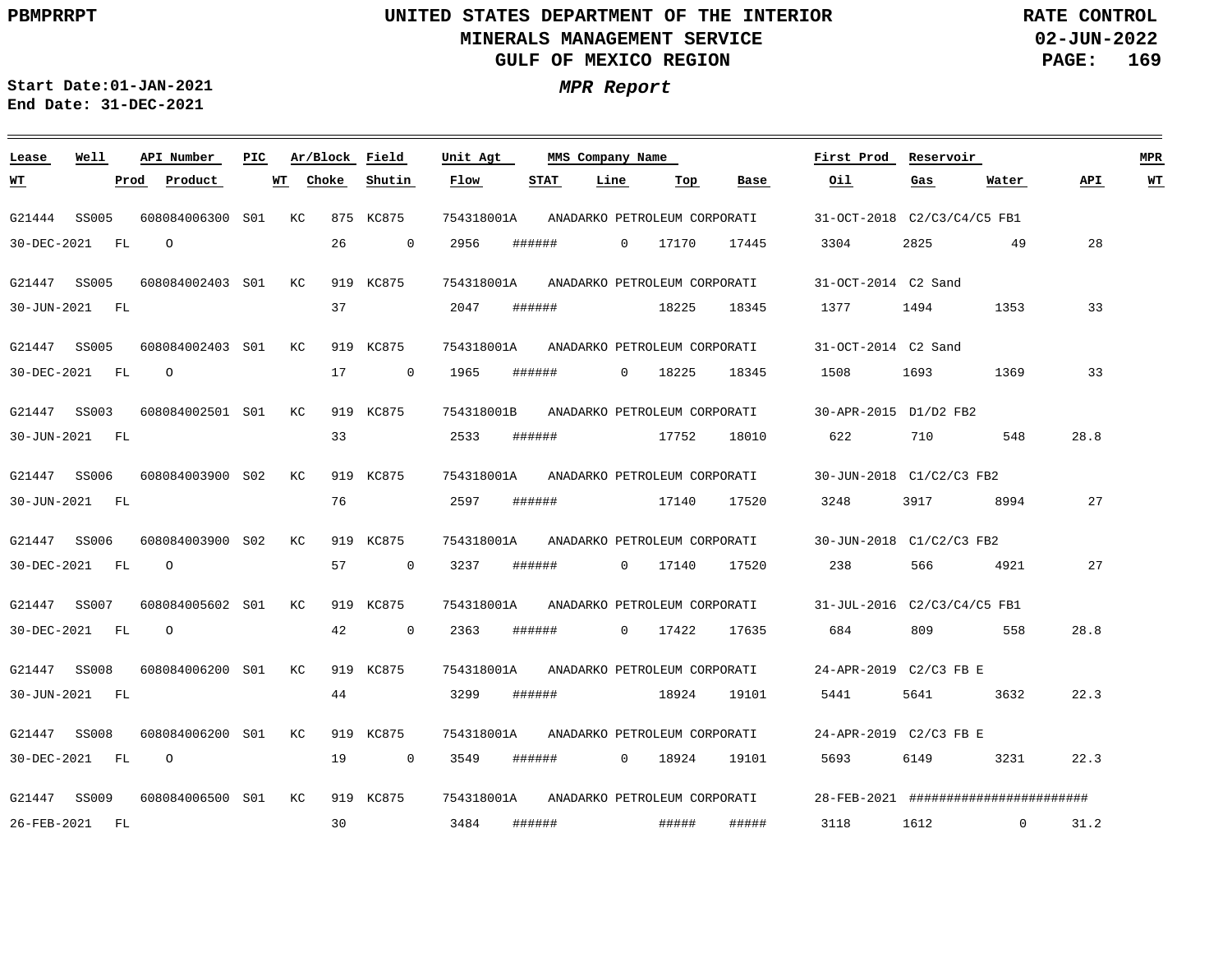**02-JUN-2022 PAGE: 170 RATE CONTROL**

**Start Date:01-JAN-2021 MPR Report End Date: 31-DEC-2021**

### <u> 1989 - Johann Barn, mars ann an t-Amhain Aonaichte ann an t-Aonaichte ann an t-Aonaichte ann an t-Aonaichte a</u> **Lease Well API Number Ar/Block PIC MMS Company Name Field Unit Agt First Prod Reservoir MPR Shutin Flow STAT Line Top Base Oil Water WT Prod Product WT Choke Gas API WT** G21532 002 177004117601 WC 44 WC045 S01 30-JUN-2009 Marg A SANARE ENERGY PARTNERS LLC 05-NOV-2021 FL G 19 1594 548 ###### 280 11160 11186 344 1138 0 41 G21534 003 177004128200 S02 WC 57 WC045 SANARE ENERGY PARTNERS LLC 30-JUN-2021 Cris R 1.0 Up/Mid/Lw 10400 9220 19-JUN-2021 FL G 24 ###### 911 15258 15510 15 1941 0 48.1 .664 G21534 003 177004128200 WC 57 WC045 S01 13-DEC-2008 Chris R 2.1/2.2 SANARE ENERGY PARTNERS LLC 999 8997 08-JUL-2021 FL 7458 ###### 900 15816 15916 0 2342 0 G21534 003 177004128200 S02 WC 57 WC045 SANARE ENERGY PARTNERS LLC 30-JUN-2021 Cris R 1.0 Up/Mid/Lw 9631 9361 05-NOV-2021 FL G ###### 10560 15258 15510 99 1164 103 41 ARENA OFFSHORE LP G21592 C001 177054123201 VR 71 VR071 S03 30-JUN-2019 26 Sand FB C01 22-MAY-2021 FL 32 2100 1000 ###### 910 9296 9324 6 2412 940 46 G21592 C001 177054123201 VR 71 VR071 S04 31-JUL-2021 25 Sand FB-C1 ARENA OFFSHORE LP 31 3050 2604 14-AUG-2021 FL G 24 ###### 825 9017 9080 28 9246 0 46 .58 G21592 C001 177054123201 VR 71 VR071 S04 ARENA OFFSHORE LP 31-JUL-2021 25 Sand FB-C1 11-OCT-2021 FL G 33 2772 2433 ###### 1100 9017 9080 58 10694 0 46 TALOS ERT LLC G21618 A001 177084089200 S02 SM 93 SM079 30-NOV-2017 Basal Nebraskan Sand 19-JUN-2021 GL 37 0 135 ###### 0 11400 11420 0 849 135 0 TALOS ERT LLC G21642 C001 177104164000 EI 302 EI322 S01 31-MAY-2012 9300' Sand 27-JUN-2021 FL 32 0 170 ###### 1675 9680 9790 51 124 168 36 TALOS ERT LLC G21642 C002 177104166900 EI 302 EI322 S0130-JUN-2014 BASAL NEBRASKAN 9992 35 26-JUN-2021 FL 44 0 320 ###### 1250 9861 189 387 1655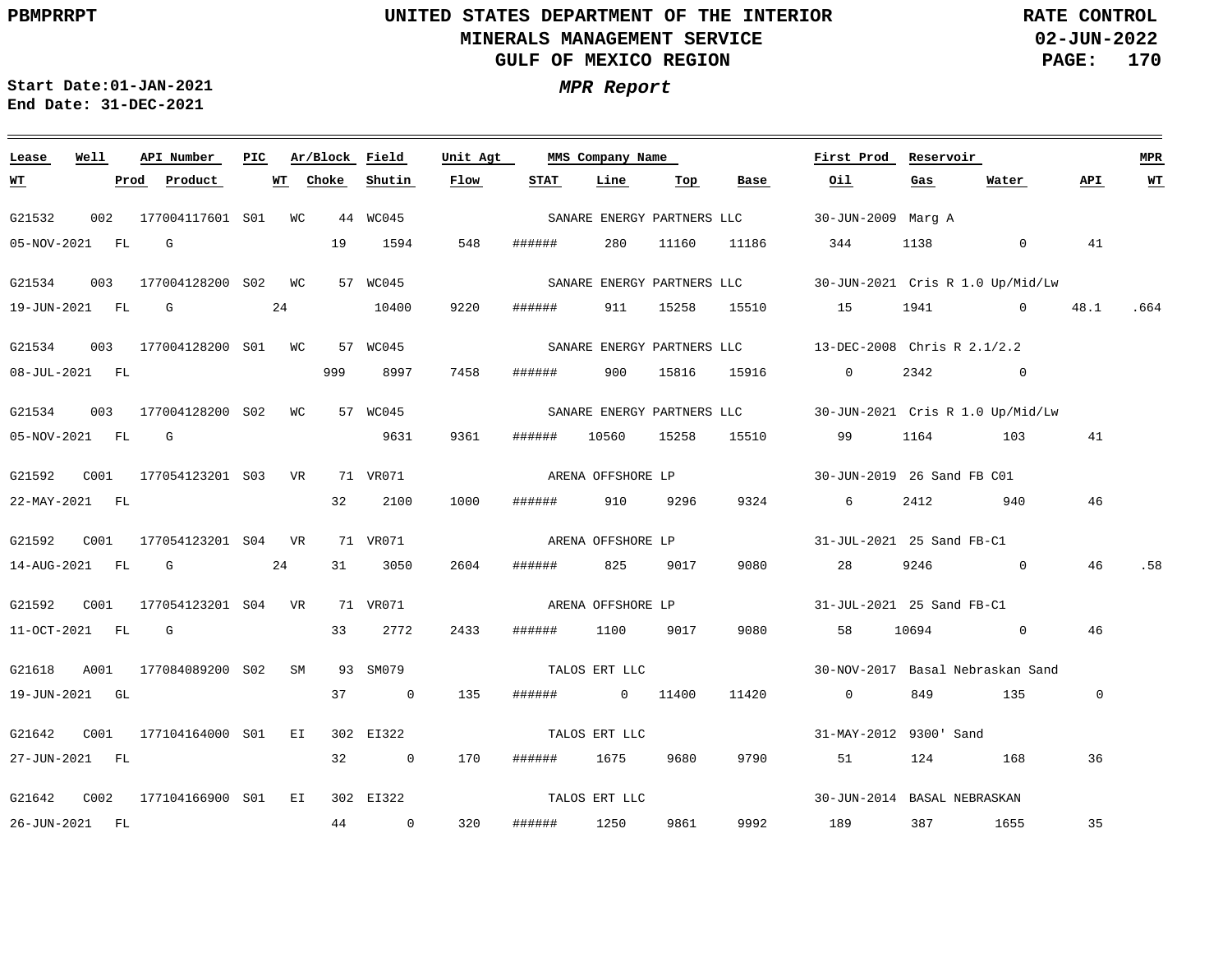# **UNITED STATES DEPARTMENT OF THE INTERIOR MINERALS MANAGEMENT SERVICE GULF OF MEXICO REGION**

**02-JUN-2022 PAGE: 171 RATE CONTROL**

 $\equiv$ 

**Start Date:01-JAN-2021 MPR Report End Date: 31-DEC-2021**

| Lease        | Well           | API Number          | PIC. |             |     | Ar/Block Field | Unit Agt   | MMS Company Name |                              |         |                                         | First Prod                   | Reservoir |                |      | <b>MPR</b> |
|--------------|----------------|---------------------|------|-------------|-----|----------------|------------|------------------|------------------------------|---------|-----------------------------------------|------------------------------|-----------|----------------|------|------------|
| <u> WТ</u>   | Prod           | Product             |      | WT<br>Choke |     | Shutin         | Flow       | STAT             | Line                         | Top     | Base                                    | Oil                          | Gas       | Water          | API  | <b>WT</b>  |
| G21655       | A002           | 177114138101 S10 SS |      |             |     | 109 SS110      |            |                  |                              |         | TALOS ENERGY OFFSHORE LLC               | 31-OCT-2020 C-3 Sand         |           |                |      |            |
|              | 10-JUN-2021 FL |                     |      |             | 12  | $\overline{0}$ | 3700       | ######           | 3750                         | 12576   | 12598                                   | 26                           | 4394      | 3              | 41.8 |            |
| G21742       | B004           | 608174106300 S01 MC |      |             |     | 65 MC020       |            |                  | ANKOR ENERGY LLC             |         |                                         | 23-APR-2006 M RI             |           |                |      |            |
|              | 24-JUN-2021 GL |                     |      |             | 64  |                | 160        | ######           | 14930                        |         | 15000                                   | 65                           | 146       | 586            | 29.2 |            |
| G21742       | B004           | 608174106300 S01 MC |      |             |     | 65 MC020       |            |                  | ANKOR ENERGY LLC             |         |                                         | 23-APR-2006 M RI             |           |                |      |            |
|              | 19-AUG-2021 GL | $\circ$             |      |             | 64  |                | 150        | ######           | 14930                        |         | 15000                                   | 49                           | 141       | 442            | 29   |            |
| G21776 TB004 |                | 608174121501 S02 MC |      |             |     | 682 MC682      | 754306003A |                  | HESS CORPORATION             |         |                                         | 31-MAY-2020 J4 Sand          |           |                |      |            |
|              | 26-MAR-2021 FL | $\circ$             |      |             | 94  | 8003           | 6863       | ######           | 1117                         | 22236   | 22352                                   | 4363                         | 15528     | -26            | 41   |            |
| G21801 SS001 |                | 608114037702 S01 GC |      |             |     | 518 GC562      |            |                  |                              |         | 754300002A ANADARKO PETROLEUM CORPORATI | 31-JAN-2006 M20 UPPER FB2    |           |                |      |            |
|              | 30-NOV-2021 GL | $\circ$             |      |             | 94  | $\overline{0}$ | 685        | ######           |                              | 0 26352 | 26404                                   | 229                          | 249       | $\overline{0}$ | 27.5 |            |
| G21801 SS003 |                | 608114042301 S01    |      | GC.         |     | 518 GC562      | 754300002A |                  | ANADARKO PETROLEUM CORPORATI |         |                                         | 30-APR-2006 M20 LOWER FB2    |           |                |      |            |
|              | 29-JUN-2021 FL |                     |      |             | 65  |                | 588        | ######           |                              | 26827   | 26906                                   | 1638 7                       | 927       | $\sim$ 2       | 31.4 |            |
| G21801 SS003 |                | 608114042301 S01 GC |      |             |     | 518 GC562      |            |                  |                              |         | 754300002A ANADARKO PETROLEUM CORPORATI | 30-APR-2006 M20 LOWER FB2    |           |                |      |            |
|              | 09-DEC-2021 FL | $\Omega$            |      |             | 22  | $\overline{0}$ | 1583       | ######           | $\overline{0}$               | 26827   | 26906                                   | 1734                         |           | 1327 7         | 29.2 |            |
| G21807       | 001            | 608114052400 S01 GC |      |             |     | 606 GC562      | 754300002A |                  | ANADARKO PETROLEUM CORPORATI |         |                                         | 31-AUG-2009 M-20 UPPER/LOWER |           |                |      |            |
|              | 29-JUN-2021 FL |                     |      |             | 101 |                | 4007       | ######           |                              | 27705   | 27998                                   | 828                          |           | 266            | 27.6 |            |
| G21807       | 001            | 608114052400 S01 GC |      |             |     | 606 GC562      | 754300002A |                  |                              |         | ANADARKO PETROLEUM CORPORATI            | 31-AUG-2009 M-20 UPPER/LOWER |           |                |      |            |
|              | 09-DEC-2021 FL | $\overline{O}$      |      |             | 30  | $\sim$ 0       | 3583       | ######           | $\overline{0}$               | 27705   | 27998                                   | 1026                         | 383       | 295            | 27.6 |            |
| G21810 SK101 |                | 608114044401 S01 GC |      |             |     | 652 GC654      |            |                  |                              |         | 754307012A BHP BILLITON PETROLEUM (GOM) | 31-OCT-2007 M9/M10           |           |                |      |            |
|              | 11-FEB-2021 FL |                     |      |             | 256 |                | 1504       | ######           | 25845                        |         | 25947                                   | 197                          | 55        | $\Omega$       | 31.1 |            |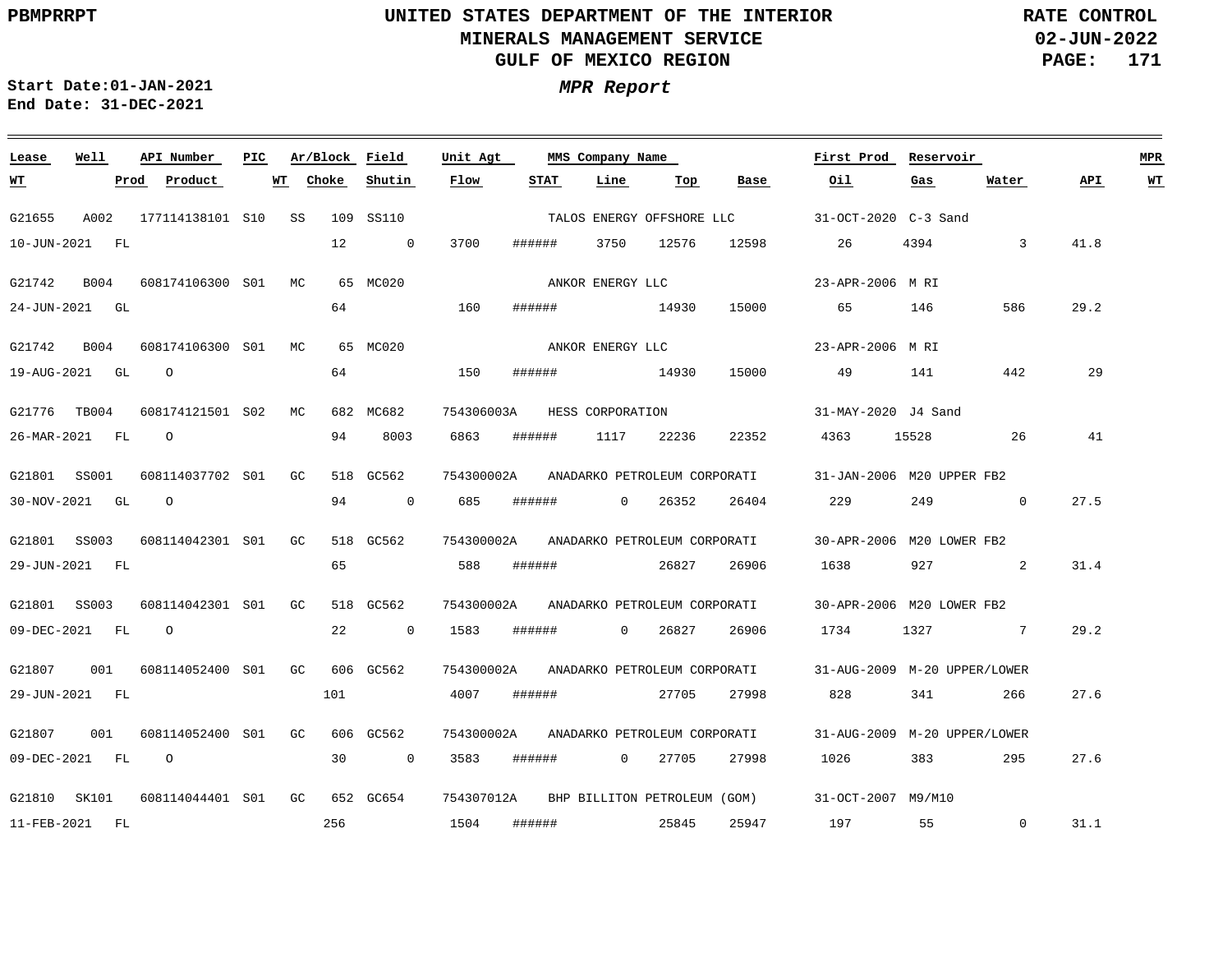**02-JUN-2022 PAGE: 172 RATE CONTROL**

**Start Date:01-JAN-2021 MPR Report End Date: 31-DEC-2021**

### **Lease Well API Number Ar/Block Field Unit Agt PIC MMS Company Name First Prod Reservoir MPR Choke Shutin Flow STAT Line Top Oil Water API WT WT Prod Product WT Base Gas** G21810 SK101 608114044401 S01 GC 652 GC654 754307012A BHP BILLITON PETROLEUM (GOM) 31-OCT-2007 M9/M10 4 04-AUG-2021 FL O 1217 ###### 25845 25947 284 79 0 31 G21810 SK102 608114050100 S01 GC 652 GC654 754307012A BHP BILLITON PETROLEUM (GOM) 31-JAN-2008 M9/M10 23 31.1 09-MAY-2021 FL 1505 ###### 26247 26420 1698 452 0 G21810 SK102 608114050100 S01 GC 652 GC654 754307012A 31-JAN-2008 M9/M10 BHP BILLITON PETROLEUM (GOM) 23 26247 25-JUL-2021 FL O 1155 ###### 26420 2647 655 0 31 G21811 A001 608114037404 S02 GC 679 GC680 31-OCT-2014 Amp 2U/L FBW ANADARKO PETROLEUM CORPORATI 14 38 30-JUN-2021 FL 954 ###### 16072 16268 331 343 2143 G21811 A001 608114037404 S02 GC 679 GC680 31-OCT-2014 Amp 2U/L FBW ANADARKO PETROLEUM CORPORATI 31-DEC-2021 FL O 57 0 325 ###### 0 16072 16268 225 290 1811 38 G21817 SS001 608114041705 S01 GC 768 GC768 29-FEB-2008 AMP 7 ANADARKO PETROLEUM CORPORATI 1542 31 05-JUN-2021 GL 37 2614 ###### 12517 12597 685 393 G21817 SS001 608114041705 S01 GC 768 GC768 ANADARKO PETROLEUM CORPORATI 29-FEB-2008 AMP 7 13-DEC-2021 GL O 34 0 2367 ###### 0 12517 12597 447 379 796 32 G21817 SS002 608114044700 S02 GC 768 GC768 31-MAR-2017 AMP 6 ANADARKO PETROLEUM CORPORATI 21-SEP-2021 GL O 38 0 2200 ###### 0 12637 12730 238 140 318 32 ANADARKO PETROLEUM CORPORATI G21817 SS003 608114050200 S01 GC 768 GC768 29-FEB-2008 AMP 6 12-DEC-2021 GL O 30 0 1994 ###### 0 11975 12055 273 309 309 31 ANADARKO PETROLEUM CORPORATI G21817 SS004 608114060900 S02 GC 768 GC768 30-APR-2017 AMP 6 38 3289 553 31 06-JUN-2021 FL ###### 13355 13410 971 891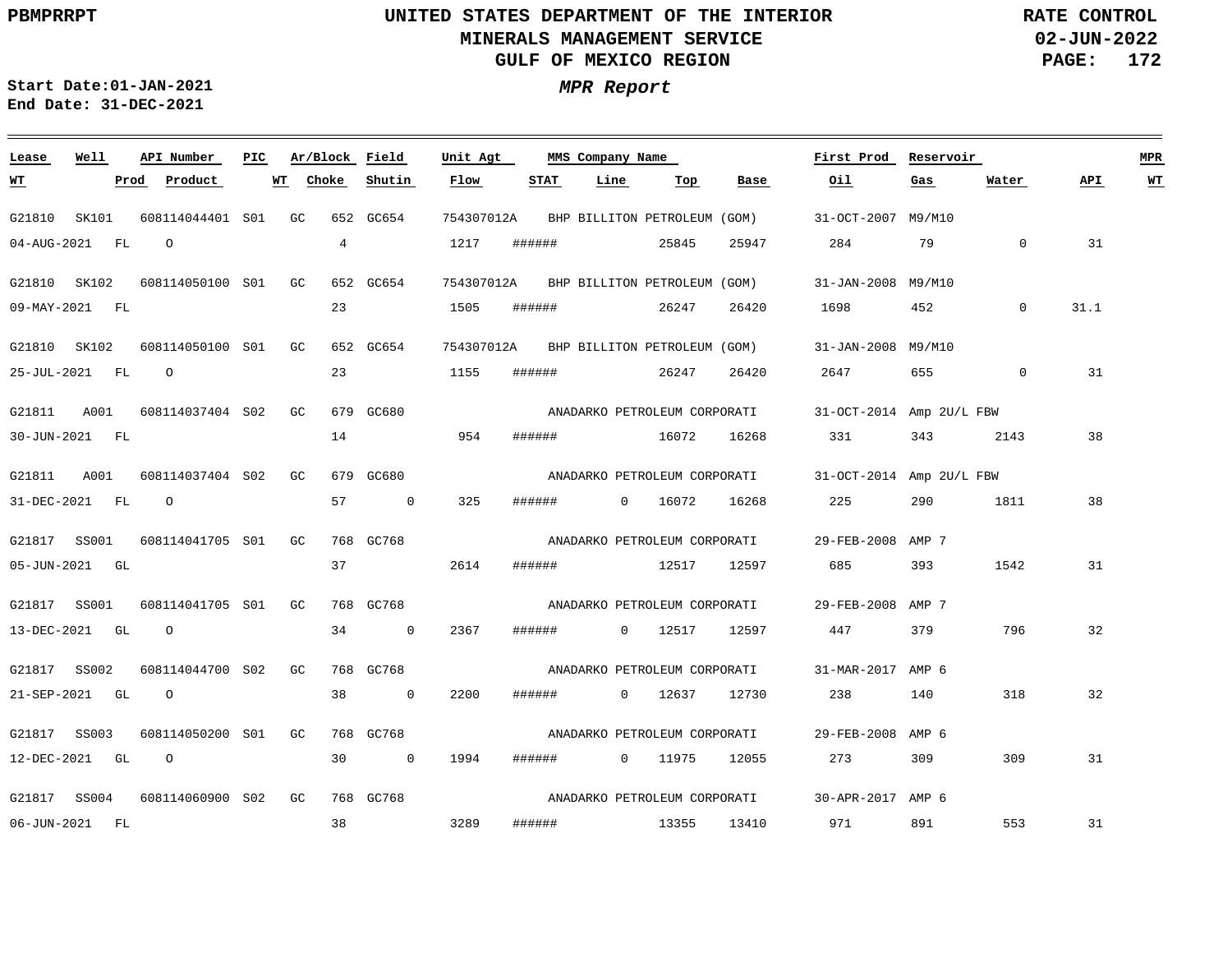**02-JUN-2022 PAGE: 173 RATE CONTROL**

**Start Date:01-JAN-2021 MPR Report End Date: 31-DEC-2021**

### <u> 1989 - Johann Stein, marwolaethau (b. 1989)</u> **Lease Well API Number Ar/Block Field Unit Agt First Prod Reservoir MPR PIC MMS Company Name Choke STAT API WT WT Prod Product WT Shutin Flow Line Top Base Oil Gas Water** ANADARKO PETROLEUM CORPORATI G21817 SS004 608114060900 S02 GC 768 GC768 30-APR-2017 AMP 6 15-DEC-2021 FL O 35 0 3118 ###### 0 13355 13410 310 214 343 30 G22268 A001 427114087600 S02 HI A 268 HI283A 30-JUN-2014 L-6A Sand SANARE ENERGY PARTNERS LLC  $\Omega$ 08-JUL-2021 FL 17 1989 964 ###### 862 6852 6910 0 841 G22268 A001 427114087600 HI A 268 HI283A S02 30-JUN-2014 L-6A Sand SANARE ENERGY PARTNERS LLC 0 25-OCT-2021 FL G 19 1635 817 ###### 700 6852 6910 0 1022 G22268 A002 427114088400 S02 HI A 268 HI283A 30-SEP-2007 L-6 Sand SANARE ENERGY PARTNERS LLC 929 52.8 05-MAY-2021 FL 24 1274 ###### 850 7736 7792 11 1 26 G22268 A002 427114088400 S02 HI A 268 HI283A 30-SEP-2007 L-6 Sand SANARE ENERGY PARTNERS LLC 25-OCT-2021 FL G 42 1052 721 ###### 700 7736 7792 1 325 0 G22738 B001 177154118002 S04 ST 75 SS139 28-FEB-2019 P-1 SAND TALOS ENERGY OFFSHORE LLC 51 26-JUN-2021 FL 11 0 3156 ###### 4000 15490 15540 71 2599 1 G22738 C001 177154121603 ST 75 SS139 D02 23-AUG-2007 PL-10 Black Sand TALOS ENERGY OFFSHORE LLC 26-JUN-2021 FL 26 0 1380 ###### 2450 14171 14181 65 2786 1 55 G22762 A001 177164028600 S02 ST 316 ST314 W & T OFFSHORE INC 30-JUN-2009 TRIM B-1 SAND 28-JUL-2021 FL 64 1750 80 ###### 840 11929 11949 36 22 208 36.1 W & T OFFSHORE INC G22762 A002 177164028800 S02 ST 316 ST314 31-OCT-2011 TRIM B-1 SAND 17-JUL-2021 FL 64 1440 110 ###### 1120 12459 12464 58 68 19 36.9 W & T OFFSHORE INC G22762 A006 177164035302 S01 ST 316 ST314 30-SEP-2009 TRIM B-4 1550 36.1 23-JUL-2021 FL 18 2600 ###### 400 12578 12596 75 213 669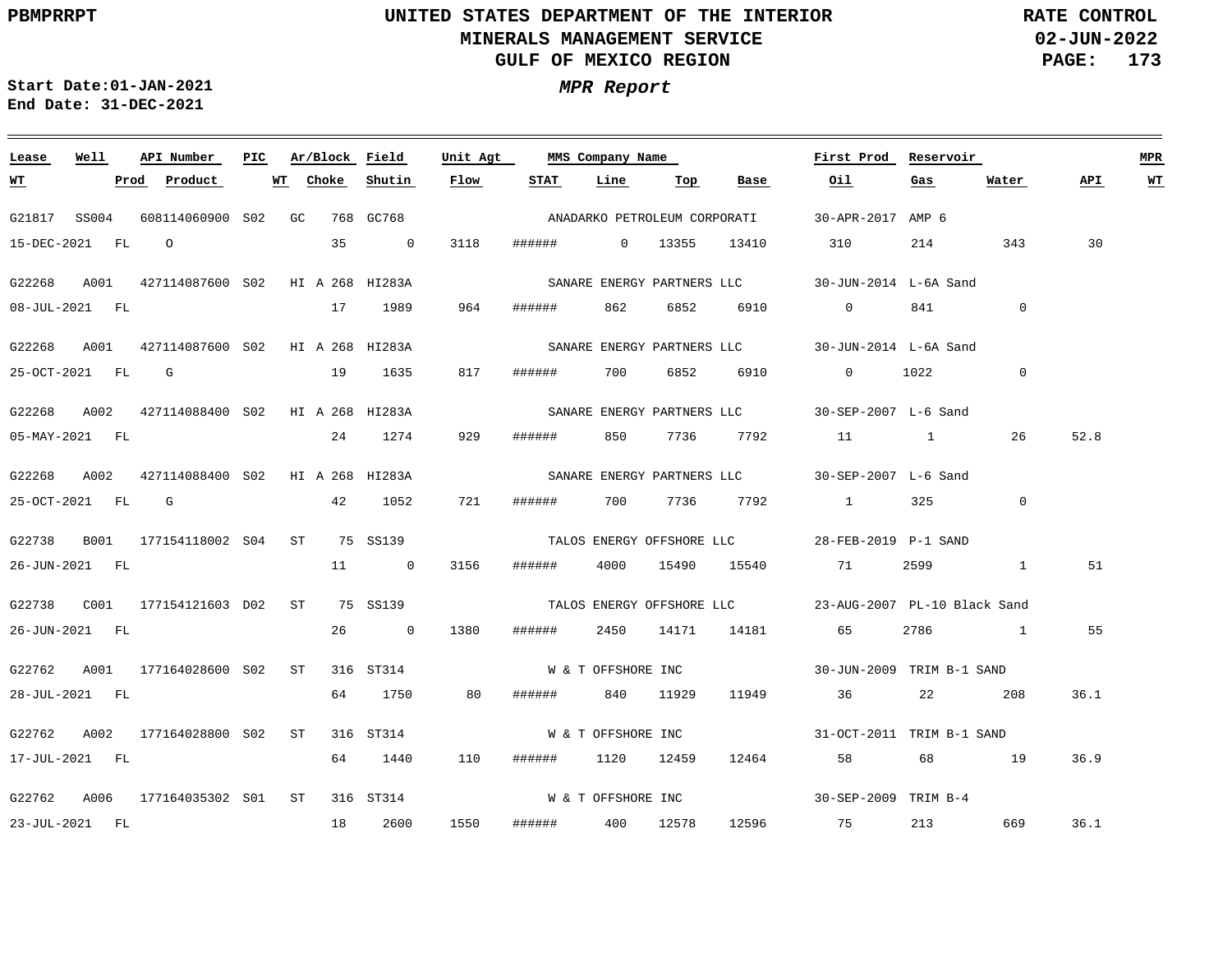**02-JUN-2022 PAGE: 174 RATE CONTROL**

 $\equiv$ 

**Start Date:01-JAN-2021 MPR Report End Date: 31-DEC-2021**

| Lease          | Well | API Number                               | PIC. | Ar/Block Field |          | Unit Agt |                  | MMS Company Name |       | First Prod            | Reservoir                    |         |           | <b>MPR</b> |  |
|----------------|------|------------------------------------------|------|----------------|----------|----------|------------------|------------------|-------|-----------------------|------------------------------|---------|-----------|------------|--|
| <u> WТ</u>     |      | Product<br>Prod                          |      | WT Choke       | Shutin   | Flow     | STAT             | Line<br>Тор      | Base  | Oil                   | Gas                          | Water   | API       | <u>WT</u>  |  |
| G22850         |      | B005 608174106400 S02 MC                 |      |                | 22 MC020 |          |                  | ANKOR ENERGY LLC |       | 31-MAR-2007 J SAND RH |                              |         |           |            |  |
| 26-JUN-2021 FL |      |                                          |      | 45             |          | 210      |                  | ###### 13360     | 13600 | 62 62                 | 145                          | 459     | 25.8      |            |  |
| G22850         |      | B005 608174106400 S02 MC                 |      |                | 22 MC020 |          | ANKOR ENERGY LLC |                  |       | 31-MAR-2007 J SAND RH |                              |         |           |            |  |
| 14-AUG-2021 FL |      | $\overline{O}$                           |      | 45             |          | 290      | ######           | 13360            | 13600 | 60 — 10               |                              | 134 441 | 25        |            |  |
|                |      | G22850 B007 608174107200 S02 MC          |      |                | 22 MC020 |          | ANKOR ENERGY LLC |                  |       | 30-SEP-2015 J SAND RH |                              |         |           |            |  |
| 26-JUN-2021 GL |      |                                          |      | 30             |          | 165      |                  | ####### 9150     | 9322  | 113 148               |                              | 75      | 28.4      |            |  |
| G22850         |      | B007 608174107200 S02 MC                 |      |                | 22 MC020 |          |                  | ANKOR ENERGY LLC |       | 30-SEP-2015 J SAND RH |                              |         |           |            |  |
| 12-AUG-2021 GL |      | $\overline{O}$                           |      | 30             |          | 165      | ######           | 9150             | 9322  | 110 132 74            |                              |         | 28        |            |  |
|                |      | G22850 B008 608174108900 S02 MC          |      |                | 22 MC020 |          | ANKOR ENERGY LLC |                  |       | 30-APR-2015 J SAND RH |                              |         |           |            |  |
| 27-JUN-2021 GL |      |                                          |      | 34             |          | 140      |                  | ####### 8273     | 8354  | 106 144               |                              | 70      | 26.6      |            |  |
|                |      | G22850 B008 608174108900 S02 MC          |      |                | 22 MC020 |          |                  | ANKOR ENERGY LLC |       | 30-APR-2015 J SAND RH |                              |         |           |            |  |
| 20-AUG-2021 GL |      | $\circ$                                  |      | 34             |          | 165      | ######           | 8273             | 8354  | 104 147 72            |                              |         | 26        |            |  |
|                |      | G22850 B009 608174109001 S01 MC          |      |                | 22 MC020 |          |                  | ANKOR ENERGY LLC |       |                       | 20-SEP-2015 UPPER/LOWER J RH |         |           |            |  |
| 27-JUN-2021 GL |      |                                          |      | 36             |          | 180      |                  | ###### 12726     | 12936 | 204 160 125           |                              |         | 24.2      |            |  |
| G22850         |      | B009 608174109001 S01 MC                 |      |                | 22 MC020 |          |                  | ANKOR ENERGY LLC |       |                       | 20-SEP-2015 UPPER/LOWER J RH |         |           |            |  |
| 20-AUG-2021 GL |      | $\circ$                                  |      | 36             |          | 180      | ######           | 12726            | 12936 | 208                   |                              | 155 128 | 24        |            |  |
|                |      | G22850 B010 608174109802 S01 MC 22 MC020 |      |                |          |          |                  | ANKOR ENERGY LLC |       | 26-MAR-2015 H SAND RH |                              |         |           |            |  |
| 28-JUN-2021 FL |      |                                          |      | 30             |          | 350      |                  | ###### 13914     |       | 15867 252 139 1076    |                              |         | 20.7      |            |  |
|                |      | G22850 B010 608174109802 S01 MC          |      |                | 22 MC020 |          |                  | ANKOR ENERGY LLC |       | 26-MAR-2015 H SAND RH |                              |         |           |            |  |
| 14-AUG-2021 FL |      | $\overline{O}$                           |      | 30             |          | 330      |                  | ####### 13914    |       | 15867 255 142 1085    |                              |         | $\sim$ 20 |            |  |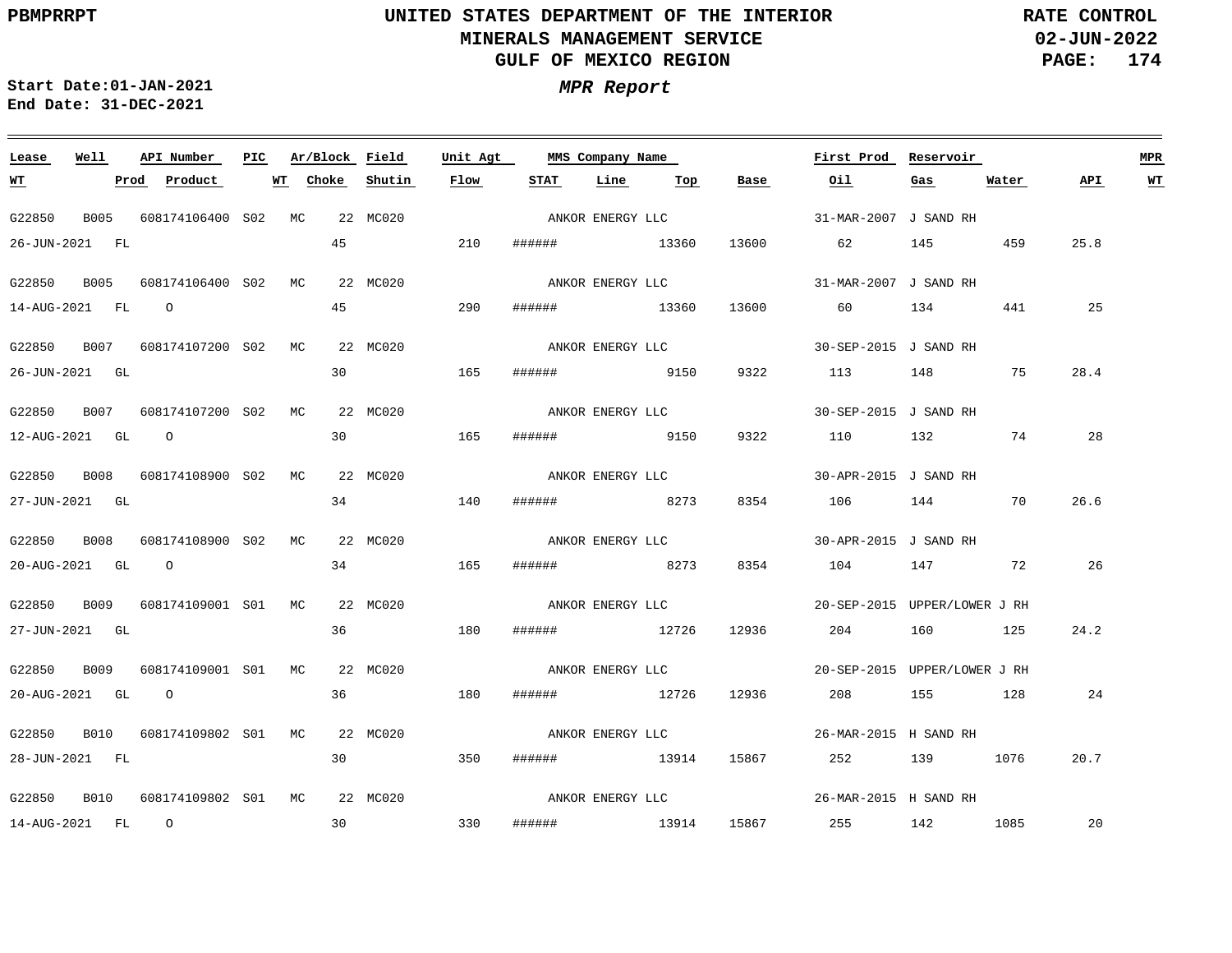**02-JUN-2022 PAGE: 175 RATE CONTROL**

 $\equiv$ 

**Start Date:01-JAN-2021 MPR Report End Date: 31-DEC-2021**

<u> 1989 - Johann Stein, marwolaethau a bhann an t-Amhair an t-Amhair an t-Amhair an t-Amhair an t-Amhair an t-A</u>

| Lease            | Well | API Number                      | PIC | Ar/Block    | Field       | Unit Agt | MMS Company Name |                             |       |       | First Prod            | Reservoir |              |      | <b>MPR</b> |
|------------------|------|---------------------------------|-----|-------------|-------------|----------|------------------|-----------------------------|-------|-------|-----------------------|-----------|--------------|------|------------|
| <u>WТ</u>        |      | Product<br>Prod                 |     | Choke<br>WT | Shutin      | Flow     | STAT             | Line                        | Тор   | Base  | Oil                   | Gas       | Water        | API  | <u>WT</u>  |
| G22850           |      | B012 608174110300 S01 MC        |     |             | 22 MC020    |          |                  | ANKOR ENERGY LLC            |       |       | 07-JAN-2007 J SAND RH |           |              |      |            |
| 29-JUN-2021 GL   |      |                                 |     | 64          |             | 120      |                  | ###### 16182                |       | 16380 | 20                    | 55 7      | 82           | 24.1 |            |
| G22850 B012      |      | 608174110300 S01 MC             |     |             | 22 MC020    |          |                  | ANKOR ENERGY LLC            |       |       | 07-JAN-2007 J SAND RH |           |              |      |            |
| 15-AUG-2021 GL   |      | $\overline{O}$                  |     |             |             | 110      | ######           | 16182                       |       | 16380 | 20                    |           | 82           | 24   |            |
|                  |      | G22850 B013 608174110600 S02 MC |     |             | 22 MC020    |          |                  | ANKOR ENERGY LLC            |       |       | 12-SEP-2009 J SAND RH |           |              |      |            |
| 29-JUN-2021 GL   |      |                                 |     | 64          |             | 145      |                  | ###### 8049                 |       | 8120  | 95 152                |           | 256          | 27   |            |
| G22850           |      | B013 608174110600 S02 MC        |     |             | 22 MC020    |          |                  | ANKOR ENERGY LLC            |       |       | 12-SEP-2009 J SAND RH |           |              |      |            |
| 16-AUG-2021 GL   |      | $\overline{O}$                  |     |             | 64 64 64 65 | 150      | ######           | 8049                        |       | 8120  | 98                    | 148       | 266          | 27   |            |
|                  |      | G22850 B014 608174110700 S01 MC |     |             | 22 MC020    |          |                  | ANKOR ENERGY LLC            |       |       | 28-FEB-2007 H SAND RH |           |              |      |            |
| 18-APR-2021 GL   |      |                                 |     | 15          |             | 420      |                  | ####### 15287               |       | 15355 | 9                     | 26        | 476          | 21.7 |            |
|                  |      | G22850 B011 608174127702 S01 MC |     |             | 22 MC020    |          |                  | ANKOR ENERGY LLC            |       |       | 08-AUG-2016 J SAND RH |           |              |      |            |
| 27-JUN-2021 GL   |      |                                 |     |             | 64 64       | 100      | ######           | 8700                        |       | 10110 | 8 18 18               |           | $\Omega$     | 20.3 |            |
|                  |      | G22850 B011 608174127702 S01 MC |     |             | 22 MC020    |          |                  | ANKOR ENERGY LLC            |       |       | 08-AUG-2016 J SAND RH |           |              |      |            |
| 18-AUG-2021 GL 0 |      |                                 |     |             | 64 64       | 100      |                  | ####### 8700                |       | 10110 | 12 19                 |           | $\mathbf{0}$ | 20   |            |
| G22898 TB006     |      | 608174121404 S01 MC             |     |             | 725 MC682   |          |                  | 754306003A HESS CORPORATION |       |       | 20-JUL-2015 N1        |           |              |      |            |
| 08-APR-2021 FL   |      | $\overline{O}$                  |     | 52          | 5276        | 3243     | ######           | 1729 27245                  |       | 27665 | 867 1970              |           | 571          | 41   |            |
| G22898 TB007     |      | 608174121703 S01 MC             |     |             | 725 MC682   |          |                  | 754306003A HESS CORPORATION |       |       | 31-OCT-2019 N-1       |           |              |      |            |
| 27-MAY-2021 FL   |      | $\overline{O}$                  |     | 59          | 7318        | 4212     | ######           | 2097 26595                  |       | 26746 | 3089                  | 7365      | 21           | 39   |            |
|                  |      |                                 |     |             |             |          |                  |                             |       |       |                       |           |              |      |            |
| G22898 TB002     |      | 608174122100 S01 MC             |     |             | 725 MC682   |          |                  | 754306003A HESS CORPORATION |       |       | 13-DEC-2014 N1        |           |              |      |            |
| 14-MAY-2021 FL   |      | $\overline{O}$                  |     |             | 46 8747     | 6720     | ######           | 1803                        | 25855 | 26038 | 1440                  | 3200      | 374          | 37   |            |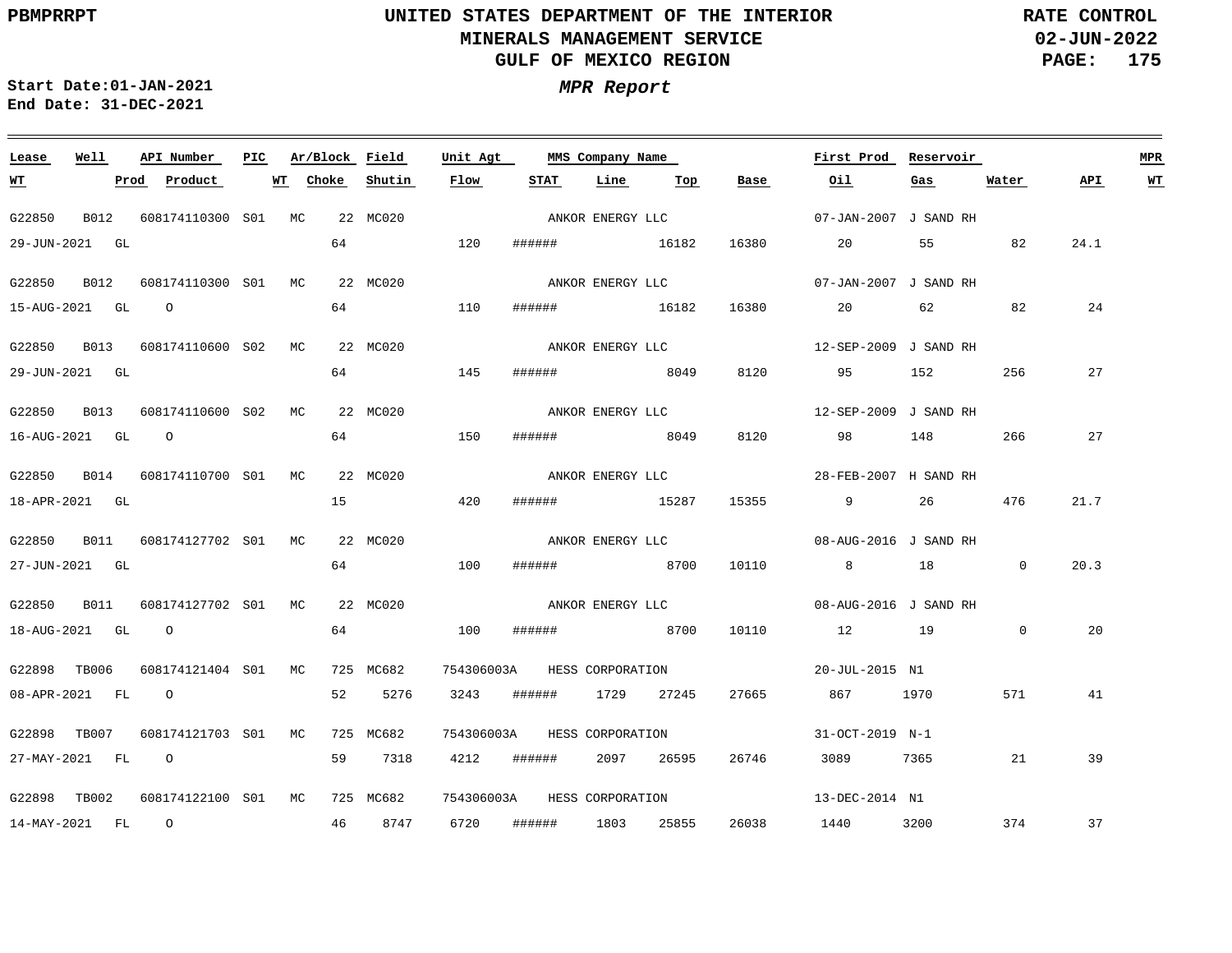**02-JUN-2022 PAGE: 176 RATE CONTROL**

**Start Date:01-JAN-2021 MPR Report End Date: 31-DEC-2021**

### **Lease Well API Number Ar/Block Field Unit Agt First Prod Reservoir MPR PIC MMS Company Name Choke Shutin Flow STAT Line Oil Water API WT WT Prod Product WT Top Base Gas** ANADARKO PETROLEUM CORPORATI G22987 A004 608114036906 S01 GC 680 GC680 31-JUL-2015 AMP 7 02-JUN-2021 GL 15 954 ###### 14214 14294 132 109 3 32 G22987 A004 608114036906 S01 GC 680 GC680 ANADARKO PETROLEUM CORPORATI 31-JUL-2015 AMP 7 850 32 21-OCT-2021 GL O 31 0 ###### 0 14214 14294 109 211 1 G22987 A006 608114042803 S02 GC 680 GC680 31-OCT-2014 AMP 2U/L FB2 ANADARKO PETROLEUM CORPORATI 26 01-JUN-2021 FL 376 ###### 14029 14366 177 253 4455 35 G22987 A006 608114042803 S02 GC 680 GC680 31-OCT-2014 AMP 2U/L FB2 ANADARKO PETROLEUM CORPORATI 10-DEC-2021 FL O 26 0 470 ###### 0 14029 14366 159 271 3273 35 G23730 001 177004121400 S02 WC 21 WC045 31-MAR-2011 P-1 SANARE ENERGY PARTNERS LLC 41 05-NOV-2021 FL G 35 640 280 ###### 280 9577 9589 6 222 0 G23740 B002 177004127400 S01 WC 96 WC077 754307017A 17-AUG-2007 SD-1 TALOS THIRD COAST LLC  $\overline{0}$  $\overline{0}$ 27-MAY-2021 GL 999 0 5607 ###### 0 16849 17123 11 3085 G23851 D001 177094145000 S01 EI 10 EI024 30-NOV-2006 JRM-1 SAND CONTANGO OPERATORS INC 03-JUL-2021 FL 142 1045 323 ###### 310 15044 15214 38 5983 16 50.7 G23851 E001 177094146100 S01 EI 10 EI024 29-JUL-2007 CIB OP3 CONTANGO OPERATORS INC 25-MAY-2021 FL 16 1322 542 ###### 310 15369 15512 0 130 1 52 G23851 E001 177094146100 S01 EI 10 EI024 29-JUL-2007 CIB OP3 CONTANGO OPERATORS INC 17-NOV-2021 FL G 12 1319 241 ###### 230 15369 15512 0 118 0 52 CONTANGO OPERATORS INC G23851 F001 177094146400 S01 EI 10 EI024 02-NOV-2007 CIB OP3 320 61.3 14-JUN-2021 FL 142 1029 ###### 310 15632 15794 21 2996 47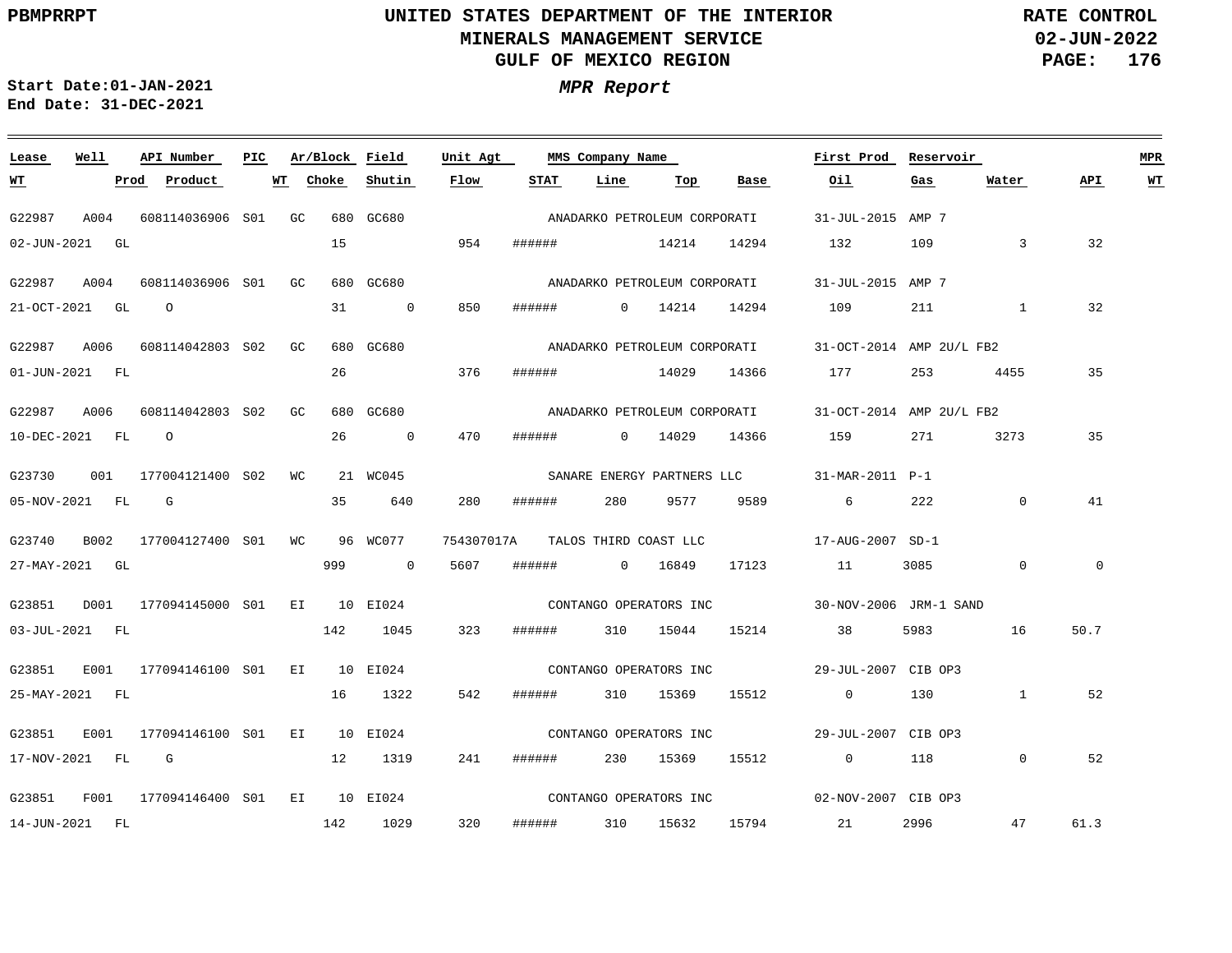**02-JUN-2022 PAGE: 177 RATE CONTROL**

**Start Date:01-JAN-2021 MPR Report End Date: 31-DEC-2021**

### **Lease Well API Number Ar/Block Field PIC MMS Company Name Unit Agt First Prod Reservoir MPR Choke Shutin Flow STAT Line Top Base Oil Water API WT WT Prod Product WT Gas** CONTANGO OPERATORS INC G23851 G001 177094148000 EI 10 EI024 S01 31-MAY-2009 CIB OP3 03-JUL-2021 FL 112 1081 316 ###### 310 15278 15662 29 4807 84 51.6 W & T OFFSHORE INC G23946 A003 177164029004 S01 ST 315 ST314 22-JAN-2012 TRIM B-1 SAND 18 2323 400 12877 35.5 24-JUL-2021 FL ###### 400 12870 46 143 11 W & T OFFSHORE INC G23946 A005 177164035100 S01 ST 315 ST314 30-JUN-2009 Trim A-2 20 2600 27-JUN-2021 FL 1550 ###### 1130 9488 9577 0 2514 0 35.7 G24059 002 608174138001 S01 MC 214 MC214 17-DEC-2019 M56 KOSMOS ENERGY GULF OF MEXICO 20 4104 32 30-DEC-2021 FL O ###### 713 16215 16245 2908 3955 1972 G24060 SS001 608174129101 S01 MC 215 MC214 754313006A 08-OCT-2016 M56 KOSMOS ENERGY GULF OF MEXICO 70 2470 ###### 713 16052 32 30-DEC-2021 FL O 16105 4782 2747 976 G24060 SS002 608174137600 S01 MC 215 MC214 09-NOV-2018 M56 KOSMOS ENERGY GULF OF MEXICO O 68 2493 32 30-DEC-2021 FL ###### 713 18175 18230 5337 2993 0 G24084 SS001 608174110200 S01 MC 502 MC546 754310006A 11-NOV-2009 9800' Sand ENI US OPERATING CO INC 29-JUN-2021 FL 55 4089 1818 ###### 1606 10370 10600 106 19051 1165 47 G24084 SS001 608174110200 S01 MC 502 MC546 754310006A 11-NOV-2009 9800' Sand ENI US OPERATING CO INC 31-DEC-2021 FL G 61 4089 1766 ###### 1622 10370 10600 115 21632 1275 47 HESS CORPORATION G24101 EX001 608174121600 S02 MC 726 MC682 11-MAR-2020 Esox Deep 29-MAY-2021 FL O 37 8440 6096 ###### 2211 22851 22966 9984 23582 384 39 G24101 TB006 608174123200 S01 MC 726 MC682 754306003A HESS CORPORATION 01-DEC-2016 K6 3426 41 29-APR-2021 FL O 40 4308 ###### 1770 24025 24150 1713 7490 19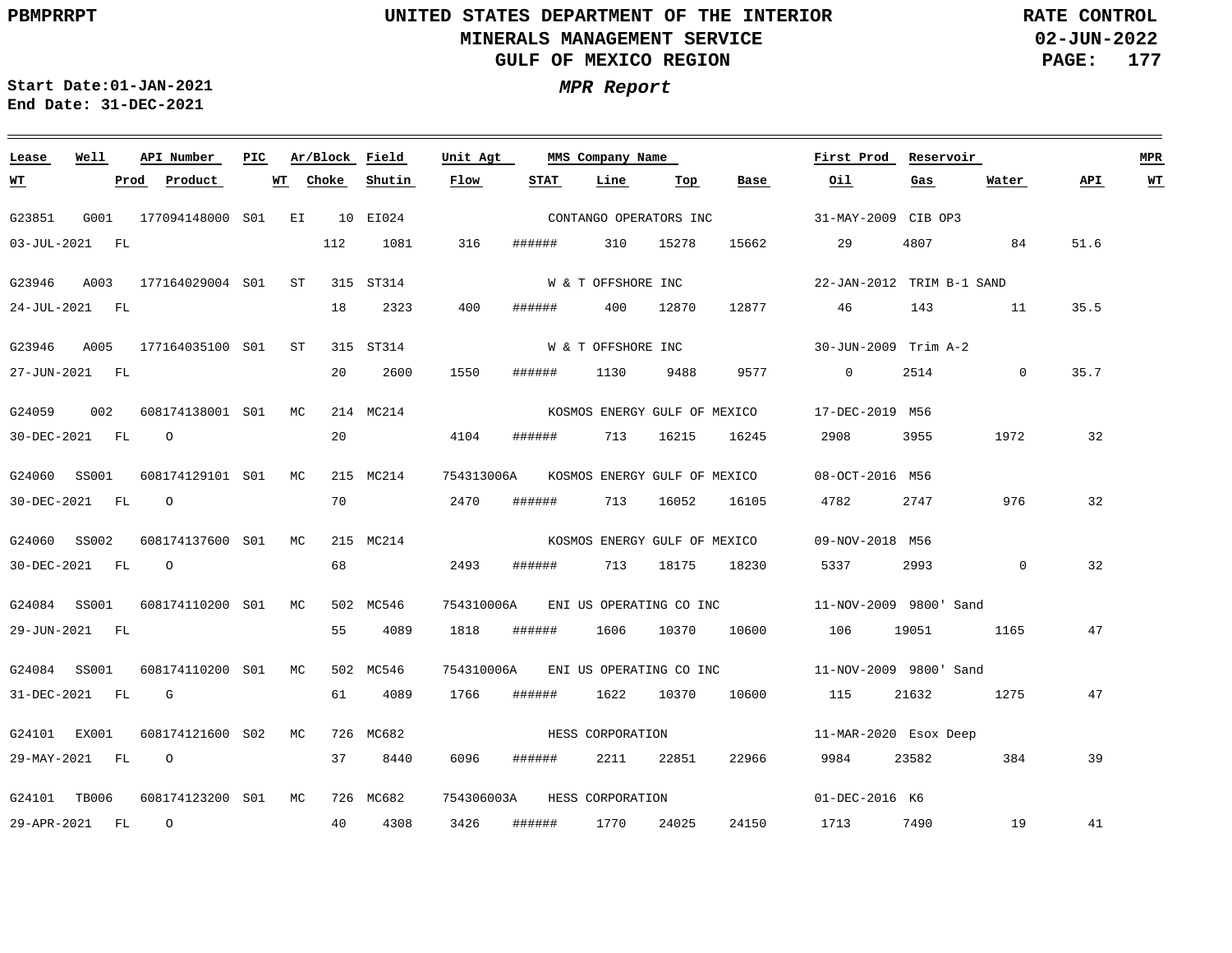**02-JUN-2022 PAGE: 178 RATE CONTROL**

**Start Date:01-JAN-2021 MPR Report End Date: 31-DEC-2021**

### **Lease Well API Number Ar/Block Field PIC MMS Company Name Unit Agt First Prod Reservoir MPR Shutin Flow STAT Line Top Oil Water API WT Prod Product WT Choke Base Gas WT** G24102 SS003 608174141900 S01 MC 727 MC773 754313008A KOSMOS ENERGY GULF OF MEXICO 30-APR-2021 ####################### 24 14 29-MAY-2021 FL O 6040 ###### ##### ##### 4886 3779 236 35 .859 G24112 WB001 608174120100 MC 805 MC807 S01 7543930020 SHELL OFFSHORE INC. 30-MAR-2014 ALUMINUM RA 5 O 4647 ###### 22090 02-FEB-2021 FL 22245 3352 1633 1812 28 EQUINOR USA E&P INC G24130 A003 608174115304 S05 MC 942 MC899 30-NOV-2020 Yellow B/ Yellow C/ S 57 21090 637 1274 28-JUN-2021 FL 496 ###### 17410 5806 25 EQUINOR USA E&P INC G24130 A003 608174115304 S05 MC 942 MC899 30-NOV-2020 Yellow B/ Yellow C/ S 56 21090 03-AUG-2021 FL O 505 ###### 17410 516 1238 5772 25 G24179 SS001 608114049504 S01 GC 726 GC640 754308011A ANADARKO PETROLEUM CORPORATI 07-MAR-2012 M-15B SAND 79 7799 ###### 25100 27.9 29-JUN-2021 FL 25300 9154 8854 722 G24179 SS001 608114049504 S01 GC 726 GC640 754308011A 07-MAR-2012 M-15B SAND ANADARKO PETROLEUM CORPORATI O 888 27.9 11-DEC-2021 FL 49 0 7925 ###### 0 25100 25300 4753 4561 G24179 SS002 608114065201 S01 GC 726 GC640 754308011A 30-APR-2016 M-15B SAND ANADARKO PETROLEUM CORPORATI 83 27.9 29-JUN-2021 FL 6781 ###### 25540 25650 8093 8454 0 G24179 SS002 608114065201 S01 GC 726 GC640 754308011A ANADARKO PETROLEUM CORPORATI 30-APR-2016 M-15B SAND 27.9 11-DEC-2021 FL O 77 0 7046 ###### 0 25540 25650 6594 6822  $\overline{0}$ G24194 SS002 608114062400 GC S51 859 GC859 754311007A ANADARKO PETROLEUM CORPORATI 30-NOV-2015 M15B 12-MAY-2021 FL 47 1922 ###### 26570 26675 1212 653 4 33 G24194 SS002 608114062400 S51 GC 859 GC859 754311007A ANADARKO PETROLEUM CORPORATI 30-NOV-2015 M15B O  $\Omega$ 32.9 01-DEC-2021 FL 46 0 1908 ###### 0 26570 26675 1160 632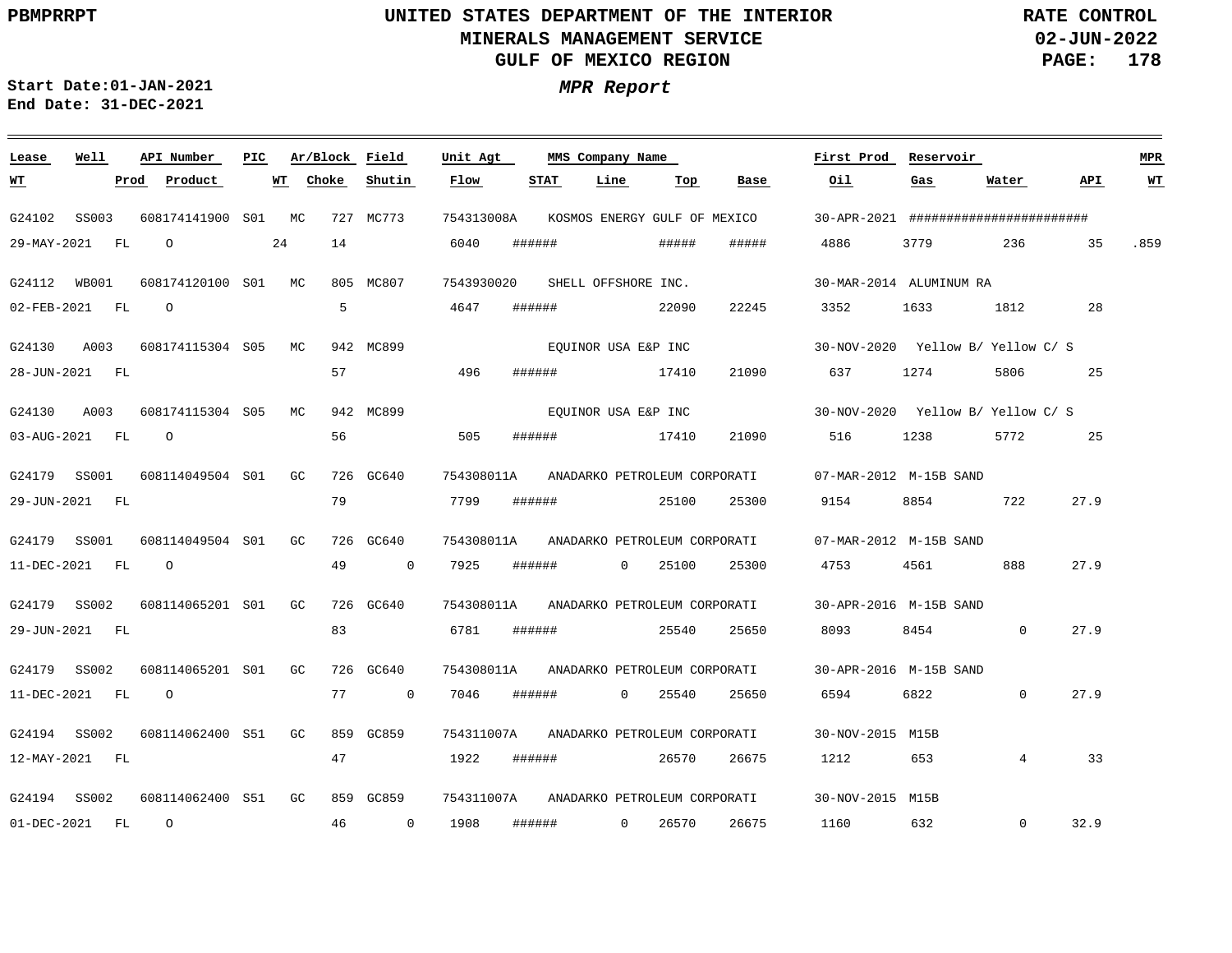**02-JUN-2022 PAGE: 179 RATE CONTROL**

**Start Date:01-JAN-2021 MPR Report End Date: 31-DEC-2021**

### **Lease Well API Number Ar/Block Field PIC MMS Company Name Unit Agt First Prod Reservoir MPR Choke Shutin Flow STAT Line Top Oil Water API WT WT Prod Product WT Base Gas** 754311007A ANADARKO PETROLEUM CORPORATI G24194 SS003 608114063800 GC S01 859 GC859 29-FEB-2016 M15B 21-JUN-2021 FL 11 2083 ###### 27850 27985 898 411 520 33 754311007A ANADARKO PETROLEUM CORPORATI G24194 SS003 608114063800 GC S01 859 GC859 29-FEB-2016 M15B O 21  $\overline{0}$ 2158 ###### 27985 750 356 525 31.7 06-DEC-2021 FL 0 27850 G24194 SS005 608114066903 GC S01 859 GC859 754311007A ANADARKO PETROLEUM CORPORATI 31-MAR-2017 M15B 102 2534 ###### 28945 29095 290 145 2380 32 18-MAY-2021 FL G24194 SS005 608114066903 GC S01 859 GC859 754311007A ANADARKO PETROLEUM CORPORATI 31-MAR-2017 M15B O 94  $\overline{0}$ 2491 ###### 29095 304 164 2100 31.1 24-NOV-2021 FL 0 28945 G24197 SS002 608114062400 GC S41 903 GC859 754311007A ANADARKO PETROLEUM CORPORATI 30-NOV-2015 M15B 47 1922 ###### 26250 26569 1057 570 4 33 12-MAY-2021 FL G24197 SS002 608114062400 S41 GC 903 GC859 754311007A ANADARKO PETROLEUM CORPORATI 30-NOV-2015 M15B O 46  $\bigcap$ 1908 ###### 26569 1012 552  $\Omega$ 32.9 01-DEC-2021 FL 0 26250 754311007A G24197 SS006 608114064000 S01 GC 903 GC859 ANADARKO PETROLEUM CORPORATI 29-FEB-2016 M15B 2503 ###### 1022 2626 33 04-MAY-2021 FL 21 26400 26482 2227 G24197 SS006 608114064000 GC S01 903 GC859 754311007A ANADARKO PETROLEUM CORPORATI 29-FEB-2016 M15B  $\overline{0}$ 2982 1581 22-NOV-2021 FL O 76 ###### 0 26400 26482 1120 2130 32.3 754308001A SHELL OFFSHORE INC. G24593 GA001 608054003901 AC S01 812 AC857 31-MAY-2011 WM12 RNWB 29-APR-2021 FL O 5 856 ###### 17700 17808 1109 77 654 37.1 HELIS OIL & GAS COMPANY LLC G24881 001 177074088700 SM 257 SM249 S0131-OCT-2007 Cib Carst A Sand 15 6681 6232 ###### 14652 1305 2942  $\overline{0}$ 34.1 25-MAY-2021 FL 1080 14596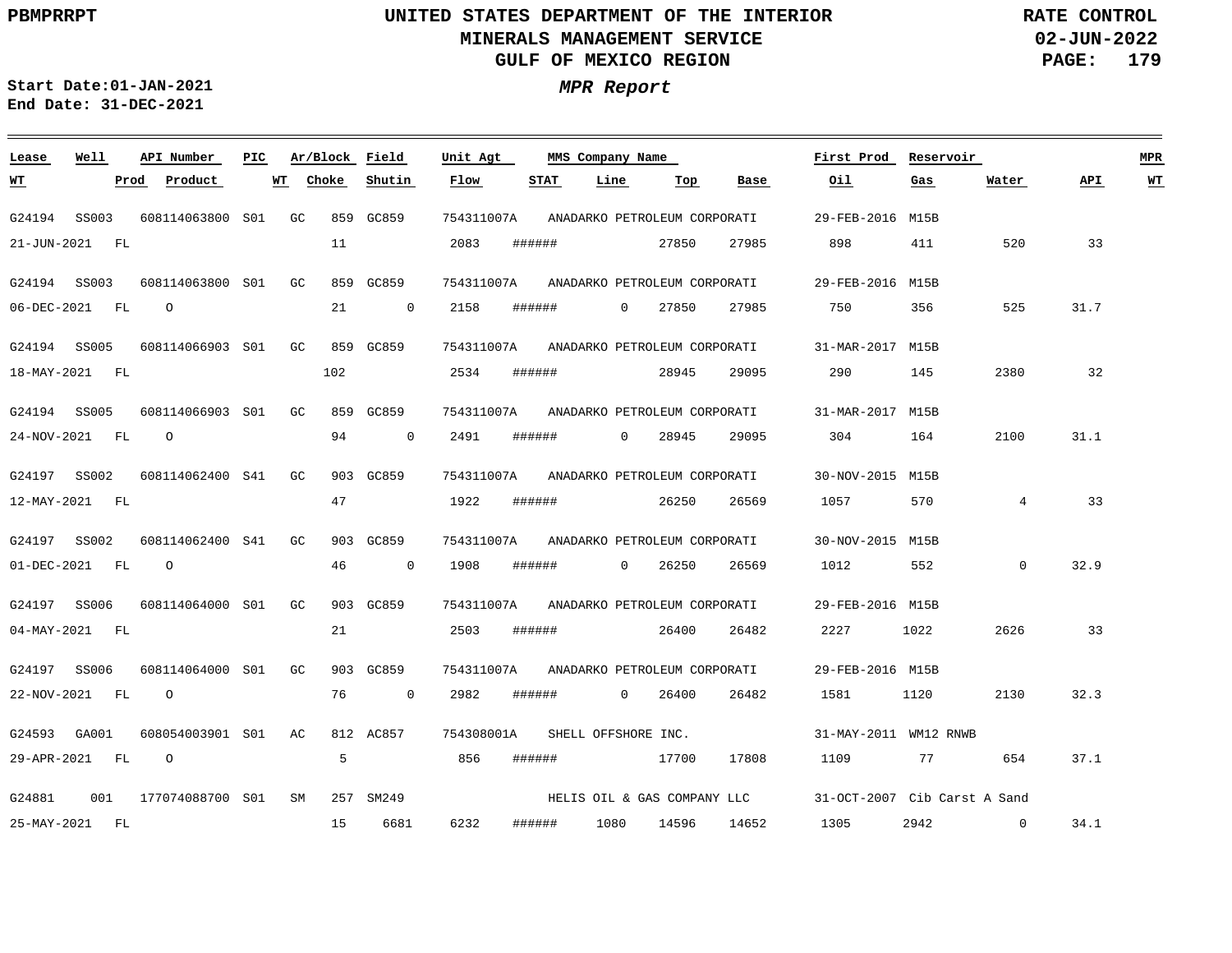**02-JUN-2022 PAGE: 180 RATE CONTROL**

 $\equiv$ 

**Start Date:01-JAN-2021 MPR Report End Date: 31-DEC-2021**

| Lease            | Well | API Number                                | PIC | Ar/Block Field |           | Unit Agt   |      | MMS Company Name             |     |      | First Prod                                                 | Reservoir       |             |      | <b>MPR</b> |
|------------------|------|-------------------------------------------|-----|----------------|-----------|------------|------|------------------------------|-----|------|------------------------------------------------------------|-----------------|-------------|------|------------|
| <u>WT</u>        |      | Prod Product                              | WT  | Choke          | Shutin    | Flow       | STAT | Line                         | Тор | Base | Oil                                                        | Gas             | Water       | API  | <b>WT</b>  |
| G24910           |      | K001 177104159500 S02 EI 275 EI276        |     |                |           |            |      | ARENA OFFSHORE LP            |     |      | 31-AUG-2010 BUL 1A                                         |                 |             |      |            |
| 19-JUN-2021 GL   |      |                                           |     |                | 127 150   |            |      | ###### 8612                  |     | 8664 | 295 200                                                    | 23              | 33          | 26   |            |
| G24910           | K001 | 177104159500 SO2 EI 275 EI276             |     |                |           |            |      | ARENA OFFSHORE LP            |     |      | 31-AUG-2010 BUL 1A                                         |                 |             |      |            |
| 24-NOV-2021 GL 0 |      |                                           |     |                | 127 151   |            |      | ####### 8612                 |     | 8664 | 228                                                        | 70 — 20         | 34          | 26   |            |
|                  |      | G24910 K002 177104169000 S01 EI 275 EI276 |     |                |           |            |      | ARENA OFFSHORE LP            |     |      | 31-MAY-2019 MP-1 RC                                        |                 |             |      |            |
| 27-JUN-2021 FL   |      |                                           |     | 31             |           | 397        |      | ###### 9870                  |     | 9950 | 1020 000                                                   | 361 7           | $\mathbf 0$ | 31   |            |
|                  |      | G24910 K002 177104169000 S01 EI 275 EI276 |     |                |           |            |      | ARENA OFFSHORE LP            |     |      | 31-MAY-2019 MP-1 RC                                        |                 |             |      |            |
| 26-NOV-2021 FL 0 |      |                                           |     | 35             |           | 414        |      | ####### 9870                 |     | 9950 | 1025                                                       | 985             | $\Omega$    | 31   |            |
|                  |      | G24912 C002 177104162300 S01 EI 315 EI292 |     |                |           |            |      | ARENA OFFSHORE LP            |     |      | 31-JUL-2009 OI-5                                           |                 |             |      |            |
| 23-MAY-2021 GL   |      |                                           |     |                | 64 750    | 230        |      | ###### 190 7426              |     | 7454 | 416 138                                                    |                 | 324         | 31   |            |
|                  |      | G24990 A005 608104010401 S01 ST           |     |                | 320 EW910 |            |      | W & T OFFSHORE INC           |     |      | $31 - JUL - 2015$ GA 15-FAULT BLK A                        |                 |             |      |            |
| 02-JUN-2021 FL   |      |                                           |     |                | 17 2610   | 1707       |      | ###### 1571 15904            |     |      | 16056 248 568 627                                          |                 |             | 29.5 |            |
|                  |      | G25098 SS003 608174081002 S03 MC          |     |                | 546 MC546 |            |      |                              |     |      | 754310006A ENI US OPERATING CO INC 28-FEB-2013 11600' Sand |                 |             |      |            |
| 29-JUN-2021 FL   |      |                                           |     |                | 41 5770   | 1712       |      |                              |     |      | ###### 1669 11982 12252 221                                | 5409 and $\sim$ | 25          | 47   |            |
| G25098 SS003     |      | 608174081002 S03 MC                       |     |                | 546 MC546 | 754310006A |      |                              |     |      |                                                            |                 |             |      |            |
| 31-DEC-2021 FL G |      |                                           |     |                | 42 5770   | 1726       |      | ####### 1681 11982 12252     |     |      | 189                                                        | 4619            | 21          | 47   |            |
| G25098 SS003     |      | 608174123001 S01 MC                       |     |                | 546 MC546 |            |      |                              |     |      | LLOG EXPLORATION OFFSHORE LL 31-JUL-2013 4600              |                 |             |      |            |
| 27-MAY-2021 FL   |      |                                           |     |                | 34 2936   | 2674       |      |                              |     |      | ###### 1667 16425 17135 337 11017                          |                 | 975         | 49   |            |
| G25098 SS003     |      | 608174123001 S01 MC                       |     |                | 546 MC546 |            |      | LLOG EXPLORATION OFFSHORE LL |     |      | 31-JUL-2013 4600                                           |                 |             |      |            |
| 31-DEC-2021 FL   |      |                                           |     | 57             |           | 1183       |      |                              |     |      | ###### 279 16425 17135 3899                                | 3837            | 191         | 27   |            |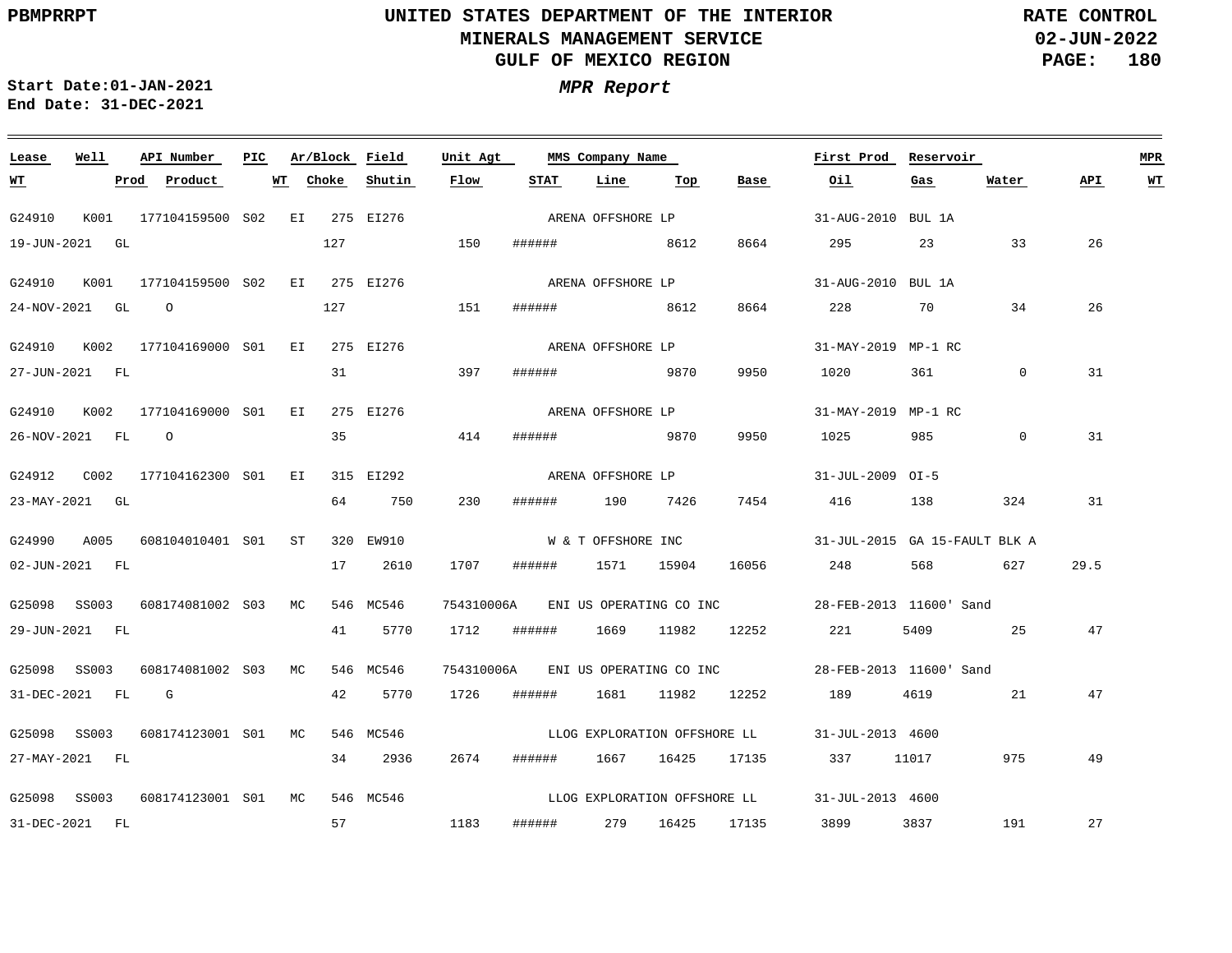**02-JUN-2022 PAGE: 181 RATE CONTROL**

**Start Date:01-JAN-2021 MPR Report End Date: 31-DEC-2021**

### **Lease Well API Number Ar/Block Field Unit Agt First Prod Reservoir MPR PIC MMS Company Name Shutin Flow STAT Line Top Base Oil API WT Prod Product WT Choke Gas Water WT** G25098 SS003 608174126300 S01 MC 546 MC546 754310006A ENI US OPERATING CO INC 28-FEB-2014 12200' SAND 27-OCT-2021 FL G 45 2936 3933 ###### 1779 12537 12581 478 15581 1368 49 G25098 SS005 608174130301 S01 MC 546 MC546 06-AUG-2015 4700\_NEX SAND LLOG EXPLORATION OFFSHORE LL 2048 47 27 31-DEC-2021 FL ###### 279 17354 17420 1342 11679 452 G25098 SS006 608174139801 S01 MC 546 MC546 31-JAN-2019 4600 LLOG EXPLORATION OFFSHORE LL 44 27 31-DEC-2021 FL 2814 ###### 279 16065 16180 1696 7304 856 G25142 SS001 608114044202 S01 GC 385 GC385 31-MAY-2014 H5 SAND ENI US OPERATING CO INC 39 2571 1069 657 38 22-MAR-2021 GL ###### 1031 13165 13260 405 432 G25142 SS002 608114060800 S03 GC 385 GC385 30-SEP-2019 H3/H6 ENI US OPERATING CO INC 22-MAR-2021 GL 40 4050 1050 ###### 1028 12660 12952 560 597 49 38 G25142 003 608114074400 GC S01 385 GC385 30-APR-2021 ######################## ENI US OPERATING CO INC 44 3945 24-APR-2021 FL O 22 ###### ##### ##### 3272 2869 60 32 .802 G25142 003 608114074400 S01 GC 385 GC385 30-APR-2021 ######################## ENI US OPERATING CO INC 30-JUN-2021 FL 78 6714 2543 ###### 1855 ##### ###### 2642 2054 962 37 G25142 003 608114074400 S01 GC 385 GC385 30-APR-2021 ######################## ENI US OPERATING CO INC 13-JUL-2021 FL O 78 6714 2466 ###### 1838 ##### ##### 2234 2030 1026 37 G25142 003 608114074400 S03 GC 385 GC385 31-JUL-2021 ######################## ENI US OPERATING CO INC 16-SEP-2021 FL O 24 94 2677 ###### ##### ##### 4912 5386 1175 14 .802 ENI US OPERATING CO INC G25142 003 608114074400 GC 385 GC385 S0331-JUL-2021 ######################## 2023 ##### 29-DEC-2021 FL O 110 6714 ###### 2020 ##### 3633 4899 1536 37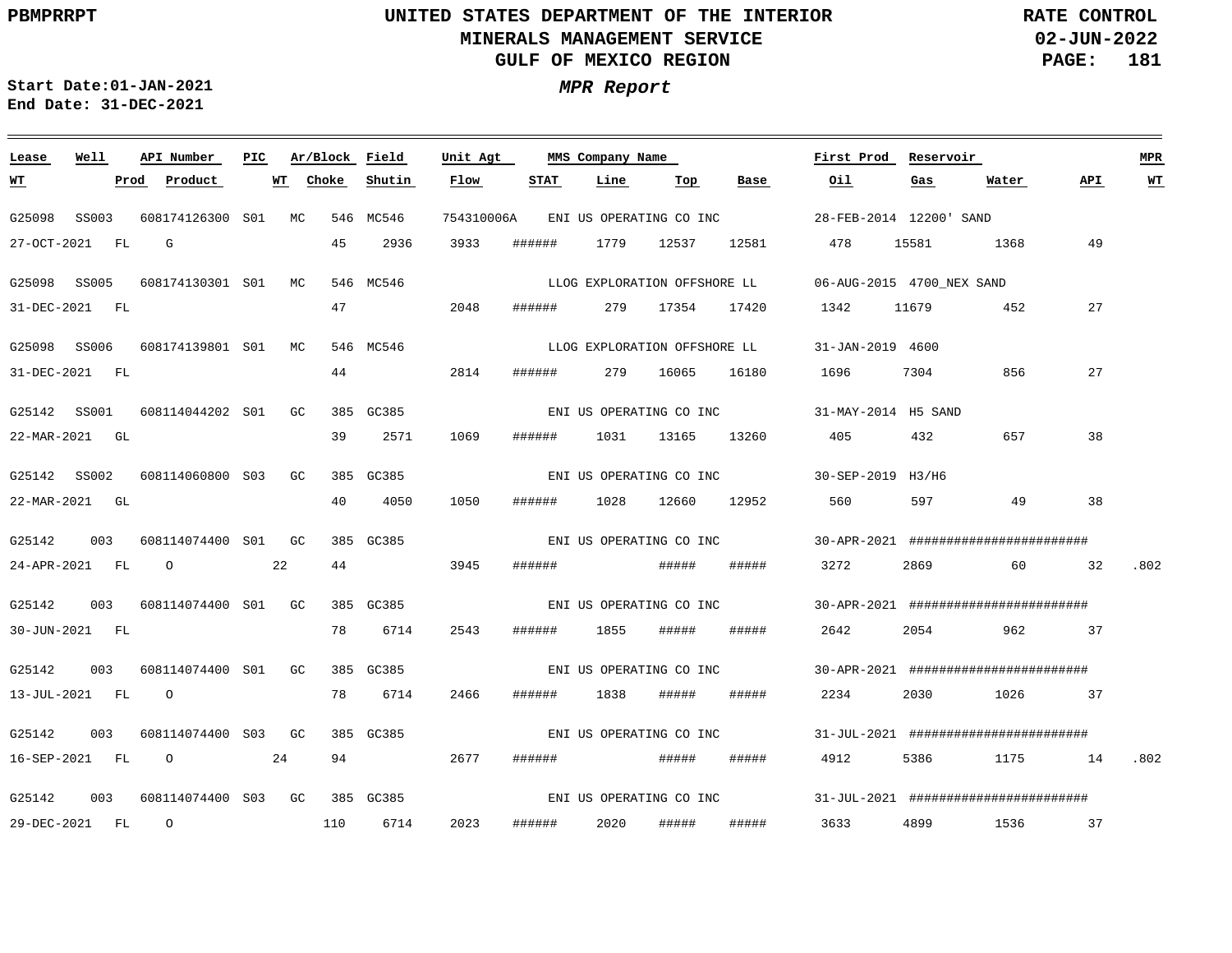**02-JUN-2022 PAGE: 182 RATE CONTROL**

 $\equiv$ 

**Start Date:01-JAN-2021 MPR Report End Date: 31-DEC-2021**

| Lease        | Well           | API Number          | PIC |           | Ar/Block Field | Unit Agt   |        | MMS Company Name             |       |       | First Prod          | Reservoir                     |                                               |      | <b>MPR</b> |
|--------------|----------------|---------------------|-----|-----------|----------------|------------|--------|------------------------------|-------|-------|---------------------|-------------------------------|-----------------------------------------------|------|------------|
| <u> WТ</u>   | Prod           | Product             | WT  | Choke     | Shutin         | Flow       | STAT   | Line                         | Тор   | Base  | Oil                 | Gas                           | Water                                         | API. | $WT$       |
| G25174       | SS003          | 608114068100 S01 GC |     |           | 627 GC627      | 754314007A |        | ANADARKO PETROLEUM CORPORATI |       |       | 30-JUN-2017 H       |                               |                                               |      |            |
|              | 29-JUN-2021 FL |                     |     | 118       |                | 5464       | ###### |                              | 19550 | 19635 | 15846               | 14236                         | $\mathbf{0}$                                  | 31.9 |            |
| G25174 SS003 |                | 608114068100 S01 GC |     |           | 627 GC627      | 754314007A |        | ANADARKO PETROLEUM CORPORATI |       |       | 30-JUN-2017 H       |                               |                                               |      |            |
|              | 31-DEC-2021 FL | $\circ$             |     | 102       | $\overline{0}$ | 5576       | ###### | $\mathbf{0}$                 | 19550 | 19635 | 15291               | 12478                         | $\mathbf{0}$                                  | 32.9 |            |
| G25251 JU105 |                | 608124011101 S01 WR |     |           | 540 WR627      | 754308007A |        | EXXON MOBIL CORPORATION      |       |       |                     | 16-SEP-2017 WILCOX 1/WILCOX 2 |                                               |      |            |
|              | 15-MAY-2021 FL |                     |     | 42        |                | 1391       | ###### | 1261                         | 30215 | 31156 | 6188                | 1                             | 6                                             | 25.2 |            |
| G25814 SS002 |                | 608084006001 S01 KC |     |           | 829 KC872      | 754315001A |        | LLOG EXPLORATION OFFSHORE LL |       |       |                     | 30-JUN-2019 UW-1/2/3/4A/4B    |                                               |      |            |
|              | 31-DEC-2021 FL |                     |     | 57        |                | 3399       | ###### |                              | 26610 | 28650 | 22636               | 4807                          | 108                                           | 27   |            |
| G25814 SS003 |                | 608084006101 S01    |     | КC        | 829 KC872      | 754315001A |        | LLOG EXPLORATION OFFSHORE LL |       |       |                     | 30-JUN-2019 UW-1/2/3/4A/4B    |                                               |      |            |
|              | 31-DEC-2021 FL |                     |     | 60        |                | 2926       | ###### |                              | 27698 | 28500 | 18869               | 4000                          | 58                                            | 27   |            |
| G25852 VX006 |                | 608174142100 S01    |     | DC        | 353 MC393      | 754314008A |        | SHELL OFFSHORE INC.          |       |       |                     |                               | $06 - JUN - 2020$ ########################### |      |            |
|              | 24-MAR-2021 FL | $\circ$             |     | 39        |                | 6214       | ###### |                              | ##### | ##### | 6364                | 3673                          | $\circ$                                       | 37   |            |
| G25852 VX003 |                | 608174142200 S01    |     | DC        | 353 MC393      | 754314008A |        | SHELL OFFSHORE INC.          |       |       |                     |                               | 06-SEP-2020 #########################         |      |            |
|              | 19-JAN-2021 FL | $\circ$             |     | 39        |                | 7717       | ###### |                              | ##### | ##### | 7339                | 3294                          | $\Omega$                                      | 37.1 |            |
| G26168       | A005           | 177244088202 S01 MP |     |           | 279 MP283      |            |        | W & T OFFSHORE INC           |       |       | 17-MAY-2009 DISC 12 |                               |                                               |      |            |
|              | 05-JUN-2021 FL |                     |     | 24        | 2920           | 1314       | ###### | 1204                         | 12410 | 12438 | 46                  | 1598                          | 85                                            | 49.7 |            |
| G26168       | A006           | 177244094204 S02    |     | МP<br>279 | MP283          |            |        | W & T OFFSHORE INC           |       |       |                     | 08-FEB-2014 Big Hum           |                                               |      |            |
|              | 13-JUN-2021 FL |                     |     | 12        | 3000           | 1363       | ###### | 1176                         | 13456 | 13468 | 26                  | 446                           | 132                                           | 45.6 |            |
| G26252 AW001 |                | 608174134001 S01 MC |     |           | 391 MC392      | 754312009A |        | SHELL OFFSHORE INC.          |       |       |                     | 03-NOV-2019 Norphlet          |                                               |      |            |
| 01-MAR-2021  | <b>FL</b>      | $\circ$             |     | 66        |                | 2448       | ###### |                              | 24878 | 25107 | 8428                | 7540                          | $\mathbf{0}$                                  | 39.5 |            |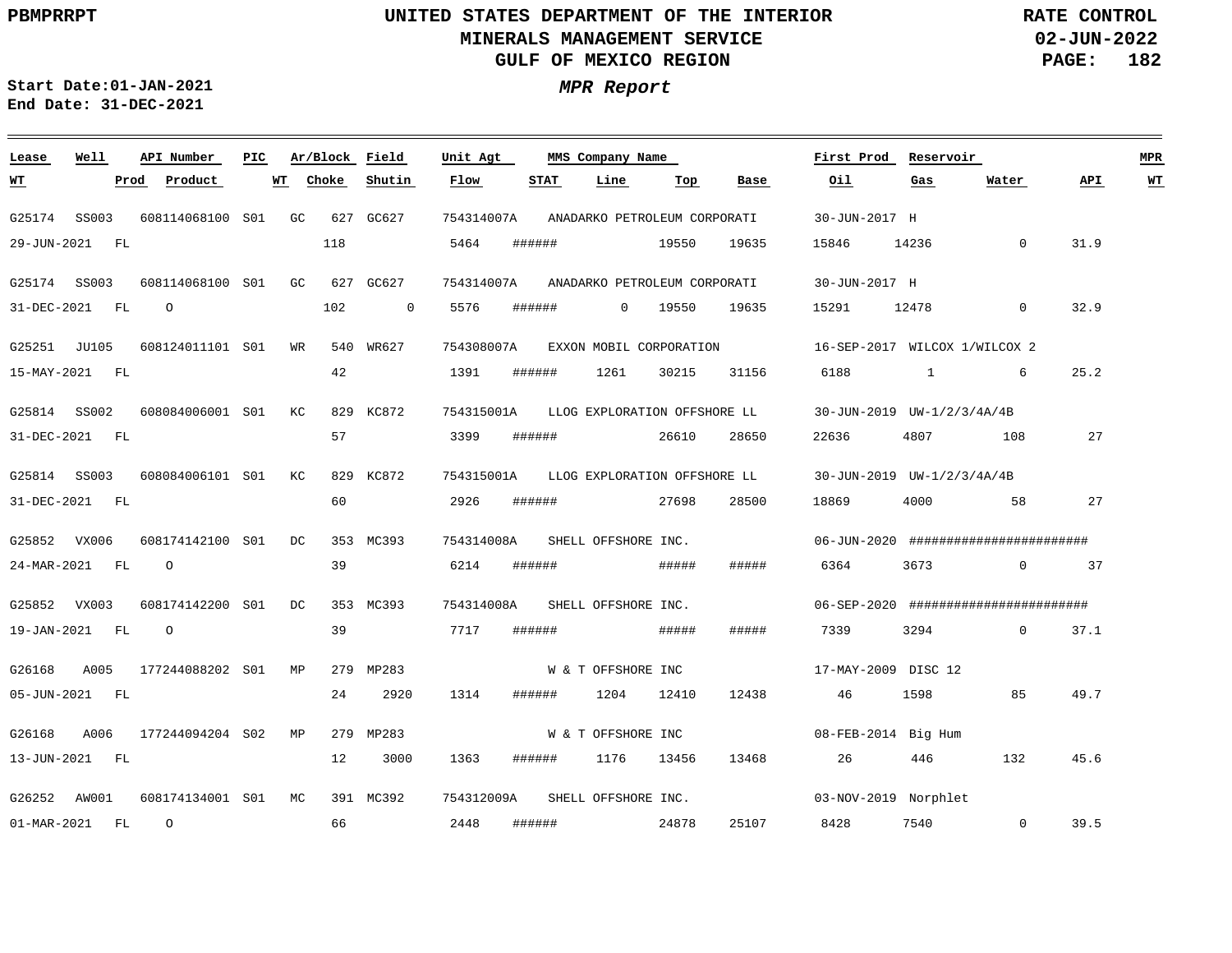**02-JUN-2022 PAGE: 183 RATE CONTROL**

 $\equiv$ 

**Start Date:01-JAN-2021 MPR Report End Date: 31-DEC-2021**

| Lease          | Well  |      | API Number          | PIC |    | Ar/Block Field |           | Unit Agt   |        | MMS Company Name    |       |       | First Prod           | Reservoir                    |                                               |      | <b>MPR</b> |
|----------------|-------|------|---------------------|-----|----|----------------|-----------|------------|--------|---------------------|-------|-------|----------------------|------------------------------|-----------------------------------------------|------|------------|
| <u>WТ</u>      |       | Prod | Product             |     | WT | Choke          | Shutin    | Flow       | STAT   | Line                | Top   | Base  | Oil                  | Gas                          | Water                                         | API  | <u>WT</u>  |
| G26252         | AW006 |      | 608174134200 S01    |     | MC |                | 391 MC392 | 754312009A |        | SHELL OFFSHORE INC. |       |       | 14-DEC-2019 Norphlet |                              |                                               |      |            |
| 26-JUN-2021    |       | FL   | $\Omega$            |     |    | 130            |           | 2419       | ###### |                     | 25008 | 25535 | 21026                | 15358                        | $\Omega$                                      | 36.9 |            |
| G26252 AW005   |       |      | 608174142300 S01 MC |     |    |                | 391 MC392 | 754312009A |        | SHELL OFFSHORE INC. |       |       |                      |                              | $13 - DEC - 2020$ ##########################  |      |            |
| 26-JAN-2021    |       | FL   | $\circ$             |     | 24 | 73             |           | 4583       | ###### |                     | ##### | ##### | 16233                | 12                           | $\overline{0}$                                | 37   |            |
| G26252 AW005   |       |      | 608174142300 S01    |     | MC |                | 391 MC392 | 754312009A |        | SHELL OFFSHORE INC. |       |       |                      |                              | $13 - DEC - 2020$ ########################### |      |            |
| 26-JUN-2021 FL |       |      | $\Omega$            |     |    | 65             |           | 3289       | ###### |                     | ##### | ##### | 18292                | 12040                        | $\Omega$                                      | 36.9 |            |
| G26253 AE001   |       |      | 608174133402 S01    |     | MC |                | 392 MC392 | 754312009A |        | SHELL OFFSHORE INC. |       |       |                      |                              | $03 - JUL - 2020$ ########################### |      |            |
| 02-FEB-2021 FL |       |      | $\circ$             |     |    | 42             |           | 8323       | ###### |                     | ##### | ##### | 12495                | 7062                         | $\Omega$                                      | 37   |            |
| G26253 AE006   |       |      | 608174133601 S01    |     | MC |                | 392 MC392 | 754312009A |        | SHELL OFFSHORE INC. |       |       | 23-AUG-2019 Norphlet |                              |                                               |      |            |
| 23-JUN-2021 FL |       |      | $\circ$             |     |    | 66             |           | 2521       | ###### |                     | 25602 | 25736 | 12662                | 6506                         | $\mathbf 0$                                   | 37   |            |
| G26253 AC006   |       |      | 608174133900 S01    |     | MC |                | 392 MC392 | 754312009A |        | SHELL OFFSHORE INC. |       |       | 31-MAR-2019 Norphlet |                              |                                               |      |            |
| 13-FEB-2021 FL |       |      | $\circ$             |     |    | 45             |           | 6008       | ###### |                     | 24928 | 25382 | 12074                | 7098                         | $\Omega$                                      | 37   |            |
| G26253 AC001   |       |      | 608174136100 S01    |     | МC |                | 392 MC392 | 754312009A |        | SHELL OFFSHORE INC. |       |       | 12-FEB-2021 Norphlet |                              |                                               |      |            |
| 27-FEB-2021 FL |       |      | $\circ$             |     | 5  | 40             |           | 9149       | ###### |                     | 24728 | 25040 | 9249                 | 8113                         | $\mathbf 0$                                   | 37   |            |
| G26253 AC001   |       |      | 608174136100 S01    |     | MC |                | 392 MC392 | 754312009A |        | SHELL OFFSHORE INC. |       |       | 12-FEB-2021 Norphlet |                              |                                               |      |            |
| 20-APR-2021 FL |       |      | $\circ$             |     |    | 42             |           | 6508       | ###### |                     | 24728 | 25040 | 7991                 | 6305                         | 428                                           | 35.9 |            |
| G26253 AC003   |       |      | 608174142400 S01    |     | MC |                | 392 MC392 | 754312009A |        | SHELL OFFSHORE INC. |       |       |                      |                              | 07-JUN-2021 #########################         |      |            |
| 22-JUN-2021 FL |       |      | $\circ$             |     |    | 41             |           | 10443      | ###### |                     | ##### | ##### | 10306                | 6938 and the state of $\sim$ | 12                                            | 35.9 |            |
| G26253 AC002   |       |      | 608174144500 S01    |     | MC |                | 392 MC392 | 754312009A |        | SHELL OFFSHORE INC. |       |       |                      |                              | $27-NOV-2021$ ##########################      |      |            |
| 18-DEC-2021    |       | FL   | $\circ$             |     | 24 | 45             |           | 6925       | ###### |                     | ##### | ##### | 10589                | 7611                         | $\mathbf 0$                                   | 37   | .83        |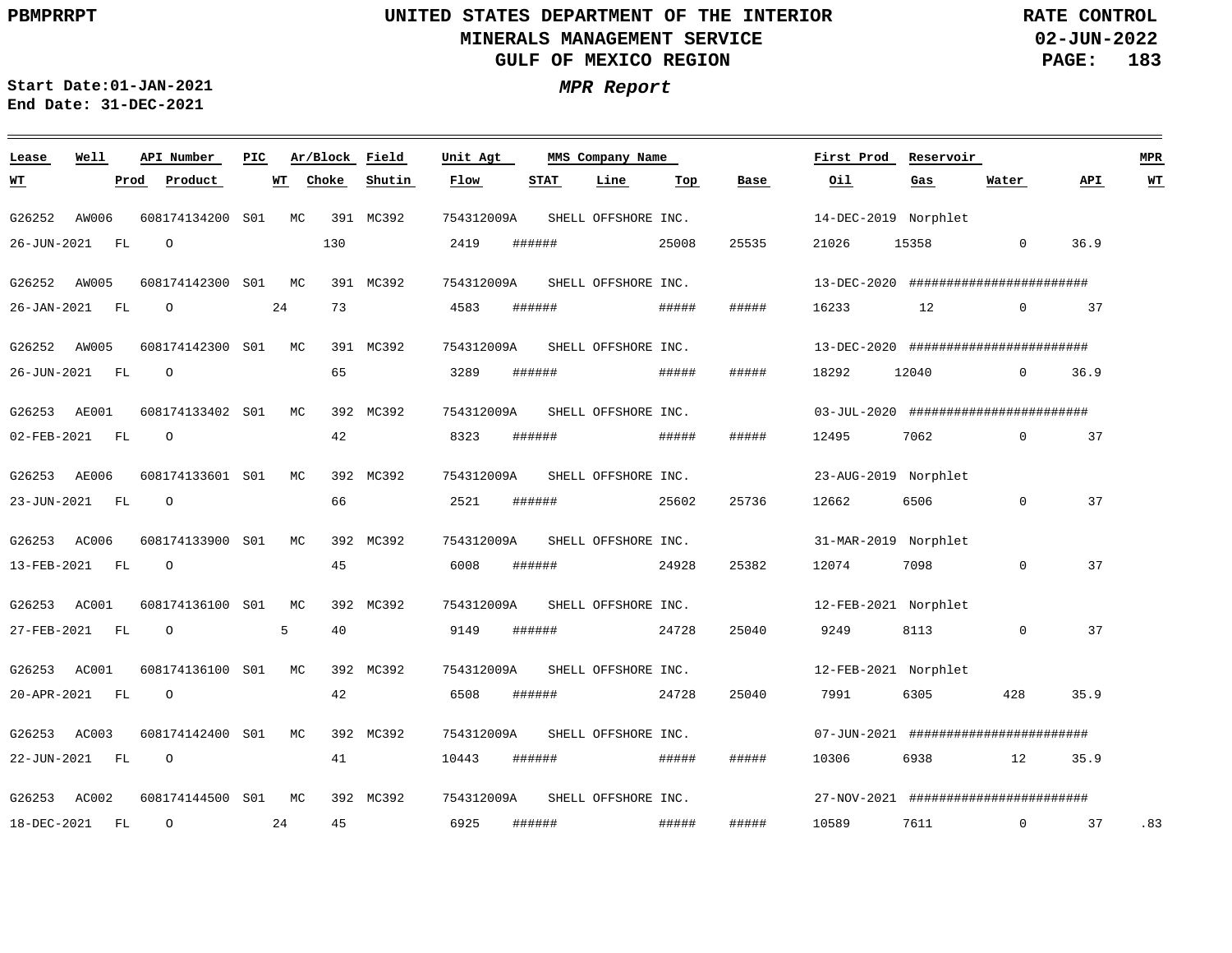**Lease Well**

**WT**

### **UNITED STATES DEPARTMENT OF THE INTERIOR MINERALS MANAGEMENT SERVICE GULF OF MEXICO REGION**

**02-JUN-2022 PAGE: 184 RATE CONTROL**

**API WT**

<u> 1980 - Andrea Station Books, amerikansk politik (</u>

**First Prod Reservoir MPR**

**Water**

**Gas**

**Oil**

**Start Date:01-JAN-2021 MPR Report End Date: 31-DEC-2021**

### **API Number Ar/Block Field PIC MMS Company Name** MC 393 MC393 754314008A **Unit Agt Prod Product WT Choke Shutin Flow STAT Line Top Base** SHELL OFFSHORE INC.

| G26254 VX002 |                |                                                                                                                                                                               |                                                                                                  |                                                                                                                    |                |                                                                                                                                |                                                                                                                      |                                                                                                  |                                                                            |                                                                                                                                                                                            |                                         |             |                                                                                                                 |                                                                                                                                                     |
|--------------|----------------|-------------------------------------------------------------------------------------------------------------------------------------------------------------------------------|--------------------------------------------------------------------------------------------------|--------------------------------------------------------------------------------------------------------------------|----------------|--------------------------------------------------------------------------------------------------------------------------------|----------------------------------------------------------------------------------------------------------------------|--------------------------------------------------------------------------------------------------|----------------------------------------------------------------------------|--------------------------------------------------------------------------------------------------------------------------------------------------------------------------------------------|-----------------------------------------|-------------|-----------------------------------------------------------------------------------------------------------------|-----------------------------------------------------------------------------------------------------------------------------------------------------|
|              | $\Omega$       |                                                                                                                                                                               |                                                                                                  | 52                                                                                                                 |                | 4615                                                                                                                           |                                                                                                                      |                                                                                                  |                                                                            | 24904                                                                                                                                                                                      |                                         | 7334        | 1359                                                                                                            | 36                                                                                                                                                  |
| G26302 SS001 |                |                                                                                                                                                                               | GC                                                                                               |                                                                                                                    |                |                                                                                                                                |                                                                                                                      |                                                                                                  |                                                                            |                                                                                                                                                                                            |                                         |             |                                                                                                                 |                                                                                                                                                     |
|              |                |                                                                                                                                                                               |                                                                                                  | 19                                                                                                                 | $\overline{0}$ | 3761                                                                                                                           |                                                                                                                      |                                                                                                  |                                                                            | 16507                                                                                                                                                                                      |                                         | 30          | 2086                                                                                                            | 32.4                                                                                                                                                |
| G26313 SA001 |                |                                                                                                                                                                               | GC                                                                                               |                                                                                                                    |                |                                                                                                                                |                                                                                                                      |                                                                                                  |                                                                            |                                                                                                                                                                                            |                                         |             |                                                                                                                 |                                                                                                                                                     |
|              | $\Omega$       |                                                                                                                                                                               |                                                                                                  | 14                                                                                                                 | 1823           | 1135                                                                                                                           |                                                                                                                      |                                                                                                  | 30305                                                                      | 30583                                                                                                                                                                                      | 2367                                    | 1183        | 74                                                                                                              | 32                                                                                                                                                  |
| G26313 SA003 |                |                                                                                                                                                                               |                                                                                                  |                                                                                                                    |                |                                                                                                                                |                                                                                                                      |                                                                                                  |                                                                            |                                                                                                                                                                                            |                                         |             |                                                                                                                 |                                                                                                                                                     |
|              | $\Omega$       |                                                                                                                                                                               |                                                                                                  | 39                                                                                                                 | 3477           | 1252                                                                                                                           |                                                                                                                      |                                                                                                  | 27991                                                                      | 28245                                                                                                                                                                                      | 7960                                    | 3768        | 246                                                                                                             | 32                                                                                                                                                  |
| G26315 SA002 |                |                                                                                                                                                                               | GC                                                                                               |                                                                                                                    |                |                                                                                                                                |                                                                                                                      |                                                                                                  |                                                                            |                                                                                                                                                                                            |                                         |             |                                                                                                                 |                                                                                                                                                     |
|              | $\Omega$       |                                                                                                                                                                               |                                                                                                  | 30                                                                                                                 | 3008           | 1933                                                                                                                           |                                                                                                                      |                                                                                                  | 29253                                                                      | 30844                                                                                                                                                                                      | 4347                                    | 2078        | 26                                                                                                              | 32                                                                                                                                                  |
| G26315 SB002 |                |                                                                                                                                                                               | GC                                                                                               |                                                                                                                    |                |                                                                                                                                |                                                                                                                      |                                                                                                  |                                                                            |                                                                                                                                                                                            |                                         |             |                                                                                                                 |                                                                                                                                                     |
|              | $\circ$        |                                                                                                                                                                               |                                                                                                  | 14                                                                                                                 | 2954           | 1500                                                                                                                           |                                                                                                                      |                                                                                                  | 29990                                                                      | 31593                                                                                                                                                                                      | 2462                                    | 1206        | 30                                                                                                              | 32                                                                                                                                                  |
| SB001        |                |                                                                                                                                                                               | GC                                                                                               |                                                                                                                    |                |                                                                                                                                |                                                                                                                      |                                                                                                  |                                                                            |                                                                                                                                                                                            |                                         |             |                                                                                                                 |                                                                                                                                                     |
|              | $\Omega$       |                                                                                                                                                                               |                                                                                                  | 61                                                                                                                 | 2340           | 1265                                                                                                                           |                                                                                                                      |                                                                                                  | 28061                                                                      | 29707                                                                                                                                                                                      | 6977                                    | 3468        | 52                                                                                                              | 32                                                                                                                                                  |
| SB003        |                |                                                                                                                                                                               | GC                                                                                               |                                                                                                                    |                |                                                                                                                                |                                                                                                                      |                                                                                                  |                                                                            |                                                                                                                                                                                            |                                         |             |                                                                                                                 |                                                                                                                                                     |
|              | $\circ$        |                                                                                                                                                                               |                                                                                                  | 8                                                                                                                  | 2909           | 1361                                                                                                                           |                                                                                                                      |                                                                                                  | 30304                                                                      | 31991                                                                                                                                                                                      | 3539                                    | 1738        | $\overline{0}$                                                                                                  | 32                                                                                                                                                  |
| SB004        |                |                                                                                                                                                                               |                                                                                                  |                                                                                                                    |                |                                                                                                                                |                                                                                                                      |                                                                                                  |                                                                            |                                                                                                                                                                                            |                                         |             |                                                                                                                 |                                                                                                                                                     |
|              | $\overline{O}$ |                                                                                                                                                                               |                                                                                                  | 61                                                                                                                 | 3742           | 1402                                                                                                                           |                                                                                                                      |                                                                                                  | 29408                                                                      | 29689                                                                                                                                                                                      | 9239                                    | 4514        | 32                                                                                                              | 32                                                                                                                                                  |
| G26771 SS001 |                |                                                                                                                                                                               |                                                                                                  |                                                                                                                    |                |                                                                                                                                |                                                                                                                      |                                                                                                  |                                                                            |                                                                                                                                                                                            |                                         |             |                                                                                                                 |                                                                                                                                                     |
| 30-JUN-2021  |                |                                                                                                                                                                               |                                                                                                  | 41                                                                                                                 |                |                                                                                                                                |                                                                                                                      |                                                                                                  |                                                                            | 18690                                                                                                                                                                                      | 4323                                    | 4355        | 4924                                                                                                            | 27.2                                                                                                                                                |
|              |                | $02-MAY-2021$ FL<br>22-JAN-2021 FL<br>20-FEB-2021 GL<br>25-JAN-2021 GL<br>16-APR-2021 GL<br>27-MAY-2021 GL<br>26-MAR-2021 GL<br>22-JUN-2021 GL<br>14-JUN-2021 GL<br><b>FL</b> | 608114044304 S01<br>608114069200 S01<br>608114070101 S01<br>608114065500 S01<br>608114072400 S01 | 608174133300 S01 MC<br>GC<br>608114065600 S01<br>608114068201 S01<br>608114069700 S01<br>GC<br>608084003300 S01 KC |                | 393 MC393<br>238 GC282<br>468 GC468<br>468 GC468<br>512 GC468<br>512 GC468<br>512 GC468<br>512 GC468<br>512 GC468<br>874 KC875 | 754314008A<br>754315007A<br>754315007A<br>754315007A<br>754315007A<br>754315007A<br>754315007A<br>754315007A<br>3061 | ######<br>######<br>######<br>######<br>######<br>######<br>######<br>######<br>######<br>###### | TALOS ERT LLC<br>3892<br>958<br>978<br>878<br>1287<br>1172<br>1238<br>1204 | SHELL OFFSHORE INC.<br>24549<br>16448<br>HESS CORPORATION<br>HESS CORPORATION<br>HESS CORPORATION<br>HESS CORPORATION<br>HESS CORPORATION<br>HESS CORPORATION<br>HESS CORPORATION<br>18320 | 754318001A ANADARKO PETROLEUM CORPORATI | 13738<br>43 | 29-MAY-2019 Norphlet<br>21-JUL-2011 B-4 SAND<br>31-OCT-2018 GFF40<br>29-DEC-2018 Gff10<br>31-MAR-2020 GFF 39/40 | 31-JAN-2018 Gff40/Sh20/Sh30<br>31-JAN-2018 Gff40/Sh20/Sh30<br>25-JAN-2018 GFF10/GFF40<br>10-SEP-2018 Gff40/Sh20/Sh30<br>31-AUG-2014 C2/C3/C4/C5 FB1 |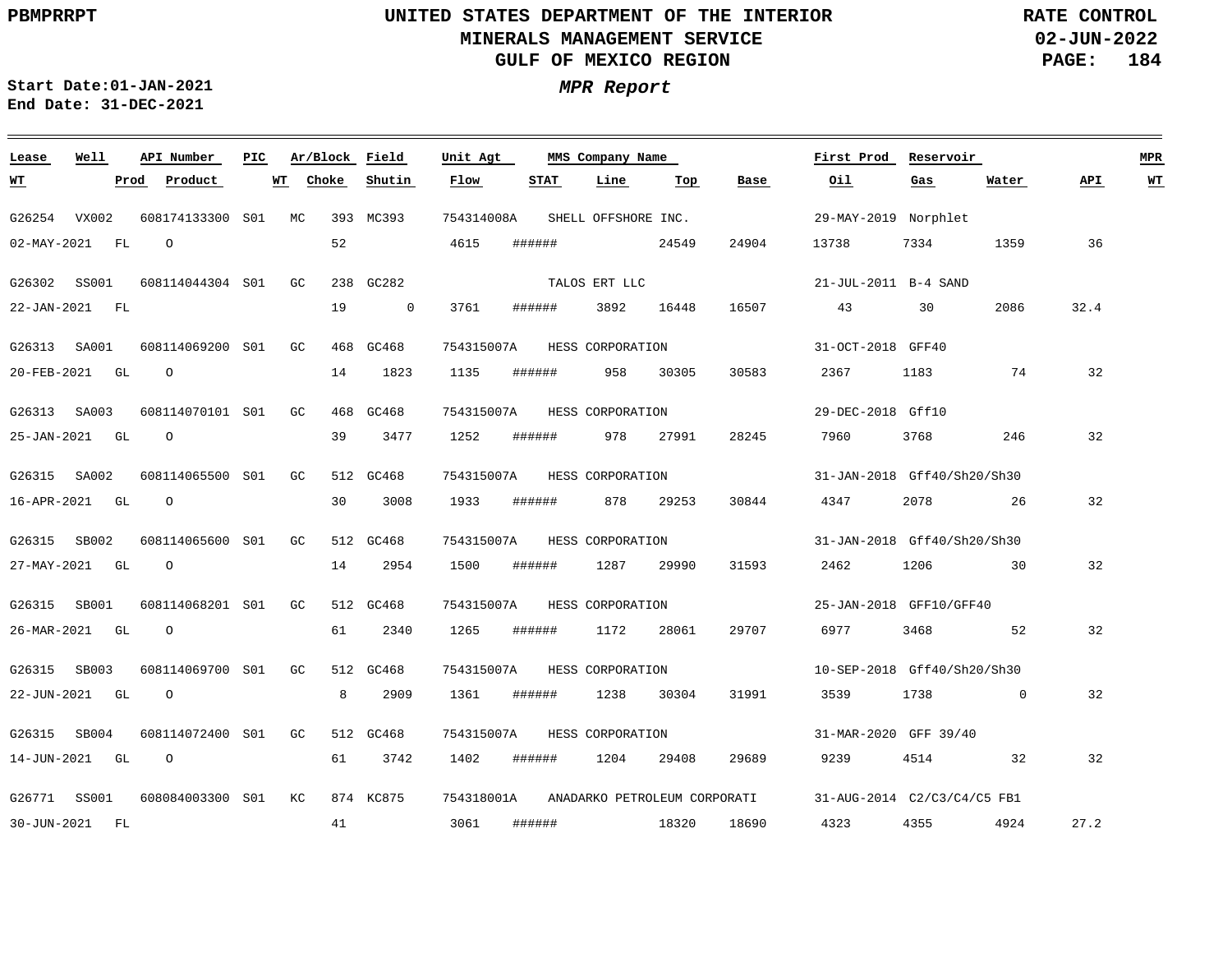**Lease**

 $\equiv$   $\equiv$   $\equiv$ 

05-JUN-2021

FL

33

 $\mathbf 0$ 

1421

######

 $\mathbf{0}$ 

17698

18407

453

1128

401

# **UNITED STATES DEPARTMENT OF THE INTERIOR MINERALS MANAGEMENT SERVICE GULF OF MEXICO REGION**

**Ar/Block Field PIC MMS Company Name**

**Unit Agt** 

**02-JUN-2022 PAGE: 185 RATE CONTROL**

.62

**WT**

 $\equiv$ 

.678

.62

31

**First Prod Reservoir MPR**

**Start Date:01-JAN-2021 MPR Report End Date: 31-DEC-2021**

**API Number**

**Well**

| <u> WТ</u>       |       | Prod | Product                       | WT | Choke | Shutin         | Flow       | <b>STAT</b>          | Line                 | Тор   | Base                         | Oil                                                                | Gas                         | Water           | <b>APT</b> |
|------------------|-------|------|-------------------------------|----|-------|----------------|------------|----------------------|----------------------|-------|------------------------------|--------------------------------------------------------------------|-----------------------------|-----------------|------------|
| G26771           | SS001 |      | 608084003300 S01 KC           |    |       | 874 KC875      | 754318001A |                      |                      |       | ANADARKO PETROLEUM CORPORATI |                                                                    | 31-AUG-2014 C2/C3/C4/C5 FB1 |                 |            |
| 30-DEC-2021 FL   |       |      | $\Omega$                      |    | 15    | $\overline{0}$ | 3013       | ######               | $\Omega$             | 18320 | 18690                        | 4717                                                               | 5043                        | 6028            | 27.2       |
| G27070           | A001  |      | 177054127100 S02 VR 229 VR214 |    |       |                |            |                      |                      |       |                              | QUARTERNORTH ENERGY LLC 31-MAY-2021 Tex X Middle                   |                             |                 |            |
| 09-JUN-2021 FL   |       |      | $\mathbf{G}$                  | 24 | 10    | 7160           | 7102       | ######               | 855                  | 12953 | 12976 277                    |                                                                    | 4380                        | $\mathbf{0}$    | 43.5       |
| G27070           | A001  |      | 177054127100 S02 VR           |    |       | 229 VR214      |            |                      |                      |       |                              |                                                                    |                             |                 |            |
| 28-DEC-2021 FL G |       |      |                               |    | 13    | 6804           | 6185       | ######               | 852                  |       | 12953 12976 457              |                                                                    | 8030                        | $\overline{0}$  | 43.5       |
| G27083           | G001  |      | 177074091002 S01 SM           |    |       | 50 SM048       |            |                      |                      |       |                              | ENVEN ENERGY VENTURES LLC 67-SEP-2014 Bul 14 Sand                  |                             |                 |            |
|                  |       |      | 27-JUN-2021 FL G              |    | 16    | 1250           | 1040       | ######               | 640                  |       |                              | 11914 11950 16                                                     | 1300                        | $\Omega$        | 34         |
| G27083           |       |      | G001 177074091002 S01 SM      |    |       | 50 SM048       |            |                      |                      |       |                              | ENVEN ENERGY VENTURES LLC 07-SEP-2014 Bul 14 Sand                  |                             |                 |            |
| 28-DEC-2021 FL G |       |      |                               |    | 12    | 1650           | 1200       | # # # # # #          | 860                  |       |                              | 11914 11950 0                                                      | 1300                        | $\mathbf 0$     |            |
| G27169           |       |      | A007 177164033603 S01 ST      |    |       | 230 ST228      |            |                      |                      |       |                              | W & T OFFSHORE INC<br>08-OCT-2008 BN Sand                          |                             |                 |            |
| 11-JUN-2021 FL   |       |      |                               |    | 11    | 1150           | 525        | ######               | 1080                 | 9872  | 9927                         | 93                                                                 | 24 and $\sim$               | 153             | 20.3       |
| G27247 SS001     |       |      | 608164045903 S01 VK           |    |       | 960 VK959      |            |                      |                      |       |                              | BEACON GROWTHCO OPERATING CO 05-AUG-2021 ######################### |                             |                 |            |
| 25-AUG-2021 FL   |       |      | $\circ$                       | 24 | 94    |                | 2690       | ######               |                      |       | #####                        | 2491                                                               | 7455 745                    | $\overline{3}$  | 39.1       |
| G27278           | 003   |      | 608174141100 S01 MC           |    |       | 519 MC607      |            |                      | FIELDWOOD ENERGY LLC |       |                              | 27-MAR-2021 M55                                                    |                             |                 |            |
| 05-MAY-2021 FL   |       |      | $\overline{O}$                | 24 | 41    |                | 6310       | ######               |                      | 18680 | 18720                        | 10211                                                              | 7497                        | 13              | 33.1       |
| G27278           | 003   |      | 608174141100 S01 MC           |    |       | 519 MC607      |            | FIELDWOOD ENERGY LLC |                      |       |                              | 27-MAR-2021 M55                                                    |                             |                 |            |
| 09-NOV-2021 FL   |       |      | $\circ$                       |    | 46    |                | 3969       | ######               |                      | 18680 | 18720                        | 11553                                                              | 8802                        | $7\overline{ }$ | 33.7       |
| G27632           | SS002 |      | 608074028003 S03 GB 258 GB302 |    |       |                |            |                      |                      |       | ANADARKO PETROLEUM CORPORATI |                                                                    | 31-JUL-2016 PLA/PLB         |                 |            |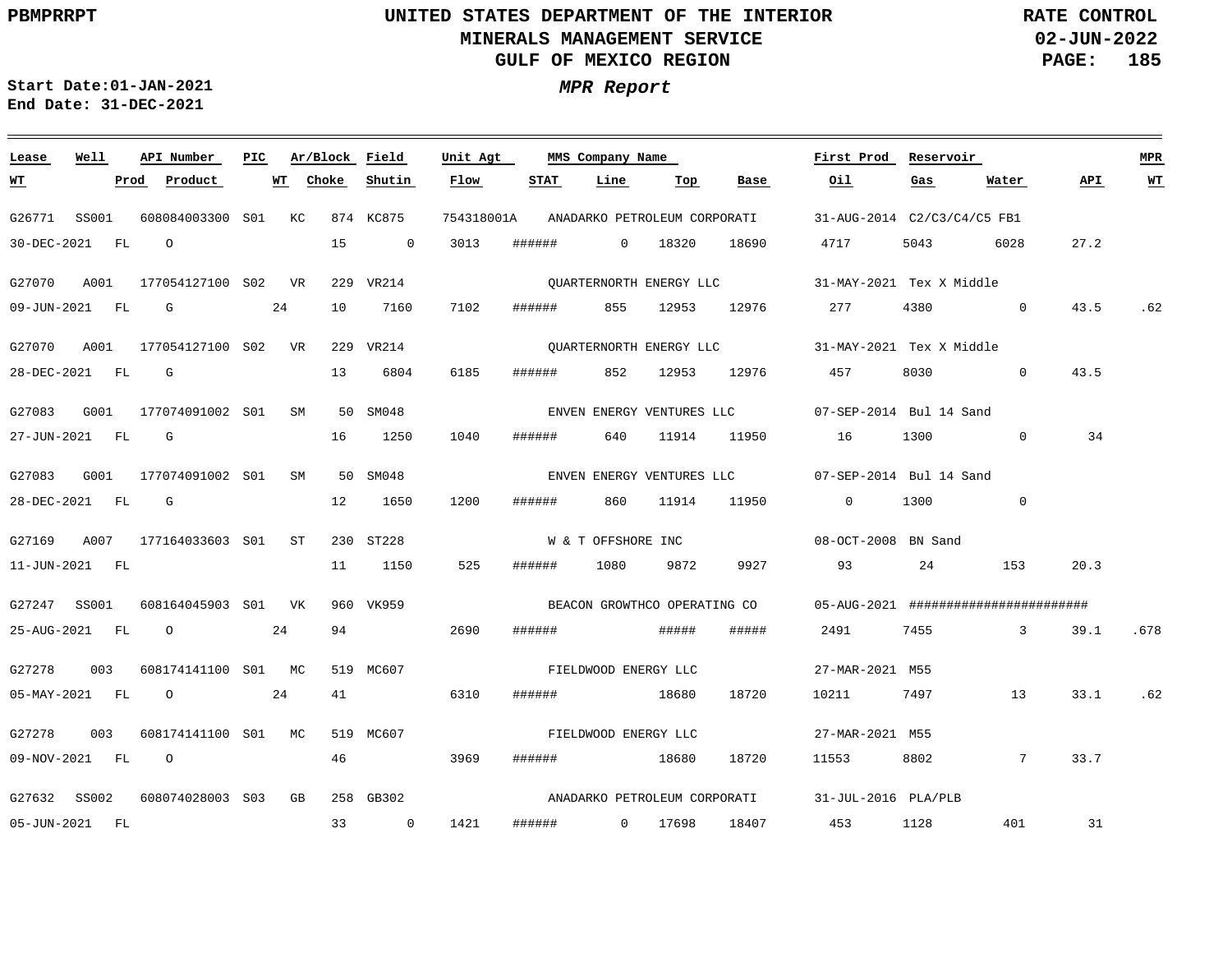**02-JUN-2022 PAGE: 186 RATE CONTROL**

**Start Date:01-JAN-2021 MPR Report End Date: 31-DEC-2021**

### G27632 SS002 608074028003 S03 GB 258 GB302 G27851 001 177054124800 VR 72 VR071 S04 G27851 002 177054126700 VR 72 VR071 S02 G27965 A001 177254086700 S02 MP G27966 A002 177254087100 S03 MP 180 MP098 G28351 B001 608174099500 S01 MC 21 MC020 G28351 B001 608174099500 S01 MC 21 MC020 G28351 B002 608174100000 S01 MC 21 MC020 G28351 B002 608174100000 S01 MC 21 MC020 G28351 B003 608174100700 S03 MC 21 MC020 **Lease Well API Number Ar/Block** 98 MP098 **Field Unit Agt First Prod Reservoir MPR PIC MMS Company Name** 31-JUL-2016 PLA/PLB 31-MAR-2010 21 Upper Sand ARENA OFFSHORE LP 31-JAN-2015 H2/H3 02-JAN-2016 TEX W5A SD 27-JUL-2018 Tex W5-A 25-APR-2006 J SAND RH ANKOR ENERGY LLC 25-APR-2006 J SAND RH ANKOR ENERGY LLC 29-APR-2006 M RH C 29-APR-2006 M RH C 30-SEP-2019 M Sand 02-NOV-2021 FL O 18-OCT-2021 FL G 30-JUN-2021 FL 29-JUN-2021 FL 28-JUN-2021 FL 23-JUN-2021 GL 16-AUG-2021 GL O 24-JUN-2021 FL 19-AUG-2021 FL O 29-JUN-2021 FL **WT Prod Product WT** 96 0 1445 ###### 0 17698 18 3074 23 2575 9 4200 10 5450 64 64 12 12 17 1375 **Choke Shutin Flow** 1720 1605 ###### 915 8284 8358 0 2237 917 3225 5000 ###### 0 13210 13256 118 145 150 ###### 8182 8302 115 84 268 29 380 400 ###### 950 8462 8475 0 1114 535 0 ###### 0 11978 ###### 8182 ###### 11284 11343 40 34 ###### 11284 11343 39 35 263 ###### 11114 11167 339 973 **STAT Line Top Base Oil** 18407 11990 78 1730 4 8302 115 72 503 1288 649 35 2121 0 46.9 **Gas** 269 271 208 **Water** 42.3 29.2 29.2 29 32 **API WT** ANADARKO PETROLEUM CORPORATI ARENA OFFSHORE LP W & T OFFSHORE INC W & T OFFSHORE INC ANKOR ENERGY LLC ANKOR ENERGY LLC ANKOR ENERGY LLC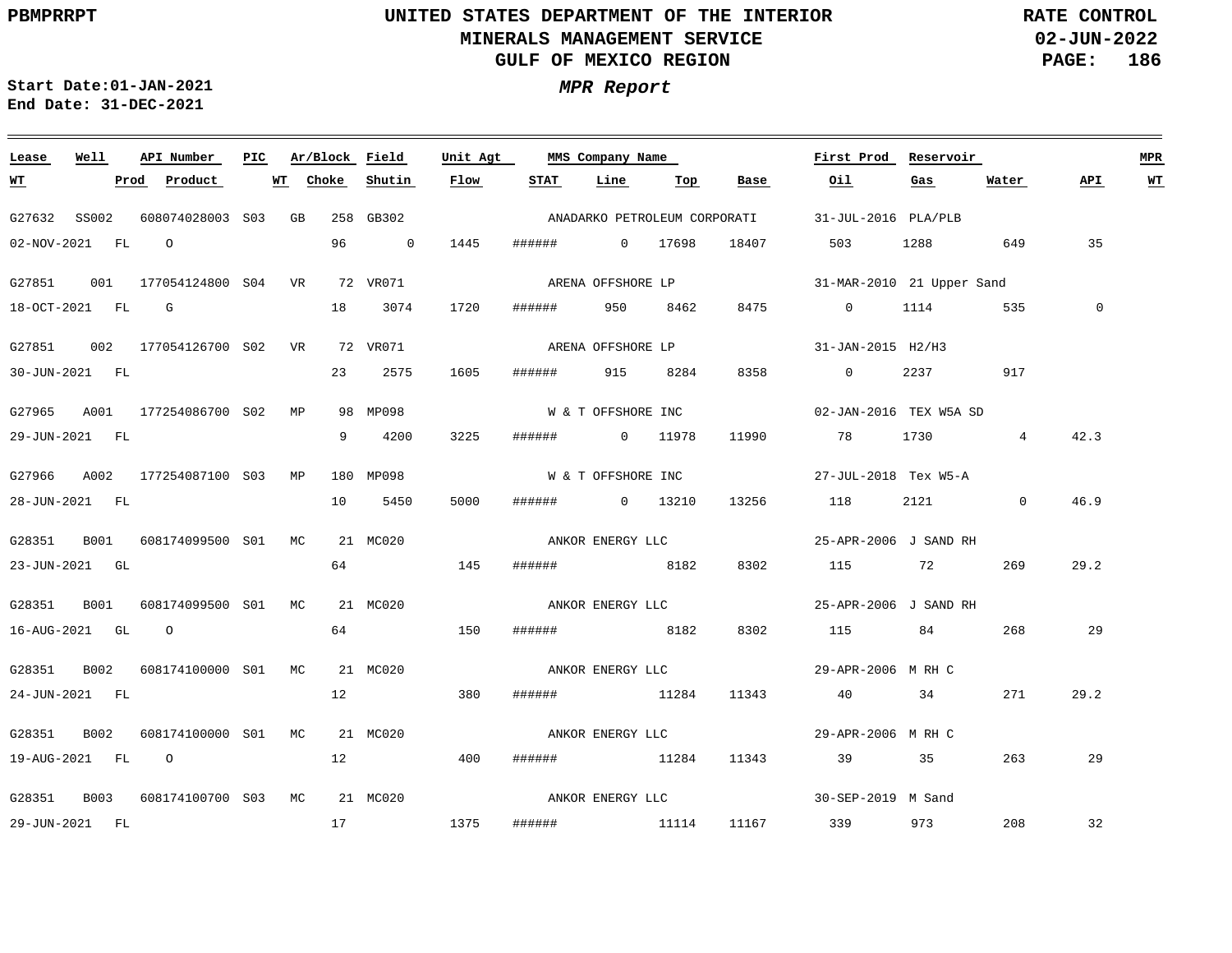**02-JUN-2022 PAGE: 187 RATE CONTROL**

**Start Date:01-JAN-2021 MPR Report End Date: 31-DEC-2021**

### **Lease Well API Number Ar/Block Field Unit Agt First Prod Reservoir MPR PIC MMS Company Name Choke Shutin Flow STAT Line Water API WT WT Prod Product WT Top Base Oil Gas** ANKOR ENERGY LLC G28351 B003 608174100700 S03 MC 21 MC020 30-SEP-2019 M Sand 17 20-AUG-2021 FL O 1285 ###### 11114 11167 301 927 193 32 G28351 B006 608174106900 S01 MC 21 MC020 30-APR-2006 DQ-3 RH A ANKOR ENERGY LLC 110 64 25.2 22-JUN-2021 GL ###### 8320 8414 32 106 216 G28351 B006 608174106900 MC 21 MC020 S01 30-APR-2006 DQ-3 RH A ANKOR ENERGY LLC 64 15-AUG-2021 GL O 120 ###### 8320 8414 45 103 299 25 G31349 D002 177064096501 D02 VR 282 EC271 31-OCT-2014 Lentic Sand GOMEX ENERGY OFFSHORE LTD 120 27.3 17-MAY-2021 FL 64 1150 ###### 120 5360 5552 290 132 556 G31349 D002 177064096501 D02 VR 282 EC271 31-OCT-2014 Lentic Sand GOMEX ENERGY OFFSHORE LTD 27.3 13-OCT-2021 FL O 64 900 150 ###### 120 5360 5552 157 60 597 G31349 D003 177064097800 D01 VR 282 EC271 GOMEX ENERGY OFFSHORE LTD 31-JUL-2014 Val H Lower FB-1 180 32.8 12-JUL-2021 FL 64 1060 ###### 120 7720 8930 175 170 907 G31349 D003 177064097800 D01 VR 282 EC271 31-JUL-2014 Val H Lower FB-1 GOMEX ENERGY OFFSHORE LTD 21-SEP-2021 FL O 64 1050 170 ###### 120 7720 8930 243 106 631 32.8 G31349 D004 177064098000 S01 VR 282 EC271 30-NOV-2014 VAL H GOMEX ENERGY OFFSHORE LTD 01-FEB-2021 FL 64 760 150 ###### 120 4558 4758 173 200 1034 31.1 G31349 D005 177064098800 S01 VR 282 EC271 31-OCT-2017 LENTIC FB4 SAND GOMEX ENERGY OFFSHORE LTD 28-SEP-2021 FL O 64 880 110 ###### 120 5705 6180 97 104 45 31.5 ARENA OFFSHORE LP G31369 E001 177094150100 S01 EI 99 EI100 31-AUG-2010 Q Sand 35 265 41 26-JUN-2021 GL ###### 12248 12266 14 0 699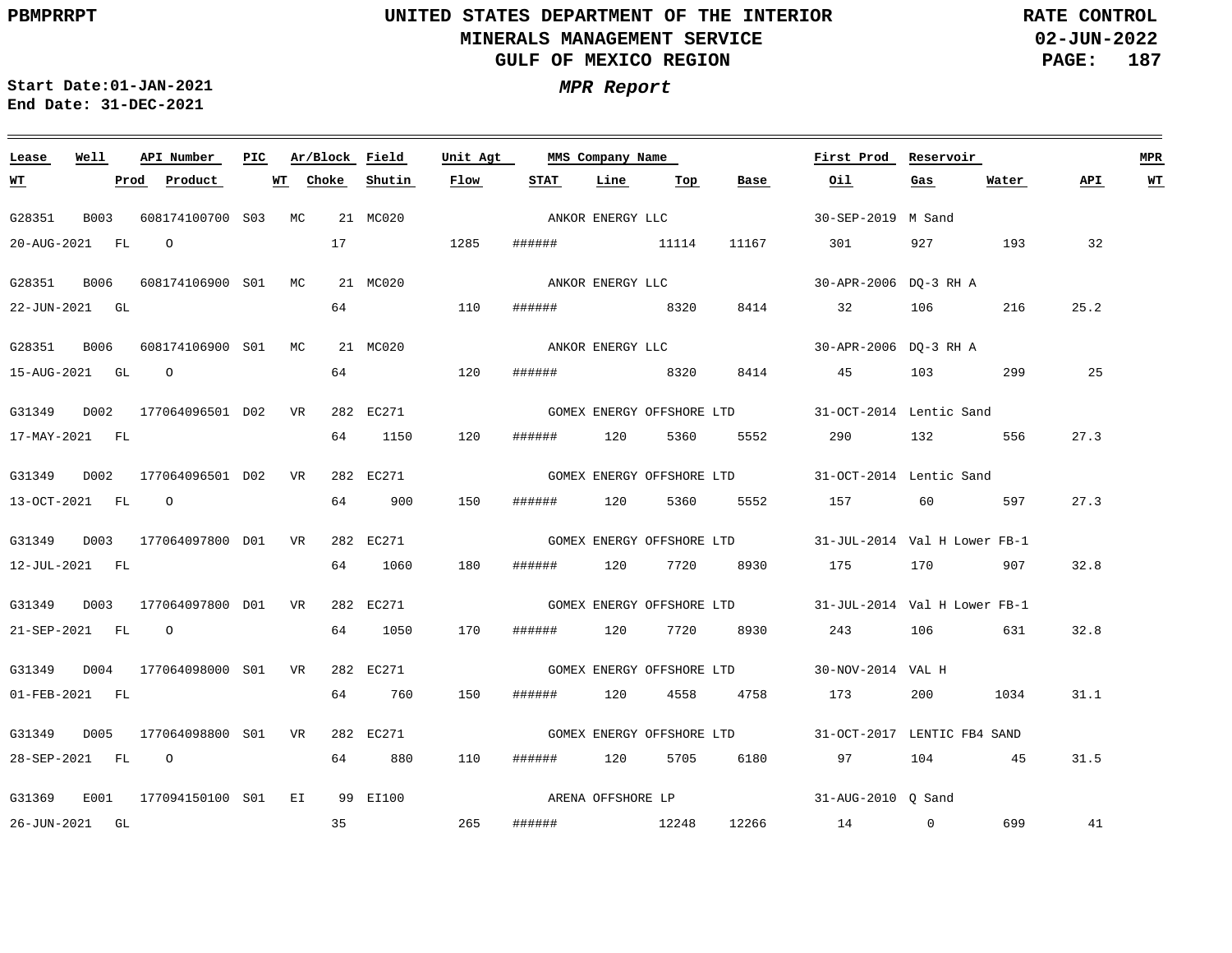**02-JUN-2022 PAGE: 188 RATE CONTROL**

**Start Date:01-JAN-2021 MPR Report End Date: 31-DEC-2021**

### **Lease Well API Number Ar/Block Field Unit Agt First Prod Reservoir MPR PIC MMS Company Name WT Choke STAT Gas Water API WT Prod Product WT Shutin Flow Line Top Base Oil** G31369 E001 177094150100 S01 EI 99 EI100 31-AUG-2010 Q Sand ARENA OFFSHORE LP 25-JUL-2021 GL O 35 193 ###### 12248 12266 20 17 961 40 ARENA OFFSHORE LP G31369 E002 177094150301 S01 EI 99 EI100 31-AUG-2010 Q Sand 28-JUN-2021 GL 78 156 ###### 10834 10866 109 2 1715 39 G31369 E002 177094150301 S01 EI 99 EI100 31-AUG-2010 Q Sand ARENA OFFSHORE LP 30-JUL-2021 GL O 78 156 ###### 10834 10866 110 178 1721 39 G31442 A001 177264005300 S01 BS 25 BS025 754314001A 11-NOV-2014 Big Hum / Chris I ARENA OFFSHORE LP 42 13-JUN-2021 FL 11 9200 9000 ###### 930 13862 13882 494 7192 0 G31442 A001 177264005300 S01 BS 25 BS025 754314001A 11-NOV-2014 Big Hum / Chris I ARENA OFFSHORE LP 43 27-NOV-2021 FL G 11 9050 9100 ###### 1000 13862 13882 372 4581 0 G31498 SS001 608174105701 S01 MC 427 MC427 BEACON GROWTHCO OPERATING CO  $16-NOV-2018$  GREEN SAND 31 18-JUN-2021 FL 162 2812 ###### 12970 13190 1117 1271 75 G31498 SS002 608174132100 S01 MC 427 MC427 28-NOV-2018 Disc 12 BEACON GROWTHCO OPERATING CO 18-JUL-2021 FL 161 2822 ###### 11898 12198 3283 2399 51 28 G31498 SS003 608174142800 S01 MC 427 MC427 31-JUL-2020 ######################## BEACON GROWTHCO OPERATING CO 130 18-JUL-2021 FL 3057 ###### ##### ##### 499 396 7 28 G32113 B001 177004130000 D01 WC 266 WC265 31-DEC-2016 G-1 Sand ENVEN ENERGY VENTURES LLC 26-JUN-2021 FL G 12 2550 1740 ###### 865 9374 9420 143 258 518 35 G32113 B001 177004130000 D01 WC 266 WC265 31-DEC-2016 G-1 Sand ENVEN ENERGY VENTURES LLC 1225 35 28-OCT-2021 FL G 16 2420 ###### 975 9374 9420 95 164 693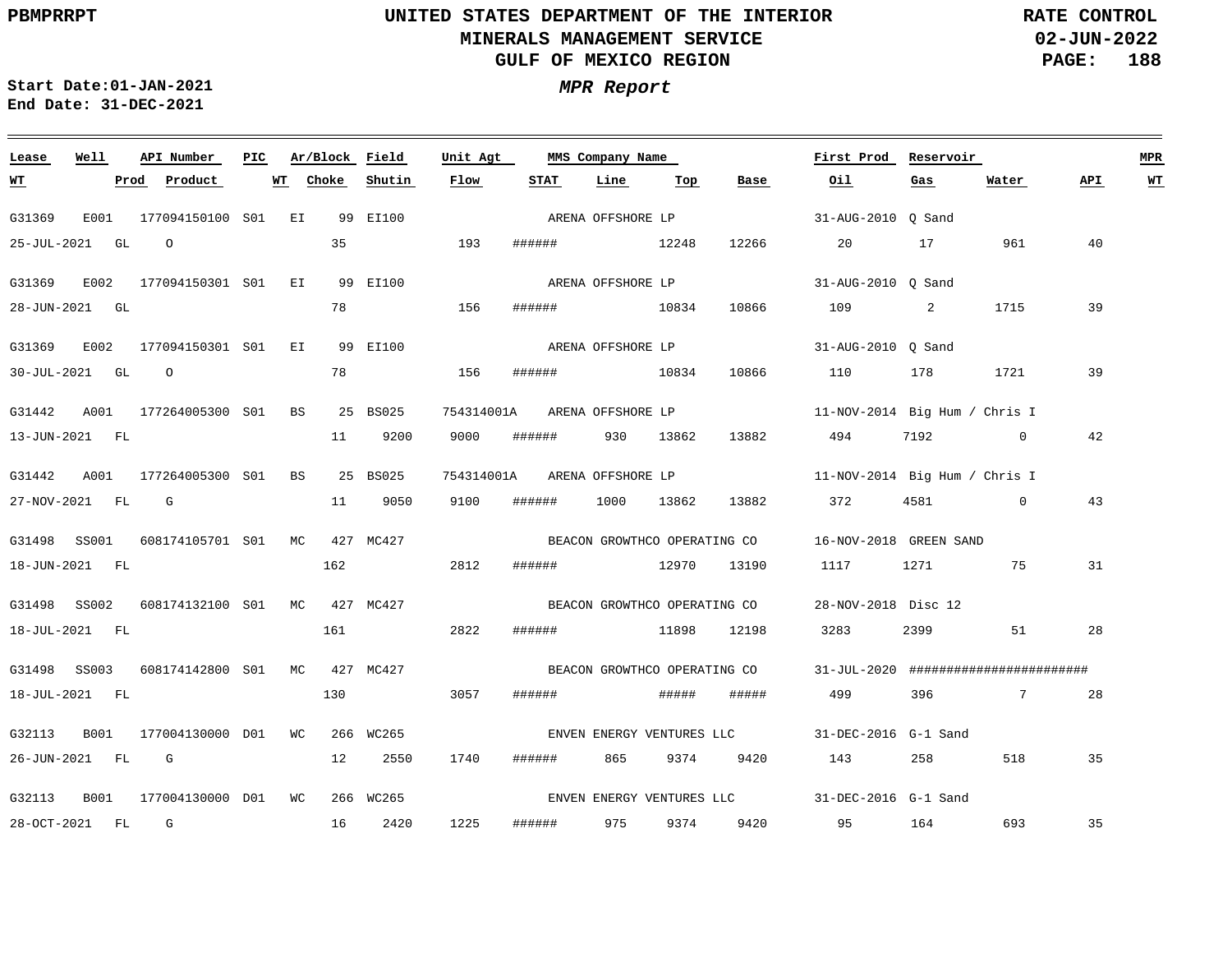**02-JUN-2022 PAGE: 189 RATE CONTROL**

**Start Date:01-JAN-2021 MPR Report End Date: 31-DEC-2021**

### **Lease Well API Number Ar/Block Field Unit Agt PIC MMS Company Name First Prod Reservoir MPR Shutin Flow STAT Line Top Base Oil Water API WT Prod Product WT Choke Gas WT** W & T OFFSHORE INC G32201 B007 177114118401 S02 SS 217 SS230 30-SEP-2018 TP11 A 10094 21-APR-2021 FL  $40$ 265 50 ###### 48 9993 0 3  $\cap$ W & T OFFSHORE INC G32201 B007 177114118401 S02 SS 217 SS230 30-SEP-2018 TP11 A G 40 150 55  $\Omega$ 27-DEC-2021 FL ###### 53 9993 10094 0 5 LLOG EXPLORATION OFFSHORE LL G32301 SS003 608174087707 S01 MC 199 MC243 10-JUN-2019 C 44 8300 40 20-FEB-2021 FL 24 ###### 8450 1936 3768 4 G32301 SS001 608174118200 S02 MC 199 MC243 29-FEB-2020 A3 LLOG EXPLORATION OFFSHORE LL 63 40 23-AUG-2021 FL 24 ###### 6700 6794 296 974 796 G32654 SS001 608084003202 S01 KC 918 KC875 754318001A 31-MAY-2019 C2/C3/C4/C5 FB1 ANADARKO PETROLEUM CORPORATI 78 3933 ###### 30-JUN-2021 FL 18490 18735 12073 12207 1400 29.8 G32654 SS001 608084003202 S01 KC 918 KC875 754318001A 31-MAY-2019 C2/C3/C4/C5 FB1 ANADARKO PETROLEUM CORPORATI O 30-DEC-2021 FL 35 0 3931 ###### 0 18490 18735 11092 11482 3301 29.8 G32654 SS003 608084006600 S01 KC 918 KC875 754318001A 31-JAN-2021 ######################## ANADARKO PETROLEUM CORPORATI 52 21-FEB-2021 FL O 24 4110 ###### ##### ##### 10074 8517 0 21.2 .62 G32654 SS003 608084006600 S01 KC 918 KC875 754318001A 31-JAN-2021 ######################## ANADARKO PETROLEUM CORPORATI 58 4001 ###### 30-JUN-2021 FL ##### ##### 9053 7094 600 21.2 G32654 SS003 608084006600 S01 KC 918 KC875 754318001A ANADARKO PETROLEUM CORPORATI 31-JAN-2021 ######################## 30-DEC-2021 FL O 63 0 3893 ###### 0 ##### ##### 7700 6212 2539 21.2 G32690 SN206 608124011200 S01 WR 464 WR508 754306006A SHELL OFFSHORE INC. 09-OCT-2018 Upper Wilcox 39 O 28-MAY-2021 FL 17375 ###### 29879 30412 1482 226 314 62.6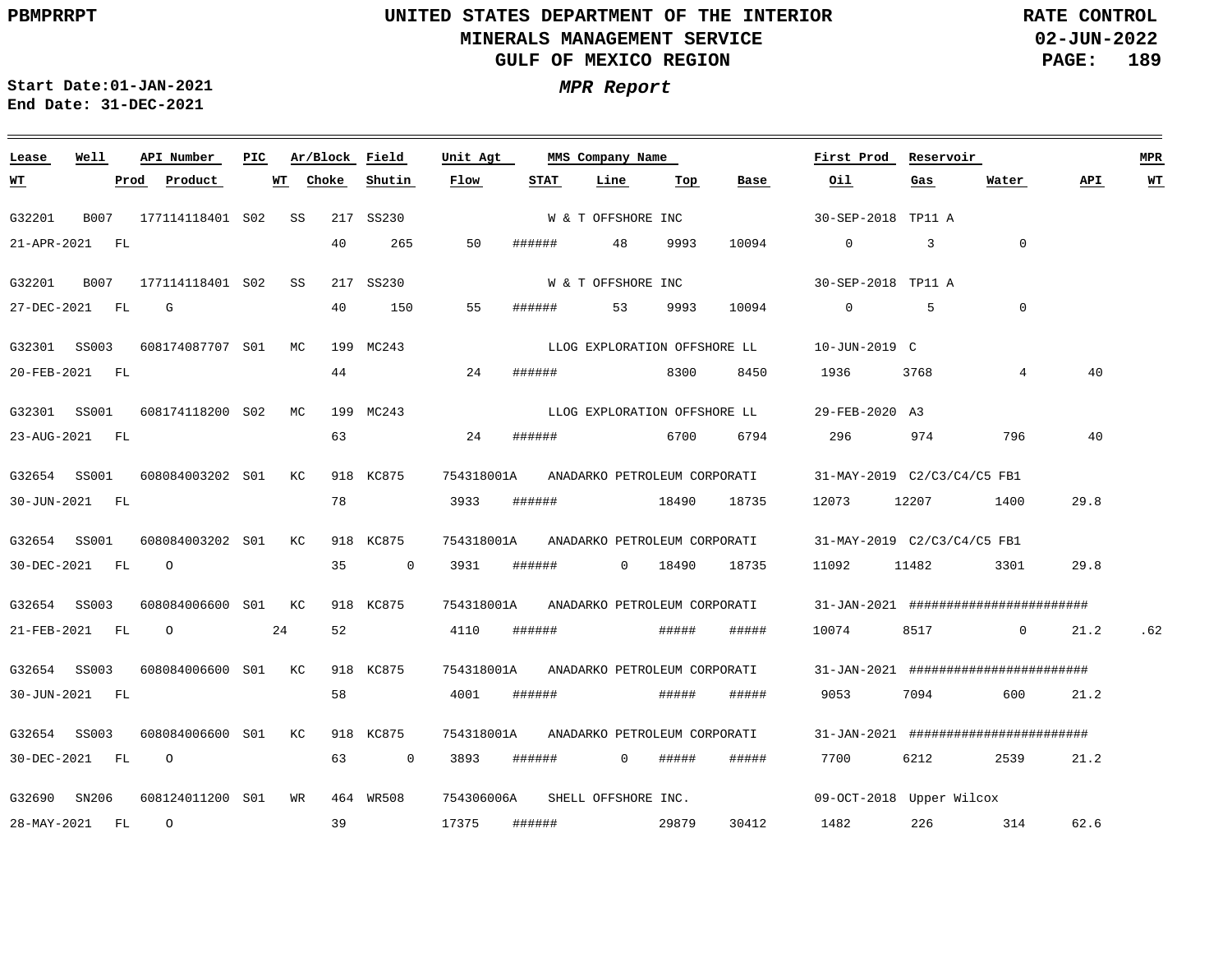**02-JUN-2022 PAGE: 190 RATE CONTROL**

 $\equiv$ 

<u> 1989 - Andrea Andrea Andrea Andrea Andrea Andrea Andrea Andrea Andrea Andrea Andrea Andrea Andrea Andrea And</u>

**Start Date:01-JAN-2021 MPR Report End Date: 31-DEC-2021**

| Lease     | Well             | API Number                                | PIC |           |            | Ar/Block Field | Unit Agt |                   | MMS Company Name   |           |       | First Prod                                         | Reservoir |                                       |      | <b>MPR</b> |
|-----------|------------------|-------------------------------------------|-----|-----------|------------|----------------|----------|-------------------|--------------------|-----------|-------|----------------------------------------------------|-----------|---------------------------------------|------|------------|
| <u>WT</u> |                  | Prod Product                              |     | <b>WT</b> | Choke      | Shutin         | Flow     | <b>STAT</b>       | Line               | Тор       | Base  | Oil.                                               | Gas       | Water                                 | API  | $WT$       |
| G32744    |                  | A001 427084064301 D03 HI                  |     |           |            | 21 HI022       |          |                   | W & T OFFSHORE INC |           |       | 30-APR-2017 LH-12 SD                               |           |                                       |      |            |
|           | 24-MAY-2021 FL   |                                           |     |           |            | 7 4100         | 1500     | ####### 200 12292 |                    |           |       | 12376 7                                            |           | $\overline{0}$<br>931 — 100           |      |            |
| G33088    |                  | A007 177064097601 S02 SM                  |     |           |            | 166 SM166      |          |                   |                    |           |       | ENVEN ENERGY VENTURES LLC 31-JUL-2017 Ang B-6 Sand |           |                                       |      |            |
|           | 05-JUN-2021 FL G |                                           |     |           | 6          | 2450           | 1900     | ######            |                    | 840 10553 |       | 10574 1                                            |           | 243<br>$\overline{0}$                 | 53   |            |
|           |                  | G33088 A007 177064097601 S02 SM           |     |           |            | 166 SM166      |          |                   |                    |           |       | ENVEN ENERGY VENTURES LLC 31-JUL-2017 Ang B-6 Sand |           |                                       |      |            |
|           | 05-DEC-2021 FL G |                                           |     |           | $4\degree$ | 2200           | 1675     |                   |                    |           |       | ###### 800 10553 10574 0                           |           | 594 7<br>$\mathbf 0$                  |      |            |
|           |                  | G33242 SS001 608114065701 S01 GC          |     |           |            | 281 GC236      |          | TALOS ERT LLC     |                    |           |       | 31-OCT-2016 B-6 SAND                               |           |                                       |      |            |
|           | 30-JUN-2021 FL   |                                           |     |           |            | 99 0           | 1883     | ###### 4005 20010 |                    |           | 20170 | 14355 15291 83                                     |           |                                       | 30.8 |            |
|           |                  | G33242 SS002 608114069101 S01 GC          |     |           |            | 281 GC236      |          | TALOS ERT LLC     |                    |           |       | 31-JAN-2018 B-6 SAND                               |           |                                       |      |            |
|           | 30-JUN-2021 FL   |                                           |     |           |            | 58 0           | 1230     | ######            | 2032               | 20520     | 20770 | 5589                                               |           | 1670                                  | 30.8 |            |
|           |                  | G33242 SS003 608114070801 S01 GC          |     |           |            | 281 GC236      |          |                   | TALOS ERT LLC      |           |       | 30-APR-2019 B-6 SAND                               |           |                                       |      |            |
|           | 12-JAN-2021 FL   |                                           |     |           |            | 99 0           | 765      | ###### 1748 21165 |                    |           | 21345 |                                                    |           | 1195 998 1                            | 30.8 |            |
|           |                  | G33242 SS003 608114070802 S01 GC          |     |           |            | 281 GC236      |          | TALOS ERT LLC     |                    |           |       |                                                    |           | 31-JUL-2021 ######################### |      |            |
|           |                  | 04-AUG-2021 FL 0                          |     | 24        |            | 59             | 2111     |                   |                    |           | ##### |                                                    |           | 10261 13054 1                         | 29.7 | .708       |
| G33607    |                  | A003 177064097301 S03 VR 341 VR342        |     |           |            |                |          | ARENA OFFSHORE LP |                    |           |       | 30-SEP-2019 L-2 FB A003                            |           |                                       |      |            |
|           | 29-MAY-2021 FL   |                                           |     |           |            | 22             | 1030     | ###### 8940       |                    |           | 9000  | 77 — 77                                            |           | 423 36                                | 21   |            |
|           |                  | G33607 A003 177064097301 S03 VR           |     |           |            | 341 VR342      |          |                   |                    |           |       | ARENA OFFSHORE LP 30-SEP-2019 L-2 FB A003          |           |                                       |      |            |
|           |                  | 18-OCT-2021 FL O                          |     |           |            | 25 1250        |          | ###### 8940       |                    |           | 9000  | 323 994 445                                        |           |                                       | 21   |            |
|           |                  | G33608 A001 177064096701 S01 VR 342 VR342 |     |           |            |                |          |                   |                    |           |       |                                                    |           |                                       |      |            |
|           | 24-JUN-2021 FL   |                                           |     |           |            | 31 1180        |          | ###### 7894       |                    |           |       | 7960 513 835 289                                   |           |                                       | 21   |            |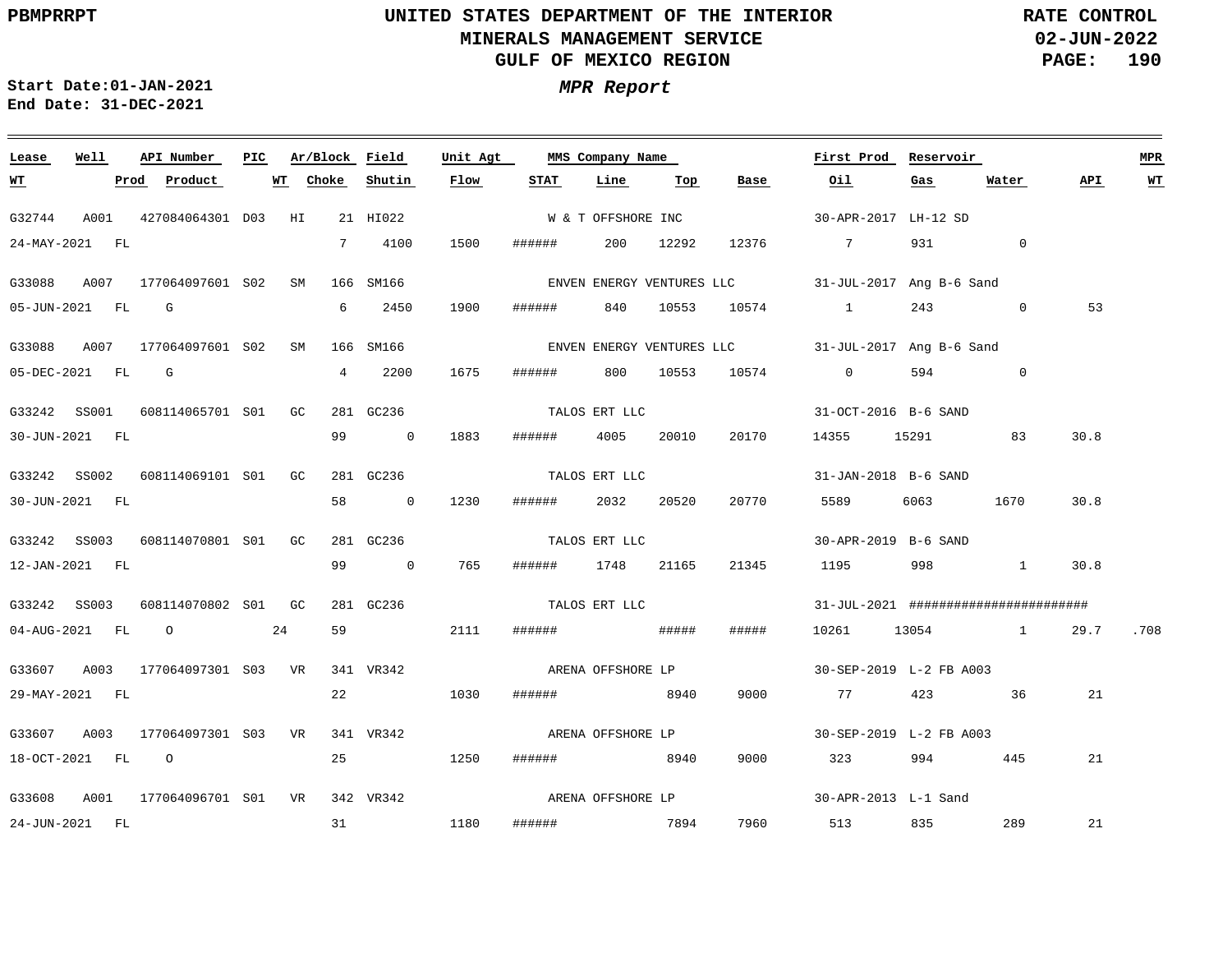**02-JUN-2022 PAGE: 191 RATE CONTROL**

**Start Date:01-JAN-2021 MPR Report End Date: 31-DEC-2021**

### **Lease Well API Number Ar/Block Field Unit Agt PIC MMS Company Name First Prod Reservoir MPR STAT Line Top WT Prod Product WT Choke Shutin Flow Base Oil Gas Water API WT** ARENA OFFSHORE LP G33608 A001 177064096701 S01 VR 342 VR342 30-APR-2013 L-1 Sand 17-SEP-2021 FL O 32 1170 ###### 7894 7960 547 1099 308 21 ARENA OFFSHORE LP G33608 A005 177064098300 S01 VR 342 VR342 31-MAR-2015 L-2 SAND 750 32 25 25-JUN-2021 FL ###### 8519 8573 108 16 0 G33608 A005 177064098300 S01 VR 342 VR342 31-MAR-2015 L-2 SAND ARENA OFFSHORE LP 32 25 21-NOV-2021 FL O 552 ###### 8519 8573 76 72 64 G33608 A004 177064098404 S01 VR 342 VR342 31-JAN-2018 PL 6-12 ARENA OFFSHORE LP 48 515 26 10-MAY-2021 FL ###### 6178 6206 254 93 381 G33636 C001 177104092806 EI 314 EI292 S02 31-DEC-2019 G Sand ARENA OFFSHORE LP 29 13-JUN-2021 FL 64 175 ###### 6358 6392 61 110 280 G33636 C001 177104092806 EI 314 EI292 S01 26-SEP-2021 I-1 FBC SAND ARENA OFFSHORE LP 290 30 13-OCT-2021 FL O 20 0 ###### 6692 6753 83 78 330 G33636 C006 177104096103 EI 314 EI292 S01 31-AUG-2014 F R9 SAND ARENA OFFSHORE LP 14-JUN-2021 FL 96 180 ###### 7508 7561 19 46 15 30 ARENA OFFSHORE LP G33636 C006 177104096103 EI 314 EI292 S01 31-AUG-2014 F R9 SAND 22-OCT-2021 FL O 96 165 ###### 7508 7561 27 31 31 30 ARENA OFFSHORE LP G33636 C009 177104099303 EI 314 EI292 S02 31-DEC-2018 D R-10 12-JUN-2021 FL 64 200 ###### 6790 6854 189 188 1703 31 ARENA OFFSHORE LP G33636 C009 177104099303 EI 314 EI292 S0231-DEC-2018 D R-10 64 200 16-OCT-2021 FL O ###### 6790 6854 159 183 1607 31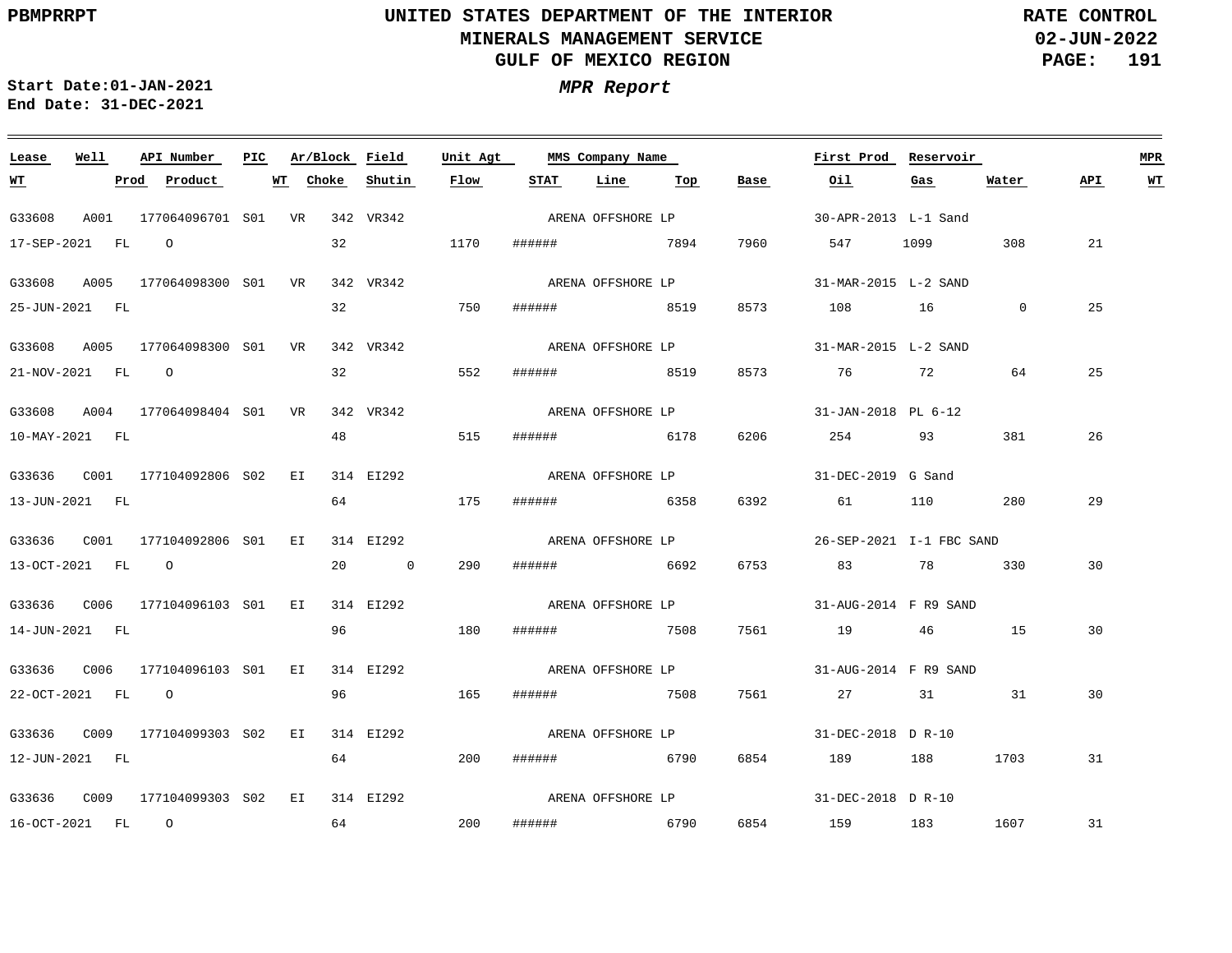**02-JUN-2022 PAGE: 192 RATE CONTROL**

 $\equiv$ 

**Start Date:01-JAN-2021 MPR Report End Date: 31-DEC-2021**

| Lease            | Well | API Number                         | PIC | Ar/Block Field |           | Unit Agt |        | MMS Company Name   |     |      | First Prod                                                                                                                                                                                                                      | Reservoir |         |     | <b>MPR</b> |
|------------------|------|------------------------------------|-----|----------------|-----------|----------|--------|--------------------|-----|------|---------------------------------------------------------------------------------------------------------------------------------------------------------------------------------------------------------------------------------|-----------|---------|-----|------------|
| <u>WT</u>        |      | Product<br>Prod                    |     | Choke<br>WT    | Shutin    | Flow     | STAT   | Line               | Тор | Base | Oil                                                                                                                                                                                                                             | Gas       | Water   | API | <u>WT</u>  |
| G33636           |      | C008 177104110105 S01 EI 314 EI292 |     |                |           |          |        | ARENA OFFSHORE LP  |     |      | 30-JUN-2015 I-2 FB B                                                                                                                                                                                                            |           |         |     |            |
| 11-MAR-2021 FL   |      |                                    |     | 22             |           | 200      |        | ####### 7252       |     | 7270 | 47 142                                                                                                                                                                                                                          |           | 898     | 33  |            |
|                  |      |                                    |     |                | 314 EI292 |          |        | ARENA OFFSHORE LP  |     |      | 31-MAR-2014 I-4 FBB SAND                                                                                                                                                                                                        |           |         |     |            |
| 29-JUN-2021 FL   |      |                                    |     | 42             |           | 200      | ###### | 7184               |     | 7246 | 108 44 2055                                                                                                                                                                                                                     |           |         | 31  |            |
|                  |      |                                    |     |                | 314 EI292 |          |        | ARENA OFFSHORE LP  |     |      | 31-MAR-2014 I-4 FBB SAND                                                                                                                                                                                                        |           |         |     |            |
| 19-OCT-2021 FL O |      |                                    |     | 42             |           | 200      |        | ###### 7184        |     | 7246 | 80 30 31 32 33 40 34 40 35 40 36 37 40 37 40 37 40 37 40 37 40 37 40 37 40 37 40 37 40 37 40 37 40 37 40 37 40 37 40 37 40 37 40 37 40 37 40 37 40 37 40 37 40 37 40 37 40 37 40 37 40 37 40 37 40 37 40 37 40 37 40 37 40 37 4 |           | 66 1922 | 32  |            |
|                  |      |                                    |     |                | 314 EI292 |          |        | ARENA OFFSHORE LP  |     |      | 30-APR-2014 I-4 FBC SAND                                                                                                                                                                                                        |           |         |     |            |
| 28-JUN-2021 GL   |      |                                    |     |                |           | 500      | ###### | 6748               |     | 6836 | 32 32                                                                                                                                                                                                                           |           | 63 194  | 32  |            |
|                  |      |                                    |     |                | 314 EI292 |          |        | ARENA OFFSHORE LP  |     |      | 30-APR-2014 I-4 FBC SAND                                                                                                                                                                                                        |           |         |     |            |
| 16-OCT-2021 GL 0 |      |                                    |     | 13             |           | 550      |        | ####### 6748       |     | 6836 | 25 1 154                                                                                                                                                                                                                        |           |         | 32  |            |
|                  |      |                                    |     |                | 314 EI292 |          |        | ARENA OFFSHORE LP  |     |      | 30-APR-2014 I-4 FBA                                                                                                                                                                                                             |           |         |     |            |
| 28-JUN-2021 GL   |      |                                    |     |                | 32        | 240      | ###### | 8163               |     | 8254 | 170 94 1247                                                                                                                                                                                                                     |           |         | 29  |            |
|                  |      |                                    |     |                | 314 EI292 |          |        | ARENA OFFSHORE LP  |     |      | 30-APR-2014 I-4 FBA                                                                                                                                                                                                             |           |         |     |            |
| 20-OCT-2021 GL O |      |                                    |     | 32             |           | 240      |        | ###### 8163        |     | 8254 | 122 112 1102                                                                                                                                                                                                                    |           |         | 31  |            |
|                  |      |                                    |     |                | 314 EI292 |          |        | ARENA OFFSHORE LP  |     |      | 30-APR-2014 I-1 FBB SAND                                                                                                                                                                                                        |           |         |     |            |
| 23-JUN-2021 GL   |      |                                    |     |                | 35        | 320      | ###### | 7349               |     | 7399 | 56 79 873                                                                                                                                                                                                                       |           |         | 31  |            |
|                  |      |                                    |     |                | 314 EI292 |          |        | ARENA OFFSHORE LP  |     |      | 30-APR-2014 I-1 FBB SAND                                                                                                                                                                                                        |           |         |     |            |
| 18-OCT-2021 GL 0 |      |                                    |     | 35             |           | 260      |        | ###### 7349        |     | 7399 | 47 41 741                                                                                                                                                                                                                       |           |         | 30  |            |
|                  |      | G33636 C019 177104167500 S02 EI    |     |                | 314 EI292 |          |        | ARENA OFFSHORE LP  |     |      | 30-APR-2016 K-Lower FB A                                                                                                                                                                                                        |           |         |     |            |
| 30-JUN-2021 FL   |      |                                    |     | 96             | 195       |          |        | <b>###### 9076</b> |     |      | 9156 36 67 143                                                                                                                                                                                                                  |           |         | 30  |            |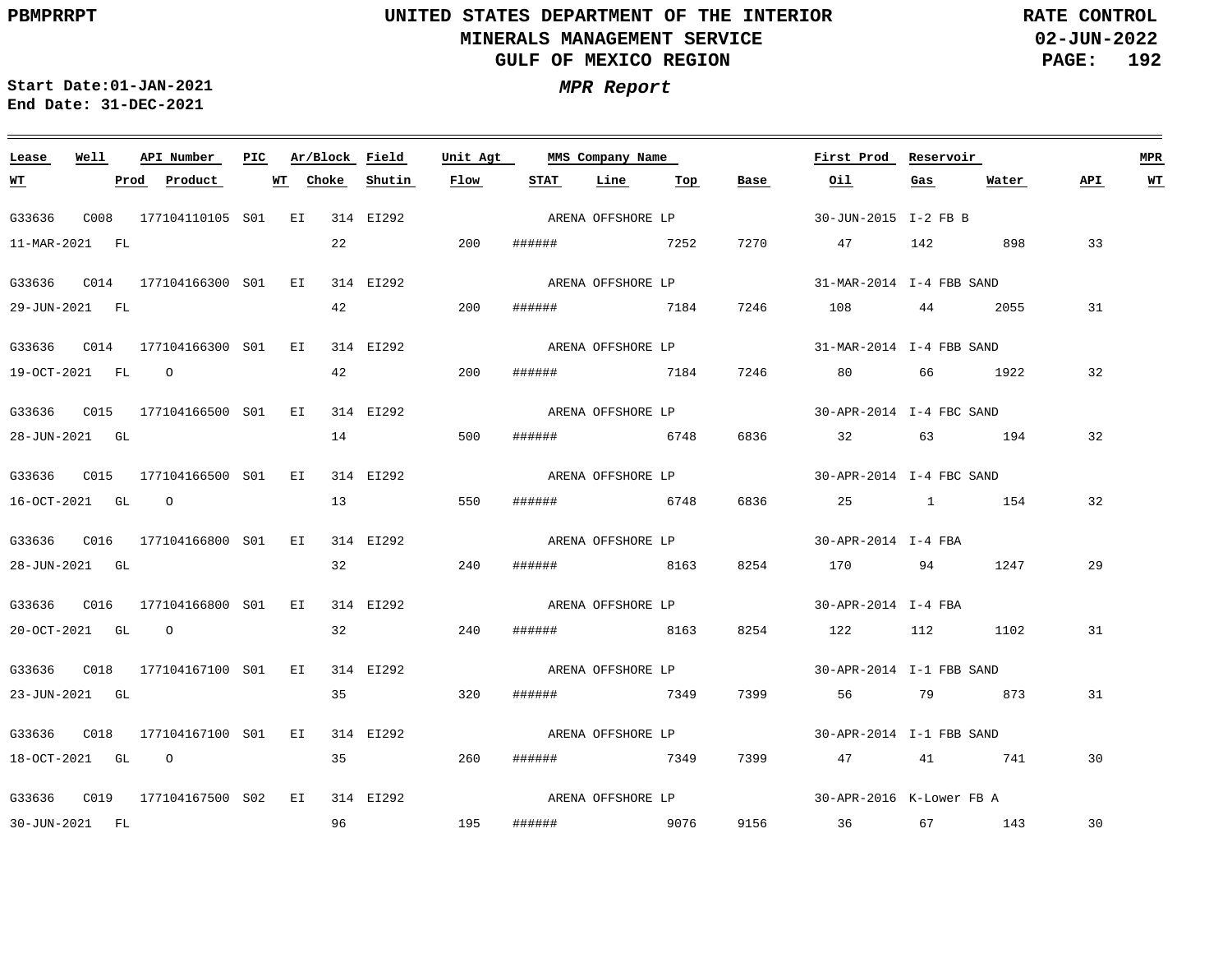**02-JUN-2022 PAGE: 193 RATE CONTROL**

 $\equiv$ 

**Start Date:01-JAN-2021 MPR Report End Date: 31-DEC-2021**

<u> 1989 - Johann Stein, marwolaethau a bhannaich an t-Albann an t-Albann an t-Albann an t-Albann an t-Albann an</u>

| Lease            | Well | API Number                      | PIC. |    |       | Ar/Block Field | Unit Agt |                   | MMS Company Name  |     |      | First Prod                                     | Reservoir |                |     | MPR |
|------------------|------|---------------------------------|------|----|-------|----------------|----------|-------------------|-------------------|-----|------|------------------------------------------------|-----------|----------------|-----|-----|
| <u>WT</u>        |      | Product<br>Prod                 |      | WT | Choke | Shutin         | Flow     | STAT              | Line              | Top | Base | Oil                                            | Gas       | Water          | API | WT  |
| G33636           |      | C019 177104167500 S02 EI        |      |    |       | 314 EI292      |          |                   | ARENA OFFSHORE LP |     |      | 30-APR-2016 K-Lower FB A                       |           |                |     |     |
| 30-NOV-2021 FL   |      | $\overline{O}$                  |      |    | 96    |                | 200      | ###### 9076       |                   |     | 9156 | 24                                             | 97        | 126            | 32  |     |
| G33636 C020      |      | 177104167701 S03 EI             |      |    |       | 314 EI292      |          |                   | ARENA OFFSHORE LP |     |      | 31-MAR-2018 D R-5                              |           |                |     |     |
| 29-JUN-2021 FL   |      |                                 |      |    | 21    |                | 220      | ######            | 5621              |     | 5653 | 29 13                                          |           | 48             | 32  |     |
|                  |      |                                 |      |    |       | 314 EI292      |          |                   | ARENA OFFSHORE LP |     |      | 31-MAR-2018 D R-5                              |           |                |     |     |
| 21-NOV-2021 FL 0 |      |                                 |      |    | 21    |                | 210      | ###### 5621       |                   |     | 5653 | 47                                             | 181       | 60             | 31  |     |
|                  |      |                                 |      |    |       | 314 EI292      |          |                   | ARENA OFFSHORE LP |     |      | 28-FEB-2015 J-2 FBA                            |           |                |     |     |
| 25-JUN-2021 FL   |      |                                 |      |    |       | 64 64          | 190      | ######            | 8252              |     | 8284 |                                                | 60 154    | 541            | 30  |     |
|                  |      |                                 |      |    |       | 314 EI292      |          |                   | ARENA OFFSHORE LP |     |      | 28-FEB-2015 J-2 FBA                            |           |                |     |     |
| 29-NOV-2021 FL 0 |      |                                 |      |    | 64    |                | 180      | ####### 8252      |                   |     | 8284 | 44                                             | 884       | 508            | 29  |     |
|                  |      | G33636 C022 177104168300 S01 EI |      |    |       | 314 EI292      |          |                   | ARENA OFFSHORE LP |     |      | 07-MAY-2016 L-1 FBB                            |           |                |     |     |
| 01-MAY-2021 FL   |      |                                 |      |    | 20    |                | 320      | ######            | 8154              |     | 8186 | 52 55                                          |           | 61             | 32  |     |
|                  |      | G33636 C022 177104168300 S01 EI |      |    |       | 314 EI292      |          |                   | ARENA OFFSHORE LP |     |      | 07-MAY-2016 L-1 FBB                            |           |                |     |     |
| 18-OCT-2021 FL 0 |      |                                 |      |    |       | 20 1650        | 320      | ###### 195 8154   |                   |     | 8186 | 74                                             | 74        | 80             | 33  |     |
|                  |      | G33636 C024 177104168600 S01 EI |      |    |       | 314 EI292      |          |                   | ARENA OFFSHORE LP |     |      | 31-JUL-2015 K FBA                              |           |                |     |     |
| 27-JUN-2021 FL   |      |                                 |      |    | 13    |                | 875      | ######            | 20082             |     | 9109 | 160                                            | 244       | 51             | 30  |     |
|                  |      |                                 |      |    |       | 314 EI292      |          | ARENA OFFSHORE LP |                   |     |      | 31-JUL-2015 K FBA                              |           |                |     |     |
| 18-OCT-2021 FL 0 |      |                                 |      |    |       | 13 2820        | 790      | ###### 190 9082   |                   |     | 9109 | 220 and $\sim$                                 | 299       | 70             | 31  |     |
|                  |      | G33644 B001 177114155700 D01 SS |      |    |       | 170 SS169      |          |                   |                   |     |      | BOIS D ARC EXPLORATION LLC 31-MAR-2014 R9 Sand |           |                |     |     |
|                  |      |                                 |      |    |       |                |          |                   |                   |     |      |                                                |           |                |     |     |
| 08-JAN-2021 FL   |      |                                 |      |    | 16    | 1648           |          | ###### 10482      |                   |     |      | 10568 316 92                                   |           | $\overline{0}$ | 32  |     |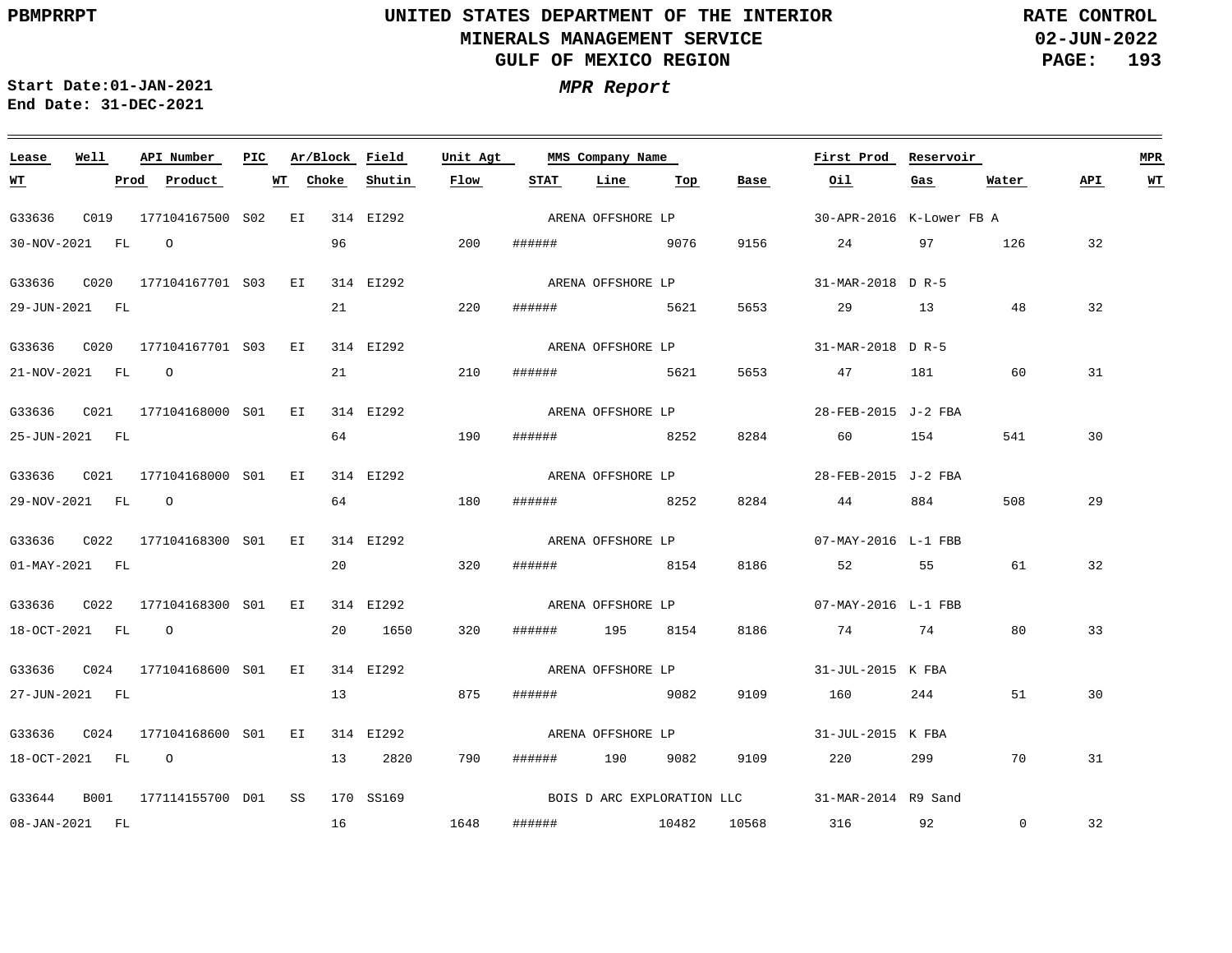**02-JUN-2022 PAGE: 194 RATE CONTROL**

**Start Date:01-JAN-2021 MPR Report End Date: 31-DEC-2021**

### G33644 B001 177114155700 D01 SS 170 SS169 G34033 A010 177024183701 S01 WC 522 WC543 G34033 A010 177024183701 S01 WC 522 WC543 G34266 F001 177084097000 S01 SM 71 SM073 G34266 F002 177084097100 S02 SM G34266 F003 177084097200 S01 SM 71 SM073 G34266 F004 177084097500 S02 SM G34441 SS001 608174131300 S02 MC 521 MC522 G34452 SS001 608174134700 S01 MC 609 MC609 G34458 K001 608174127801 S01 MC 768 MC768 754316003A SHELL-OFFSHORE-INC. **Lease Well API Number Ar/Block Field** 71 SM073 71 SM073 **Unit Agt PIC MMS Company Name** 31-MAR-2014 R9 Sand 28-FEB-2017 B-1 SAND 28-FEB-2017 B-1 SAND 31-MAR-2018 D5 SAND BYRON ENERGY INC 31-OCT-2018 B55 Sand 30-APR-2018 D5 SAND 30-NOV-2021 J1 Sand 31-JUL-2017 F6 KOSMOS ENERGY GULF OF MEXICO 22-AUG-2021 Big Hum MURPHY EXPLORATION & PRODUCT 28-MAY-2018 Lambda **First Prod Reservoir MPR** 28-DEC-2021 FL O 14-JUN-2021 GL 12-NOV-2021 FL O 27-DEC-2021 FL O 26-DEC-2021 GL O 26-DEC-2021 FL O 24-DEC-2021 FL O 30-DEC-2021 FL O 23-SEP-2021 FL O 24 19-MAR-2021 FL O **WT Prod Product WT Choke** 16 20 64 24 64 33 64 15 14 5500 ###### 16494 16636 3148 1901 279 30 .66 158 2519 **Shutin** 350 ###### 10482 400 180 ###### 6920 7226 174 5 284 667 104 ###### 88 7266 989 138 ###### 90 6938 6946 11 200 0 3457 ###### 14255 14336 2375 2748 1549 5774 ###### 24828 24985 **Flow** ###### 6920 7226 ###### 97 6574 ###### 901 7440 **STAT Line Top** 10568 6660 706 1010 1 7288 12 659 15 7624 1761 589 **Base** 19 20 0 54 77 244 9886 10875 0 **Oil Gas**  $\Omega$ **Water** 32 37 38 41 41 41 43 31 33.3 **API WT** BOIS D ARC EXPLORATION LLC ARENA OFFSHORE LP ARENA OFFSHORE LP BYRON ENERGY INC BYRON ENERGY INC BYRON ENERGY INC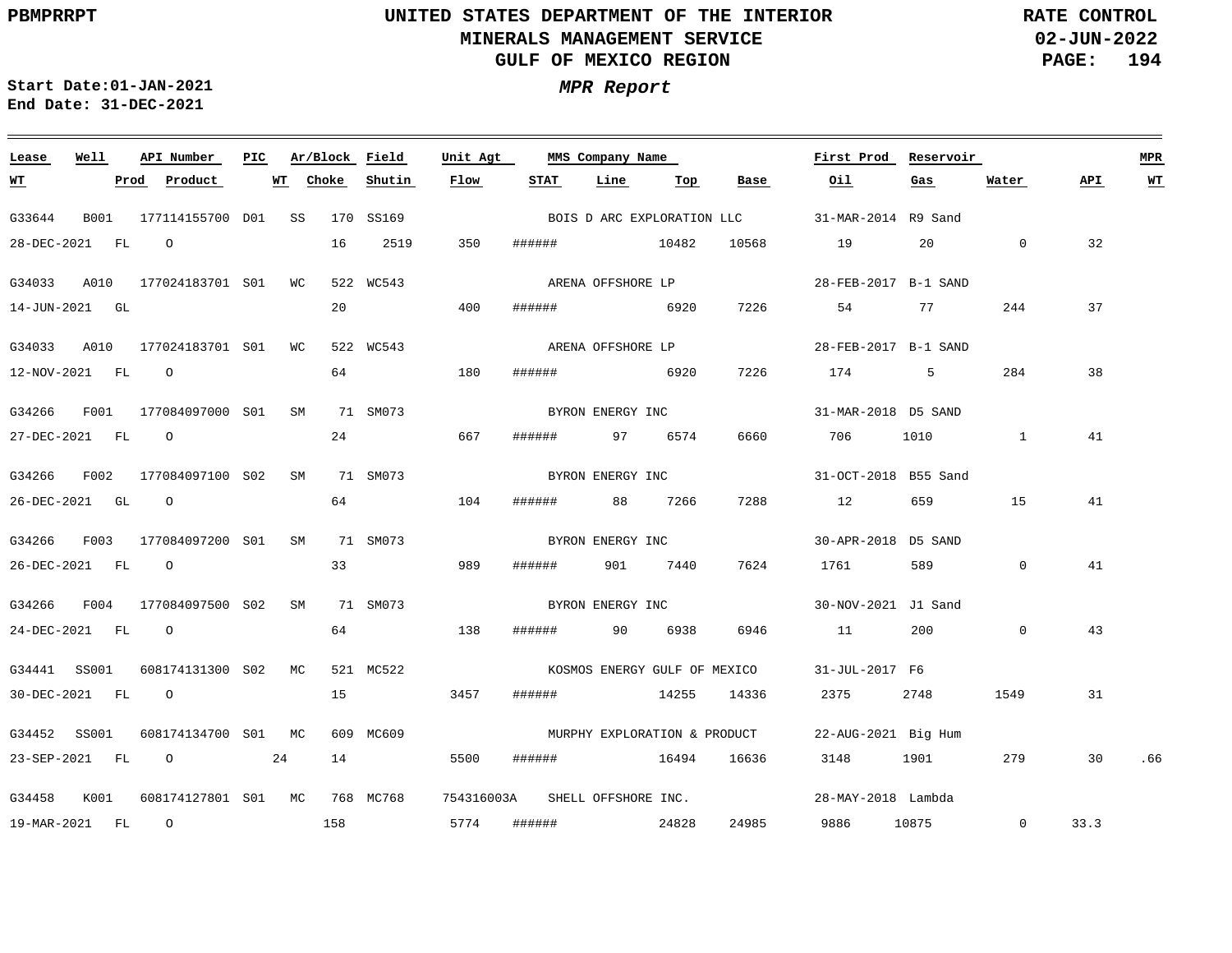**02-JUN-2022 PAGE: 195 RATE CONTROL**

 $\equiv$ 

**Start Date:01-JAN-2021 MPR Report End Date: 31-DEC-2021**

| Lease                    | Well | API Number          | PIC. |    | Ar/Block Field |                      | Unit Agt                       |        | MMS Company Name      |                              |       | First Prod                          | Reservoir |              |      | <b>MPR</b> |
|--------------------------|------|---------------------|------|----|----------------|----------------------|--------------------------------|--------|-----------------------|------------------------------|-------|-------------------------------------|-----------|--------------|------|------------|
| <u> WТ</u>               |      | Product<br>Prod     |      | WT | Choke          | Shutin               | Flow                           | STAT   | Line                  | Top                          | Base  | Oil                                 | Gas       | Water        | API. | <b>WT</b>  |
| G34460                   | K003 | 608174129803 S01 MC |      |    |                | 811 MC768            | 754316003A                     |        | SHELL OFFSHORE INC.   |                              |       | 26-MAR-2020 BETA                    |           |              |      |            |
| 19-MAR-2021 FL           |      | $\circ$             |      |    | 158            |                      | 6149                           | ###### |                       | 29218                        | 29345 | 13670                               | 28600     | 2935         | 31.5 |            |
| G34460                   | K004 | 608174134800 S01 MC |      |    |                | 811 MC768            | 754316003A                     |        | SHELL OFFSHORE INC.   |                              |       | 29-JUL-2018 Kappa                   |           |              |      |            |
| 19-MAR-2021 FL           |      | $\circ$             |      |    | 65             |                      | 6518                           | ###### |                       | 28401                        | 28447 | 5900                                | 5900      | $\mathbf{0}$ | 34.1 |            |
| G34460                   | K005 | 608174136401 S01 MC |      |    |                | 811 MC768            | 754316003A SHELL OFFSHORE INC. |        |                       |                              |       | 27-JUN-2018 Zeta                    |           |              |      |            |
| 09-FEB-2021 FL           |      | $\circ$             |      |    | 86             |                      | 7239                           | ###### |                       | 28275                        | 28366 | 6381                                | 27000     | 432          | 32.2 |            |
| G34461                   | K006 | 608174141200 S01 MC |      |    |                | 812 MC768            | 754316003A                     |        | SHELL OFFSHORE INC.   |                              |       | 13-NOV-2019 KAPPA                   |           |              |      |            |
| 13-APR-2021 FL           |      | $\circ$             |      |    | 66             |                      | 5711                           | ###### |                       | 26525                        | 26662 | 10600                               | 10640     | 600          | 27.5 |            |
| G34829                   | 008  | 177114108001 S05 SS |      |    |                | 92 SS113             |                                |        | TALOS PETROLEUM LLC   |                              |       | 25-OCT-2017 C-9 SAND RA             |           |              |      |            |
| 22-JUN-2021 FL           |      |                     |      |    | 16             | 3477                 | 640                            | ###### | 1200                  | 9564                         | 9684  | 70                                  | 142       | 425          | 48.1 |            |
| G34874 SS001             |      | 608164045800 S01 VK |      |    |                | 959 VK959            | 754315009A                     |        |                       | BEACON GROWTHCO OPERATING CO |       | 03-JUN-2018 Big Hum                 |           |              |      |            |
| 13-APR-2021 FL           |      |                     |      |    | 29             |                      | 4569                           | ###### |                       | 12975                        | 13024 | 916                                 | 1600      | 2274         | 33   |            |
| G34886 SS001             |      | 608174135500 S01 MC |      |    |                | 74 MC074             |                                |        |                       | LLOG EXPLORATION OFFSHORE LL |       | 10-JUN-2021 M87                     |           |              |      |            |
| 07-JUL-2021 FL           |      | $\circ$             |      | 24 | 999            |                      | 4389                           | ###### |                       | 11570                        | 11710 | 2467                                | 8160      | 144          | 39   |            |
| G34909 SS001             |      | 608174131502 S03 MC |      |    |                | 794 MC794            |                                |        |                       | BEACON GROWTHCO OPERATING CO |       | 23-OCT-2020 Disc 12 Upper A&B/Lower |           |              |      |            |
| 28-APR-2021 FL           |      |                     |      |    | 26             |                      | 3914                           | ###### |                       | 20386                        | 20638 | 7282                                | 6790      | 46           | 31   |            |
| G34909 SS002             |      | 608174134301 S01 MC |      |    |                | 794 MC794            |                                |        |                       | BEACON GROWTHCO OPERATING CO |       | 16-DEC-2018 DISC 12 UPPER           |           |              |      |            |
| 28-APR-2021 FL           |      |                     |      |    | 28             |                      | 2853                           | ###### |                       | 21270                        | 21346 | 1646                                | 1590      | 67           | 31   |            |
|                          |      |                     |      |    |                |                      |                                |        |                       |                              |       |                                     |           |              |      |            |
| G34971<br>30-JUN-2021 FL | 002  | 608114062900 S02 GC |      |    | 57             | 236 GC236<br>$\circ$ | 2372                           | ###### | TALOS ERT LLC<br>3097 | 15592                        | 15610 | 30-SEP-2015 B3L/B4<br>930           | 832       | 482          | 30.8 |            |
|                          |      |                     |      |    |                |                      |                                |        |                       |                              |       |                                     |           |              |      |            |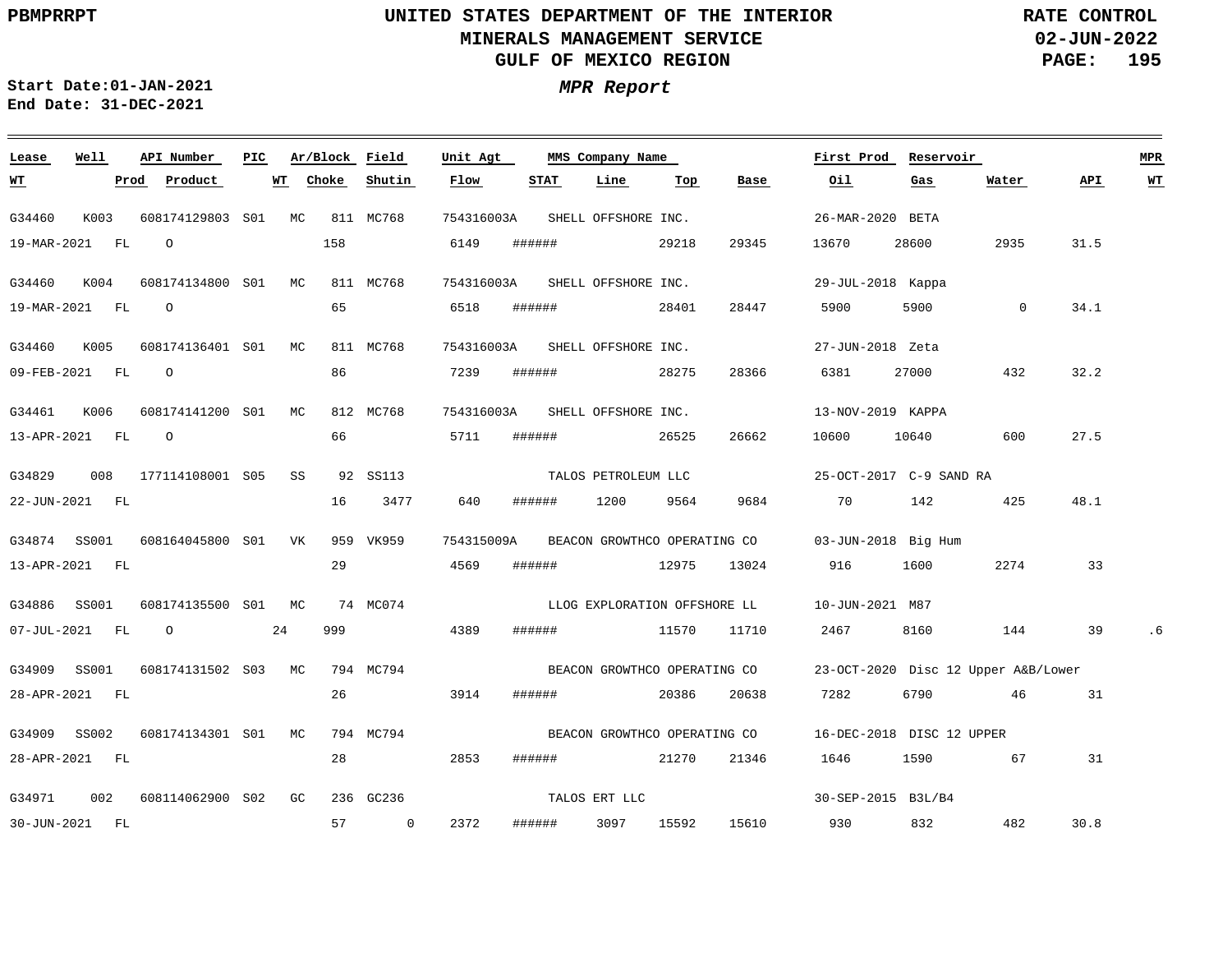**02-JUN-2022 PAGE: 196 RATE CONTROL**

**Start Date:01-JAN-2021 MPR Report End Date: 31-DEC-2021**

### G35001 SS001 608114063300 S01 GC 643 GC599 G35001 SS001 608114063300 S01 GC 643 GC599 G35001 SS002 608114064100 S01 GC 643 GC599 G35001 SS002 608114064100 S01 GC 643 GC599 G35001 SS003 608114064400 S01 GC 643 GC599 G35001 SS003 608114064400 S01 GC 643 GC599 G35292 A010 608105001102 S01 EW 305 EW305 754320003A TALOS\_ENERGY\_OFFSHORE\_LLC 31-JUL-2019 Rob\_E-1\_Sand G35385 001 608114072203 S01 GC 21 GC021 G35805 A007 608104015401 S02 EW 789 EW878 G35823 002 608174140500 MC 430 MC429 S01**Lease Well API Number Ar/Block Field** 754315005A 29-SEP-2021 20000' Sand WALTER OIL & GAS CORPORATION **Unit Agt First Prod Reservoir MPR PIC MMS Company Name** 17-APR-2016 M18 FB-C 17-APR-2016 M18 FB-C ANADARKO PETROLEUM CORPORATI 31-OCT-2016 M18 ANADARKO PETROLEUM CORPORATI 31-OCT-2016 M18 ANADARKO PETROLEUM CORPORATI 30-JUN-2016 M18 FB-C ANADARKO PETROLEUM CORPORATI 30-JUN-2016 M18 FB-C ANADARKO PETROLEUM CORPORATI 15-OCT-2020 MP Sand TALOS ENERGY OFFSHORE LLC 11-OCT-2019 A1/A2C 31-MAY-2021 FL 15-NOV-2021 FL O 31-MAY-2021 FL 15-NOV-2021 FL O 31-MAY-2021 FL 15-NOV-2021 FL O 10-JUN-2021 FL 29-JUN-2021 FL 10-OCT-2021 FL O 24 17-MAR-2021 FL **WT Prod Product WT Choke** 14 109 0 2566 11 16 0 2084 10 20 0 1824 19 0 2205 ###### 3500 15860 16010 54 2422 439 18 0 2494 ###### 6080 14990 15170 32 98 2273 **Shutin Flow** 1865 ###### 30710 30815 1749 ###### 31618 31735 393 131 57 1746 ###### 29068 29140 375 144 106 3510 ###### 23890 24478 3524 2172 0 ###### 0 30710 30815 454 ###### 0 31618 31735 207 112 15 ###### 0 29068 29140 267 144 37 ###### 13090 13424 13330 9731 5535 **STAT Line Top Base** 513 189 584 160 890 124 **Oil** 246 541 **Gas Water** 26 26 26 26 26 26 45.5 30 20 .773 25.9 **API WT** ANADARKO PETROLEUM CORPORATI BP EXPLORATION & PRODUCTION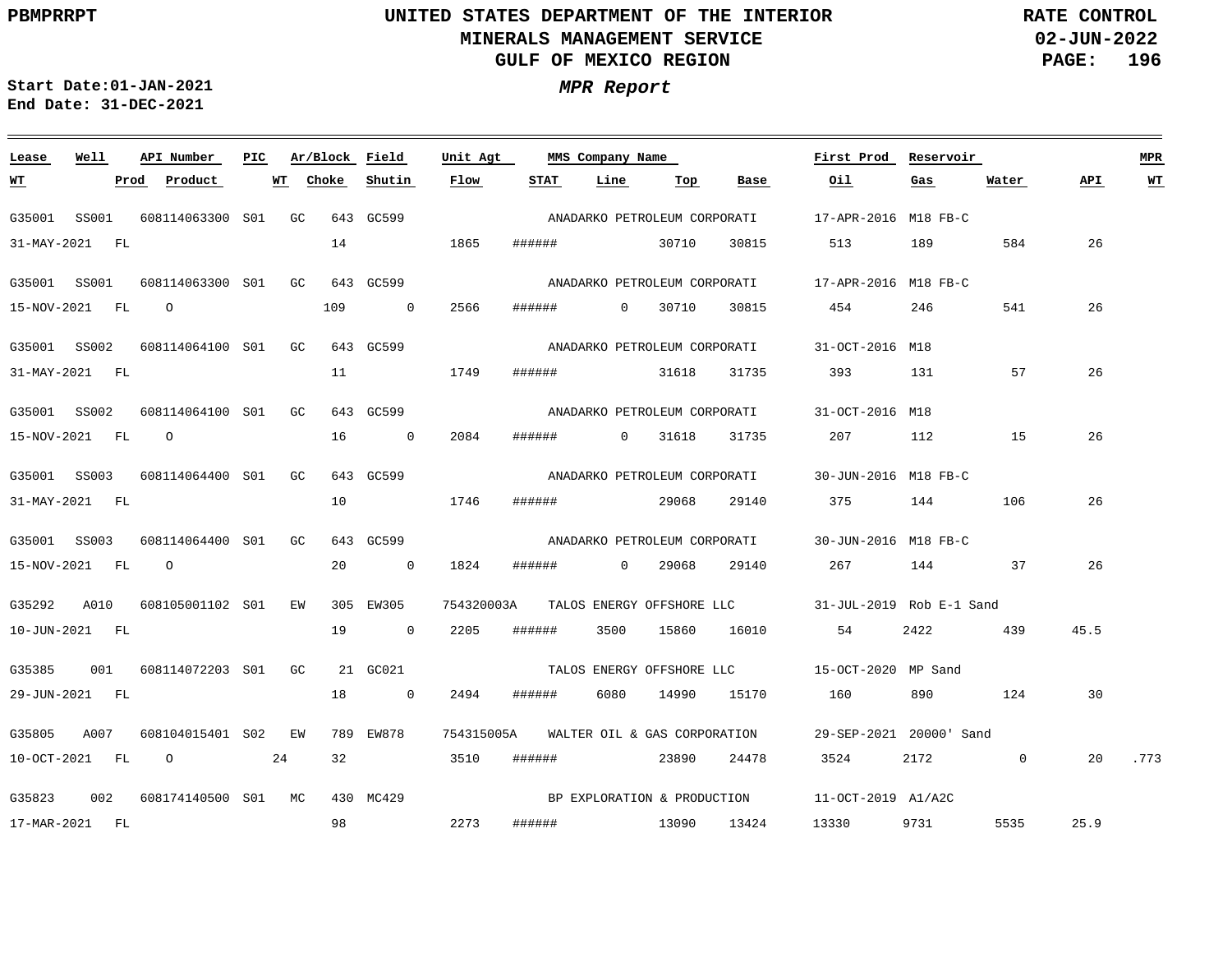**02-JUN-2022 PAGE: 197 RATE CONTROL**

**Start Date:01-JAN-2021 MPR Report End Date: 31-DEC-2021**

### **Lease Well API Number Ar/Block Field Unit Agt First Prod Reservoir MPR PIC MMS Company Name STAT WT Prod Product WT Choke Shutin Flow Line Top Base Oil Gas Water API WT** BP EXPLORATION & PRODUCTION G35823 002 608174140500 MC 430 MC429 S01 11-OCT-2019 A1/A2C 64 13-OCT-2021 FL O 2664 ###### 13090 13424 9630 9893 10748 25 G36365 A022 608104016200 S01 GI 82 EW305 754320003A 31-OCT-2019 UM-4 Sandf TALOS ENERGY OFFSHORE LLC 10-JUN-2021 FL 19 0 3464 ###### 4800 16700 16746 46 1051 1127 45.5 G36942 B004 177114006201 S01 SS 219 SS230 25-AUG-2021 C6A FB4 RENAISSANCE OFFSHORE LLC 12 15-DEC-2021 GL O 1400 ###### 8510 9150 128 615 4 32 G36942 B008 177114010202 S01 SS 219 SS230 17-OCT-2021 D1.5 Sand RENAISSANCE OFFSHORE LLC 350 32 18-DEC-2021 GL G 64 1050 ###### 280 11220 11410 25 537 75 G36942 B009 177114010702 S02 SS 219 SS230 31-DEC-2021 C6A FB4 RENAISSANCE OFFSHORE LLC 64 57 30-DEC-2021 GL O 310 ###### 8590 8604 23 78 122 G36942 B017 177114020302 S02 SS 219 SS230 25-AUG-2021 D-1.5 Sand RENAISSANCE OFFSHORE LLC 64 330 35 16-DEC-2021 GL O ###### 10398 10510 24 112 1 G36942 B026 177114086302 S01 SS 219 SS230 25-AUG-2021 D1.5 LOWER SAND RENAISSANCE OFFSHORE LLC 15-DEC-2021 GL O 64 340 ###### 10952 11000 109 231 1 35 G36942 A016 177114114101 S04 SS 219 SS230 20-AUG-2021 B-1 Lower RENAISSANCE OFFSHORE LLC 18-SEP-2021 FL G 16 1500 1200 ###### 225 7280 7330 0 99 0 G36942 A018 177114156200 D01 SS 219 SS230 30-NOV-2021 B-10 SAND (SS) RENAISSANCE OFFSHORE LLC 16-NOV-2021 GL O 37 125 ###### 7299 7317 84 207 10 44 G36942 A018 177114156200 D02 SS 219 SS230 14-SEP-2021 D1.5 SAND (LS) RENAISSANCE OFFSHORE LLC 12 1400 31 21-NOV-2021 FL O ###### 9354 9490 81 159 4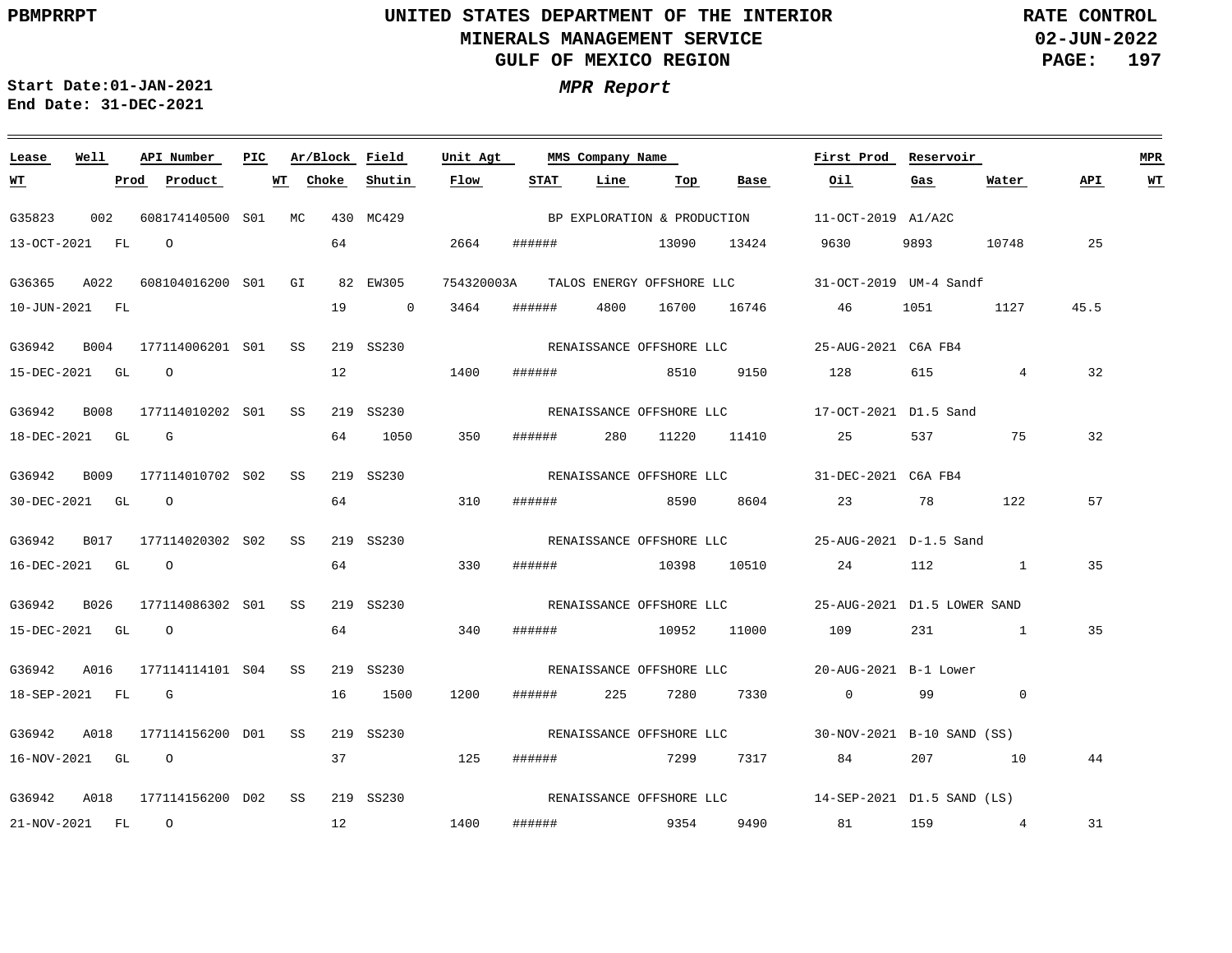**02-JUN-2022 PAGE: 198 RATE CONTROL**

**Start Date:01-JAN-2021 MPR Report End Date: 31-DEC-2021**

| Lease  | Well             | API Number                      | PIC |    |       | Ar/Block Field | Unit Agt |             |            | MMS Company Name         |           | First Prod Reservoir                                            |      |          |     | MPR |
|--------|------------------|---------------------------------|-----|----|-------|----------------|----------|-------------|------------|--------------------------|-----------|-----------------------------------------------------------------|------|----------|-----|-----|
| WT     |                  | Prod Product                    |     | WT | Choke | Shutin         | Flow     | <b>STAT</b> | Line       | Тор                      | Base      | Oil                                                             | Gas  | Water    | API | WT  |
| G36943 |                  | A001 177120009801 D02 SS        |     |    |       | 266 SS253      |          |             |            | RENAISSANCE OFFSHORE LLC |           | 27-JUN-2021 CS-3 Sand                                           |      |          |     |     |
|        | 25-SEP-2021 FL G |                                 |     |    | 64    | 1000           | 110      |             |            |                          |           |                                                                 |      | 230 0    |     |     |
| G36943 |                  | A001 177120009801 D01 SS        |     |    |       | 266 SS253      |          |             |            |                          |           |                                                                 |      |          |     |     |
|        |                  | 26-SEP-2021 GL O                |     |    |       | 40 — 10        | 180      |             |            |                          |           |                                                                 |      | 554      | 36  |     |
|        |                  | G36943 A002 177120011700 S04 SS |     |    |       | 266 SS253      |          |             |            |                          |           |                                                                 |      |          |     |     |
|        | 18-JUN-2021 GL 0 |                                 |     |    |       | 30 172         |          |             |            | ####### 4943 5004        |           | 66 0 2                                                          |      |          | 36  |     |
|        |                  | G36943 A002 177120011700 S04 SS |     |    |       | 266 SS253      |          |             |            |                          |           |                                                                 |      |          |     |     |
|        |                  | 10-DEC-2021 GL O                |     |    |       | 30 175         |          |             |            |                          |           | ###### 4943 5004 36 3 2                                         |      |          | 37  |     |
|        |                  | G36943 A006 177122001901 S03 SS |     |    |       | 266 SS253      |          |             |            |                          |           | RENAISSANCE OFFSHORE LLC 31-MAY-2021 CRIS SUB 1 FB-S            |      |          |     |     |
|        | 19-MAY-2021 FL G |                                 |     |    |       | 18 1215        | 1000     |             | ###### 100 |                          | 5467 5494 | $\overline{0}$                                                  | 1250 | $\sim$ 0 |     |     |
|        |                  | G36943 A006 177122001901 S03 SS |     |    |       | 266 SS253      |          |             |            |                          |           | RENAISSANCE OFFSHORE LLC 31-MAY-2021 CRIS SUB 1 FB-S            |      |          |     |     |
|        |                  | 26-OCT-2021 FL G                |     |    |       | 14 1215        | 875      |             |            | ####### 225 5467 5494    |           | $0 \qquad 529 \qquad 0$                                         |      |          |     |     |
|        |                  | G36943 A008 177122003002 S01 SS |     |    |       |                |          |             |            |                          |           | 266 SS253 SENAISSANCE OFFSHORE LLC 31-MAY-2021 CS-5B            |      |          |     |     |
|        | 19-JUN-2021 GL 0 |                                 |     |    |       | 64 122         |          |             |            |                          |           |                                                                 |      | 49       | 32  |     |
| G36943 |                  | A008 177122003002 S01 SS        |     |    |       | 266 SS253      |          |             |            |                          |           | RENAISSANCE OFFSHORE LLC 31-MAY-2021 CS-5B                      |      |          |     |     |
|        |                  | 16-DEC-2021 GL 0                |     |    |       | 64 123         |          |             |            |                          |           |                                                                 |      |          | 32  |     |
|        |                  | G36943 B002 177124001500 S03 SS |     |    |       |                |          |             |            |                          |           | 266 SS253 STERENAISSANCE OFFSHORE LLC 28-MAY-2021 CRIS SUB 3CRB |      |          |     |     |
|        |                  | 30-JUN-2021 GL 0                |     |    |       | 64 175         |          |             |            |                          |           |                                                                 |      |          | 31  |     |
|        |                  | G36943 B002 177124001500 S03 SS |     |    |       | 266 SS253      |          |             |            |                          |           | RENAISSANCE OFFSHORE LLC 18-MAY-2021 CRIS SUB 3CRB              |      |          |     |     |
|        |                  | 23-NOV-2021 GL O                |     |    | 64    |                | 185      |             |            |                          |           | ####### 4420 4584 58 0 312                                      |      |          | 30  |     |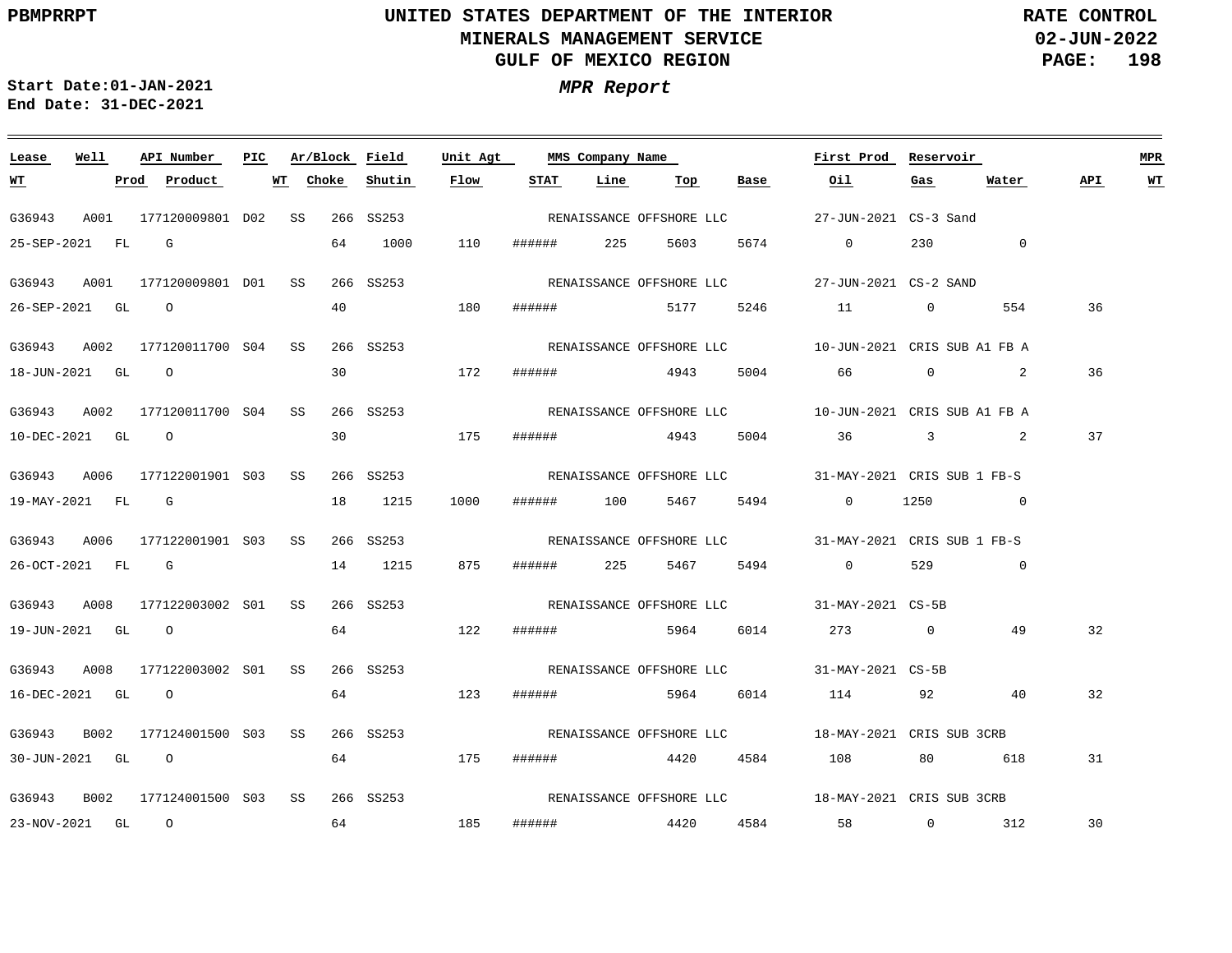**02-JUN-2022 PAGE: 199 RATE CONTROL**

**Start Date:01-JAN-2021 MPR Report End Date: 31-DEC-2021**

### **Lease Well API Number Ar/Block Field Unit Agt First Prod Reservoir MPR PIC MMS Company Name Choke Shutin Flow STAT Line API WT WT Prod Product WT Top Base Oil Gas Water** G36943 B007 177124002501 S02 SS 266 SS253 18-MAY-2021 CRIS SUB 3B FB-C RENAISSANCE OFFSHORE LLC 12-JUN-2021 GL O 64 119 ###### 5874 6064 58 188 13 39 G36943 B007 177124002501 S02 SS 266 SS253 18-MAY-2021 CRIS SUB 3B FB-C RENAISSANCE OFFSHORE LLC 64 37 21-OCT-2021 GL O 124 ###### 5874 6064 55 69 11 G36943 B011 177124004701 S01 SS 266 SS253 18-MAY-2021 CRIS SUB 6A RENAISSANCE OFFSHORE LLC 43 28-JUN-2021 GL G 64 1050 137 ###### 100 5576 5736 11 76 88 G36943 B011 177124004701 S01 SS 266 SS253 18-MAY-2021 CRIS SUB 6A RENAISSANCE OFFSHORE LLC 130 43 21-SEP-2021 GL G 64 1200 ###### 225 5576 5736 17 75 74 G36943 B012 177124004801 S01 SS 266 SS253 28-JUN-2021 CRIS SUB 10 RB12ST1 RENAISSANCE OFFSHORE LLC 64 1086 37 21-OCT-2021 GL O 175 ###### 9660 9720 35 89 G36943 B013 177124049900 S02 SS 266 SS253 30-JUN-2021 TEX(P)-3 RENAISSANCE OFFSHORE LLC 64 131 36 05-NOV-2021 GL O ###### 10392 10422 37 23 14 G36943 A013 177124050400 S03 SS 266 SS253 27-JUN-2021 CS-4B Sand RENAISSANCE OFFSHORE LLC 29-JUN-2021 FL O 14 400 ###### 5860 5925 1 115 7 32 G36943 B016 177124056400 S02 SS 266 SS253 30-JUN-2021 CRIS SUB 1 RENAISSANCE OFFSHORE LLC 22-AUG-2021 FL G 64 955 100 ###### 225 4058 4093 0 147 0 G36943 A015 177124056901 S01 SS 266 SS253 31-MAY-2021 CRIS SUB 1 RB RENAISSANCE OFFSHORE LLC 20-JUN-2021 GL O 64 126 ###### 5471 6471 75 0 76 31 G36943 A015 177124056901 S01 SS 266 SS253 31-MAY-2021 CRIS SUB 1 RB RENAISSANCE OFFSHORE LLC 32 13-DEC-2021 GL O 64 127 ###### 5471 6471 48 5 5